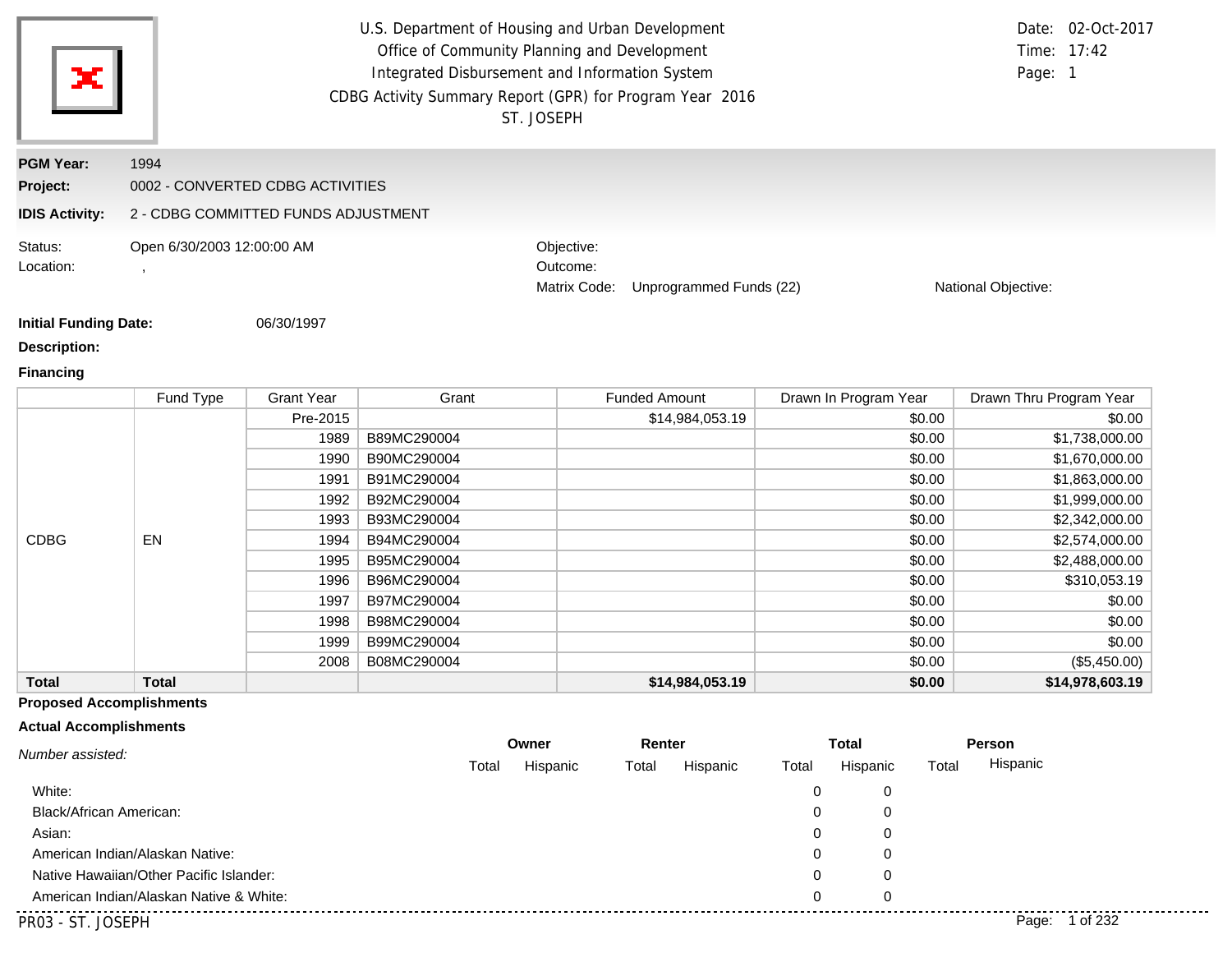| ×                               | U.S. Department of Housing and Urban Development<br>Office of Community Planning and Development<br>Integrated Disbursement and Information System<br>CDBG Activity Summary Report (GPR) for Program Year 2016 |   | ST. JOSEPH |   |             |             |   |   | Page: 2 | Date: 02-Oct-2017<br>Time: 17:42 |
|---------------------------------|----------------------------------------------------------------------------------------------------------------------------------------------------------------------------------------------------------------|---|------------|---|-------------|-------------|---|---|---------|----------------------------------|
| Asian White:                    |                                                                                                                                                                                                                |   |            |   |             | 0           | 0 |   |         |                                  |
| Black/African American & White: |                                                                                                                                                                                                                |   |            |   |             | 0           |   |   |         |                                  |
|                                 | American Indian/Alaskan Native & Black/African American:                                                                                                                                                       |   |            |   |             | 0           | 0 |   |         |                                  |
| Other multi-racial:             |                                                                                                                                                                                                                |   |            |   |             | $\mathbf 0$ |   |   |         |                                  |
| Asian/Pacific Islander:         |                                                                                                                                                                                                                |   |            |   |             | 0           | 0 |   |         |                                  |
| Hispanic:                       |                                                                                                                                                                                                                |   |            |   |             | 0           | 0 |   |         |                                  |
| Total:                          |                                                                                                                                                                                                                | 0 | 0          | 0 | $\mathbf 0$ | 0           | 0 | 0 | 0       |                                  |
| Female-headed Households:       |                                                                                                                                                                                                                |   |            |   |             | 0           |   |   |         |                                  |

*Income Category:*

| <i><b>INTO DUCTOR</b></i> | Owner | Renter | Total | Person |
|---------------------------|-------|--------|-------|--------|
| <b>Extremely Low</b>      |       |        | 0     |        |
| Low Mod                   |       |        | 0     |        |
| Moderate                  |       |        | 0     |        |
| Non Low Moderate          |       |        | 0     |        |
| Total                     | 0     | 0      | 0     |        |
| Percent Low/Mod           |       |        |       |        |

#### **Annual Accomplishments**

No data returned for this view. This might be because the applied filter excludes all data.

. . . . . . . . . . . . . . .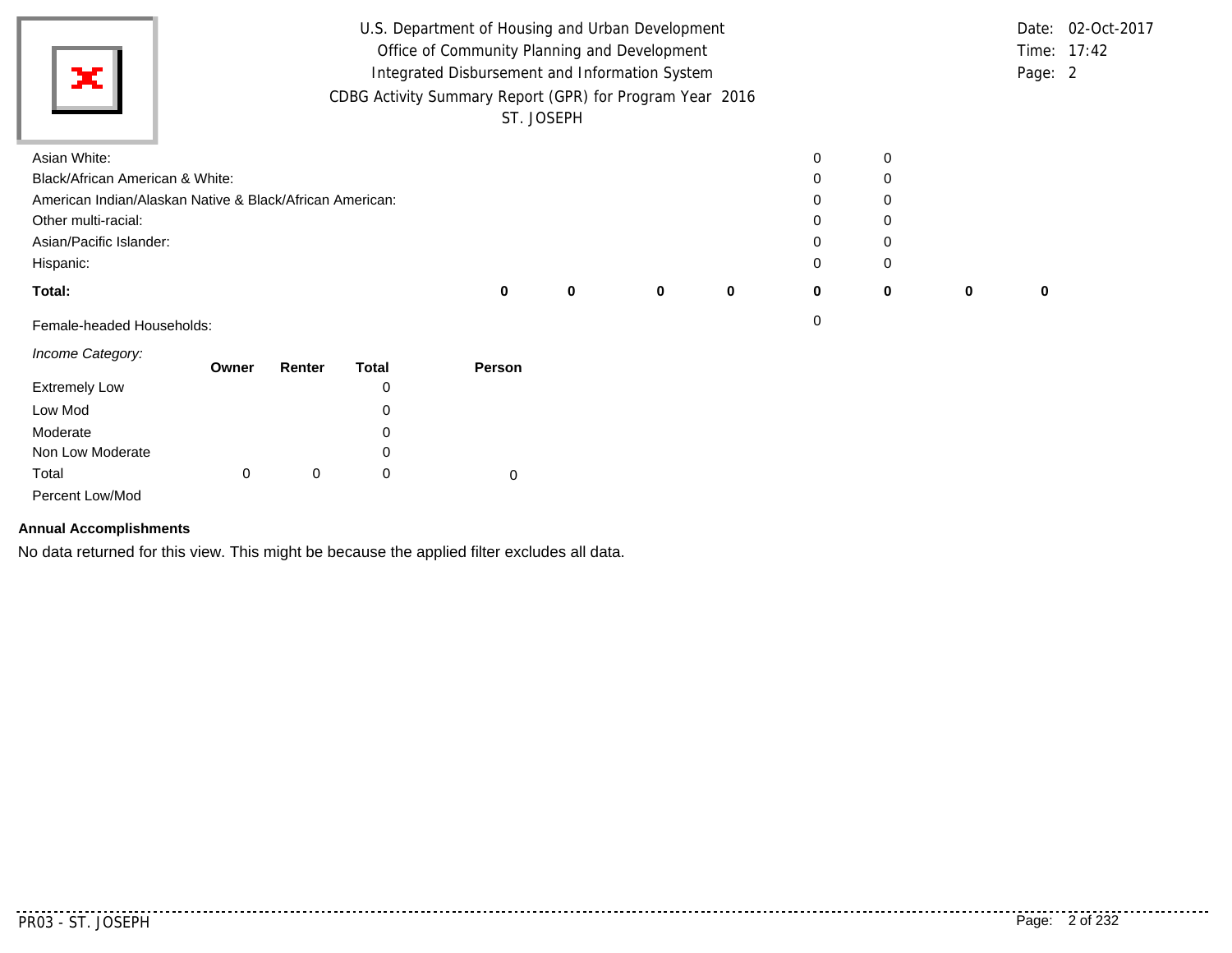| ×                            | U.S. Department of Housing and Urban Development<br>Office of Community Planning and Development<br>Integrated Disbursement and Information System<br>CDBG Activity Summary Report (GPR) for Program Year 2016 | ST. JOSEPH                             |                                                                                                         | Page: 3             | Date: 02-Oct-2017<br>Time: 17:42 |
|------------------------------|----------------------------------------------------------------------------------------------------------------------------------------------------------------------------------------------------------------|----------------------------------------|---------------------------------------------------------------------------------------------------------|---------------------|----------------------------------|
| <b>PGM Year:</b><br>Project: | 2012<br>0002 - Housing Rehabilitation                                                                                                                                                                          |                                        |                                                                                                         |                     |                                  |
| <b>IDIS Activity:</b>        | 1940 - 2725 Renick - Acquisition/Rehab                                                                                                                                                                         |                                        |                                                                                                         |                     |                                  |
| Status:<br>Location:         | Completed 12/9/2016 12:00:00 AM<br>2725 Renick St Saint Joseph, MO 64507-1851                                                                                                                                  | Objective:<br>Outcome:<br>Matrix Code: | Provide decent affordable housing<br>Availability/accessibility<br>Acquisition for Rehabilitation (14G) | National Objective: | LMH                              |

**Initial Funding Date:** 03/26/2013

#### **Description:**

Funds to purchase property for rehabilitation

## **Financing**

|              | Fund Type | <b>Grant Year</b> | Grant       | <b>Funded Amount</b> | Drawn In Program Year | Drawn Thru Program Year |
|--------------|-----------|-------------------|-------------|----------------------|-----------------------|-------------------------|
| <b>CDBG</b>  |           | Pre-2015          |             | \$70,245.00          | \$0.00                | \$0.00                  |
|              | EN        | 2011              | B11MC290004 |                      | \$0.00                | \$56,715.55             |
|              |           | 2014              | B14MC290004 |                      | \$0.00                | \$13,529.45             |
|              | RL        |                   |             | \$60,875.55          | \$4,850.00            | \$60,875.55             |
| <b>Total</b> | Total     |                   |             | \$131,120.55         | \$4,850.00            | \$131,120.55            |

# **Proposed Accomplishments**

Housing Units : 1

## **Actual Accomplishments**

|                                                          | Owner |          | Renter |          |       | <b>Total</b> | Person |          |
|----------------------------------------------------------|-------|----------|--------|----------|-------|--------------|--------|----------|
| Number assisted:                                         | Total | Hispanic | Total  | Hispanic | Total | Hispanic     | Total  | Hispanic |
| White:                                                   |       |          |        | $\Omega$ |       |              |        |          |
| Black/African American:                                  |       | U        | 0      | 0        |       |              | 0      |          |
| Asian:                                                   |       |          |        | 0        |       |              |        |          |
| American Indian/Alaskan Native:                          |       | 0        | 0      | $\Omega$ |       |              | O      |          |
| Native Hawaiian/Other Pacific Islander:                  |       |          |        | 0        |       |              |        |          |
| American Indian/Alaskan Native & White:                  |       |          |        | $\Omega$ |       |              |        |          |
| Asian White:                                             |       |          |        | $\Omega$ |       |              |        |          |
| Black/African American & White:                          |       |          |        | $\Omega$ |       |              | U      |          |
| American Indian/Alaskan Native & Black/African American: | 0     | 0        |        | $\Omega$ |       |              |        |          |
| Other multi-racial:                                      |       |          |        | $\Omega$ |       |              |        |          |
| Asian/Pacific Islander:                                  |       | 0        | 0      | $\Omega$ |       |              | 0      |          |
| Hispanic:                                                |       |          | 0      | $\Omega$ |       |              |        |          |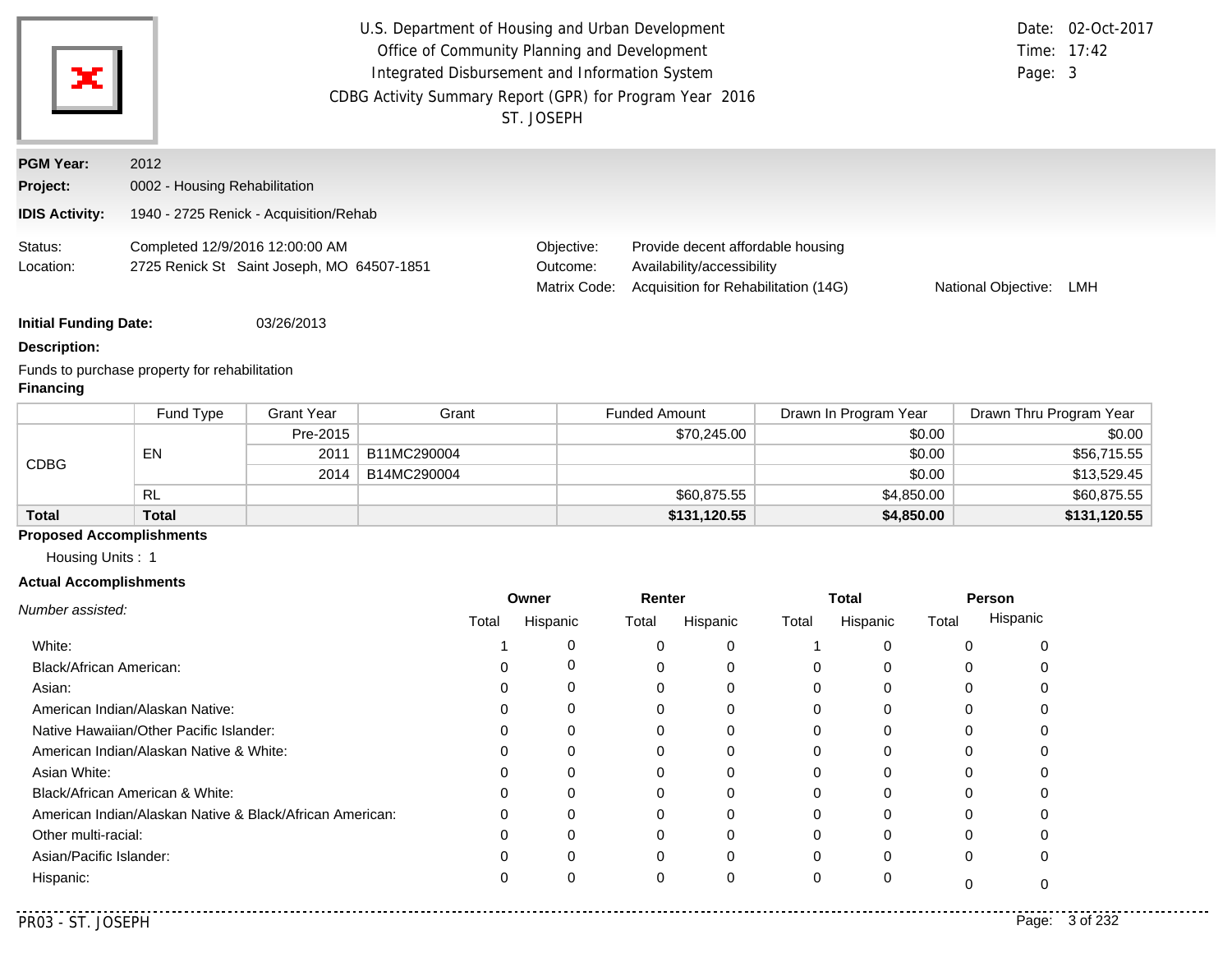| ×                             |                                 |        |              | U.S. Department of Housing and Urban Development<br>Office of Community Planning and Development<br>Integrated Disbursement and Information System<br>CDBG Activity Summary Report (GPR) for Program Year 2016<br>ST. JOSEPH |   |          |   |             |             |             | Page: 4 | Date: 02-Oct-2017<br>Time: 17:42 |
|-------------------------------|---------------------------------|--------|--------------|------------------------------------------------------------------------------------------------------------------------------------------------------------------------------------------------------------------------------|---|----------|---|-------------|-------------|-------------|---------|----------------------------------|
| Total:                        |                                 |        |              |                                                                                                                                                                                                                              | 0 | $\bf{0}$ | 0 |             | $\mathbf 0$ | $\mathbf 0$ | 0       |                                  |
| Female-headed Households:     |                                 |        |              | 0                                                                                                                                                                                                                            |   | 0        |   | $\mathbf 0$ |             |             |         |                                  |
| Income Category:              | Owner                           | Renter | <b>Total</b> | Person                                                                                                                                                                                                                       |   |          |   |             |             |             |         |                                  |
| <b>Extremely Low</b>          |                                 | 0      | 0            | 0                                                                                                                                                                                                                            |   |          |   |             |             |             |         |                                  |
| Low Mod                       |                                 | 0      | 0            | 0                                                                                                                                                                                                                            |   |          |   |             |             |             |         |                                  |
| Moderate                      |                                 | 0      |              | 0                                                                                                                                                                                                                            |   |          |   |             |             |             |         |                                  |
| Non Low Moderate              |                                 | 0      | 0            | 0                                                                                                                                                                                                                            |   |          |   |             |             |             |         |                                  |
| Total                         |                                 | 0      |              | 0                                                                                                                                                                                                                            |   |          |   |             |             |             |         |                                  |
| Percent Low/Mod               | 100.0%                          |        | 100.0%       |                                                                                                                                                                                                                              |   |          |   |             |             |             |         |                                  |
| <b>Annual Accomplishments</b> |                                 |        |              |                                                                                                                                                                                                                              |   |          |   |             |             |             |         |                                  |
| Years                         | <b>Accomplishment Narrative</b> |        |              |                                                                                                                                                                                                                              |   |          |   |             |             |             |         | # Benefitting                    |
| 2012                          |                                 |        |              | Purchase and rehabilitation of abandoned home, sold to income qualified household.                                                                                                                                           |   |          |   |             |             |             |         |                                  |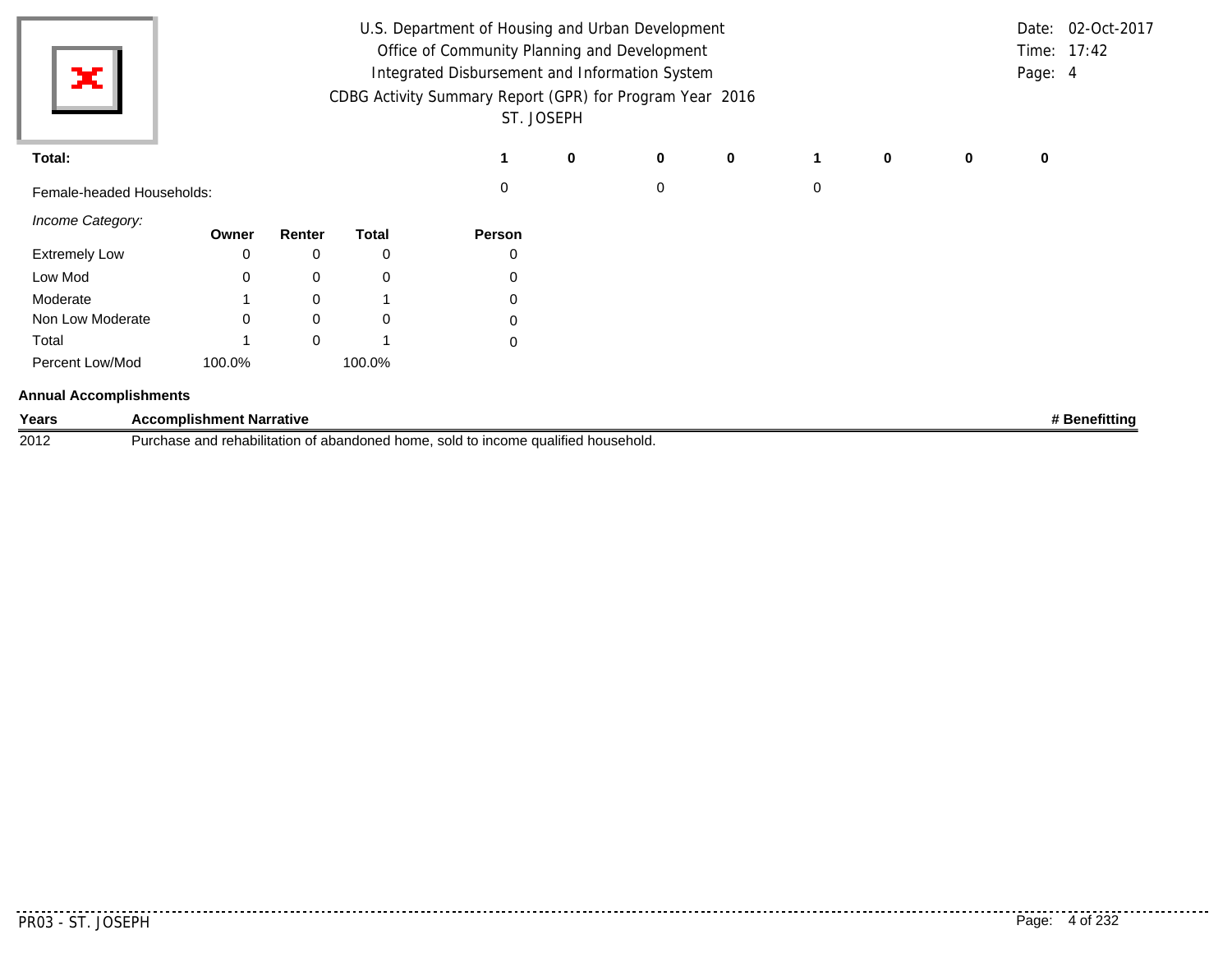| $\mathbf{x}'$                                         | U.S. Department of Housing and Urban Development<br>Office of Community Planning and Development<br>Integrated Disbursement and Information System<br>CDBG Activity Summary Report (GPR) for Program Year 2016 | ST. JOSEPH                             |                                                                                                          | Page: 5             | Date: 02-Oct-2017<br>Time: 17:42 |
|-------------------------------------------------------|----------------------------------------------------------------------------------------------------------------------------------------------------------------------------------------------------------------|----------------------------------------|----------------------------------------------------------------------------------------------------------|---------------------|----------------------------------|
| <b>PGM Year:</b><br>Project:<br><b>IDIS Activity:</b> | 2013<br>0020 - Legal Aid - Abandoned Housing and Clean Title Act<br>1996 - Abandoned Housing and Clean Title Act                                                                                               |                                        |                                                                                                          |                     |                                  |
| Status:<br>Location:                                  | Open<br>106 S 7th St Saint Joseph, MO 64501-1772                                                                                                                                                               | Objective:<br>Outcome:<br>Matrix Code: | Create suitable living environments<br>Availability/accessibility<br>Rehabilitation Administration (14H) | National Objective: | SBS                              |

**Initial Funding Date:** 09/12/2013

#### **Description:**

Legal services provided to clear up titles on abandoned properties. **Financing**

|              | Fund Type | <b>Grant Year</b> | Grant       | <b>Funded Amount</b> | Drawn In Program Year | Drawn Thru Program Year |
|--------------|-----------|-------------------|-------------|----------------------|-----------------------|-------------------------|
|              |           | Pre-2015          |             | \$18,873.94          | \$0.00                | \$0.00                  |
| <b>CDBG</b>  | EN        | 2012              | B12MC290004 |                      | \$0.00                | \$7,130.50              |
|              |           | 2013              | B13MC290004 |                      | \$0.00                | \$9,281.39              |
|              |           | 2014              | B14MC290004 |                      | \$648.91              | \$756.73                |
|              | ÞI        |                   |             | \$1,126.06           | \$0.00                | \$1,126.06              |
| <b>Total</b> | Total     |                   |             | \$20,000.00          | \$648.91              | \$18,294.68             |

## **Proposed Accomplishments**

Housing Units : 308

#### **Annual Accomplishments**

| Years | <b>Accomplishment Narrative</b>                                                                                                                                   | Benefitting |
|-------|-------------------------------------------------------------------------------------------------------------------------------------------------------------------|-------------|
| 2013  | Provide legal services to clear up titles on properties that will be used by Habitat for Humanity for new construction projects to be sold to Habitat<br>clients. |             |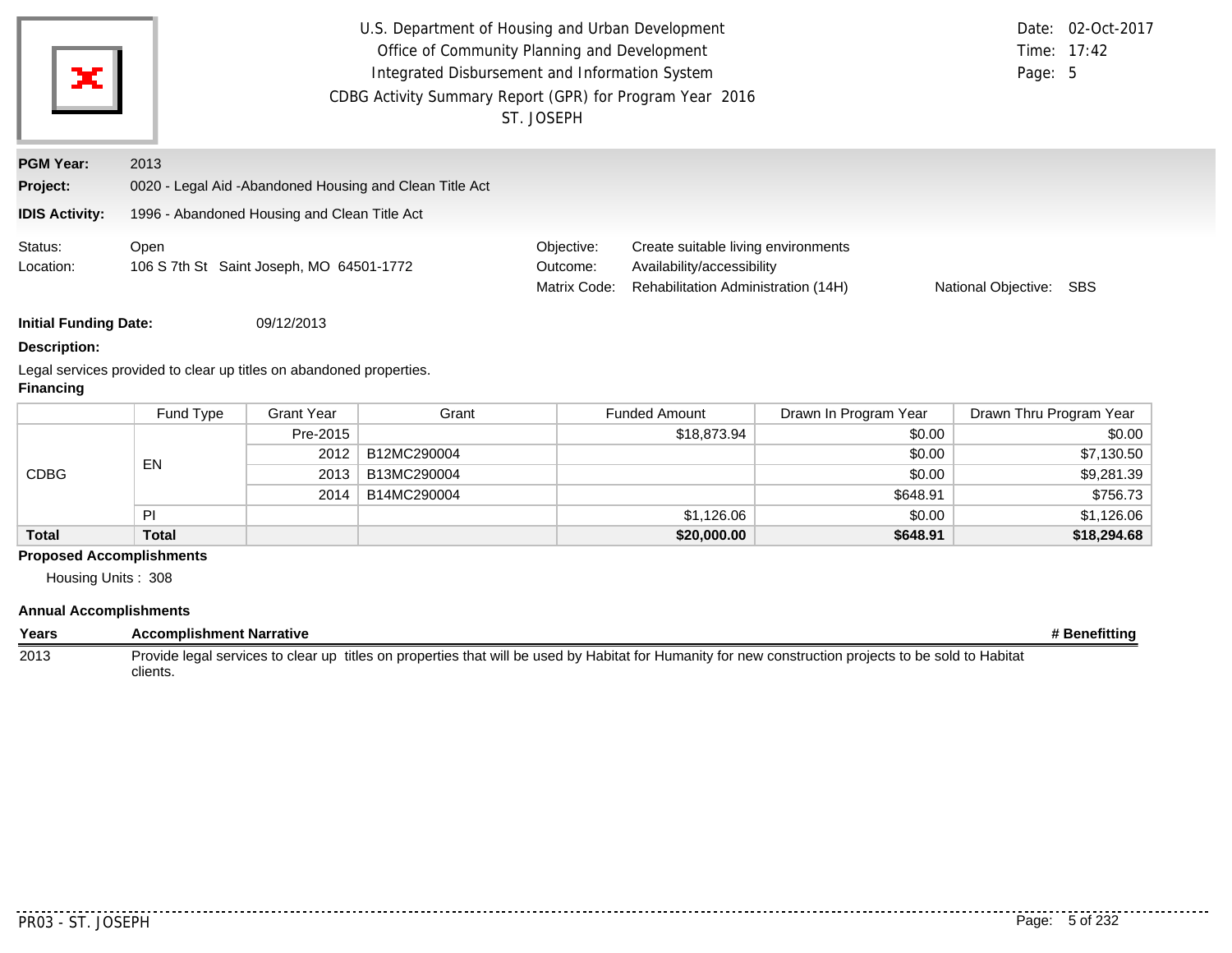| ×                            |                                                                               | U.S. Department of Housing and Urban Development<br>Office of Community Planning and Development<br>Integrated Disbursement and Information System<br>CDBG Activity Summary Report (GPR) for Program Year 2016<br>ST. JOSEPH |                                                                                                     |                     |     |  |  |  |  |
|------------------------------|-------------------------------------------------------------------------------|------------------------------------------------------------------------------------------------------------------------------------------------------------------------------------------------------------------------------|-----------------------------------------------------------------------------------------------------|---------------------|-----|--|--|--|--|
| <b>PGM Year:</b><br>Project: | 2014<br>0005 - Second Harvest - Nourishing Seniors in St Joseph               |                                                                                                                                                                                                                              |                                                                                                     |                     |     |  |  |  |  |
| <b>IDIS Activity:</b>        | 2047 - Nourishing Seniors in St Joseph                                        |                                                                                                                                                                                                                              |                                                                                                     |                     |     |  |  |  |  |
| Status:<br>Location:         | Completed 9/12/2017 12:00:00 AM<br>915 Douglas St Saint Joseph, MO 64505-2749 | Objective:<br>Outcome:<br>Matrix Code:                                                                                                                                                                                       | Create suitable living environments<br>Availability/accessibility<br>Public Services (General) (05) | National Objective: | LMC |  |  |  |  |

**Initial Funding Date:** 08/20/2014

#### **Description:**

To provide nourishment to seniors.

Second Harvest will pack the senior boxes, administer the application process to receive a box and recruit volunteers to deliver the boxes.
Activity was re-opened to change matrix code 7102017

# **Financing**

|              | Fund Type | Grant Year | Grant       | <b>Funded Amount</b> | Drawn In Program Year | Drawn Thru Program Year |
|--------------|-----------|------------|-------------|----------------------|-----------------------|-------------------------|
|              |           | Pre-2015   |             | \$25,000.00          | \$0.00                | \$0.00                  |
| CDBG         | EN        | 2013       | B13MC290004 |                      | \$0.00                | \$22,916.63             |
|              |           | 2014       | B14MC290004 |                      | \$2,083.37            | \$2,083.37              |
| <b>Total</b> | Total     |            |             | \$25,000.00          | \$2,083.37            | \$25,000.00             |

## **Proposed Accomplishments**

People (General) : 69

#### **Actual Accomplishments**

|                                                          |       | Owner    | Renter |          |       | Total    |       | <b>Person</b>     |
|----------------------------------------------------------|-------|----------|--------|----------|-------|----------|-------|-------------------|
| Number assisted:                                         | Total | Hispanic | Total  | Hispanic | Total | Hispanic | Total | Hispanic          |
| White:                                                   |       |          |        |          | 0     | 0        | 132   | 8                 |
| <b>Black/African American:</b>                           |       |          |        |          |       |          | 22    |                   |
| Asian:                                                   |       |          |        |          | 0     | 0        | 0     |                   |
| American Indian/Alaskan Native:                          |       | 0        |        |          |       |          |       |                   |
| Native Hawaiian/Other Pacific Islander:                  |       |          |        |          |       |          |       |                   |
| American Indian/Alaskan Native & White:                  |       |          |        |          | 0     | 0        |       |                   |
| Asian White:                                             |       |          |        |          |       |          |       |                   |
| Black/African American & White:                          |       |          |        |          | 0     | 0        |       |                   |
| American Indian/Alaskan Native & Black/African American: |       |          |        |          |       |          |       |                   |
| Other multi-racial:                                      |       |          |        |          | 0     | 0        | 0     |                   |
| Asian/Pacific Islander:                                  |       |          |        |          |       |          | 0     | 0                 |
| Hispanic:                                                | 0     | 0        | 0      |          | 0     | 0        |       | 0                 |
| PR03 - ST. JOSEPH                                        |       |          |        |          |       |          |       | 6 of 232<br>Page: |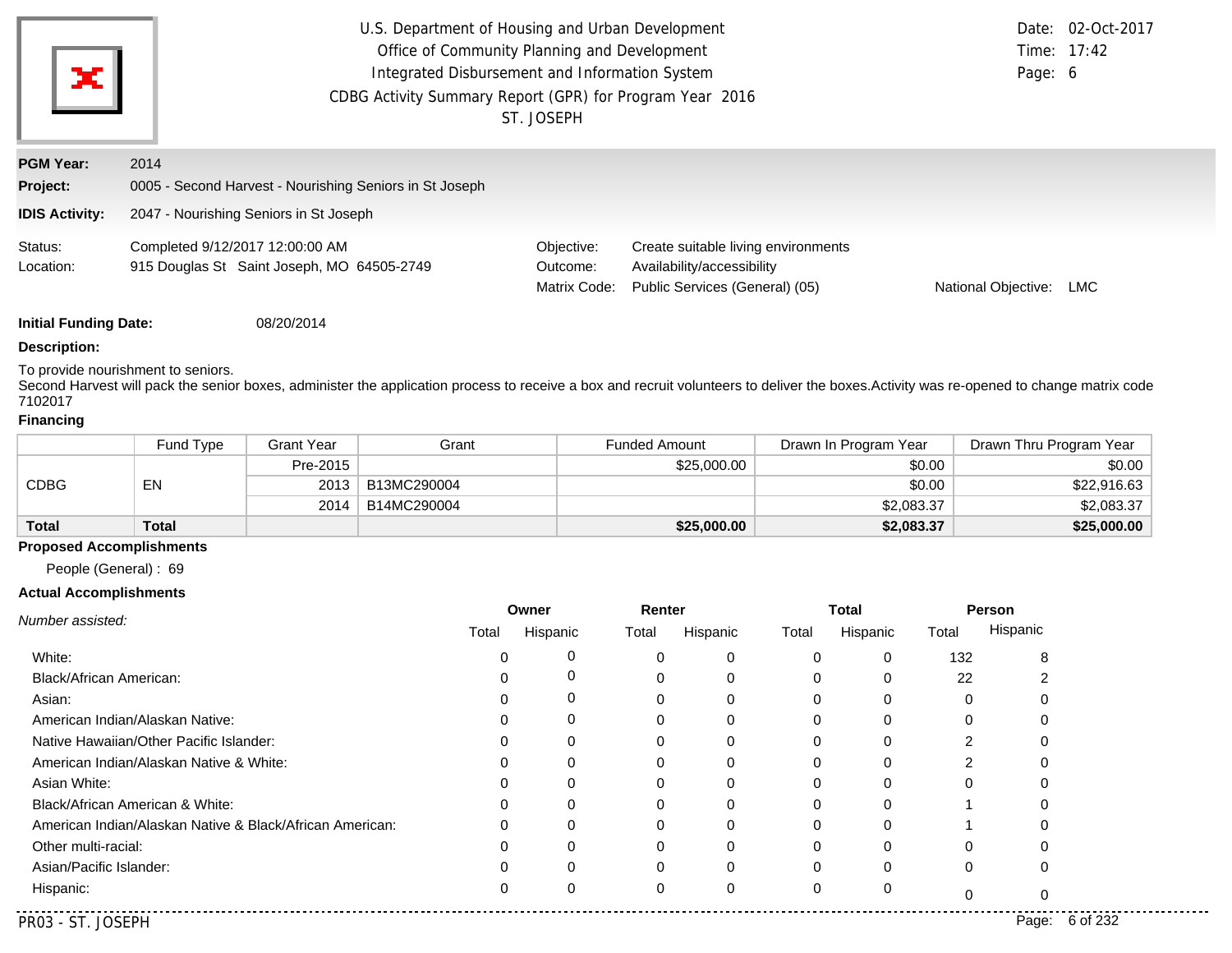|                           |       |        |              | U.S. Department of Housing and Urban Development         |            |             |             |             |             |     |         | Date: 02-Oct-2017 |
|---------------------------|-------|--------|--------------|----------------------------------------------------------|------------|-------------|-------------|-------------|-------------|-----|---------|-------------------|
|                           |       |        |              | Office of Community Planning and Development             |            |             |             |             |             |     |         | Time: 17:42       |
| ×                         |       |        |              | Integrated Disbursement and Information System           |            |             |             |             |             |     | Page: 7 |                   |
|                           |       |        |              | CDBG Activity Summary Report (GPR) for Program Year 2016 |            |             |             |             |             |     |         |                   |
|                           |       |        |              |                                                          | ST. JOSEPH |             |             |             |             |     |         |                   |
| Total:                    |       |        |              | 0                                                        | $\bf{0}$   | $\mathbf 0$ | $\mathbf 0$ | $\mathbf 0$ | $\mathbf 0$ | 160 | 10      |                   |
| Female-headed Households: |       |        |              | 0                                                        |            | 0           |             | $\mathbf 0$ |             |     |         |                   |
| Income Category:          | Owner | Renter | <b>Total</b> | Person                                                   |            |             |             |             |             |     |         |                   |
| <b>Extremely Low</b>      | 0     | 0      | 0            | 28                                                       |            |             |             |             |             |     |         |                   |
| Low Mod                   | 0     | 0      | 0            | 109                                                      |            |             |             |             |             |     |         |                   |
| Moderate                  | 0     | 0      | 0            | 23                                                       |            |             |             |             |             |     |         |                   |
| Non Low Moderate          | 0     | 0      | 0            | 0                                                        |            |             |             |             |             |     |         |                   |
| Total                     | 0     | 0      | 0            | 160                                                      |            |             |             |             |             |     |         |                   |
| Percent Low/Mod           |       |        |              | 100.0%                                                   |            |             |             |             |             |     |         |                   |

**Years Accomplishment Narrative # Benefitting** 2014 Provided \$25,020 lbs of food in the form of senior nutrition boxes to low income seniors.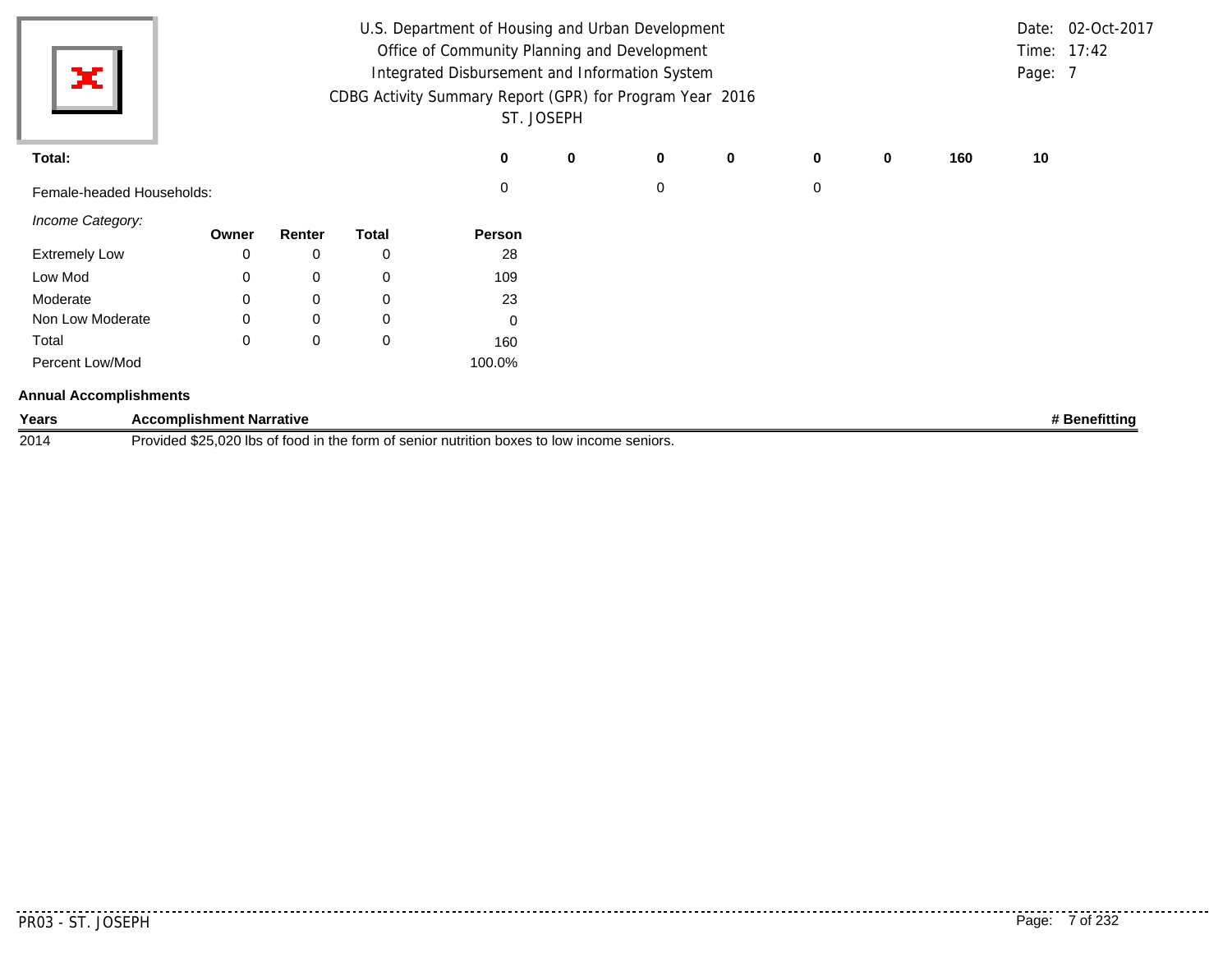| ×                            | U.S. Department of Housing and Urban Development<br>Office of Community Planning and Development<br>Integrated Disbursement and Information System<br>CDBG Activity Summary Report (GPR) for Program Year 2016<br>ST. JOSEPH |                                        |                                                                                           |                     |     |  |  |  |
|------------------------------|------------------------------------------------------------------------------------------------------------------------------------------------------------------------------------------------------------------------------|----------------------------------------|-------------------------------------------------------------------------------------------|---------------------|-----|--|--|--|
| <b>PGM Year:</b><br>Project: | 2014<br>0010 - Northtown Community Center                                                                                                                                                                                    |                                        |                                                                                           |                     |     |  |  |  |
| <b>IDIS Activity:</b>        | 2054 - After-School and Summer Education and Recreation Program                                                                                                                                                              |                                        |                                                                                           |                     |     |  |  |  |
| Status:<br>Location:         | Completed 10/20/2016 4:53:19 PM<br>1601 Main St Saint Joseph, MO 64505-2443                                                                                                                                                  | Objective:<br>Outcome:<br>Matrix Code: | Create suitable living environments<br>Availability/accessibility<br>Youth Services (05D) | National Objective: | LMC |  |  |  |
| <b>Initial Funding Date:</b> |                                                                                                                                                                                                                              |                                        |                                                                                           |                     |     |  |  |  |

#### **Description:**

Provide a safe place for children primarily of this low-income area can gather in a supervised, non-discrinatory environment to participate in free recreational and educational programs that would otherwise be unavailable to them.

Although the facility is located in the north side of St Joseph, it is available to all youth city wide.

## **Financing**

|              | Fund Type    | Grant Year | Grant       | <b>Funded Amount</b> | Drawn In Program Year | Drawn Thru Program Year |
|--------------|--------------|------------|-------------|----------------------|-----------------------|-------------------------|
|              |              | Pre-2015   |             | \$20,000.00          | \$0.00                | \$0.00                  |
| <b>CDBG</b>  | EN           | 2013       | B13MC290004 |                      | \$0.00                | \$18,333.37             |
|              |              | 2014       | B14MC290004 |                      | \$1,666.63            | \$1,666,63              |
| <b>Total</b> | <b>Total</b> |            |             | \$20,000.00          | \$1,666.63            | \$20,000.00             |

#### **Proposed Accomplishments**

People (General) : 300

#### **Actual Accomplishments**

|                                                          |       | Owner    | Renter   |          |          | Total    | Person |          |
|----------------------------------------------------------|-------|----------|----------|----------|----------|----------|--------|----------|
| Number assisted:                                         | Total | Hispanic | Total    | Hispanic | Total    | Hispanic | Total  | Hispanic |
| White:                                                   |       |          | 0        | 0        | 0        | $\Omega$ | 207    |          |
| Black/African American:                                  |       |          | 0        | 0        | 0        | 0        | 86     |          |
| Asian:                                                   |       |          | 0        |          |          |          |        |          |
| American Indian/Alaskan Native:                          |       | 0        | 0        | 0        | 0        | 0        |        |          |
| Native Hawaiian/Other Pacific Islander:                  |       |          | 0        |          |          |          |        |          |
| American Indian/Alaskan Native & White:                  |       | C        | 0        | 0        |          | $\Omega$ |        |          |
| Asian White:                                             |       |          | 0        | 0        |          | $\Omega$ |        |          |
| Black/African American & White:                          |       |          | 0        | 0        |          | $\Omega$ |        |          |
| American Indian/Alaskan Native & Black/African American: |       | O        | 0        | 0        | 0        |          |        |          |
| Other multi-racial:                                      |       |          | 0        | 0        |          |          | 29     |          |
| Asian/Pacific Islander:                                  |       | ∩        | $\Omega$ | $\Omega$ | $\Omega$ | $\Omega$ | 0      |          |
| Hispanic:                                                |       | C        | 0        | 0        | 0        |          |        |          |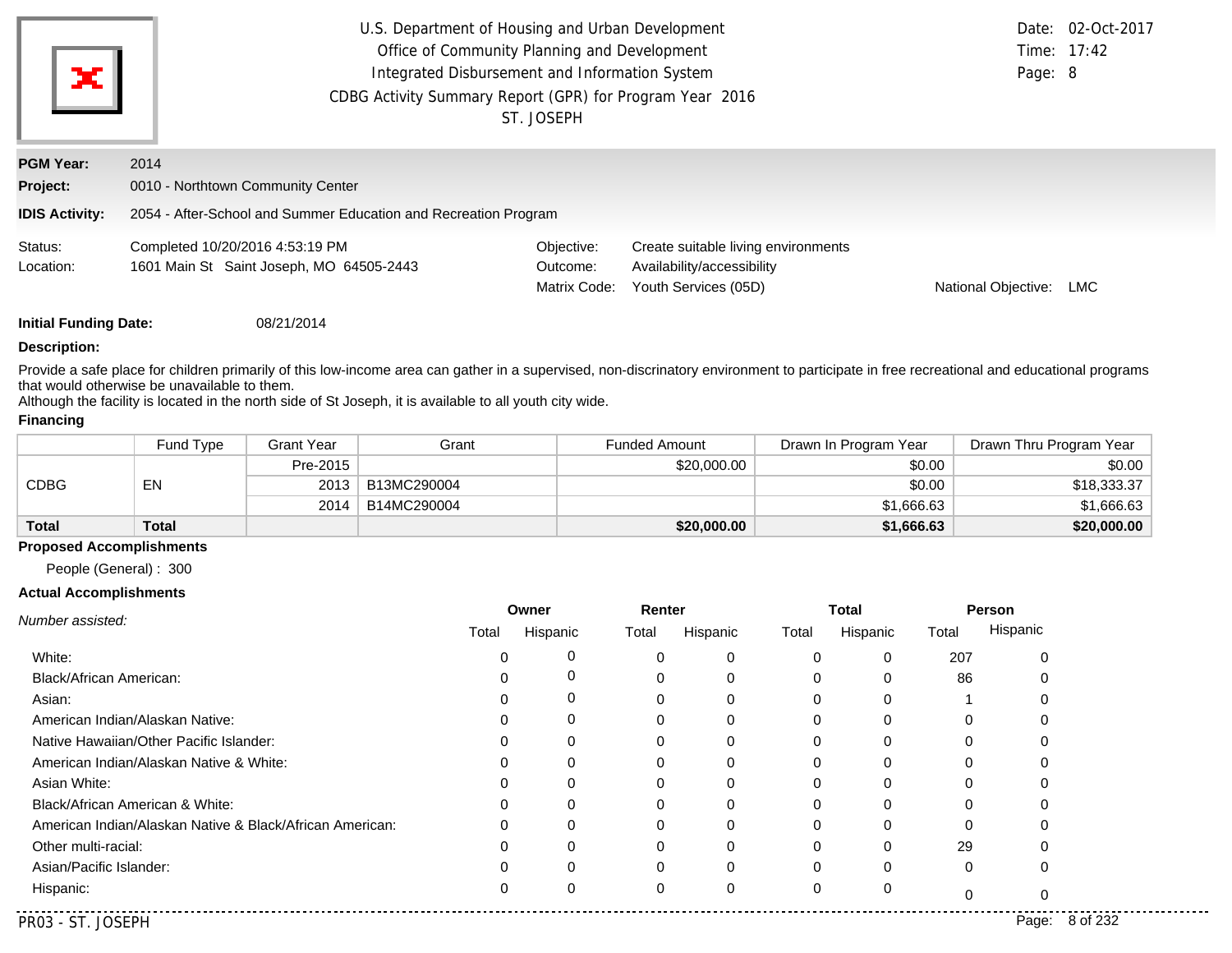|                               |                                 |             |              | U.S. Department of Housing and Urban Development         |            |   |             |             |   |     |         | Date: 02-Oct-2017 |
|-------------------------------|---------------------------------|-------------|--------------|----------------------------------------------------------|------------|---|-------------|-------------|---|-----|---------|-------------------|
|                               |                                 |             |              | Office of Community Planning and Development             |            |   |             |             |   |     |         | Time: 17:42       |
| ЭC.                           |                                 |             |              | Integrated Disbursement and Information System           |            |   |             |             |   |     | Page: 9 |                   |
|                               |                                 |             |              | CDBG Activity Summary Report (GPR) for Program Year 2016 |            |   |             |             |   |     |         |                   |
|                               |                                 |             |              |                                                          | ST. JOSEPH |   |             |             |   |     |         |                   |
| Total:                        |                                 |             |              | 0                                                        | 0          | 0 | $\mathbf 0$ | $\mathbf 0$ | 0 | 323 | 0       |                   |
| Female-headed Households:     |                                 |             |              | 0                                                        |            | 0 |             | 0           |   |     |         |                   |
| Income Category:              |                                 |             | <b>Total</b> |                                                          |            |   |             |             |   |     |         |                   |
| <b>Extremely Low</b>          | Owner<br>0                      | Renter<br>0 | 0            | Person<br>323                                            |            |   |             |             |   |     |         |                   |
| Low Mod                       | 0                               | 0           | 0            | 0                                                        |            |   |             |             |   |     |         |                   |
| Moderate                      | 0                               | 0           | 0            | 0                                                        |            |   |             |             |   |     |         |                   |
| Non Low Moderate              | 0                               | 0           | 0            | 0                                                        |            |   |             |             |   |     |         |                   |
| Total                         | $\Omega$                        | 0           | 0            | 323                                                      |            |   |             |             |   |     |         |                   |
| Percent Low/Mod               |                                 |             |              | 100.0%                                                   |            |   |             |             |   |     |         |                   |
| <b>Annual Accomplishments</b> |                                 |             |              |                                                          |            |   |             |             |   |     |         |                   |
| Years                         | <b>Accomplishment Narrative</b> |             |              |                                                          |            |   |             |             |   |     |         | # Benefitting     |

2014 Provided latch key after school and recreation program during the summer months. The center provides a safe and supervised environment for children.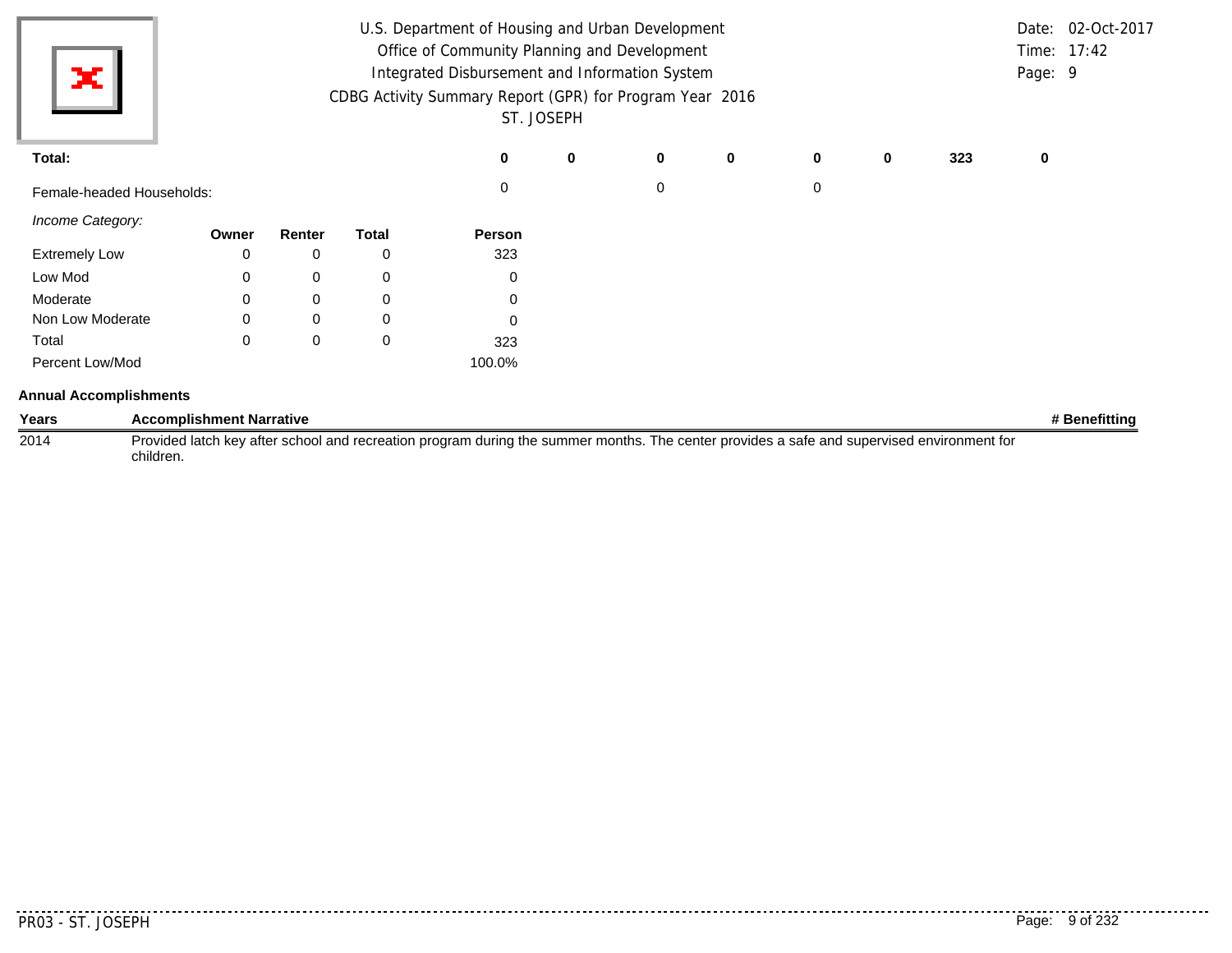| ×                            | U.S. Department of Housing and Urban Development<br>Office of Community Planning and Development<br>Integrated Disbursement and Information System<br>CDBG Activity Summary Report (GPR) for Program Year 2016<br>ST. JOSEPH |              | Page: 10                            | Date: 02-Oct-2017<br>Time: 17:42 |     |
|------------------------------|------------------------------------------------------------------------------------------------------------------------------------------------------------------------------------------------------------------------------|--------------|-------------------------------------|----------------------------------|-----|
| <b>PGM Year:</b>             | 2014                                                                                                                                                                                                                         |              |                                     |                                  |     |
| Project:                     | 0014 - YWCA Shelter                                                                                                                                                                                                          |              |                                     |                                  |     |
| <b>IDIS Activity:</b>        | 2058 - Shelter for Abused and Homeless Women and Children                                                                                                                                                                    |              |                                     |                                  |     |
| Status:                      | Completed 10/20/2016 12:00:00 AM                                                                                                                                                                                             | Objective:   | Create suitable living environments |                                  |     |
| Location:                    | 304 N 8th St Saint Joseph, MO 64501-1927                                                                                                                                                                                     | Outcome:     | Availability/accessibility          |                                  |     |
|                              |                                                                                                                                                                                                                              | Matrix Code: | Battered and Abused Spouses (05G)   | National Objective:              | LMC |
| <b>Initial Funding Date:</b> | 08/21/2014                                                                                                                                                                                                                   |              |                                     |                                  |     |
| <b>Description:</b>          |                                                                                                                                                                                                                              |              |                                     |                                  |     |

Emergency and protective shelter and related services provided to women and children who are victims of domestic violence or who are homeless for other reasons. **Financing**

|              | Fund Type    | <b>Grant Year</b> | Grant       | <b>Funded Amount</b> | Drawn In Program Year | Drawn Thru Program Year |
|--------------|--------------|-------------------|-------------|----------------------|-----------------------|-------------------------|
|              |              | Pre-2015          |             | \$71,500.00          | \$0.00                | \$0.00                  |
| CDBG         | EN           | 2013              | B13MC290004 |                      | \$0.00                | \$65,541.63             |
|              |              | 2014              | B14MC290004 |                      | \$5,958.37            | \$5,958.37              |
| <b>Total</b> | <b>Total</b> |                   |             | \$71,500.00          | \$5,958.37            | \$71,500.00             |

## **Proposed Accomplishments**

People (General) : 50

#### **Actual Accomplishments**

|                                                          |       | Owner    | Renter |          |          | <b>Total</b> | Person |          |
|----------------------------------------------------------|-------|----------|--------|----------|----------|--------------|--------|----------|
| Number assisted:                                         | Total | Hispanic | Total  | Hispanic | Total    | Hispanic     | Total  | Hispanic |
| White:                                                   |       |          | 0      | 0        | 0        | 0            | 282    |          |
| Black/African American:                                  |       | 0        |        | 0        | 0        | 0            | 52     |          |
| Asian:                                                   |       | 0        |        | 0        |          |              |        |          |
| American Indian/Alaskan Native:                          |       | 0        | 0      | 0        | 0        | 0            | 6      |          |
| Native Hawaiian/Other Pacific Islander:                  |       | $\Omega$ | 0      | 0        | 0        | $\Omega$     | 16     |          |
| American Indian/Alaskan Native & White:                  |       | 0        |        | 0        |          |              |        |          |
| Asian White:                                             |       | $\Omega$ | 0      | 0        | $\Omega$ | 0            | 11     |          |
| Black/African American & White:                          |       |          |        | 0        | 0        |              | 30     |          |
| American Indian/Alaskan Native & Black/African American: |       | 0        | 0      | 0        | 0        |              | 3      |          |
| Other multi-racial:                                      |       | 0        | 0      | 0        | $\Omega$ | 0            | 2      |          |
| Asian/Pacific Islander:                                  |       |          | 0      | 0        | 0        | $\Omega$     | 0      |          |
| Hispanic:                                                |       | 0        | 0      | 0        | 0        | 0            |        |          |
| Total:                                                   |       | 0        | 0      | 0        | 0        | 0            | 409    |          |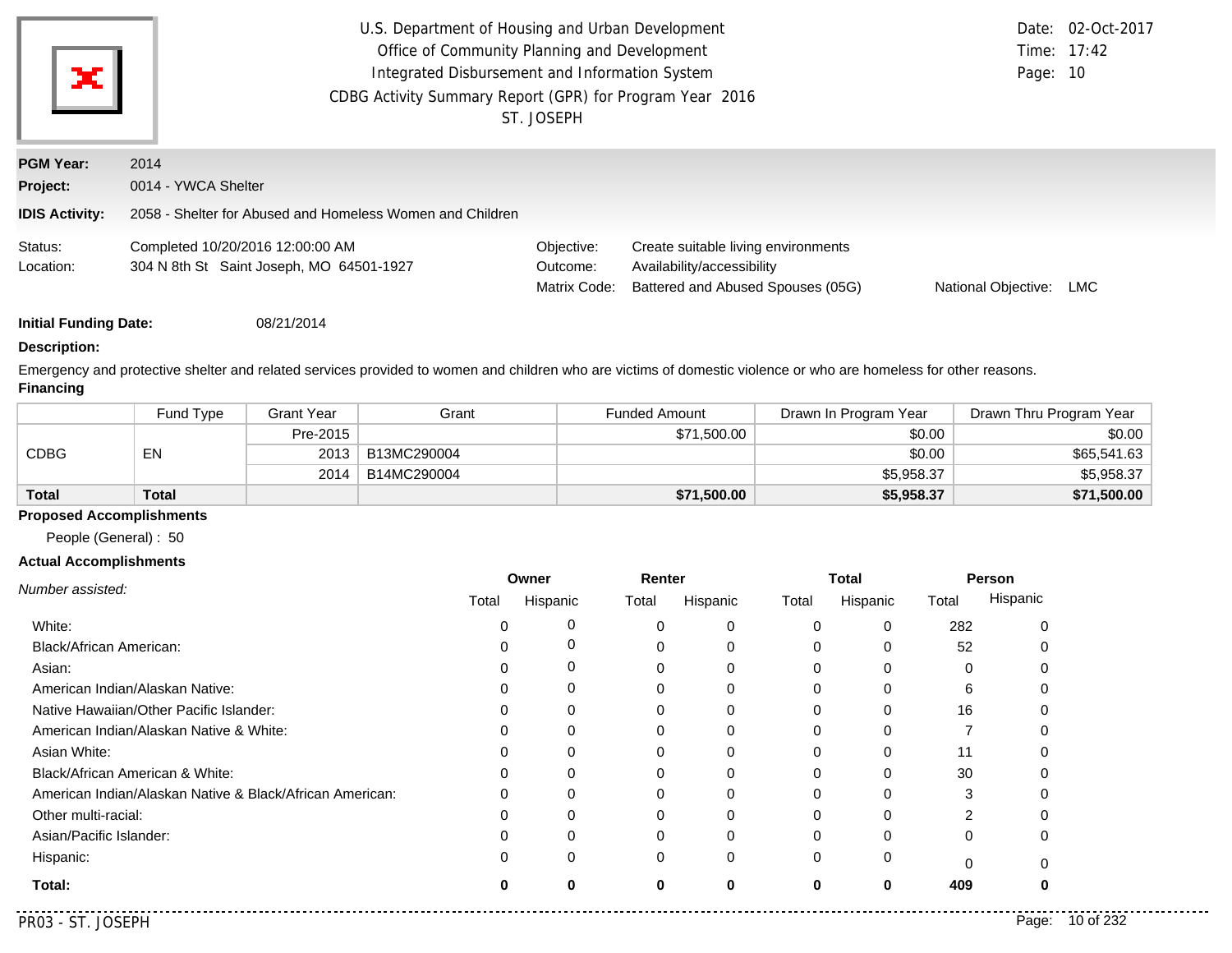|                           |                                                          |        |              | U.S. Department of Housing and Urban Development |  |  | Date: 02-Oct-2017 |  |  |  |
|---------------------------|----------------------------------------------------------|--------|--------------|--------------------------------------------------|--|--|-------------------|--|--|--|
|                           |                                                          |        |              | Office of Community Planning and Development     |  |  | Time: 17:42       |  |  |  |
|                           | ×l<br>Integrated Disbursement and Information System     |        |              |                                                  |  |  |                   |  |  |  |
|                           | CDBG Activity Summary Report (GPR) for Program Year 2016 |        |              |                                                  |  |  |                   |  |  |  |
|                           |                                                          |        |              | ST. JOSEPH                                       |  |  |                   |  |  |  |
| Female-headed Households: |                                                          |        |              | $\Omega$                                         |  |  |                   |  |  |  |
| Income Category:          |                                                          |        |              |                                                  |  |  |                   |  |  |  |
|                           | Owner                                                    | Renter | <b>Total</b> | Person                                           |  |  |                   |  |  |  |
| <b>Extremely Low</b>      | 0                                                        |        |              | 380                                              |  |  |                   |  |  |  |

**Years Accomplishment Narrative # Benefitting**

2014 Provided emergency shelter and supportive services to women and children who are homeless and/or fleeing domestic violence

Low Mod Moderate

Total

Non Low Moderate

Percent Low/Mod

**Annual Accomplishments**

<u>..........</u>.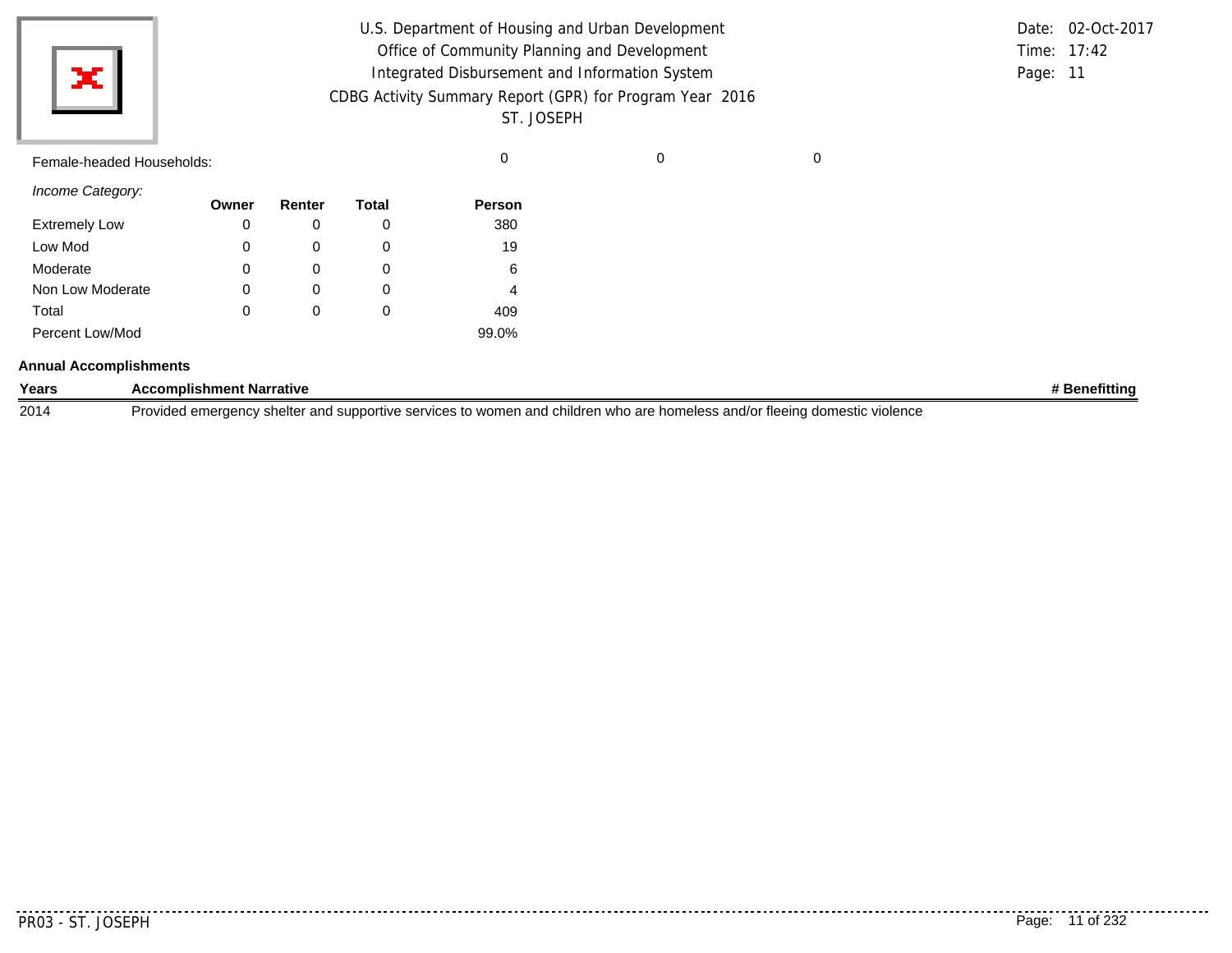| ×                            | U.S. Department of Housing and Urban Development<br>Office of Community Planning and Development<br>Integrated Disbursement and Information System<br>CDBG Activity Summary Report (GPR) for Program Year 2016<br>ST. JOSEPH |                                        |                                                                                                   |                     |     |  |
|------------------------------|------------------------------------------------------------------------------------------------------------------------------------------------------------------------------------------------------------------------------|----------------------------------------|---------------------------------------------------------------------------------------------------|---------------------|-----|--|
| <b>PGM Year:</b><br>Project: | 2014<br>0015 - Hillcrest Transitional Housing                                                                                                                                                                                |                                        |                                                                                                   |                     |     |  |
| <b>IDIS Activity:</b>        | 2059 - Transitional Housing for the Homeless                                                                                                                                                                                 |                                        |                                                                                                   |                     |     |  |
| Status:<br>Location:         | Completed 10/20/2016 12:00:00 AM<br>3000 Parkway A St Saint Joseph, MO 64507-1763                                                                                                                                            | Objective:<br>Outcome:<br>Matrix Code: | Provide decent affordable housing<br>Availability/accessibility<br>Public Services (General) (05) | National Objective: | LMC |  |
| <b>Initial Funding Date:</b> | 08/21/2014                                                                                                                                                                                                                   |                                        |                                                                                                   |                     |     |  |

#### **Description:**

Provides homeless families with children, couples and singles with private fully furnished apartment units, along with supportive services for 3-18 months, rent and utility free. With an end result of exiting the program into permanent housing of their choosing and be free of government assistance.

#### **Financing**

|              | Fund Type    | <b>Grant Year</b> | Grant       | <b>Funded Amount</b> | Drawn In Program Year | Drawn Thru Program Year |
|--------------|--------------|-------------------|-------------|----------------------|-----------------------|-------------------------|
| <b>CDBG</b>  | EN           | Pre-2015          |             | \$40,000.00          | \$0.00                | \$0.00                  |
|              |              | 2013              | B13MC290004 |                      | \$0.00                | \$29,999.97             |
|              |              | 2014              | B14MC290004 |                      | \$10,000.03           | \$10,000.03             |
| <b>Total</b> | <b>Total</b> |                   |             | \$40,000.00          | \$10,000.03           | \$40,000.00             |

#### **Proposed Accomplishments**

People (General) : 16

#### **Actual Accomplishments**

|                                                          | Owner |          | Renter   |          |       | <b>Total</b> |          | Person   |  |
|----------------------------------------------------------|-------|----------|----------|----------|-------|--------------|----------|----------|--|
| Number assisted:                                         | Total | Hispanic | Total    | Hispanic | Total | Hispanic     | Total    | Hispanic |  |
| White:                                                   |       | 0        |          | 0        |       | 0            | 57       |          |  |
| Black/African American:                                  |       | 0        |          | 0        |       | 0            | 13       |          |  |
| Asian:                                                   |       | 0        |          | $\Omega$ |       | 0            |          |          |  |
| American Indian/Alaskan Native:                          |       | 0        |          | 0        |       | 0            |          |          |  |
| Native Hawaiian/Other Pacific Islander:                  |       | 0        | 0        | 0        |       | 0            |          |          |  |
| American Indian/Alaskan Native & White:                  |       | 0        | 0        | $\Omega$ |       | 0            |          |          |  |
| Asian White:                                             |       | $\Omega$ |          | $\Omega$ |       | 0            |          |          |  |
| Black/African American & White:                          |       | 0        | 0        | 0        |       | 0            | 15       |          |  |
| American Indian/Alaskan Native & Black/African American: |       | 0        |          | 0        |       | 0            |          |          |  |
| Other multi-racial:                                      |       | $\Omega$ |          | $\Omega$ |       | 0            |          |          |  |
| Asian/Pacific Islander:                                  |       | 0        |          | 0        |       | 0            | 0        |          |  |
| Hispanic:                                                |       | $\Omega$ | $\Omega$ | 0        | 0     | 0            | $\Omega$ |          |  |
| Total:                                                   |       |          |          | O        |       | ŋ            | 93       |          |  |
| PR03 - ST. JOSEPH                                        |       |          |          |          |       |              |          | Page:    |  |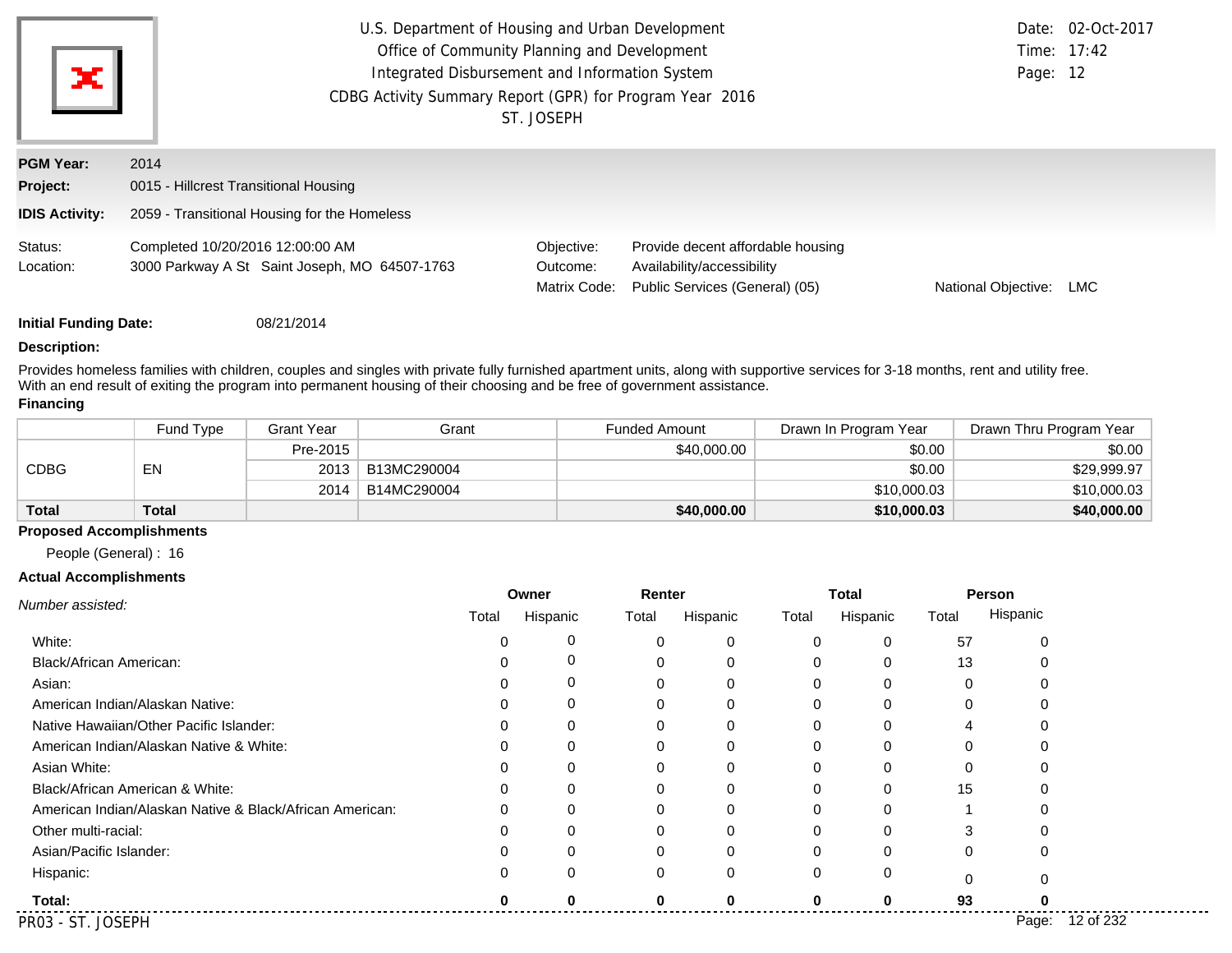| ж                         | U.S. Department of Housing and Urban Development<br>Office of Community Planning and Development<br>Integrated Disbursement and Information System<br>CDBG Activity Summary Report (GPR) for Program Year 2016<br>ST. JOSEPH |        |              |        |   |   |  |  |  |
|---------------------------|------------------------------------------------------------------------------------------------------------------------------------------------------------------------------------------------------------------------------|--------|--------------|--------|---|---|--|--|--|
| Female-headed Households: |                                                                                                                                                                                                                              |        |              | 0      | 0 | 0 |  |  |  |
| Income Category:          | Owner                                                                                                                                                                                                                        | Renter | <b>Total</b> | Person |   |   |  |  |  |
| <b>Extremely Low</b>      | 0                                                                                                                                                                                                                            | 0      | 0            | 63     |   |   |  |  |  |
| Low Mod                   | 0                                                                                                                                                                                                                            | 0      | $\mathbf 0$  | 30     |   |   |  |  |  |
| Moderate                  | 0                                                                                                                                                                                                                            | 0      | 0            | 0      |   |   |  |  |  |
| Non Low Moderate          | $\mathbf 0$                                                                                                                                                                                                                  | 0      | 0            | 0      |   |   |  |  |  |
| Total                     | 0                                                                                                                                                                                                                            | 0      | $\Omega$     | 93     |   |   |  |  |  |
| Percent Low/Mod           |                                                                                                                                                                                                                              |        |              | 100.0% |   |   |  |  |  |

#### **Annual Accomplishments**

| Years | <b>Accomplishment Narrative</b>                                                                                                             | # Benefittina |
|-------|---------------------------------------------------------------------------------------------------------------------------------------------|---------------|
| 2014  | Provided rent and utility free apartments for homeless individuals and families for 90 days. Case management, budgeting and life skills are |               |
|       | included to help break the poverty cycle so that may move out to permanent housing of their choice.                                         |               |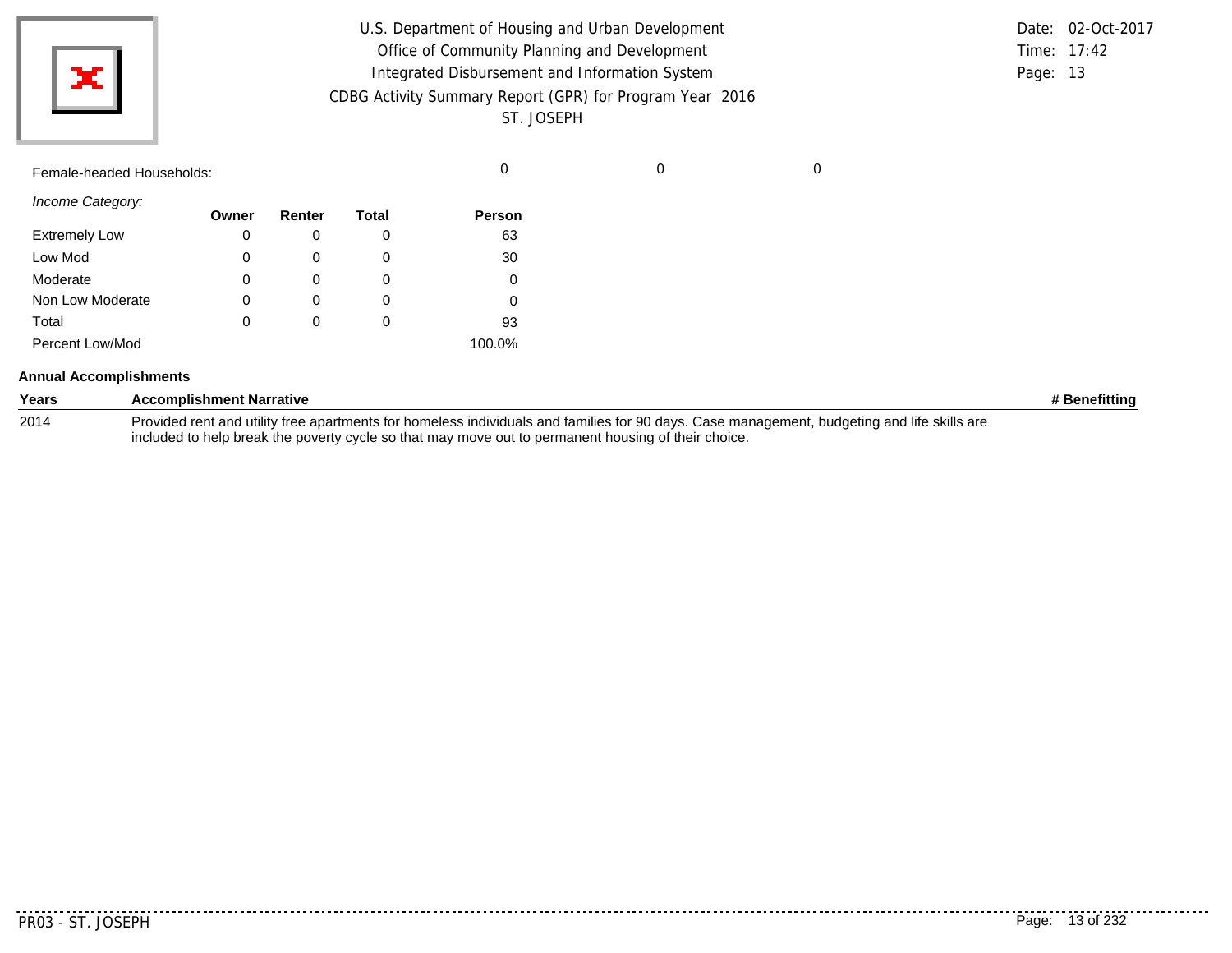| ×                                                     | U.S. Department of Housing and Urban Development<br>Office of Community Planning and Development<br>Integrated Disbursement and Information System<br>CDBG Activity Summary Report (GPR) for Program Year 2016<br>ST. JOSEPH |                                        | Page: 14                                                                                               | Date: 02-Oct-2017<br>Time: 17:42 |            |
|-------------------------------------------------------|------------------------------------------------------------------------------------------------------------------------------------------------------------------------------------------------------------------------------|----------------------------------------|--------------------------------------------------------------------------------------------------------|----------------------------------|------------|
| <b>PGM Year:</b><br>Project:<br><b>IDIS Activity:</b> | 2014<br>0021 - Legal Aid- Abandoned Housing and Clean Title Act<br>2060 - Abandoned Housing and Clean Title Act                                                                                                              |                                        |                                                                                                        |                                  |            |
| Status:<br>Location:                                  | Open<br>106 S 7th St Saint Joseph, MO 64501-1772                                                                                                                                                                             | Objective:<br>Outcome:<br>Matrix Code: | Provide decent affordable housing<br>Availability/accessibility<br>Rehabilitation Administration (14H) | National Objective:              | <b>SBS</b> |
| <b>Initial Funding Date:</b>                          | 08/21/2014                                                                                                                                                                                                                   |                                        |                                                                                                        |                                  |            |

#### **Description:**

Provide legal action to acquire clear title to abandoned properties so that they may be rehabbed and turned into quality housing. **Financing**

|              | <b>Fund Type</b> | <b>Grant Year</b> | Grant       | <b>Funded Amount</b> | Drawn In Program Year | Drawn Thru Program Year |
|--------------|------------------|-------------------|-------------|----------------------|-----------------------|-------------------------|
| <b>CDBG</b>  | EN               | Pre-2015          |             | \$20,000.00          | \$0.00                | \$0.00                  |
|              |                  | 2014              | B14MC290004 |                      | \$3.976.43            | \$3,976.43              |
| <b>Total</b> | Total            |                   |             | \$20,000.00          | \$3,976.43            | \$3,976.43              |

#### **Proposed Accomplishments**

Housing Units : 308

| Annual               | <b>Accomplishments</b> |   |                           |  |     |      |               |
|----------------------|------------------------|---|---------------------------|--|-----|------|---------------|
| Years                | omplishment Narrative: |   |                           |  |     |      | etittinc<br>~ |
| $\sim$ $\sim$ $\sim$ |                        | . | .<br>$\ddot{\phantom{1}}$ |  | . . | $-1$ |               |

2014 Funds used for legal costs to clear up title work for Legal Aid's Abandoned Housing and Clean Title Act program.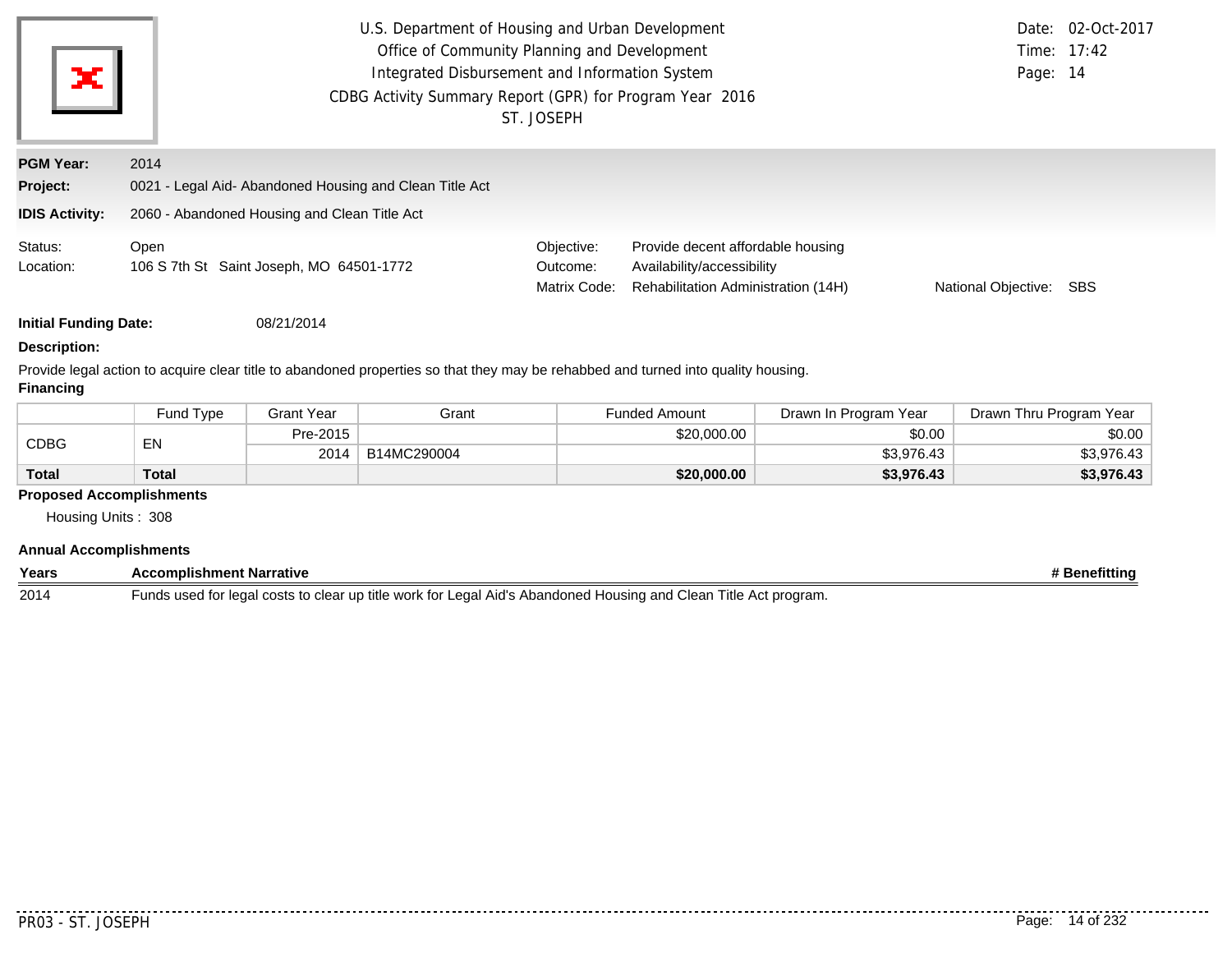| ×                            | U.S. Department of Housing and Urban Development<br>Office of Community Planning and Development<br>Integrated Disbursement and Information System<br>CDBG Activity Summary Report (GPR) for Program Year 2016 | ST. JOSEPH                             |                                      | Page: 15                   | Date: 02-Oct-2017<br>Time: 17:42 |
|------------------------------|----------------------------------------------------------------------------------------------------------------------------------------------------------------------------------------------------------------|----------------------------------------|--------------------------------------|----------------------------|----------------------------------|
| <b>PGM Year:</b><br>Project: | 2014<br>0016 - Planning and Admin                                                                                                                                                                              |                                        |                                      |                            |                                  |
| <b>IDIS Activity:</b>        | 2061 - CD Planning and Admin                                                                                                                                                                                   |                                        |                                      |                            |                                  |
| Status:<br>Location:         | Completed 9/19/2016 12:00:00 AM                                                                                                                                                                                | Objective:<br>Outcome:<br>Matrix Code: | General Program Administration (21A) | <b>National Objective:</b> |                                  |

**Initial Funding Date:** 08/21/2014

**Description:**

Planning and Admin costs related to the CD Program **Financing**

|              | Fund Type    | Grant Year | Grant       | <b>Funded Amount</b> | Drawn In Program Year | Drawn Thru Program Year |
|--------------|--------------|------------|-------------|----------------------|-----------------------|-------------------------|
| <b>CDBG</b>  |              | Pre-2015   |             | \$136,490.55         | \$0.00                | \$0.00                  |
|              | EN           | 2012       | B12MC290004 |                      | \$0.00                | \$29,030.25             |
|              |              | 2013       | B13MC290004 |                      | \$0.00                | \$107,460.30            |
|              | PI           |            |             | \$10,888.78          | \$0.00                | \$10,888.78             |
| <b>Total</b> | <b>Total</b> |            |             | \$147,379.33         | \$0.00                | \$147,379.33            |

# **Proposed Accomplishments**

## **Actual Accomplishments**

|                                                          |       | Owner    |       | Renter   |       | <b>Total</b> |             | Person      |           |
|----------------------------------------------------------|-------|----------|-------|----------|-------|--------------|-------------|-------------|-----------|
| Number assisted:                                         | Total | Hispanic | Total | Hispanic | Total | Hispanic     | Total       | Hispanic    |           |
| White:                                                   |       |          |       |          | 0     | 0            |             |             |           |
| Black/African American:                                  |       |          |       |          | 0     | 0            |             |             |           |
| Asian:                                                   |       |          |       |          | 0     | $\mathbf 0$  |             |             |           |
| American Indian/Alaskan Native:                          |       |          |       |          | 0     | 0            |             |             |           |
| Native Hawaiian/Other Pacific Islander:                  |       |          |       |          | 0     | 0            |             |             |           |
| American Indian/Alaskan Native & White:                  |       |          |       |          | 0     | 0            |             |             |           |
| Asian White:                                             |       |          |       |          | 0     | 0            |             |             |           |
| Black/African American & White:                          |       |          |       |          | 0     | $\mathbf 0$  |             |             |           |
| American Indian/Alaskan Native & Black/African American: |       |          |       |          | 0     | $\mathbf 0$  |             |             |           |
| Other multi-racial:                                      |       |          |       |          | 0     | 0            |             |             |           |
| Asian/Pacific Islander:                                  |       |          |       |          | 0     | 0            |             |             |           |
| Hispanic:                                                |       |          |       |          | 0     | $\mathbf 0$  |             |             |           |
| Total:                                                   | 0     | $\bf{0}$ | 0     | 0        | 0     | $\mathbf 0$  | $\mathbf 0$ | $\mathbf 0$ |           |
| PR03 - ST. JOSEPH                                        |       |          |       |          |       |              |             | Page:       | 15 of 232 |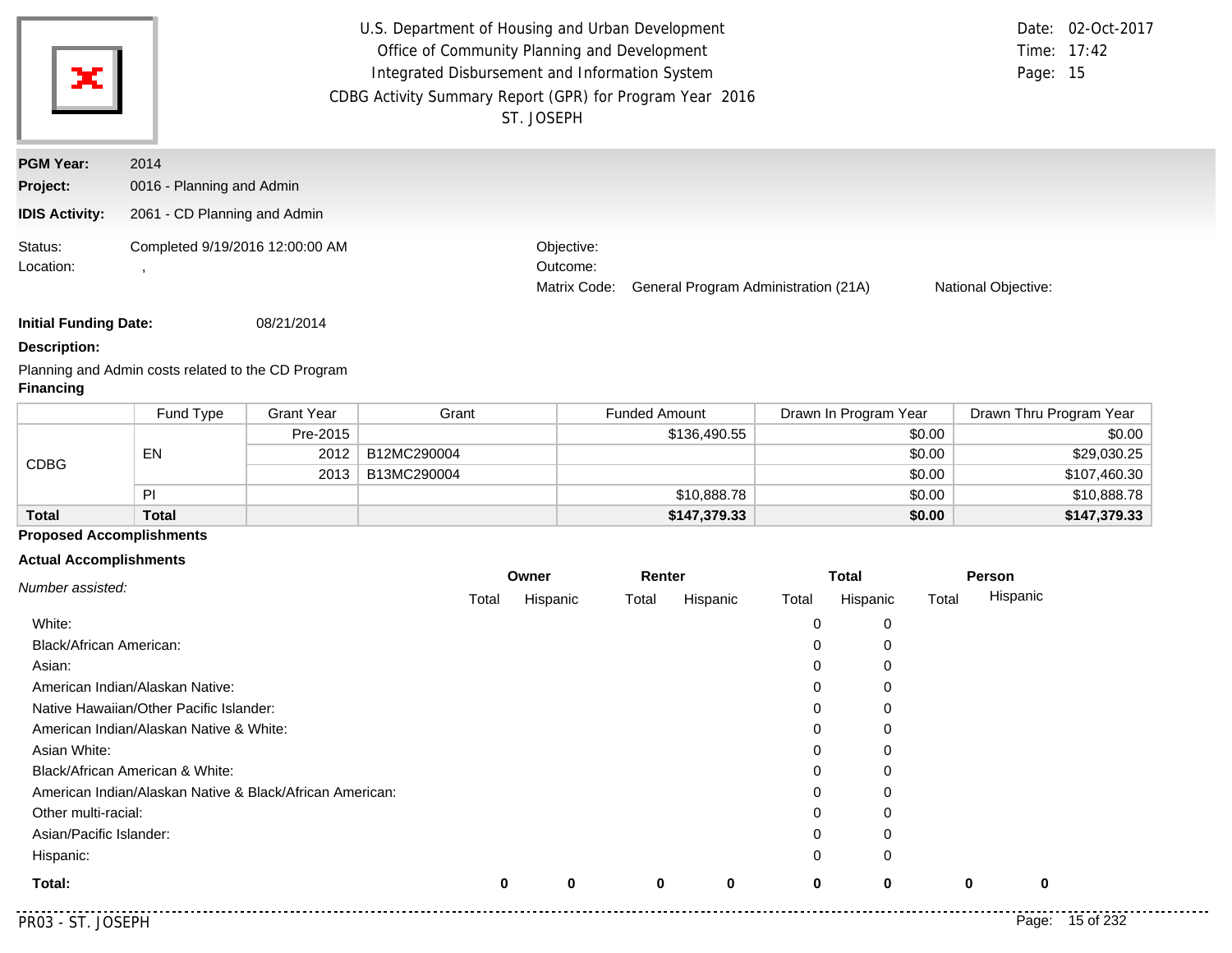

U.S. Department of Housing and Urban Development Office of Community Planning and Development Integrated Disbursement and Information System CDBG Activity Summary Report (GPR) for Program Year 2016 ST. JOSEPH

Time: 17:42 Page: 16 Date: 02-Oct-2017

Female-headed Households: 0

*Income Category:*

|                      | Owner | Renter | Total | <b>Person</b> |
|----------------------|-------|--------|-------|---------------|
| <b>Extremely Low</b> |       |        | 0     |               |
| Low Mod              |       |        | 0     |               |
| Moderate             |       |        | 0     |               |
| Non Low Moderate     |       |        | 0     |               |
| Total                | 0     | 0      | 0     | 0             |
| Percent Low/Mod      |       |        |       |               |

#### **Annual Accomplishments**

No data returned for this view. This might be because the applied filter excludes all data.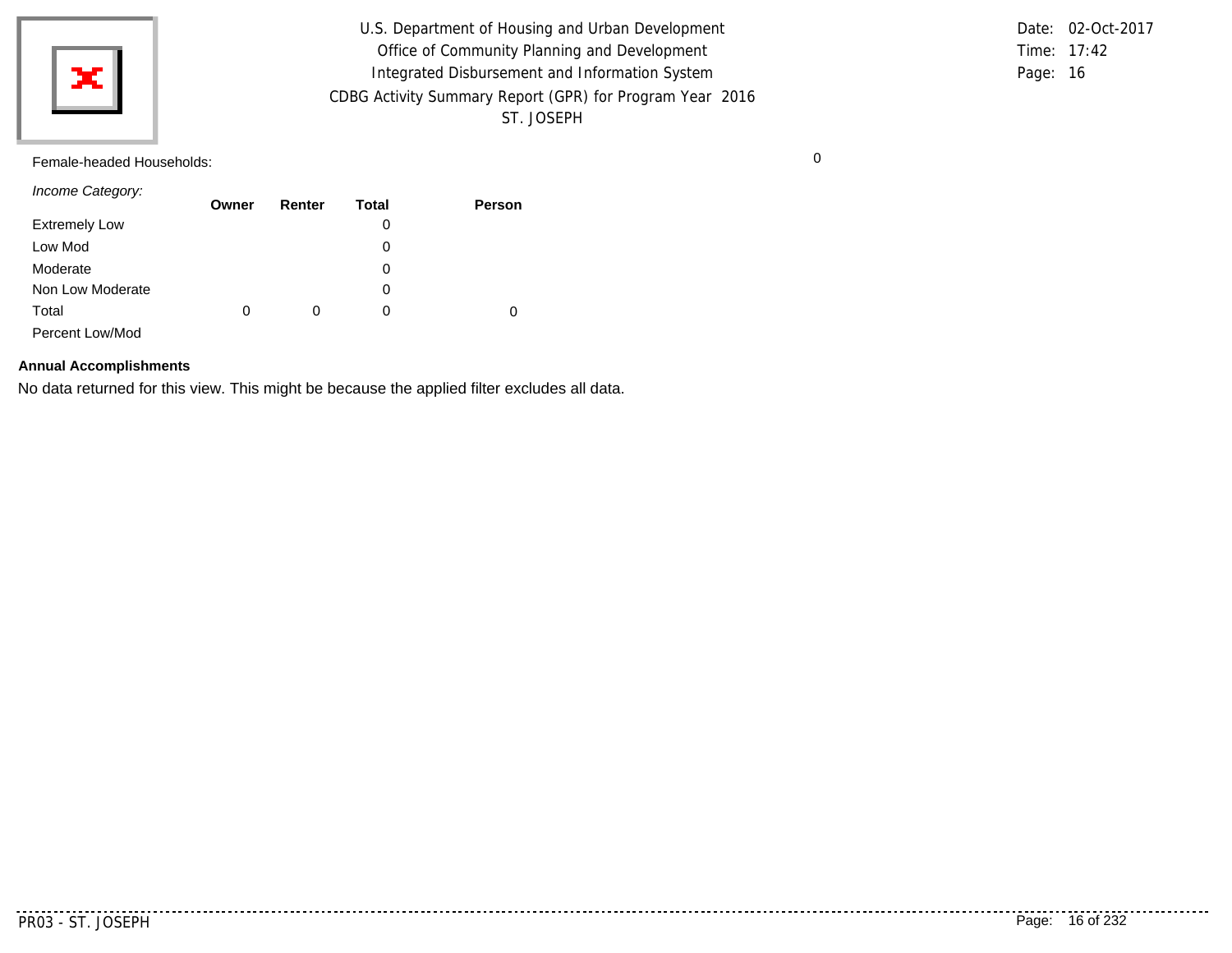|                                 |                                                          |                                                | U.S. Department of Housing and Urban Development<br>Office of Community Planning and Development<br>Integrated Disbursement and Information System<br>CDBG Activity Summary Report (GPR) for Program Year 2016 | ST. JOSEPH                             |                      |                                                                                                          |          |                       |                  | Page: 17                | Date: 02-Oct-2017<br>Time: 17:42 |
|---------------------------------|----------------------------------------------------------|------------------------------------------------|----------------------------------------------------------------------------------------------------------------------------------------------------------------------------------------------------------------|----------------------------------------|----------------------|----------------------------------------------------------------------------------------------------------|----------|-----------------------|------------------|-------------------------|----------------------------------|
| <b>PGM Year:</b>                | 2014                                                     |                                                |                                                                                                                                                                                                                |                                        |                      |                                                                                                          |          |                       |                  |                         |                                  |
| Project:                        |                                                          |                                                | 0003 - Service Delivery - Single Unit Rehabilitation Programs                                                                                                                                                  |                                        |                      |                                                                                                          |          |                       |                  |                         |                                  |
| <b>IDIS Activity:</b>           | 2062 - Rehab Activity Delivery                           |                                                |                                                                                                                                                                                                                |                                        |                      |                                                                                                          |          |                       |                  |                         |                                  |
| Status:<br>Location:            | Completed 9/13/2016 12:00:00 AM                          | 1100 Frederick Ave Saint Joseph, MO 64501-2337 |                                                                                                                                                                                                                | Objective:<br>Outcome:<br>Matrix Code: |                      | Create suitable living environments<br>Availability/accessibility<br>Rehabilitation Administration (14H) |          |                       |                  | National Objective: LMH |                                  |
| <b>Initial Funding Date:</b>    |                                                          | 08/21/2014                                     |                                                                                                                                                                                                                |                                        |                      |                                                                                                          |          |                       |                  |                         |                                  |
| <b>Description:</b>             |                                                          |                                                |                                                                                                                                                                                                                |                                        |                      |                                                                                                          |          |                       |                  |                         |                                  |
| <b>Financing</b>                | Administraition costs related to Rehab Program           |                                                |                                                                                                                                                                                                                |                                        |                      |                                                                                                          |          |                       |                  |                         |                                  |
|                                 | Fund Type                                                | <b>Grant Year</b>                              | Grant                                                                                                                                                                                                          |                                        | <b>Funded Amount</b> |                                                                                                          |          | Drawn In Program Year |                  | Drawn Thru Program Year |                                  |
|                                 |                                                          | Pre-2015                                       |                                                                                                                                                                                                                |                                        |                      | \$262,682.14                                                                                             |          |                       | \$0.00           |                         | \$0.00                           |
| <b>CDBG</b>                     | EN                                                       | 2012                                           | B12MC290004                                                                                                                                                                                                    |                                        |                      |                                                                                                          |          |                       | \$0.00           |                         | \$31,562.53                      |
|                                 | PI                                                       | 2013                                           | B13MC290004                                                                                                                                                                                                    |                                        |                      |                                                                                                          |          |                       | \$0.00           |                         | \$231,119.61                     |
| <b>Total</b>                    | <b>Total</b>                                             |                                                |                                                                                                                                                                                                                |                                        |                      | \$76,425.07<br>\$339,107.21                                                                              |          |                       | \$0.00<br>\$0.00 |                         | \$76,425.07<br>\$339,107.21      |
| <b>Proposed Accomplishments</b> |                                                          |                                                |                                                                                                                                                                                                                |                                        |                      |                                                                                                          |          |                       |                  |                         |                                  |
| <b>Actual Accomplishments</b>   |                                                          |                                                |                                                                                                                                                                                                                |                                        |                      |                                                                                                          |          |                       |                  |                         |                                  |
|                                 |                                                          |                                                |                                                                                                                                                                                                                | Owner                                  | Renter               |                                                                                                          |          | <b>Total</b>          |                  | Person                  |                                  |
| Number assisted:                |                                                          |                                                | Total                                                                                                                                                                                                          | Hispanic                               | Total                | Hispanic                                                                                                 | Total    | Hispanic              | Total            | Hispanic                |                                  |
| White:                          |                                                          |                                                | 0                                                                                                                                                                                                              | 0                                      | 0                    | 0                                                                                                        | 0        | 0                     |                  | 0                       |                                  |
| Black/African American:         |                                                          |                                                | 0                                                                                                                                                                                                              | 0                                      | 0                    | 0                                                                                                        | 0        | 0                     |                  | 0<br>0                  |                                  |
| Asian:                          |                                                          |                                                | 0                                                                                                                                                                                                              | 0                                      | 0                    | 0                                                                                                        | 0        | 0                     |                  | 0<br>0                  |                                  |
|                                 | American Indian/Alaskan Native:                          |                                                | 0                                                                                                                                                                                                              | 0                                      | 0                    | 0                                                                                                        | 0        | 0                     |                  | 0<br>0                  |                                  |
|                                 | Native Hawaiian/Other Pacific Islander:                  |                                                | 0                                                                                                                                                                                                              | 0                                      | 0                    | 0                                                                                                        | 0        | 0                     |                  | 0<br>0                  |                                  |
|                                 | American Indian/Alaskan Native & White:                  |                                                | 0                                                                                                                                                                                                              | 0                                      | 0                    | 0                                                                                                        | 0        | 0                     |                  | 0<br><sup>0</sup>       |                                  |
| Asian White:                    |                                                          |                                                |                                                                                                                                                                                                                | 0                                      | 0                    | 0                                                                                                        | 0        | 0                     |                  | 0                       |                                  |
|                                 | Black/African American & White:                          |                                                | 0                                                                                                                                                                                                              | 0                                      | 0                    | 0                                                                                                        | 0        | 0                     |                  | 0                       |                                  |
|                                 | American Indian/Alaskan Native & Black/African American: |                                                | 0                                                                                                                                                                                                              | 0                                      | 0                    | 0                                                                                                        | 0        | 0                     |                  | 0                       |                                  |
| Other multi-racial:             |                                                          |                                                | 0                                                                                                                                                                                                              | ∩                                      | ∩                    | 0                                                                                                        | O        | 0                     |                  | 0<br>∩                  |                                  |
| Asian/Pacific Islander:         |                                                          |                                                | 0                                                                                                                                                                                                              | 0                                      | 0                    | 0                                                                                                        | 0        | 0                     |                  | 0                       |                                  |
| Hispanic:                       |                                                          |                                                | 0                                                                                                                                                                                                              | 0                                      | 0                    | 0                                                                                                        | $\Omega$ | O                     |                  | 0<br>0                  |                                  |
| Total:                          |                                                          |                                                | Λ                                                                                                                                                                                                              | 0                                      | O                    | 0                                                                                                        | $\bf{0}$ | $\bf{0}$              |                  | 0                       |                                  |

PR03 - ST. JOSEPH Page: 17 of 232

. . . . . . . . . .

**0 0 0**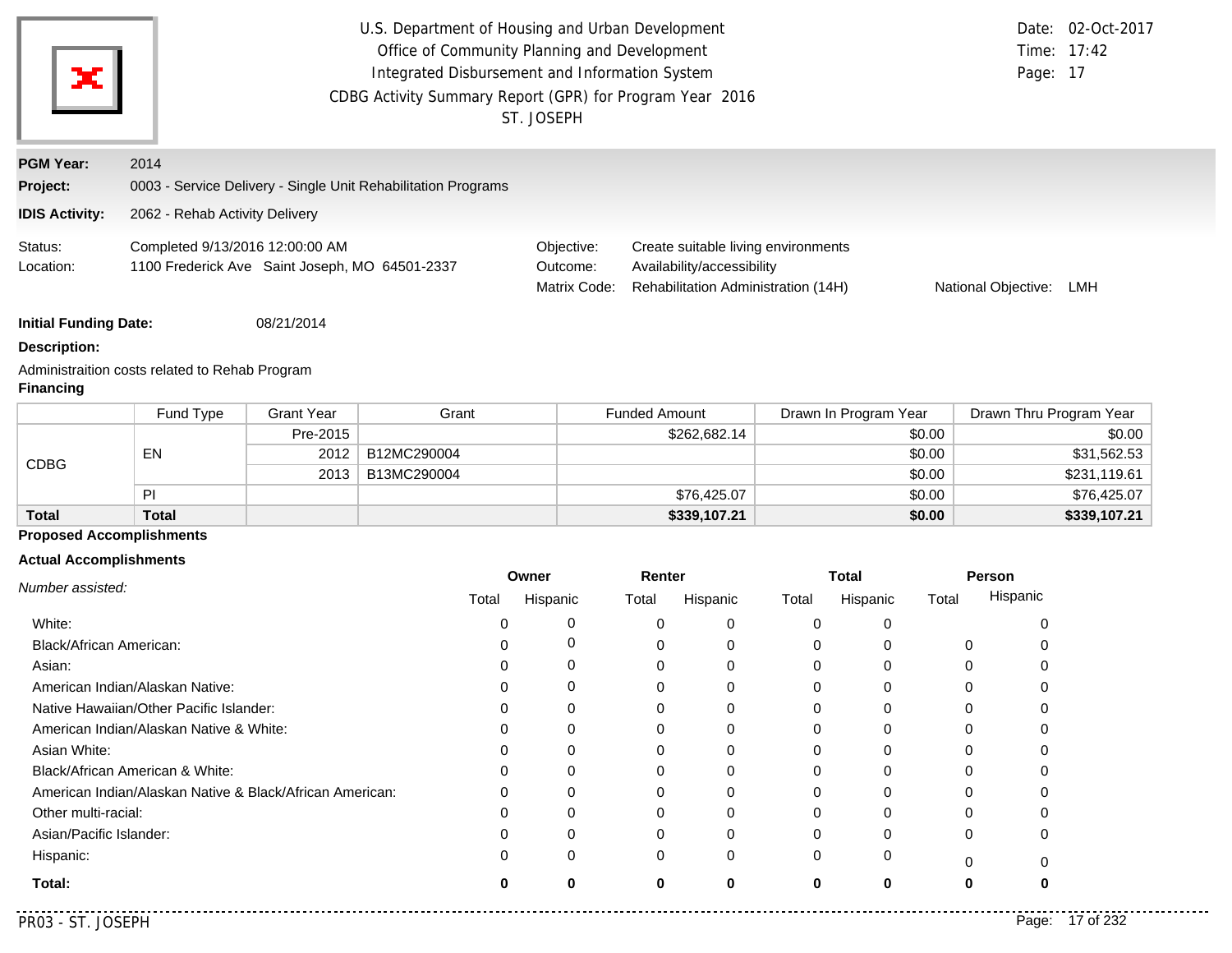| $\mathbf{x}$              | U.S. Department of Housing and Urban Development<br>Office of Community Planning and Development<br>Integrated Disbursement and Information System<br>CDBG Activity Summary Report (GPR) for Program Year 2016<br>ST. JOSEPH |  | Date: 02-Oct-2017<br>Time: $17:42$<br>Page: 18 |
|---------------------------|------------------------------------------------------------------------------------------------------------------------------------------------------------------------------------------------------------------------------|--|------------------------------------------------|
| Female-headed Households: |                                                                                                                                                                                                                              |  |                                                |

| Income Category:     |       |          |       |        |
|----------------------|-------|----------|-------|--------|
|                      | Owner | Renter   | Total | Person |
| <b>Extremely Low</b> | 0     |          | 0     | 0      |
| Low Mod              | 0     | 0        | 0     | 0      |
| Moderate             | 0     | $\Omega$ | 0     | 0      |
| Non Low Moderate     |       | 0        | 0     | 0      |
| Total                |       |          | 0     | 0      |
| Percent Low/Mod      |       |          |       |        |

|  | <b>Annual Accomplishments</b> |  |
|--|-------------------------------|--|
|--|-------------------------------|--|

| Years | ımplish<br><b>Narrative</b><br>nment                                                                                 | enefittina |
|-------|----------------------------------------------------------------------------------------------------------------------|------------|
| 2014  | related<br>rogram.<br>`administrative costs<br>$. + \sim$<br>rehab:<br>the<br>ח ד<br>' usec<br>, uav<br>ินเเ<br>- 19 |            |

...........

<u>. . . . . . . . . . . .</u>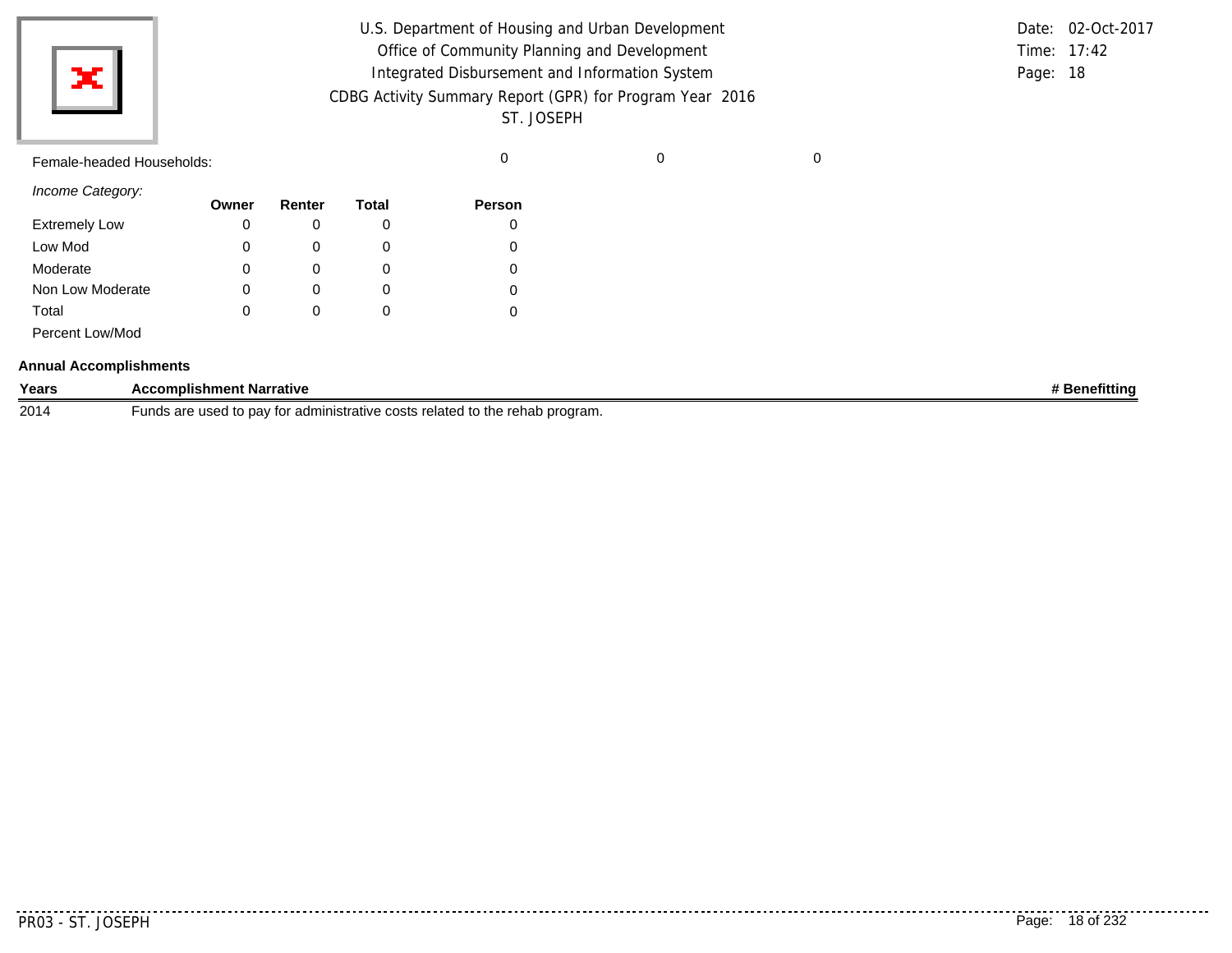| Ж                             |                                                          |                   | U.S. Department of Housing and Urban Development<br>Office of Community Planning and Development<br>Integrated Disbursement and Information System<br>CDBG Activity Summary Report (GPR) for Program Year 2016 | ST. JOSEPH |                                        |                      |                      |          |                       |        |                     | Date: 02-Oct-2017<br>Time: 17:42<br>Page: 19 |
|-------------------------------|----------------------------------------------------------|-------------------|----------------------------------------------------------------------------------------------------------------------------------------------------------------------------------------------------------------|------------|----------------------------------------|----------------------|----------------------|----------|-----------------------|--------|---------------------|----------------------------------------------|
| <b>PGM Year:</b>              | 2014                                                     |                   |                                                                                                                                                                                                                |            |                                        |                      |                      |          |                       |        |                     |                                              |
| Project:                      | 0017 - Indirect Cost Allocation                          |                   |                                                                                                                                                                                                                |            |                                        |                      |                      |          |                       |        |                     |                                              |
| <b>IDIS Activity:</b>         | 2064 - Indirect Cost Allocation                          |                   |                                                                                                                                                                                                                |            |                                        |                      |                      |          |                       |        |                     |                                              |
| Status:<br>Location:          | Completed 9/26/2016 6:40:13 AM                           |                   |                                                                                                                                                                                                                |            | Objective:<br>Outcome:<br>Matrix Code: |                      | Indirect Costs (21B) |          |                       |        | National Objective: |                                              |
| <b>Initial Funding Date:</b>  |                                                          | 08/21/2014        |                                                                                                                                                                                                                |            |                                        |                      |                      |          |                       |        |                     |                                              |
| <b>Description:</b>           |                                                          |                   |                                                                                                                                                                                                                |            |                                        |                      |                      |          |                       |        |                     |                                              |
| <b>Financing</b>              | Indirect costs associated with CDBG                      |                   |                                                                                                                                                                                                                |            |                                        |                      |                      |          |                       |        |                     |                                              |
|                               | Fund Type                                                | <b>Grant Year</b> | Grant                                                                                                                                                                                                          |            |                                        | <b>Funded Amount</b> |                      |          | Drawn In Program Year |        |                     | Drawn Thru Program Year                      |
|                               | EN                                                       | Pre-2015          |                                                                                                                                                                                                                |            |                                        |                      | \$149,953.22         |          |                       | \$0.00 |                     | \$0.00                                       |
| CDBG                          |                                                          | 2013              | B13MC290004                                                                                                                                                                                                    |            |                                        |                      |                      |          |                       | \$0.00 |                     | \$149,953.22                                 |
|                               | PI                                                       |                   |                                                                                                                                                                                                                |            |                                        |                      | \$14,819.17          |          | \$0.00                |        |                     | \$14,819.17                                  |
| <b>Total</b>                  | <b>Total</b>                                             |                   |                                                                                                                                                                                                                |            |                                        |                      | \$164,772.39         |          |                       | \$0.00 |                     | \$164,772.39                                 |
| <b>Actual Accomplishments</b> | <b>Proposed Accomplishments</b>                          |                   |                                                                                                                                                                                                                |            |                                        |                      |                      |          |                       |        |                     |                                              |
|                               |                                                          |                   |                                                                                                                                                                                                                | Owner      |                                        | Renter               |                      |          | <b>Total</b>          |        | Person              |                                              |
| Number assisted:              |                                                          |                   | Total                                                                                                                                                                                                          |            | Hispanic                               | Total                | Hispanic             | Total    | Hispanic              | Total  | Hispanic            |                                              |
| White:                        |                                                          |                   |                                                                                                                                                                                                                |            |                                        |                      |                      | 0        | 0                     |        |                     |                                              |
| Black/African American:       |                                                          |                   |                                                                                                                                                                                                                |            |                                        |                      |                      | 0        | 0                     |        |                     |                                              |
| Asian:                        |                                                          |                   |                                                                                                                                                                                                                |            |                                        |                      |                      | 0        | 0                     |        |                     |                                              |
|                               | American Indian/Alaskan Native:                          |                   |                                                                                                                                                                                                                |            |                                        |                      |                      | 0        | 0                     |        |                     |                                              |
|                               | Native Hawaiian/Other Pacific Islander:                  |                   |                                                                                                                                                                                                                |            |                                        |                      |                      | 0        | 0                     |        |                     |                                              |
|                               | American Indian/Alaskan Native & White:                  |                   |                                                                                                                                                                                                                |            |                                        |                      |                      | 0        | 0                     |        |                     |                                              |
| Asian White:                  |                                                          |                   |                                                                                                                                                                                                                |            |                                        |                      |                      | 0        | 0                     |        |                     |                                              |
|                               | Black/African American & White:                          |                   |                                                                                                                                                                                                                |            |                                        |                      |                      | 0        | 0                     |        |                     |                                              |
|                               | American Indian/Alaskan Native & Black/African American: |                   |                                                                                                                                                                                                                |            |                                        |                      |                      | $\Omega$ | 0                     |        |                     |                                              |
|                               |                                                          |                   |                                                                                                                                                                                                                |            |                                        |                      |                      | 0        | 0                     |        |                     |                                              |
| Other multi-racial:           |                                                          |                   |                                                                                                                                                                                                                |            |                                        |                      |                      | 0        | 0                     |        |                     |                                              |
| Asian/Pacific Islander:       |                                                          |                   |                                                                                                                                                                                                                |            |                                        |                      |                      |          |                       |        |                     |                                              |
| Hispanic:                     |                                                          |                   |                                                                                                                                                                                                                |            |                                        |                      |                      | 0        | 0                     |        |                     |                                              |
| Total:                        |                                                          |                   |                                                                                                                                                                                                                | 0          | $\mathbf{0}$                           | 0                    | 0                    | 0        | $\bf{0}$              |        | 0                   | 0                                            |
|                               | Female-headed Households:                                |                   |                                                                                                                                                                                                                |            |                                        |                      |                      | 0        |                       |        |                     |                                              |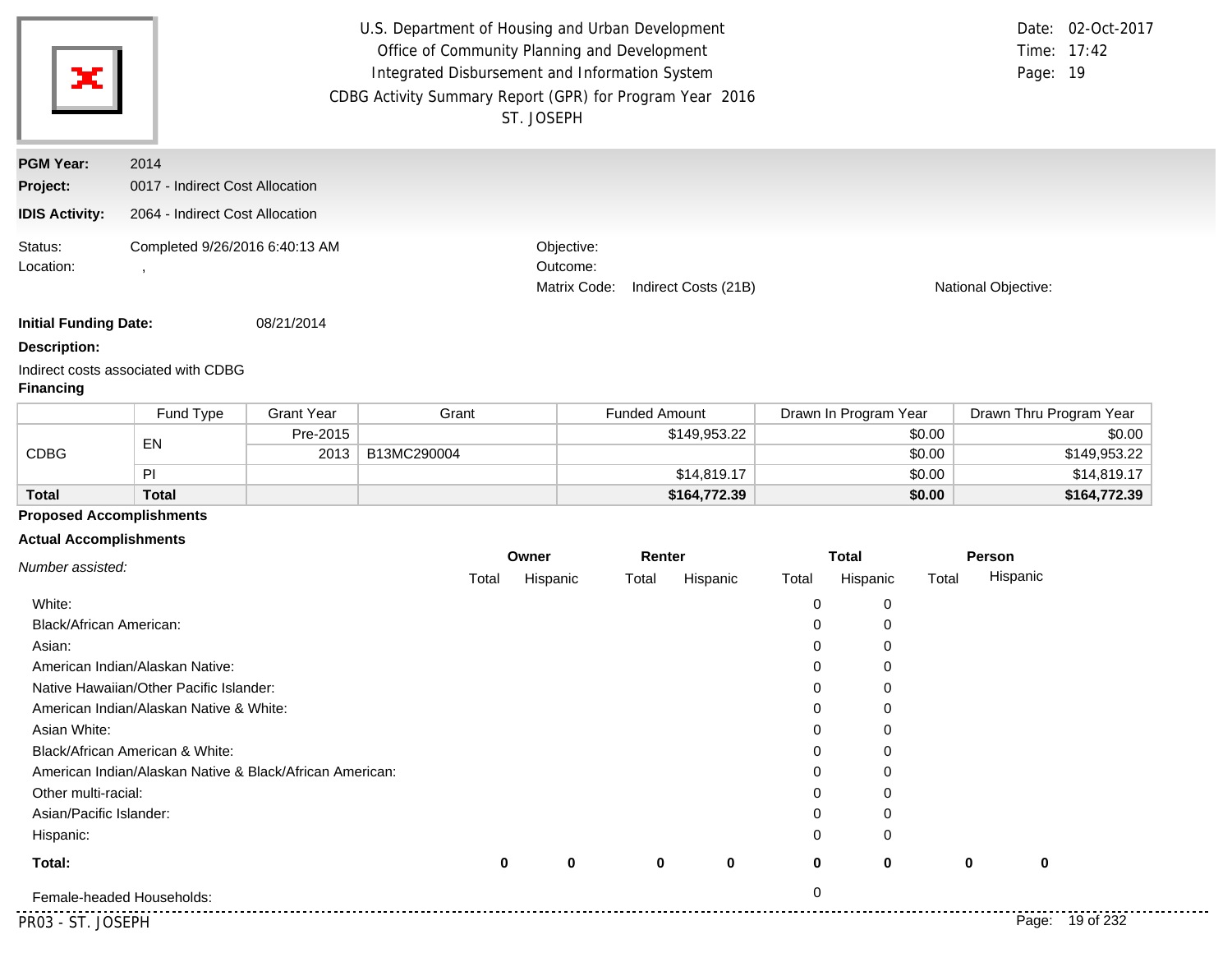

U.S. Department of Housing and Urban Development Office of Community Planning and Development Integrated Disbursement and Information System CDBG Activity Summary Report (GPR) for Program Year 2016 ST. JOSEPH

Time: 17:42 Page: 20 Date: 02-Oct-2017

#### *Income Category:*

|                      | Owner | Renter | Total | <b>Person</b> |
|----------------------|-------|--------|-------|---------------|
| <b>Extremely Low</b> |       |        | 0     |               |
| Low Mod              |       |        | 0     |               |
| Moderate             |       |        | 0     |               |
| Non Low Moderate     |       |        | 0     |               |
| Total                | 0     | 0      | O     | 0             |
| Percent Low/Mod      |       |        |       |               |

#### **Annual Accomplishments**

No data returned for this view. This might be because the applied filter excludes all data.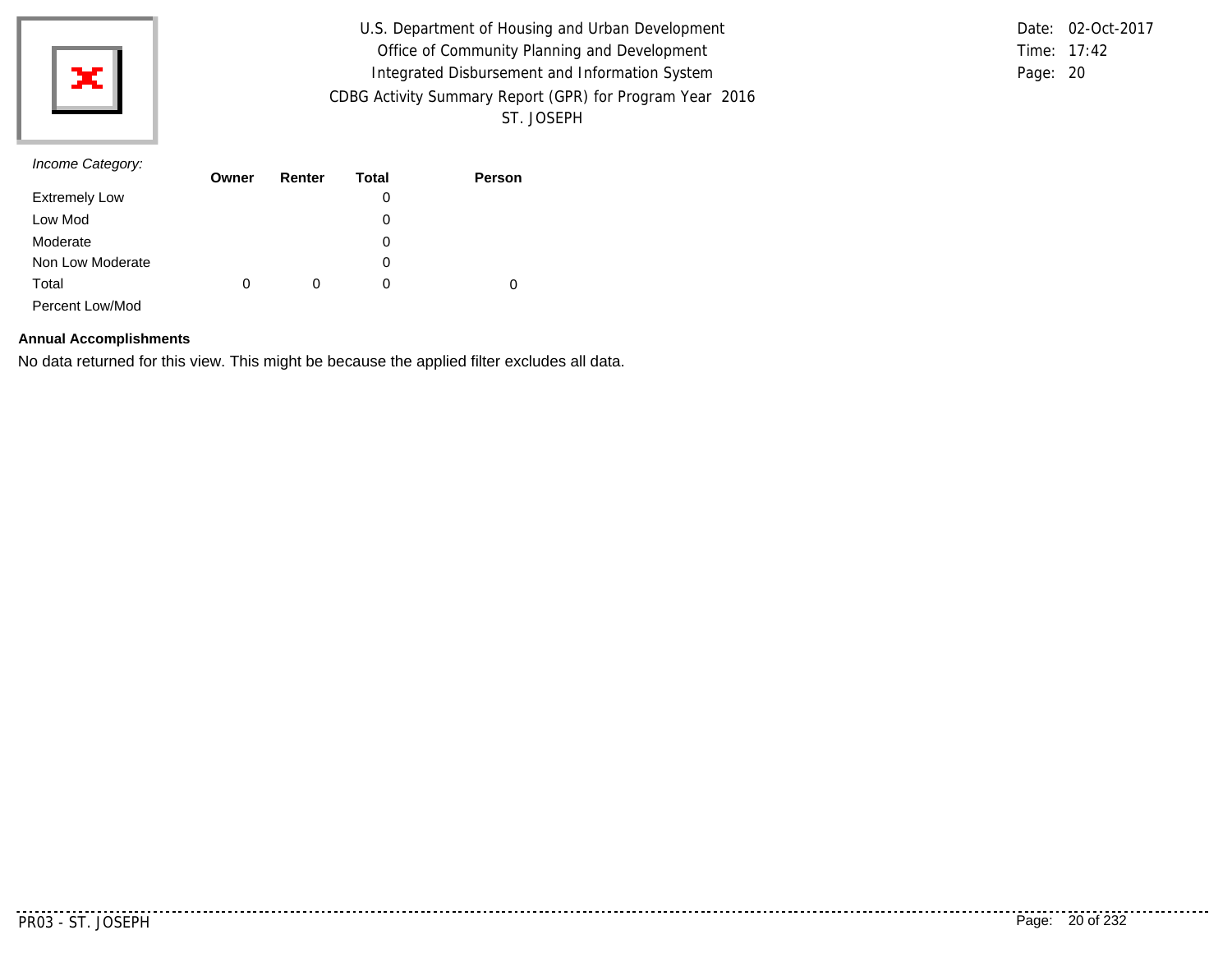| ж                                                   | U.S. Department of Housing and Urban Development<br>Office of Community Planning and Development<br>Time: 17:42<br>Integrated Disbursement and Information System<br>Page: 21<br>CDBG Activity Summary Report (GPR) for Program Year 2016<br>ST. JOSEPH      |                   |                                                           |                   |                      |             |       |                          |        | Date: 02-Oct-2017       |             |
|-----------------------------------------------------|--------------------------------------------------------------------------------------------------------------------------------------------------------------------------------------------------------------------------------------------------------------|-------------------|-----------------------------------------------------------|-------------------|----------------------|-------------|-------|--------------------------|--------|-------------------------|-------------|
| <b>PGM Year:</b>                                    | 2014                                                                                                                                                                                                                                                         |                   |                                                           |                   |                      |             |       |                          |        |                         |             |
| Project:                                            |                                                                                                                                                                                                                                                              |                   | 0002 - Housing Rehabilitation - Low Interest Loan Program |                   |                      |             |       |                          |        |                         |             |
| <b>IDIS Activity:</b>                               | 2069 - 207 Harvard - Berry                                                                                                                                                                                                                                   |                   |                                                           |                   |                      |             |       |                          |        |                         |             |
| Status:<br>Location:                                | Completed 12/19/2016 12:00:00 AM<br>Create suitable living environments<br>Objective:<br>207 Harvard St Saint Joseph, MO 64504-1630<br>Availability/accessibility<br>Outcome:<br>Rehab; Single-Unit Residential (14A)<br>Matrix Code:<br>National Objective: |                   |                                                           |                   |                      |             |       | LMH                      |        |                         |             |
| <b>Initial Funding Date:</b>                        |                                                                                                                                                                                                                                                              | 10/14/2014        |                                                           |                   |                      |             |       |                          |        |                         |             |
| <b>Description:</b>                                 |                                                                                                                                                                                                                                                              |                   |                                                           |                   |                      |             |       |                          |        |                         |             |
| <b>Financing</b>                                    | Replace wiring, roof and gutters and lead hazard work                                                                                                                                                                                                        |                   |                                                           |                   |                      |             |       |                          |        |                         |             |
|                                                     | Fund Type                                                                                                                                                                                                                                                    | <b>Grant Year</b> | Grant                                                     |                   | <b>Funded Amount</b> |             |       | Drawn In Program Year    |        | Drawn Thru Program Year |             |
| <b>CDBG</b>                                         | EN                                                                                                                                                                                                                                                           | Pre-2015          |                                                           |                   |                      | \$34,843.00 |       |                          | \$0.00 |                         | \$0.00      |
|                                                     |                                                                                                                                                                                                                                                              | 2013              | B13MC290004                                               |                   |                      |             |       |                          | \$0.00 |                         | \$34,843.00 |
| <b>Total</b>                                        | <b>Total</b>                                                                                                                                                                                                                                                 |                   |                                                           |                   |                      | \$34,843.00 |       |                          | \$0.00 |                         | \$34,843.00 |
| <b>Proposed Accomplishments</b><br>Housing Units: 1 |                                                                                                                                                                                                                                                              |                   |                                                           |                   |                      |             |       |                          |        |                         |             |
| <b>Actual Accomplishments</b>                       |                                                                                                                                                                                                                                                              |                   |                                                           |                   |                      |             |       |                          |        |                         |             |
| Number assisted:                                    |                                                                                                                                                                                                                                                              |                   | Total                                                     | Owner<br>Hispanic | Renter<br>Total      | Hispanic    | Total | <b>Total</b><br>Hispanic | Total  | Person<br>Hispanic      |             |
| White:                                              |                                                                                                                                                                                                                                                              |                   | $\mathbf 1$                                               | 0                 | 0                    | $\mathbf 0$ | -1    | 0                        |        | 0<br>0                  |             |

| .                                                        |          |          |   |          |          |                 |  |
|----------------------------------------------------------|----------|----------|---|----------|----------|-----------------|--|
| <b>Black/African American:</b>                           |          |          | 0 | U        | 0        |                 |  |
| Asian:                                                   | $\Omega$ |          | 0 | 0        | $\Omega$ |                 |  |
| American Indian/Alaskan Native:                          | O        | 0        | 0 | 0        | 0        |                 |  |
| Native Hawaiian/Other Pacific Islander:                  | 0        | 0        | 0 | 0        | $\Omega$ |                 |  |
| American Indian/Alaskan Native & White:                  | 0        | 0        | 0 | 0        | 0        |                 |  |
| Asian White:                                             | O        | ∩        | 0 | 0        | $\Omega$ |                 |  |
| Black/African American & White:                          |          |          | O | 0        |          |                 |  |
| American Indian/Alaskan Native & Black/African American: | $\Omega$ | $\Omega$ | 0 | $\Omega$ | $\Omega$ |                 |  |
| Other multi-racial:                                      |          |          | 0 | $\Omega$ | $\Omega$ |                 |  |
| Asian/Pacific Islander:                                  | 0        | $\Omega$ | 0 | $\Omega$ | $\Omega$ |                 |  |
| Hispanic:                                                | 0        | 0        | 0 | 0        | $\Omega$ |                 |  |
| Total:                                                   | 0        | $\bf{0}$ | 0 | $\bf{0}$ | $\bf{0}$ |                 |  |
| Female-headed Households:                                |          | ∩        |   |          |          |                 |  |
| PR03 - ST. JOSEPH                                        |          |          |   |          |          | Page: 21 of 232 |  |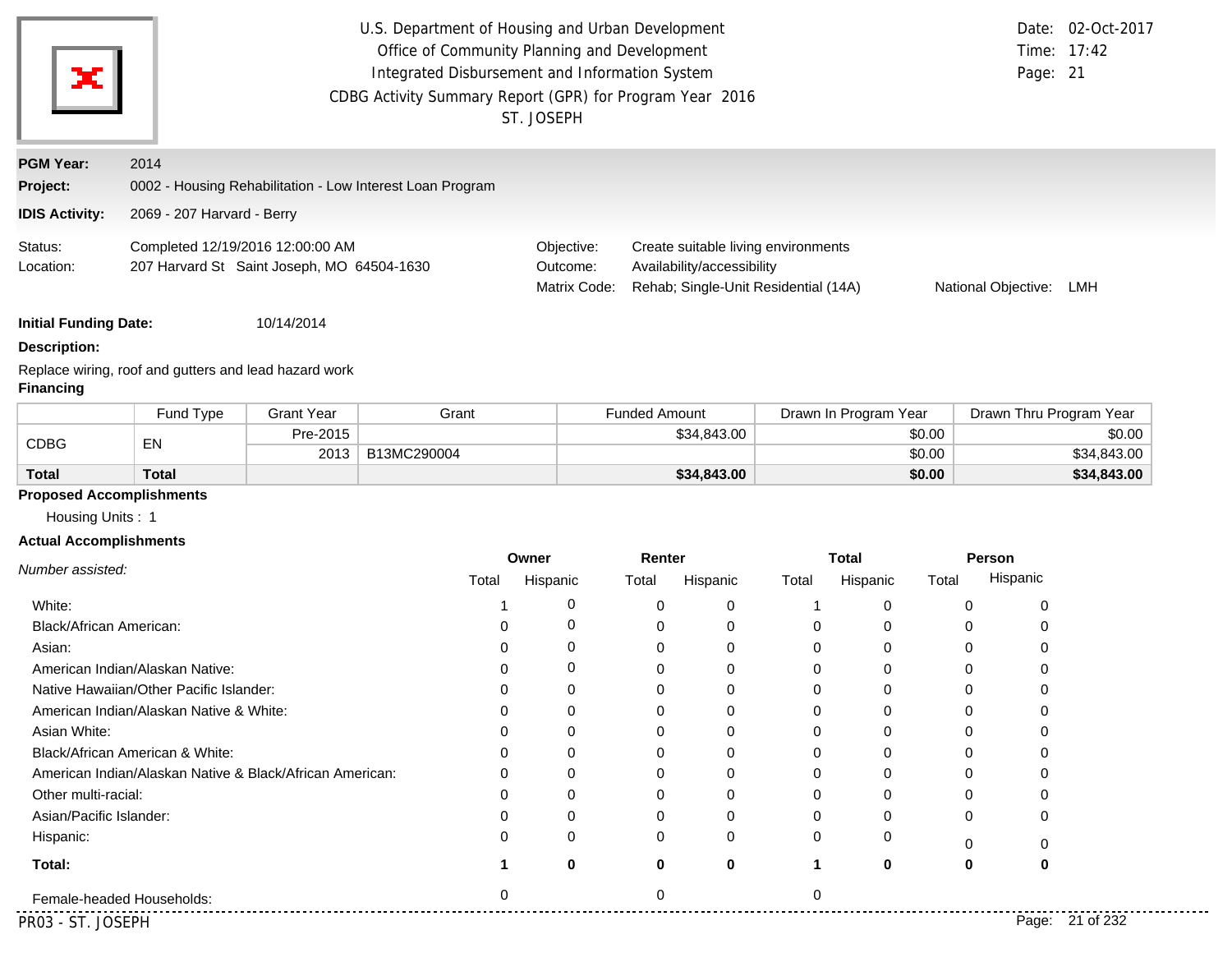

| U.S. Department of Housing and Urban Development         |             | Date: 02-Oct-2017 |
|----------------------------------------------------------|-------------|-------------------|
| Office of Community Planning and Development             | Time: 17:42 |                   |
| Integrated Disbursement and Information System           | Page: 22    |                   |
| CDBG Activity Summary Report (GPR) for Program Year 2016 |             |                   |
| ST. JOSEPH                                               |             |                   |

|          | Date: 02-Oct-2017 |
|----------|-------------------|
|          | Time: $17.42$     |
| Page: 22 |                   |

# *Income Category:*

|                      | Owner  | Renter | Total  | <b>Person</b> |
|----------------------|--------|--------|--------|---------------|
| <b>Extremely Low</b> | 0      |        |        |               |
| Low Mod              | 1      |        |        |               |
| Moderate             | 0      |        | O      |               |
| Non Low Moderate     | 0      |        |        |               |
| Total                | 1      |        |        |               |
| Percent Low/Mod      | 100.0% |        | 100.0% |               |

#### **Annual Accomplishments**

| Years | <b>Accomplishment Narrative</b>                                                                     | <b>Benefitting</b> |
|-------|-----------------------------------------------------------------------------------------------------|--------------------|
| 2014  | New electrical, root and gutters, also lead hazard work done in the form of a Deferred Payment Loan |                    |

. . . . . . .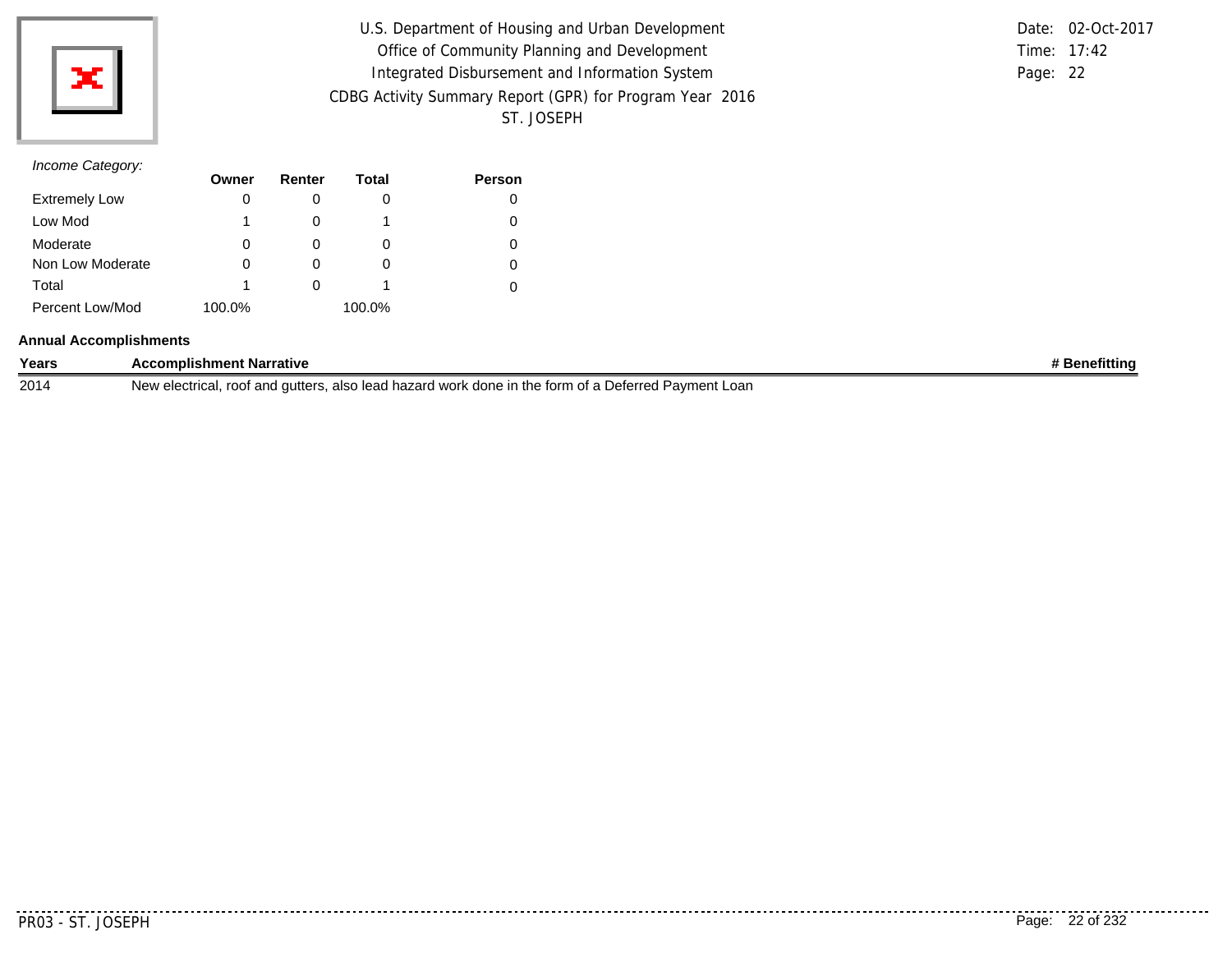| ×                             |                                                                                 |                   | U.S. Department of Housing and Urban Development<br>Office of Community Planning and Development<br>Integrated Disbursement and Information System<br>CDBG Activity Summary Report (GPR) for Program Year 2016 |          | ST. JOSEPH                             |                      |                                                                                                           |              |                       |          | Page: 23                | Date: 02-Oct-2017<br>Time: 17:42 |
|-------------------------------|---------------------------------------------------------------------------------|-------------------|----------------------------------------------------------------------------------------------------------------------------------------------------------------------------------------------------------------|----------|----------------------------------------|----------------------|-----------------------------------------------------------------------------------------------------------|--------------|-----------------------|----------|-------------------------|----------------------------------|
| <b>PGM Year:</b>              | 2014                                                                            |                   |                                                                                                                                                                                                                |          |                                        |                      |                                                                                                           |              |                       |          |                         |                                  |
| Project:                      |                                                                                 |                   | 0002 - Housing Rehabilitation - Low Interest Loan Program                                                                                                                                                      |          |                                        |                      |                                                                                                           |              |                       |          |                         |                                  |
| <b>IDIS Activity:</b>         | 2071 - 422 Kentucky - Wysling                                                   |                   |                                                                                                                                                                                                                |          |                                        |                      |                                                                                                           |              |                       |          |                         |                                  |
| Status:<br>Location:          | Completed 11/10/2016 12:00:00 AM<br>422 Kentucky St Saint Joseph, MO 64504-1406 |                   |                                                                                                                                                                                                                |          | Objective:<br>Outcome:<br>Matrix Code: |                      | Create suitable living environments<br>Availability/accessibility<br>Rehab; Single-Unit Residential (14A) |              |                       |          | National Objective: LMH |                                  |
| <b>Initial Funding Date:</b>  |                                                                                 | 11/10/2014        |                                                                                                                                                                                                                |          |                                        |                      |                                                                                                           |              |                       |          |                         |                                  |
| <b>Description:</b>           |                                                                                 |                   |                                                                                                                                                                                                                |          |                                        |                      |                                                                                                           |              |                       |          |                         |                                  |
| <b>Financing</b>              | new water heater, lead hazard, and weatherization                               |                   |                                                                                                                                                                                                                |          |                                        |                      |                                                                                                           |              |                       |          |                         |                                  |
|                               | Fund Type                                                                       | <b>Grant Year</b> | Grant                                                                                                                                                                                                          |          |                                        | <b>Funded Amount</b> |                                                                                                           |              | Drawn In Program Year |          | Drawn Thru Program Year |                                  |
| <b>CDBG</b>                   | EN                                                                              | Pre-2015          |                                                                                                                                                                                                                |          |                                        |                      | \$21,360.00                                                                                               |              |                       | \$0.00   |                         | \$0.00                           |
|                               |                                                                                 | 2013              | B13MC290004                                                                                                                                                                                                    |          |                                        |                      |                                                                                                           |              |                       | \$0.00   |                         | \$21,360.00                      |
| <b>Total</b>                  | <b>Total</b>                                                                    |                   |                                                                                                                                                                                                                |          |                                        |                      | \$21,360.00                                                                                               |              |                       | \$0.00   |                         | \$21,360.00                      |
| Housing Units: 1              | <b>Proposed Accomplishments</b>                                                 |                   |                                                                                                                                                                                                                |          |                                        |                      |                                                                                                           |              |                       |          |                         |                                  |
| <b>Actual Accomplishments</b> |                                                                                 |                   |                                                                                                                                                                                                                |          |                                        |                      |                                                                                                           |              |                       |          |                         |                                  |
|                               |                                                                                 |                   |                                                                                                                                                                                                                |          | Owner                                  | Renter               |                                                                                                           |              | <b>Total</b>          |          | Person                  |                                  |
| Number assisted:              |                                                                                 |                   |                                                                                                                                                                                                                | Total    | Hispanic                               | Total                | Hispanic                                                                                                  | Total        | Hispanic              | Total    | Hispanic                |                                  |
| White:                        |                                                                                 |                   |                                                                                                                                                                                                                |          | 0                                      | 0                    | 0                                                                                                         | -1           | 0                     | $\Omega$ | 0                       |                                  |
| Black/African American:       |                                                                                 |                   |                                                                                                                                                                                                                | 0        | 0                                      | 0                    | 0                                                                                                         | 0            | 0                     | 0        | 0                       |                                  |
| Asian:                        |                                                                                 |                   |                                                                                                                                                                                                                | 0        | 0                                      | 0                    | 0                                                                                                         | 0            | 0                     | 0        | 0                       |                                  |
|                               | American Indian/Alaskan Native:                                                 |                   |                                                                                                                                                                                                                |          | 0                                      | 0                    | 0                                                                                                         | 0            | 0                     | 0        | 0                       |                                  |
|                               | Native Hawaiian/Other Pacific Islander:                                         |                   |                                                                                                                                                                                                                |          | 0                                      | ∩                    | 0                                                                                                         | 0            | 0                     | 0        |                         |                                  |
|                               | American Indian/Alaskan Native & White:                                         |                   |                                                                                                                                                                                                                | 0        | 0                                      | 0                    | 0                                                                                                         | 0            | 0                     | $\Omega$ | 0                       |                                  |
| Asian White:                  |                                                                                 |                   |                                                                                                                                                                                                                | n        | ∩                                      | 0                    | 0                                                                                                         | 0            | 0                     | $\Omega$ |                         |                                  |
|                               | Black/African American & White:                                                 |                   |                                                                                                                                                                                                                |          | $\Omega$                               | 0                    | 0                                                                                                         | 0            | 0                     | 0        |                         |                                  |
|                               | American Indian/Alaskan Native & Black/African American:                        |                   |                                                                                                                                                                                                                |          | ∩                                      | $\Omega$             | 0                                                                                                         | $\mathbf 0$  | 0                     | ∩        |                         |                                  |
| Other multi-racial:           |                                                                                 |                   |                                                                                                                                                                                                                |          | 0                                      |                      | 0                                                                                                         | 0            | 0                     |          |                         |                                  |
| Asian/Pacific Islander:       |                                                                                 |                   |                                                                                                                                                                                                                |          | ∩                                      |                      | 0                                                                                                         | O            | 0                     | $\Omega$ |                         |                                  |
| Hispanic:                     |                                                                                 |                   |                                                                                                                                                                                                                |          | 0                                      | O                    | 0                                                                                                         | 0            | 0                     | 0        |                         |                                  |
| Total:                        |                                                                                 |                   |                                                                                                                                                                                                                |          | 0                                      | 0                    | 0                                                                                                         | $\mathbf{1}$ | 0                     | 0        | 0                       |                                  |
|                               | Female-headed Households:                                                       |                   |                                                                                                                                                                                                                | $\Omega$ |                                        | $\Omega$             |                                                                                                           | $\mathbf 0$  |                       |          |                         |                                  |
| PR03 - ST. JOSEPH             |                                                                                 |                   |                                                                                                                                                                                                                |          |                                        |                      |                                                                                                           |              |                       |          |                         | Page: 23 of 232                  |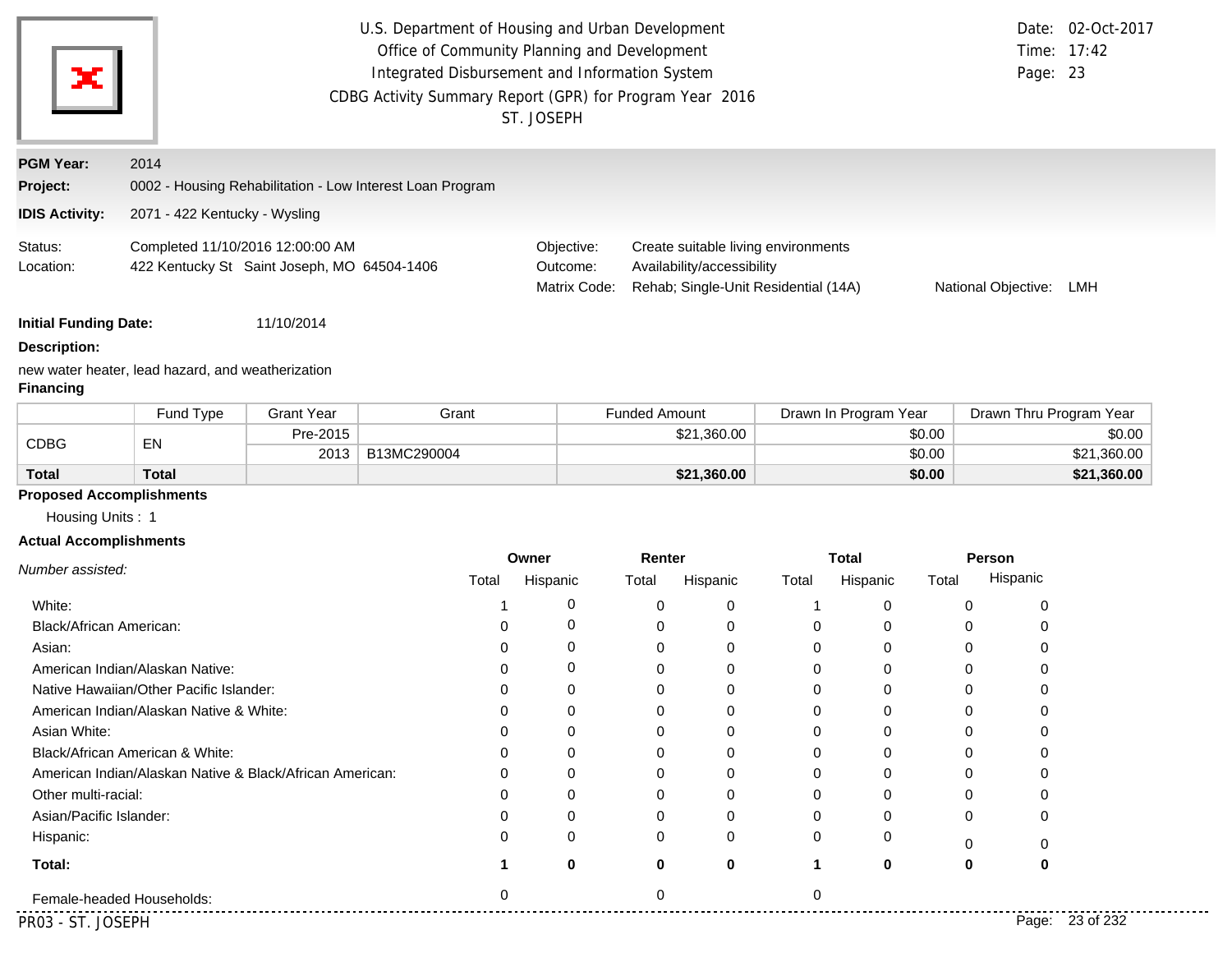

| U.S. Department of Housing and Urban Development         |          | Date: 02-Oct-2017 |
|----------------------------------------------------------|----------|-------------------|
| Office of Community Planning and Development             |          | Time: 17:42       |
| Integrated Disbursement and Information System           | Page: 24 |                   |
| CDBG Activity Summary Report (GPR) for Program Year 2016 |          |                   |
| ST. JOSEPH                                               |          |                   |

## *Income Category:*

|                      | Owner  | Renter   | Total    | Person |
|----------------------|--------|----------|----------|--------|
| <b>Extremely Low</b> | 0      |          |          | 0      |
| Low Mod              | 1      |          |          | 0      |
| Moderate             | 0      |          | $\Omega$ | 0      |
| Non Low Moderate     | 0      |          |          | 0      |
| Total                | 1      | $\Omega$ |          |        |
| Percent Low/Mod      | 100.0% |          | 100.0%   |        |

#### **Annual Accomplishments**

| Years | <b>Accomplishment Narrative</b>                                                                                                          | # Benefitting |
|-------|------------------------------------------------------------------------------------------------------------------------------------------|---------------|
| 2014  | Replace broken water heater with new energy efficient model done as emergency grant, returned to perform lead hazard, weatherization and |               |
|       | install new energy efficient furnace and central air unit done in the form of a deferred payment loan                                    |               |

PR03 - ST. JOSEPH Page: 24 of 232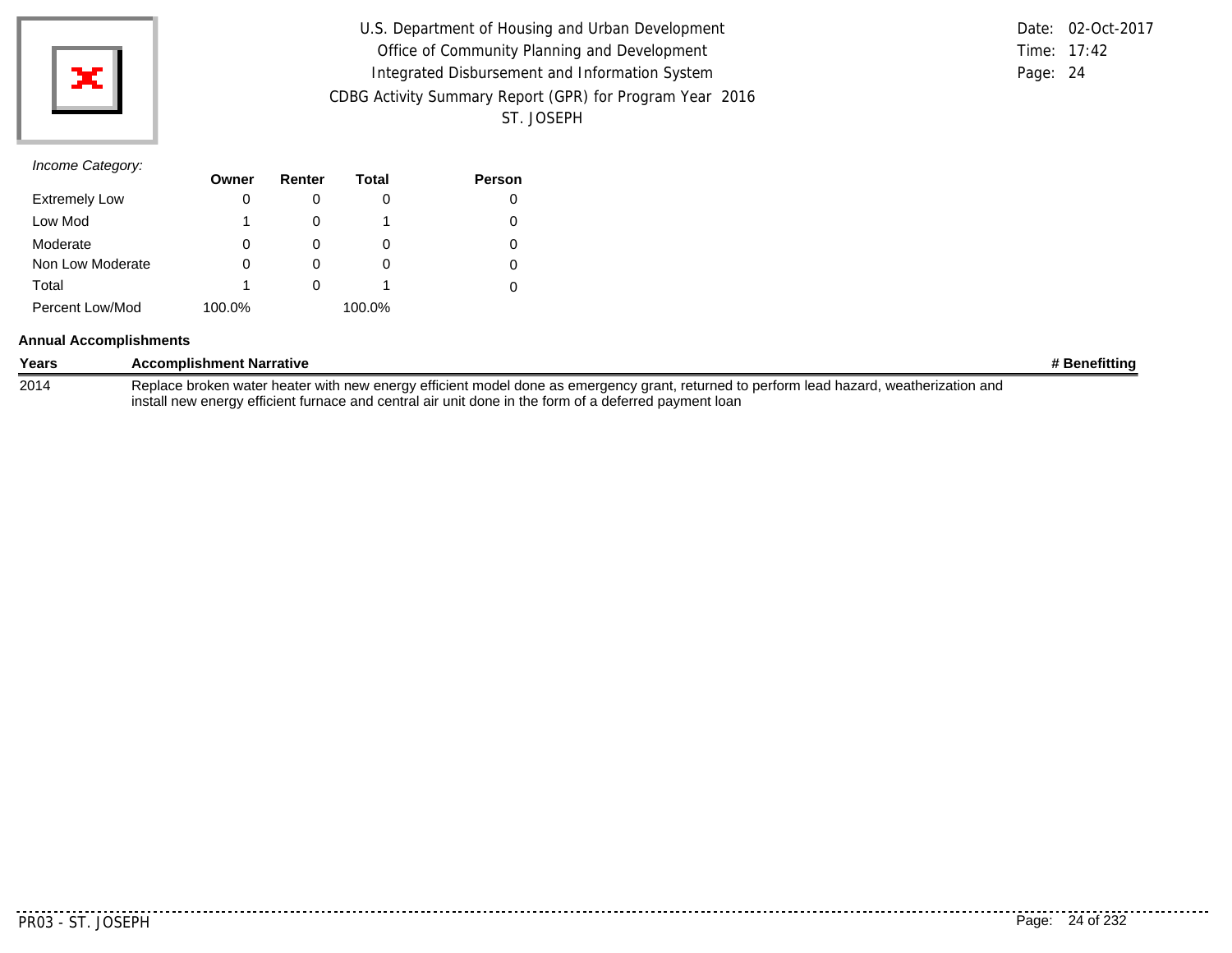| ж                             |                                                                                |                   | U.S. Department of Housing and Urban Development<br>CDBG Activity Summary Report (GPR) for Program Year 2016 |          | Office of Community Planning and Development<br>Integrated Disbursement and Information System<br>ST. JOSEPH |                      |             |                                                                             |                       |          | Page: 25            | Date: 02-Oct-2017<br>Time: 17:42 |
|-------------------------------|--------------------------------------------------------------------------------|-------------------|--------------------------------------------------------------------------------------------------------------|----------|--------------------------------------------------------------------------------------------------------------|----------------------|-------------|-----------------------------------------------------------------------------|-----------------------|----------|---------------------|----------------------------------|
| <b>PGM Year:</b>              | 2014                                                                           |                   |                                                                                                              |          |                                                                                                              |                      |             |                                                                             |                       |          |                     |                                  |
| Project:                      | 0002 - Housing Rehabilitation - Low Interest Loan Program                      |                   |                                                                                                              |          |                                                                                                              |                      |             |                                                                             |                       |          |                     |                                  |
| <b>IDIS Activity:</b>         | 2089 - 2201 S 14th - Clizer                                                    |                   |                                                                                                              |          |                                                                                                              |                      |             |                                                                             |                       |          |                     |                                  |
| Status:<br>Location:          | Completed 12/20/2016 12:00:00 AM<br>2201 S 14th St Saint Joseph, MO 64503-2955 |                   |                                                                                                              |          | Objective:<br>Outcome:<br>Matrix Code:                                                                       | Affordability        |             | Create suitable living environments<br>Rehab; Single-Unit Residential (14A) |                       |          | National Objective: | LMH                              |
| <b>Initial Funding Date:</b>  |                                                                                | 04/22/2015        |                                                                                                              |          |                                                                                                              |                      |             |                                                                             |                       |          |                     |                                  |
| <b>Description:</b>           |                                                                                |                   |                                                                                                              |          |                                                                                                              |                      |             |                                                                             |                       |          |                     |                                  |
| <b>Financing</b>              | electrical, roof, lead hazard and weatherization                               |                   |                                                                                                              |          |                                                                                                              |                      |             |                                                                             |                       |          |                     |                                  |
|                               | Fund Type                                                                      | <b>Grant Year</b> |                                                                                                              | Grant    |                                                                                                              | <b>Funded Amount</b> |             |                                                                             | Drawn In Program Year |          |                     | Drawn Thru Program Year          |
| <b>CDBG</b>                   | EN                                                                             | Pre-2015          |                                                                                                              |          |                                                                                                              |                      | \$45,839.20 |                                                                             |                       | \$0.00   |                     | \$0.00                           |
|                               |                                                                                | 2013              | B13MC290004                                                                                                  |          |                                                                                                              |                      |             |                                                                             |                       | \$0.00   |                     | \$45,839.20                      |
| <b>Total</b>                  | <b>Total</b>                                                                   |                   |                                                                                                              |          |                                                                                                              |                      | \$45,839.20 |                                                                             |                       | \$0.00   |                     | \$45,839.20                      |
| Housing Units: 1              | <b>Proposed Accomplishments</b>                                                |                   |                                                                                                              |          |                                                                                                              |                      |             |                                                                             |                       |          |                     |                                  |
|                               |                                                                                |                   |                                                                                                              |          |                                                                                                              |                      |             |                                                                             |                       |          |                     |                                  |
| <b>Actual Accomplishments</b> |                                                                                |                   |                                                                                                              |          | Owner                                                                                                        | Renter               |             |                                                                             | <b>Total</b>          |          | Person              |                                  |
| Number assisted:              |                                                                                |                   |                                                                                                              | Total    | Hispanic                                                                                                     | Total                | Hispanic    | Total                                                                       | Hispanic              | Total    | Hispanic            |                                  |
| White:                        |                                                                                |                   |                                                                                                              |          | 0                                                                                                            | 0                    | 0           | 1                                                                           | 0                     | 0        | 0                   |                                  |
| Black/African American:       |                                                                                |                   |                                                                                                              | 0        | 0                                                                                                            | 0                    | 0           | 0                                                                           | 0                     | 0        | 0                   |                                  |
| Asian:                        |                                                                                |                   |                                                                                                              | ∩        | 0                                                                                                            | 0                    | 0           | 0                                                                           | 0                     | 0        | 0                   |                                  |
|                               | American Indian/Alaskan Native:                                                |                   |                                                                                                              | 0        | 0                                                                                                            | 0                    | 0           | 0                                                                           | 0                     | 0        | 0                   |                                  |
|                               | Native Hawaiian/Other Pacific Islander:                                        |                   |                                                                                                              |          | 0                                                                                                            |                      | 0           | 0                                                                           | 0                     | 0        | 0                   |                                  |
|                               | American Indian/Alaskan Native & White:                                        |                   |                                                                                                              | 0        | 0                                                                                                            | 0                    | 0           | $\Omega$                                                                    | 0                     | $\Omega$ | 0                   |                                  |
| Asian White:                  |                                                                                |                   |                                                                                                              | n        | 0                                                                                                            | 0                    | 0           | 0                                                                           | 0                     | 0        | 0                   |                                  |
|                               | Black/African American & White:                                                |                   |                                                                                                              |          | $\Omega$                                                                                                     | 0                    | 0           | 0                                                                           | 0                     | 0        | 0                   |                                  |
|                               | American Indian/Alaskan Native & Black/African American:                       |                   |                                                                                                              |          | 0                                                                                                            |                      | 0           | 0                                                                           | 0                     | 0        |                     |                                  |
| Other multi-racial:           |                                                                                |                   |                                                                                                              |          | O                                                                                                            |                      | 0           | 0                                                                           | 0                     | 0        |                     |                                  |
| Asian/Pacific Islander:       |                                                                                |                   |                                                                                                              |          | 0                                                                                                            |                      | O           | $\Omega$                                                                    | 0                     | O        |                     |                                  |
| Hispanic:                     |                                                                                |                   |                                                                                                              |          | 0                                                                                                            | O                    | 0           | 0                                                                           | 0                     | 0        | 0                   |                                  |
| Total:                        |                                                                                |                   |                                                                                                              |          | 0                                                                                                            | 0                    | 0           | 1                                                                           | 0                     | 0        | 0                   |                                  |
| Female-headed Households:     |                                                                                |                   |                                                                                                              | $\Omega$ |                                                                                                              | $\Omega$             |             | $\Omega$                                                                    |                       |          |                     |                                  |
|                               |                                                                                |                   |                                                                                                              |          |                                                                                                              |                      |             |                                                                             |                       |          |                     |                                  |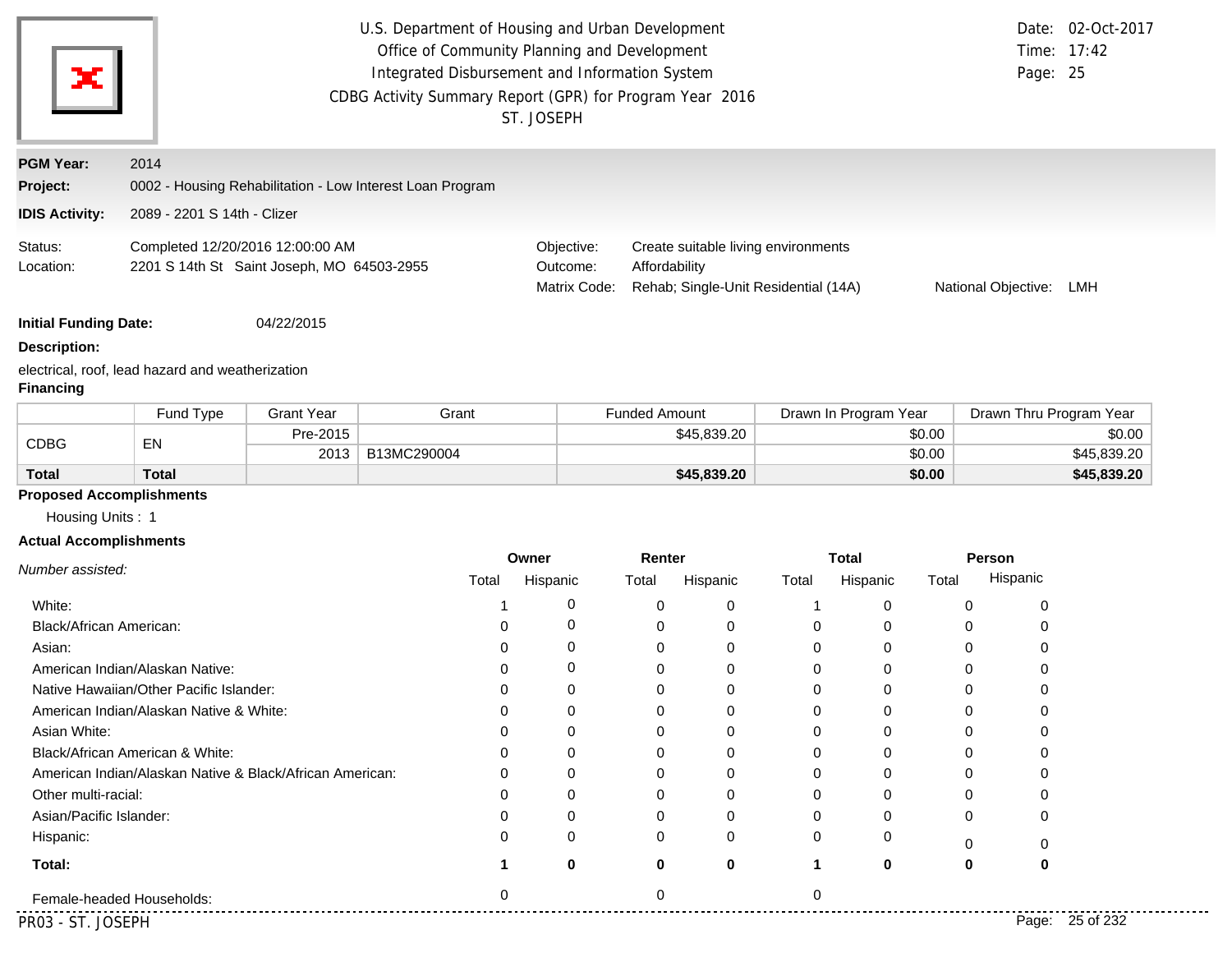

| U.S. Department of Housing and Urban Development         | Date: 02-Oct-2017 |  |
|----------------------------------------------------------|-------------------|--|
| Office of Community Planning and Development             | Time: 17:42       |  |
| Integrated Disbursement and Information System           | Page: 26          |  |
| CDBG Activity Summary Report (GPR) for Program Year 2016 |                   |  |
| ST. JOSEPH                                               |                   |  |

|          | Date: 02-Oct-2017 |
|----------|-------------------|
|          | Time: $17.42$     |
| Page: 26 |                   |

# *Income Category:*

|                      | Owner  | Renter | Total  | <b>Person</b> |
|----------------------|--------|--------|--------|---------------|
| <b>Extremely Low</b> | 1      |        |        | 0             |
| Low Mod              | 0      |        |        | 0             |
| Moderate             | 0      |        |        |               |
| Non Low Moderate     | 0      |        |        | 0             |
| Total                | 1      |        |        |               |
| Percent Low/Mod      | 100.0% |        | 100.0% |               |

#### **Annual Accomplishments**

| Years | <b>Accomplishment Narrative</b>                                                                      | <b>3enefittina</b> |
|-------|------------------------------------------------------------------------------------------------------|--------------------|
| 2014  | ', replace root, lead hazard and weatherization for elderly occupant<br>replace outdated electrical. |                    |

PR03 - ST. JOSEPH Page: 26 of 232

. . . . . .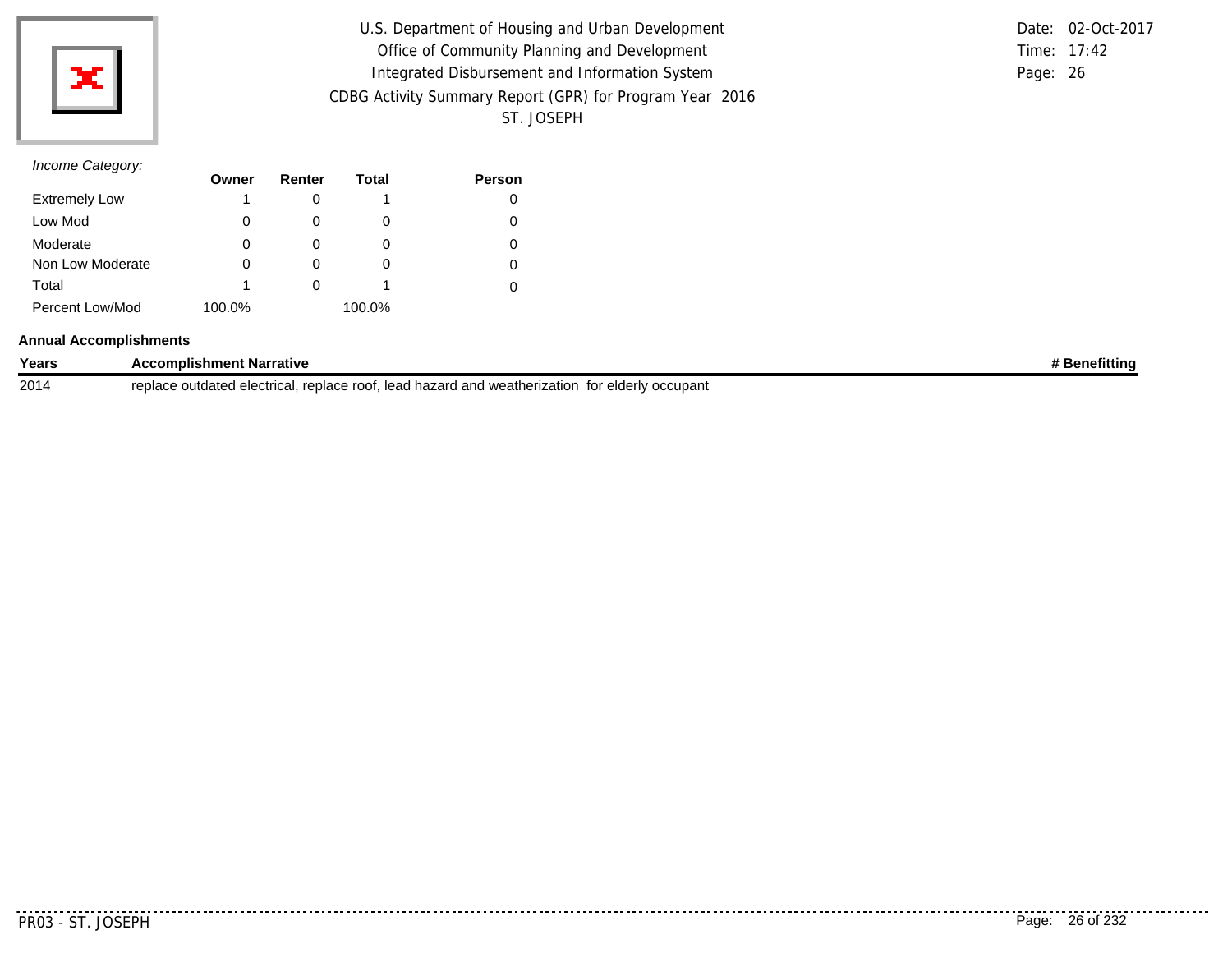| ×                                                     | Time: 17:42<br>Page: 27                                                                           | Date: 02-Oct-2017                      |                                                                                                           |                     |     |
|-------------------------------------------------------|---------------------------------------------------------------------------------------------------|----------------------------------------|-----------------------------------------------------------------------------------------------------------|---------------------|-----|
| <b>PGM Year:</b><br>Project:<br><b>IDIS Activity:</b> | 2014<br>0002 - Housing Rehabilitation - Low Interest Loan Program<br>2091 - 515 N 25th St - Trant |                                        |                                                                                                           |                     |     |
| Status:<br>Location:                                  | Completed 12/9/2016 12:00:00 AM<br>515 N 25th St Saint Joseph, MO 64501-2603                      | Objective:<br>Outcome:<br>Matrix Code: | Create suitable living environments<br>Availability/accessibility<br>Rehab; Single-Unit Residential (14A) | National Objective: | LMH |
| <b>Initial Funding Date:</b><br><b>Description:</b>   | 04/27/2015                                                                                        |                                        |                                                                                                           |                     |     |

Electrical, porch and basement repairs, lead hazard and masonry work **Financing**

|              | <b>Fund Type</b>  | <b>Grant Year</b> | Grant       | <b>Funded Amount</b> | Drawn In Program Year | Drawn Thru Program Year |
|--------------|-------------------|-------------------|-------------|----------------------|-----------------------|-------------------------|
|              | EN<br><b>CDBG</b> | Pre-2015          |             | \$20,100.00          | \$0.00                | \$0.00                  |
|              |                   | 2014              | B14MC290004 |                      | \$0.00                | \$20,100.00             |
| <b>Total</b> | Total             |                   |             | \$20,100.00          | \$0.00                | \$20,100.00             |

## **Proposed Accomplishments**

Housing Units : 1

## **Actual Accomplishments**

| Number assisted:                                         | Owner |          | Renter |             | <b>Total</b> |          |          | Person          |
|----------------------------------------------------------|-------|----------|--------|-------------|--------------|----------|----------|-----------------|
|                                                          | Total | Hispanic | Total  | Hispanic    | Total        | Hispanic | Total    | Hispanic        |
| White:                                                   |       | 0        |        | 0           |              | 0        |          |                 |
| Black/African American:                                  |       | 0        |        | 0           |              | 0        |          |                 |
| Asian:                                                   |       | $\Omega$ |        | 0           |              | 0        |          |                 |
| American Indian/Alaskan Native:                          |       | 0        |        | $\Omega$    |              | 0        |          |                 |
| Native Hawaiian/Other Pacific Islander:                  |       | $\Omega$ |        | 0           |              | 0        |          |                 |
| American Indian/Alaskan Native & White:                  |       | $\Omega$ |        | $\Omega$    | $\Omega$     | 0        |          |                 |
| Asian White:                                             |       | $\Omega$ |        | $\Omega$    |              | 0        |          |                 |
| Black/African American & White:                          |       | $\Omega$ |        | $\Omega$    |              | 0        |          |                 |
| American Indian/Alaskan Native & Black/African American: |       | $\Omega$ |        | $\Omega$    |              | 0        |          |                 |
| Other multi-racial:                                      |       | $\Omega$ |        | $\Omega$    |              | 0        |          |                 |
| Asian/Pacific Islander:                                  |       | $\Omega$ |        | $\Omega$    |              | 0        | $\Omega$ |                 |
| Hispanic:                                                | 0     | $\Omega$ |        | 0           |              | 0        | ∩        |                 |
| Total:                                                   |       | $\bf{0}$ |        | $\mathbf 0$ |              | 0        | 0        |                 |
| Female-headed Households:                                |       |          |        |             |              |          |          |                 |
| PR03 - ST. JOSEPH                                        |       |          |        |             |              |          |          | Page: 27 of 232 |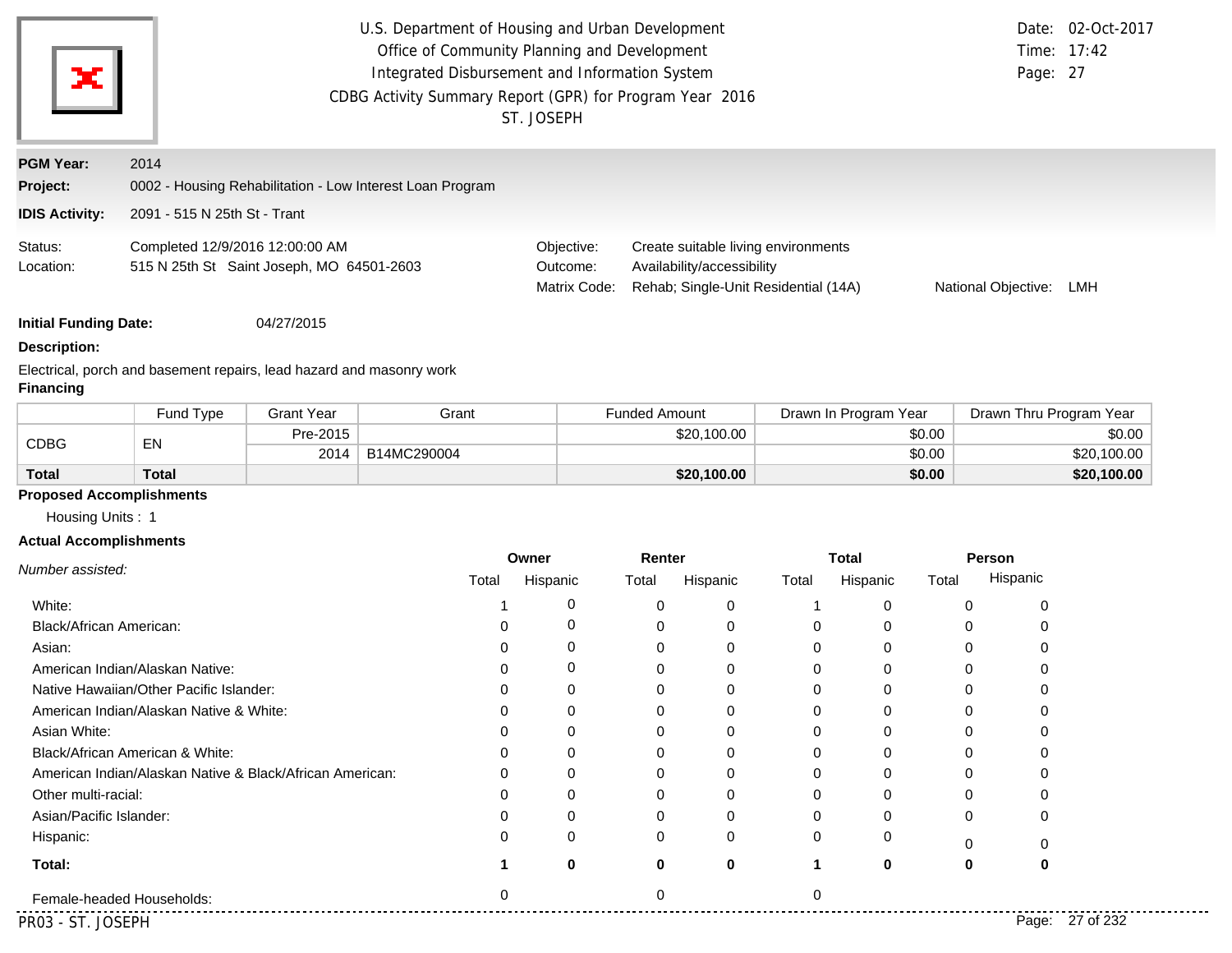

| U.S. Department of Housing and Urban Development         |          | Date: 02-Oct-2017 |
|----------------------------------------------------------|----------|-------------------|
| Office of Community Planning and Development             |          | Time: 17:42       |
| Integrated Disbursement and Information System           | Page: 28 |                   |
| CDBG Activity Summary Report (GPR) for Program Year 2016 |          |                   |
| ST. JOSEPH                                               |          |                   |

# *Income Category:*

|                      | Owner  | Renter | Total  | <b>Person</b> |
|----------------------|--------|--------|--------|---------------|
| <b>Extremely Low</b> | 0      |        |        |               |
| Low Mod              | 0      |        |        | O             |
| Moderate             | 1      |        |        |               |
| Non Low Moderate     | 0      |        | O)     | O             |
| Total                | 1      |        |        |               |
| Percent Low/Mod      | 100.0% |        | 100.0% |               |

#### **Annual Accomplishments**

| Years | Accomplishment Narrative                                                                                                                    | <b>Renefitting</b> |
|-------|---------------------------------------------------------------------------------------------------------------------------------------------|--------------------|
| 2014  | <b>DPI</b><br>. lead hazard and masonry work<br>. basement repairs.<br>k done in the form<br>. repair rear porch<br>replace old electrical. |                    |

..........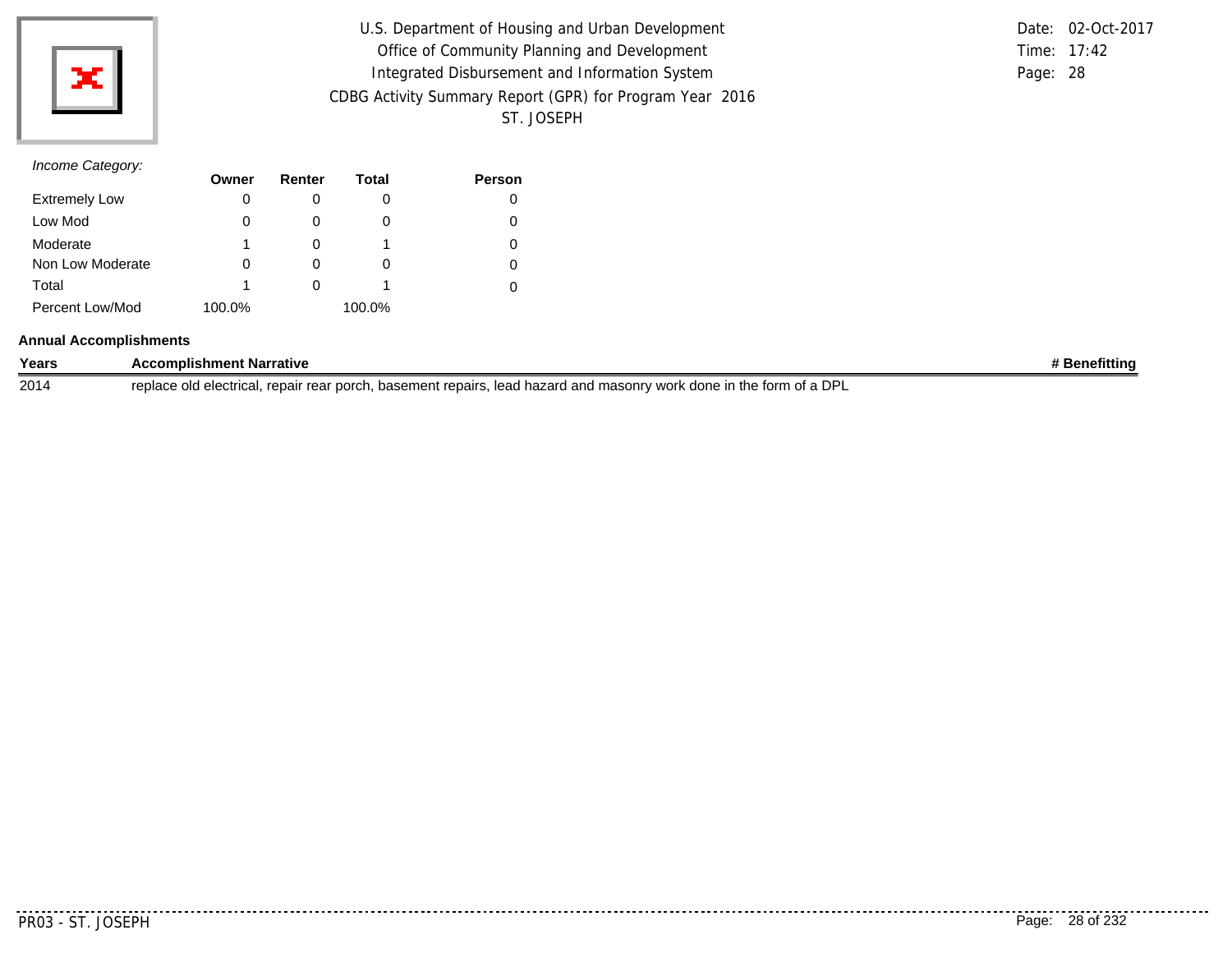| U.S. Department of Housing and Urban Development<br>Office of Community Planning and Development<br>×<br>Integrated Disbursement and Information System<br>Page: 29<br>CDBG Activity Summary Report (GPR) for Program Year 2016<br>ST. JOSEPH |                                                                             |                   |             |                                        | Date: 02-Oct-2017<br>Time: 17:42                                                                   |                         |                         |            |
|-----------------------------------------------------------------------------------------------------------------------------------------------------------------------------------------------------------------------------------------------|-----------------------------------------------------------------------------|-------------------|-------------|----------------------------------------|----------------------------------------------------------------------------------------------------|-------------------------|-------------------------|------------|
| <b>PGM Year:</b>                                                                                                                                                                                                                              | 2014                                                                        |                   |             |                                        |                                                                                                    |                         |                         |            |
| Project:                                                                                                                                                                                                                                      | 0004 - Code Enforcement and Clearance                                       |                   |             |                                        |                                                                                                    |                         |                         |            |
| <b>IDIS Activity:</b>                                                                                                                                                                                                                         | 2100 - 1004 6th Ave Demo                                                    |                   |             |                                        |                                                                                                    |                         |                         |            |
| Status:<br>Location:                                                                                                                                                                                                                          | Completed 8/23/2016 12:00:00 AM<br>1004 6th Ave Saint Joseph, MO 64505-1904 |                   |             | Objective:<br>Outcome:<br>Matrix Code: | Create suitable living environments<br>Availability/accessibility<br>Clearance and Demolition (04) | National Objective: SBS |                         |            |
| <b>Initial Funding Date:</b>                                                                                                                                                                                                                  |                                                                             | 06/29/2015        |             |                                        |                                                                                                    |                         |                         |            |
| <b>Description:</b>                                                                                                                                                                                                                           |                                                                             |                   |             |                                        |                                                                                                    |                         |                         |            |
| Demolition of structure<br><b>Financing</b>                                                                                                                                                                                                   |                                                                             |                   |             |                                        |                                                                                                    |                         |                         |            |
|                                                                                                                                                                                                                                               | Fund Type                                                                   | <b>Grant Year</b> | Grant       |                                        | <b>Funded Amount</b>                                                                               | Drawn In Program Year   | Drawn Thru Program Year |            |
| <b>CDBG</b>                                                                                                                                                                                                                                   | EN                                                                          | Pre-2015          |             |                                        | \$4,750.00                                                                                         | \$0.00                  |                         | \$0.00     |
|                                                                                                                                                                                                                                               |                                                                             | 2013              | B13MC290004 |                                        |                                                                                                    | \$0.00                  |                         | \$4,750.00 |
| <b>Total</b>                                                                                                                                                                                                                                  | <b>Total</b>                                                                |                   |             |                                        | \$4,750.00                                                                                         | \$0.00                  |                         | \$4,750.00 |
| <b>Proposed Accomplishments</b>                                                                                                                                                                                                               |                                                                             |                   |             |                                        |                                                                                                    |                         |                         |            |
| Housing Units: 1                                                                                                                                                                                                                              |                                                                             |                   |             |                                        |                                                                                                    |                         |                         |            |

| Years | $- -$<br>. Narratıve<br><b>⊌omplishment</b>                                                                                   | enemtunt |
|-------|-------------------------------------------------------------------------------------------------------------------------------|----------|
| 2014  | Demol <sup>.</sup><br>structure<br>debris<br>up of<br>.)USP<br>clean<br>ssory<br>$\sim$<br><b>……</b><br>ıtı∩r<br>and<br>duudo |          |

<u>. . . . . . .</u>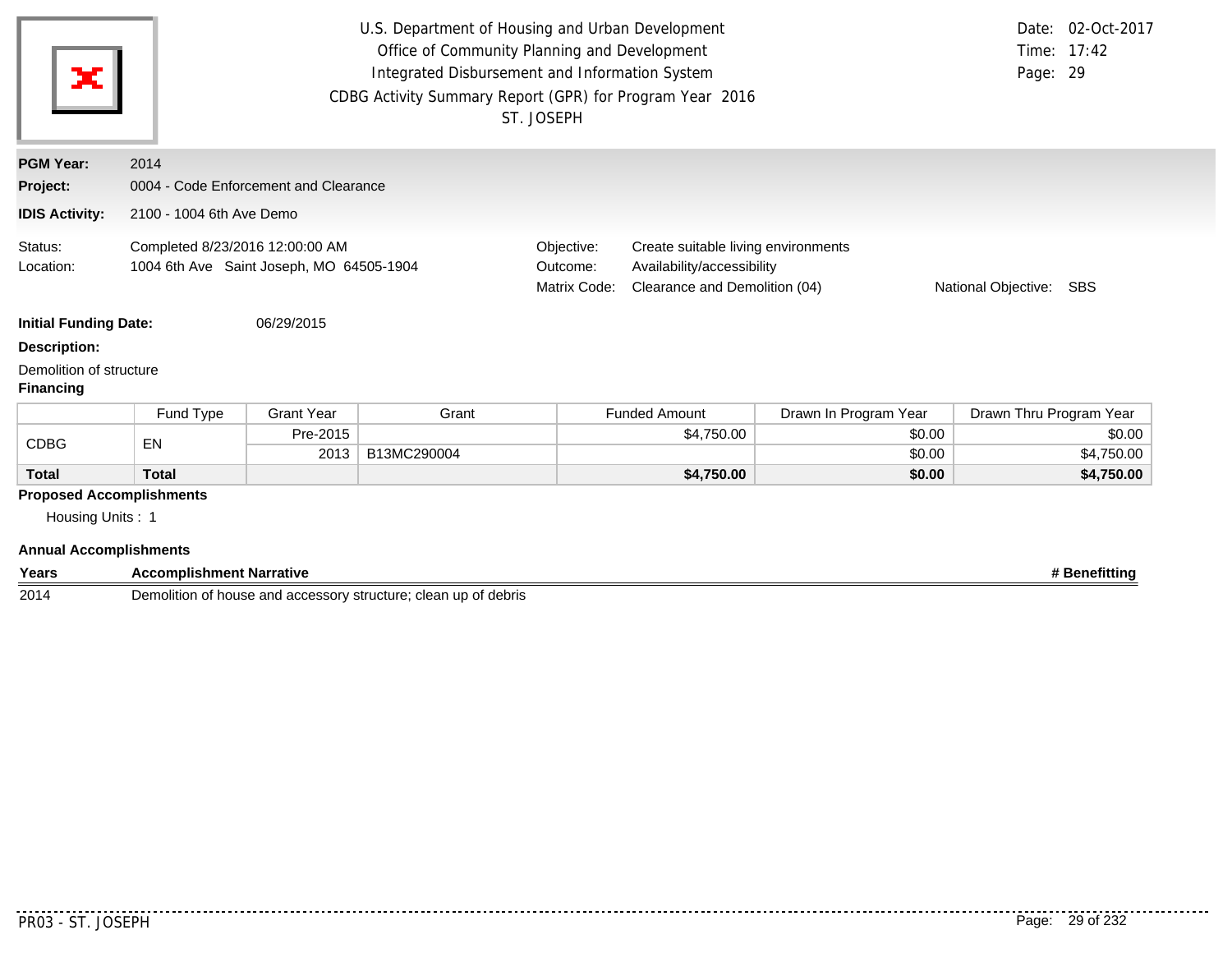| ×                                                                                    | U.S. Department of Housing and Urban Development<br>Office of Community Planning and Development<br>Integrated Disbursement and Information System<br>Page: 30<br>CDBG Activity Summary Report (GPR) for Program Year 2016<br>ST. JOSEPH |                   |             |  |                                                                                                                                                                         |                       |                         | Date: 02-Oct-2017<br>Time: 17:42 |  |
|--------------------------------------------------------------------------------------|------------------------------------------------------------------------------------------------------------------------------------------------------------------------------------------------------------------------------------------|-------------------|-------------|--|-------------------------------------------------------------------------------------------------------------------------------------------------------------------------|-----------------------|-------------------------|----------------------------------|--|
| <b>PGM Year:</b>                                                                     | 2014                                                                                                                                                                                                                                     |                   |             |  |                                                                                                                                                                         |                       |                         |                                  |  |
| Project:                                                                             | 0004 - Code Enforcement and Clearance                                                                                                                                                                                                    |                   |             |  |                                                                                                                                                                         |                       |                         |                                  |  |
| <b>IDIS Activity:</b>                                                                | 2101 - 2929 Olive St Demo                                                                                                                                                                                                                |                   |             |  |                                                                                                                                                                         |                       |                         |                                  |  |
| Status:<br>Location:<br><b>Initial Funding Date:</b>                                 | Completed 12/1/2016 12:00:00 AM<br>2929 Olive St Saint Joseph, MO 64507-1743<br>06/29/2015                                                                                                                                               |                   |             |  | Create suitable living environments<br>Objective:<br>Outcome:<br>Availability/accessibility<br>Matrix Code:<br>Clearance and Demolition (04)<br>National Objective: SBS |                       |                         |                                  |  |
| <b>Description:</b>                                                                  |                                                                                                                                                                                                                                          |                   |             |  |                                                                                                                                                                         |                       |                         |                                  |  |
| Demolition of structure<br><b>Financing</b>                                          |                                                                                                                                                                                                                                          |                   |             |  |                                                                                                                                                                         |                       |                         |                                  |  |
|                                                                                      | Fund Type                                                                                                                                                                                                                                | <b>Grant Year</b> | Grant       |  | <b>Funded Amount</b>                                                                                                                                                    | Drawn In Program Year | Drawn Thru Program Year |                                  |  |
| <b>CDBG</b>                                                                          | EN                                                                                                                                                                                                                                       | Pre-2015          |             |  | \$4,250.00                                                                                                                                                              | \$0.00                |                         | \$0.00                           |  |
|                                                                                      |                                                                                                                                                                                                                                          | 2014              | B14MC290004 |  |                                                                                                                                                                         | \$0.00                |                         | \$4,250.00                       |  |
| <b>Total</b>                                                                         | <b>Total</b>                                                                                                                                                                                                                             |                   |             |  | \$4,250.00                                                                                                                                                              | \$0.00                |                         | \$4,250.00                       |  |
| <b>Proposed Accomplishments</b><br>Housing Units: 1<br><b>Annual Accomplishments</b> |                                                                                                                                                                                                                                          |                   |             |  |                                                                                                                                                                         |                       |                         |                                  |  |

| Years | --<br><b>Accomplishment Narrative</b><br>. 166°                        | ⊦Benefittinc |
|-------|------------------------------------------------------------------------|--------------|
| 2014  | <b>Demolition</b><br>ו of structure and cleanup<br>of debris<br>veniu. |              |

. . . . . . .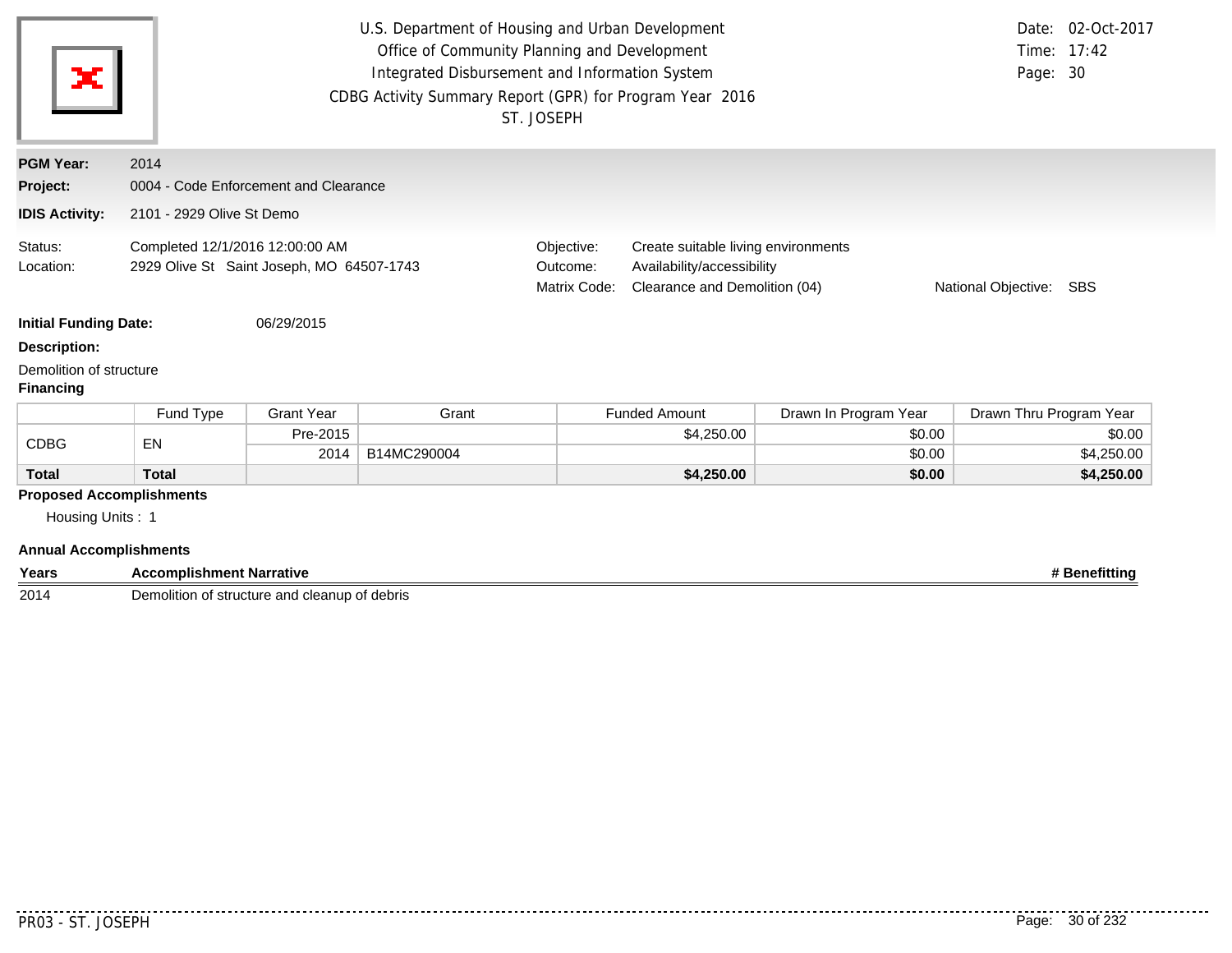| ×                                                                                    | U.S. Department of Housing and Urban Development<br>Office of Community Planning and Development<br>Time: 17:42<br>Integrated Disbursement and Information System<br>Page: 31<br>CDBG Activity Summary Report (GPR) for Program Year 2016<br>ST. JOSEPH |                   |             |                                                                                                                                                                         |                      |                       |                         | Date: 02-Oct-2017 |
|--------------------------------------------------------------------------------------|---------------------------------------------------------------------------------------------------------------------------------------------------------------------------------------------------------------------------------------------------------|-------------------|-------------|-------------------------------------------------------------------------------------------------------------------------------------------------------------------------|----------------------|-----------------------|-------------------------|-------------------|
| <b>PGM Year:</b>                                                                     | 2014                                                                                                                                                                                                                                                    |                   |             |                                                                                                                                                                         |                      |                       |                         |                   |
| Project:                                                                             | 0001 - Emergency Assistance                                                                                                                                                                                                                             |                   |             |                                                                                                                                                                         |                      |                       |                         |                   |
| <b>IDIS Activity:</b>                                                                | 2102 - 2704 Locust Demo                                                                                                                                                                                                                                 |                   |             |                                                                                                                                                                         |                      |                       |                         |                   |
| Status:<br>Location:                                                                 | Completed 12/1/2016 12:00:00 AM<br>2704 Locust St Saint Joseph, MO 64507-1708                                                                                                                                                                           |                   |             | Objective:<br>Create suitable living environments<br>Outcome:<br>Availability/accessibility<br>Clearance and Demolition (04)<br>Matrix Code:<br>National Objective: SBS |                      |                       |                         |                   |
| <b>Initial Funding Date:</b>                                                         |                                                                                                                                                                                                                                                         | 06/29/2015        |             |                                                                                                                                                                         |                      |                       |                         |                   |
| <b>Description:</b>                                                                  |                                                                                                                                                                                                                                                         |                   |             |                                                                                                                                                                         |                      |                       |                         |                   |
| Demolition of structure<br><b>Financing</b>                                          |                                                                                                                                                                                                                                                         |                   |             |                                                                                                                                                                         |                      |                       |                         |                   |
|                                                                                      | Fund Type                                                                                                                                                                                                                                               | <b>Grant Year</b> | Grant       |                                                                                                                                                                         | <b>Funded Amount</b> | Drawn In Program Year | Drawn Thru Program Year |                   |
| <b>CDBG</b>                                                                          | EN                                                                                                                                                                                                                                                      | Pre-2015          |             |                                                                                                                                                                         | \$6,000.00           | \$0.00                |                         | \$0.00            |
|                                                                                      |                                                                                                                                                                                                                                                         | 2014              | B14MC290004 |                                                                                                                                                                         |                      | \$0.00                |                         | \$6,000.00        |
| <b>Total</b>                                                                         | <b>Total</b>                                                                                                                                                                                                                                            |                   |             |                                                                                                                                                                         | \$6,000.00           | \$0.00                |                         | \$6,000.00        |
| <b>Proposed Accomplishments</b><br>Housing Units: 1<br><b>Annual Accomplishments</b> |                                                                                                                                                                                                                                                         |                   |             |                                                                                                                                                                         |                      |                       |                         |                   |

**Years Accomplishment Narrative # Benefitting # Benefitting # Benefitting # Benefitting # Benefitting** Demolition of structure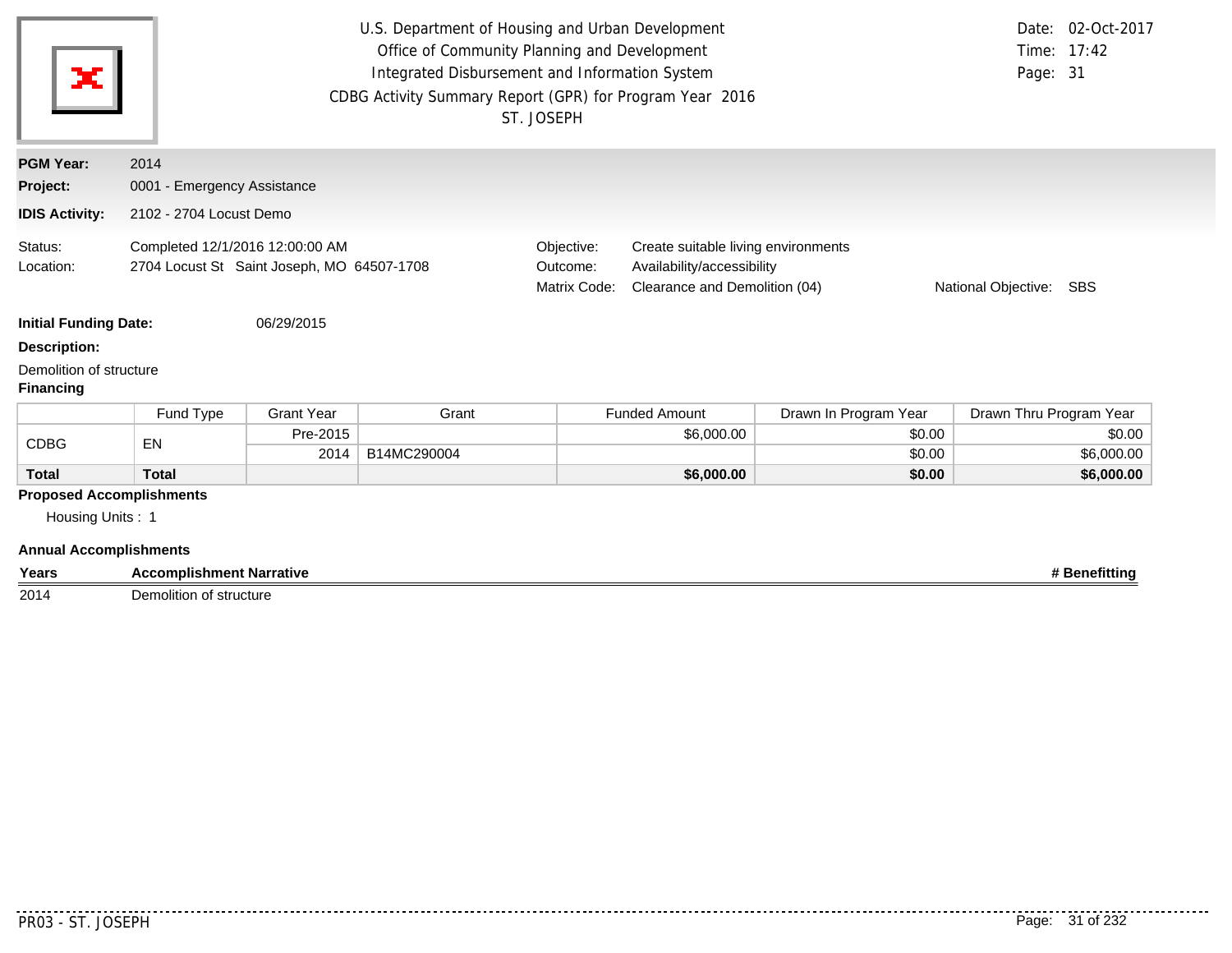| U.S. Department of Housing and Urban Development<br>Office of Community Planning and Development<br>×<br>Integrated Disbursement and Information System<br>CDBG Activity Summary Report (GPR) for Program Year 2016<br>ST. JOSEPH |                                                                                             |                                        |                                                                                                    |                         | Date: 02-Oct-2017<br>Time: 17:42<br>Page: 32 |  |
|-----------------------------------------------------------------------------------------------------------------------------------------------------------------------------------------------------------------------------------|---------------------------------------------------------------------------------------------|----------------------------------------|----------------------------------------------------------------------------------------------------|-------------------------|----------------------------------------------|--|
| <b>PGM Year:</b>                                                                                                                                                                                                                  | 2014                                                                                        |                                        |                                                                                                    |                         |                                              |  |
| Project:                                                                                                                                                                                                                          | 0004 - Code Enforcement and Clearance                                                       |                                        |                                                                                                    |                         |                                              |  |
| <b>IDIS Activity:</b>                                                                                                                                                                                                             | 2103 - 2906 Seneca                                                                          |                                        |                                                                                                    |                         |                                              |  |
| Status:<br>Location:                                                                                                                                                                                                              | Canceled 12/19/2016 12:00:00 AM<br>2906 Seneca St Saint Joseph, MO 64507-1628               | Objective:<br>Outcome:<br>Matrix Code: | Create suitable living environments<br>Availability/accessibility<br>Clearance and Demolition (04) | National Objective: SBS |                                              |  |
| <b>Initial Funding Date:</b>                                                                                                                                                                                                      | 06/30/2015                                                                                  |                                        |                                                                                                    |                         |                                              |  |
| <b>Description:</b>                                                                                                                                                                                                               |                                                                                             |                                        |                                                                                                    |                         |                                              |  |
| Demolition of structure12192016 Activity is cancelled, new owners to this property and all violations were corrected<br><b>Financing</b>                                                                                          |                                                                                             |                                        |                                                                                                    |                         |                                              |  |
|                                                                                                                                                                                                                                   | No data returned for this view. This might be because the applied filter excludes all data. |                                        |                                                                                                    |                         |                                              |  |

# **Proposed Accomplishments**

Housing Units : 1

## **Annual Accomplishments**

| Years | :omplishment Narrative                                                             | <b>eneritting</b> |
|-------|------------------------------------------------------------------------------------|-------------------|
| 2014  | of debris<br>Demolitior<br>ीtructures on property and $\sqrt{ }$<br>clean<br>nt st |                   |

..........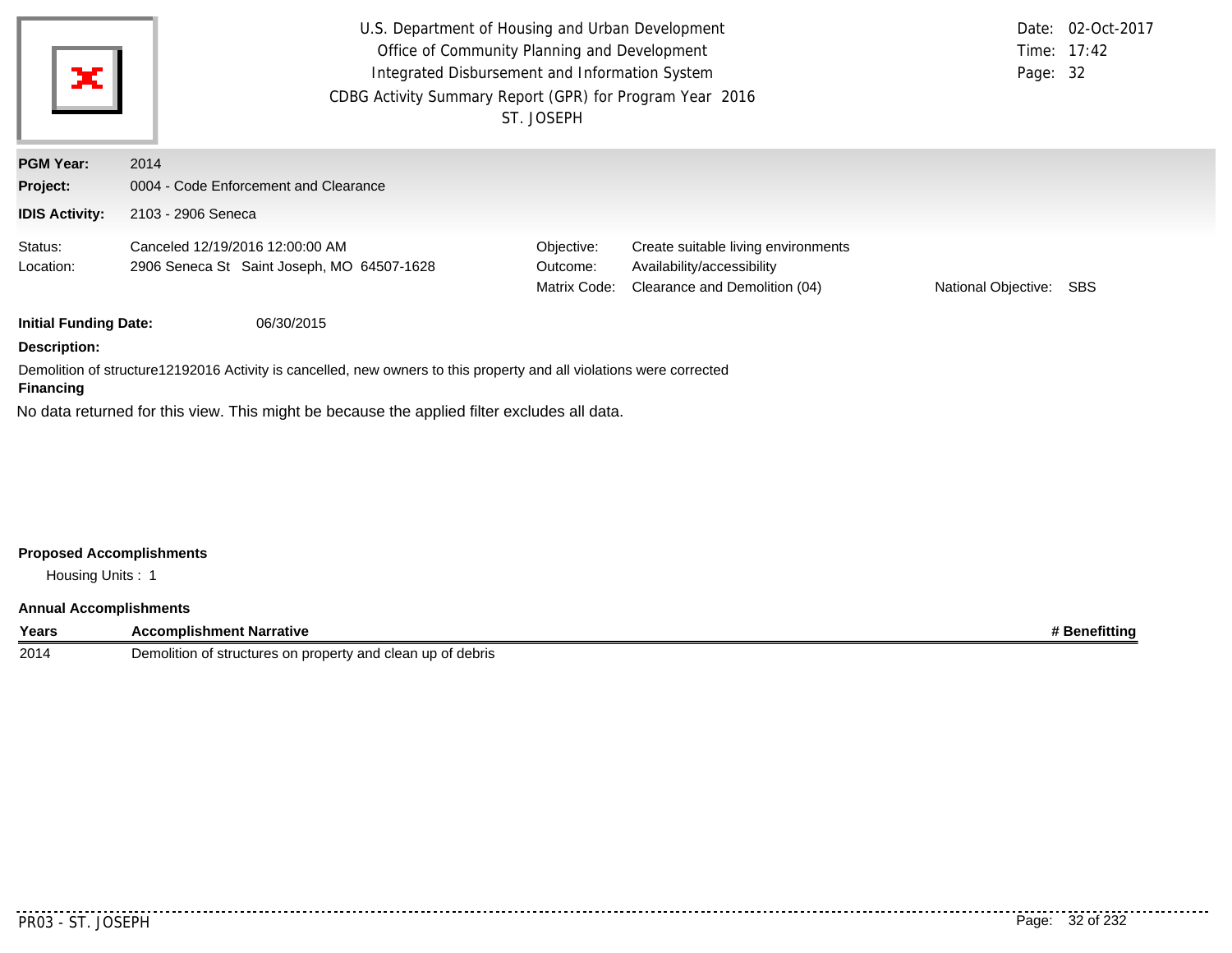| ×                                                                                    |                                                                              |                                       | U.S. Department of Housing and Urban Development<br>Office of Community Planning and Development<br>Integrated Disbursement and Information System<br>CDBG Activity Summary Report (GPR) for Program Year 2016 | ST. JOSEPH                                                                                                                                                                        |                      |                       | Page: 33                | Date: 02-Oct-2017<br>Time: 17:42 |  |
|--------------------------------------------------------------------------------------|------------------------------------------------------------------------------|---------------------------------------|----------------------------------------------------------------------------------------------------------------------------------------------------------------------------------------------------------------|-----------------------------------------------------------------------------------------------------------------------------------------------------------------------------------|----------------------|-----------------------|-------------------------|----------------------------------|--|
| <b>PGM Year:</b>                                                                     | 2014                                                                         |                                       |                                                                                                                                                                                                                |                                                                                                                                                                                   |                      |                       |                         |                                  |  |
| Project:                                                                             |                                                                              | 0004 - Code Enforcement and Clearance |                                                                                                                                                                                                                |                                                                                                                                                                                   |                      |                       |                         |                                  |  |
| <b>IDIS Activity:</b>                                                                |                                                                              | 2104 - 6535 Brown Demo                |                                                                                                                                                                                                                |                                                                                                                                                                                   |                      |                       |                         |                                  |  |
| Status:<br>Location:<br><b>Initial Funding Date:</b>                                 | Completed 12/1/2016 12:00:00 AM<br>6535 Brown St Saint Joseph, MO 64504-2426 | 06/30/2015                            |                                                                                                                                                                                                                | Objective:<br>Create suitable living environments<br>Availability/accessibility<br>Outcome:<br>Matrix Code:<br>Clearance and Demolition (04)<br>National Objective:<br><b>SBS</b> |                      |                       |                         |                                  |  |
| <b>Description:</b>                                                                  |                                                                              |                                       |                                                                                                                                                                                                                |                                                                                                                                                                                   |                      |                       |                         |                                  |  |
| Demolition of structure<br><b>Financing</b>                                          |                                                                              |                                       |                                                                                                                                                                                                                |                                                                                                                                                                                   |                      |                       |                         |                                  |  |
|                                                                                      | Fund Type                                                                    | <b>Grant Year</b>                     | Grant                                                                                                                                                                                                          |                                                                                                                                                                                   | <b>Funded Amount</b> | Drawn In Program Year | Drawn Thru Program Year |                                  |  |
| <b>CDBG</b>                                                                          | EN                                                                           | Pre-2015                              |                                                                                                                                                                                                                |                                                                                                                                                                                   | \$3,490.00           | \$0.00                |                         | \$0.00                           |  |
|                                                                                      |                                                                              | 2014                                  | B14MC290004                                                                                                                                                                                                    |                                                                                                                                                                                   |                      | \$0.00                |                         | \$3,490.00                       |  |
| <b>Total</b>                                                                         | <b>Total</b>                                                                 |                                       |                                                                                                                                                                                                                |                                                                                                                                                                                   | \$3,490.00           | \$0.00                |                         | \$3,490.00                       |  |
| <b>Proposed Accomplishments</b><br>Housing Units: 1<br><b>Annual Accomplishments</b> |                                                                              |                                       |                                                                                                                                                                                                                |                                                                                                                                                                                   |                      |                       |                         |                                  |  |

**Years Accomplishment Narrative # Benefitting**

2014 Demolition of structure and clean up of debris

. . . . . . . . .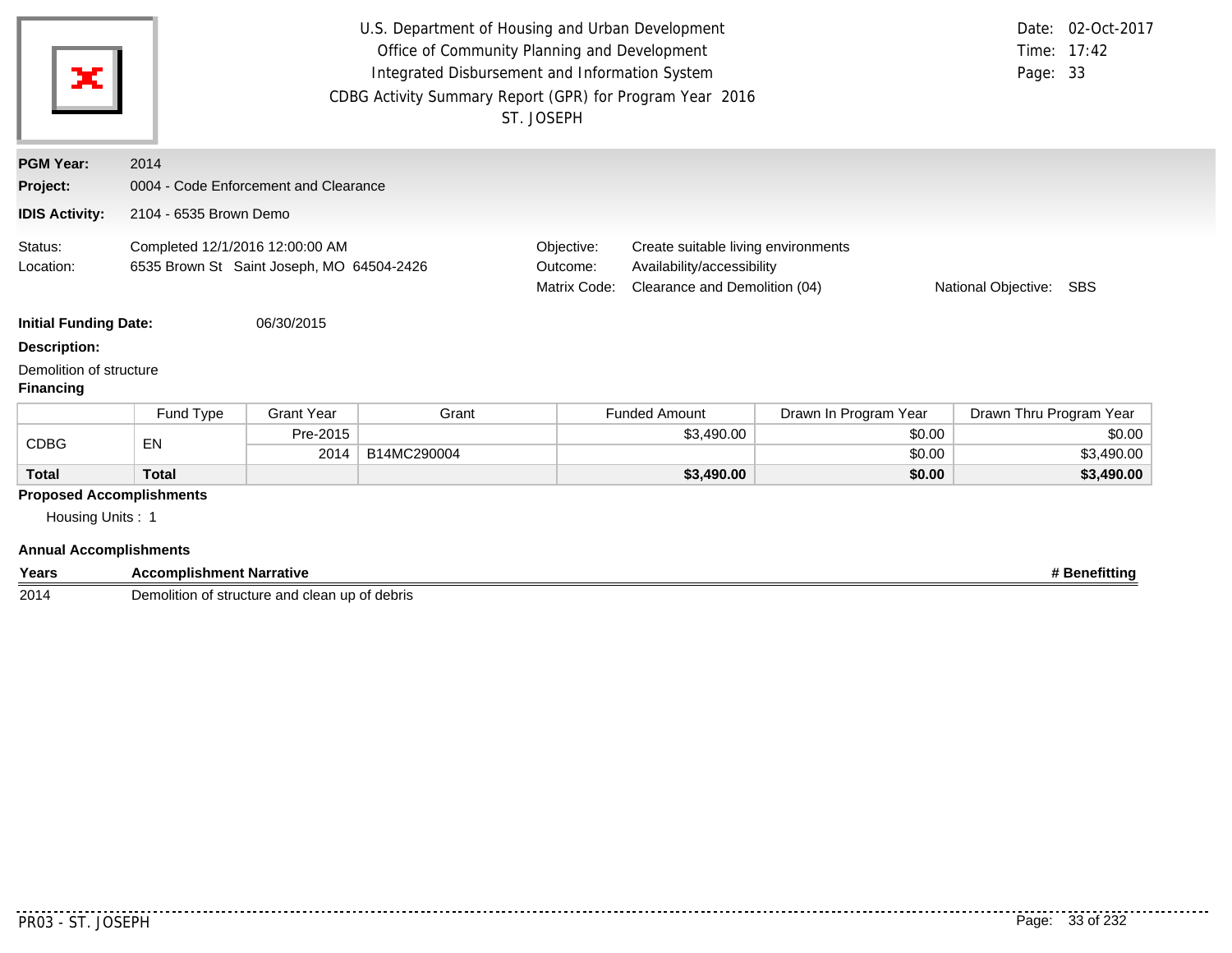| ×                                                                                                                                                  |                                 |                                       | U.S. Department of Housing and Urban Development<br>Office of Community Planning and Development<br>Integrated Disbursement and Information System<br>CDBG Activity Summary Report (GPR) for Program Year 2016 | ST. JOSEPH                                                                                                                                                              |                      |                       | Page: 34                | Date: 02-Oct-2017<br>Time: 17:42 |  |
|----------------------------------------------------------------------------------------------------------------------------------------------------|---------------------------------|---------------------------------------|----------------------------------------------------------------------------------------------------------------------------------------------------------------------------------------------------------------|-------------------------------------------------------------------------------------------------------------------------------------------------------------------------|----------------------|-----------------------|-------------------------|----------------------------------|--|
| <b>PGM Year:</b>                                                                                                                                   | 2014                            |                                       |                                                                                                                                                                                                                |                                                                                                                                                                         |                      |                       |                         |                                  |  |
| Project:                                                                                                                                           |                                 | 0004 - Code Enforcement and Clearance |                                                                                                                                                                                                                |                                                                                                                                                                         |                      |                       |                         |                                  |  |
| <b>IDIS Activity:</b>                                                                                                                              |                                 | 2105 - 6408 Brown Demo                |                                                                                                                                                                                                                |                                                                                                                                                                         |                      |                       |                         |                                  |  |
| Status:<br>Completed 12/1/2016 12:00:00 AM<br>6408 Brown St Saint Joseph, MO 64504-1926<br>Location:<br><b>Initial Funding Date:</b><br>06/30/2015 |                                 |                                       |                                                                                                                                                                                                                | Objective:<br>Create suitable living environments<br>Availability/accessibility<br>Outcome:<br>Matrix Code:<br>Clearance and Demolition (04)<br>National Objective: SBS |                      |                       |                         |                                  |  |
| <b>Description:</b>                                                                                                                                |                                 |                                       |                                                                                                                                                                                                                |                                                                                                                                                                         |                      |                       |                         |                                  |  |
| Demolition of structure<br><b>Financing</b>                                                                                                        |                                 |                                       |                                                                                                                                                                                                                |                                                                                                                                                                         |                      |                       |                         |                                  |  |
|                                                                                                                                                    | Fund Type                       | <b>Grant Year</b>                     | Grant                                                                                                                                                                                                          |                                                                                                                                                                         | <b>Funded Amount</b> | Drawn In Program Year | Drawn Thru Program Year |                                  |  |
| <b>CDBG</b>                                                                                                                                        | EN                              | Pre-2015                              |                                                                                                                                                                                                                |                                                                                                                                                                         | \$4,650.00           | \$0.00                |                         | \$0.00                           |  |
|                                                                                                                                                    |                                 | 2014                                  | B14MC290004                                                                                                                                                                                                    |                                                                                                                                                                         |                      | \$0.00                |                         | \$4,650.00                       |  |
| <b>Total</b>                                                                                                                                       | <b>Total</b>                    |                                       |                                                                                                                                                                                                                |                                                                                                                                                                         | \$4,650.00           | \$0.00                |                         | \$4,650.00                       |  |
| Housing Units: 1<br><b>Annual Accomplishments</b>                                                                                                  | <b>Proposed Accomplishments</b> |                                       |                                                                                                                                                                                                                |                                                                                                                                                                         |                      |                       |                         |                                  |  |

| ′ears | : Narrative<br><b>Accomplishment</b> |  | enttin |
|-------|--------------------------------------|--|--------|
|-------|--------------------------------------|--|--------|

2014 Demolition of structure and clean up of debris

.........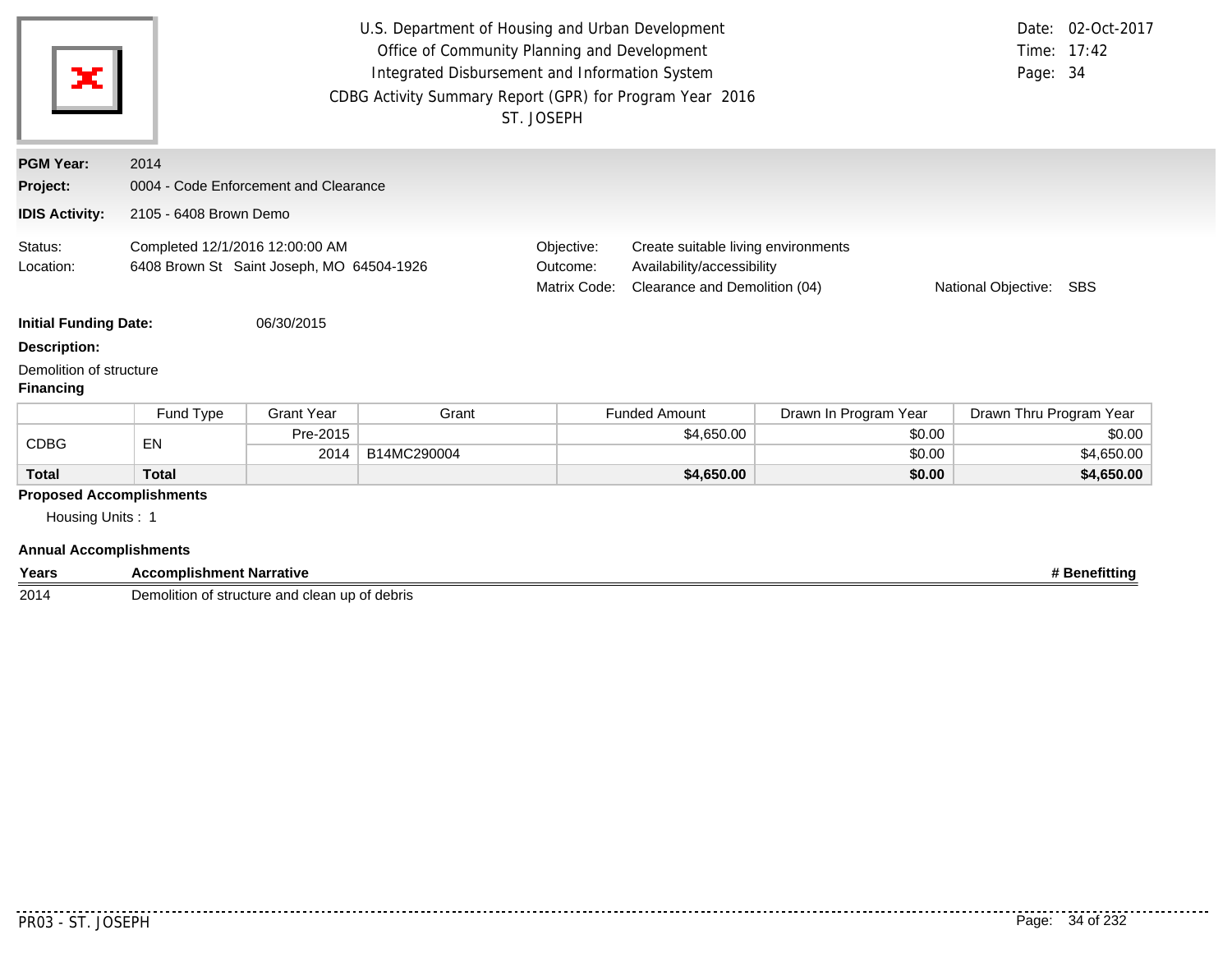| ×                                             |                                                                              |                   | U.S. Department of Housing and Urban Development<br>Office of Community Planning and Development<br>Integrated Disbursement and Information System<br>CDBG Activity Summary Report (GPR) for Program Year 2016 | ST. JOSEPH                                                                                                                                                                        |                      |                       | Page: 35                | Date: 02-Oct-2017<br>Time: 17:42 |  |
|-----------------------------------------------|------------------------------------------------------------------------------|-------------------|----------------------------------------------------------------------------------------------------------------------------------------------------------------------------------------------------------------|-----------------------------------------------------------------------------------------------------------------------------------------------------------------------------------|----------------------|-----------------------|-------------------------|----------------------------------|--|
| <b>PGM Year:</b>                              | 2014                                                                         |                   |                                                                                                                                                                                                                |                                                                                                                                                                                   |                      |                       |                         |                                  |  |
| Project:                                      | 0001 - Emergency Assistance                                                  |                   |                                                                                                                                                                                                                |                                                                                                                                                                                   |                      |                       |                         |                                  |  |
| <b>IDIS Activity:</b>                         | 2106 - 1717 5th Ave Hailey                                                   |                   |                                                                                                                                                                                                                |                                                                                                                                                                                   |                      |                       |                         |                                  |  |
| Status:<br>Location:                          | Completed 12/19/2016 12:00:00 AM<br>1717 5th Ave Saint Joseph, MO 64505-2118 |                   |                                                                                                                                                                                                                | Objective:<br>Create suitable living environments<br>Availability/accessibility<br>Outcome:<br>Matrix Code:<br>Rehab; Single-Unit Residential (14A)<br>National Objective:<br>LMH |                      |                       |                         |                                  |  |
| <b>Initial Funding Date:</b>                  |                                                                              | 07/01/2015        |                                                                                                                                                                                                                |                                                                                                                                                                                   |                      |                       |                         |                                  |  |
| <b>Description:</b>                           |                                                                              |                   |                                                                                                                                                                                                                |                                                                                                                                                                                   |                      |                       |                         |                                  |  |
| repair water service line<br><b>Financing</b> |                                                                              |                   |                                                                                                                                                                                                                |                                                                                                                                                                                   |                      |                       |                         |                                  |  |
|                                               | Fund Type                                                                    | <b>Grant Year</b> | Grant                                                                                                                                                                                                          |                                                                                                                                                                                   | <b>Funded Amount</b> | Drawn In Program Year | Drawn Thru Program Year |                                  |  |
| <b>CDBG</b>                                   | EN                                                                           | Pre-2015          |                                                                                                                                                                                                                |                                                                                                                                                                                   | \$2,755.00           | \$0.00                |                         | \$0.00                           |  |
|                                               |                                                                              | 2013              | B13MC290004                                                                                                                                                                                                    |                                                                                                                                                                                   |                      | \$0.00                |                         | \$2,755.00                       |  |
| <b>Total</b>                                  | <b>Total</b>                                                                 |                   |                                                                                                                                                                                                                |                                                                                                                                                                                   | \$2,755.00           | \$0.00                |                         | \$2,755.00                       |  |
| <b>Proposed Accomplishments</b>               |                                                                              |                   |                                                                                                                                                                                                                |                                                                                                                                                                                   |                      |                       |                         |                                  |  |

Housing Units : 1

## **Actual Accomplishments**

|                                                          | Owner |          | Renter |              | <b>Total</b> |          |       | Person             |
|----------------------------------------------------------|-------|----------|--------|--------------|--------------|----------|-------|--------------------|
| Number assisted:                                         | Total | Hispanic | Total  | Hispanic     | Total        | Hispanic | Total | Hispanic           |
| White:                                                   |       | 0        |        | ∩            |              |          |       |                    |
| Black/African American:                                  |       | 0        |        |              |              |          |       |                    |
| Asian:                                                   |       | 0        |        |              |              | 0        |       |                    |
| American Indian/Alaskan Native:                          |       | 0        |        |              |              |          |       |                    |
| Native Hawaiian/Other Pacific Islander:                  |       | 0        |        |              |              |          |       |                    |
| American Indian/Alaskan Native & White:                  |       | 0        |        |              |              |          |       |                    |
| Asian White:                                             |       | O        |        |              |              |          |       |                    |
| Black/African American & White:                          |       | 0        |        |              |              |          |       |                    |
| American Indian/Alaskan Native & Black/African American: |       | 0        |        |              |              |          |       |                    |
| Other multi-racial:                                      |       | 0        |        |              |              | 0        | 0     |                    |
| Asian/Pacific Islander:                                  |       | 0        |        |              |              |          | 0     | 0                  |
| Hispanic:                                                |       | 0        |        | <sup>0</sup> | $\Omega$     | 0        |       |                    |
| Total:                                                   |       | 0        | 0      | 0            |              | 0        | 0     | 0                  |
| Female-headed Households:                                | 0     |          |        |              |              |          |       |                    |
| PR03 - ST. JOSEPH                                        |       |          |        |              |              |          |       | 35 of 232<br>Page: |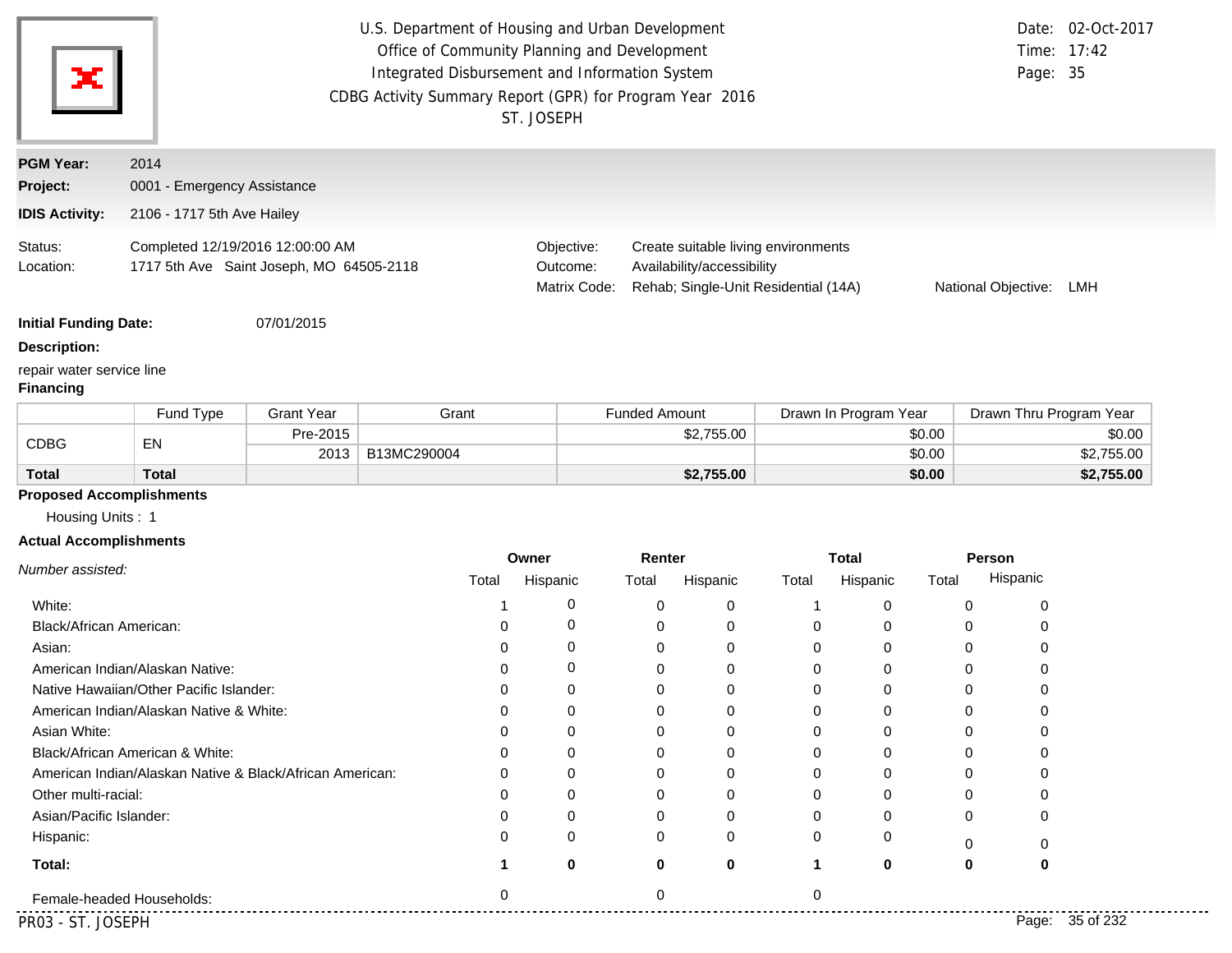

| U.S. Department of Housing and Urban Development         |          | Date: 02-Oct-2017 |
|----------------------------------------------------------|----------|-------------------|
| Office of Community Planning and Development             |          | Time: $17:42$     |
| Integrated Disbursement and Information System           | Page: 36 |                   |
| CDBG Activity Summary Report (GPR) for Program Year 2016 |          |                   |
| ST. JOSEPH                                               |          |                   |

# *Income Category:*

|                      | Owner  | Renter       | Total  | <b>Person</b> |
|----------------------|--------|--------------|--------|---------------|
| <b>Extremely Low</b> | 0      |              | O      |               |
| Low Mod              | 0      |              | O      |               |
| Moderate             | 1      |              |        |               |
| Non Low Moderate     | 0      | $\mathbf{0}$ | 0      |               |
| Total                | 1      | $\mathbf{0}$ |        |               |
| Percent Low/Mod      | 100.0% |              | 100.0% |               |

#### **Annual Accomplishments**

| Years | ∶omplishm<br>t Narrative<br>ent<br>$\cdots$                     | .<br>৲fittin⊾ |
|-------|-----------------------------------------------------------------|---------------|
| 2014  | * service line<br>- - -<br>$\sim$ wintor<br>m<br>7 c na<br>walt |               |

. . . . . . . . . . .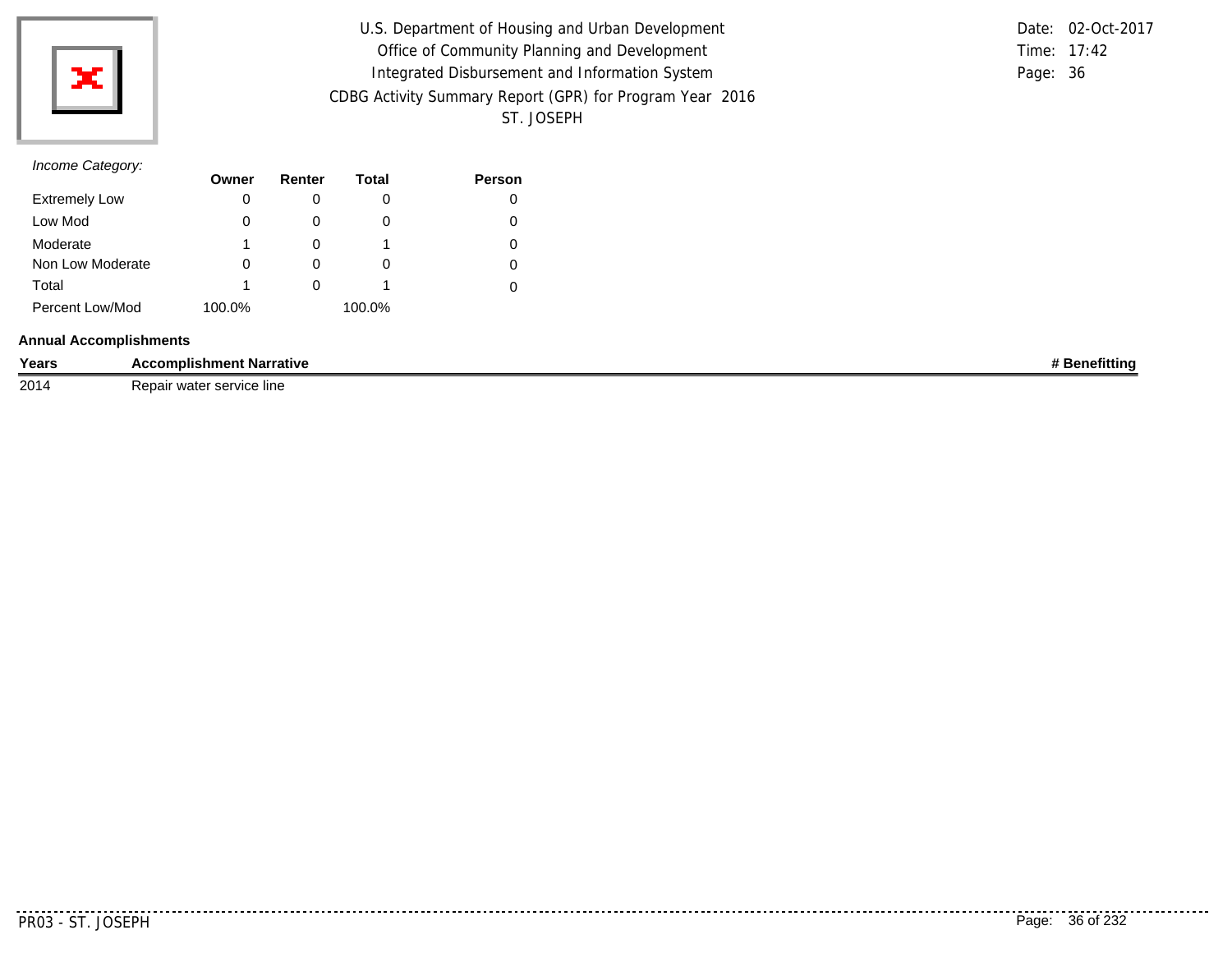|                                       |                                                                                 |                   | U.S. Department of Housing and Urban Development<br>Office of Community Planning and Development<br>Integrated Disbursement and Information System<br>CDBG Activity Summary Report (GPR) for Program Year 2016 | ST. JOSEPH        |                                                                                                                                                                                |            |          |                          |        | Page: 37                  | Date: 02-Oct-2017<br>Time: 17:42 |
|---------------------------------------|---------------------------------------------------------------------------------|-------------------|----------------------------------------------------------------------------------------------------------------------------------------------------------------------------------------------------------------|-------------------|--------------------------------------------------------------------------------------------------------------------------------------------------------------------------------|------------|----------|--------------------------|--------|---------------------------|----------------------------------|
| <b>PGM Year:</b>                      | 2014                                                                            |                   |                                                                                                                                                                                                                |                   |                                                                                                                                                                                |            |          |                          |        |                           |                                  |
| Project:                              | 0001 - Emergency Assistance                                                     |                   |                                                                                                                                                                                                                |                   |                                                                                                                                                                                |            |          |                          |        |                           |                                  |
| <b>IDIS Activity:</b>                 | 2107 - 2705 Jackson - Floyd                                                     |                   |                                                                                                                                                                                                                |                   |                                                                                                                                                                                |            |          |                          |        |                           |                                  |
| Status:<br>Location:                  | Completed 11/10/2016 12:00:00 AM<br>2705 Jackson St Saint Joseph, MO 64507-1811 |                   |                                                                                                                                                                                                                |                   | Objective:<br>Create suitable living environments<br>Availability/accessibility<br>Outcome:<br>Rehab; Single-Unit Residential (14A)<br>Matrix Code:<br>National Objective: LMH |            |          |                          |        |                           |                                  |
| <b>Initial Funding Date:</b>          |                                                                                 | 07/14/2015        |                                                                                                                                                                                                                |                   |                                                                                                                                                                                |            |          |                          |        |                           |                                  |
| <b>Description:</b>                   |                                                                                 |                   |                                                                                                                                                                                                                |                   |                                                                                                                                                                                |            |          |                          |        |                           |                                  |
| Sewer line repair<br><b>Financing</b> |                                                                                 |                   |                                                                                                                                                                                                                |                   |                                                                                                                                                                                |            |          |                          |        |                           |                                  |
|                                       | Fund Type                                                                       | <b>Grant Year</b> | Grant                                                                                                                                                                                                          |                   | <b>Funded Amount</b>                                                                                                                                                           |            |          | Drawn In Program Year    |        | Drawn Thru Program Year   |                                  |
| <b>CDBG</b>                           | EN                                                                              | Pre-2015          |                                                                                                                                                                                                                |                   |                                                                                                                                                                                | \$1,600.00 |          |                          | \$0.00 |                           | \$0.00                           |
|                                       |                                                                                 | 2013              | B13MC290004                                                                                                                                                                                                    |                   |                                                                                                                                                                                |            |          |                          | \$0.00 |                           | \$1,600.00                       |
| <b>Total</b>                          | <b>Total</b>                                                                    |                   |                                                                                                                                                                                                                |                   |                                                                                                                                                                                | \$1,600.00 |          |                          | \$0.00 |                           | \$1,600.00                       |
| <b>Proposed Accomplishments</b>       |                                                                                 |                   |                                                                                                                                                                                                                |                   |                                                                                                                                                                                |            |          |                          |        |                           |                                  |
| Housing Units: 1                      |                                                                                 |                   |                                                                                                                                                                                                                |                   |                                                                                                                                                                                |            |          |                          |        |                           |                                  |
| <b>Actual Accomplishments</b>         |                                                                                 |                   |                                                                                                                                                                                                                |                   |                                                                                                                                                                                |            |          |                          |        |                           |                                  |
| Number assisted:                      |                                                                                 |                   | Total                                                                                                                                                                                                          | Owner<br>Hispanic | Renter<br>Total                                                                                                                                                                | Hispanic   | Total    | <b>Total</b><br>Hispanic | Total  | <b>Person</b><br>Hispanic |                                  |
| White:                                |                                                                                 |                   | 1                                                                                                                                                                                                              | 0                 | 0                                                                                                                                                                              | 0          | -1       | 0                        |        | 0<br>0                    |                                  |
| Black/African American:               |                                                                                 |                   | 0                                                                                                                                                                                                              | 0                 | 0                                                                                                                                                                              | 0          | 0        | 0                        |        | 0<br>0                    |                                  |
| Asian:                                |                                                                                 |                   | 0                                                                                                                                                                                                              | 0                 | 0                                                                                                                                                                              | 0          | 0        | 0                        |        | 0<br>0                    |                                  |
|                                       | American Indian/Alaskan Native:                                                 |                   | 0                                                                                                                                                                                                              | 0                 | 0                                                                                                                                                                              | 0          | 0        | 0                        |        | 0<br>0                    |                                  |
|                                       | Native Hawaiian/Other Pacific Islander:                                         |                   | 0                                                                                                                                                                                                              | 0                 | 0                                                                                                                                                                              | 0          | 0        | 0                        |        | 0<br>0                    |                                  |
|                                       | American Indian/Alaskan Native & White:                                         |                   | $\Omega$                                                                                                                                                                                                       | $\Omega$          | $\Omega$                                                                                                                                                                       | $\Omega$   | $\Omega$ | $\cap$                   |        | $\Omega$<br>$\Omega$      |                                  |
| Asian White:                          |                                                                                 |                   |                                                                                                                                                                                                                | 0                 | 0                                                                                                                                                                              | 0          | 0        | 0                        |        | 0<br>O                    |                                  |
|                                       | Black/African American & White:                                                 |                   |                                                                                                                                                                                                                | ∩                 | 0                                                                                                                                                                              | 0          | 0        | 0                        |        | 0                         |                                  |
|                                       | American Indian/Alaskan Native & Black/African American:                        |                   | O                                                                                                                                                                                                              | ∩                 | 0                                                                                                                                                                              | 0          | 0        | O                        |        | 0                         |                                  |
| Other multi-racial:                   |                                                                                 |                   |                                                                                                                                                                                                                |                   | 0                                                                                                                                                                              |            | 0        |                          |        | 0                         |                                  |
| Asian/Pacific Islander:               |                                                                                 |                   |                                                                                                                                                                                                                |                   | 0                                                                                                                                                                              |            | 0        |                          |        | 0<br>O                    |                                  |
| Hispanic:                             |                                                                                 |                   |                                                                                                                                                                                                                | O                 | 0                                                                                                                                                                              | 0          | 0        | O                        |        | 0<br>0                    |                                  |
| Total:                                |                                                                                 |                   |                                                                                                                                                                                                                | 0                 | 0                                                                                                                                                                              | 0          |          | 0                        |        | 0<br>0                    |                                  |

Female-headed Households: 0 0 0

. . . .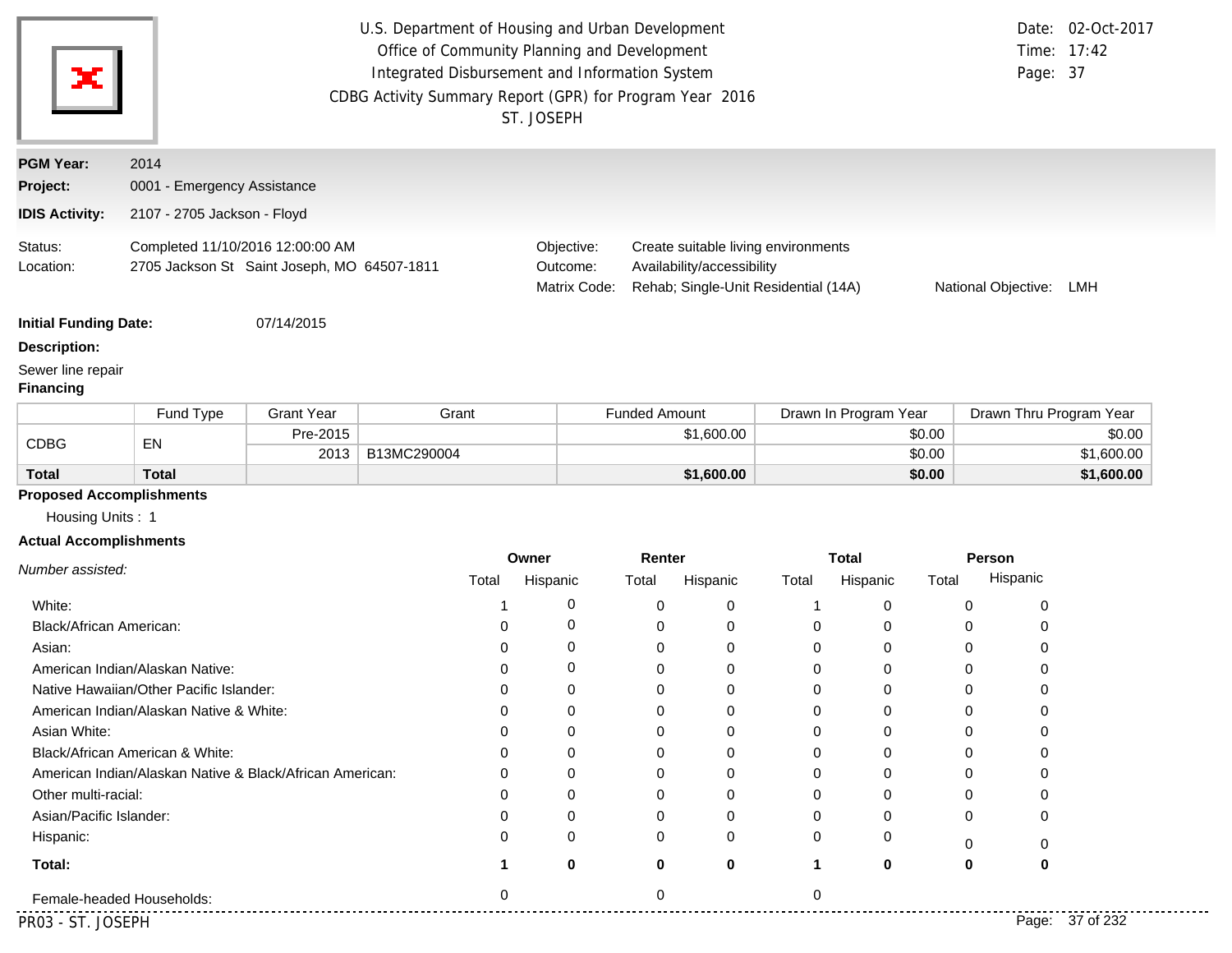

| U.S. Department of Housing and Urban Development         |          | Date: 02-Oct-2017 |
|----------------------------------------------------------|----------|-------------------|
| Office of Community Planning and Development             |          | Time: 17:42       |
| Integrated Disbursement and Information System           | Page: 38 |                   |
| CDBG Activity Summary Report (GPR) for Program Year 2016 |          |                   |
| ST. JOSEPH                                               |          |                   |

# *Income Category:*

|                      | Owner  | Renter | Total  | <b>Person</b> |
|----------------------|--------|--------|--------|---------------|
| <b>Extremely Low</b> | 1      |        |        |               |
| Low Mod              | 0      |        |        |               |
| Moderate             | 0      | O)     | O      | O             |
| Non Low Moderate     | 0      |        | O      |               |
| Total                | 1      |        |        |               |
| Percent Low/Mod      | 100.0% |        | 100.0% |               |

### **Annual Accomplishments**

| Years | <b>Accomplishment Narrative</b><br>. | entum |
|-------|--------------------------------------|-------|
| 2014  | Replace<br>∘ broken sewer line⊹      |       |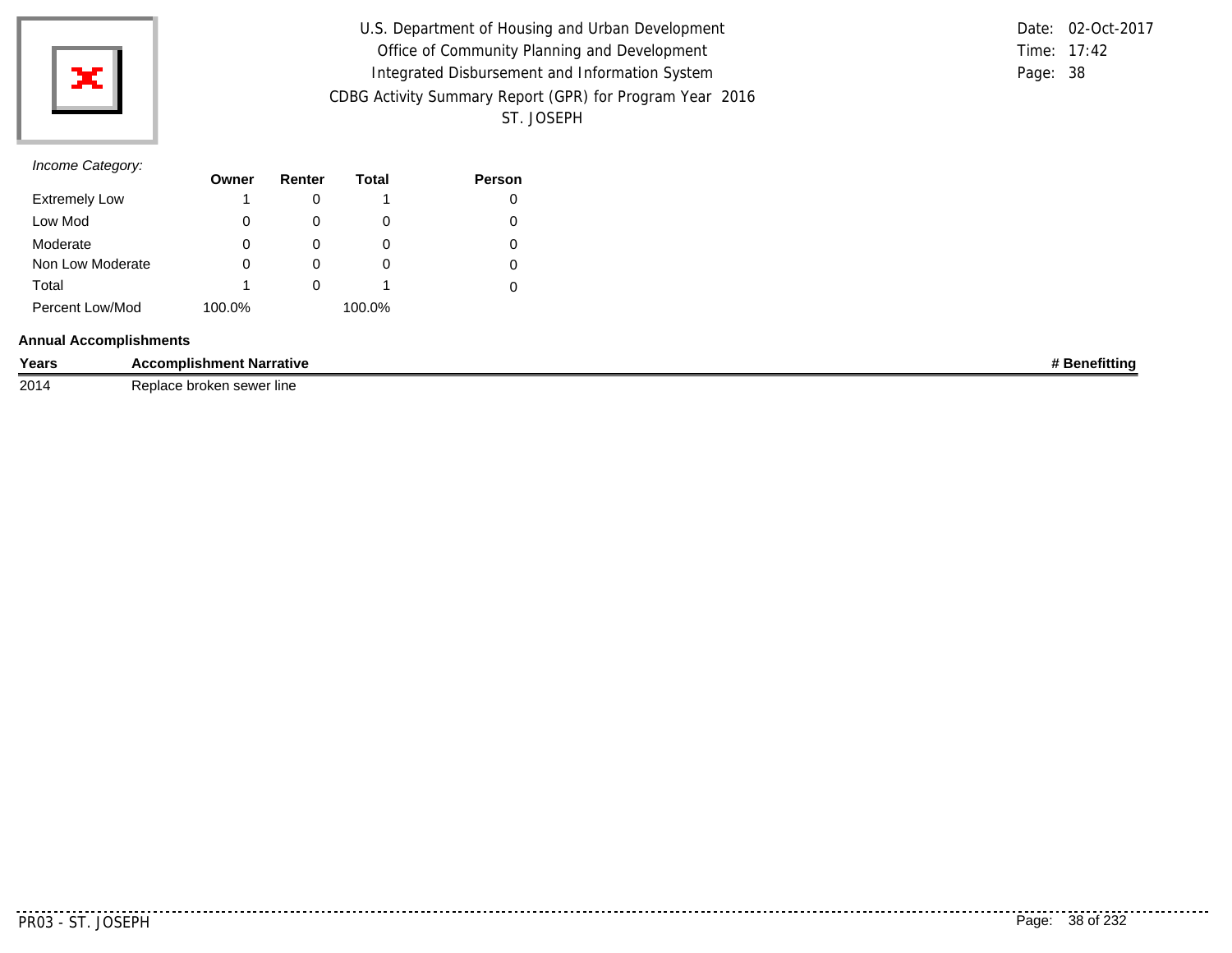| х                                                           | U.S. Department of Housing and Urban Development<br>Time: 17:42<br>Office of Community Planning and Development<br>Integrated Disbursement and Information System<br>Page: 39<br>CDBG Activity Summary Report (GPR) for Program Year 2016<br>ST. JOSEPH |                   |             |             |                                                                                                                                                     |                      |            |          |                       |        | Date: 02-Oct-2017       |            |
|-------------------------------------------------------------|---------------------------------------------------------------------------------------------------------------------------------------------------------------------------------------------------------------------------------------------------------|-------------------|-------------|-------------|-----------------------------------------------------------------------------------------------------------------------------------------------------|----------------------|------------|----------|-----------------------|--------|-------------------------|------------|
| <b>PGM Year:</b>                                            | 2014                                                                                                                                                                                                                                                    |                   |             |             |                                                                                                                                                     |                      |            |          |                       |        |                         |            |
| Project:                                                    | 0001 - Emergency Assistance                                                                                                                                                                                                                             |                   |             |             |                                                                                                                                                     |                      |            |          |                       |        |                         |            |
| <b>IDIS Activity:</b>                                       | 2108 - 713 Mason - Burks                                                                                                                                                                                                                                |                   |             |             |                                                                                                                                                     |                      |            |          |                       |        |                         |            |
| Status:<br>Location:                                        | Completed 11/10/2016 12:00:00 AM<br>713 Mason Ave Saint Joseph, MO 64504-1754                                                                                                                                                                           |                   |             |             | Create suitable living environments<br>Objective:<br>Availability/accessibility<br>Outcome:<br>Matrix Code:<br>Rehab; Single-Unit Residential (14A) |                      |            |          |                       |        | National Objective: LMH |            |
| <b>Initial Funding Date:</b>                                |                                                                                                                                                                                                                                                         | 07/20/2015        |             |             |                                                                                                                                                     |                      |            |          |                       |        |                         |            |
| <b>Description:</b><br>New water heater<br><b>Financing</b> |                                                                                                                                                                                                                                                         |                   |             |             |                                                                                                                                                     |                      |            |          |                       |        |                         |            |
|                                                             | Fund Type                                                                                                                                                                                                                                               | <b>Grant Year</b> | Grant       |             |                                                                                                                                                     | <b>Funded Amount</b> |            |          | Drawn In Program Year |        | Drawn Thru Program Year |            |
| <b>CDBG</b>                                                 | EN                                                                                                                                                                                                                                                      | Pre-2015          |             |             |                                                                                                                                                     |                      | \$2,210.00 |          |                       | \$0.00 |                         | \$0.00     |
|                                                             |                                                                                                                                                                                                                                                         | 2013              | B13MC290004 |             |                                                                                                                                                     |                      |            |          |                       | \$0.00 |                         | \$2,210.00 |
| <b>Total</b>                                                | <b>Total</b>                                                                                                                                                                                                                                            |                   |             |             |                                                                                                                                                     |                      | \$2,210.00 |          |                       | \$0.00 |                         | \$2,210.00 |
| <b>Proposed Accomplishments</b>                             |                                                                                                                                                                                                                                                         |                   |             |             |                                                                                                                                                     |                      |            |          |                       |        |                         |            |
| Housing Units: 1                                            |                                                                                                                                                                                                                                                         |                   |             |             |                                                                                                                                                     |                      |            |          |                       |        |                         |            |
| <b>Actual Accomplishments</b>                               |                                                                                                                                                                                                                                                         |                   |             | Owner       |                                                                                                                                                     | Renter               |            |          | <b>Total</b>          |        | Person                  |            |
| Number assisted:                                            |                                                                                                                                                                                                                                                         |                   | Total       |             | Hispanic                                                                                                                                            | Total                | Hispanic   | Total    | Hispanic              | Total  | Hispanic                |            |
|                                                             |                                                                                                                                                                                                                                                         |                   |             |             |                                                                                                                                                     |                      |            |          |                       |        |                         |            |
| White:                                                      |                                                                                                                                                                                                                                                         |                   |             | 1           | 0<br>0                                                                                                                                              | 0                    | 0          | 1        | 0                     |        | 0<br>0                  |            |
| Black/African American:<br>Asian:                           |                                                                                                                                                                                                                                                         |                   |             | 0<br>0      | 0                                                                                                                                                   | 0<br>0               | 0<br>0     | 0<br>0   | 0<br>0                |        | 0<br>0<br>0<br>0        |            |
|                                                             | American Indian/Alaskan Native:                                                                                                                                                                                                                         |                   |             | 0           | 0                                                                                                                                                   | 0                    | 0          | 0        | 0                     |        | 0<br>0                  |            |
|                                                             | Native Hawaiian/Other Pacific Islander:                                                                                                                                                                                                                 |                   |             | 0           | 0                                                                                                                                                   | 0                    | 0          | 0        | 0                     |        | 0<br>0                  |            |
|                                                             |                                                                                                                                                                                                                                                         |                   |             | 0           | 0                                                                                                                                                   | 0                    | $\Omega$   | $\Omega$ | 0                     |        | $\Omega$<br>$\Omega$    |            |
| American Indian/Alaskan Native & White:<br>Asian White:     |                                                                                                                                                                                                                                                         |                   |             | 0           | 0                                                                                                                                                   | 0                    | 0          | 0        | 0                     |        | 0<br>$\Omega$           |            |
|                                                             | Black/African American & White:                                                                                                                                                                                                                         |                   |             | 0           | 0                                                                                                                                                   | 0                    | 0          | 0        | 0                     |        | 0                       |            |
|                                                             | American Indian/Alaskan Native & Black/African American:                                                                                                                                                                                                |                   |             | 0           | 0                                                                                                                                                   | 0                    | 0          | 0        | 0                     |        | 0                       |            |
| Other multi-racial:                                         |                                                                                                                                                                                                                                                         |                   |             | 0           | 0                                                                                                                                                   | 0                    | 0          | 0        | 0                     |        | 0                       |            |
| Asian/Pacific Islander:                                     |                                                                                                                                                                                                                                                         |                   |             | 0           | 0                                                                                                                                                   | 0                    | 0          | 0        | ∩                     |        | 0                       |            |
| Hispanic:                                                   |                                                                                                                                                                                                                                                         |                   |             | 0           | 0                                                                                                                                                   | 0                    | 0          | 0        | 0                     |        |                         |            |
| Total:                                                      |                                                                                                                                                                                                                                                         |                   |             | $\mathbf 1$ | 0                                                                                                                                                   | 0                    | 0          | 1        | 0                     |        | 0<br>0<br>0<br>0        |            |
|                                                             |                                                                                                                                                                                                                                                         |                   |             |             |                                                                                                                                                     |                      |            |          |                       |        |                         |            |

. . . .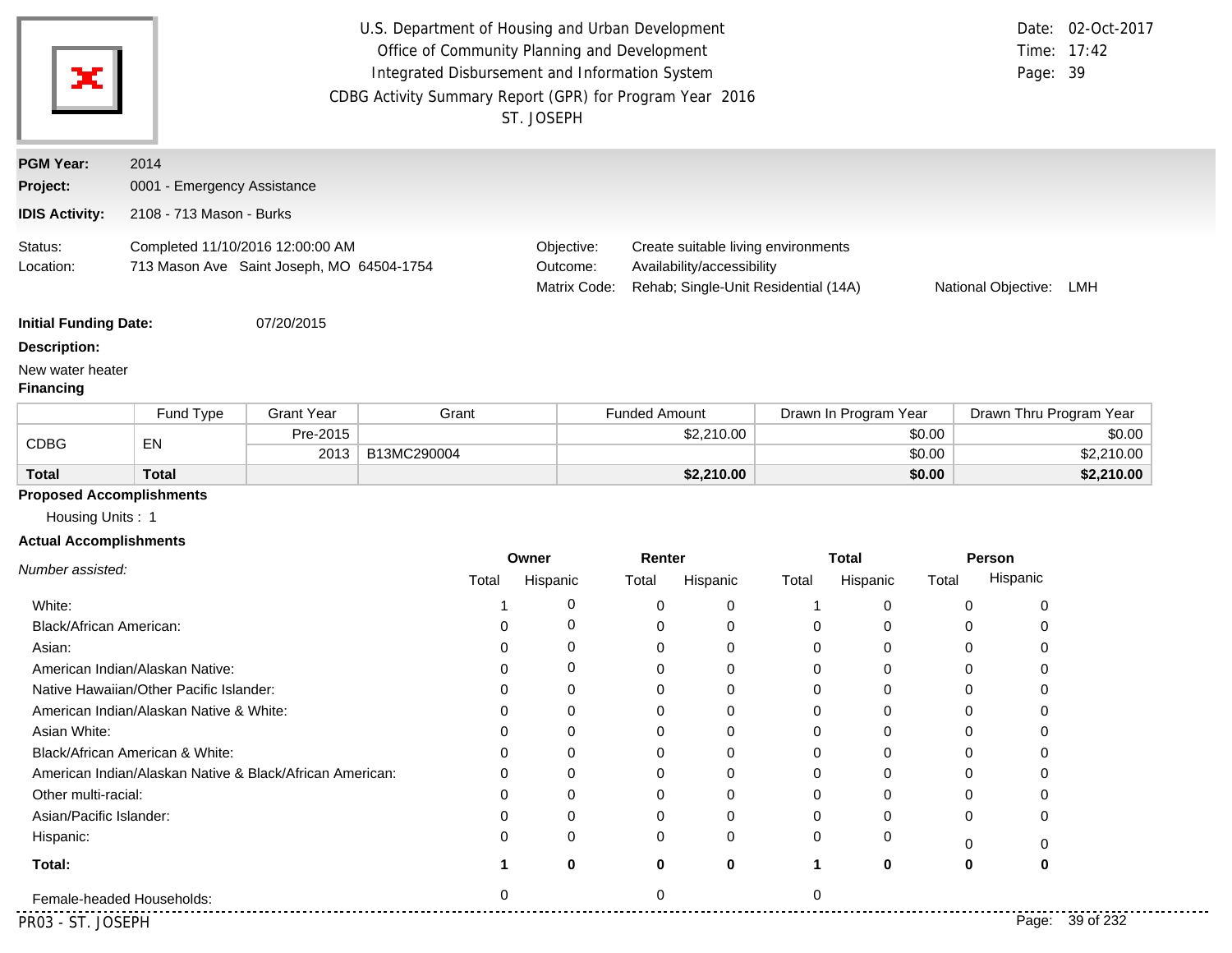

| U.S. Department of Housing and Urban Development         |          | Date: 02-Oct-2017 |
|----------------------------------------------------------|----------|-------------------|
| Office of Community Planning and Development             |          | Time: 17:42       |
| Integrated Disbursement and Information System           | Page: 40 |                   |
| CDBG Activity Summary Report (GPR) for Program Year 2016 |          |                   |
| ST. JOSEPH                                               |          |                   |

# *Income Category:*

|                      | Owner  | Renter   | Total  | <b>Person</b> |
|----------------------|--------|----------|--------|---------------|
| <b>Extremely Low</b> |        |          |        |               |
| Low Mod              | 0      |          |        |               |
| Moderate             | 0      | $\Omega$ | O      |               |
| Non Low Moderate     | 0      | $\Omega$ | $\cup$ |               |
| Total                |        |          |        |               |
| Percent Low/Mod      | 100.0% |          | 100.0% |               |

### **Annual Accomplishments**

| Years | complishment Narrative        | enetittina |
|-------|-------------------------------|------------|
| 2014  | heater<br>∕ water<br>Ine<br>. |            |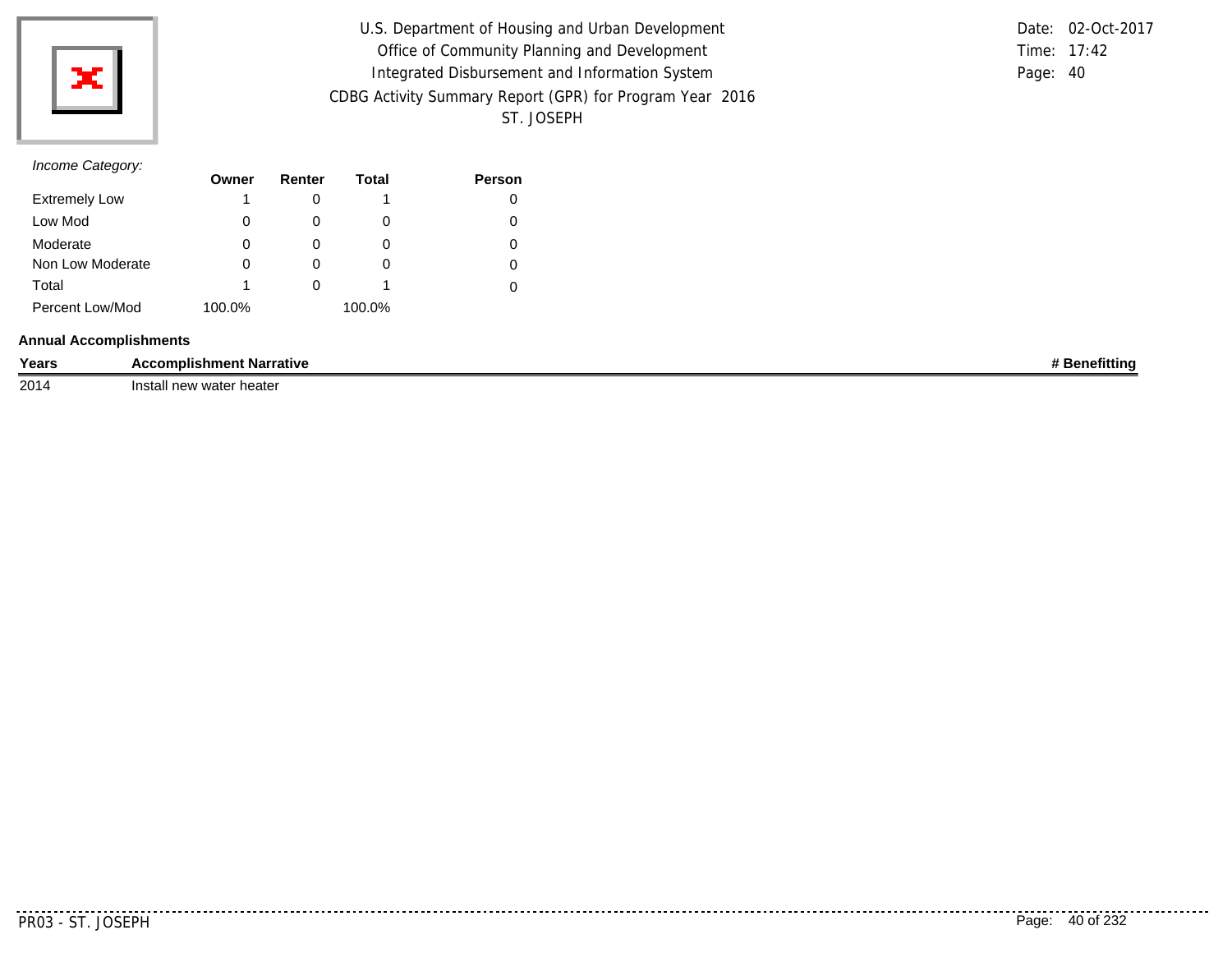| x                                                   | U.S. Department of Housing and Urban Development<br>Office of Community Planning and Development<br>Integrated Disbursement and Information System<br>CDBG Activity Summary Report (GPR) for Program Year 2016<br>ST. JOSEPH |                   |             |          |                        |                                                                                                                           |            | Page: 41              | Date: 02-Oct-2017<br>Time: 17:42 |        |                         |                 |
|-----------------------------------------------------|------------------------------------------------------------------------------------------------------------------------------------------------------------------------------------------------------------------------------|-------------------|-------------|----------|------------------------|---------------------------------------------------------------------------------------------------------------------------|------------|-----------------------|----------------------------------|--------|-------------------------|-----------------|
| <b>PGM Year:</b>                                    | 2014                                                                                                                                                                                                                         |                   |             |          |                        |                                                                                                                           |            |                       |                                  |        |                         |                 |
| Project:                                            | 0001 - Emergency Assistance                                                                                                                                                                                                  |                   |             |          |                        |                                                                                                                           |            |                       |                                  |        |                         |                 |
| <b>IDIS Activity:</b>                               | 2109 - 2414 S 11th - Montgomery                                                                                                                                                                                              |                   |             |          |                        |                                                                                                                           |            |                       |                                  |        |                         |                 |
| Status:<br>Location:                                | Completed 12/1/2016 12:00:00 AM<br>2414 S 11th St Saint Joseph, MO 64503-2935                                                                                                                                                |                   |             |          | Objective:<br>Outcome: | Create suitable living environments<br>Availability/accessibility<br>Rehab; Single-Unit Residential (14A)<br>Matrix Code: |            |                       |                                  |        | National Objective:     | LMH             |
| <b>Initial Funding Date:</b>                        |                                                                                                                                                                                                                              | 07/20/2015        |             |          |                        |                                                                                                                           |            |                       |                                  |        |                         |                 |
| <b>Description:</b>                                 |                                                                                                                                                                                                                              |                   |             |          |                        |                                                                                                                           |            |                       |                                  |        |                         |                 |
| New water heater<br><b>Financing</b>                |                                                                                                                                                                                                                              |                   |             |          |                        |                                                                                                                           |            |                       |                                  |        |                         |                 |
|                                                     | Fund Type                                                                                                                                                                                                                    | <b>Grant Year</b> | Grant       |          |                        | <b>Funded Amount</b>                                                                                                      |            | Drawn In Program Year |                                  |        | Drawn Thru Program Year |                 |
| <b>CDBG</b>                                         | EN                                                                                                                                                                                                                           | Pre-2015          |             |          |                        |                                                                                                                           | \$1,360.00 |                       |                                  | \$0.00 |                         | \$0.00          |
|                                                     |                                                                                                                                                                                                                              | 2013              | B13MC290004 |          |                        |                                                                                                                           |            |                       |                                  | \$0.00 |                         | \$1,360.00      |
| <b>Total</b>                                        | <b>Total</b>                                                                                                                                                                                                                 |                   |             |          |                        |                                                                                                                           | \$1,360.00 |                       |                                  | \$0.00 |                         | \$1,360.00      |
| <b>Proposed Accomplishments</b><br>Housing Units: 1 |                                                                                                                                                                                                                              |                   |             |          |                        |                                                                                                                           |            |                       |                                  |        |                         |                 |
| <b>Actual Accomplishments</b>                       |                                                                                                                                                                                                                              |                   |             |          |                        |                                                                                                                           |            |                       |                                  |        |                         |                 |
| Number assisted:                                    |                                                                                                                                                                                                                              |                   |             |          | Owner                  | Renter                                                                                                                    |            |                       | <b>Total</b>                     |        | <b>Person</b>           |                 |
|                                                     |                                                                                                                                                                                                                              |                   |             | Total    | Hispanic               | Total                                                                                                                     | Hispanic   | Total                 | Hispanic                         | Total  | Hispanic                |                 |
| White:                                              |                                                                                                                                                                                                                              |                   |             |          | 0                      | 0                                                                                                                         | 0          | 1                     | 0                                | 0      | 0                       |                 |
| <b>Black/African American:</b>                      |                                                                                                                                                                                                                              |                   |             | 0        | 0                      | 0                                                                                                                         | 0          | 0                     | 0                                | 0      | 0                       |                 |
| Asian:                                              |                                                                                                                                                                                                                              |                   |             | 0        | 0                      | 0                                                                                                                         | 0          | 0                     | 0                                | 0      | 0                       |                 |
|                                                     | American Indian/Alaskan Native:                                                                                                                                                                                              |                   |             | 0        | 0                      | 0                                                                                                                         | 0          | 0                     | 0                                | 0      | 0                       |                 |
|                                                     | Native Hawaiian/Other Pacific Islander:                                                                                                                                                                                      |                   |             | 0        | 0                      | 0                                                                                                                         | 0          | 0                     | 0                                | 0      | 0                       |                 |
|                                                     | American Indian/Alaskan Native & White:                                                                                                                                                                                      |                   |             | 0        | 0                      | 0                                                                                                                         | 0          | 0                     | 0                                | 0      | 0                       |                 |
| Asian White:                                        | Black/African American & White:                                                                                                                                                                                              |                   |             | 0        | 0<br>0                 | 0<br>0                                                                                                                    | 0          | 0<br>0                | 0                                | 0<br>0 | 0<br>0                  |                 |
|                                                     | American Indian/Alaskan Native & Black/African American:                                                                                                                                                                     |                   |             | ∩        | 0                      | $\Omega$                                                                                                                  | 0<br>0     | 0                     | 0<br>0                           | 0      | 0                       |                 |
| Other multi-racial:                                 |                                                                                                                                                                                                                              |                   |             | ი        | 0                      | $\Omega$                                                                                                                  | 0          | 0                     | 0                                | 0      | 0                       |                 |
| Asian/Pacific Islander:                             |                                                                                                                                                                                                                              |                   |             | ი        | 0                      | 0                                                                                                                         | 0          | 0                     | 0                                | 0      | 0                       |                 |
| Hispanic:                                           |                                                                                                                                                                                                                              |                   |             |          | 0                      | O                                                                                                                         | 0          | 0                     | 0                                |        |                         |                 |
|                                                     |                                                                                                                                                                                                                              |                   |             |          |                        |                                                                                                                           |            |                       |                                  | 0      | 0                       |                 |
| Total:                                              |                                                                                                                                                                                                                              |                   |             |          | $\bf{0}$               | 0                                                                                                                         | 0          | 1                     | $\bf{0}$                         | 0      | 0                       |                 |
|                                                     | Female-headed Households:                                                                                                                                                                                                    |                   |             | $\Omega$ |                        | 0                                                                                                                         |            | 0                     |                                  |        |                         |                 |
| PR03 - ST. JOSEPH                                   |                                                                                                                                                                                                                              |                   |             |          |                        |                                                                                                                           |            |                       |                                  |        |                         | Page: 41 of 232 |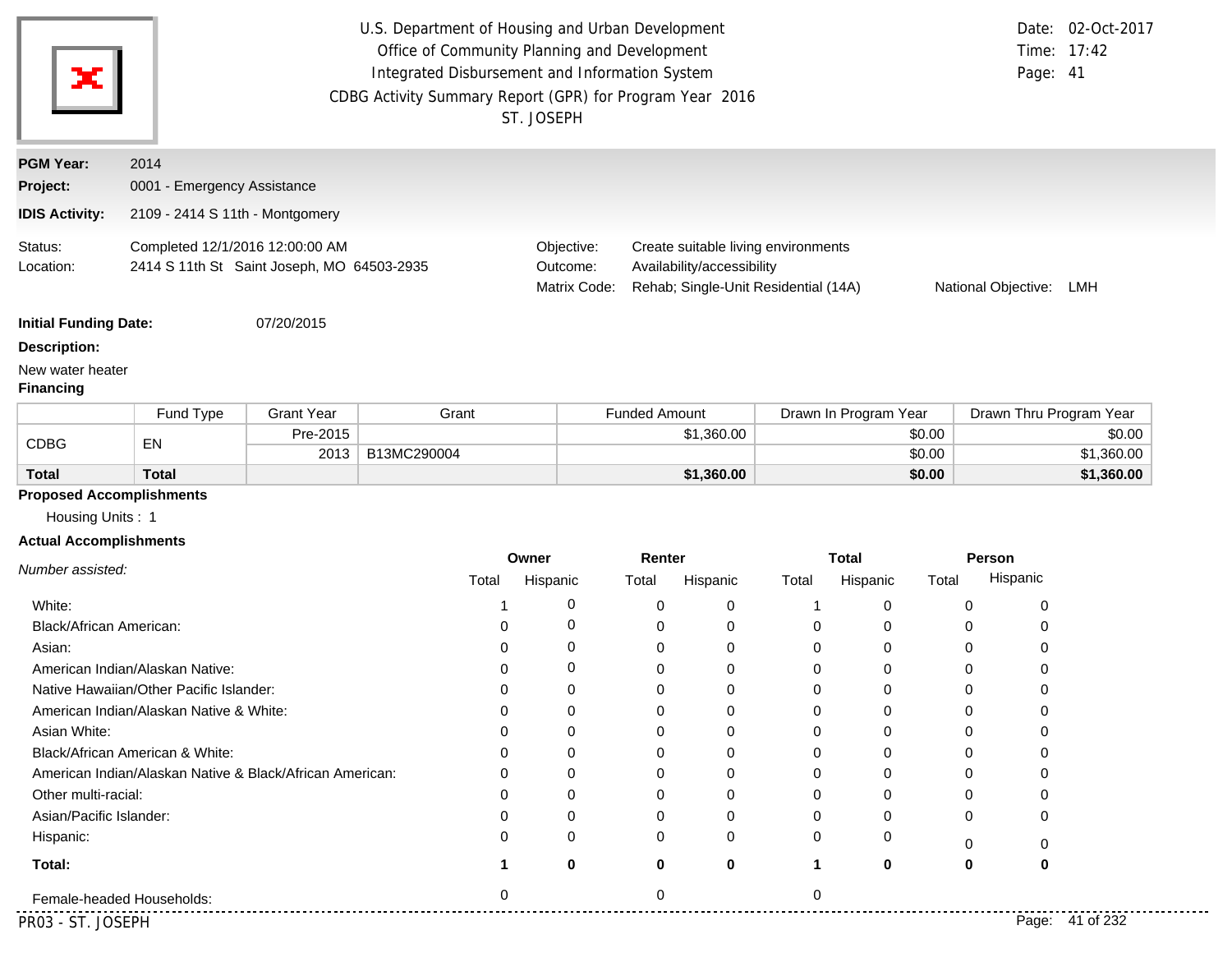

| U.S. Department of Housing and Urban Development         |          | Date: 02-Oct-2017 |
|----------------------------------------------------------|----------|-------------------|
| Office of Community Planning and Development             |          | Time: 17:42       |
| Integrated Disbursement and Information System           | Page: 42 |                   |
| CDBG Activity Summary Report (GPR) for Program Year 2016 |          |                   |
| ST. JOSEPH                                               |          |                   |

# *Income Category:*

|                      | Owner  | Renter | Total  | <b>Person</b> |
|----------------------|--------|--------|--------|---------------|
| <b>Extremely Low</b> | 0      |        | O      |               |
| Low Mod              |        |        |        |               |
| Moderate             | 0      | O)     | O      | O             |
| Non Low Moderate     | 0      |        | O      |               |
| Total                |        |        |        |               |
| Percent Low/Mod      | 100.0% |        | 100.0% |               |

### **Annual Accomplishments**

| Years | complishment Narrative  | าefittinc |
|-------|-------------------------|-----------|
| 2014  | heater :<br>∠water<br>. |           |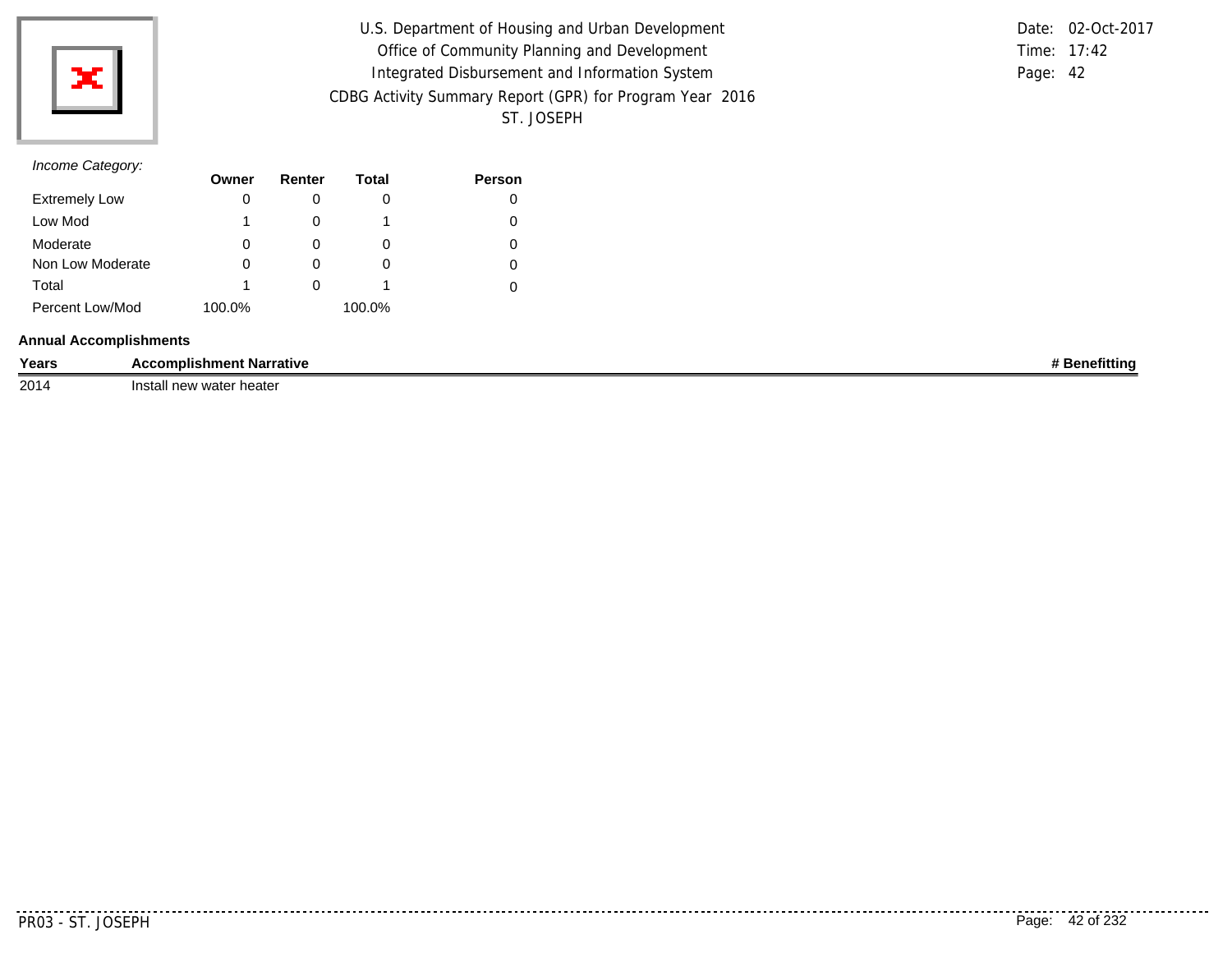| ЭC.                                         |                                                                              |                   | U.S. Department of Housing and Urban Development<br>Office of Community Planning and Development<br>Integrated Disbursement and Information System<br>CDBG Activity Summary Report (GPR) for Program Year 2016 | ST. JOSEPH                             |                                                                                                                                         |                       | Page: 43                | Date: 02-Oct-2017<br>Time: 17:42 |  |
|---------------------------------------------|------------------------------------------------------------------------------|-------------------|----------------------------------------------------------------------------------------------------------------------------------------------------------------------------------------------------------------|----------------------------------------|-----------------------------------------------------------------------------------------------------------------------------------------|-----------------------|-------------------------|----------------------------------|--|
| <b>PGM Year:</b>                            | 2014                                                                         |                   |                                                                                                                                                                                                                |                                        |                                                                                                                                         |                       |                         |                                  |  |
| Project:                                    | 0001 - Emergency Assistance                                                  |                   |                                                                                                                                                                                                                |                                        |                                                                                                                                         |                       |                         |                                  |  |
| <b>IDIS Activity:</b>                       | 2110 - 1907 Jones - Botts                                                    |                   |                                                                                                                                                                                                                |                                        |                                                                                                                                         |                       |                         |                                  |  |
| Status:<br>Location:                        | Completed 12/9/2016 12:00:00 AM<br>1907 Jones St Saint Joseph, MO 64501-1543 |                   |                                                                                                                                                                                                                | Objective:<br>Outcome:<br>Matrix Code: | Create suitable living environments<br>Availability/accessibility<br>Rehab; Single-Unit Residential (14A)<br>National Objective:<br>LMH |                       |                         |                                  |  |
| <b>Initial Funding Date:</b>                |                                                                              | 07/20/2015        |                                                                                                                                                                                                                |                                        |                                                                                                                                         |                       |                         |                                  |  |
| <b>Description:</b>                         |                                                                              |                   |                                                                                                                                                                                                                |                                        |                                                                                                                                         |                       |                         |                                  |  |
| Install new central air<br><b>Financing</b> |                                                                              |                   |                                                                                                                                                                                                                |                                        |                                                                                                                                         |                       |                         |                                  |  |
|                                             | Fund Type                                                                    | <b>Grant Year</b> | Grant                                                                                                                                                                                                          |                                        | <b>Funded Amount</b>                                                                                                                    | Drawn In Program Year | Drawn Thru Program Year |                                  |  |
|                                             |                                                                              | Pre-2015          |                                                                                                                                                                                                                |                                        | \$3,014.56                                                                                                                              | \$0.00                |                         | \$0.00                           |  |
| <b>CDBG</b>                                 | EN                                                                           | 2013              | B13MC290004                                                                                                                                                                                                    |                                        |                                                                                                                                         | \$0.00                |                         | \$2,464.56                       |  |
|                                             |                                                                              | 2014              | B14MC290004                                                                                                                                                                                                    |                                        |                                                                                                                                         | \$0.00                |                         | \$550.00                         |  |
| <b>Total</b>                                | <b>Total</b>                                                                 |                   |                                                                                                                                                                                                                |                                        | \$3,014.56                                                                                                                              | \$0.00                |                         | \$3,014.56                       |  |
| <b>Proposed Accomplishments</b>             |                                                                              |                   |                                                                                                                                                                                                                |                                        |                                                                                                                                         |                       |                         |                                  |  |

Housing Units : 1

## **Actual Accomplishments**

|                                                          | Owner |          | Renter |          | <b>Total</b> |          |       | Person             |
|----------------------------------------------------------|-------|----------|--------|----------|--------------|----------|-------|--------------------|
| Number assisted:                                         | Total | Hispanic | Total  | Hispanic | Total        | Hispanic | Total | Hispanic           |
| White:                                                   |       |          |        | 0        |              |          |       |                    |
| Black/African American:                                  |       |          |        | 0        |              |          |       |                    |
| Asian:                                                   |       |          | Ω      | $\Omega$ | 0            |          | 0     |                    |
| American Indian/Alaskan Native:                          |       | 0        |        | $\Omega$ | 0            |          | 0     |                    |
| Native Hawaiian/Other Pacific Islander:                  |       |          |        | $\Omega$ | 0            |          |       |                    |
| American Indian/Alaskan Native & White:                  |       |          |        | 0        |              |          |       |                    |
| Asian White:                                             |       |          |        | 0        |              |          |       |                    |
| Black/African American & White:                          |       |          |        | 0        | 0            |          |       |                    |
| American Indian/Alaskan Native & Black/African American: |       | 0        | 0      | $\Omega$ | 0            | 0        | 0     |                    |
| Other multi-racial:                                      |       |          |        | 0        | 0            |          |       |                    |
| Asian/Pacific Islander:                                  |       |          |        | $\Omega$ | 0            |          | O     |                    |
| Hispanic:                                                |       | O        | 0      | 0        | 0            | 0        |       |                    |
| Total:                                                   |       | 0        | 0      | 0        |              | 0        | 0     | 0                  |
| PR03 - ST. JOSEPH                                        |       |          |        |          |              |          |       | 43 of 232<br>Page: |

...........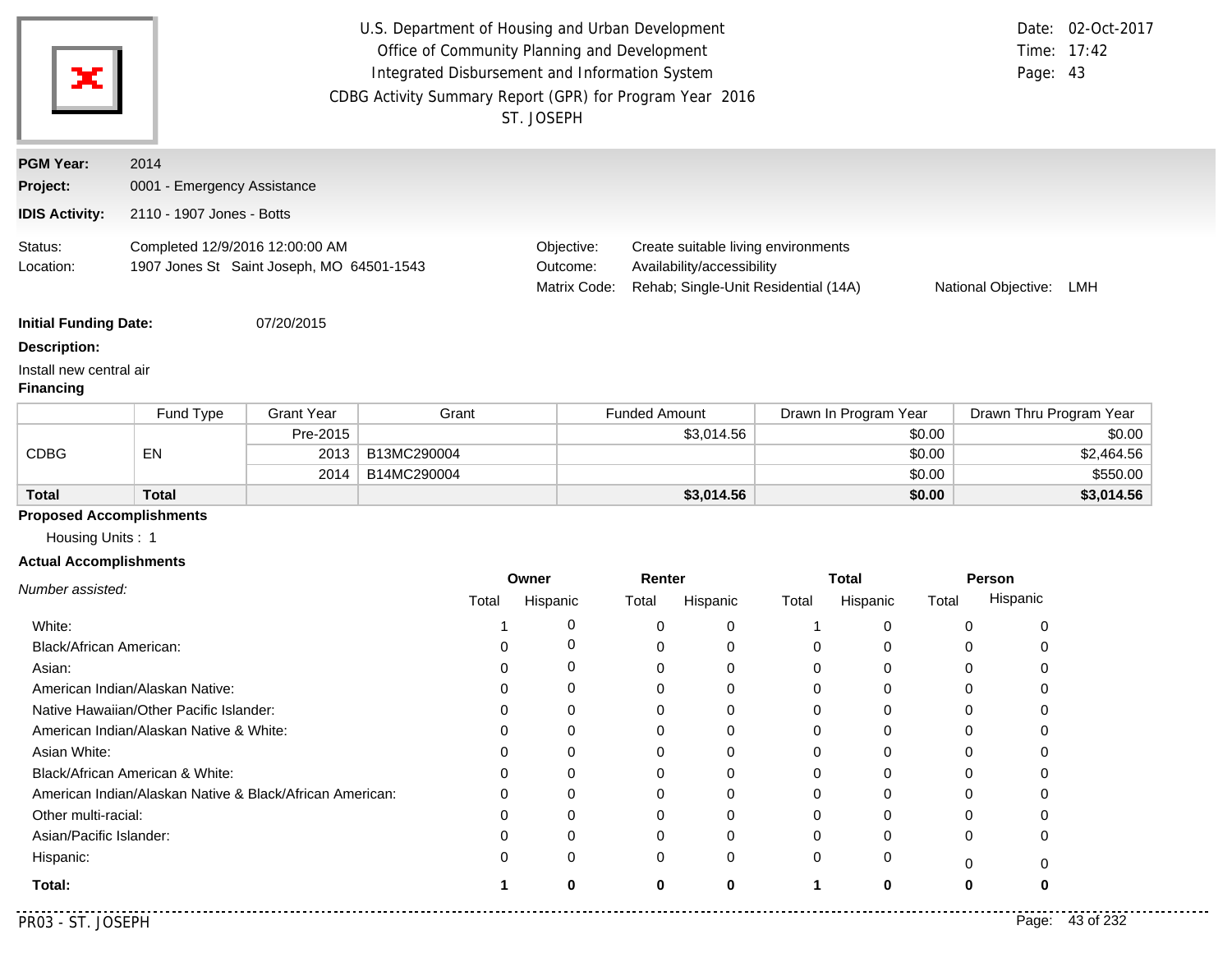| U.S. Department of Housing and Urban Development         |          | Date: 02-Oct-2017 |
|----------------------------------------------------------|----------|-------------------|
| Office of Community Planning and Development             |          | Time: $17:42$     |
| Integrated Disbursement and Information System           | Page: 44 |                   |
| CDBG Activity Summary Report (GPR) for Program Year 2016 |          |                   |
| ST. JOSEPH                                               |          |                   |
|                                                          |          |                   |

Female-headed Households: 0 0 0

×

*Income Category:* Low Mod Moderate Extremely Low Non Low Moderate Total Percent Low/Mod **Owner** 0 0 1 0 1 100.0% **Renter** 0 0 0 0 0 **Total** 0 0 1 0 1 100.0% **Person** 0 0 0 0 0

#### **Annual Accomplishments**

| Years | rrative<br>Narr<br>omplishm.<br>ent                                                                                           | ïttino |
|-------|-------------------------------------------------------------------------------------------------------------------------------|--------|
| 2014  | `air unit l<br>central<br><b>Atticiant</b><br>$n_{N}$<br>nsta<br>S <sub>0</sub><br>11CW<br>GIIGIU<br><u>cilinici i</u><br>. . |        |

..........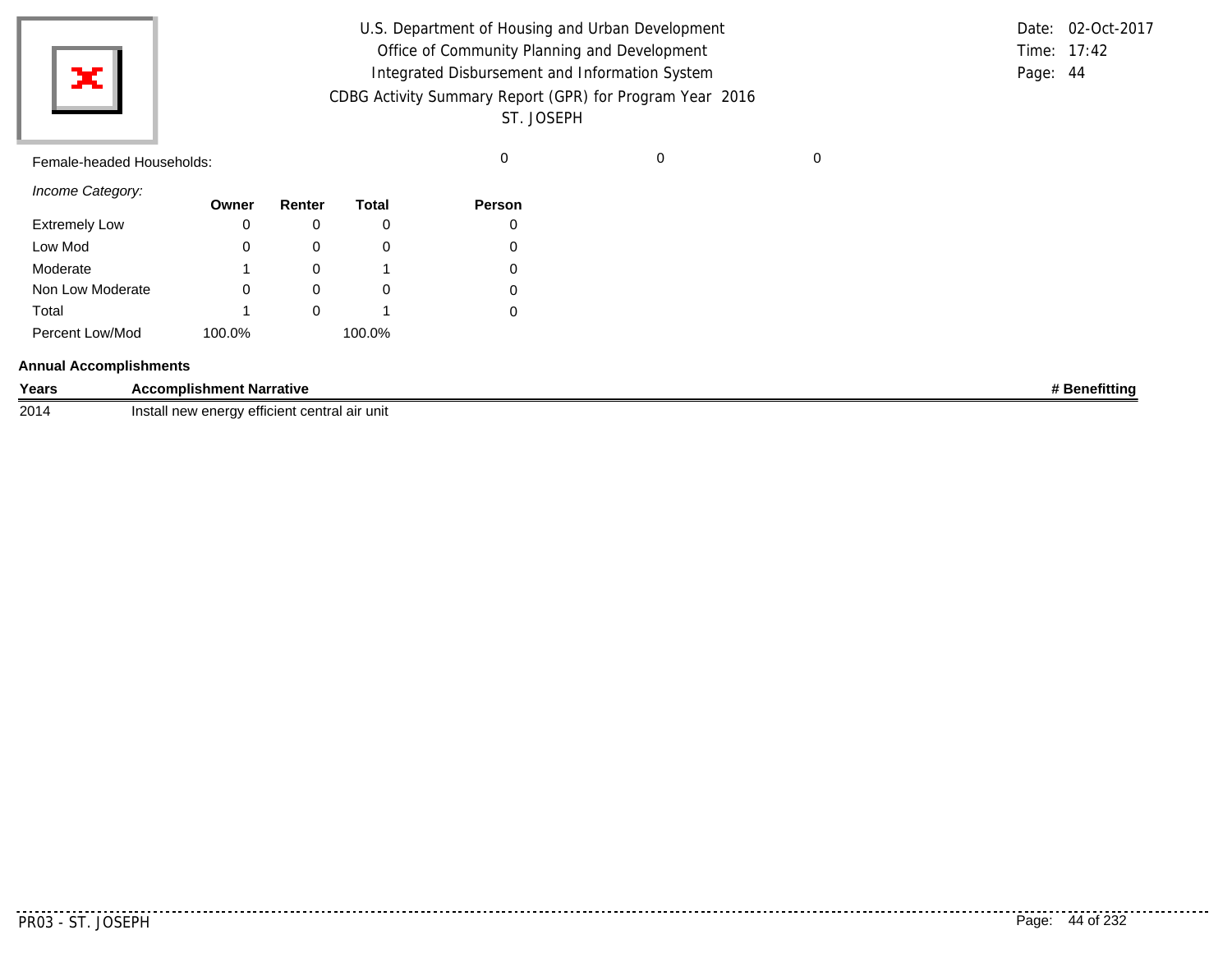| ×                                                   | U.S. Department of Housing and Urban Development<br>Office of Community Planning and Development<br>Integrated Disbursement and Information System<br>Page: 45<br>CDBG Activity Summary Report (GPR) for Program Year 2016<br>ST. JOSEPH |                   |             |                                        |                                                                                                                               |                       |                         | Date: 02-Oct-2017<br>Time: 17:42 |
|-----------------------------------------------------|------------------------------------------------------------------------------------------------------------------------------------------------------------------------------------------------------------------------------------------|-------------------|-------------|----------------------------------------|-------------------------------------------------------------------------------------------------------------------------------|-----------------------|-------------------------|----------------------------------|
| <b>PGM Year:</b>                                    | 2014                                                                                                                                                                                                                                     |                   |             |                                        |                                                                                                                               |                       |                         |                                  |
| Project:                                            | 0004 - Code Enforcement and Clearance                                                                                                                                                                                                    |                   |             |                                        |                                                                                                                               |                       |                         |                                  |
| <b>IDIS Activity:</b>                               | 2111 - 622-24 N 12th Demo                                                                                                                                                                                                                |                   |             |                                        |                                                                                                                               |                       |                         |                                  |
| Status:<br>Location:                                | Completed 12/1/2016 12:00:00 AM<br>622 N 12th St Saint Joseph, MO 64501-1831                                                                                                                                                             |                   |             | Objective:<br>Outcome:<br>Matrix Code: | Create suitable living environments<br>Availability/accessibility<br>Clearance and Demolition (04)<br>National Objective: SBS |                       |                         |                                  |
| <b>Initial Funding Date:</b>                        |                                                                                                                                                                                                                                          | 08/21/2015        |             |                                        |                                                                                                                               |                       |                         |                                  |
| <b>Description:</b>                                 |                                                                                                                                                                                                                                          |                   |             |                                        |                                                                                                                               |                       |                         |                                  |
| Demolition of structure<br><b>Financing</b>         |                                                                                                                                                                                                                                          |                   |             |                                        |                                                                                                                               |                       |                         |                                  |
|                                                     | Fund Type                                                                                                                                                                                                                                | <b>Grant Year</b> | Grant       |                                        | <b>Funded Amount</b>                                                                                                          | Drawn In Program Year | Drawn Thru Program Year |                                  |
| <b>CDBG</b>                                         | EN                                                                                                                                                                                                                                       | Pre-2015          |             |                                        | \$12,980.00                                                                                                                   | \$0.00                |                         | \$0.00                           |
|                                                     |                                                                                                                                                                                                                                          | 2014              | B14MC290004 |                                        |                                                                                                                               | \$0.00                |                         | \$12,980.00                      |
| <b>Total</b>                                        | <b>Total</b>                                                                                                                                                                                                                             |                   |             |                                        | \$12,980.00                                                                                                                   | \$0.00                |                         | \$12,980.00                      |
| <b>Proposed Accomplishments</b><br>Housing Units: 1 |                                                                                                                                                                                                                                          |                   |             |                                        |                                                                                                                               |                       |                         |                                  |

| Years | Accomplishment Narrative                                                                   | Benefitting |
|-------|--------------------------------------------------------------------------------------------|-------------|
| 2014  | $\Delta$ d hv<br>l clean ur<br>Demo⊮<br>up of debris<br>ר of structure damaged<br>tire and |             |

. . . . . . . .

...........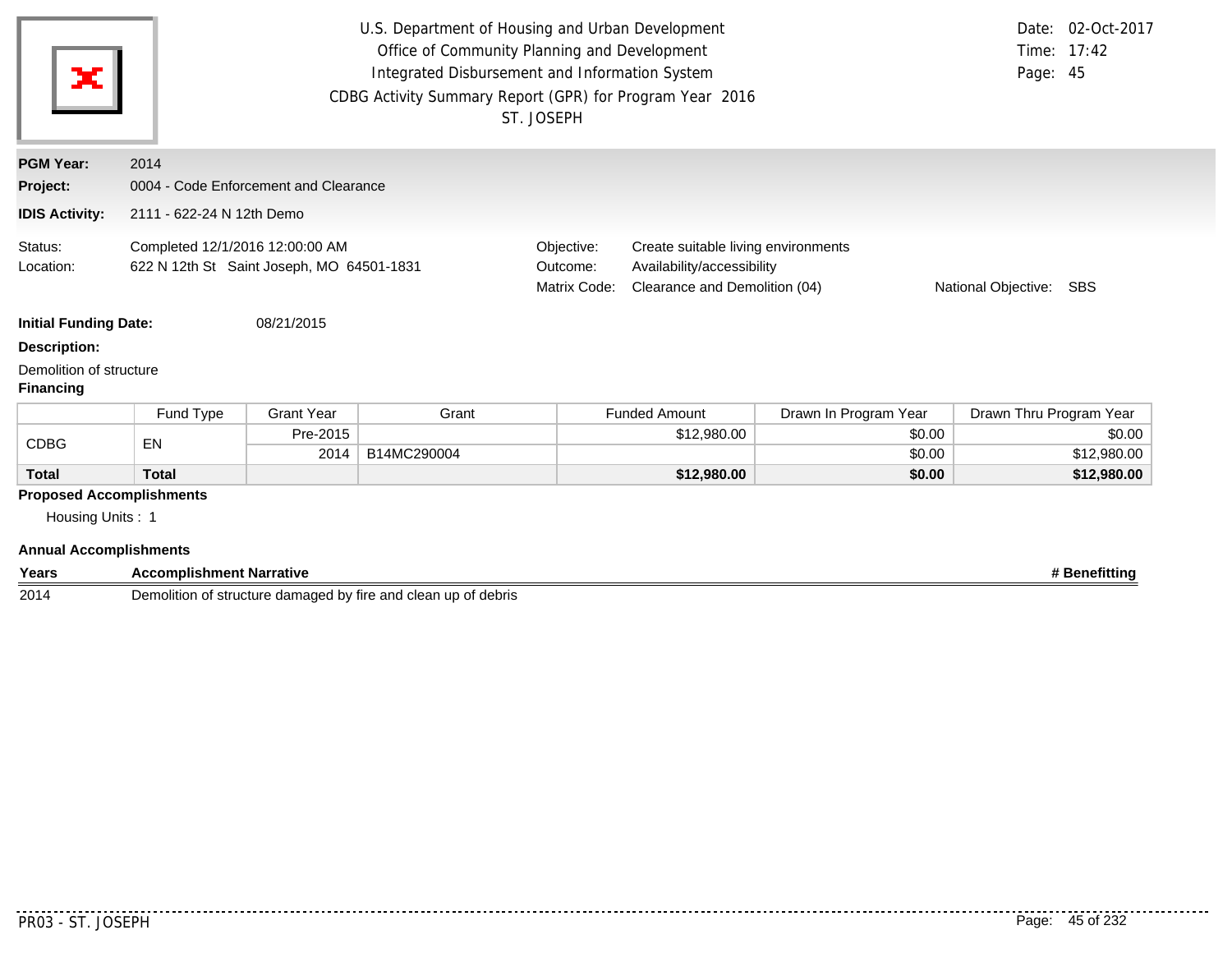| ×                                                            | U.S. Department of Housing and Urban Development<br>Date: 02-Oct-2017<br>Office of Community Planning and Development<br>Time: 17:42<br>Integrated Disbursement and Information System<br>Page: 46<br>CDBG Activity Summary Report (GPR) for Program Year 2016<br>ST. JOSEPH |                                        |                                                                                            |                     |     |  |
|--------------------------------------------------------------|------------------------------------------------------------------------------------------------------------------------------------------------------------------------------------------------------------------------------------------------------------------------------|----------------------------------------|--------------------------------------------------------------------------------------------|---------------------|-----|--|
| <b>PGM Year:</b><br><b>Project:</b><br><b>IDIS Activity:</b> | 2015<br>0008 - Second Harvest Community Food Bank<br>2112 - Senior Nutrition Boxes                                                                                                                                                                                           |                                        |                                                                                            |                     |     |  |
| Status:<br>Location:                                         | Open<br>915 Douglas St Saint Joseph, MO 64505-2749                                                                                                                                                                                                                           | Objective:<br>Outcome:<br>Matrix Code: | Create suitable living environments<br>Availability/accessibility<br>Senior Services (05A) | National Objective: | LMC |  |

**Description:**

Supplemental nutrition boxes for individuals 62 and over **Financing**

|              | Fund Type    | Grant Year | Grant       | <b>Funded Amount</b> | Drawn In Program Year | Drawn Thru Program Year |
|--------------|--------------|------------|-------------|----------------------|-----------------------|-------------------------|
| <b>CDBG</b>  | −N.          | 2015       | B15MC290004 | \$23.000.00          | \$9,583.31            | \$23,000.00             |
| <b>Total</b> | <b>Total</b> |            |             | \$23,000.00          | \$9,583.31            | \$23,000.00             |

# **Proposed Accomplishments**

People (General) : 60

### **Actual Accomplishments**

|                                                          | Owner |          |          | Renter   |       | <b>Total</b> |       | Person   |  |
|----------------------------------------------------------|-------|----------|----------|----------|-------|--------------|-------|----------|--|
| Number assisted:                                         | Total | Hispanic | Total    | Hispanic | Total | Hispanic     | Total | Hispanic |  |
| White:                                                   |       |          |          | $\Omega$ |       | 0            | 42    | 13       |  |
| Black/African American:                                  |       |          |          |          |       |              |       |          |  |
| Asian:                                                   |       |          |          | 0        |       | 0            |       |          |  |
| American Indian/Alaskan Native:                          |       |          |          | 0        |       | 0            |       |          |  |
| Native Hawaiian/Other Pacific Islander:                  |       |          |          | 0        |       | 0            |       |          |  |
| American Indian/Alaskan Native & White:                  |       |          |          |          |       | 0            |       |          |  |
| Asian White:                                             |       |          |          |          |       |              |       |          |  |
| Black/African American & White:                          |       |          |          | 0        |       | o            |       |          |  |
| American Indian/Alaskan Native & Black/African American: | 0     | 0        |          | $\Omega$ |       | 0            |       |          |  |
| Other multi-racial:                                      |       |          |          |          |       | U            |       |          |  |
| Asian/Pacific Islander:                                  |       |          |          |          |       | ი            |       |          |  |
| Hispanic:                                                |       | $\Omega$ | $\Omega$ | $\Omega$ |       | 0            |       |          |  |
| Total:                                                   |       | 0        | 0        | 0        | 0     | 0            | 45    | 14       |  |
| Female-headed Households:                                |       |          |          |          |       |              |       |          |  |

 $- - -$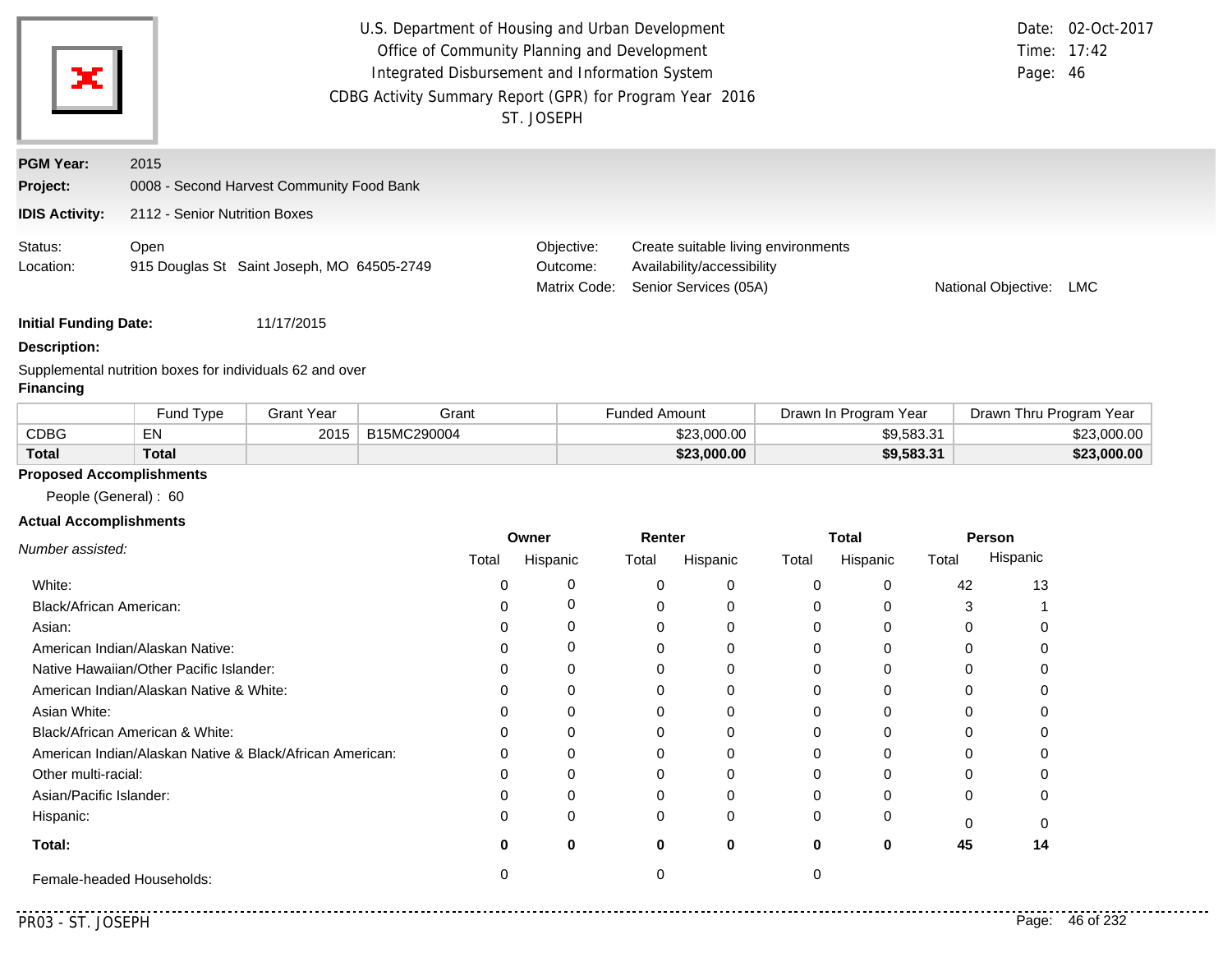

| U.S. Department of Housing and Urban Development         |          | Date: 02-Oct-2017 |
|----------------------------------------------------------|----------|-------------------|
| Office of Community Planning and Development             |          | Time: $17:42$     |
| Integrated Disbursement and Information System           | Page: 47 |                   |
| CDBG Activity Summary Report (GPR) for Program Year 2016 |          |                   |
| ST. JOSEPH                                               |          |                   |

|               | Date: 02-Oct-2017 |
|---------------|-------------------|
| Time: $17:42$ |                   |
| Page: 47      |                   |

|                      | Owner | Renter | Total | Person |
|----------------------|-------|--------|-------|--------|
| <b>Extremely Low</b> | 0     |        | 0     | 24     |
| Low Mod              | 0     |        | O     | 16     |
| Moderate             | 0     |        | O     | 5      |
| Non Low Moderate     | 0     |        | O     | 0      |
| Total                | 0     |        | 0     | 45     |
| Percent Low/Mod      |       |        |       | 100.0% |

### **Annual Accomplishments**

| Years | <b>Accomplishment Narrative</b>                                                                                                               | # Benefitting |
|-------|-----------------------------------------------------------------------------------------------------------------------------------------------|---------------|
| 2015  | Provided funds for additional senior nutrition boxes for second harvest's senior nutrition box program, a home delivered box that contains no |               |
|       | perishable items.                                                                                                                             |               |

. . . . . . . . . . .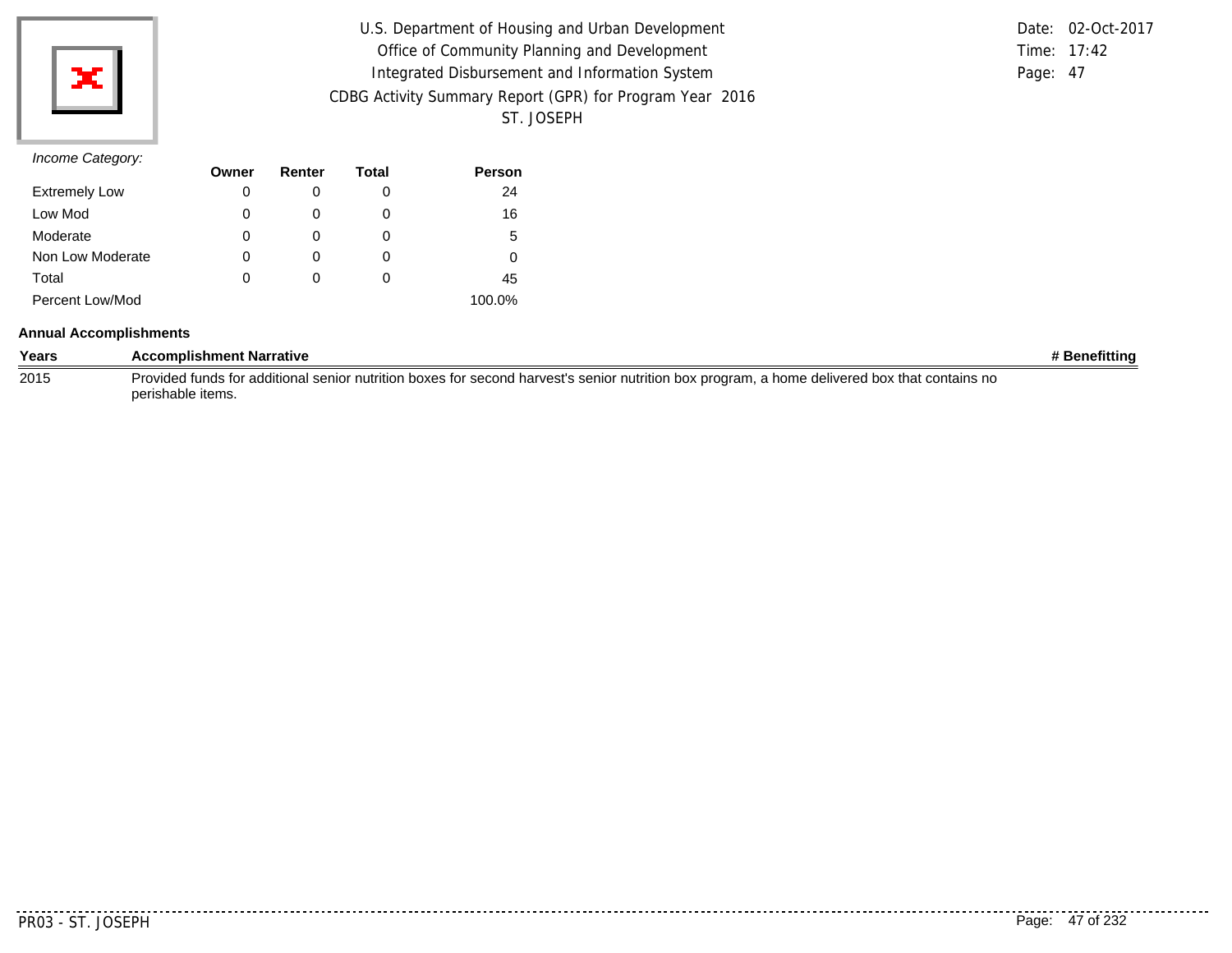| ж                            | U.S. Department of Housing and Urban Development<br>Office of Community Planning and Development<br>Integrated Disbursement and Information System<br>CDBG Activity Summary Report (GPR) for Program Year 2016<br>ST. JOSEPH | Page: 48                               | Date: 02-Oct-2017<br>Time: 17:42                                                          |                     |     |
|------------------------------|------------------------------------------------------------------------------------------------------------------------------------------------------------------------------------------------------------------------------|----------------------------------------|-------------------------------------------------------------------------------------------|---------------------|-----|
| <b>PGM Year:</b><br>Project: | 2015<br>0009 - Bartlett Center Family Resource Programs                                                                                                                                                                      |                                        |                                                                                           |                     |     |
| <b>IDIS Activity:</b>        | 2113 - Affordable Childcare                                                                                                                                                                                                  |                                        |                                                                                           |                     |     |
| Status:<br>Location:         | Completed 9/12/2017 12:00:00 AM<br>409 S 18th St Saint Joseph, MO 64501-3000                                                                                                                                                 | Objective:<br>Outcome:<br>Matrix Code: | Create suitable living environments<br>Availability/accessibility<br>Youth Services (05D) | National Objective: | LMC |

### **Description:**

Affordable childcare provided to low to moderate income households **Financing**

|              | Fund Type | <b>Grant Year</b> | Grant       | Funded Amount | Drawn In Program Year | Drawn Thru Program Year |
|--------------|-----------|-------------------|-------------|---------------|-----------------------|-------------------------|
| <b>CDBG</b>  | EN.<br>EN | 2015              | B15MC290004 | \$3,500.03    | .458.34               | \$3,500.03              |
| <b>Total</b> | Total     |                   |             | \$3,500.03    | \$1,458.34            | \$3,500.03              |

### **Proposed Accomplishments**

People (General) : 45

### **Actual Accomplishments**

|                                                          | Owner |          | Renter   |          | <b>Total</b> |          | Person   |          |
|----------------------------------------------------------|-------|----------|----------|----------|--------------|----------|----------|----------|
| Number assisted:                                         | Total | Hispanic | Total    | Hispanic | Total        | Hispanic | Total    | Hispanic |
| White:                                                   |       |          | $\Omega$ | $\Omega$ |              |          | 34       | h        |
| Black/African American:                                  |       |          |          | 0        |              |          | 23       |          |
| Asian:                                                   |       |          | $\Omega$ | $\Omega$ | 0            |          | $\Omega$ |          |
| American Indian/Alaskan Native:                          |       |          | 0        | $\Omega$ |              |          |          |          |
| Native Hawaiian/Other Pacific Islander:                  |       |          | 0        | $\Omega$ |              |          |          |          |
| American Indian/Alaskan Native & White:                  |       |          | $\Omega$ | $\Omega$ |              |          | 2        |          |
| Asian White:                                             |       |          |          | $\Omega$ |              |          |          |          |
| Black/African American & White:                          |       |          |          | $\Omega$ |              |          | 28       |          |
| American Indian/Alaskan Native & Black/African American: | 0     | O        | 0        | $\Omega$ | 0            |          | 3        |          |
| Other multi-racial:                                      |       |          | $\Omega$ | $\Omega$ |              |          |          |          |
| Asian/Pacific Islander:                                  |       |          | 0        | $\Omega$ |              |          |          |          |
| Hispanic:                                                |       |          | $\Omega$ | $\Omega$ | 0            |          |          |          |
| Total:                                                   | Ω     |          | 0        | 0        | 0            | 0        | 91       |          |
| Female-headed Households:                                |       |          |          |          |              |          |          |          |

<u>..........</u>.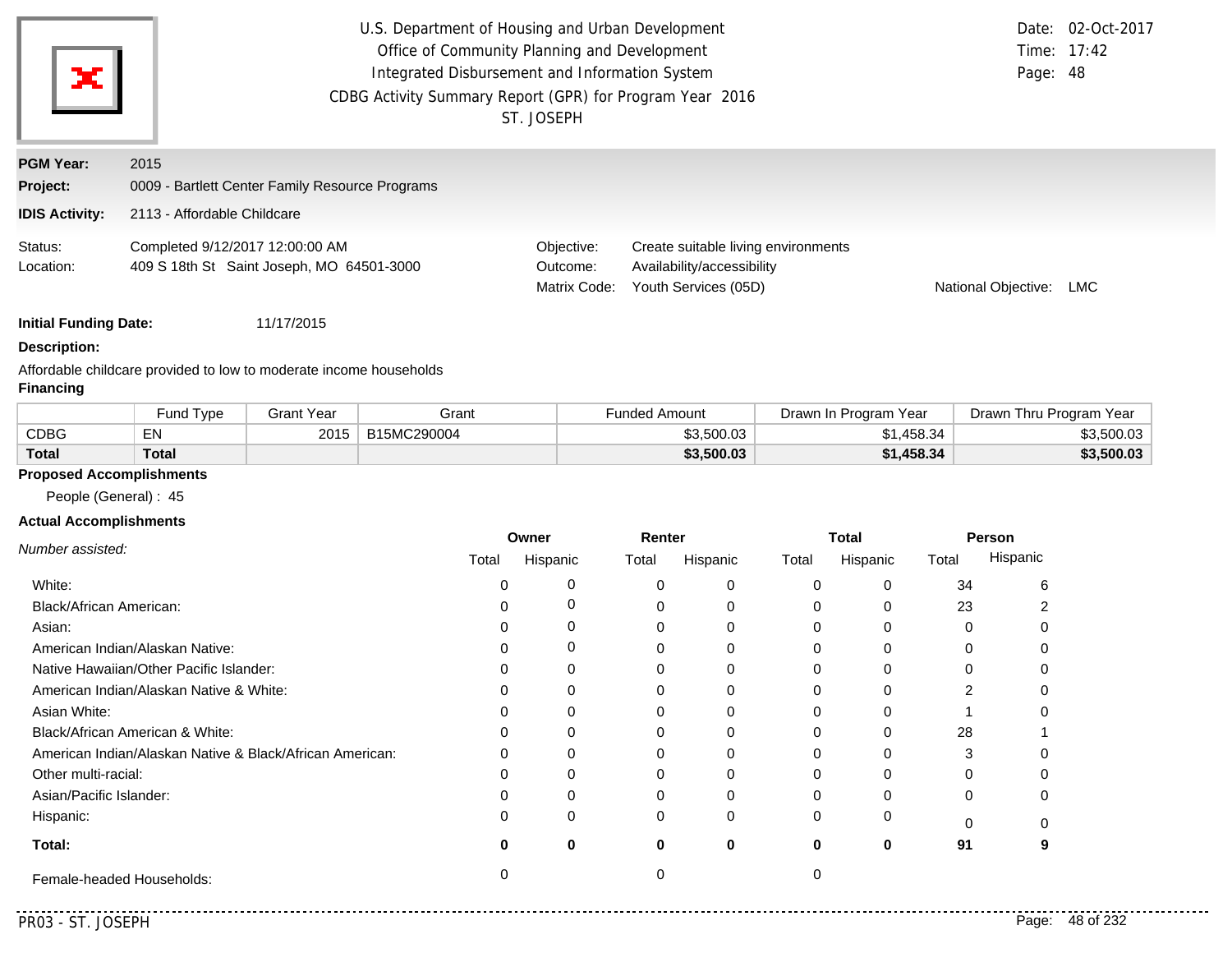

| U.S. Department of Housing and Urban Development         |          | Date: 02-Oct-2017 |
|----------------------------------------------------------|----------|-------------------|
| Office of Community Planning and Development             |          | Time: 17:42       |
| Integrated Disbursement and Information System           | Page: 49 |                   |
| CDBG Activity Summary Report (GPR) for Program Year 2016 |          |                   |
| ST. JOSEPH                                               |          |                   |

|          | Date: 02-Oct-2017 |
|----------|-------------------|
|          | Time: $17:42$     |
| Page: 49 |                   |

| $11001110$ catogory. | Owner | Renter | Total | <b>Person</b> |
|----------------------|-------|--------|-------|---------------|
| <b>Extremely Low</b> | 0     |        | O     | 66            |
| Low Mod              | 0     |        | O     | 18            |
| Moderate             | 0     |        | 0     | 5             |
| Non Low Moderate     | 0     | 0      | 0     | 2             |
| Total                | 0     |        | O     | 91            |
| Percent Low/Mod      |       |        |       | 97.8%         |

### **Annual Accomplishments**

| Years | <b>Narrative</b><br>mplishment                                                             | *ittin∟ |
|-------|--------------------------------------------------------------------------------------------|---------|
| 2015  | attordable<br>e and structure environment<br>childcare<br>Provided<br>tor families<br>sate |         |

. . . . . . .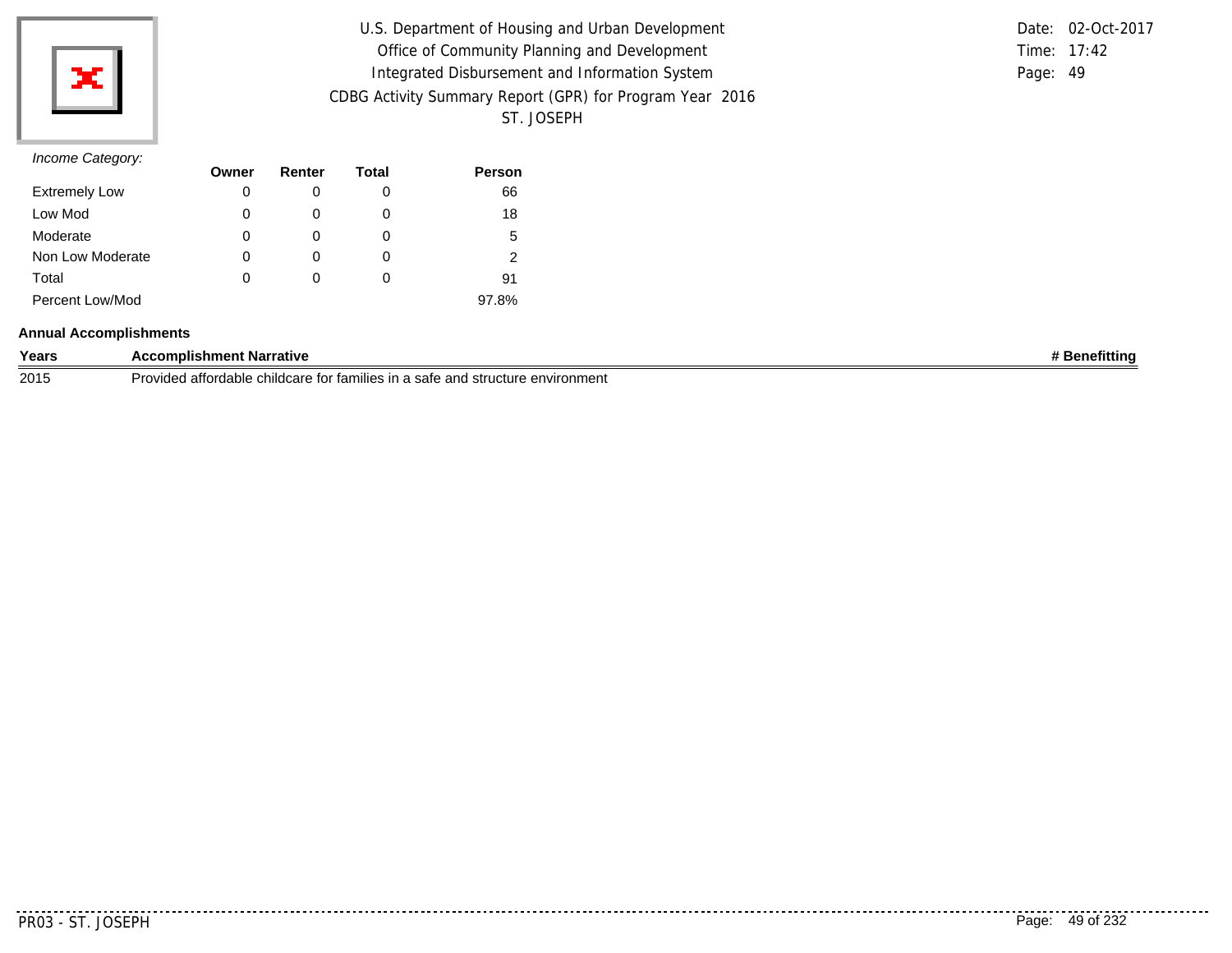| ×                            | U.S. Department of Housing and Urban Development<br>Office of Community Planning and Development<br>Integrated Disbursement and Information System<br>CDBG Activity Summary Report (GPR) for Program Year 2016<br>ST. JOSEPH | Page: 50                               | Date: 02-Oct-2017<br>Time: 17:42                                                          |                     |     |
|------------------------------|------------------------------------------------------------------------------------------------------------------------------------------------------------------------------------------------------------------------------|----------------------------------------|-------------------------------------------------------------------------------------------|---------------------|-----|
| <b>PGM Year:</b><br>Project: | 2015<br>0009 - Bartlett Center Family Resource Programs                                                                                                                                                                      |                                        |                                                                                           |                     |     |
| <b>IDIS Activity:</b>        | 2114 - Bartlett Latch Key                                                                                                                                                                                                    |                                        |                                                                                           |                     |     |
| Status:<br>Location:         | Completed 9/12/2017 12:00:00 AM<br>409 S 18th St Saint Joseph, MO 64501-3000                                                                                                                                                 | Objective:<br>Outcome:<br>Matrix Code: | Create suitable living environments<br>Availability/accessibility<br>Youth Services (05D) | National Objective: | LMC |
| <b>Initial Funding Date:</b> | 11/17/2015                                                                                                                                                                                                                   |                                        |                                                                                           |                     |     |

**Description:**

Provide latch key services for youth

### **Financing**

|              | Fund Type    | Grant Year | Grant       | Funded Amount | Drawn In Program Year | Drawn Thru Program Year |
|--------------|--------------|------------|-------------|---------------|-----------------------|-------------------------|
| <b>CDBG</b>  | EN           | 2015       | B15MC290004 | \$5,319.95    | \$2,216.64            | \$5,319.95              |
| <b>Total</b> | <b>Total</b> |            |             | \$5,319.95    | \$2,216.64            | \$5,319.95              |

# **Proposed Accomplishments**

People (General) : 200

### **Actual Accomplishments**

|                                                          | Owner |          | Renter   |          | <b>Total</b> |          | Person   |          |
|----------------------------------------------------------|-------|----------|----------|----------|--------------|----------|----------|----------|
| Number assisted:                                         | Total | Hispanic | Total    | Hispanic | Total        | Hispanic | Total    | Hispanic |
| White:                                                   |       |          | $\Omega$ | 0        |              |          | 13       |          |
| Black/African American:                                  |       |          |          | 0        |              |          | 39       |          |
| Asian:                                                   |       |          |          | 0        |              |          | $\Omega$ |          |
| American Indian/Alaskan Native:                          |       | 0        |          | 0        |              |          | 0        |          |
| Native Hawaiian/Other Pacific Islander:                  |       |          |          | $\Omega$ |              |          |          |          |
| American Indian/Alaskan Native & White:                  |       |          |          | 0        |              |          |          |          |
| Asian White:                                             |       |          |          | 0        |              |          |          |          |
| Black/African American & White:                          |       |          |          | 0        |              |          | 13       |          |
| American Indian/Alaskan Native & Black/African American: | 0     | 0        | ი        | $\Omega$ |              |          | $\Omega$ |          |
| Other multi-racial:                                      |       |          | ი        | $\Omega$ |              |          |          |          |
| Asian/Pacific Islander:                                  |       |          |          | 0        |              |          |          |          |
| Hispanic:                                                |       | 0        | 0        | $\Omega$ |              |          | $\cap$   |          |
| Total:                                                   | o     | 0        | 0        | 0        |              | 0        | 66       | 13       |
| Female-headed Households:                                |       |          |          |          |              |          |          |          |

<u>Lista Lista Li</u>

..........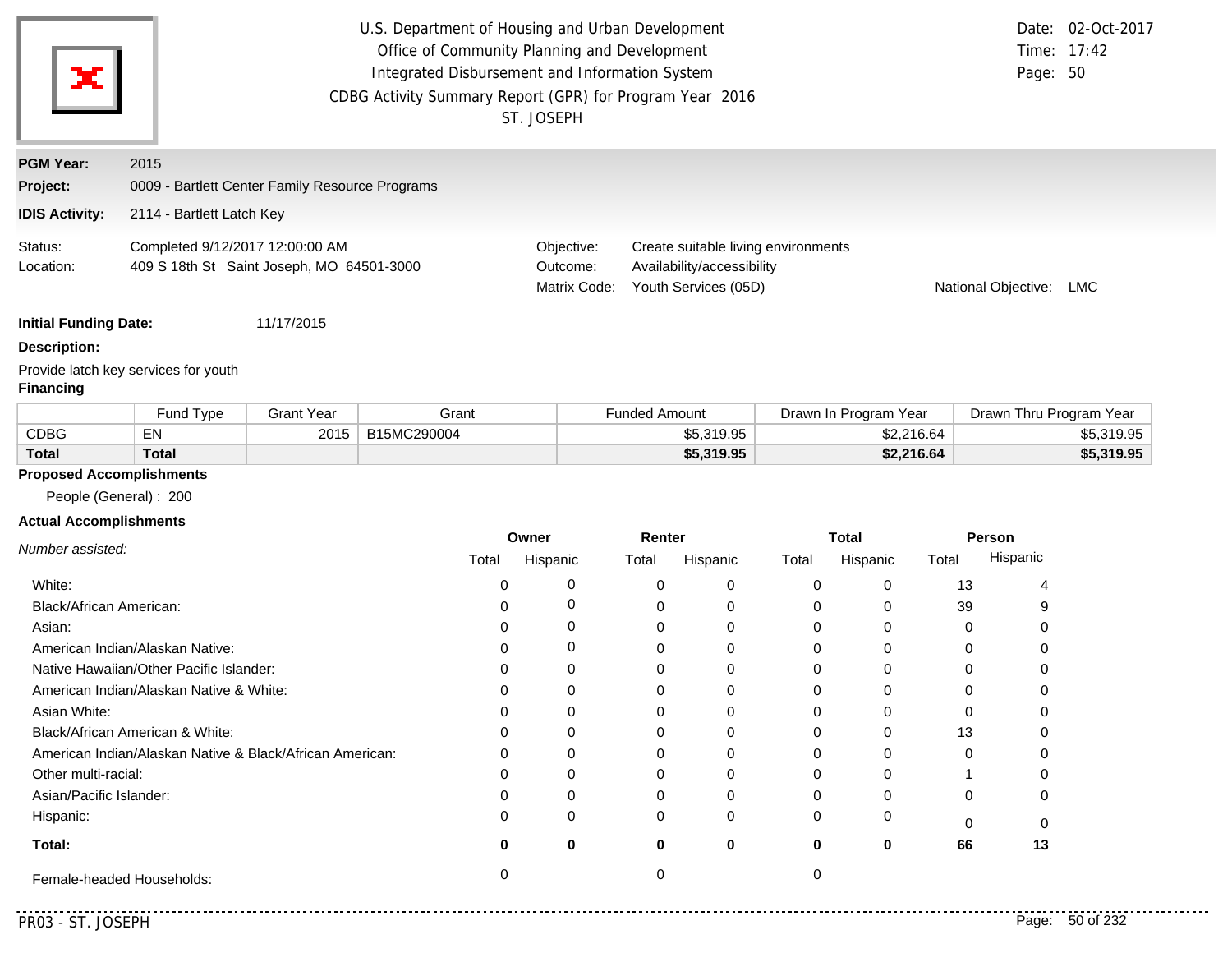

| U.S. Department of Housing and Urban Development         | Date: 02-Oct-2017 |
|----------------------------------------------------------|-------------------|
| Office of Community Planning and Development             | Time: 17:42       |
| Integrated Disbursement and Information System           | Page: 51          |
| CDBG Activity Summary Report (GPR) for Program Year 2016 |                   |
| ST. JOSEPH                                               |                   |

|          | Date: 02-Oct-2017 |
|----------|-------------------|
|          | Time: $17:42$     |
| Page: 51 |                   |

|                      | Owner | Renter | Total | <b>Person</b> |
|----------------------|-------|--------|-------|---------------|
| <b>Extremely Low</b> | 0     |        | 0     | 60            |
| Low Mod              | 0     |        | 0     | 0             |
| Moderate             | 0     |        | O     | 6             |
| Non Low Moderate     | 0     |        | 0     |               |
| Total                | 0     |        | O     | 66            |
| Percent Low/Mod      |       |        |       | 100.0%        |

### **Annual Accomplishments**

| Years | Narrative<br>omplishment                                                                                                                                                                                                              | netittina |
|-------|---------------------------------------------------------------------------------------------------------------------------------------------------------------------------------------------------------------------------------------|-----------|
| 2015  | Provided<br>. In sessio <sup>,</sup><br>ำครอย<br>$\mathbf{z}$<br>durina<br>vouth<br>nontns<br>.001<br>- הה<br>summer<br>school<br>scnor<br>ו בזונ<br>is no<br>an<br>'' session.<br>iditi<br>VVII<br>nc'<br>งเบธอ เบ<br><br>$\epsilon$ |           |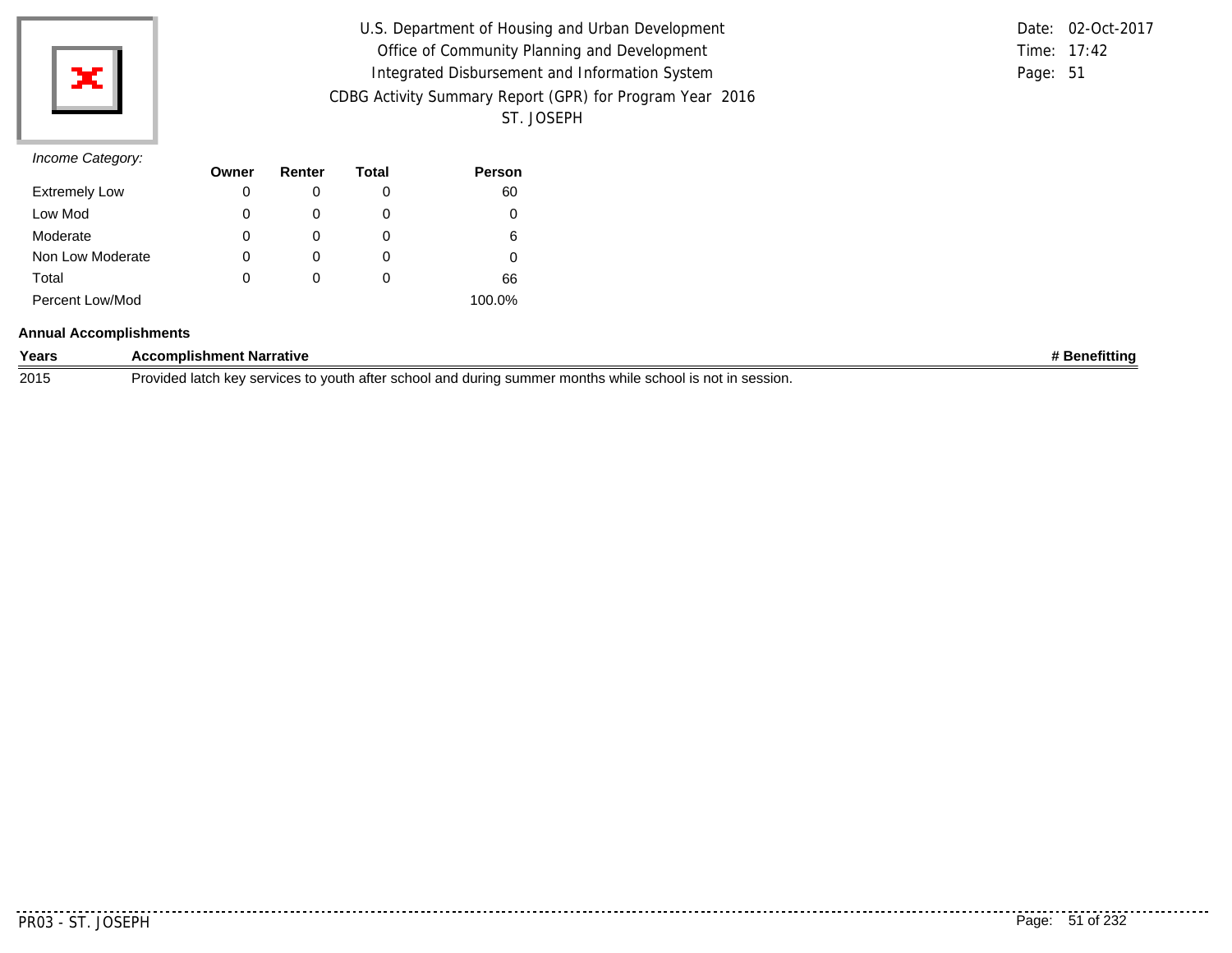| ×                            | U.S. Department of Housing and Urban Development<br>Date: 02-Oct-2017<br>Office of Community Planning and Development<br>Integrated Disbursement and Information System<br>Page: 52<br>CDBG Activity Summary Report (GPR) for Program Year 2016<br>ST. JOSEPH |                                        |                                                                                            |                     |            |  |  |
|------------------------------|---------------------------------------------------------------------------------------------------------------------------------------------------------------------------------------------------------------------------------------------------------------|----------------------------------------|--------------------------------------------------------------------------------------------|---------------------|------------|--|--|
| <b>PGM Year:</b><br>Project: | 2015<br>0009 - Bartlett Center Family Resource Programs                                                                                                                                                                                                       |                                        |                                                                                            |                     |            |  |  |
| <b>IDIS Activity:</b>        | 2115 - Bartlett Senior Nutrition                                                                                                                                                                                                                              |                                        |                                                                                            |                     |            |  |  |
| Status:<br>Location:         | Completed 9/12/2017 12:00:00 AM<br>409 S 18th St Saint Joseph, MO 64501-3000                                                                                                                                                                                  | Objective:<br>Outcome:<br>Matrix Code: | Create suitable living environments<br>Availability/accessibility<br>Senior Services (05A) | National Objective: | <b>LMC</b> |  |  |

### **Description:**

Provide home delivered and congregate meals for seniors **Financing**

|              | Fund Type   | <b>Grant Year</b> | Grant       | Funded Amount | Drawn In Program Year | Drawn Thru Program<br>Year |
|--------------|-------------|-------------------|-------------|---------------|-----------------------|----------------------------|
| CDBG         | $-$ Ni<br>ᇊ | 2015              | B15MC290004 | \$5,180.02    | \$2,158.33            | \$5,180.02                 |
| <b>Total</b> | Total       |                   |             | \$5,180.02    | \$2,158.33            | \$5,180.02                 |

# **Proposed Accomplishments**

People (General) : 15

### **Actual Accomplishments**

|                                                          | Owner |          | Renter   |          | <b>Total</b> |          | Person |          |
|----------------------------------------------------------|-------|----------|----------|----------|--------------|----------|--------|----------|
| Number assisted:                                         | Total | Hispanic | Total    | Hispanic | Total        | Hispanic | Total  | Hispanic |
| White:                                                   |       |          |          | $\Omega$ |              | 0        | 65     |          |
| Black/African American:                                  |       |          |          | 0        |              |          |        |          |
| Asian:                                                   |       |          |          | 0        |              | 0        |        |          |
| American Indian/Alaskan Native:                          |       |          |          | 0        |              | 0        |        |          |
| Native Hawaiian/Other Pacific Islander:                  |       |          |          | 0        |              | 0        |        |          |
| American Indian/Alaskan Native & White:                  |       |          |          | 0        |              | U        |        |          |
| Asian White:                                             |       |          |          |          |              | n        |        |          |
| Black/African American & White:                          |       |          |          | 0        |              | o        |        |          |
| American Indian/Alaskan Native & Black/African American: | 0     | $\Omega$ |          | $\Omega$ |              | 0        |        |          |
| Other multi-racial:                                      |       |          |          |          |              | U        |        |          |
| Asian/Pacific Islander:                                  |       |          |          |          |              | ი        |        |          |
| Hispanic:                                                | 0     | 0        | $\Omega$ | $\Omega$ |              | 0        |        |          |
| Total:                                                   |       | 0        | 0        | $\bf{0}$ | 0            | 0        | 69     |          |
| Female-headed Households:                                |       |          |          |          |              |          |        |          |

 $- - -$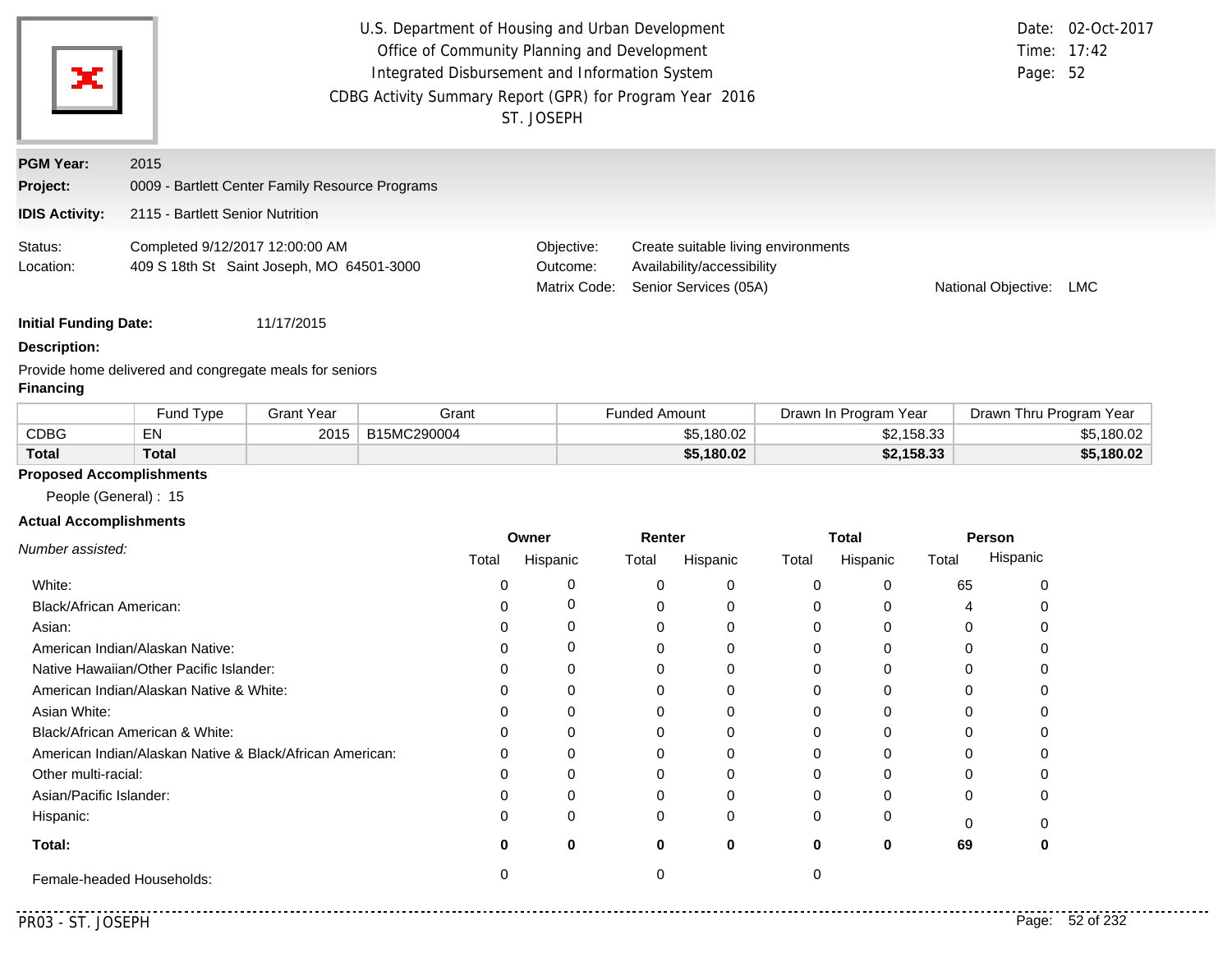

| U.S. Department of Housing and Urban Development         |          | Date: 02-Oct-2017 |
|----------------------------------------------------------|----------|-------------------|
| Office of Community Planning and Development             |          | Time: $17:42$     |
| Integrated Disbursement and Information System           | Page: 53 |                   |
| CDBG Activity Summary Report (GPR) for Program Year 2016 |          |                   |
| ST. JOSEPH                                               |          |                   |

|          | Date: 02-Oct-2017 |
|----------|-------------------|
|          | Time: $17:42$     |
| Page: 53 |                   |

|                      | Owner | Renter | Total | <b>Person</b> |
|----------------------|-------|--------|-------|---------------|
| <b>Extremely Low</b> | 0     |        | O     |               |
| Low Mod              | 0     |        | 0     | 69            |
| Moderate             | 0     |        | O     |               |
| Non Low Moderate     | 0     |        | O     |               |
| Total                | 0     |        | O     | 69            |
| Percent Low/Mod      |       |        |       | 100.0%        |

#### **Annual Accomplishments**

| Years | <b>Accomplishment Narrative</b>                                      | <b>Benefitting</b> |
|-------|----------------------------------------------------------------------|--------------------|
| 2015  | 2 and over<br>e delivered and congregate meals to 62<br>Provide home |                    |

 $- - - - -$ 

..........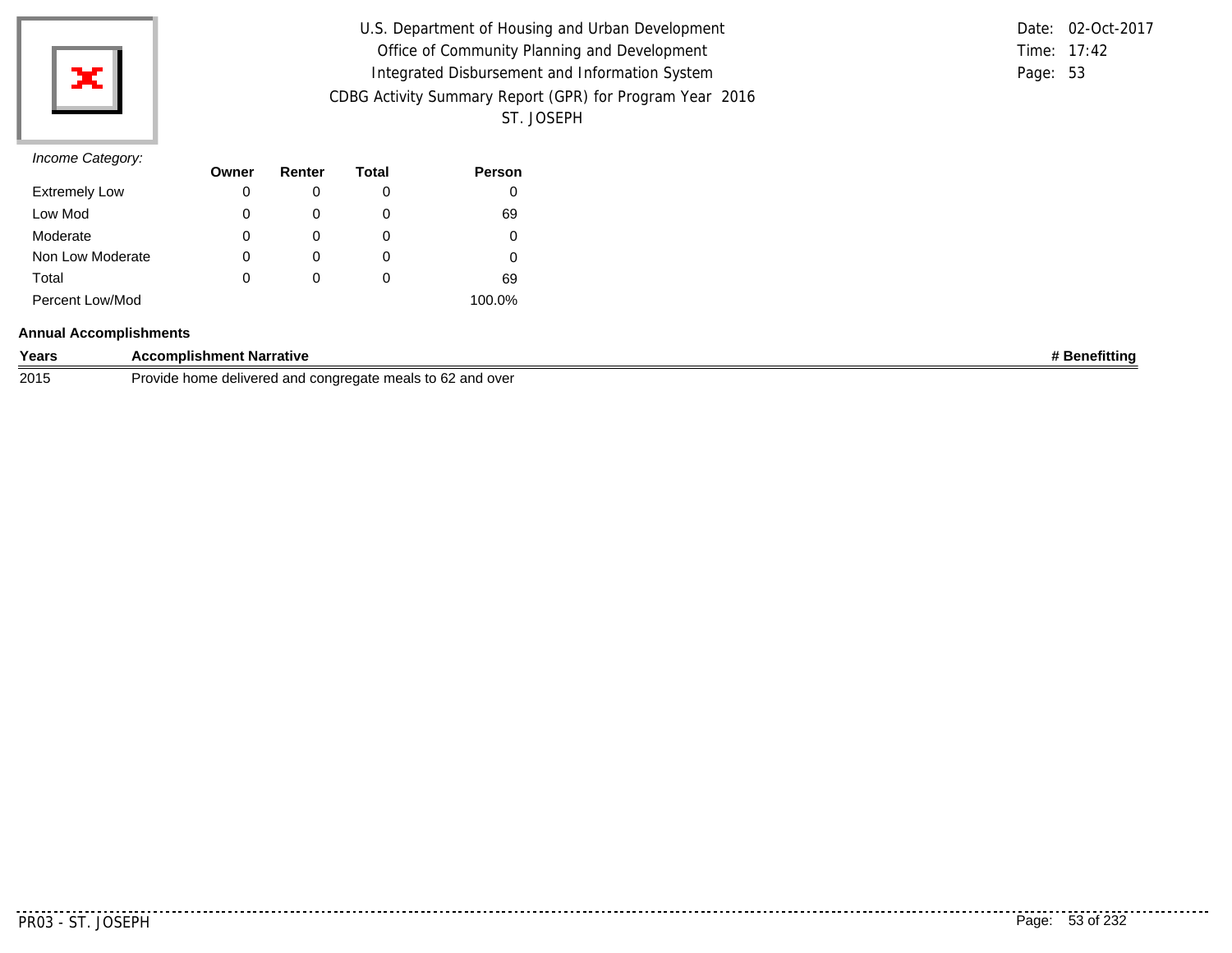| ж                            | U.S. Department of Housing and Urban Development<br>Office of Community Planning and Development<br>Integrated Disbursement and Information System<br>CDBG Activity Summary Report (GPR) for Program Year 2016<br>ST. JOSEPH |                                        |                                                                                                   |                     |     |  |
|------------------------------|------------------------------------------------------------------------------------------------------------------------------------------------------------------------------------------------------------------------------|----------------------------------------|---------------------------------------------------------------------------------------------------|---------------------|-----|--|
| <b>PGM Year:</b><br>Project: | 2015<br>0010 - Samaritan Center                                                                                                                                                                                              |                                        |                                                                                                   |                     |     |  |
| <b>IDIS Activity:</b>        | 2116 - Client Assistance Program                                                                                                                                                                                             |                                        |                                                                                                   |                     |     |  |
| Status:<br>Location:         | Completed 9/12/2017 12:00:00 AM<br>902 Edmond St Ste 203 Saint Joseph, MO 64501-2762                                                                                                                                         | Objective:<br>Outcome:<br>Matrix Code: | Create suitable living environments<br>Availability/accessibility<br>Mental Health Services (05O) | National Objective: | LMC |  |

### **Description:**

Provide mental health counseling along with medication

# **Financing**

|              | Fund Type | Grant Year | Grant       | <b>Funded Amount</b> | Drawn In Program Year | Drawn Thru Program Year |
|--------------|-----------|------------|-------------|----------------------|-----------------------|-------------------------|
| <b>CDBG</b>  | EN        | 2015       | B15MC290004 | \$25,000.00          | \$0.00                | \$25,000,00             |
| <b>Total</b> | Total     |            |             | \$25,000.00          | \$0.00                | \$25,000.00             |

# **Proposed Accomplishments**

People (General) : 125

### **Actual Accomplishments**

|                                                          | Owner |          | Renter   |          | <b>Total</b> |          | Person |          |
|----------------------------------------------------------|-------|----------|----------|----------|--------------|----------|--------|----------|
| Number assisted:                                         | Total | Hispanic | Total    | Hispanic | Total        | Hispanic | Total  | Hispanic |
| White:                                                   |       |          |          | 0        |              | 0        | 121    |          |
| Black/African American:                                  |       |          |          | 0        |              | o        |        |          |
| Asian:                                                   |       |          |          | $\Omega$ |              | U        |        |          |
| American Indian/Alaskan Native:                          |       |          |          | 0        |              | 0        |        |          |
| Native Hawaiian/Other Pacific Islander:                  |       |          |          | 0        |              | 0        |        |          |
| American Indian/Alaskan Native & White:                  |       |          |          |          |              | O        |        |          |
| Asian White:                                             |       |          |          |          |              |          |        |          |
| Black/African American & White:                          |       |          |          | 0        |              | 0        |        |          |
| American Indian/Alaskan Native & Black/African American: | O     | ∩        |          | $\Omega$ |              | U        |        |          |
| Other multi-racial:                                      |       |          |          |          |              | ი        |        |          |
| Asian/Pacific Islander:                                  |       |          |          |          |              | U        |        |          |
| Hispanic:                                                |       | $\Omega$ | $\Omega$ | $\Omega$ |              | 0        |        |          |
| Total:                                                   |       | 0        | 0        | 0        | 0            | 0        | 128    | n        |
| Female-headed Households:                                |       |          |          |          |              |          |        |          |

 $- - -$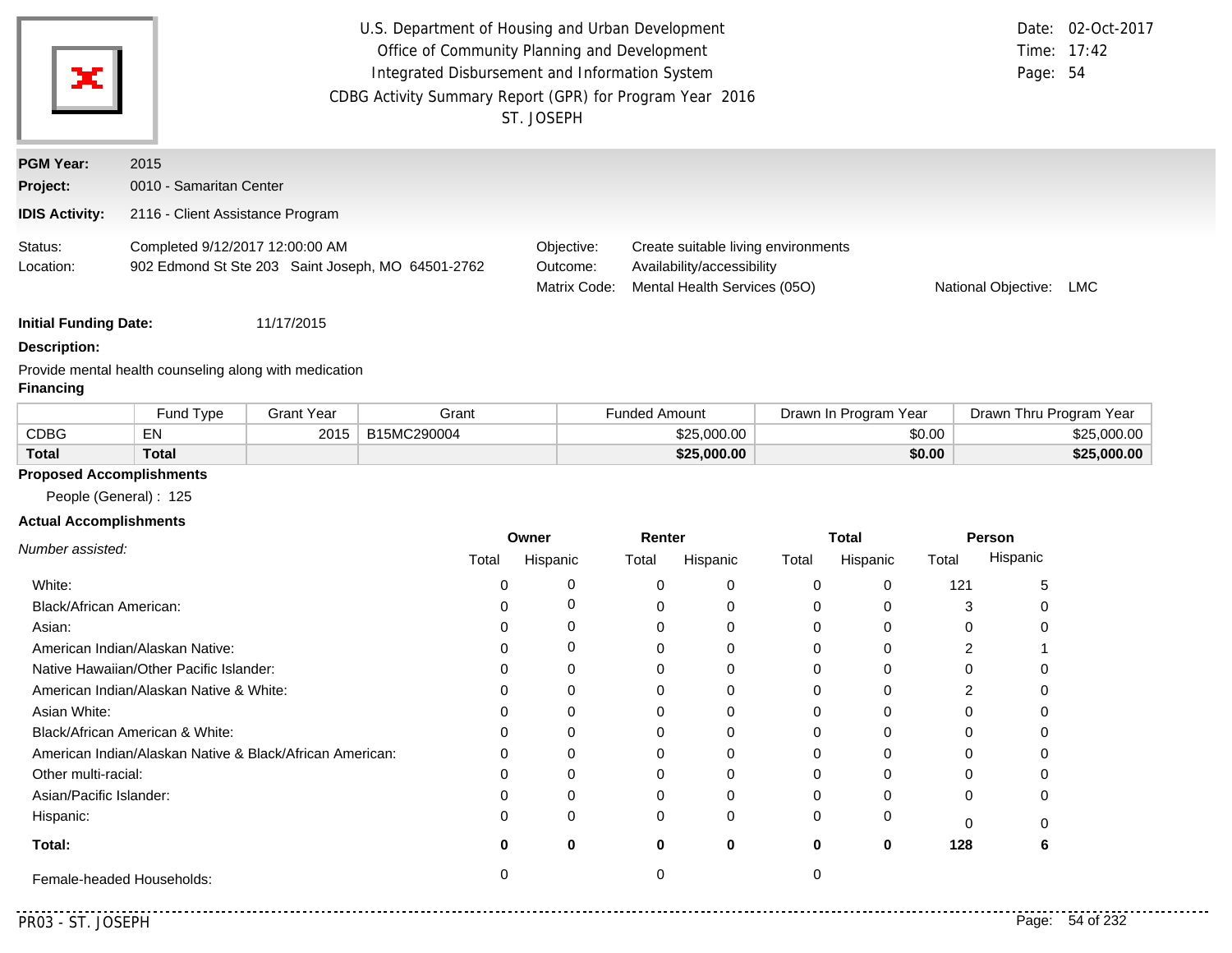

| U.S. Department of Housing and Urban Development         | Date: 02-Oct-2017 |
|----------------------------------------------------------|-------------------|
| Office of Community Planning and Development             | Time: 17:42       |
| Integrated Disbursement and Information System           | Page: 55          |
| CDBG Activity Summary Report (GPR) for Program Year 2016 |                   |
| ST. JOSEPH                                               |                   |

|          | Date: 02-Oct-2017 |
|----------|-------------------|
|          | Time: $17:42$     |
| Page: 55 |                   |

|                      | Owner | Renter | Total | Person |
|----------------------|-------|--------|-------|--------|
| <b>Extremely Low</b> | 0     |        | O     | 102    |
| Low Mod              | 0     |        | 0     | 12     |
| Moderate             | 0     |        | O     | 10     |
| Non Low Moderate     | 0     |        | 0     | 4      |
| Total                | 0     |        | O     | 128    |
| Percent Low/Mod      |       |        |       | 96.9%  |

### **Annual Accomplishments**

| Years | complishment Narrative:<br>$\cdots$                                                                                                               | .tittinc |
|-------|---------------------------------------------------------------------------------------------------------------------------------------------------|----------|
| 2015  | moderate income.<br>Samaritan<br>nro<br>` Whu<br>Cente<br>counsel<br>مراصد.<br>' he<br>wider<br>:hologica<br>ıemer<br>manadı<br>τО<br>with<br>onc |          |

. . . . . . . . . .

. . . . . . . . . . . . . .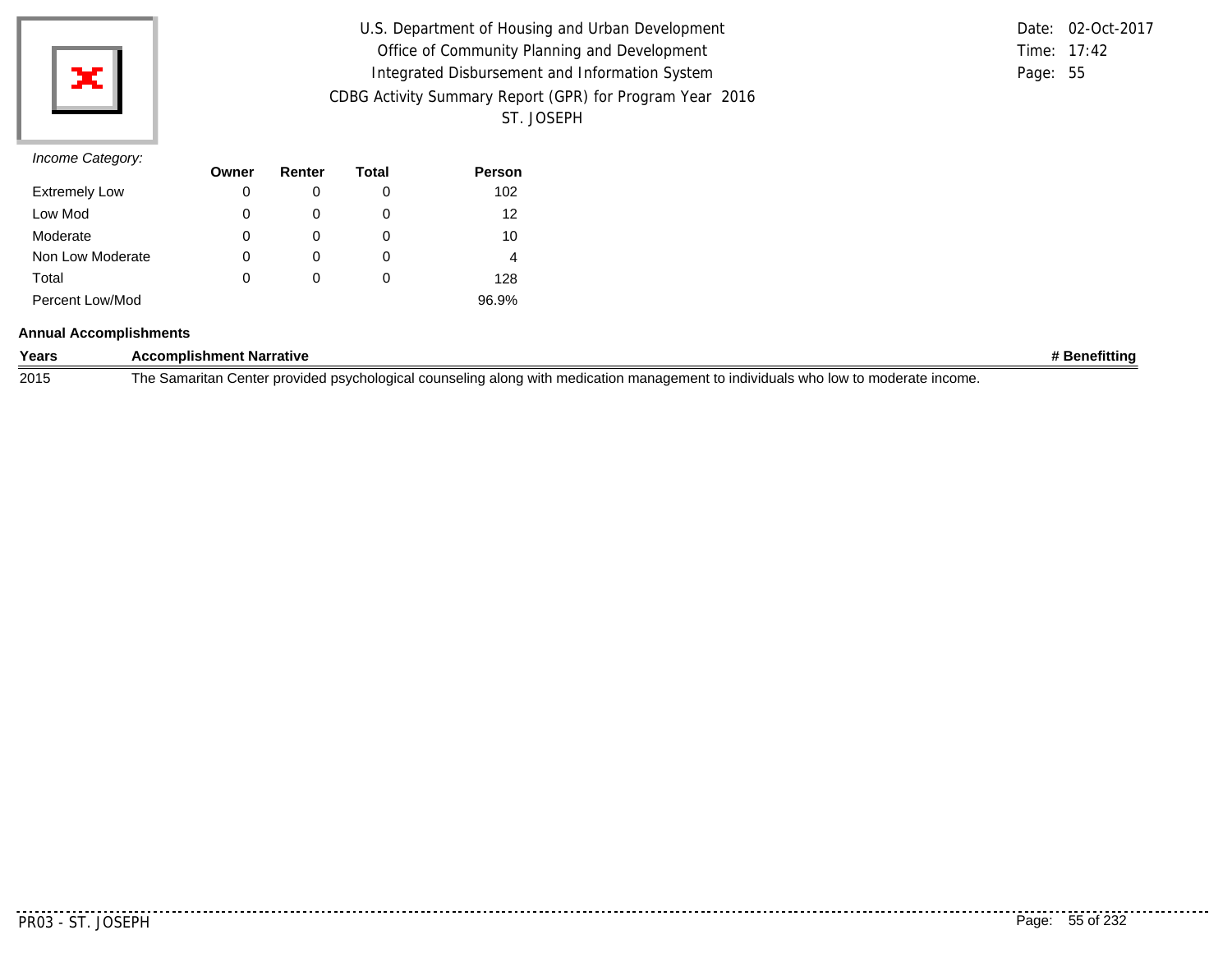| ×                            | U.S. Department of Housing and Urban Development<br>Office of Community Planning and Development<br>Integrated Disbursement and Information System<br>CDBG Activity Summary Report (GPR) for Program Year 2016 | ST. JOSEPH                             |                                                                                           | Page: 56                | Date: 02-Oct-2017<br>Time: 17:42 |  |
|------------------------------|----------------------------------------------------------------------------------------------------------------------------------------------------------------------------------------------------------------|----------------------------------------|-------------------------------------------------------------------------------------------|-------------------------|----------------------------------|--|
| <b>PGM Year:</b>             | 2015                                                                                                                                                                                                           |                                        |                                                                                           |                         |                                  |  |
| Project:                     | 0011 - Interfaith Community Services (InterServ)                                                                                                                                                               |                                        |                                                                                           |                         |                                  |  |
| <b>IDIS Activity:</b>        | 2117 - South Side Latch Key                                                                                                                                                                                    |                                        |                                                                                           |                         |                                  |  |
| Status:<br>Location:         | Completed 9/12/2017 12:00:00 AM<br>200 Cherokee St Saint Joseph, MO 64504-1519                                                                                                                                 | Objective:<br>Outcome:<br>Matrix Code: | Create suitable living environments<br>Availability/accessibility<br>Youth Services (05D) | National Objective: LMC |                                  |  |
| <b>Initial Funding Date:</b> | 11/17/2015                                                                                                                                                                                                     |                                        |                                                                                           |                         |                                  |  |
| <b>Description:</b>          |                                                                                                                                                                                                                |                                        |                                                                                           |                         |                                  |  |
| <b>Financing</b>             | Provide latch key services for youth                                                                                                                                                                           |                                        |                                                                                           |                         |                                  |  |

|              | <b>Fund Type</b> | Grant Year | Grant       | <sup>⊏</sup> unded Amount | Drawn In Program Year | Drawn Thru Program Year |
|--------------|------------------|------------|-------------|---------------------------|-----------------------|-------------------------|
| <b>CDBG</b>  | EN               | 2015       | B15MC290004 | \$14,000.00               | \$6,222,20            | \$14,000.00             |
| <b>Total</b> | Total            |            |             | \$14,000.00               | \$6,222.20            | \$14,000.00             |

# **Proposed Accomplishments**

People (General) : 110

## **Actual Accomplishments**

|                                                          | Owner |          | Renter |          | <b>Total</b> |          | Person   |          |
|----------------------------------------------------------|-------|----------|--------|----------|--------------|----------|----------|----------|
| Number assisted:                                         | Total | Hispanic | Total  | Hispanic | Total        | Hispanic | Total    | Hispanic |
| White:                                                   |       |          | 0      | 0        |              |          | 88       |          |
| Black/African American:                                  |       |          |        | 0        |              |          | 11       |          |
| Asian:                                                   |       | 0        | 0      | $\Omega$ |              |          | $\Omega$ |          |
| American Indian/Alaskan Native:                          |       | O        | 0      | 0        |              |          | 0        |          |
| Native Hawaiian/Other Pacific Islander:                  |       | 0        |        | $\Omega$ |              |          |          |          |
| American Indian/Alaskan Native & White:                  |       |          |        | 0        |              |          |          |          |
| Asian White:                                             |       |          |        | 0        |              |          |          |          |
| Black/African American & White:                          | 0     | 0        |        | $\Omega$ |              |          | 15       |          |
| American Indian/Alaskan Native & Black/African American: | ი     |          | ი      | $\Omega$ |              |          |          |          |
| Other multi-racial:                                      |       |          |        | $\Omega$ |              |          | 15       |          |
| Asian/Pacific Islander:                                  |       |          | 0      | $\Omega$ |              |          | $\Omega$ |          |
| Hispanic:                                                | 0     | 0        | 0      | 0        |              |          |          |          |
| Total:                                                   | o     | 0        | 0      | 0        |              | 0        | 131      |          |
| Female-headed Households:                                |       |          |        |          |              |          |          |          |

. . . .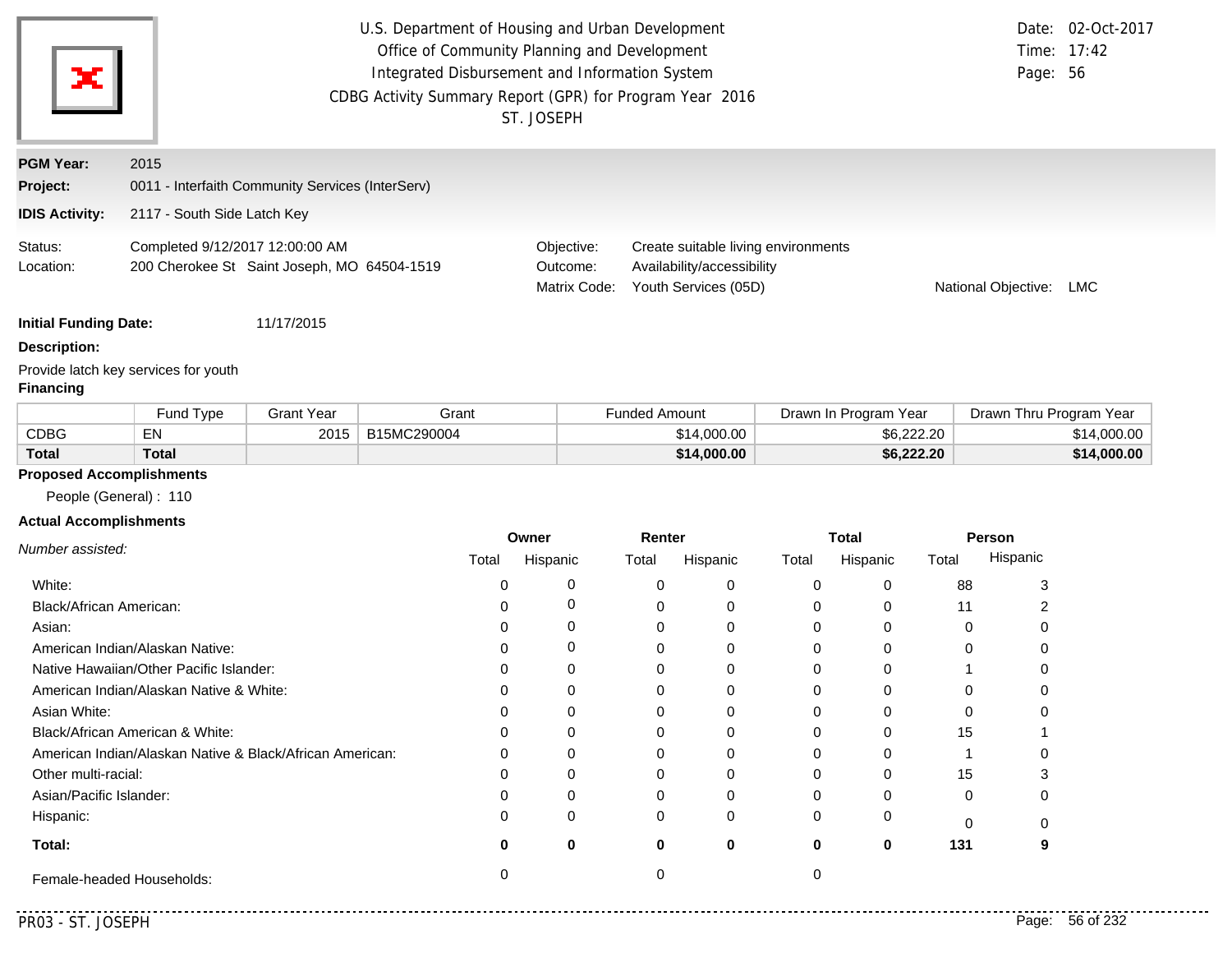

| U.S. Department of Housing and Urban Development         |          | Date: 02-Oct-2017 |
|----------------------------------------------------------|----------|-------------------|
| Office of Community Planning and Development             |          | Time: $17:42$     |
| Integrated Disbursement and Information System           | Page: 57 |                   |
| CDBG Activity Summary Report (GPR) for Program Year 2016 |          |                   |
| ST. JOSEPH                                               |          |                   |

|          | Date: 02-Oct-2017 |
|----------|-------------------|
|          | Time: $17:42$     |
| Page: 57 |                   |

|                      | Owner | Renter | Total | <b>Person</b> |
|----------------------|-------|--------|-------|---------------|
| <b>Extremely Low</b> | 0     |        | O     | 55            |
| Low Mod              | 0     |        | 0     | 17            |
| Moderate             | 0     |        | O     | 8             |
| Non Low Moderate     | 0     |        | 0     | 51            |
| Total                | 0     |        | O     | 131           |
| Percent Low/Mod      |       |        |       | 61.1%         |

### **Annual Accomplishments**

| Years | <b>Accomplishment Narrative</b>                                                                                                       | <b>Benefitting</b> |
|-------|---------------------------------------------------------------------------------------------------------------------------------------|--------------------|
| 2015  | Provided latch key services to youth after school, also provided tutoring and homework assistance.<br>. evening snack and recreation. |                    |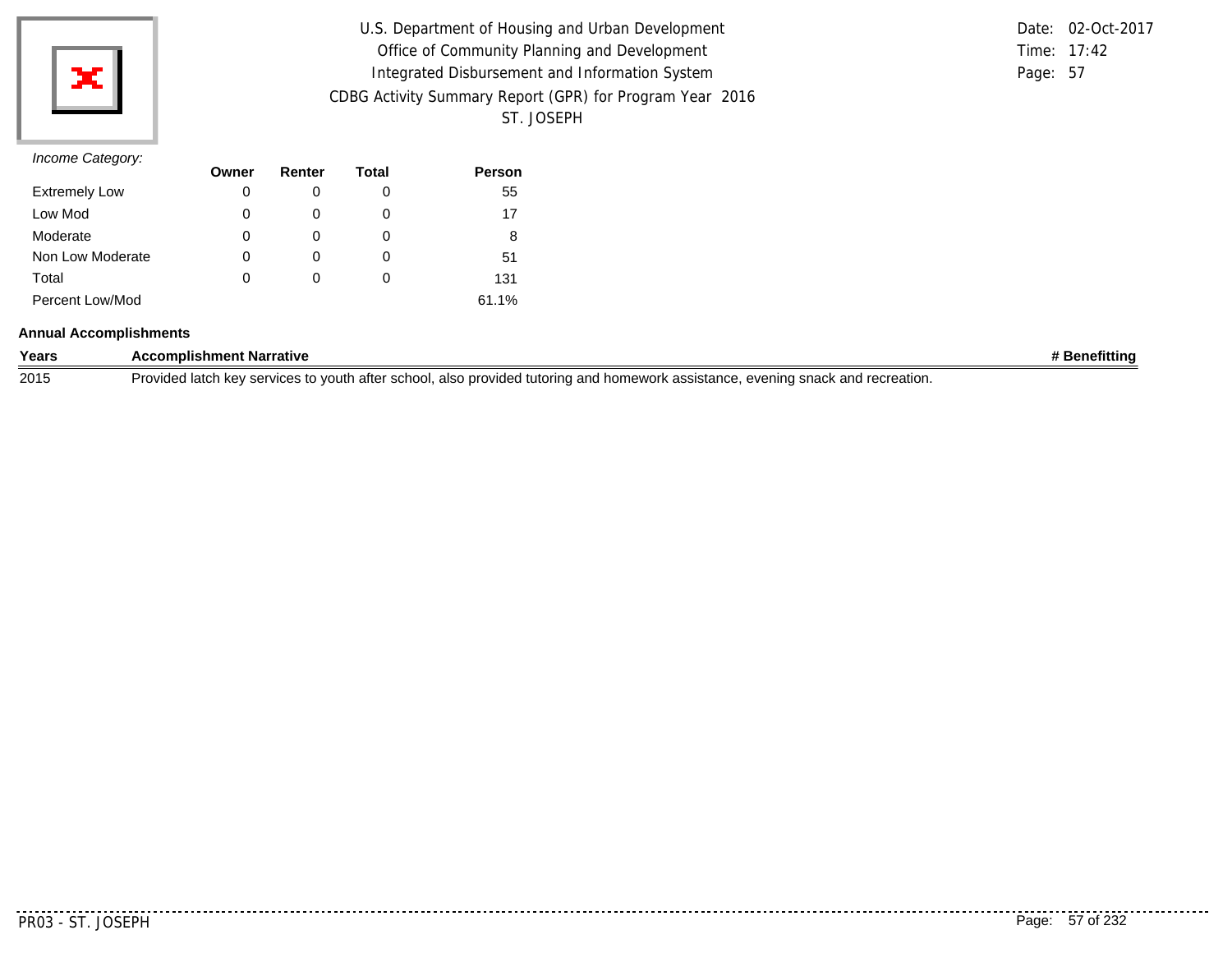| ×                            | U.S. Department of Housing and Urban Development<br>Office of Community Planning and Development<br>Integrated Disbursement and Information System<br>CDBG Activity Summary Report (GPR) for Program Year 2016<br>ST. JOSEPH | Page: 58                               | Date: 02-Oct-2017<br>Time: 17:42                                                          |                     |            |  |
|------------------------------|------------------------------------------------------------------------------------------------------------------------------------------------------------------------------------------------------------------------------|----------------------------------------|-------------------------------------------------------------------------------------------|---------------------|------------|--|
| <b>PGM Year:</b><br>Project: | 2015<br>0012 - Northtown Community Center                                                                                                                                                                                    |                                        |                                                                                           |                     |            |  |
| <b>IDIS Activity:</b>        | 2118 - Northtown Recreation Program                                                                                                                                                                                          |                                        |                                                                                           |                     |            |  |
| Status:<br>Location:         | Completed 10/20/2016 12:00:00 AM<br>1601 Main St Saint Joseph, MO 64505-2443                                                                                                                                                 | Objective:<br>Outcome:<br>Matrix Code: | Create suitable living environments<br>Availability/accessibility<br>Youth Services (05D) | National Objective: | <b>LMC</b> |  |

### **Description:**

Provide recreation and latch key services to youth **Financing**

|              | Fund Type | Grant Year | Grant       | Funded Amount | Drawn In Program Year | Drawn Thru Program Year |
|--------------|-----------|------------|-------------|---------------|-----------------------|-------------------------|
| <b>CDBG</b>  | EN        | 2015       | B15MC290004 | \$17,000.00   | \$5,416.68            | \$17,000.00             |
| <b>Total</b> | Total     |            |             | \$17,000.00   | \$5,416.68            | \$17,000.00             |

# **Proposed Accomplishments**

People (General) : 300

### **Actual Accomplishments**

| Number assisted:                                         | Owner |          | Renter   |          | <b>Total</b> |          | Person |          |
|----------------------------------------------------------|-------|----------|----------|----------|--------------|----------|--------|----------|
|                                                          | Total | Hispanic | Total    | Hispanic | Total        | Hispanic | Total  | Hispanic |
| White:                                                   |       |          |          | 0        |              | 0        | 250    |          |
| Black/African American:                                  |       |          |          | 0        |              | 0        | 82     |          |
| Asian:                                                   |       |          |          | 0        |              | 0        |        |          |
| American Indian/Alaskan Native:                          |       | 0        |          | 0        |              | 0        |        |          |
| Native Hawaiian/Other Pacific Islander:                  |       |          |          | 0        |              | 0        |        |          |
| American Indian/Alaskan Native & White:                  |       |          |          | $\Omega$ |              | U        |        |          |
| Asian White:                                             |       |          |          |          |              | n        |        |          |
| Black/African American & White:                          |       |          |          | 0        |              | o        |        |          |
| American Indian/Alaskan Native & Black/African American: | 0     | $\Omega$ |          | $\Omega$ |              | 0        |        |          |
| Other multi-racial:                                      |       |          |          |          |              | 0        | 21     | 21       |
| Asian/Pacific Islander:                                  |       |          |          |          |              | o        | 0      |          |
| Hispanic:                                                | 0     | 0        | $\Omega$ | 0        |              | 0        |        |          |
| Total:                                                   | O     | 0        | 0        | $\bf{0}$ | 0            | 0        | 354    | 21       |
| Female-headed Households:                                |       |          |          |          |              |          |        |          |

 $- - -$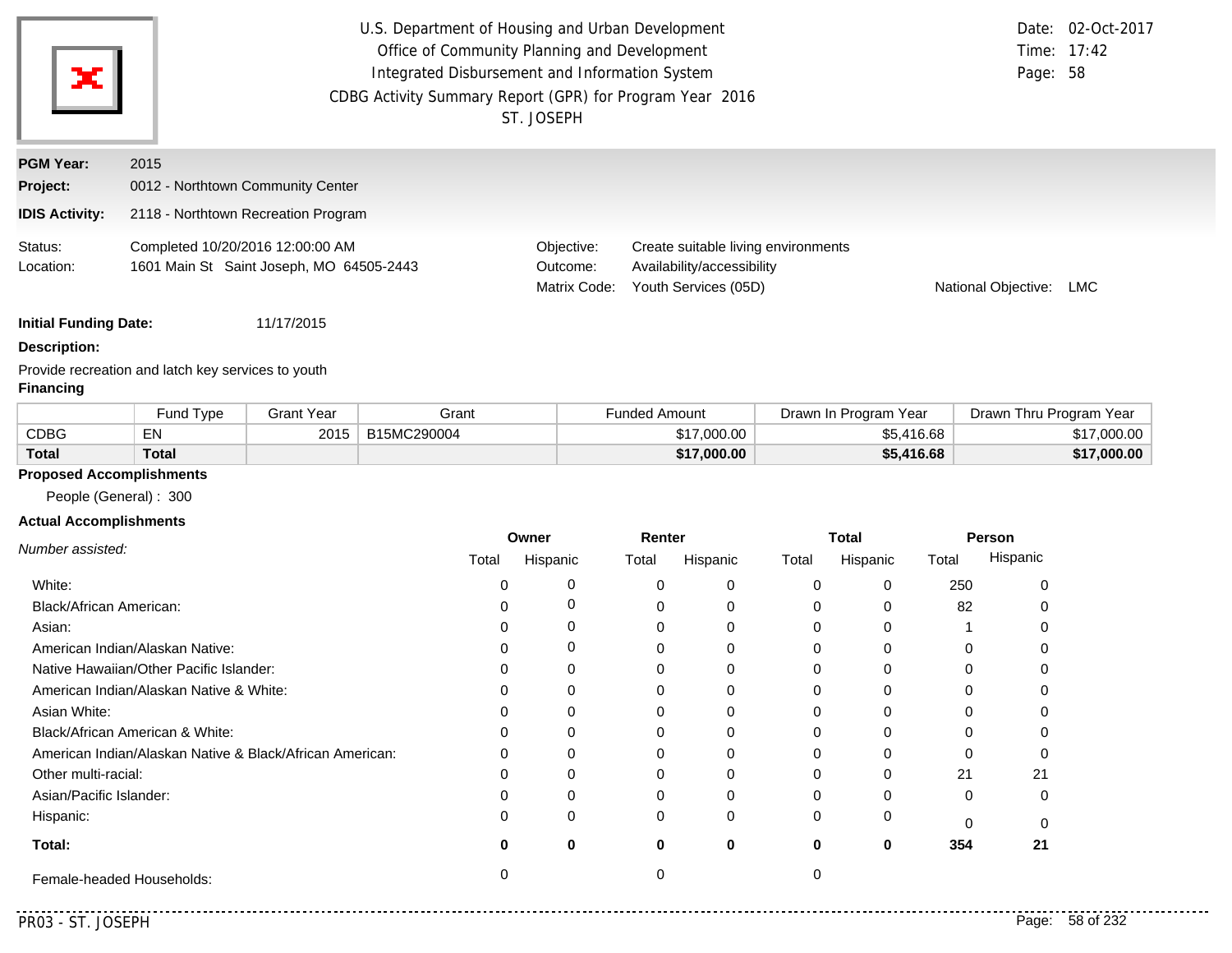

| U.S. Department of Housing and Urban Development         |          | Date: 02-Oct-2017 |
|----------------------------------------------------------|----------|-------------------|
| Office of Community Planning and Development             |          | Time: $17:42$     |
| Integrated Disbursement and Information System           | Page: 59 |                   |
| CDBG Activity Summary Report (GPR) for Program Year 2016 |          |                   |
| ST. JOSEPH                                               |          |                   |

|          | Date: 02-Oct-2017 |
|----------|-------------------|
|          | Time: $17:42$     |
| Page: 59 |                   |

| -                    | Owner | Renter | Total | <b>Person</b> |
|----------------------|-------|--------|-------|---------------|
| <b>Extremely Low</b> | 0     |        | 0     |               |
| Low Mod              | 0     |        | O     | 336           |
| Moderate             | 0     |        | 0     | 11            |
| Non Low Moderate     | 0     |        | O     |               |
| Total                | 0     |        | 0     | 354           |
| Percent Low/Mod      |       |        |       | 100.0%        |

### **Annual Accomplishments**

| Years | <b>nt Narrative</b><br>omplishment                                   | tittin) |
|-------|----------------------------------------------------------------------|---------|
| 2015  | afterschool<br>voutl<br>Provided<br>ı program<br>and recreation<br>. |         |

<u>. . . . . . .</u> .

..........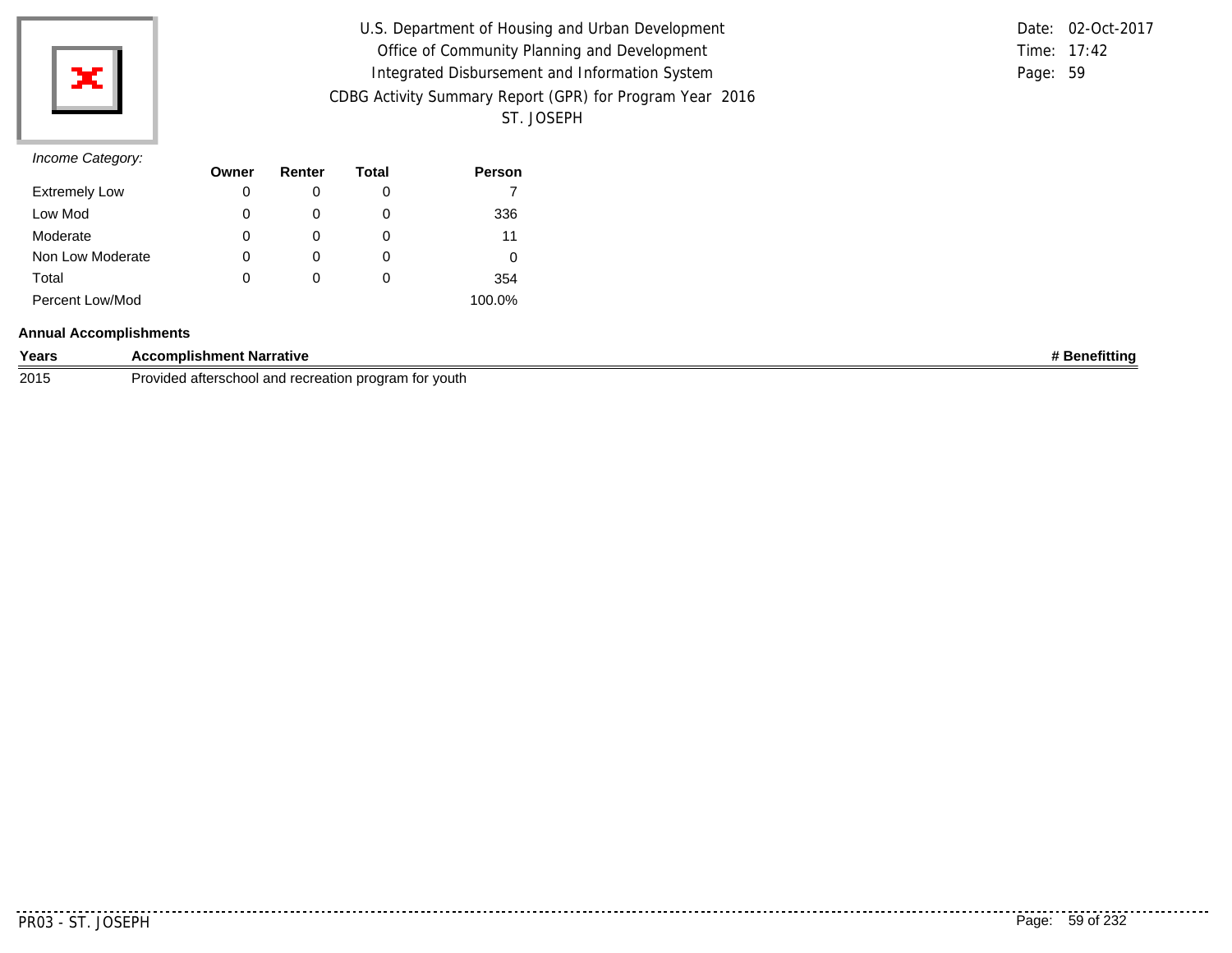|                       | U.S. Department of Housing and Urban Development                                            |                                        | Date: 02-Oct-2017                                                                                 |                     |             |
|-----------------------|---------------------------------------------------------------------------------------------|----------------------------------------|---------------------------------------------------------------------------------------------------|---------------------|-------------|
|                       | Office of Community Planning and Development                                                |                                        |                                                                                                   |                     | Time: 17:42 |
| ×                     | Integrated Disbursement and Information System                                              |                                        |                                                                                                   | Page: 60            |             |
|                       |                                                                                             |                                        |                                                                                                   |                     |             |
|                       |                                                                                             | ST. JOSEPH                             |                                                                                                   |                     |             |
| <b>PGM Year:</b>      | 2015                                                                                        |                                        |                                                                                                   |                     |             |
| Project:              | 0013 - Northwest Missouri Childrens Advocacy Center                                         |                                        |                                                                                                   |                     |             |
| <b>IDIS Activity:</b> | 2119 - Abuse Counseling                                                                     |                                        |                                                                                                   |                     |             |
| Status:<br>Location:  | Completed 9/12/2017 12:00:00 AM<br>1807 N Woodbine Rd Ste E Saint Joseph, MO 64506-<br>4892 | Objective:<br>Outcome:<br>Matrix Code: | Create suitable living environments<br>Availability/accessibility<br>Mental Health Services (05O) | National Objective: | LMC         |

### **Description:**

Provide counseling to children who are victims of sexual andor physical abuse

# **Financing**

|              | Fund Type | Grant Year | Grant       | Funded Amount | Year<br>Drawn In Program | Drawn 1<br>Thru Program Year |
|--------------|-----------|------------|-------------|---------------|--------------------------|------------------------------|
| CDBG         | EN        | 2015       | B15MC290004 | \$15,000.00   | \$6,900.00               | 15,000.00                    |
| <b>Total</b> | Total     |            |             | \$15,000.00   | \$6,900.00               | \$15,000.00                  |

### **Proposed Accomplishments**

People (General) : 25

### **Actual Accomplishments**

|                                                          | Owner |          | Renter |          | <b>Total</b> |          | Person |          |
|----------------------------------------------------------|-------|----------|--------|----------|--------------|----------|--------|----------|
| Number assisted:                                         | Total | Hispanic | Total  | Hispanic | Total        | Hispanic | Total  | Hispanic |
| White:                                                   |       |          |        |          |              |          | 22     |          |
| Black/African American:                                  |       |          |        |          | 0            |          |        |          |
| Asian:                                                   |       |          |        |          |              |          |        |          |
| American Indian/Alaskan Native:                          |       | O        |        |          |              |          |        |          |
| Native Hawaiian/Other Pacific Islander:                  |       |          |        |          |              |          |        |          |
| American Indian/Alaskan Native & White:                  |       |          |        |          |              |          |        |          |
| Asian White:                                             |       |          |        |          |              |          |        |          |
| Black/African American & White:                          |       | 0        |        |          | 0            |          |        |          |
| American Indian/Alaskan Native & Black/African American: | ∩     | U        |        |          |              |          |        |          |
| Other multi-racial:                                      |       |          |        |          |              |          |        |          |
| Asian/Pacific Islander:                                  |       |          |        |          |              |          |        |          |
| Hispanic:                                                |       | 0        |        |          | 0            |          |        |          |
| Total:                                                   |       | 0        |        | 0        | o            | 0        | 26     |          |
| Female-headed Households:                                |       |          |        |          |              |          |        |          |

. . . . .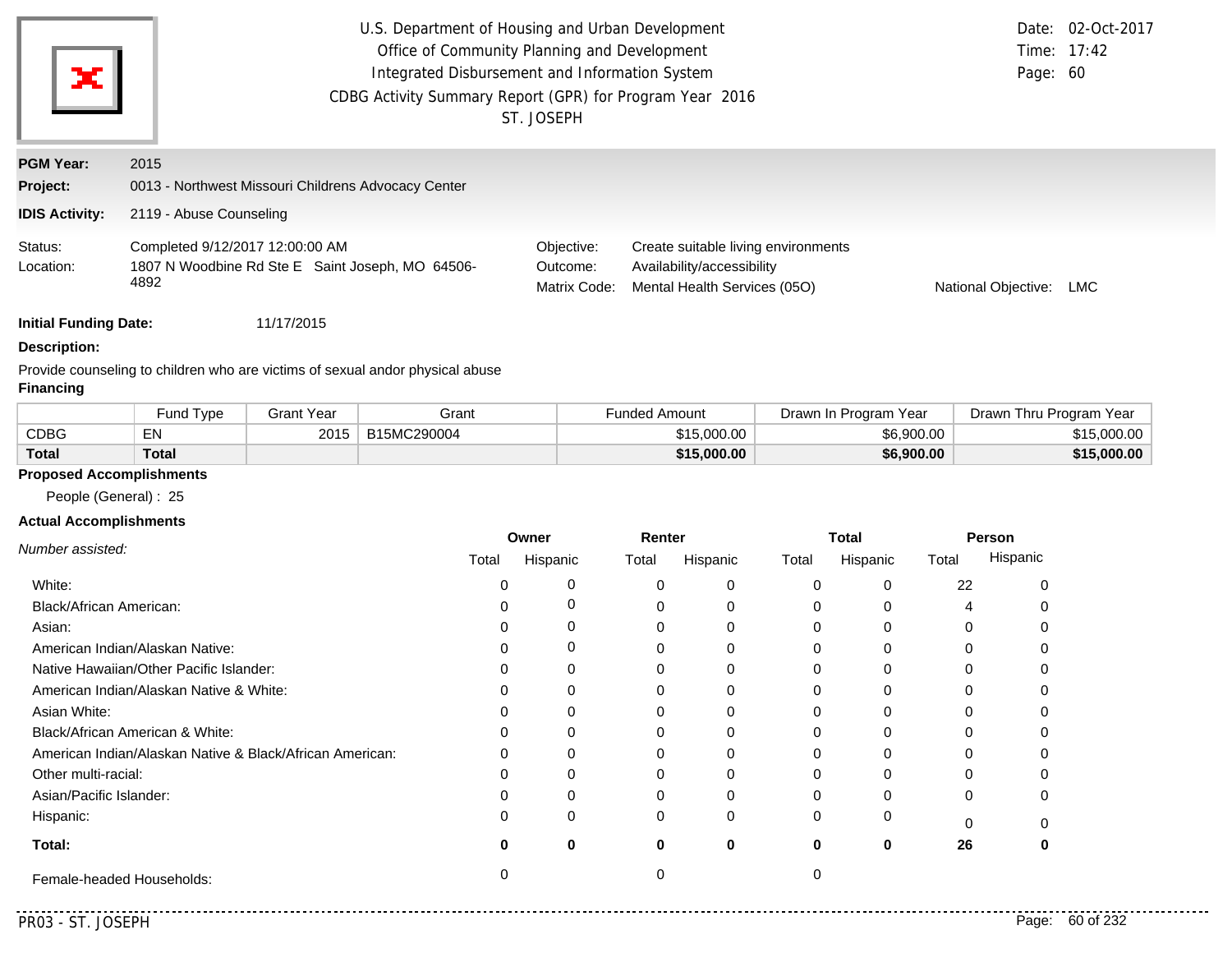

| U.S. Department of Housing and Urban Development         |          | Date: 02-Oct-2017 |
|----------------------------------------------------------|----------|-------------------|
| Office of Community Planning and Development             |          | Time: $17:42$     |
| Integrated Disbursement and Information System           | Page: 61 |                   |
| CDBG Activity Summary Report (GPR) for Program Year 2016 |          |                   |
| ST. JOSEPH                                               |          |                   |

## *Income Category:*

|                      | Owner | Renter | Total | <b>Person</b> |
|----------------------|-------|--------|-------|---------------|
| <b>Extremely Low</b> | 0     |        | O     | 13            |
| Low Mod              | 0     |        | 0     | 6             |
| Moderate             | 0     |        | O     |               |
| Non Low Moderate     | 0     |        | O     |               |
| Total                | 0     |        | O     | 26            |
| Percent Low/Mod      |       |        |       | 100.0%        |

### **Annual Accomplishments**

| Years | <b>Accomplishment Narrative</b>                                                                                                         |  |
|-------|-----------------------------------------------------------------------------------------------------------------------------------------|--|
| 2015  | Provided counseling to children who were victims of sexual abuse. Advocacy services were provided to the non-offending parent/guardian. |  |

. . . . . . . . .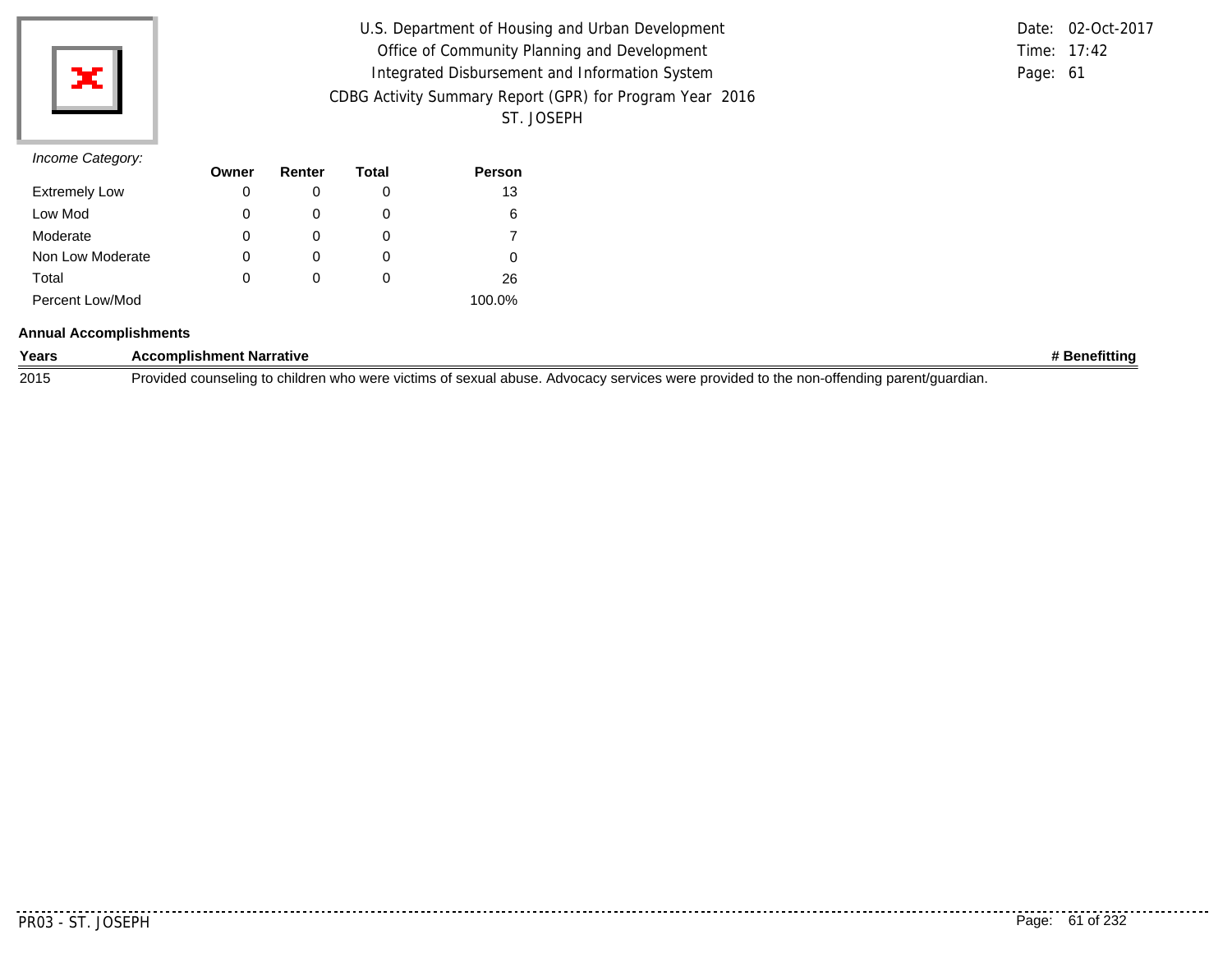| ×                                                     | U.S. Department of Housing and Urban Development<br>Date: 02-Oct-2017<br>Office of Community Planning and Development<br>Time: 17:42<br>Integrated Disbursement and Information System<br>Page: 62<br>CDBG Activity Summary Report (GPR) for Program Year 2016<br>ST. JOSEPH |                                        |                                                                                            |                     |            |  |
|-------------------------------------------------------|------------------------------------------------------------------------------------------------------------------------------------------------------------------------------------------------------------------------------------------------------------------------------|----------------------------------------|--------------------------------------------------------------------------------------------|---------------------|------------|--|
| <b>PGM Year:</b><br>Project:<br><b>IDIS Activity:</b> | 2015<br>0014 - Social Welfare Board<br>2120 - Dental Care Program                                                                                                                                                                                                            |                                        |                                                                                            |                     |            |  |
| Status:<br>Location:                                  | Completed 9/12/2017 12:00:00 AM<br>904 S 10th St Saint Joseph, MO 64503-2405                                                                                                                                                                                                 | Objective:<br>Outcome:<br>Matrix Code: | Create suitable living environments<br>Availability/accessibility<br>Health Services (05M) | National Objective: | <b>LMC</b> |  |

### **Description:**

Provide dental services to low income individuals

## **Financing**

|              | Fund Type | Grant Year | Grant       | <b>Funded Amount</b> | Drawn In Program<br>Year | Drawn Thru Program Year |
|--------------|-----------|------------|-------------|----------------------|--------------------------|-------------------------|
| <b>CDBG</b>  | EN        | 2015       | B15MC290004 | \$90,000,00          | \$37,500.00              | \$90,000.00             |
| <b>Total</b> | Total     |            |             | \$90,000.00          | \$37,500.00              | \$90,000.00             |

# **Proposed Accomplishments**

People (General) : 270

### **Actual Accomplishments**

|                                                          | Owner |          | Renter   |          | <b>Total</b> |          | Person |          |
|----------------------------------------------------------|-------|----------|----------|----------|--------------|----------|--------|----------|
| Number assisted:                                         | Total | Hispanic | Total    | Hispanic | Total        | Hispanic | Total  | Hispanic |
| White:                                                   |       |          |          | 0        |              | 0        | 283    |          |
| Black/African American:                                  |       |          |          |          |              | o        | 18     |          |
| Asian:                                                   |       |          |          | 0        |              | 0        |        |          |
| American Indian/Alaskan Native:                          |       |          |          | $\Omega$ |              | 0        |        |          |
| Native Hawaiian/Other Pacific Islander:                  |       |          |          |          |              | 0        |        |          |
| American Indian/Alaskan Native & White:                  |       |          |          |          |              | O        |        |          |
| Asian White:                                             |       |          |          |          |              | n        |        |          |
| Black/African American & White:                          |       |          |          | 0        |              |          |        |          |
| American Indian/Alaskan Native & Black/African American: | 0     | 0        |          | $\Omega$ |              | 0        |        |          |
| Other multi-racial:                                      |       |          |          |          |              | U        |        |          |
| Asian/Pacific Islander:                                  |       |          |          |          |              |          |        |          |
| Hispanic:                                                |       | 0        | $\Omega$ | 0        |              | 0        |        |          |
| Total:                                                   |       | 0        | 0        | $\bf{0}$ | 0            | 0        | 321    |          |
| Female-headed Households:                                |       |          |          |          |              |          |        |          |

 $-1$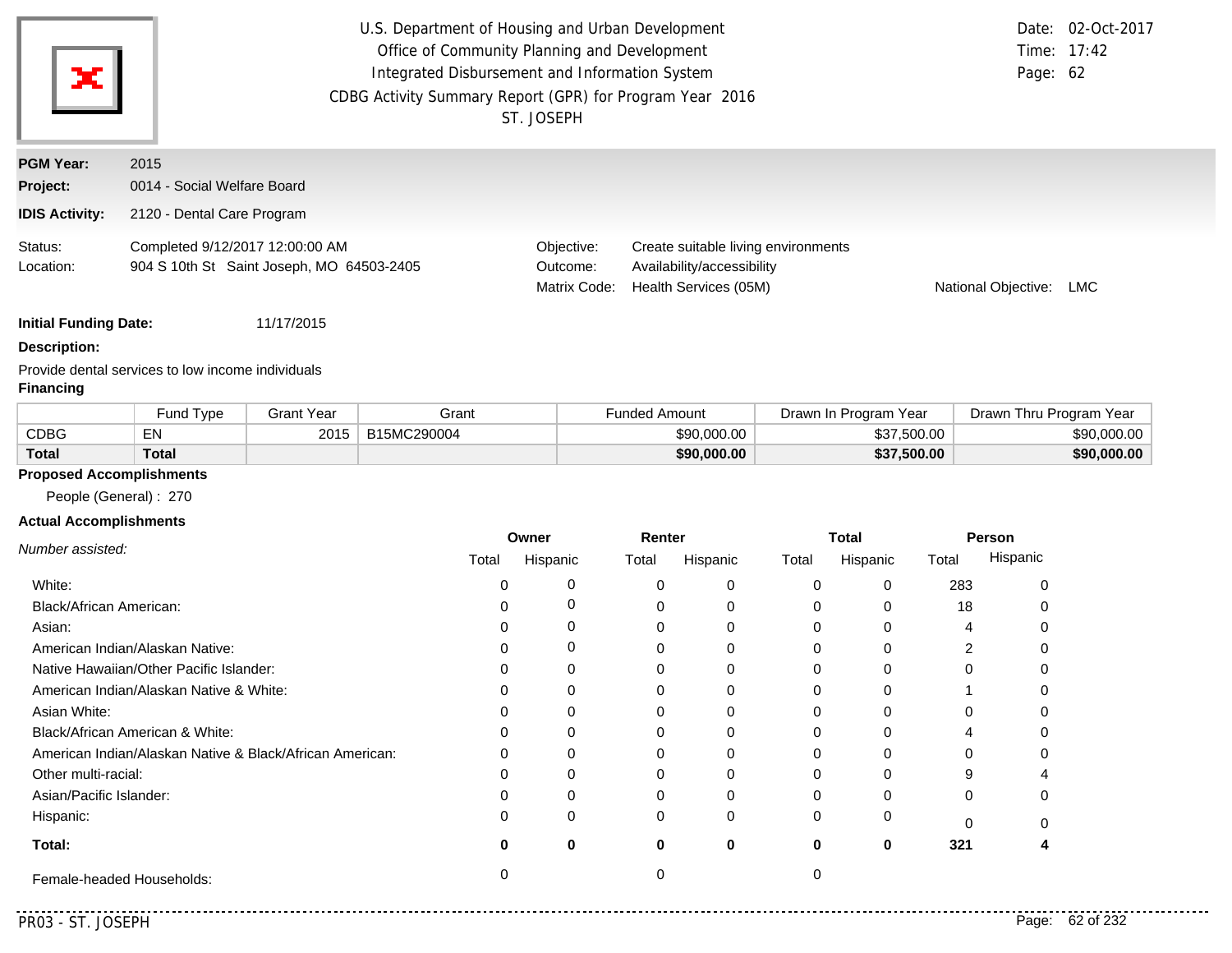

| U.S. Department of Housing and Urban Development         |          | Date: 02-Oct-2017 |
|----------------------------------------------------------|----------|-------------------|
| Office of Community Planning and Development             |          | Time: 17:42       |
| Integrated Disbursement and Information System           | Page: 63 |                   |
| CDBG Activity Summary Report (GPR) for Program Year 2016 |          |                   |
| ST. JOSEPH                                               |          |                   |

|          | Date: 02-Oct-2017 |
|----------|-------------------|
|          | Time: $17:42$     |
| Page: 63 |                   |

|                      | Owner | Renter | Total | <b>Person</b> |
|----------------------|-------|--------|-------|---------------|
| <b>Extremely Low</b> | 0     |        | O     | 258           |
| Low Mod              | 0     |        | 0     | 55            |
| Moderate             | 0     |        | O     | 8             |
| Non Low Moderate     | 0     |        | O     |               |
| Total                | 0     |        | O     | 321           |
| Percent Low/Mod      |       |        |       | 100.0%        |

### **Annual Accomplishments**

| Years | :omplishment Narrative<br>$     -$<br>. . <i>.</i>                                                                                                         | efittina<br>on. |
|-------|------------------------------------------------------------------------------------------------------------------------------------------------------------|-----------------|
| 2015  | 200%<br>് ∩f th∈.<br>Provided<br><sup>'</sup> level.<br>. dental care '<br>indiv<br>below<br>. povertv '<br>nre<br>e ano<br>ventative.<br>oranve<br>.<br>. |                 |

<u>..........</u>.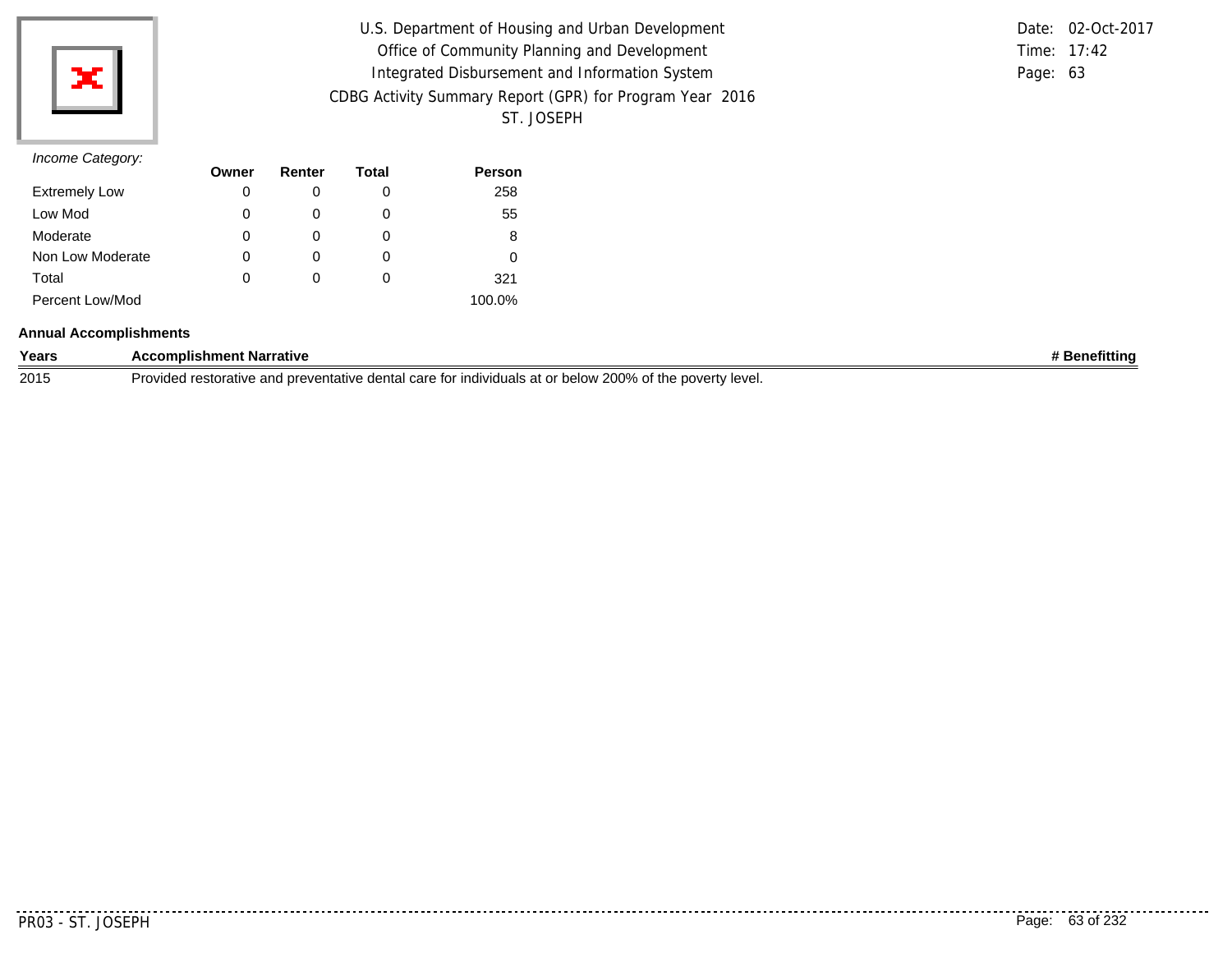| ×                            | U.S. Department of Housing and Urban Development<br>Office of Community Planning and Development<br>Integrated Disbursement and Information System<br>CDBG Activity Summary Report (GPR) for Program Year 2016<br>ST. JOSEPH | Page: 64                               | Date: 02-Oct-2017<br>Time: 17:42                                                          |                     |     |
|------------------------------|------------------------------------------------------------------------------------------------------------------------------------------------------------------------------------------------------------------------------|----------------------------------------|-------------------------------------------------------------------------------------------|---------------------|-----|
| <b>PGM Year:</b>             | 2015                                                                                                                                                                                                                         |                                        |                                                                                           |                     |     |
| Project:                     | 0015 - United Cerebral Palsy                                                                                                                                                                                                 |                                        |                                                                                           |                     |     |
| <b>IDIS Activity:</b>        | 2121 - Community Integration and Advocacy                                                                                                                                                                                    |                                        |                                                                                           |                     |     |
| Status:<br>Location:         | Completed 10/20/2016 12:00:00 AM<br>3303 Frederick Ave Saint Joseph, MO 64506-2985                                                                                                                                           | Objective:<br>Outcome:<br>Matrix Code: | Create suitable living environments<br>Availability/accessibility<br>Youth Services (05D) | National Objective: | LMC |
| <b>Initial Funding Date:</b> | 11/17/2015                                                                                                                                                                                                                   |                                        |                                                                                           |                     |     |

#### **Description:**

Provide therapy for children who developmentally delayed **Financing**

|             | und Type <sup>-</sup> | 3rant Year | Grant       | Funded Amount | Drawn In Program Year | Yea<br>Drawn Thru Program |
|-------------|-----------------------|------------|-------------|---------------|-----------------------|---------------------------|
| <b>CDBG</b> | $-$ N $\sim$          | 201        | B15MC290004 | \$8,000.00    | \$8,000.00            | \$8,000.00                |
| Total       | Total                 |            |             | \$8,000.00    | \$8,000.00            | \$8,000.00                |

# **Proposed Accomplishments**

People (General) : 7

### **Actual Accomplishments**

|                                                          | Owner |          | Renter |          | Total |          | Person |          |
|----------------------------------------------------------|-------|----------|--------|----------|-------|----------|--------|----------|
| Number assisted:                                         | Total | Hispanic | Total  | Hispanic | Total | Hispanic | Total  | Hispanic |
| White:                                                   |       |          | 0      | $\Omega$ |       |          |        |          |
| Black/African American:                                  |       |          |        | 0        |       |          |        |          |
| Asian:                                                   |       |          |        | 0        |       |          |        |          |
| American Indian/Alaskan Native:                          |       | O        |        | $\Omega$ |       |          |        |          |
| Native Hawaiian/Other Pacific Islander:                  |       |          |        | 0        |       |          |        |          |
| American Indian/Alaskan Native & White:                  |       |          |        | $\Omega$ |       |          |        |          |
| Asian White:                                             |       |          |        | 0        |       |          |        |          |
| Black/African American & White:                          |       |          |        | 0        |       |          |        |          |
| American Indian/Alaskan Native & Black/African American: | 0     | 0        |        | 0        |       |          |        |          |
| Other multi-racial:                                      |       |          |        | $\Omega$ |       |          | U      |          |
| Asian/Pacific Islander:                                  |       |          |        | 0        |       |          |        |          |
| Hispanic:                                                |       | $\Omega$ | 0      | $\Omega$ |       |          | n      |          |
| Total:                                                   | O     | 0        | 0      | 0        |       | 0        |        |          |
| Female-headed Households:                                |       |          |        |          |       |          |        |          |

 $\sim$   $\sim$   $\sim$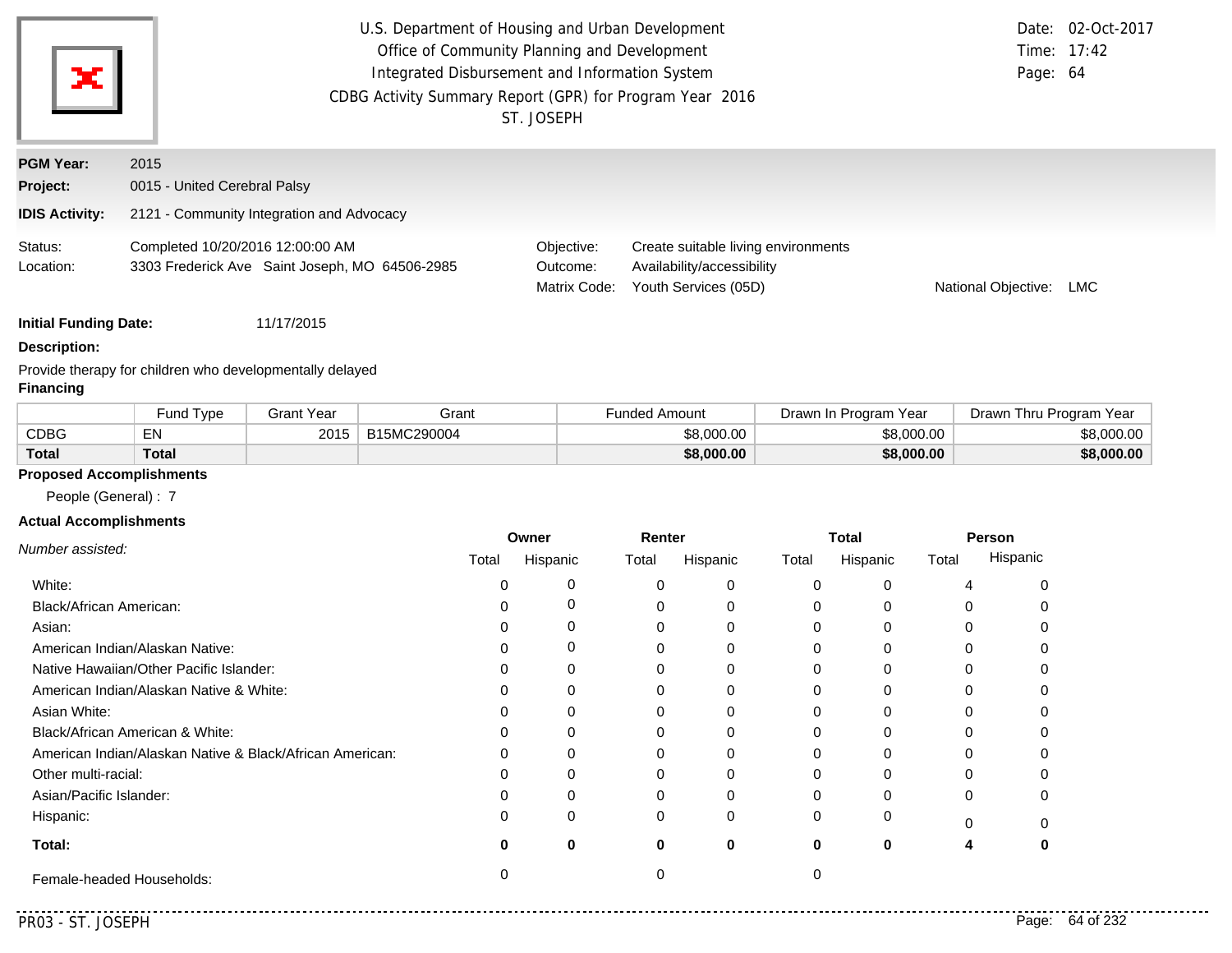

| U.S. Department of Housing and Urban Development         |          | Date: 02-Oct-2017 |
|----------------------------------------------------------|----------|-------------------|
| Office of Community Planning and Development             |          | Time: $17:42$     |
| Integrated Disbursement and Information System           | Page: 65 |                   |
| CDBG Activity Summary Report (GPR) for Program Year 2016 |          |                   |
| ST. JOSEPH                                               |          |                   |

|          | Date: 02-Oct-2017 |
|----------|-------------------|
|          | Time: $17:42$     |
| Page: 65 |                   |

| $11001110$ catogory. | Owner | Renter | Total | <b>Person</b> |
|----------------------|-------|--------|-------|---------------|
| <b>Extremely Low</b> | 0     |        | O     | 3             |
| Low Mod              | 0     | O      | O     |               |
| Moderate             | 0     |        | O     |               |
| Non Low Moderate     | 0     | 0      | 0     |               |
| Total                | 0     | O      | O     | 4             |
| Percent Low/Mod      |       |        |       | 100.0%        |

### **Annual Accomplishments**

| Years | omplishment Narrative                                                                            | . etittina. |
|-------|--------------------------------------------------------------------------------------------------|-------------|
| 2015  | rvices to children who developmental delaved.<br>P<br>integration<br>and<br>0.000000<br>advocacy |             |

. . . . . . . . . . .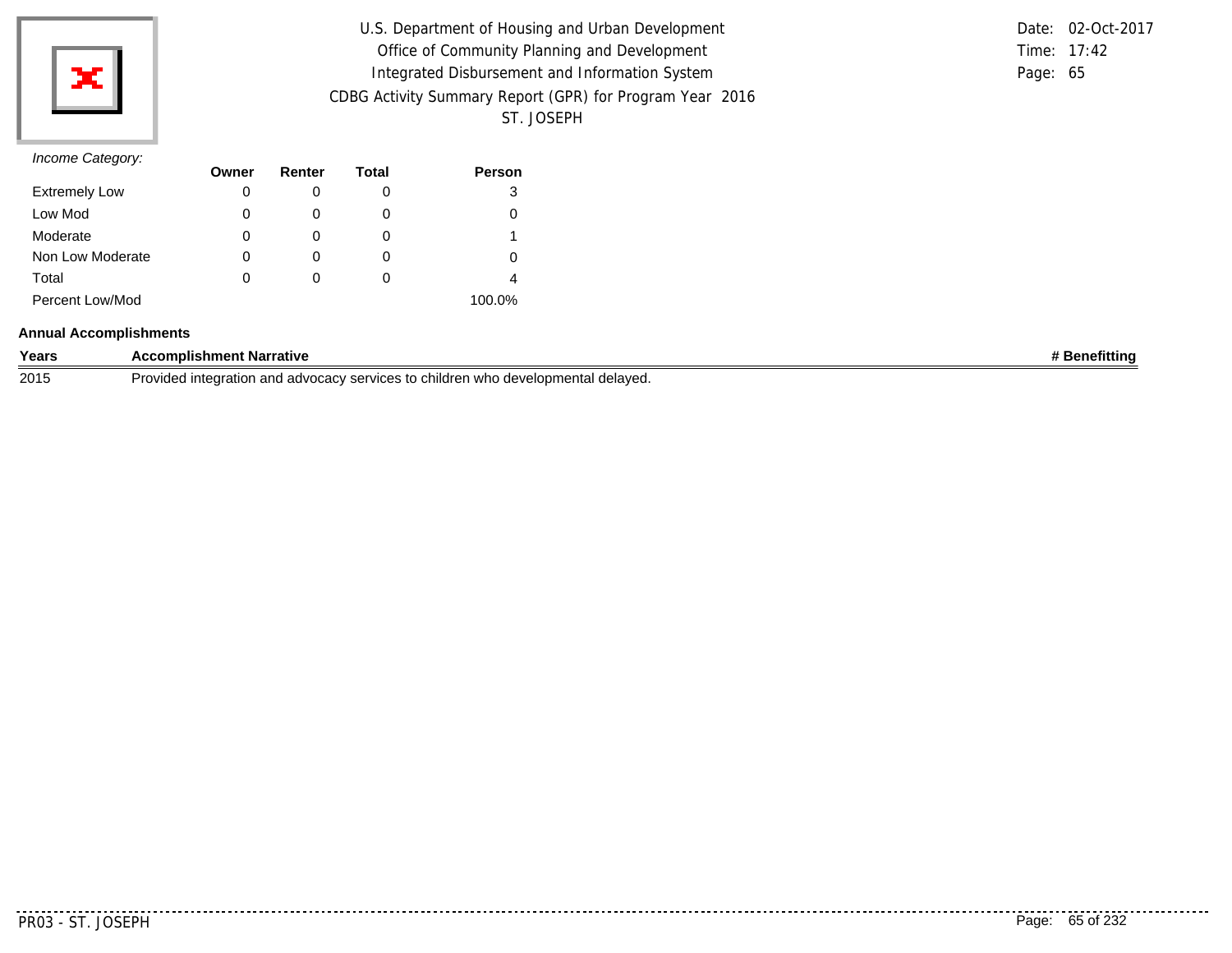| U.S. Department of Housing and Urban Development<br>Office of Community Planning and Development<br>ж<br>Integrated Disbursement and Information System<br>CDBG Activity Summary Report (GPR) for Program Year 2016<br>ST. JOSEPH |                                                                             |                                        |                                                                                                        |                     | Date: 02-Oct-2017<br>Time: 17:42<br>Page: 66 |
|-----------------------------------------------------------------------------------------------------------------------------------------------------------------------------------------------------------------------------------|-----------------------------------------------------------------------------|----------------------------------------|--------------------------------------------------------------------------------------------------------|---------------------|----------------------------------------------|
| <b>PGM Year:</b><br>Project:                                                                                                                                                                                                      | 2015<br>0016 - YWCA                                                         |                                        |                                                                                                        |                     |                                              |
| <b>IDIS Activity:</b>                                                                                                                                                                                                             | 2122 - Shelter for Abused and Homeless Women and Children                   |                                        |                                                                                                        |                     |                                              |
| Status:<br>Location:                                                                                                                                                                                                              | Completed 9/12/2017 12:00:00 AM<br>304 N 8th St Saint Joseph, MO 64501-1927 | Objective:<br>Outcome:<br>Matrix Code: | Create suitable living environments<br>Availability/accessibility<br>Battered and Abused Spouses (05G) | National Objective: | LMC                                          |
| <b>Initial Funding Date:</b>                                                                                                                                                                                                      | 11/17/2015                                                                  |                                        |                                                                                                        |                     |                                              |

#### **Description:**

Provide emergency shelter for women and children who homeless andor fleeing domestic violence

#### **Financing**

|              | Fund Type         | Grant Year | Grant       | Funded Amount | Year<br>Drawn In Program | Drawn<br>Thru Program Year |
|--------------|-------------------|------------|-------------|---------------|--------------------------|----------------------------|
| <b>CDBG</b>  | EN.<br><b>EIV</b> | 2015       | B15MC290004 | \$68,000,00   | \$28,041.67              | \$68,000.00                |
| <b>Total</b> | Total             |            |             | \$68,000.00   | \$28,041.67              | \$68,000.00                |

### **Proposed Accomplishments**

People (General) : 400

### **Actual Accomplishments**

|                                                          | Owner |          | Renter |          | <b>Total</b> |          | Person |          |
|----------------------------------------------------------|-------|----------|--------|----------|--------------|----------|--------|----------|
| Number assisted:                                         | Total | Hispanic | Total  | Hispanic | Total        | Hispanic | Total  | Hispanic |
| White:                                                   |       |          |        |          |              |          | 331    | 31       |
| Black/African American:                                  |       |          |        |          | 0            |          | 52     |          |
| Asian:                                                   |       |          |        |          |              |          |        |          |
| American Indian/Alaskan Native:                          |       | 0        |        |          |              |          |        |          |
| Native Hawaiian/Other Pacific Islander:                  |       |          |        |          |              |          |        |          |
| American Indian/Alaskan Native & White:                  |       |          |        |          |              |          |        |          |
| Asian White:                                             |       |          |        |          |              |          |        |          |
| Black/African American & White:                          |       | 0        |        |          | 0            |          | 35     |          |
| American Indian/Alaskan Native & Black/African American: | ∩     | ი        |        |          |              |          |        |          |
| Other multi-racial:                                      |       |          |        |          |              |          |        |          |
| Asian/Pacific Islander:                                  |       |          |        |          |              |          |        |          |
| Hispanic:                                                |       | 0        |        |          | 0            |          |        |          |
| Total:                                                   |       | 0        |        | 0        | o            | 0        | 440    | 42       |
| Female-headed Households:                                |       |          |        |          |              |          |        |          |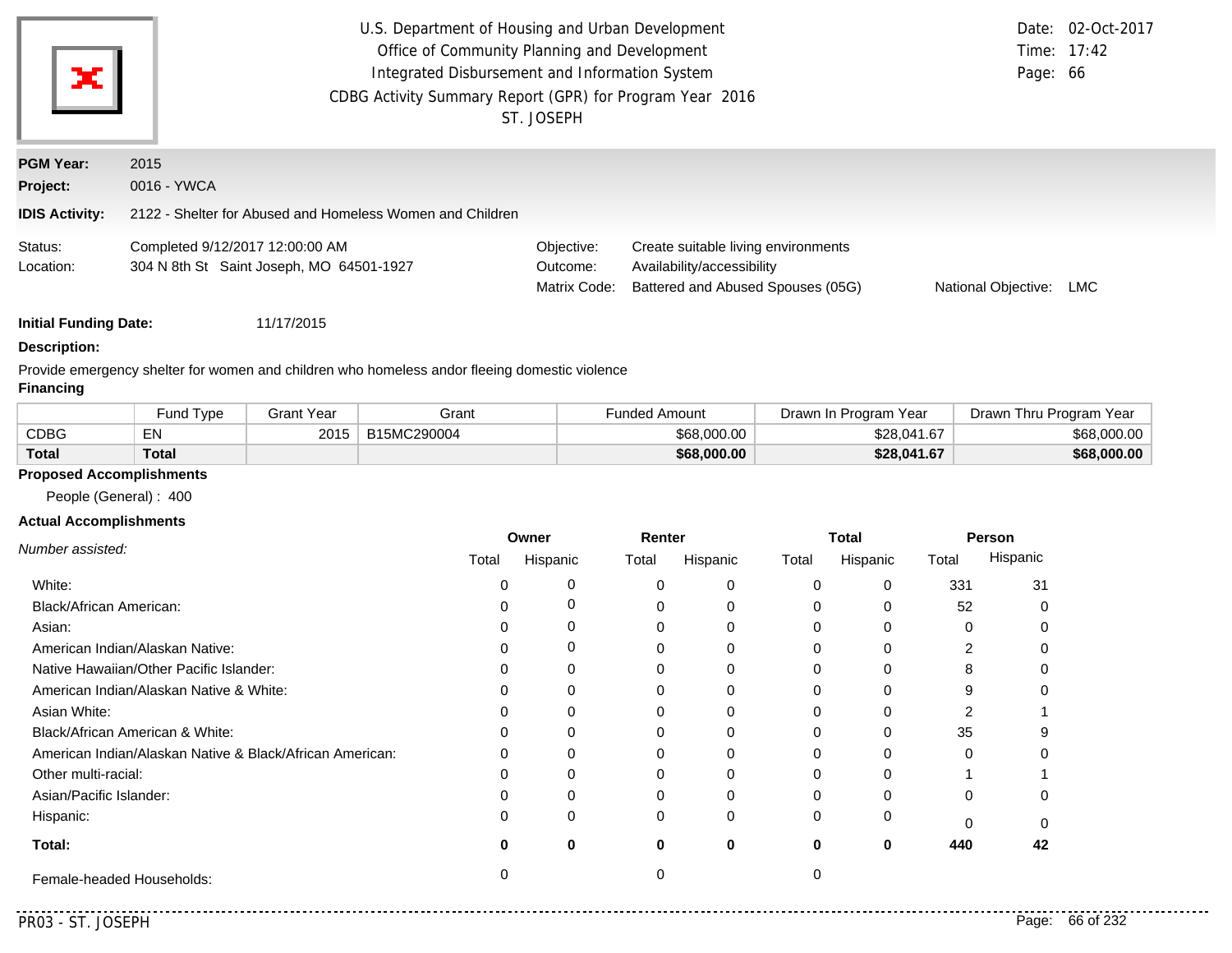

| U.S. Department of Housing and Urban Development         |          | Date: 02-Oct-2017 |
|----------------------------------------------------------|----------|-------------------|
| Office of Community Planning and Development             |          | Time: $17:42$     |
| Integrated Disbursement and Information System           | Page: 67 |                   |
| CDBG Activity Summary Report (GPR) for Program Year 2016 |          |                   |
| ST. JOSEPH                                               |          |                   |

## *Income Category:*

| $11001110$ catogory. | Owner | Renter | Total | Person |
|----------------------|-------|--------|-------|--------|
| <b>Extremely Low</b> | 0     |        | 0     | 404    |
| Low Mod              | 0     |        | O     | 28     |
| Moderate             | 0     |        | O     | 8      |
| Non Low Moderate     | 0     | 0      | 0     | 0      |
| Total                | 0     | 0      | 0     | 440    |
| Percent Low/Mod      |       |        |       | 100.0% |

### **Annual Accomplishments**

| Years | <b>Accomplishment Narrative</b>                                                                                     | `Benefitting |
|-------|---------------------------------------------------------------------------------------------------------------------|--------------|
| 2015  | Provided protective and emergency shelter for women and children who are fleeing domestic violence and/or homeless. |              |

. . . . . . . . . .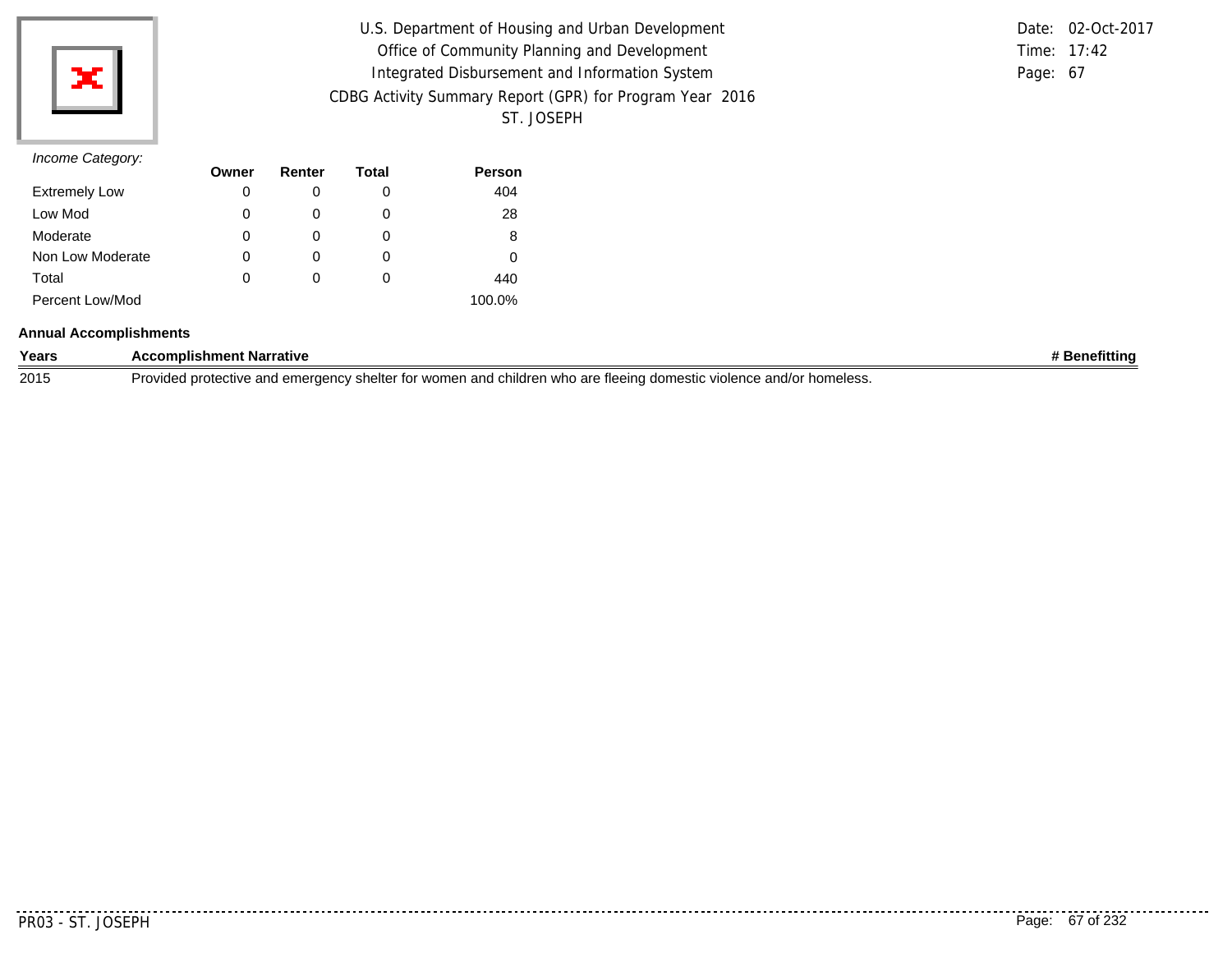| ×                            | U.S. Department of Housing and Urban Development<br>Office of Community Planning and Development<br>Integrated Disbursement and Information System<br>CDBG Activity Summary Report (GPR) for Program Year 2016<br>ST. JOSEPH |                                        |                                                                                                     |                     |     |  |
|------------------------------|------------------------------------------------------------------------------------------------------------------------------------------------------------------------------------------------------------------------------|----------------------------------------|-----------------------------------------------------------------------------------------------------|---------------------|-----|--|
| <b>PGM Year:</b><br>Project: | 2015<br>0017 - Community Missions Corporation                                                                                                                                                                                |                                        |                                                                                                     |                     |     |  |
| <b>IDIS Activity:</b>        | 2123 - Housing for Homeless Men                                                                                                                                                                                              |                                        |                                                                                                     |                     |     |  |
| Status:<br>Location:         | Completed 9/13/2017 12:00:00 AM<br>700 Olive St Saint Joseph, MO 64501-3659                                                                                                                                                  | Objective:<br>Outcome:<br>Matrix Code: | Create suitable living environments<br>Availability/accessibility<br>Public Services (General) (05) | National Objective: | LMC |  |

## **Description:**

Provide housing for disabled men who are chronically homeless. **Financing**

|       | Fund Type | <b>Grant Year</b> | Grant       | Funded Amount | Drawn In Program Year | Drawn Thru Program Year |
|-------|-----------|-------------------|-------------|---------------|-----------------------|-------------------------|
| CDBG  | EN.<br>ΕМ | 2015              | B15MC290004 | \$9,999.97    | \$4,166.66            | \$9,999.97              |
| Total | Total     |                   |             | \$9,999.97    | \$4,166.66            | \$9,999.97              |

### **Proposed Accomplishments**

People (General) : 45

### **Actual Accomplishments**

|                                                          | Owner |          | Renter |          | Total |          | Person |          |
|----------------------------------------------------------|-------|----------|--------|----------|-------|----------|--------|----------|
| Number assisted:                                         | Total | Hispanic | Total  | Hispanic | Total | Hispanic | Total  | Hispanic |
| White:                                                   |       |          | 0      | $\Omega$ |       |          | 12     |          |
| Black/African American:                                  |       |          |        | 0        |       |          |        |          |
| Asian:                                                   |       |          |        | 0        |       |          |        |          |
| American Indian/Alaskan Native:                          |       | O        |        | $\Omega$ |       |          |        |          |
| Native Hawaiian/Other Pacific Islander:                  |       |          |        | $\Omega$ |       |          |        |          |
| American Indian/Alaskan Native & White:                  |       |          |        | $\Omega$ |       |          |        |          |
| Asian White:                                             |       |          |        | 0        |       |          |        |          |
| Black/African American & White:                          |       |          |        | 0        |       |          |        |          |
| American Indian/Alaskan Native & Black/African American: | 0     | 0        | 0      | 0        |       |          |        |          |
| Other multi-racial:                                      |       |          | ი      | $\Omega$ |       |          | U      |          |
| Asian/Pacific Islander:                                  |       |          |        | 0        |       |          | 0      |          |
| Hispanic:                                                | 0     | $\Omega$ | 0      | $\Omega$ |       |          | $\cap$ |          |
| Total:                                                   | O     | 0        | 0      | 0        |       | 0        | 13     |          |
| Female-headed Households:                                |       |          |        |          |       |          |        |          |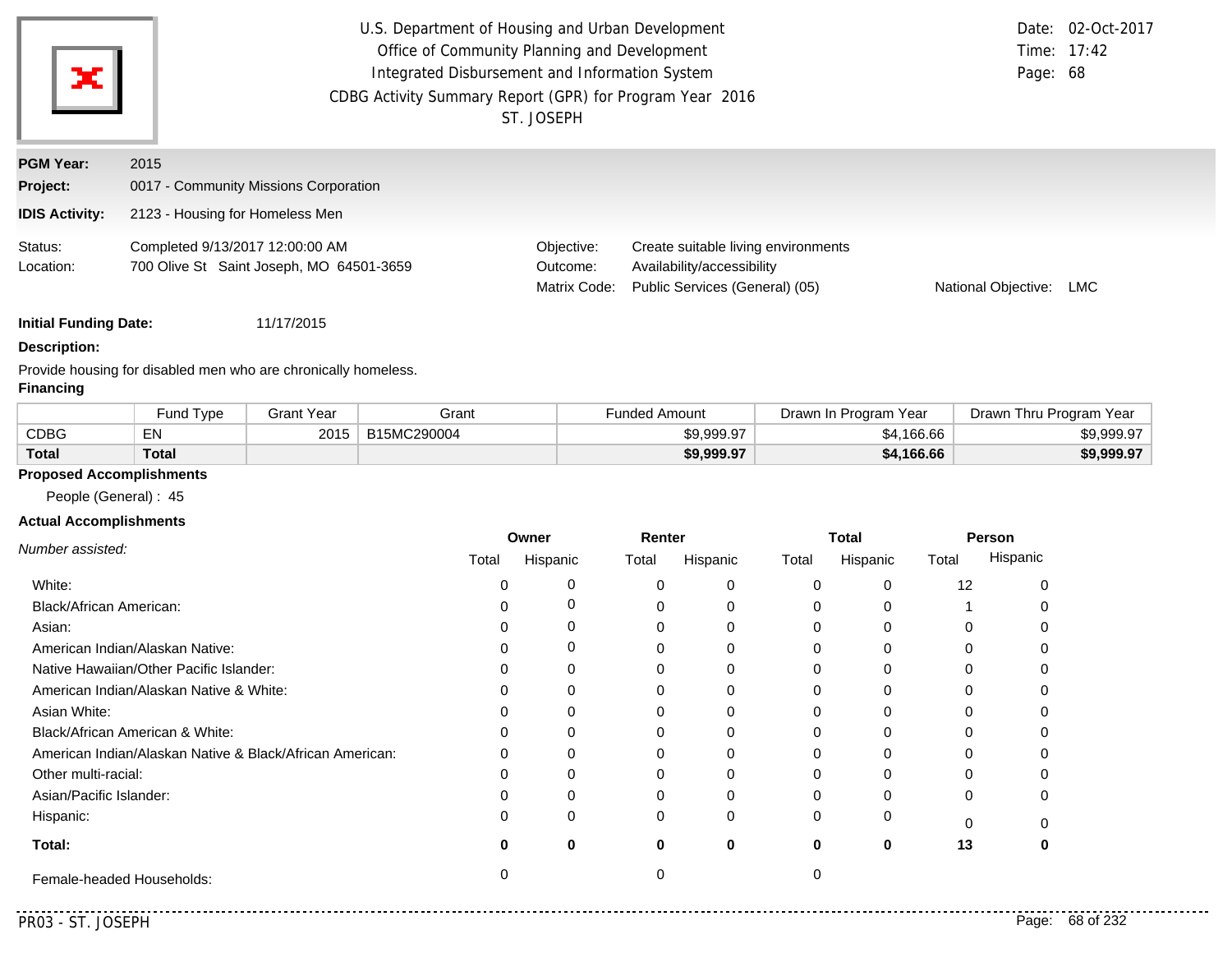

| U.S. Department of Housing and Urban Development         |          | Date: 02-Oct-2017 |
|----------------------------------------------------------|----------|-------------------|
| Office of Community Planning and Development             |          | Time: 17:42       |
| Integrated Disbursement and Information System           | Page: 69 |                   |
| CDBG Activity Summary Report (GPR) for Program Year 2016 |          |                   |
| ST. JOSEPH                                               |          |                   |

|          | Date: 02-Oct-2017 |
|----------|-------------------|
|          | Time: $17:42$     |
| Page: 69 |                   |

|                      | Owner | Renter   | Total | <b>Person</b> |
|----------------------|-------|----------|-------|---------------|
| <b>Extremely Low</b> | 0     |          | O     | 13            |
| Low Mod              | 0     |          | O     |               |
| Moderate             | 0     | $\Omega$ | O     | 0             |
| Non Low Moderate     | 0     | $\Omega$ | O     |               |
| Total                | 0     | 0        | O     | 13            |
| Percent Low/Mod      |       |          |       | 100.0%        |

### **Annual Accomplishments**

| Years | ccomplishment Narrative                                                                                                                   | →fitting |
|-------|-------------------------------------------------------------------------------------------------------------------------------------------|----------|
| 2015  | i supportive services.<br>ally homeless,<br><sup>*</sup> men along<br>,,,,,,,,<br>na for<br>housinc<br>∵chronica.<br><b>ANITE</b><br>VVIL |          |

. . . . . . . . . . .

..........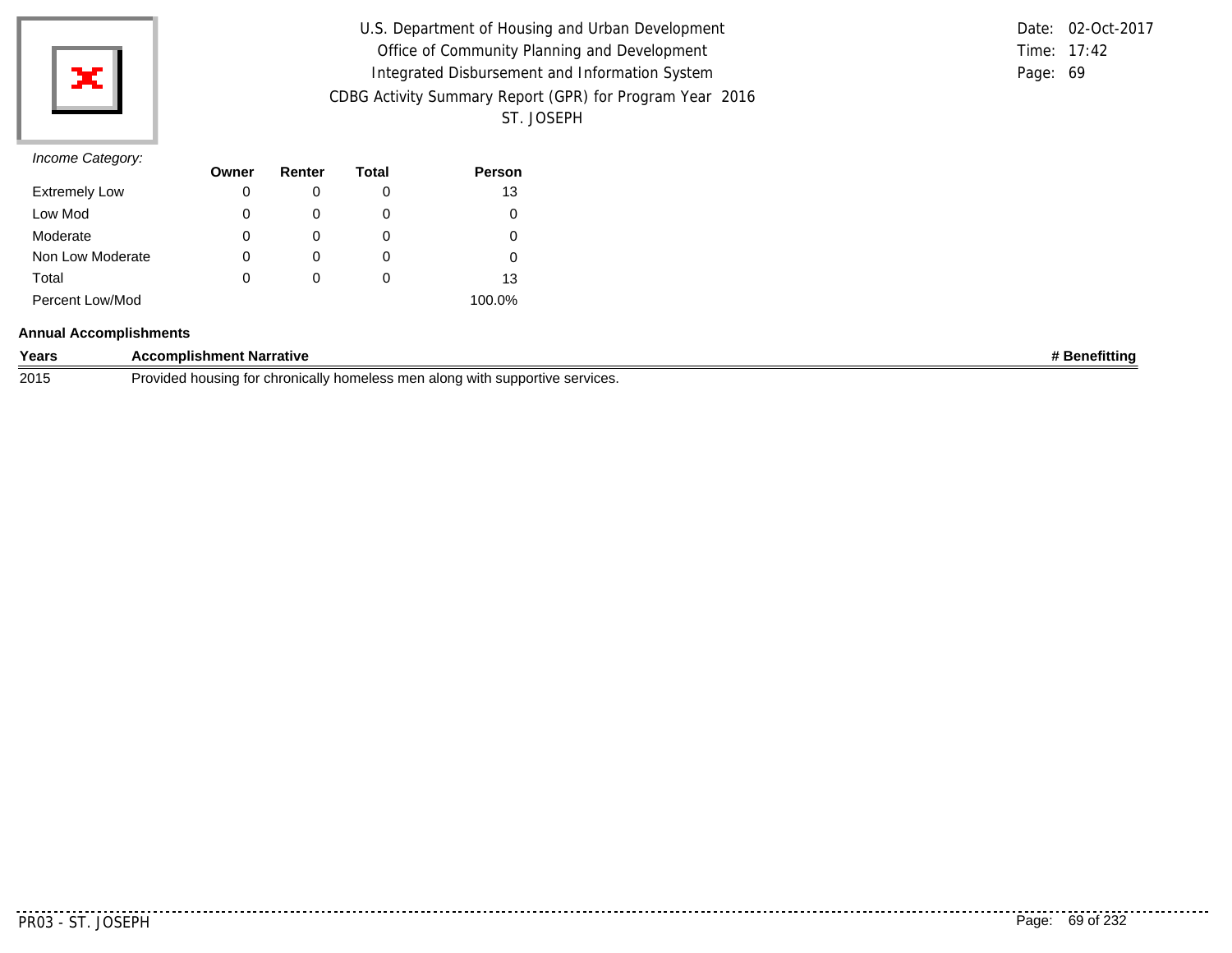| ×                            | U.S. Department of Housing and Urban Development<br>Date: 02-Oct-2017<br>Office of Community Planning and Development<br>Time: 17:42<br>Integrated Disbursement and Information System<br>Page: 70<br>CDBG Activity Summary Report (GPR) for Program Year 2016<br>ST. JOSEPH |                                        |                                                                                                   |                     |     |
|------------------------------|------------------------------------------------------------------------------------------------------------------------------------------------------------------------------------------------------------------------------------------------------------------------------|----------------------------------------|---------------------------------------------------------------------------------------------------|---------------------|-----|
| <b>PGM Year:</b><br>Project: | 2015<br>0018 - Hillcrest Transitional Housing                                                                                                                                                                                                                                |                                        |                                                                                                   |                     |     |
| <b>IDIS Activity:</b>        | 2124 - Transitional Housing for Homeless                                                                                                                                                                                                                                     |                                        |                                                                                                   |                     |     |
| Status:<br>Location:         | Completed 9/12/2017 12:00:00 AM<br>3000 Parkway A St Saint Joseph, MO 64507-1763                                                                                                                                                                                             | Objective:<br>Outcome:<br>Matrix Code: | Provide decent affordable housing<br>Availability/accessibility<br>Public Services (General) (05) | National Objective: | LMC |

### **Description:**

Provide transitional housing for families who are homeless **Financing**

|             | Fund Type | 3rant Year | Grant       | Funded Amount | Drawn In Program Year | Drawn <sup>⊣</sup><br>Thru Program Year |
|-------------|-----------|------------|-------------|---------------|-----------------------|-----------------------------------------|
| <b>CDBG</b> | с٨.       | 201        | B15MC290004 | \$35.000.00   | \$10,416.62           | \$35,000.00                             |
| Total       | Total     |            |             | \$35,000.00   | \$10,416.62           | \$35,000.00                             |

# **Proposed Accomplishments**

People (General) : 80

### **Actual Accomplishments**

|                                                          | Owner |          | Renter   |          | <b>Total</b> |          | Person |          |
|----------------------------------------------------------|-------|----------|----------|----------|--------------|----------|--------|----------|
| Number assisted:                                         | Total | Hispanic | Total    | Hispanic | Total        | Hispanic | Total  | Hispanic |
| White:                                                   |       |          |          | $\Omega$ |              | U        | 46     |          |
| Black/African American:                                  |       |          |          | 0        |              |          |        |          |
| Asian:                                                   |       |          |          | 0        |              | 0        |        |          |
| American Indian/Alaskan Native:                          |       |          |          | 0        |              | 0        |        |          |
| Native Hawaiian/Other Pacific Islander:                  |       |          |          | 0        |              | 0        |        |          |
| American Indian/Alaskan Native & White:                  |       |          |          | 0        |              | U        |        |          |
| Asian White:                                             |       |          |          |          |              |          |        |          |
| Black/African American & White:                          |       |          |          | 0        |              |          |        |          |
| American Indian/Alaskan Native & Black/African American: | 0     | $\Omega$ |          | $\Omega$ |              | 0        |        |          |
| Other multi-racial:                                      |       |          |          |          |              | U        |        |          |
| Asian/Pacific Islander:                                  |       |          |          |          |              | ი        |        |          |
| Hispanic:                                                | 0     | 0        | $\Omega$ | $\Omega$ |              | 0        |        |          |
| Total:                                                   |       | 0        | 0        | $\bf{0}$ | 0            | 0        | 57     |          |
| Female-headed Households:                                |       |          |          |          |              |          |        |          |

 $-1$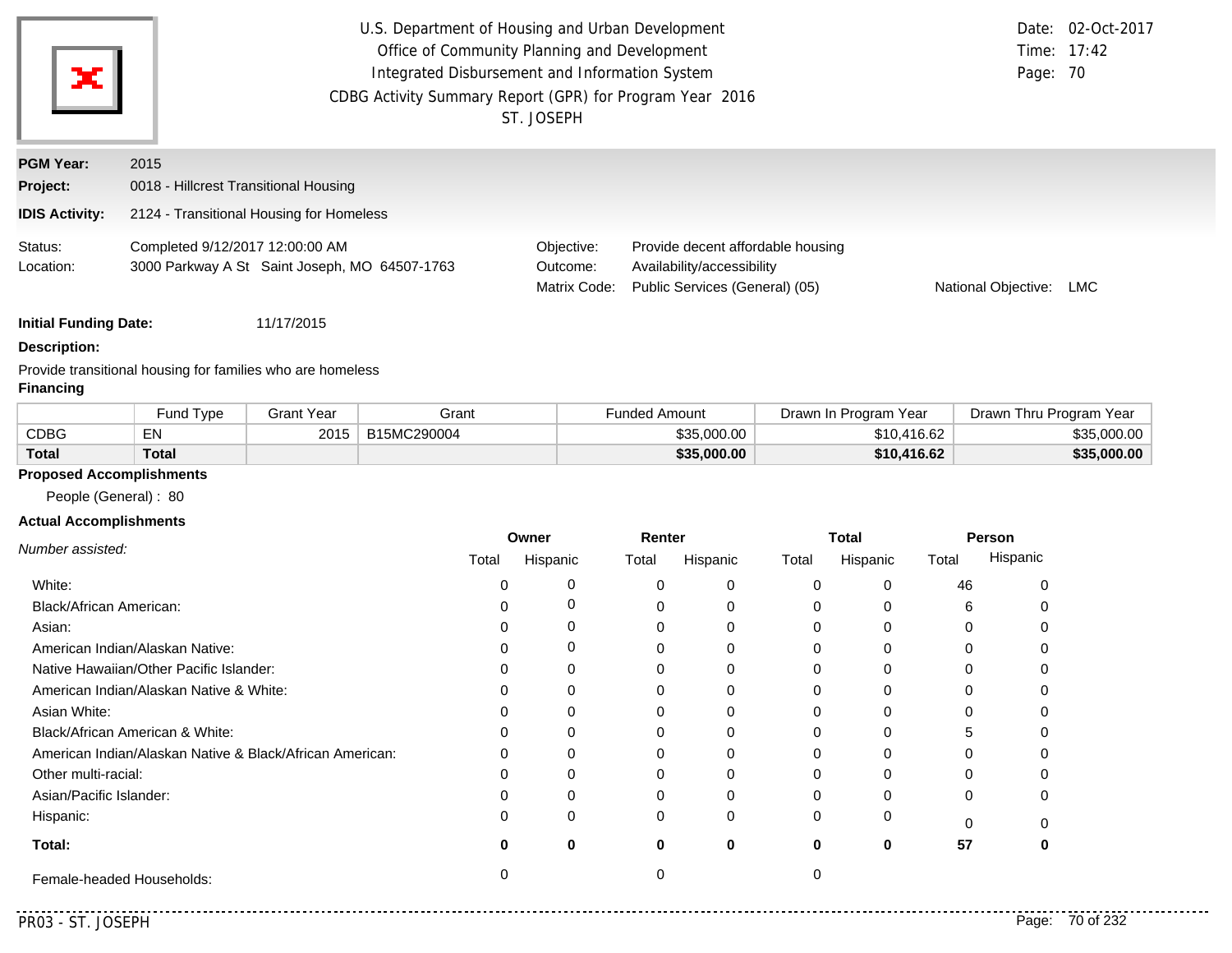| U.S. Department of Housing and Urban Development         | Date: 02-Oct-2017 |
|----------------------------------------------------------|-------------------|
| Office of Community Planning and Development             | Time: 17:42       |
| Integrated Disbursement and Information System           | Page: 71          |
| CDBG Activity Summary Report (GPR) for Program Year 2016 |                   |
| ST. JOSEPH                                               |                   |

#### *Income Category:*

|                      | Owner | Renter | Total | <b>Person</b> |
|----------------------|-------|--------|-------|---------------|
| <b>Extremely Low</b> | 0     |        | O     | 29            |
| Low Mod              | 0     |        | 0     | 28            |
| Moderate             | 0     |        | O     |               |
| Non Low Moderate     | 0     |        | O     |               |
| Total                | 0     |        | O     | 57            |
| Percent Low/Mod      |       |        |       | 100.0%        |

#### **Annual Accomplishments**

| Years | <b>Accomplishment Narrative</b>                                                                                                                      | # Benefitting |
|-------|------------------------------------------------------------------------------------------------------------------------------------------------------|---------------|
| 2015  | Provided transitional housing in the form of a rent and utility free apartment to homeless families with supportive services that will help them get |               |
|       | off of government assistance and to get housing of their own choice.                                                                                 |               |

PR03 - ST. JOSEPH Page: 71 of 232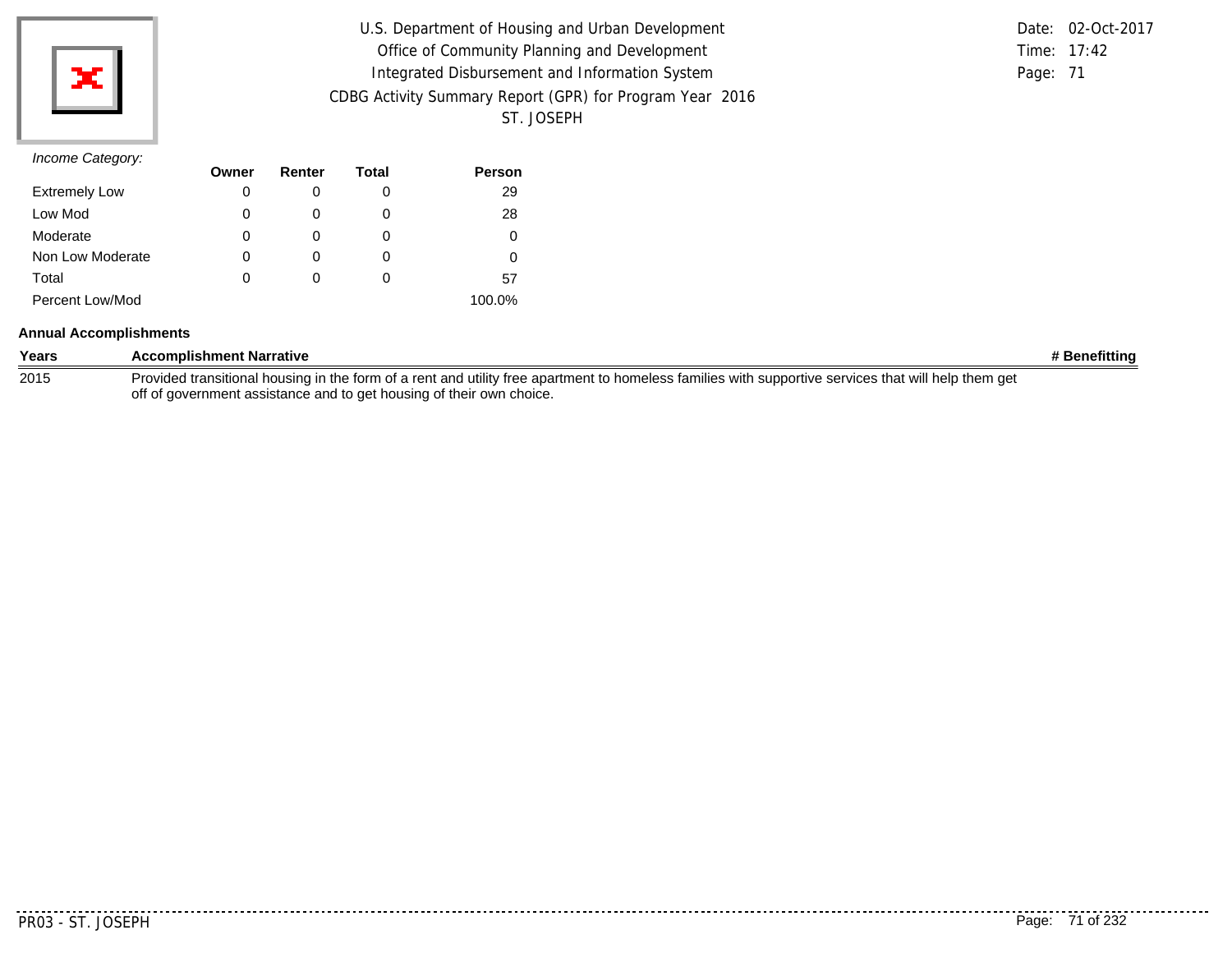| ×                                                     | U.S. Department of Housing and Urban Development<br>Office of Community Planning and Development<br>Integrated Disbursement and Information System<br>CDBG Activity Summary Report (GPR) for Program Year 2016<br>ST. JOSEPH |                                        |                                                                                                     |                     | Date: 02-Oct-2017<br>Time: 17:42<br>Page: 72 |
|-------------------------------------------------------|------------------------------------------------------------------------------------------------------------------------------------------------------------------------------------------------------------------------------|----------------------------------------|-----------------------------------------------------------------------------------------------------|---------------------|----------------------------------------------|
| <b>PGM Year:</b><br>Project:<br><b>IDIS Activity:</b> | 2015<br>0019 - AFL-CIO Community Services<br>2125 - Help Me Hotline                                                                                                                                                          |                                        |                                                                                                     |                     |                                              |
| Status:<br>Location:                                  | Completed 9/12/2017 12:00:00 AM<br>1203 N 6th St Saint Joseph, MO 64501-1269                                                                                                                                                 | Objective:<br>Outcome:<br>Matrix Code: | Create suitable living environments<br>Availability/accessibility<br>Public Services (General) (05) | National Objective: | LMC.                                         |

### **Description:**

Provide a referral services to lowmoderate income people **Financing**

|              | Fund Type    | Grant Year | Grant       | Funded Amount | Drawn In Program Year | Drawn Thru Program Year            |
|--------------|--------------|------------|-------------|---------------|-----------------------|------------------------------------|
| <b>CDBG</b>  | EN           | 2015       | B15MC290004 | \$11,000.00   | \$4,583.31            | 1,000.00<br><b>C</b> <sub>11</sub> |
| <b>Total</b> | <b>Total</b> |            |             | \$11,000.00   | \$4,583.31            | \$11,000.00                        |

### **Proposed Accomplishments**

People (General) : 200

### **Actual Accomplishments**

|                                                          | Owner |          | Renter |          | <b>Total</b> |          | <b>Person</b> |          |
|----------------------------------------------------------|-------|----------|--------|----------|--------------|----------|---------------|----------|
| Number assisted:                                         | Total | Hispanic | Total  | Hispanic | Total        | Hispanic | Total         | Hispanic |
| White:                                                   |       |          |        | 0        | 0            | 0        | 1,676         | 56       |
| Black/African American:                                  |       |          |        | 0        | 0            | 0        | 223           |          |
| Asian:                                                   |       |          |        | 0        | 0            |          |               | U        |
| American Indian/Alaskan Native:                          |       |          |        |          | 0            | ი        | 20            |          |
| Native Hawaiian/Other Pacific Islander:                  |       |          |        | 0        | 0            | 0        | 10            |          |
| American Indian/Alaskan Native & White:                  |       |          |        |          | 0            |          | 15            |          |
| Asian White:                                             |       |          |        |          | 0            |          |               |          |
| Black/African American & White:                          |       |          |        | 0        | 0            | 0        | 16            |          |
| American Indian/Alaskan Native & Black/African American: | U     |          |        |          | 0            |          |               |          |
| Other multi-racial:                                      |       |          |        |          | 0            |          |               |          |
| Asian/Pacific Islander:                                  |       |          |        |          | 0            |          |               | 0        |
| Hispanic:                                                | O     |          |        | $\Omega$ | 0            | ი        |               |          |
| Total:                                                   |       | 0        | U      | 0        | 0            | 0        | 1,974         | 69       |
| Female-headed Households:                                |       |          |        |          |              |          |               |          |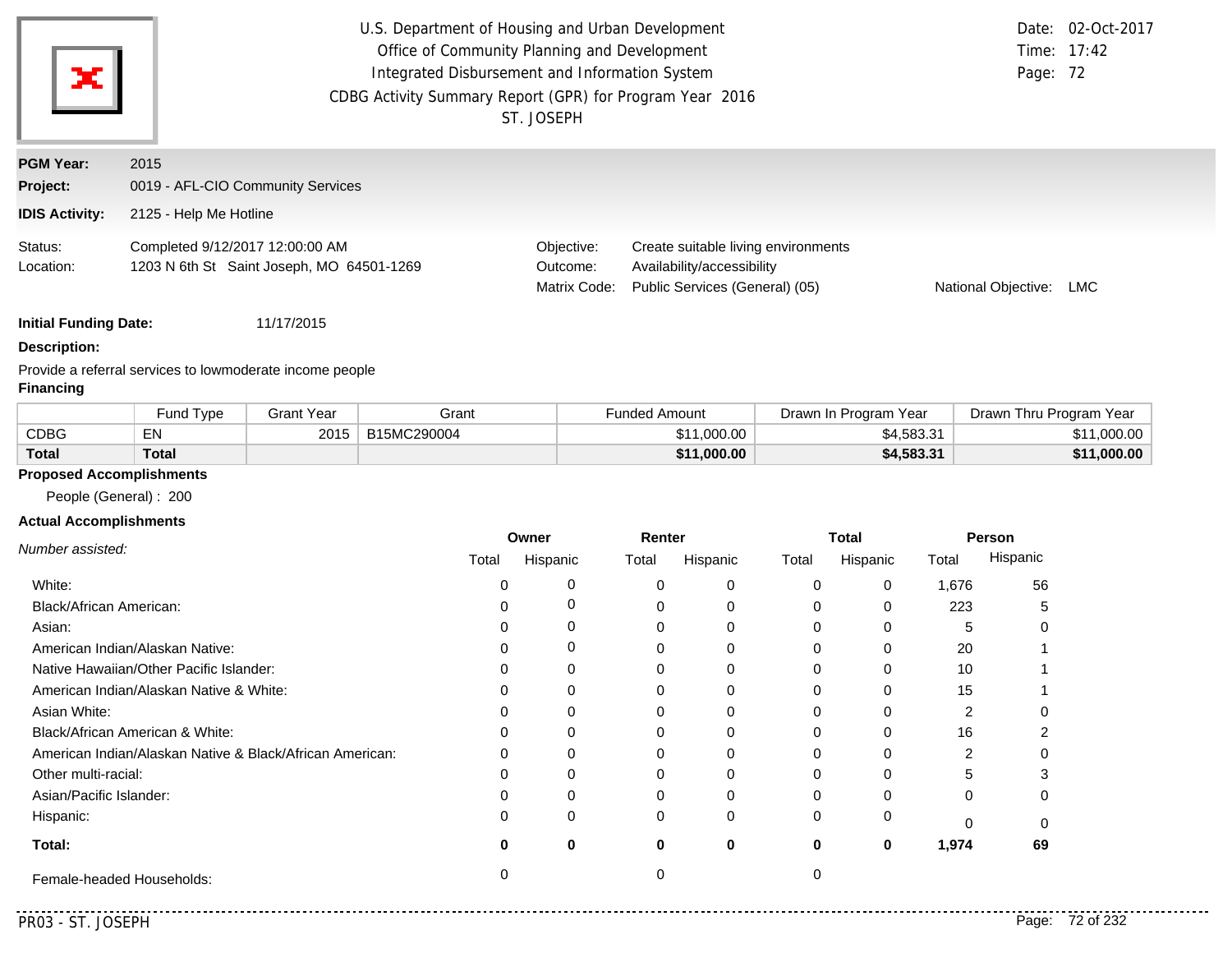

| U.S. Department of Housing and Urban Development         |          | Date: 02-Oct-2017 |
|----------------------------------------------------------|----------|-------------------|
| Office of Community Planning and Development             |          | Time: 17:42       |
| Integrated Disbursement and Information System           | Page: 73 |                   |
| CDBG Activity Summary Report (GPR) for Program Year 2016 |          |                   |
| ST. JOSEPH                                               |          |                   |

## *Income Category:*

|                      | Owner | Renter | Total | <b>Person</b> |
|----------------------|-------|--------|-------|---------------|
| <b>Extremely Low</b> | 0     |        | O     | 1,494         |
| Low Mod              | 0     |        | 0     | 351           |
| Moderate             | 0     |        | O     | 106           |
| Non Low Moderate     | 0     |        | 0     | 23            |
| Total                | 0     | Ω      | O     | 1.974         |
| Percent Low/Mod      |       |        |       | 98.8%         |

### **Annual Accomplishments**

| Years | omplishment Narrative                                                                  | enefittinc |
|-------|----------------------------------------------------------------------------------------|------------|
| 2015  | Provided:<br>≧ income nouseholds ≀<br>ided referral.<br>⊦services for<br>∵low/moderate |            |

..........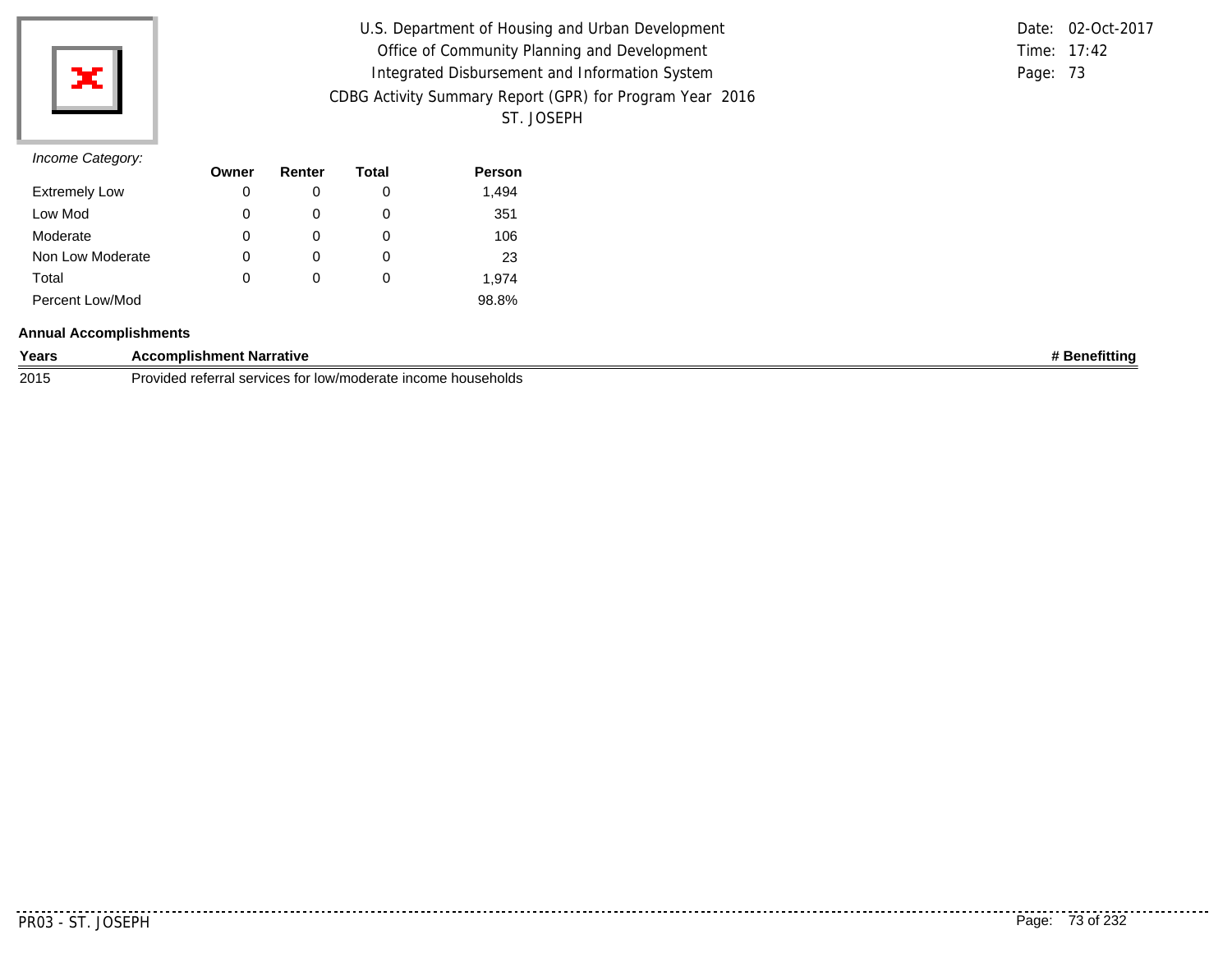|                                                                                                          | U.S. Department of Housing and Urban Development<br>Office of Community Planning and Development                         |                   |             |                                        |                                                                                                                                         |                       |                         | Date: 02-Oct-2017<br>Time: 17:42 |
|----------------------------------------------------------------------------------------------------------|--------------------------------------------------------------------------------------------------------------------------|-------------------|-------------|----------------------------------------|-----------------------------------------------------------------------------------------------------------------------------------------|-----------------------|-------------------------|----------------------------------|
| ×                                                                                                        | Integrated Disbursement and Information System<br>CDBG Activity Summary Report (GPR) for Program Year 2016<br>ST. JOSEPH |                   |             |                                        |                                                                                                                                         | Page: 74              |                         |                                  |
| <b>PGM Year:</b>                                                                                         | 2015                                                                                                                     |                   |             |                                        |                                                                                                                                         |                       |                         |                                  |
| Project:                                                                                                 | 0004 - Emergency Assistance                                                                                              |                   |             |                                        |                                                                                                                                         |                       |                         |                                  |
| <b>IDIS Activity:</b>                                                                                    | 2128 - 4814 Clara - Goldizen                                                                                             |                   |             |                                        |                                                                                                                                         |                       |                         |                                  |
| Status:<br>Location:                                                                                     | Completed 12/1/2016 12:00:00 AM<br>4814 Clara St Saint Joseph, MO 64505-1403                                             |                   |             | Objective:<br>Outcome:<br>Matrix Code: | Create suitable living environments<br>Availability/accessibility<br>Rehab; Single-Unit Residential (14A)<br>National Objective:<br>LMH |                       |                         |                                  |
| <b>Initial Funding Date:</b>                                                                             |                                                                                                                          | 09/15/2015        |             |                                        |                                                                                                                                         |                       |                         |                                  |
| <b>Description:</b>                                                                                      |                                                                                                                          |                   |             |                                        |                                                                                                                                         |                       |                         |                                  |
| replace roof<br><b>Financing</b>                                                                         |                                                                                                                          |                   |             |                                        |                                                                                                                                         |                       |                         |                                  |
|                                                                                                          | Fund Type                                                                                                                | <b>Grant Year</b> | Grant       |                                        | <b>Funded Amount</b>                                                                                                                    | Drawn In Program Year | Drawn Thru Program Year |                                  |
| <b>CDBG</b>                                                                                              | EN                                                                                                                       | 2015              | B15MC290004 |                                        | \$6,765.00                                                                                                                              | \$0.00                |                         | \$6,765.00                       |
| <b>Total</b>                                                                                             | <b>Total</b>                                                                                                             |                   |             |                                        | \$6,765.00                                                                                                                              | \$0.00                |                         | \$6,765.00                       |
| <b>Proposed Accomplishments</b><br>$\mathbf{r}$ , and $\mathbf{r}$ , and $\mathbf{r}$ , and $\mathbf{r}$ |                                                                                                                          |                   |             |                                        |                                                                                                                                         |                       |                         |                                  |

Housing Units : 1

#### **Actual Accomplishments**

|                                                          | Owner |          | Renter |          | <b>Total</b> |              | Person |          |
|----------------------------------------------------------|-------|----------|--------|----------|--------------|--------------|--------|----------|
| Number assisted:                                         | Total | Hispanic | Total  | Hispanic | Total        | Hispanic     | Total  | Hispanic |
| White:                                                   |       | 0        |        | 0        |              |              | 0      |          |
| Black/African American:                                  |       | 0        |        |          | $\Omega$     | U            |        |          |
| Asian:                                                   |       | 0        |        | 0        | 0            |              |        |          |
| American Indian/Alaskan Native:                          |       | 0        |        |          | 0            |              |        |          |
| Native Hawaiian/Other Pacific Islander:                  |       | 0        |        |          | 0            |              |        |          |
| American Indian/Alaskan Native & White:                  |       | $\Omega$ |        |          | 0            |              |        |          |
| Asian White:                                             |       | 0        |        |          | 0            |              |        |          |
| Black/African American & White:                          |       | 0        |        | 0        | $\Omega$     |              | 0      |          |
| American Indian/Alaskan Native & Black/African American: |       | 0        |        | 0        | $\Omega$     | <sup>0</sup> |        |          |
| Other multi-racial:                                      |       | 0        |        | ∩        | $\Omega$     |              |        |          |
| Asian/Pacific Islander:                                  |       | 0        |        |          | 0            |              | O      |          |
| Hispanic:                                                |       | $\Omega$ | 0      | 0        | 0            | 0            |        |          |
| Total:                                                   |       | $\bf{0}$ | ŋ      | 0        |              | 0            | 0      |          |
| Female-headed Households:                                |       |          |        |          |              |              |        |          |

. . . . . . . . . . . .

. . . . . .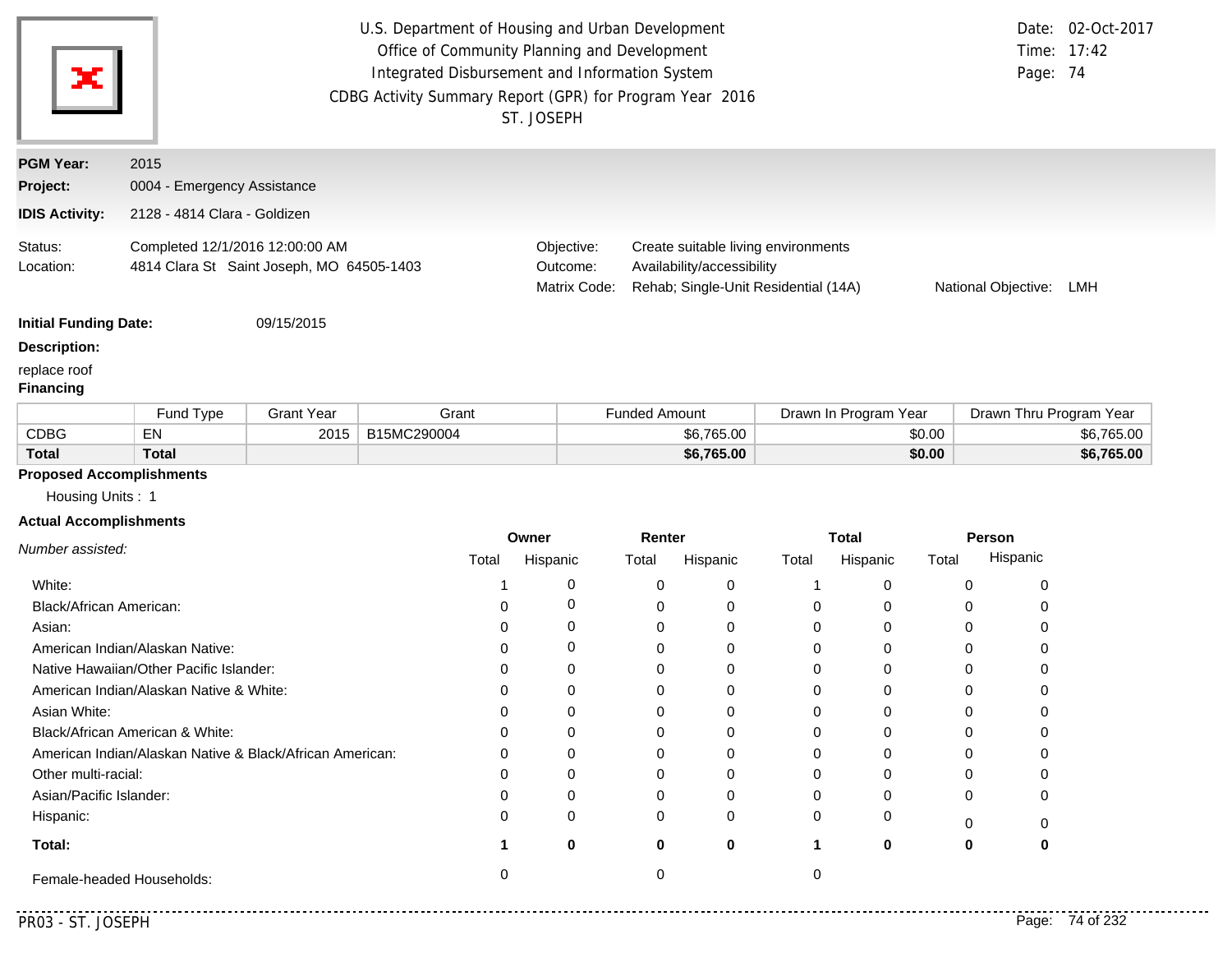

| U.S. Department of Housing and Urban Development         | Date: 02-Oct-2017 |
|----------------------------------------------------------|-------------------|
| Office of Community Planning and Development             | Time: 17:42       |
| Integrated Disbursement and Information System           | Page: 75          |
| CDBG Activity Summary Report (GPR) for Program Year 2016 |                   |
| ST. JOSEPH                                               |                   |

|               | Date: 02-Oct-2017 |
|---------------|-------------------|
| Time: $17:42$ |                   |
| Page: 75      |                   |

## *Income Category:*

| $11001110$ catogory. | Owner  | Renter       | Total  | <b>Person</b> |
|----------------------|--------|--------------|--------|---------------|
| <b>Extremely Low</b> | 0      | O            |        |               |
| Low Mod              | 0      |              |        |               |
| Moderate             | 1      |              |        |               |
| Non Low Moderate     | 0      | O            | 0      |               |
| Total                | 1      | $\mathbf{0}$ |        |               |
| Percent Low/Mod      | 100.0% |              | 100.0% |               |

## **Annual Accomplishments**

| Years | <b>Accomplishment Narrative</b>                                  | ∧efittina |
|-------|------------------------------------------------------------------|-----------|
| 2015  | l raniaca<br>' root∶<br>damaded<br>⊰emove<br>and<br>Teniace<br>. |           |

...........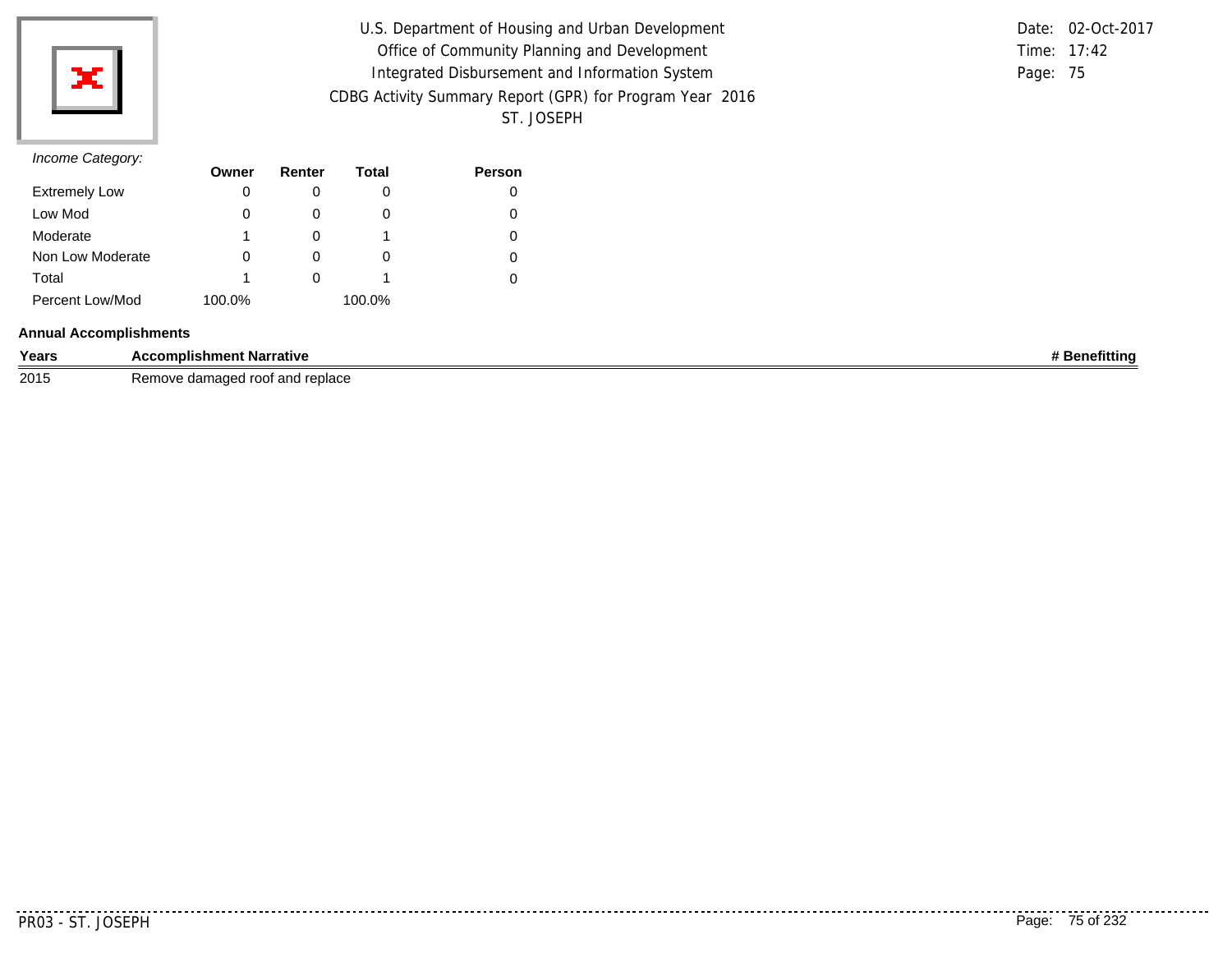|                                  | U.S. Department of Housing and Urban Development<br>Time: 17:42<br>Office of Community Planning and Development<br>Integrated Disbursement and Information System<br>Page: 76<br>CDBG Activity Summary Report (GPR) for Program Year 2016<br>ST. JOSEPH |                   |             |          |                                                                                                                                                     |                      |             |          | Date: 02-Oct-2017     |        |                         |            |
|----------------------------------|---------------------------------------------------------------------------------------------------------------------------------------------------------------------------------------------------------------------------------------------------------|-------------------|-------------|----------|-----------------------------------------------------------------------------------------------------------------------------------------------------|----------------------|-------------|----------|-----------------------|--------|-------------------------|------------|
| <b>PGM Year:</b>                 | 2015                                                                                                                                                                                                                                                    |                   |             |          |                                                                                                                                                     |                      |             |          |                       |        |                         |            |
| Project:                         | 0004 - Emergency Assistance                                                                                                                                                                                                                             |                   |             |          |                                                                                                                                                     |                      |             |          |                       |        |                         |            |
| <b>IDIS Activity:</b>            | 2129 - 2512 S 22nd - Russell                                                                                                                                                                                                                            |                   |             |          |                                                                                                                                                     |                      |             |          |                       |        |                         |            |
| Status:<br>Location:             | Completed 12/1/2016 12:00:00 AM<br>2512 S 22nd St Saint Joseph, MO 64503-3101                                                                                                                                                                           |                   |             |          | Create suitable living environments<br>Objective:<br>Outcome:<br>Availability/accessibility<br>Matrix Code:<br>Rehab; Single-Unit Residential (14A) |                      |             |          | National Objective:   |        | LMH                     |            |
| <b>Initial Funding Date:</b>     |                                                                                                                                                                                                                                                         | 09/15/2015        |             |          |                                                                                                                                                     |                      |             |          |                       |        |                         |            |
| <b>Description:</b>              |                                                                                                                                                                                                                                                         |                   |             |          |                                                                                                                                                     |                      |             |          |                       |        |                         |            |
| Replace roof<br><b>Financing</b> |                                                                                                                                                                                                                                                         |                   |             |          |                                                                                                                                                     |                      |             |          |                       |        |                         |            |
|                                  | Fund Type                                                                                                                                                                                                                                               | <b>Grant Year</b> | Grant       |          |                                                                                                                                                     | <b>Funded Amount</b> |             |          | Drawn In Program Year |        | Drawn Thru Program Year |            |
| <b>CDBG</b>                      | EN                                                                                                                                                                                                                                                      | 2015              | B15MC290004 |          |                                                                                                                                                     |                      | \$4,400.00  |          |                       | \$0.00 |                         | \$4,400.00 |
| <b>Total</b>                     | <b>Total</b>                                                                                                                                                                                                                                            |                   |             |          |                                                                                                                                                     |                      | \$4,400.00  |          |                       | \$0.00 |                         | \$4,400.00 |
| <b>Proposed Accomplishments</b>  |                                                                                                                                                                                                                                                         |                   |             |          |                                                                                                                                                     |                      |             |          |                       |        |                         |            |
| Housing Units: 1                 |                                                                                                                                                                                                                                                         |                   |             |          |                                                                                                                                                     |                      |             |          |                       |        |                         |            |
| <b>Actual Accomplishments</b>    |                                                                                                                                                                                                                                                         |                   |             |          |                                                                                                                                                     |                      |             |          |                       |        |                         |            |
| Number assisted:                 |                                                                                                                                                                                                                                                         |                   |             | Owner    |                                                                                                                                                     | Renter               |             |          | <b>Total</b>          |        | Person                  |            |
|                                  |                                                                                                                                                                                                                                                         |                   | Total       | Hispanic |                                                                                                                                                     | Total                | Hispanic    | Total    | Hispanic              | Total  | Hispanic                |            |
| White:                           |                                                                                                                                                                                                                                                         |                   | 1           |          | 0                                                                                                                                                   | 0                    | 0           | 1        | 0                     |        | 0<br>0                  |            |
| Black/African American:          |                                                                                                                                                                                                                                                         |                   | 0           |          | 0                                                                                                                                                   | 0                    | 0           | 0        | 0                     |        | 0<br>0                  |            |
| Asian:                           |                                                                                                                                                                                                                                                         |                   | $\Omega$    |          | 0                                                                                                                                                   | 0                    | $\mathbf 0$ | 0        | $\Omega$              |        | 0<br>0                  |            |
|                                  | American Indian/Alaskan Native:                                                                                                                                                                                                                         |                   | 0           |          | 0                                                                                                                                                   | 0                    | 0           | 0        | 0                     |        | 0<br>0                  |            |
|                                  | Native Hawaiian/Other Pacific Islander:                                                                                                                                                                                                                 |                   | 0           |          | 0                                                                                                                                                   | 0                    | $\Omega$    | 0        | $\Omega$              |        | 0<br>0                  |            |
|                                  | American Indian/Alaskan Native & White:                                                                                                                                                                                                                 |                   | 0           |          | 0                                                                                                                                                   | 0                    | 0           | 0        | 0                     |        | 0<br>0                  |            |
| Asian White:                     |                                                                                                                                                                                                                                                         |                   | $\Omega$    |          | 0                                                                                                                                                   | 0                    | $\Omega$    | 0        | $\Omega$              |        | 0<br>0                  |            |
|                                  | Black/African American & White:                                                                                                                                                                                                                         |                   | 0           |          | 0                                                                                                                                                   | 0                    | 0           | 0        | 0                     |        | 0<br>0                  |            |
|                                  | American Indian/Alaskan Native & Black/African American:                                                                                                                                                                                                |                   | $\Omega$    |          | 0                                                                                                                                                   | 0                    | $\Omega$    | 0        | $\Omega$              |        | 0<br>0                  |            |
| Other multi-racial:              |                                                                                                                                                                                                                                                         |                   | 0           |          | 0                                                                                                                                                   | 0                    | 0           | 0        | $\Omega$              |        | 0<br>0                  |            |
| Asian/Pacific Islander:          |                                                                                                                                                                                                                                                         |                   | $\Omega$    |          | $\Omega$                                                                                                                                            | $\Omega$             | $\Omega$    | $\Omega$ | $\Omega$              |        | $\Omega$<br>$\Omega$    |            |

**1 0**

Female-headed Households: 0 0 0

**0**

0 0

**0**

0

0 **1 0 0**

0 0

**Total:**

Hispanic:

. . . . . . . . .

0

**0**

0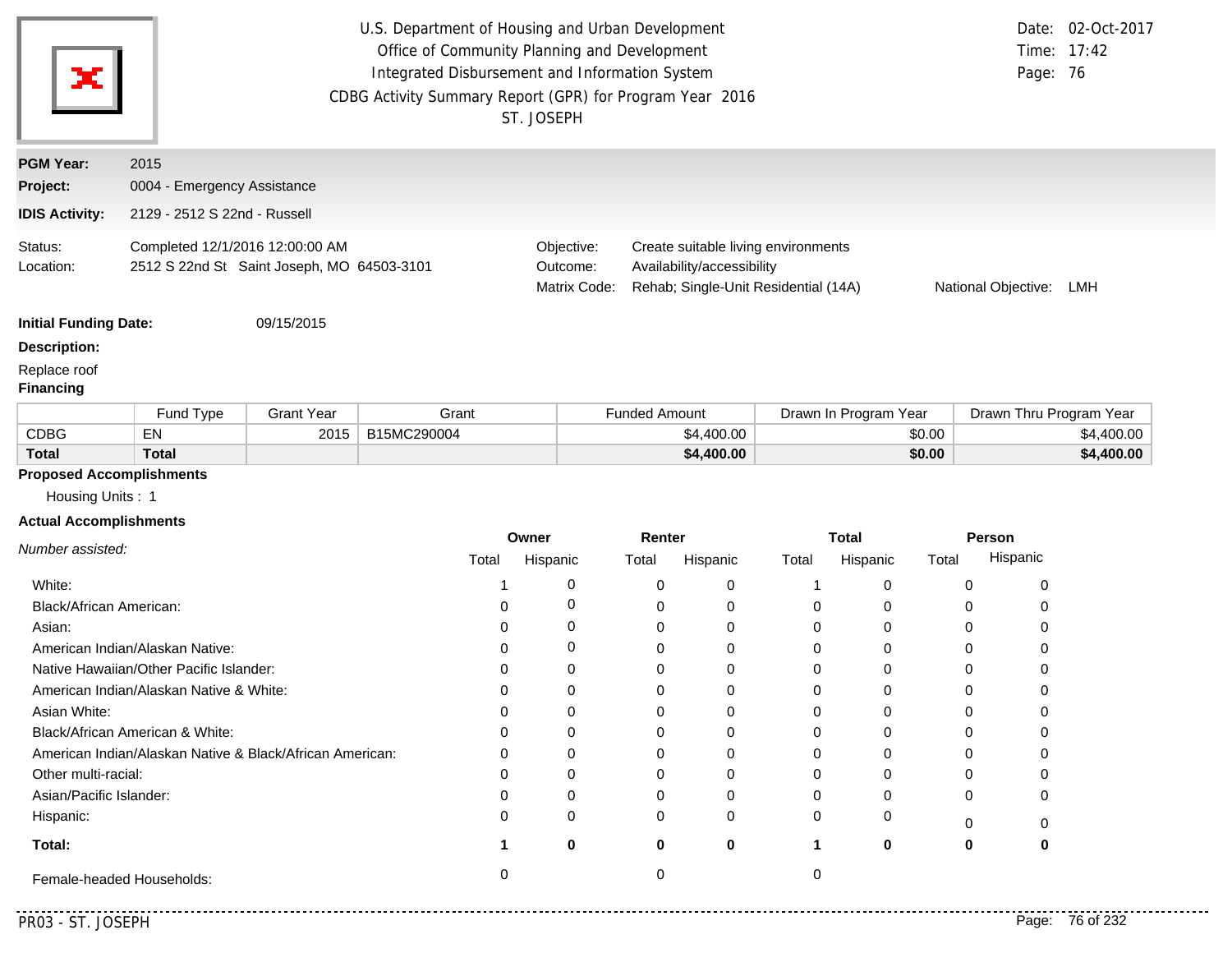

| U.S. Department of Housing and Urban Development         |          | Date: 02-Oct-2017 |
|----------------------------------------------------------|----------|-------------------|
| Office of Community Planning and Development             |          | Time: 17:42       |
| Integrated Disbursement and Information System           | Page: 77 |                   |
| CDBG Activity Summary Report (GPR) for Program Year 2016 |          |                   |
| ST. JOSEPH                                               |          |                   |

## *Income Category:*

| $11001110$ catogory. | Owner  | Renter | Total  | <b>Person</b> |
|----------------------|--------|--------|--------|---------------|
| <b>Extremely Low</b> |        |        |        |               |
| Low Mod              | 0      | O      | O      |               |
| Moderate             | 0      |        | O      |               |
| Non Low Moderate     | 0      | O      | O      |               |
| Total                | 1      |        |        |               |
| Percent Low/Mod      | 100.0% |        | 100.0% |               |

### **Annual Accomplishments**

| Years | <b>Accomplishment Narrative</b>      | Benefitting |
|-------|--------------------------------------|-------------|
| 2015  | damaged roof and replace ?<br>≺emove |             |

. . . . . . . . . . .

. . . . . . . . . . . . . .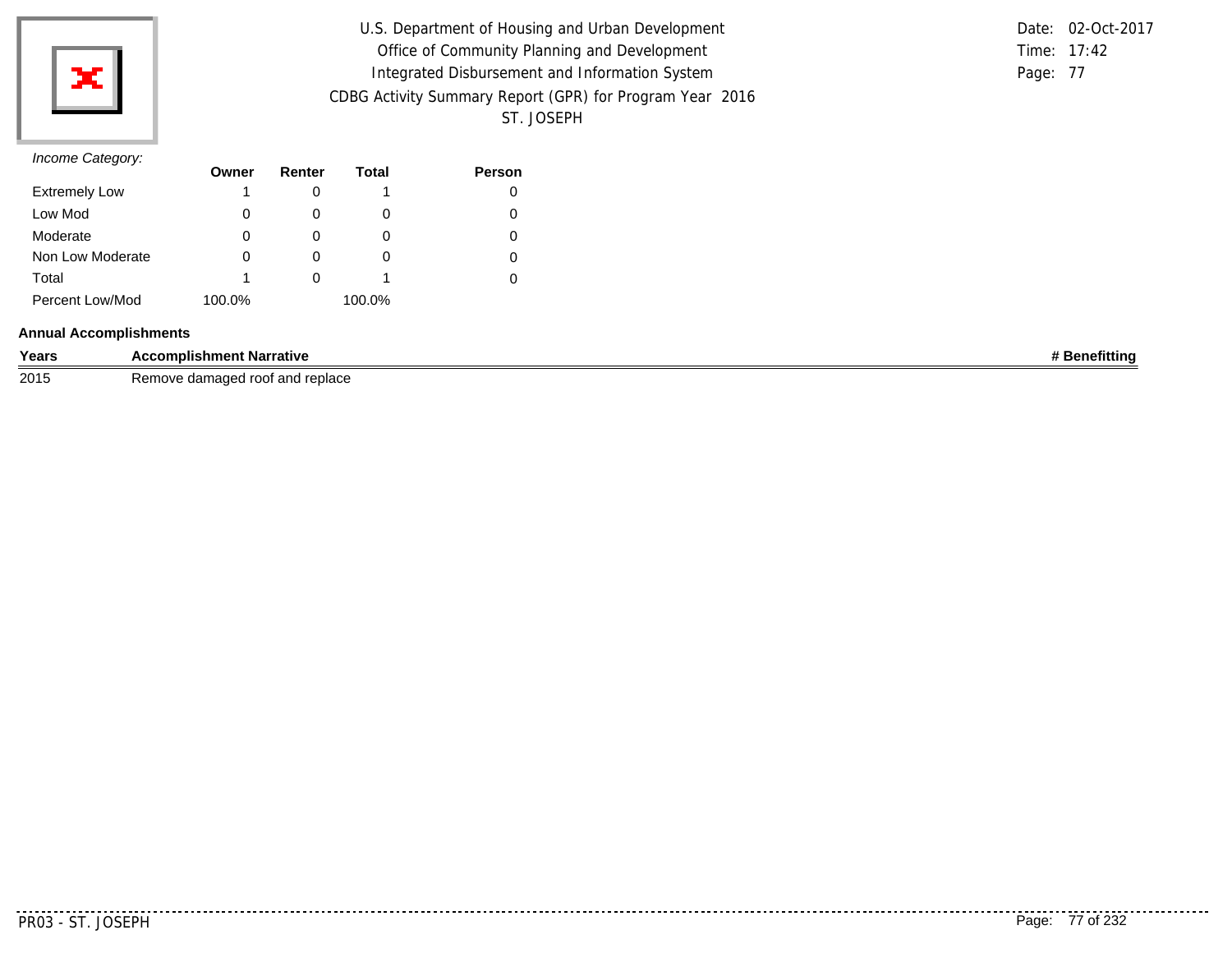| ×                                                                                    | U.S. Department of Housing and Urban Development<br>Office of Community Planning and Development<br>Integrated Disbursement and Information System<br>CDBG Activity Summary Report (GPR) for Program Year 2016<br>ST. JOSEPH |                   |             |                                        |                                                                                                    |                       |                         | Date: 02-Oct-2017<br>Time: 17:42<br>Page: 78 |
|--------------------------------------------------------------------------------------|------------------------------------------------------------------------------------------------------------------------------------------------------------------------------------------------------------------------------|-------------------|-------------|----------------------------------------|----------------------------------------------------------------------------------------------------|-----------------------|-------------------------|----------------------------------------------|
| <b>PGM Year:</b>                                                                     | 2015                                                                                                                                                                                                                         |                   |             |                                        |                                                                                                    |                       |                         |                                              |
| Project:                                                                             | 0007 - Code Enforcement                                                                                                                                                                                                      |                   |             |                                        |                                                                                                    |                       |                         |                                              |
| <b>IDIS Activity:</b>                                                                | 2130 - 3736 S 11th Street Rd - Demo                                                                                                                                                                                          |                   |             |                                        |                                                                                                    |                       |                         |                                              |
| Status:<br>Location:                                                                 | Completed 12/1/2016 12:00:00 AM<br>3736 S 11th Street Rd Saint Joseph, MO 64503-3413                                                                                                                                         |                   |             | Objective:<br>Outcome:<br>Matrix Code: | Create suitable living environments<br>Availability/accessibility<br>Clearance and Demolition (04) |                       | National Objective:     | SBS                                          |
| <b>Initial Funding Date:</b>                                                         |                                                                                                                                                                                                                              | 09/18/2015        |             |                                        |                                                                                                    |                       |                         |                                              |
| <b>Description:</b>                                                                  |                                                                                                                                                                                                                              |                   |             |                                        |                                                                                                    |                       |                         |                                              |
| Demolition of structure<br><b>Financing</b>                                          |                                                                                                                                                                                                                              |                   |             |                                        |                                                                                                    |                       |                         |                                              |
|                                                                                      | Fund Type                                                                                                                                                                                                                    | <b>Grant Year</b> | Grant       |                                        | <b>Funded Amount</b>                                                                               | Drawn In Program Year | Drawn Thru Program Year |                                              |
| <b>CDBG</b>                                                                          | <b>EN</b>                                                                                                                                                                                                                    | 2015              | B15MC290004 |                                        | \$6,750.00                                                                                         | \$0.00                |                         | \$6,750.00                                   |
| <b>Total</b>                                                                         | <b>Total</b>                                                                                                                                                                                                                 |                   |             |                                        | \$6,750.00                                                                                         | \$0.00                |                         | \$6,750.00                                   |
| <b>Proposed Accomplishments</b><br>Housing Units: 1<br><b>Annual Accomplishments</b> |                                                                                                                                                                                                                              |                   |             |                                        |                                                                                                    |                       |                         |                                              |

| Years | <b>Accomplishment Narrative</b>                                                | <b>lenefittina</b> |
|-------|--------------------------------------------------------------------------------|--------------------|
| 2015  | ⊃emc<br>∘of debris i<br>ı of abandoned<br>house and u<br>clean up<br>Nition of |                    |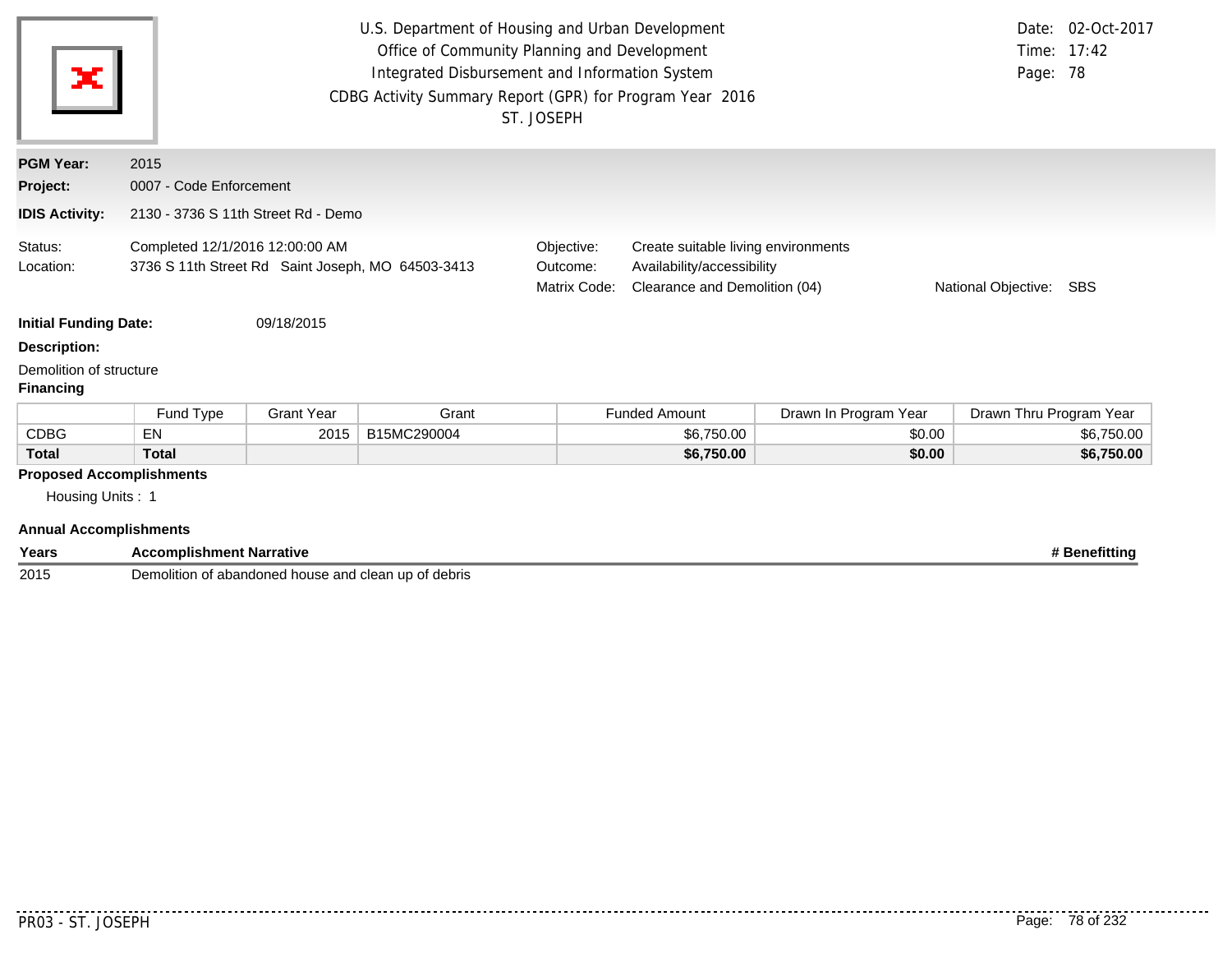| ×                               | U.S. Department of Housing and Urban Development<br>Office of Community Planning and Development<br>Integrated Disbursement and Information System<br>CDBG Activity Summary Report (GPR) for Program Year 2016<br>ST. JOSEPH |                   |             |                                        |                                                                                                    |                       | Page: 79                | Date: 02-Oct-2017<br>Time: 17:42 |
|---------------------------------|------------------------------------------------------------------------------------------------------------------------------------------------------------------------------------------------------------------------------|-------------------|-------------|----------------------------------------|----------------------------------------------------------------------------------------------------|-----------------------|-------------------------|----------------------------------|
| <b>PGM Year:</b>                | 2015                                                                                                                                                                                                                         |                   |             |                                        |                                                                                                    |                       |                         |                                  |
| Project:                        | 0007 - Code Enforcement                                                                                                                                                                                                      |                   |             |                                        |                                                                                                    |                       |                         |                                  |
| <b>IDIS Activity:</b>           | 2131 - 1517 Olive - Demo                                                                                                                                                                                                     |                   |             |                                        |                                                                                                    |                       |                         |                                  |
| Status:<br>Location:            | Completed 12/1/2016 12:00:00 AM<br>1517 Olive St Saint Joseph, MO 64503-2445                                                                                                                                                 |                   |             | Objective:<br>Outcome:<br>Matrix Code: | Create suitable living environments<br>Availability/accessibility<br>Clearance and Demolition (04) |                       | National Objective:     | <b>SBS</b>                       |
| <b>Initial Funding Date:</b>    |                                                                                                                                                                                                                              | 10/13/2015        |             |                                        |                                                                                                    |                       |                         |                                  |
| <b>Description:</b>             |                                                                                                                                                                                                                              |                   |             |                                        |                                                                                                    |                       |                         |                                  |
| <b>Financing</b>                | Demolition of fire damaged structure                                                                                                                                                                                         |                   |             |                                        |                                                                                                    |                       |                         |                                  |
|                                 | Fund Type                                                                                                                                                                                                                    | <b>Grant Year</b> | Grant       |                                        | <b>Funded Amount</b>                                                                               | Drawn In Program Year | Drawn Thru Program Year |                                  |
| <b>CDBG</b>                     | <b>EN</b>                                                                                                                                                                                                                    | 2015              | B15MC290004 |                                        | \$4,797.00                                                                                         | \$0.00                |                         | \$4,797.00                       |
| <b>Total</b>                    | <b>Total</b>                                                                                                                                                                                                                 |                   |             |                                        | \$4,797.00                                                                                         | \$0.00                |                         | \$4,797.00                       |
| <b>Proposed Accomplishments</b> |                                                                                                                                                                                                                              |                   |             |                                        |                                                                                                    |                       |                         |                                  |

Housing Units : 1

### **Annual Accomplishments**

| Years | Accomplishment Narrative                                                            | $\sim$ |
|-------|-------------------------------------------------------------------------------------|--------|
| 2015  | Demolish fire<br>debris :<br>e damaged<br>' structure a<br>ı up<br>Οt<br>.id clean. |        |

. . . . . . . . . . . .

. . . . . . . . . . .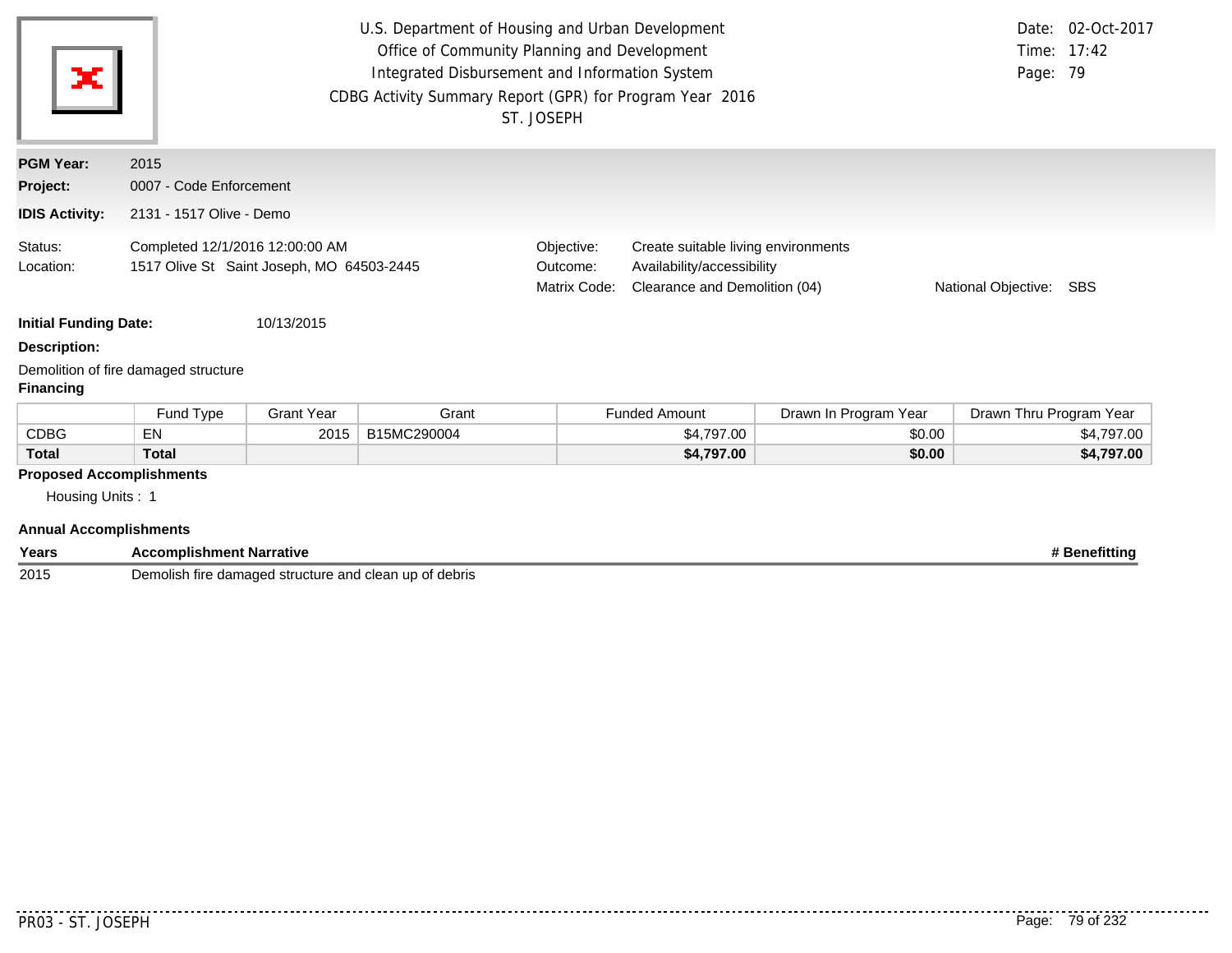| ×                                                                                    | U.S. Department of Housing and Urban Development<br>Office of Community Planning and Development<br>Integrated Disbursement and Information System<br>CDBG Activity Summary Report (GPR) for Program Year 2016<br>ST. JOSEPH |                   |             |                                        |                                                                                                    |                       | Page: 80                | Date: 02-Oct-2017<br>Time: 17:42 |
|--------------------------------------------------------------------------------------|------------------------------------------------------------------------------------------------------------------------------------------------------------------------------------------------------------------------------|-------------------|-------------|----------------------------------------|----------------------------------------------------------------------------------------------------|-----------------------|-------------------------|----------------------------------|
| <b>PGM Year:</b>                                                                     | 2015                                                                                                                                                                                                                         |                   |             |                                        |                                                                                                    |                       |                         |                                  |
| Project:                                                                             | 0007 - Code Enforcement                                                                                                                                                                                                      |                   |             |                                        |                                                                                                    |                       |                         |                                  |
| <b>IDIS Activity:</b>                                                                | 2132 - 503 S 20th Demo                                                                                                                                                                                                       |                   |             |                                        |                                                                                                    |                       |                         |                                  |
| Status:<br>Location:                                                                 | Completed 12/1/2016 12:00:00 AM<br>503 S 20th St Saint Joseph, MO 64501-3015                                                                                                                                                 |                   |             | Objective:<br>Outcome:<br>Matrix Code: | Create suitable living environments<br>Availability/accessibility<br>Clearance and Demolition (04) |                       | National Objective:     | SBS                              |
| <b>Initial Funding Date:</b>                                                         |                                                                                                                                                                                                                              | 10/15/2015        |             |                                        |                                                                                                    |                       |                         |                                  |
| <b>Description:</b>                                                                  |                                                                                                                                                                                                                              |                   |             |                                        |                                                                                                    |                       |                         |                                  |
| Demolition of structure<br><b>Financing</b>                                          |                                                                                                                                                                                                                              |                   |             |                                        |                                                                                                    |                       |                         |                                  |
|                                                                                      | Fund Type                                                                                                                                                                                                                    | <b>Grant Year</b> | Grant       |                                        | <b>Funded Amount</b>                                                                               | Drawn In Program Year | Drawn Thru Program Year |                                  |
| <b>CDBG</b>                                                                          | EN                                                                                                                                                                                                                           | 2015              | B15MC290004 |                                        | \$3,850.00                                                                                         | \$0.00                |                         | \$3,850.00                       |
| <b>Total</b>                                                                         | <b>Total</b>                                                                                                                                                                                                                 |                   |             |                                        | \$3,850.00                                                                                         | \$0.00                |                         | \$3,850.00                       |
| <b>Proposed Accomplishments</b><br>Housing Units: 1<br><b>Annual Accomplishments</b> |                                                                                                                                                                                                                              |                   |             |                                        |                                                                                                    |                       |                         |                                  |

| Years | <b>Accomplishment Narrative</b>                 | <b>* Benefitting</b> |
|-------|-------------------------------------------------|----------------------|
| 2015  | n of house and clean up of debris<br>Demolition |                      |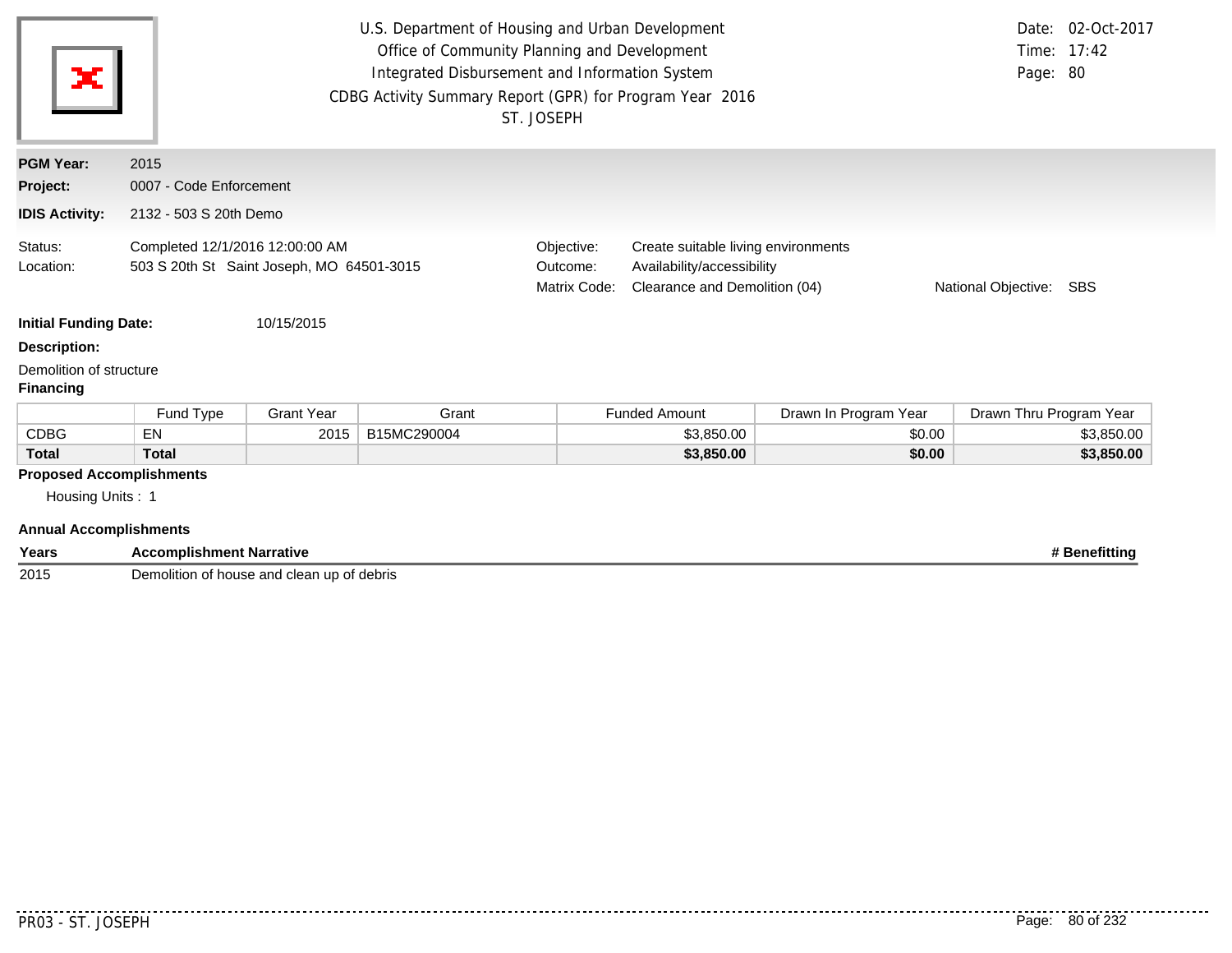| ×                                                                                    | U.S. Department of Housing and Urban Development<br>Date: 02-Oct-2017<br>Office of Community Planning and Development<br>Time: 17:42<br>Integrated Disbursement and Information System<br>Page: 81<br>CDBG Activity Summary Report (GPR) for Program Year 2016<br>ST. JOSEPH |                   |             |                                        |                                                                                                                           |                       |                         |            |
|--------------------------------------------------------------------------------------|------------------------------------------------------------------------------------------------------------------------------------------------------------------------------------------------------------------------------------------------------------------------------|-------------------|-------------|----------------------------------------|---------------------------------------------------------------------------------------------------------------------------|-----------------------|-------------------------|------------|
| <b>PGM Year:</b>                                                                     | 2015                                                                                                                                                                                                                                                                         |                   |             |                                        |                                                                                                                           |                       |                         |            |
| Project:                                                                             | 0007 - Code Enforcement                                                                                                                                                                                                                                                      |                   |             |                                        |                                                                                                                           |                       |                         |            |
| <b>IDIS Activity:</b>                                                                | 2133 - 1824 Sacramento Demo                                                                                                                                                                                                                                                  |                   |             |                                        |                                                                                                                           |                       |                         |            |
| Status:<br>Location:                                                                 | Completed 12/9/2016 12:00:00 AM<br>1824 Sacramento St Saint Joseph, MO 64507-1353                                                                                                                                                                                            |                   |             | Objective:<br>Outcome:<br>Matrix Code: | Create suitable living environments<br>Availability/accessibility<br>Clearance and Demolition (04)<br>National Objective: |                       |                         | SBS        |
| <b>Initial Funding Date:</b>                                                         |                                                                                                                                                                                                                                                                              | 10/15/2015        |             |                                        |                                                                                                                           |                       |                         |            |
| <b>Description:</b><br>Demolition of structure                                       |                                                                                                                                                                                                                                                                              |                   |             |                                        |                                                                                                                           |                       |                         |            |
| <b>Financing</b>                                                                     |                                                                                                                                                                                                                                                                              |                   |             |                                        |                                                                                                                           |                       |                         |            |
|                                                                                      | Fund Type                                                                                                                                                                                                                                                                    | <b>Grant Year</b> | Grant       |                                        | <b>Funded Amount</b>                                                                                                      | Drawn In Program Year | Drawn Thru Program Year |            |
| <b>CDBG</b>                                                                          | <b>EN</b>                                                                                                                                                                                                                                                                    | 2015              | B15MC290004 |                                        | \$3,500.00                                                                                                                | \$0.00                |                         | \$3,500.00 |
| <b>Total</b>                                                                         | <b>Total</b>                                                                                                                                                                                                                                                                 |                   |             |                                        | \$3,500.00                                                                                                                | \$0.00                |                         | \$3,500.00 |
| <b>Proposed Accomplishments</b><br>Housing Units: 1<br><b>Annual Accomplishments</b> |                                                                                                                                                                                                                                                                              |                   |             |                                        |                                                                                                                           |                       |                         |            |

**Years Accomplishment Narrative # Benefitting** Demolition of structure and clean up of debris

. . . . .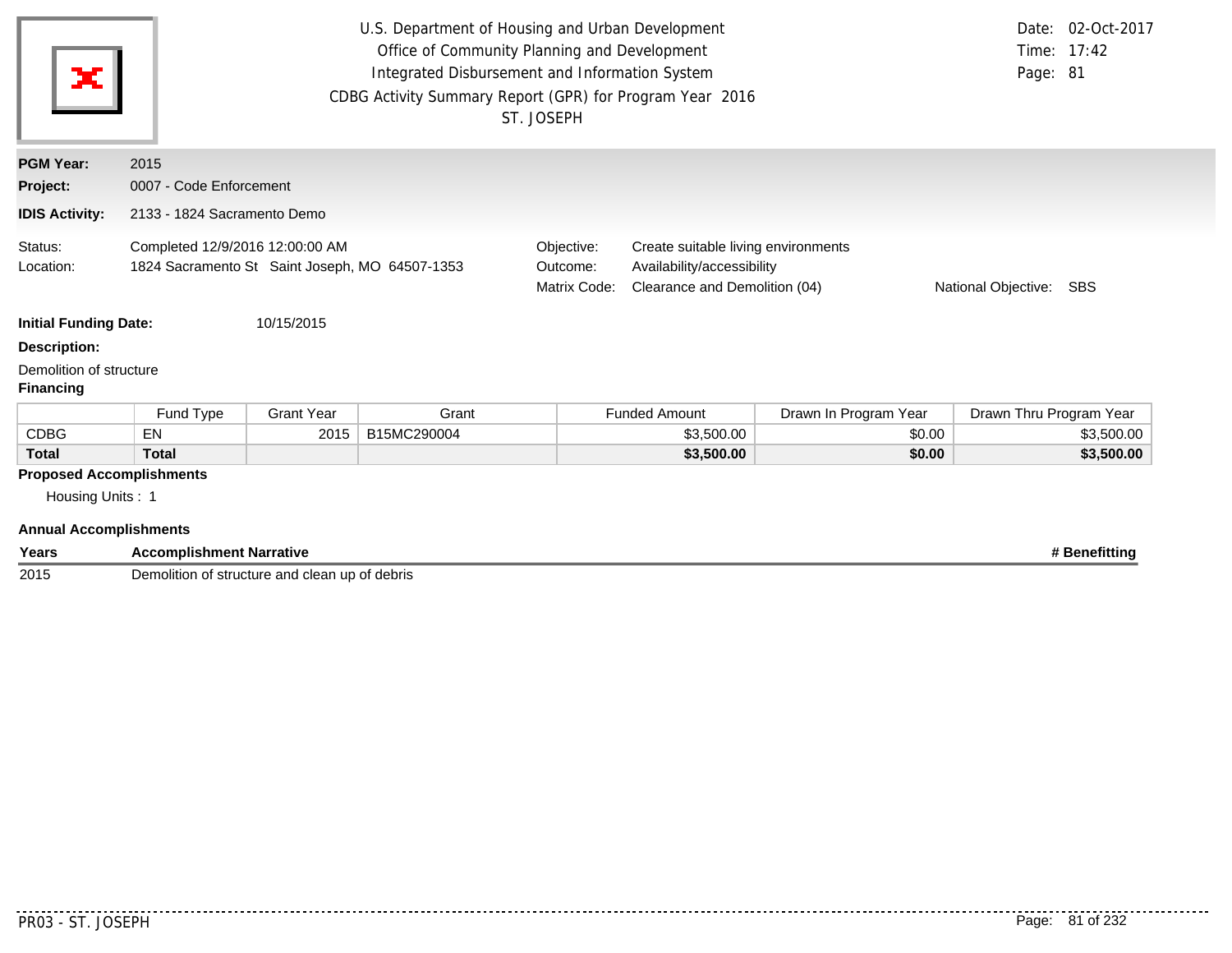| ×                            | CDBG Activity Summary Report (GPR) for Program Year 2016                     | U.S. Department of Housing and Urban Development<br>Office of Community Planning and Development<br>Integrated Disbursement and Information System<br>ST. JOSEPH |                                                                                                           | Page: 82            | Date: 02-Oct-2017<br>Time: 17:42 |
|------------------------------|------------------------------------------------------------------------------|------------------------------------------------------------------------------------------------------------------------------------------------------------------|-----------------------------------------------------------------------------------------------------------|---------------------|----------------------------------|
| <b>PGM Year:</b><br>Project: | 2015<br>0004 - Emergency Assistance                                          |                                                                                                                                                                  |                                                                                                           |                     |                                  |
| <b>IDIS Activity:</b>        | 2134 - 3414 Scott - Stewart Marquez                                          |                                                                                                                                                                  |                                                                                                           |                     |                                  |
| Status:<br>Location:         | Completed 12/1/2016 12:00:00 AM<br>3414 Scott St Saint Joseph, MO 64507-1958 | Objective:<br>Outcome:<br>Matrix Code:                                                                                                                           | Create suitable living environments<br>Availability/accessibility<br>Rehab; Single-Unit Residential (14A) | National Objective: | LMH                              |
| <b>Initial Funding Date:</b> | 11/02/2015                                                                   |                                                                                                                                                                  |                                                                                                           |                     |                                  |
| <b>Description:</b>          |                                                                              |                                                                                                                                                                  |                                                                                                           |                     |                                  |
| New water heater             |                                                                              |                                                                                                                                                                  |                                                                                                           |                     |                                  |

# **Financing**

|             | und Type <del>-</del> | <b>Grant Year</b> | Grant       | Drawn In Program Year<br>Funded Amount |        | Drawn Thru Program Year |
|-------------|-----------------------|-------------------|-------------|----------------------------------------|--------|-------------------------|
| <b>CDBG</b> | - -<br>EN             | 2015              | B15MC290004 | \$825.00                               | \$0.00 | \$825.00                |
| Total       | Total                 |                   |             | \$825.00                               | \$0.00 | \$825.00                |

## **Proposed Accomplishments**

Housing Units : 1

### **Actual Accomplishments**

|                                                          | Owner |          | Renter |          | <b>Total</b> |              | Person |          |
|----------------------------------------------------------|-------|----------|--------|----------|--------------|--------------|--------|----------|
| Number assisted:                                         | Total | Hispanic | Total  | Hispanic | Total        | Hispanic     | Total  | Hispanic |
| White:                                                   |       | 0        |        | 0        | $\Omega$     |              |        |          |
| Black/African American:                                  |       |          |        | 0        |              |              | 0      |          |
| Asian:                                                   |       | 0        |        |          | $\Omega$     |              |        |          |
| American Indian/Alaskan Native:                          |       | 0        |        | 0        | 0            |              |        |          |
| Native Hawaiian/Other Pacific Islander:                  |       | 0        |        |          | 0            |              |        |          |
| American Indian/Alaskan Native & White:                  |       | $\Omega$ |        |          | 0            |              |        |          |
| Asian White:                                             |       | 0        |        |          | 0            |              |        |          |
| Black/African American & White:                          |       | 0        |        | 0        | $\Omega$     |              | 0      |          |
| American Indian/Alaskan Native & Black/African American: |       | $\Omega$ |        |          | $\Omega$     | <sup>0</sup> |        |          |
| Other multi-racial:                                      |       | 0        |        | ∩        | 0            |              |        |          |
| Asian/Pacific Islander:                                  |       | $\Omega$ |        |          | <sup>0</sup> |              | 0      |          |
| Hispanic:                                                |       | 0        | 0      | 0        | $\Omega$     | 0            |        |          |
| Total:                                                   |       |          | ŋ      | 0        |              |              | 0      |          |
| Female-headed Households:                                |       |          |        |          |              |              |        |          |

..........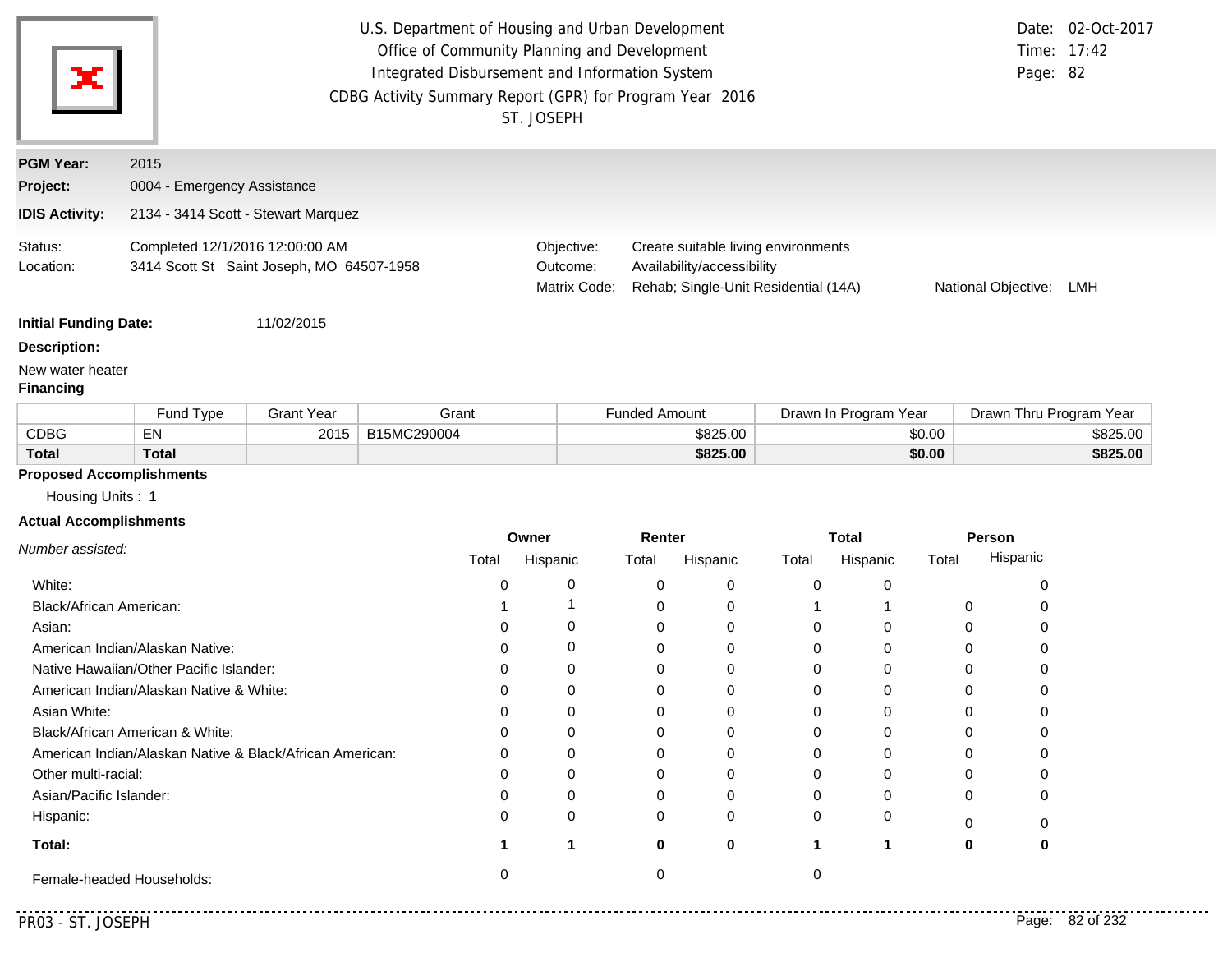

| U.S. Department of Housing and Urban Development         |          | Date: 02-Oct-2017 |
|----------------------------------------------------------|----------|-------------------|
| Office of Community Planning and Development             |          | Time: 17:42       |
| Integrated Disbursement and Information System           | Page: 83 |                   |
| CDBG Activity Summary Report (GPR) for Program Year 2016 |          |                   |
| ST. JOSEPH                                               |          |                   |

## *Income Category:*

| $11001110$ catogory. | Owner  | Renter | Total  | <b>Person</b> |
|----------------------|--------|--------|--------|---------------|
| <b>Extremely Low</b> |        |        |        |               |
| Low Mod              | 0      |        | O      |               |
| Moderate             | 0      |        | 0      |               |
| Non Low Moderate     | 0      |        | O      |               |
| Total                |        |        |        |               |
| Percent Low/Mod      | 100.0% |        | 100.0% |               |

### **Annual Accomplishments**

| Years | ---------<br><b>Narrative</b><br>ısnmen | $\cdots$<br>™ittin⊾ |
|-------|-----------------------------------------|---------------------|
| 2015  | heate<br>water<br><b>UIUNGII</b>        |                     |

. . . . . . . . . . .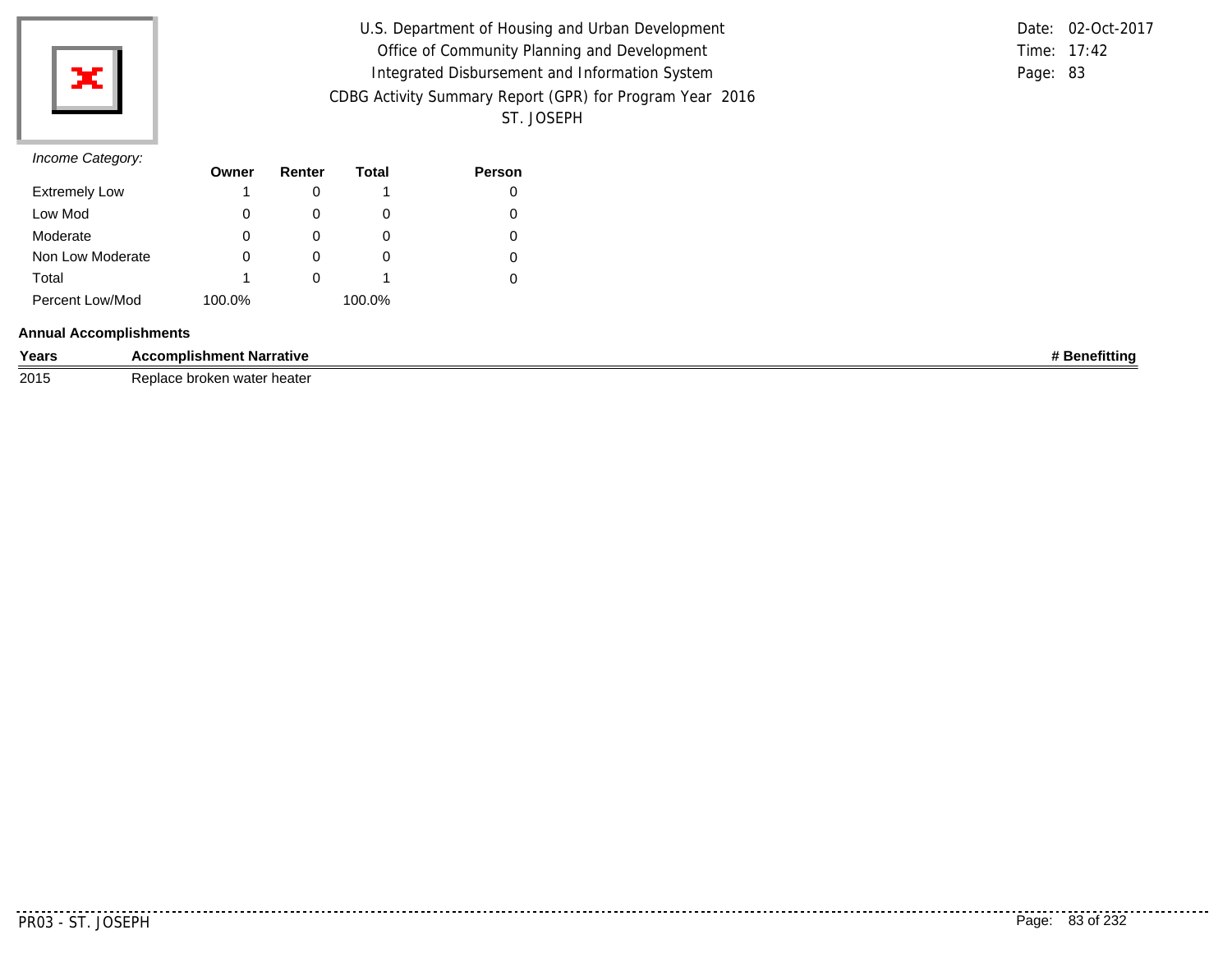|                               | U.S. Department of Housing and Urban Development<br>Office of Community Planning and Development<br>Integrated Disbursement and Information System<br>CDBG Activity Summary Report (GPR) for Program Year 2016<br>ST. JOSEPH |                        |                                                               |          |                                                                                                          |                      |              |             |                       | Page: 84 | Date: 02-Oct-2017<br>Time: 17:42 |              |
|-------------------------------|------------------------------------------------------------------------------------------------------------------------------------------------------------------------------------------------------------------------------|------------------------|---------------------------------------------------------------|----------|----------------------------------------------------------------------------------------------------------|----------------------|--------------|-------------|-----------------------|----------|----------------------------------|--------------|
| <b>PGM Year:</b>              | 2015                                                                                                                                                                                                                         |                        |                                                               |          |                                                                                                          |                      |              |             |                       |          |                                  |              |
| Project:                      |                                                                                                                                                                                                                              |                        | 0006 - Service Delivery - Single Unit Rehabilitation Programs |          |                                                                                                          |                      |              |             |                       |          |                                  |              |
| <b>IDIS Activity:</b>         | 2135 - Rehab Admin                                                                                                                                                                                                           |                        |                                                               |          |                                                                                                          |                      |              |             |                       |          |                                  |              |
| Status:<br>Location:          | Completed 9/12/2017 4:48:33 PM<br>1100 Frederick Ave Saint Joseph, MO 64501-2337                                                                                                                                             | Objective:<br>Outcome: | Matrix Code:                                                  |          | Create suitable living environments<br>Availability/accessibility<br>Rehabilitation Administration (14H) |                      |              |             | National Objective:   | LMH      |                                  |              |
| <b>Initial Funding Date:</b>  |                                                                                                                                                                                                                              | 11/06/2015             |                                                               |          |                                                                                                          |                      |              |             |                       |          |                                  |              |
| <b>Description:</b>           |                                                                                                                                                                                                                              |                        |                                                               |          |                                                                                                          |                      |              |             |                       |          |                                  |              |
| <b>Financing</b>              | Admin costs related to rehab program                                                                                                                                                                                         |                        |                                                               |          |                                                                                                          |                      |              |             |                       |          |                                  |              |
|                               | Fund Type                                                                                                                                                                                                                    | <b>Grant Year</b>      | Grant                                                         |          |                                                                                                          | <b>Funded Amount</b> |              |             | Drawn In Program Year |          | Drawn Thru Program Year          |              |
| <b>CDBG</b>                   | EN                                                                                                                                                                                                                           | 2015                   | B15MC290004                                                   |          |                                                                                                          |                      | \$291,753.70 |             | \$94,966.92           |          |                                  | \$291,753.70 |
| <b>Total</b>                  | <b>Total</b>                                                                                                                                                                                                                 |                        |                                                               |          |                                                                                                          |                      | \$291,753.70 |             | \$94,966.92           |          |                                  | \$291,753.70 |
|                               | <b>Proposed Accomplishments</b>                                                                                                                                                                                              |                        |                                                               |          |                                                                                                          |                      |              |             |                       |          |                                  |              |
| <b>Actual Accomplishments</b> |                                                                                                                                                                                                                              |                        |                                                               |          |                                                                                                          |                      |              |             |                       |          |                                  |              |
| Number assisted:              |                                                                                                                                                                                                                              |                        |                                                               | Owner    |                                                                                                          | Renter               |              |             | <b>Total</b>          |          | <b>Person</b><br>Hispanic        |              |
|                               |                                                                                                                                                                                                                              |                        | Total                                                         | Hispanic |                                                                                                          | Total                | Hispanic     | Total       | Hispanic              | Total    |                                  |              |
| White:                        |                                                                                                                                                                                                                              |                        | 0                                                             |          | 0                                                                                                        | 0                    | 0            | 0           | 0                     |          | 0                                |              |
| Black/African American:       |                                                                                                                                                                                                                              |                        | 0                                                             |          | 0                                                                                                        | 0                    | 0            | 0           | 0                     |          | 0<br>0                           |              |
| Asian:                        |                                                                                                                                                                                                                              |                        | $\Omega$                                                      |          | 0                                                                                                        | 0                    | 0            | 0           | 0                     |          | 0<br>0                           |              |
|                               | American Indian/Alaskan Native:                                                                                                                                                                                              |                        | $\Omega$                                                      |          | 0                                                                                                        | $\mathbf 0$          | $\Omega$     | $\mathbf 0$ | $\Omega$              |          | 0<br>$\mathbf 0$                 |              |
|                               | Native Hawaiian/Other Pacific Islander:                                                                                                                                                                                      |                        | $\Omega$                                                      |          | $\mathbf 0$                                                                                              | $\mathbf 0$          | 0            | $\mathbf 0$ | 0                     |          | $\Omega$<br>$\mathbf 0$          |              |
|                               | American Indian/Alaskan Native & White:                                                                                                                                                                                      |                        | 0                                                             |          | 0                                                                                                        | $\mathbf 0$          | 0            | $\mathbf 0$ | $\mathbf 0$           |          | $\mathbf 0$<br>0                 |              |
| Asian White:                  |                                                                                                                                                                                                                              |                        | 0                                                             |          | 0                                                                                                        | 0                    | 0            | 0           | $\mathbf 0$           |          | 0<br>0                           |              |
|                               | Black/African American & White:                                                                                                                                                                                              |                        | 0                                                             |          | 0                                                                                                        | 0                    | 0            | 0           | 0                     |          | 0<br>0                           |              |
|                               | American Indian/Alaskan Native & Black/African American:                                                                                                                                                                     |                        | $\Omega$                                                      |          | $\Omega$                                                                                                 | $\Omega$             | $\Omega$     | $\Omega$    | $\Omega$              |          | $\Omega$<br><sup>0</sup>         |              |

**0 0**

**Owner Renter Total Person**

**0**

0 0 0 0 0 0 0 0

**0**

0 0 0 0 **0 0 0**

0 0 0 0 0 0 0 0

Female-headed Households: 0 0 0

*Income Category:*

Other multi-racial: Asian/Pacific Islander:

**Total:**

Hispanic:

PR03 - ST. JOSEPH Page: 84 of 232

. . . . . . . . .

0

0

0

**0**

0

0 0 0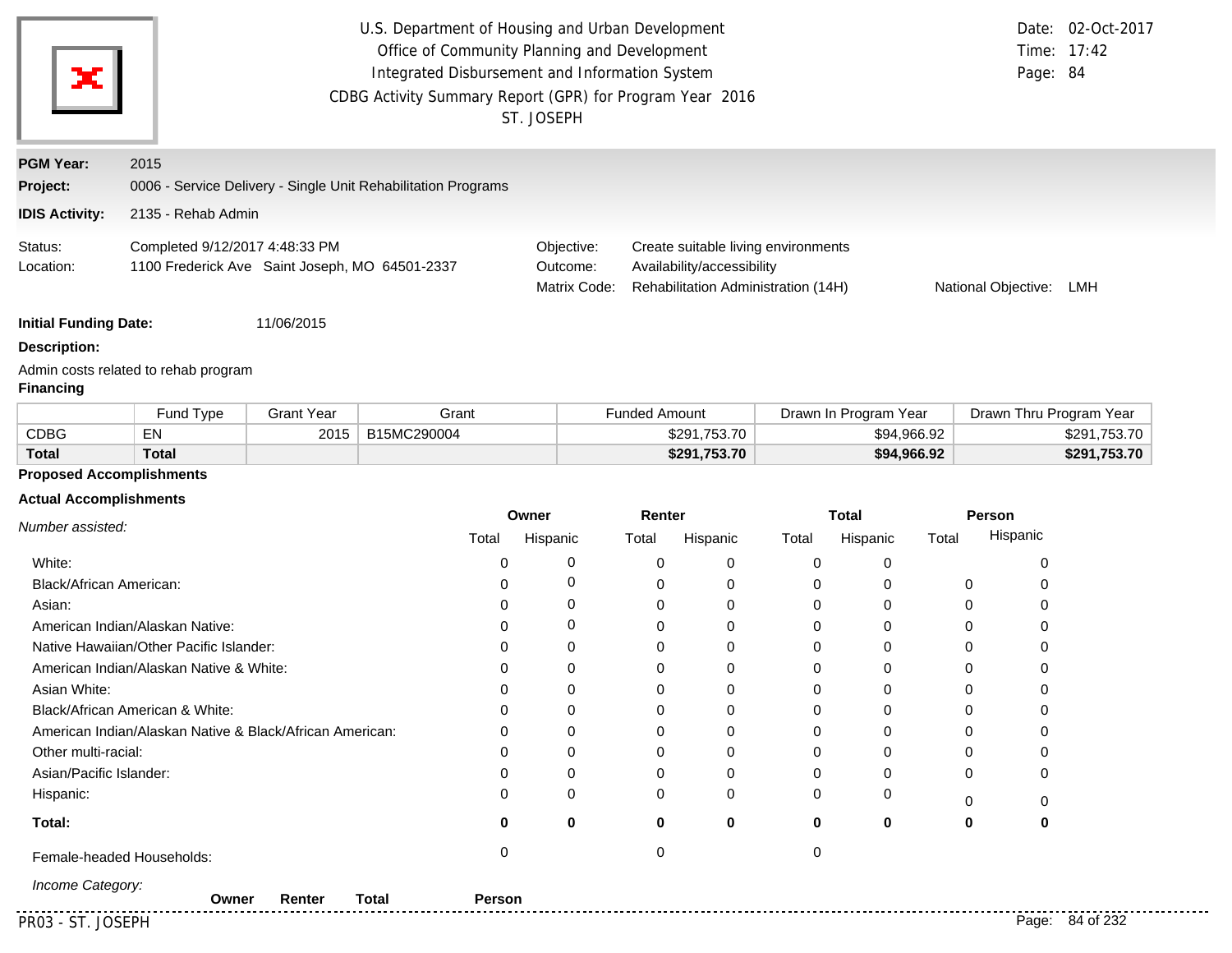| Ж                             |                                 |             |             |             | ST. JOSEPH  | U.S. Department of Housing and Urban Development<br>Office of Community Planning and Development<br>Integrated Disbursement and Information System<br>CDBG Activity Summary Report (GPR) for Program Year 2016 | Page: 85 | Date: 02-Oct-2017<br>Time: 17:42 |
|-------------------------------|---------------------------------|-------------|-------------|-------------|-------------|----------------------------------------------------------------------------------------------------------------------------------------------------------------------------------------------------------------|----------|----------------------------------|
| <b>Extremely Low</b>          |                                 | $\mathbf 0$ | $\mathbf 0$ | $\Omega$    | 0           |                                                                                                                                                                                                                |          |                                  |
| Low Mod                       |                                 | 0           | $\mathbf 0$ | $\Omega$    | 0           |                                                                                                                                                                                                                |          |                                  |
| Moderate                      |                                 | $\mathbf 0$ | 0           | $\mathbf 0$ | $\mathbf 0$ |                                                                                                                                                                                                                |          |                                  |
| Non Low Moderate              |                                 | 0           | $\mathbf 0$ | $\mathbf 0$ | 0           |                                                                                                                                                                                                                |          |                                  |
| Total                         |                                 | 0           | 0           | $\Omega$    | 0           |                                                                                                                                                                                                                |          |                                  |
| Percent Low/Mod               |                                 |             |             |             |             |                                                                                                                                                                                                                |          |                                  |
| <b>Annual Accomplishments</b> |                                 |             |             |             |             |                                                                                                                                                                                                                |          |                                  |
| Years                         | <b>Accomplishment Narrative</b> |             |             |             |             |                                                                                                                                                                                                                |          | # Benefitting                    |

**2015** Cost's associated with rehabilitation program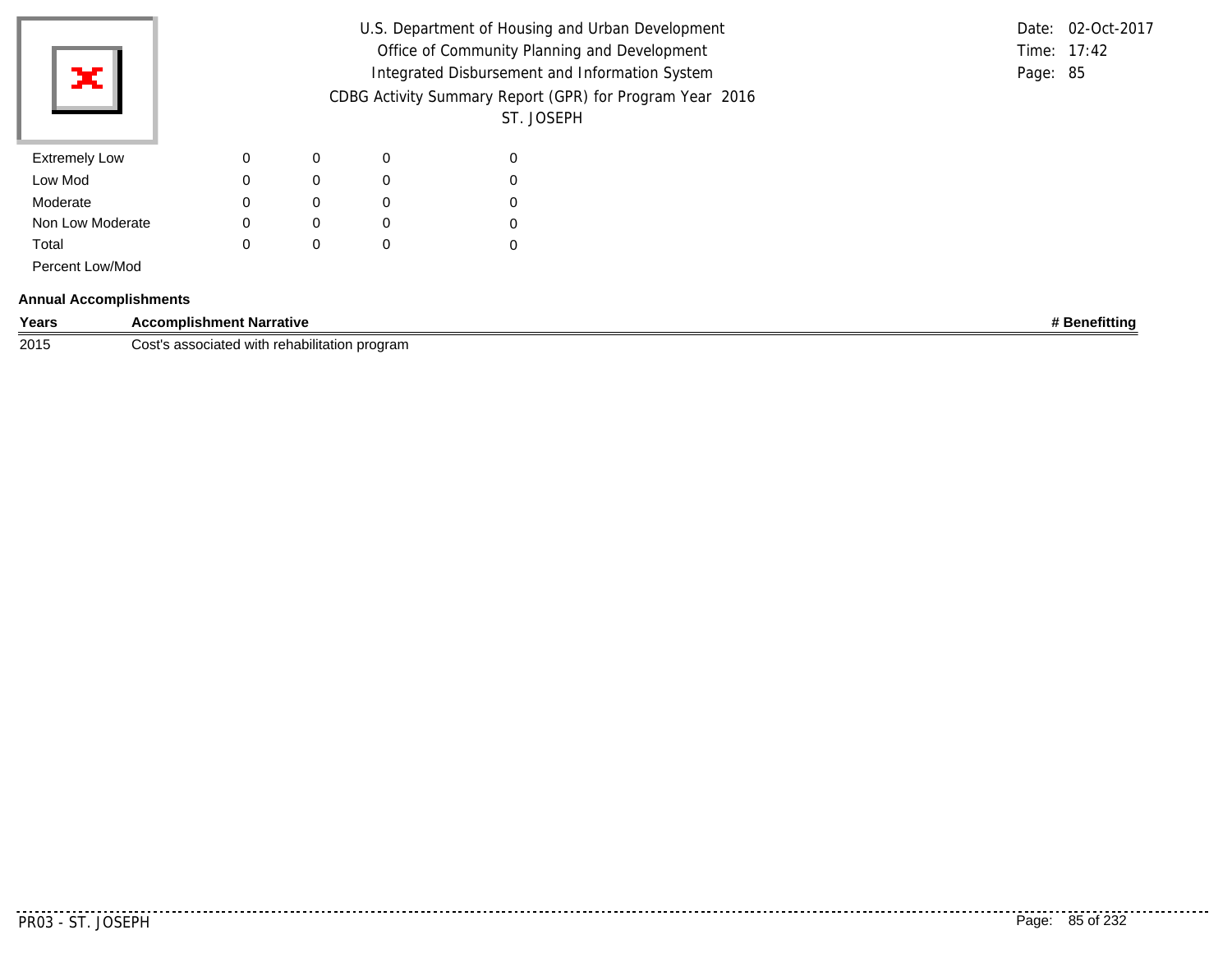| ×                                                     | U.S. Department of Housing and Urban Development<br>Date: 02-Oct-2017<br>Office of Community Planning and Development<br>Time: 17:42<br>Integrated Disbursement and Information System<br>Page: 86<br>CDBG Activity Summary Report (GPR) for Program Year 2016<br>ST. JOSEPH |                                                                                |                     |  |  |  |  |
|-------------------------------------------------------|------------------------------------------------------------------------------------------------------------------------------------------------------------------------------------------------------------------------------------------------------------------------------|--------------------------------------------------------------------------------|---------------------|--|--|--|--|
| <b>PGM Year:</b><br>Project:<br><b>IDIS Activity:</b> | 2015<br>0020 - Planning and Admin<br>2136 - CD Admin                                                                                                                                                                                                                         |                                                                                |                     |  |  |  |  |
| Status:<br>Location:                                  | Completed 9/12/2017 12:00:00 AM                                                                                                                                                                                                                                              | Objective:<br>Outcome:<br>General Program Administration (21A)<br>Matrix Code: | National Objective: |  |  |  |  |
| <b>Initial Funding Date:</b>                          | 11/06/2015                                                                                                                                                                                                                                                                   |                                                                                |                     |  |  |  |  |

**Description:**

Costs related to CD Program

### **Financing**

|              | <b>Fund Type</b> | Grant Year | Grant       | Funded Amount | Drawn In Program Year | Drawn Thru Program Year |
|--------------|------------------|------------|-------------|---------------|-----------------------|-------------------------|
| CDBG         | EN               | 2015       | B15MC290004 | \$148,398.27  | \$50,525.17           | \$148.398.27            |
| <b>Total</b> | Total            |            |             | \$148,398.27  | \$50,525.17           | \$148,398.27            |

# **Proposed Accomplishments**

### **Actual Accomplishments**

| Number assisted:                                         |             | Owner       |          | Renter      |             | <b>Total</b> |       | Person          |  |
|----------------------------------------------------------|-------------|-------------|----------|-------------|-------------|--------------|-------|-----------------|--|
|                                                          | Total       | Hispanic    | Total    | Hispanic    | Total       | Hispanic     | Total | Hispanic        |  |
| White:                                                   |             |             |          |             | 0           | 0            |       |                 |  |
| Black/African American:                                  |             |             |          |             | 0           | $\mathbf 0$  |       |                 |  |
| Asian:                                                   |             |             |          |             | 0           | $\mathbf 0$  |       |                 |  |
| American Indian/Alaskan Native:                          |             |             |          |             | 0           | 0            |       |                 |  |
| Native Hawaiian/Other Pacific Islander:                  |             |             |          |             | 0           | $\mathbf 0$  |       |                 |  |
| American Indian/Alaskan Native & White:                  |             |             |          |             | 0           | 0            |       |                 |  |
| Asian White:                                             |             |             |          |             | 0           | 0            |       |                 |  |
| Black/African American & White:                          |             |             |          |             | 0           | 0            |       |                 |  |
| American Indian/Alaskan Native & Black/African American: |             |             |          |             | $\Omega$    | 0            |       |                 |  |
| Other multi-racial:                                      |             |             |          |             | 0           | $\mathbf 0$  |       |                 |  |
| Asian/Pacific Islander:                                  |             |             |          |             | 0           | 0            |       |                 |  |
| Hispanic:                                                |             |             |          |             | $\Omega$    | $\mathbf 0$  |       |                 |  |
| Total:                                                   | $\mathbf 0$ | $\mathbf 0$ | $\bf{0}$ | $\mathbf 0$ | $\mathbf 0$ | $\mathbf 0$  | 0     | $\mathbf 0$     |  |
| Female-headed Households:                                |             |             |          |             | 0           |              |       |                 |  |
| Income Category:<br><b>Total</b><br>Renter<br>Owner      | Person      |             |          |             |             |              |       |                 |  |
| PR03 - ST. JOSEPH                                        |             |             |          |             |             |              |       | Page: 86 of 232 |  |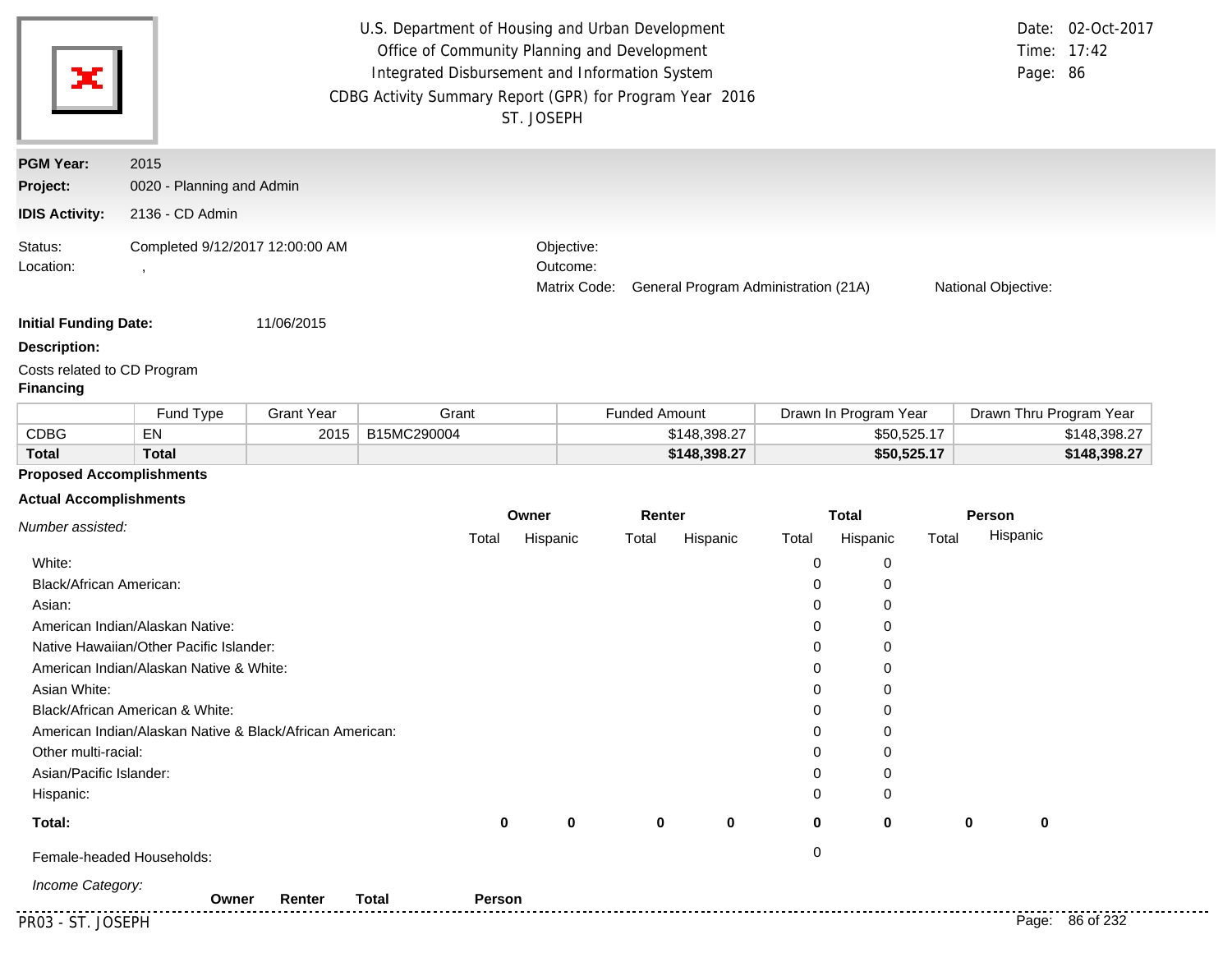|                      |                                                |                                                          |          | U.S. Department of Housing and Urban Development |  |  | Date: 02-Oct-2017 |
|----------------------|------------------------------------------------|----------------------------------------------------------|----------|--------------------------------------------------|--|--|-------------------|
|                      | Office of Community Planning and Development   |                                                          |          |                                                  |  |  | Time: 17:42       |
| ×Ш                   | Integrated Disbursement and Information System |                                                          |          |                                                  |  |  | Page: 87          |
|                      |                                                | CDBG Activity Summary Report (GPR) for Program Year 2016 |          |                                                  |  |  |                   |
|                      |                                                |                                                          |          | ST. JOSEPH                                       |  |  |                   |
| <b>Extremely Low</b> |                                                |                                                          | 0        |                                                  |  |  |                   |
| Low Mod              |                                                |                                                          | 0        |                                                  |  |  |                   |
| Moderate             |                                                |                                                          | 0        |                                                  |  |  |                   |
| Non Low Moderate     |                                                |                                                          | 0        |                                                  |  |  |                   |
| Total                | 0                                              | 0                                                        | $\Omega$ | 0                                                |  |  |                   |
| Percent Low/Mod      |                                                |                                                          |          |                                                  |  |  |                   |

## **Annual Accomplishments**

No data returned for this view. This might be because the applied filter excludes all data.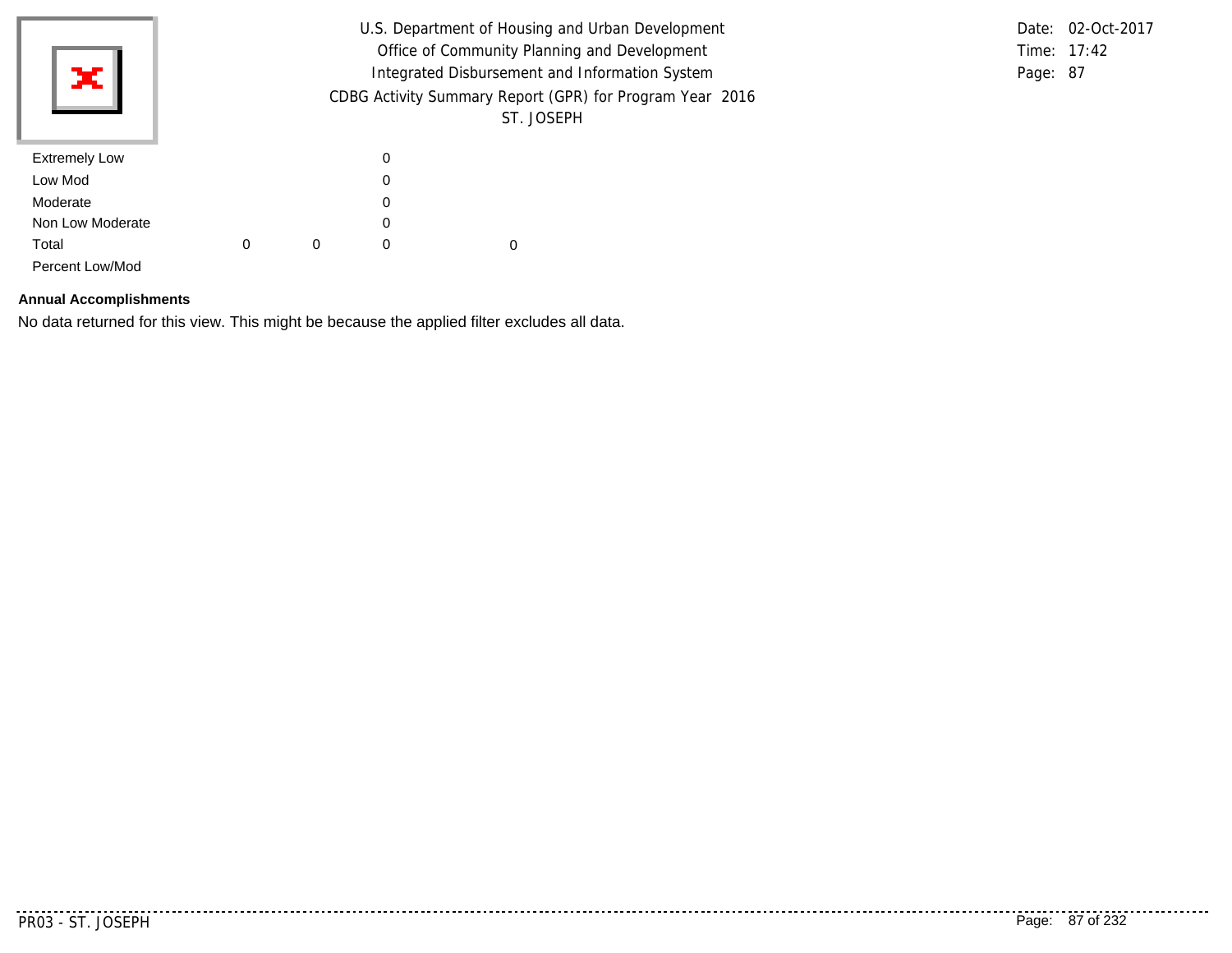| ×                                                                       | U.S. Department of Housing and Urban Development<br>Office of Community Planning and Development<br>Integrated Disbursement and Information System<br>CDBG Activity Summary Report (GPR) for Program Year 2016 | ST. JOSEPH                             |                                                                                                    | Page: 88            | Date: 02-Oct-2017<br>Time: $17:42$ |
|-------------------------------------------------------------------------|----------------------------------------------------------------------------------------------------------------------------------------------------------------------------------------------------------------|----------------------------------------|----------------------------------------------------------------------------------------------------|---------------------|------------------------------------|
| <b>PGM Year:</b><br>Project:<br><b>IDIS Activity:</b>                   | 2015<br>0007 - Code Enforcement<br>2137 - Demo Admin                                                                                                                                                           |                                        |                                                                                                    |                     |                                    |
| Status:<br>Location:                                                    | Completed 9/12/2017 12:00:00 AM<br>1100 Frederick Ave Saint Joseph, MO 64501-2337                                                                                                                              | Objective:<br>Outcome:<br>Matrix Code: | Create suitable living environments<br>Availability/accessibility<br>Clearance and Demolition (04) | National Objective: | SBS                                |
| <b>Initial Funding Date:</b><br><b>Description:</b><br><b>Financing</b> | 11/06/2015<br>Admin costs related to the Demolition program                                                                                                                                                    |                                        |                                                                                                    |                     |                                    |

|              | Fund Type    | Grant Year | Grant       | <b>Funded Amount</b> | Drawn In Program Year | Drawn Thru Program Year |
|--------------|--------------|------------|-------------|----------------------|-----------------------|-------------------------|
| CDBG         | ΕN           | 2015       | B15MC290004 | \$169,302.92         | \$54,479.33           | \$169,302.92            |
|              | D.           |            |             | \$16,911.74          | \$16,911.74           | \$16,911.74             |
| <b>Total</b> | <b>Total</b> |            |             | \$186,214.66         | \$71,391.07           | \$186,214.66            |

# **Proposed Accomplishments**

### **Annual Accomplishments**

No data returned for this view. This might be because the applied filter excludes all data.

..........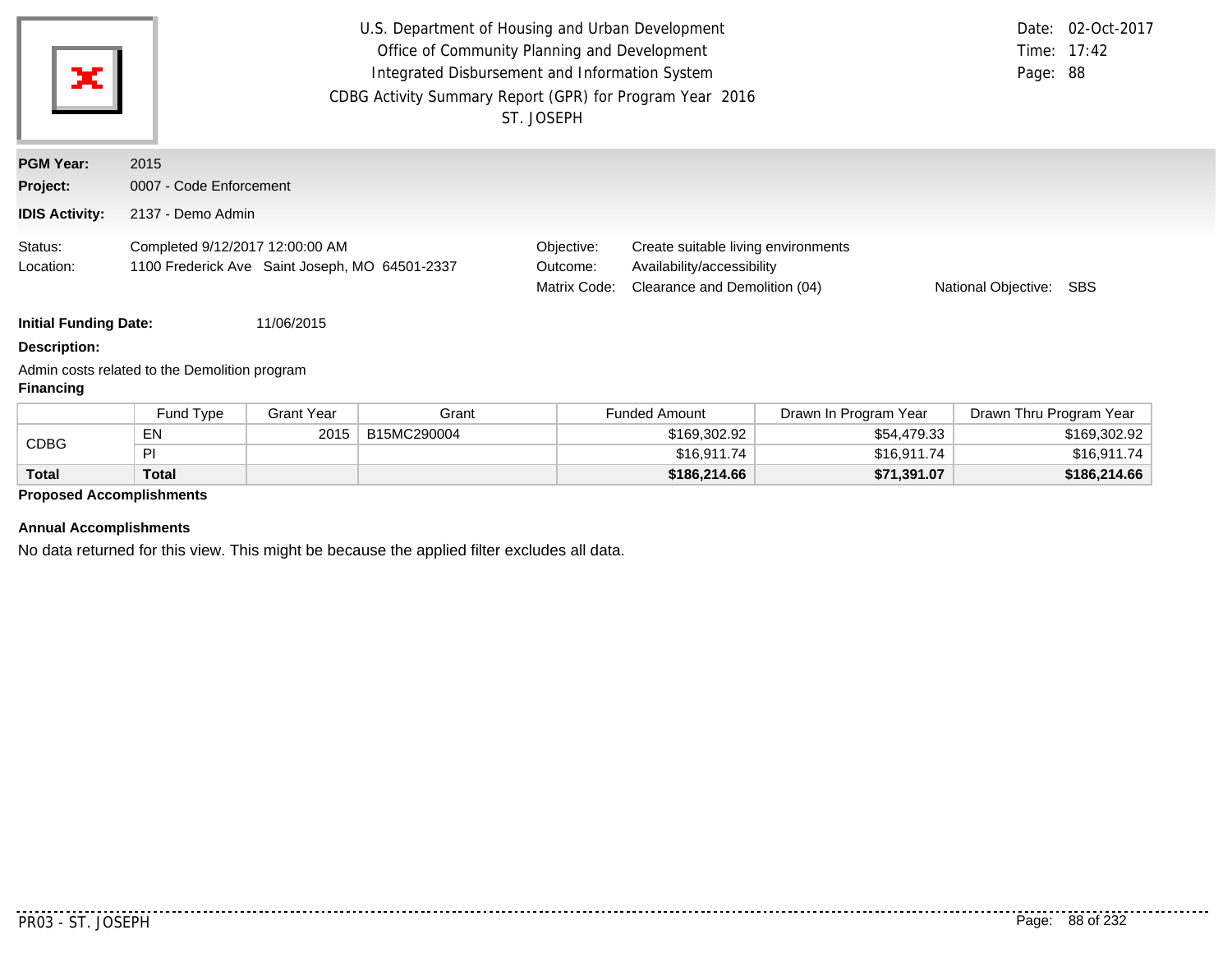|                                                                    | U.S. Department of Housing and Urban Development<br>Office of Community Planning and Development<br>Integrated Disbursement and Information System<br>CDBG Activity Summary Report (GPR) for Program Year 2016<br>ST. JOSEPH |                   |             |                                                                |                      |              |                     |                       |             | Page: 89                | Date: 02-Oct-2017<br>Time: 17:42 |
|--------------------------------------------------------------------|------------------------------------------------------------------------------------------------------------------------------------------------------------------------------------------------------------------------------|-------------------|-------------|----------------------------------------------------------------|----------------------|--------------|---------------------|-----------------------|-------------|-------------------------|----------------------------------|
| <b>PGM Year:</b>                                                   | 2015                                                                                                                                                                                                                         |                   |             |                                                                |                      |              |                     |                       |             |                         |                                  |
| Project:                                                           | 0021 - Indirect Cost Allocation                                                                                                                                                                                              |                   |             |                                                                |                      |              |                     |                       |             |                         |                                  |
| <b>IDIS Activity:</b>                                              | 2138 - Indirect Cost Allocation                                                                                                                                                                                              |                   |             |                                                                |                      |              |                     |                       |             |                         |                                  |
| Status:<br>Completed 9/12/2017 12:00:00 AM<br>Location:<br>$\cdot$ |                                                                                                                                                                                                                              |                   |             | Objective:<br>Outcome:<br>Matrix Code:<br>Indirect Costs (21B) |                      |              | National Objective: |                       |             |                         |                                  |
| <b>Initial Funding Date:</b>                                       |                                                                                                                                                                                                                              | 11/06/2015        |             |                                                                |                      |              |                     |                       |             |                         |                                  |
| <b>Description:</b>                                                |                                                                                                                                                                                                                              |                   |             |                                                                |                      |              |                     |                       |             |                         |                                  |
| Indirect costs<br><b>Financing</b>                                 |                                                                                                                                                                                                                              |                   |             |                                                                |                      |              |                     |                       |             |                         |                                  |
|                                                                    | Fund Type                                                                                                                                                                                                                    | <b>Grant Year</b> | Grant       |                                                                | <b>Funded Amount</b> |              |                     | Drawn In Program Year |             | Drawn Thru Program Year |                                  |
| <b>CDBG</b>                                                        | EN                                                                                                                                                                                                                           | 2015              | B15MC290004 |                                                                |                      | \$132,706.92 |                     |                       | \$16,898.28 |                         | \$132,706.92                     |
| <b>Total</b>                                                       | <b>Total</b>                                                                                                                                                                                                                 |                   |             |                                                                |                      | \$132,706.92 |                     |                       | \$16,898.28 |                         | \$132,706.92                     |
| <b>Proposed Accomplishments</b>                                    |                                                                                                                                                                                                                              |                   |             |                                                                |                      |              |                     |                       |             |                         |                                  |
| <b>Actual Accomplishments</b>                                      |                                                                                                                                                                                                                              |                   |             |                                                                |                      |              |                     |                       |             |                         |                                  |
| Number assisted:                                                   |                                                                                                                                                                                                                              |                   |             | Owner                                                          | Renter               |              |                     | <b>Total</b>          |             | Person<br>Hispanic      |                                  |
|                                                                    |                                                                                                                                                                                                                              |                   | Total       | Hispanic                                                       | Total                | Hispanic     | Total               | Hispanic              | Total       |                         |                                  |
| White:                                                             |                                                                                                                                                                                                                              |                   |             |                                                                |                      |              | 0                   | 0                     |             |                         |                                  |
| <b>Black/African American:</b>                                     |                                                                                                                                                                                                                              |                   |             |                                                                |                      |              | 0                   | 0                     |             |                         |                                  |
| Asian:                                                             |                                                                                                                                                                                                                              |                   |             |                                                                |                      |              | 0                   | 0                     |             |                         |                                  |
|                                                                    | American Indian/Alaskan Native:                                                                                                                                                                                              |                   |             |                                                                |                      |              | 0                   | 0                     |             |                         |                                  |
|                                                                    | Native Hawaiian/Other Pacific Islander:<br>American Indian/Alaskan Native & White:                                                                                                                                           |                   |             |                                                                |                      |              | 0<br>0              | 0<br>0                |             |                         |                                  |
| Asian White:                                                       |                                                                                                                                                                                                                              |                   |             |                                                                |                      |              | 0                   | 0                     |             |                         |                                  |
|                                                                    | Black/African American & White:                                                                                                                                                                                              |                   |             |                                                                |                      |              | 0                   | 0                     |             |                         |                                  |
|                                                                    | American Indian/Alaskan Native & Black/African American:                                                                                                                                                                     |                   |             |                                                                |                      |              |                     | 0                     |             |                         |                                  |
|                                                                    |                                                                                                                                                                                                                              |                   |             |                                                                |                      |              | 0                   |                       |             |                         |                                  |

**0 0**

**0 0**

0 0

0 0 **0 0 0**

| Asian/Pacific Islander: |  |
|-------------------------|--|
|                         |  |

Hispanic:

**Total:**

Female-headed Households: 0

*Income Category:*

PR03 - ST. JOSEPH Page: 89 of 232 **Owner Renter Total Person**

. . . . . .

**0**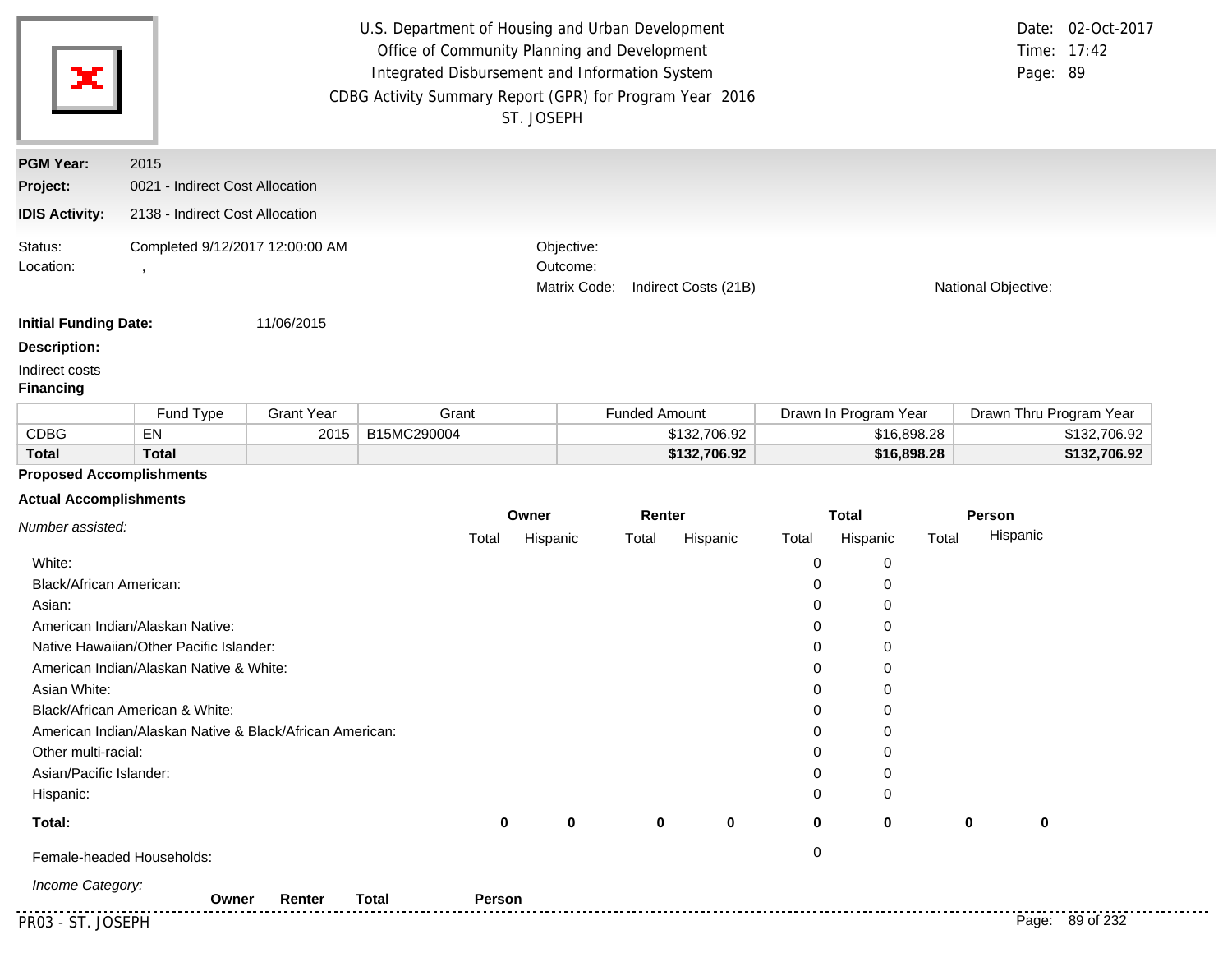|                      |                                                |                                                          |          |   | U.S. Department of Housing and Urban Development |  | Date: 02-Oct-2017 |
|----------------------|------------------------------------------------|----------------------------------------------------------|----------|---|--------------------------------------------------|--|-------------------|
|                      | Office of Community Planning and Development   |                                                          |          |   |                                                  |  | Time: 17:42       |
| жI                   | Integrated Disbursement and Information System |                                                          |          |   |                                                  |  | Page: 90          |
|                      |                                                | CDBG Activity Summary Report (GPR) for Program Year 2016 |          |   |                                                  |  |                   |
|                      |                                                |                                                          |          |   | ST. JOSEPH                                       |  |                   |
| <b>Extremely Low</b> |                                                |                                                          | 0        |   |                                                  |  |                   |
| Low Mod              |                                                |                                                          | 0        |   |                                                  |  |                   |
| Moderate             |                                                |                                                          | 0        |   |                                                  |  |                   |
| Non Low Moderate     |                                                |                                                          | 0        |   |                                                  |  |                   |
| Total                | 0                                              | 0                                                        | $\Omega$ | 0 |                                                  |  |                   |
| Percent Low/Mod      |                                                |                                                          |          |   |                                                  |  |                   |

## **Annual Accomplishments**

No data returned for this view. This might be because the applied filter excludes all data.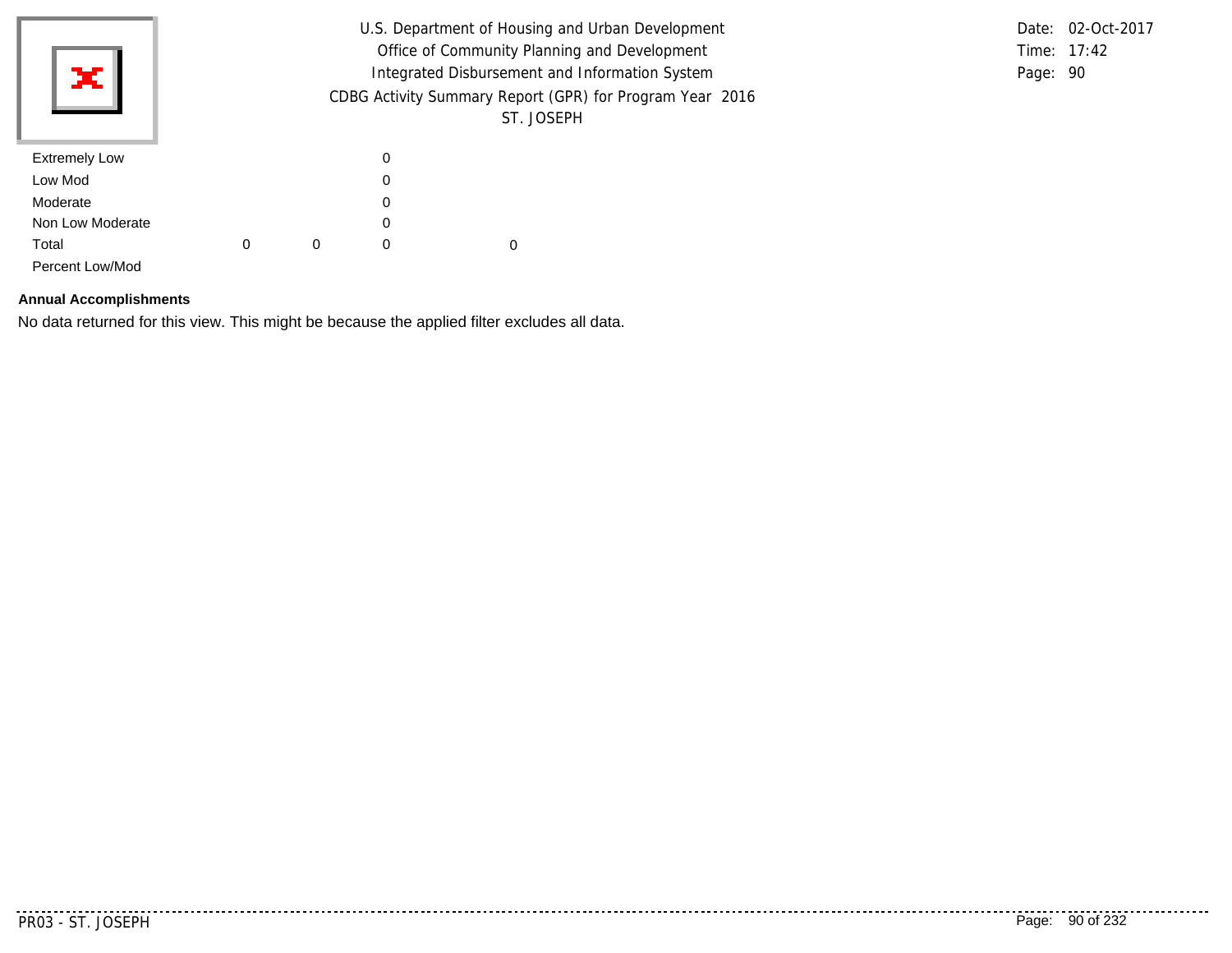| ×                            | U.S. Department of Housing and Urban Development<br>Office of Community Planning and Development<br>Integrated Disbursement and Information System<br>CDBG Activity Summary Report (GPR) for Program Year 2016<br>ST. JOSEPH | Page: 91                               | Date: 02-Oct-2017<br>Time: 17:42                                                                          |                     |     |
|------------------------------|------------------------------------------------------------------------------------------------------------------------------------------------------------------------------------------------------------------------------|----------------------------------------|-----------------------------------------------------------------------------------------------------------|---------------------|-----|
| <b>PGM Year:</b>             | 2015                                                                                                                                                                                                                         |                                        |                                                                                                           |                     |     |
| Project:                     | 0004 - Emergency Assistance                                                                                                                                                                                                  |                                        |                                                                                                           |                     |     |
| <b>IDIS Activity:</b>        | 2139 - 2713 S 24th - Burgess                                                                                                                                                                                                 |                                        |                                                                                                           |                     |     |
| Status:<br>Location:         | Completed 12/1/2016 12:00:00 AM<br>2713 S 24th St Saint Joseph, MO 64503-3254                                                                                                                                                | Objective:<br>Outcome:<br>Matrix Code: | Create suitable living environments<br>Availability/accessibility<br>Rehab; Single-Unit Residential (14A) | National Objective: | LMH |
| <b>Initial Funding Date:</b> | 11/16/2015                                                                                                                                                                                                                   |                                        |                                                                                                           |                     |     |

**Description:**

New furnace and sewer line repair

## **Financing**

|              | <b>Fund Type</b> | Grant Year | Grant       | <b>Funded Amount</b> | Drawn In Program Year | Drawn Thru Program Year |  |
|--------------|------------------|------------|-------------|----------------------|-----------------------|-------------------------|--|
| <b>CDBG</b>  | EN               | 2015       | B15MC290004 | \$3,389.00           | \$0.00                | \$3,389,00              |  |
| <b>Total</b> | Total            |            |             | \$3,389.00           | \$0.00                | \$3,389.00              |  |

### **Proposed Accomplishments**

Housing Units : 1

### **Actual Accomplishments**

|                                                          | Owner |          | Renter   |          | <b>Total</b> |          | Person |          |
|----------------------------------------------------------|-------|----------|----------|----------|--------------|----------|--------|----------|
| Number assisted:                                         | Total | Hispanic | Total    | Hispanic | Total        | Hispanic | Total  | Hispanic |
| White:                                                   |       |          |          |          |              |          |        |          |
| Black/African American:                                  |       |          |          | 0        |              | o        |        |          |
| Asian:                                                   |       |          |          | $\Omega$ |              | O        |        |          |
| American Indian/Alaskan Native:                          |       |          |          | 0        |              | 0        |        |          |
| Native Hawaiian/Other Pacific Islander:                  |       |          |          | 0        |              | 0        |        |          |
| American Indian/Alaskan Native & White:                  |       |          |          |          |              | n        |        |          |
| Asian White:                                             |       |          |          |          |              |          |        |          |
| Black/African American & White:                          |       |          |          | 0        |              | o        |        |          |
| American Indian/Alaskan Native & Black/African American: | C     | ∩        |          | $\Omega$ |              | U        |        |          |
| Other multi-racial:                                      |       |          |          |          |              | U        |        |          |
| Asian/Pacific Islander:                                  |       |          |          | 0        |              | o        |        |          |
| Hispanic:                                                |       | $\Omega$ | $\Omega$ | $\Omega$ |              | 0        |        |          |
| Total:                                                   |       | 0        | 0        | 0        |              | 0        | 0      |          |
| Female-headed Households:                                |       |          |          |          |              |          |        |          |

. . . . . . . . . . .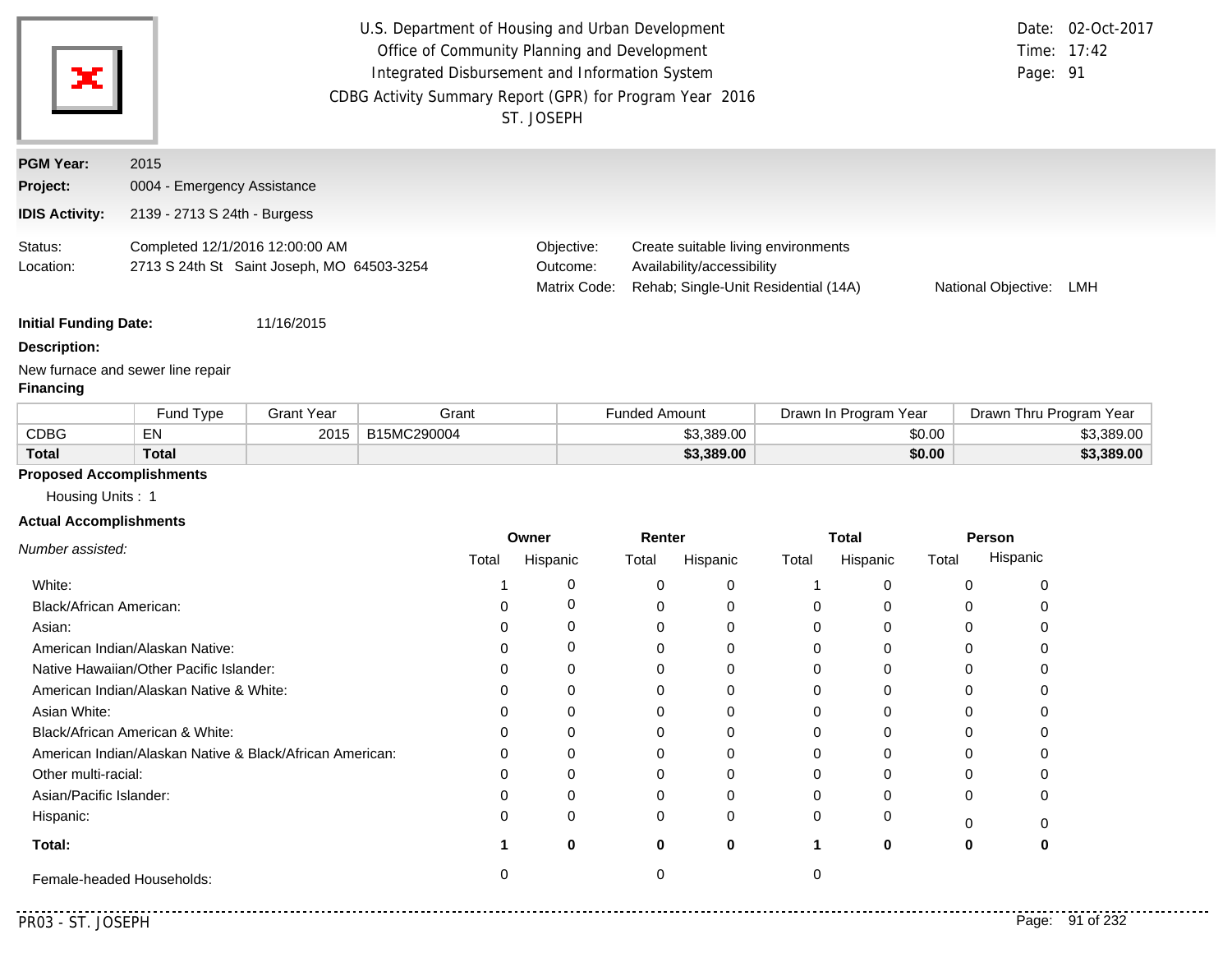

| U.S. Department of Housing and Urban Development         |          | Date: 02-Oct-2017 |
|----------------------------------------------------------|----------|-------------------|
| Office of Community Planning and Development             |          | Time: 17:42       |
| Integrated Disbursement and Information System           | Page: 92 |                   |
| CDBG Activity Summary Report (GPR) for Program Year 2016 |          |                   |
| ST. JOSEPH                                               |          |                   |

|          | Date: 02-Oct-2017 |
|----------|-------------------|
|          | Time: $17:42$     |
| Page: 92 |                   |

## *Income Category:*

|                      | Owner  | Renter | Total  | <b>Person</b> |
|----------------------|--------|--------|--------|---------------|
| <b>Extremely Low</b> | O      |        | 0      | 0             |
| Low Mod              | O      |        | O      | 0             |
| Moderate             |        |        |        | 0             |
| Non Low Moderate     | 0      |        | O      | 0             |
| Total                |        |        |        | 0             |
| Percent Low/Mod      | 100.0% |        | 100.0% |               |

### **Annual Accomplishments**

| Years | <b>Narrative</b><br><b>mplishme</b><br>ent                                                                                                                                       | <br>nefittinc |
|-------|----------------------------------------------------------------------------------------------------------------------------------------------------------------------------------|---------------|
| 2015  | repair<br>CONIOT<br>– Remo <sup>.</sup><br>∵lıne.<br>∴enera∨<br>efficient<br>. <i>\AI\</i> I <sup>+</sup><br>urna,<br><u>turnace</u><br>'iaut<br><b>36W6L</b><br>VVILI<br>.<br>ີ |               |

. . . . . . . . .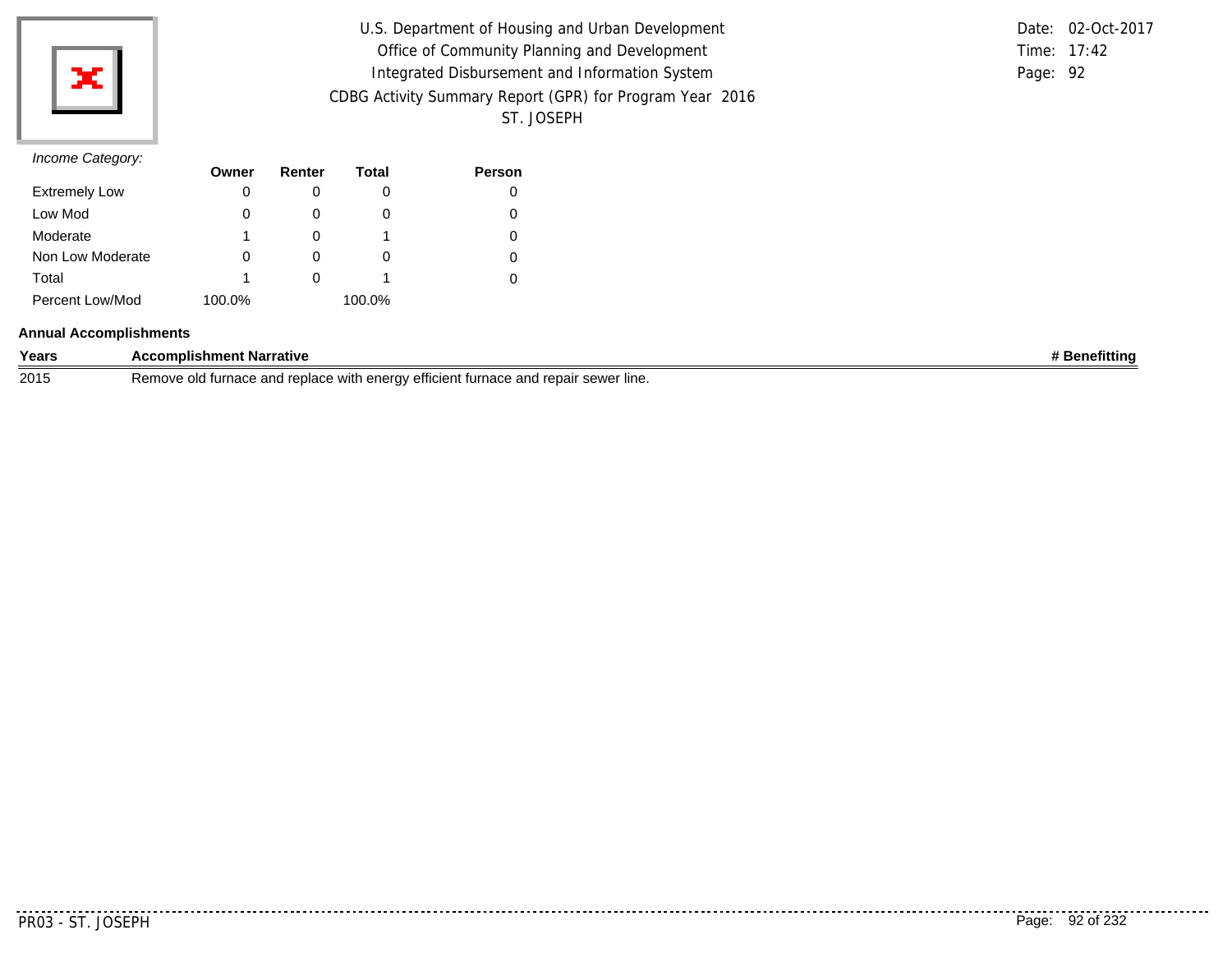| ×                            | U.S. Department of Housing and Urban Development<br>Office of Community Planning and Development<br>Integrated Disbursement and Information System<br>CDBG Activity Summary Report (GPR) for Program Year 2016<br>ST. JOSEPH | Page: 93                               | Date: 02-Oct-2017<br>Time: 17:42                                                                          |                     |     |
|------------------------------|------------------------------------------------------------------------------------------------------------------------------------------------------------------------------------------------------------------------------|----------------------------------------|-----------------------------------------------------------------------------------------------------------|---------------------|-----|
| <b>PGM Year:</b><br>Project: | 2015<br>0004 - Emergency Assistance                                                                                                                                                                                          |                                        |                                                                                                           |                     |     |
| <b>IDIS Activity:</b>        | 2140 - 2615 Mary - Johnson                                                                                                                                                                                                   |                                        |                                                                                                           |                     |     |
| Status:<br>Location:         | Completed 5/24/2017 12:00:00 AM<br>2615 Mary St Saint Joseph, MO 64507-1538                                                                                                                                                  | Objective:<br>Outcome:<br>Matrix Code: | Create suitable living environments<br>Availability/accessibility<br>Rehab; Single-Unit Residential (14A) | National Objective: | LMH |
| <b>Initial Funding Date:</b> | 11/17/2015                                                                                                                                                                                                                   |                                        |                                                                                                           |                     |     |

**Description:**

Ramp and concrete steps

## **Financing**

|       | Fund Type   | Grant Year | Grant       | Funded Amount | Drawn In Program Year | Drawn Thru Program Year |
|-------|-------------|------------|-------------|---------------|-----------------------|-------------------------|
| CDBG  | $-$ M<br>ΕМ | 2015       | B15MC290004 | \$5,078.75    | \$0.00                | \$5.078.75              |
| Total | Total       |            |             | \$5,078.75    | \$0.00                | \$5,078.75              |

### **Proposed Accomplishments**

Housing Units : 1

### **Actual Accomplishments**

|                                                          | Owner |          | Renter |          | <b>Total</b> |          | Person |          |
|----------------------------------------------------------|-------|----------|--------|----------|--------------|----------|--------|----------|
| Number assisted:                                         | Total | Hispanic | Total  | Hispanic | Total        | Hispanic | Total  | Hispanic |
| White:                                                   |       |          |        | $\Omega$ |              |          |        |          |
| Black/African American:                                  |       |          |        | 0        |              |          |        |          |
| Asian:                                                   |       |          |        | 0        |              |          |        |          |
| American Indian/Alaskan Native:                          |       |          |        | $\Omega$ |              |          |        |          |
| Native Hawaiian/Other Pacific Islander:                  |       |          |        | $\Omega$ |              |          |        |          |
| American Indian/Alaskan Native & White:                  |       |          |        | O        |              |          |        |          |
| Asian White:                                             |       |          |        | 0        |              |          |        |          |
| Black/African American & White:                          |       |          |        | 0        |              |          |        |          |
| American Indian/Alaskan Native & Black/African American: |       |          |        | $\Omega$ |              |          |        |          |
| Other multi-racial:                                      |       |          |        | 0        |              |          |        |          |
| Asian/Pacific Islander:                                  |       |          |        | 0        |              |          |        |          |
| Hispanic:                                                |       | O        | 0      | $\Omega$ |              |          |        |          |
| Total:                                                   |       | 0        | 0      | 0        |              | 0        | 0      |          |
| Female-headed Households:                                |       |          |        |          |              |          |        |          |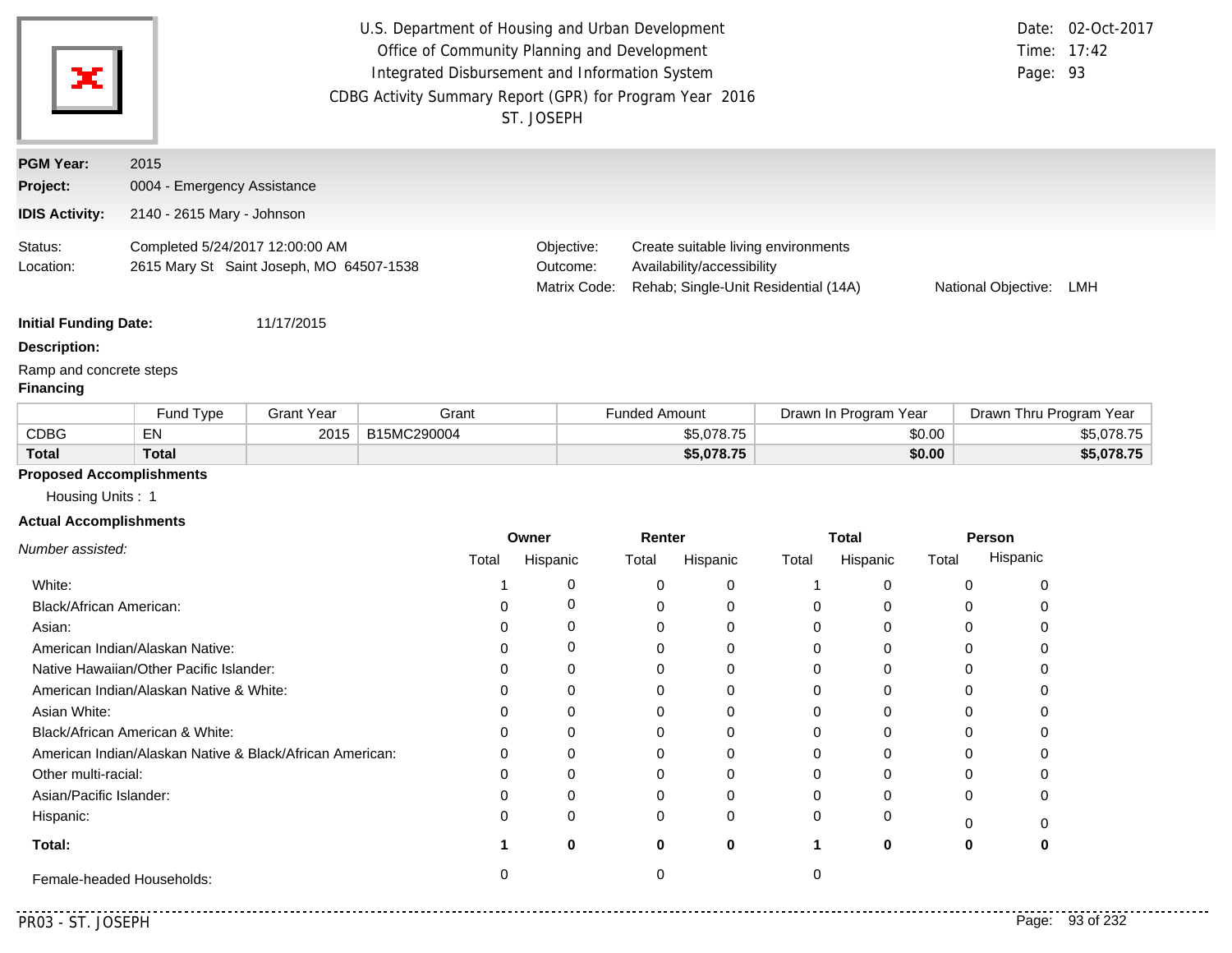

| U.S. Department of Housing and Urban Development         |          | Date: 02-Oct-2017 |
|----------------------------------------------------------|----------|-------------------|
| Office of Community Planning and Development             |          | Time: 17:42       |
| Integrated Disbursement and Information System           | Page: 94 |                   |
| CDBG Activity Summary Report (GPR) for Program Year 2016 |          |                   |
| ST. JOSEPH                                               |          |                   |

|          | Date: 02-Oct-2017 |
|----------|-------------------|
|          | Time: $17:42$     |
| Page: 94 |                   |

## *Income Category:*

|                      | Owner  | Renter | Total  | <b>Person</b> |
|----------------------|--------|--------|--------|---------------|
| <b>Extremely Low</b> | O      |        | 0      | 0             |
| Low Mod              | O      |        | O      | 0             |
| Moderate             |        |        |        | 0             |
| Non Low Moderate     | 0      |        | O      | 0             |
| Total                |        |        |        | 0             |
| Percent Low/Mod      | 100.0% |        | 100.0% |               |

### **Annual Accomplishments**

| Years | omplishment Narrative                                                                                                     | efittina<br>÷аn. |
|-------|---------------------------------------------------------------------------------------------------------------------------|------------------|
| 2015  | construct<br>u a handican accessible. .<br>ramp and concrete<br>homeownei<br>* handicapped.<br>. steps f<br>,au<br>a<br>. |                  |

. . . . . . .

..........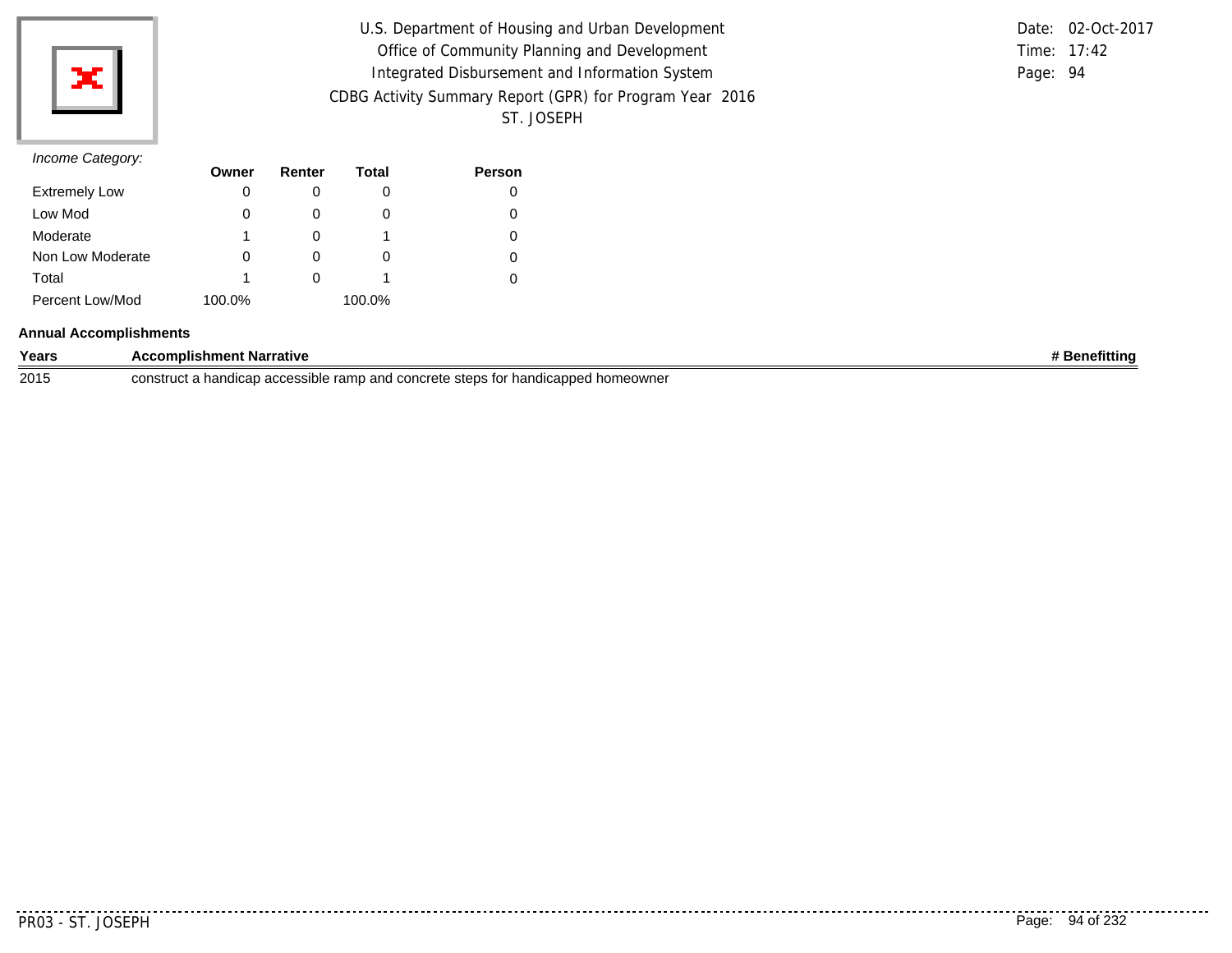| ×                                                   | U.S. Department of Housing and Urban Development<br>Time: 17:42<br>Office of Community Planning and Development<br>Integrated Disbursement and Information System<br>Page: 95<br>CDBG Activity Summary Report (GPR) for Program Year 2016<br>ST. JOSEPH |                   |                                        |                                                                                                           |                      |                       | Date: 02-Oct-2017       |            |
|-----------------------------------------------------|---------------------------------------------------------------------------------------------------------------------------------------------------------------------------------------------------------------------------------------------------------|-------------------|----------------------------------------|-----------------------------------------------------------------------------------------------------------|----------------------|-----------------------|-------------------------|------------|
| <b>PGM Year:</b>                                    | 2015                                                                                                                                                                                                                                                    |                   |                                        |                                                                                                           |                      |                       |                         |            |
| Project:                                            | 0004 - Emergency Assistance                                                                                                                                                                                                                             |                   |                                        |                                                                                                           |                      |                       |                         |            |
| <b>IDIS Activity:</b>                               | 2141 - 2510 S 19th - Wells                                                                                                                                                                                                                              |                   |                                        |                                                                                                           |                      |                       |                         |            |
| Status:<br>Location:                                | Completed 12/1/2016 12:00:00 AM<br>2510 S 19th St Saint Joseph, MO 64503-3014                                                                                                                                                                           |                   | Objective:<br>Outcome:<br>Matrix Code: | Create suitable living environments<br>Availability/accessibility<br>Rehab; Single-Unit Residential (14A) |                      | National Objective:   | LMH                     |            |
| <b>Initial Funding Date:</b>                        |                                                                                                                                                                                                                                                         | 11/18/2015        |                                        |                                                                                                           |                      |                       |                         |            |
| <b>Description:</b>                                 |                                                                                                                                                                                                                                                         |                   |                                        |                                                                                                           |                      |                       |                         |            |
| New roof<br><b>Financing</b>                        |                                                                                                                                                                                                                                                         |                   |                                        |                                                                                                           |                      |                       |                         |            |
|                                                     | Fund Type                                                                                                                                                                                                                                               | <b>Grant Year</b> | Grant                                  |                                                                                                           | <b>Funded Amount</b> | Drawn In Program Year | Drawn Thru Program Year |            |
| <b>CDBG</b>                                         | EN                                                                                                                                                                                                                                                      | 2015              | B15MC290004                            |                                                                                                           | \$7,166.00           | \$0.00                |                         | \$7,166.00 |
| <b>Total</b>                                        | <b>Total</b>                                                                                                                                                                                                                                            |                   |                                        |                                                                                                           | \$7,166.00           | \$0.00                |                         | \$7,166.00 |
| <b>Proposed Accomplishments</b><br>Housing Units: 1 |                                                                                                                                                                                                                                                         |                   |                                        |                                                                                                           |                      |                       |                         |            |
| <b>Actual Accomplishments</b>                       |                                                                                                                                                                                                                                                         |                   |                                        | Owner                                                                                                     | <b>Dantar</b>        | <b>Total</b>          | <b>Darcon</b>           |            |

|                                                          | Owner |          | Renter |          |       | <b>Total</b> | Person |          |
|----------------------------------------------------------|-------|----------|--------|----------|-------|--------------|--------|----------|
| Number assisted:                                         | Total | Hispanic | Total  | Hispanic | Total | Hispanic     | Total  | Hispanic |
| White:                                                   |       |          |        | 0        |       |              |        |          |
| Black/African American:                                  |       |          |        |          | 0     |              |        |          |
| Asian:                                                   |       |          |        |          | 0     |              |        |          |
| American Indian/Alaskan Native:                          |       |          |        |          | 0     |              |        |          |
| Native Hawaiian/Other Pacific Islander:                  |       |          |        |          | 0     |              |        |          |
| American Indian/Alaskan Native & White:                  |       |          |        |          | 0     |              |        |          |
| Asian White:                                             |       |          |        |          | 0     |              |        |          |
| Black/African American & White:                          |       |          |        |          | 0     |              |        |          |
| American Indian/Alaskan Native & Black/African American: |       |          |        |          | 0     |              |        |          |
| Other multi-racial:                                      |       |          |        |          | ŋ     |              |        |          |
| Asian/Pacific Islander:                                  |       |          |        |          | 0     |              |        | 0        |
| Hispanic:                                                |       |          |        | $\Omega$ | 0     |              |        |          |
| Total:                                                   |       | 0        |        | 0        |       | o            |        | o        |
| Female-headed Households:                                |       |          |        |          |       |              |        |          |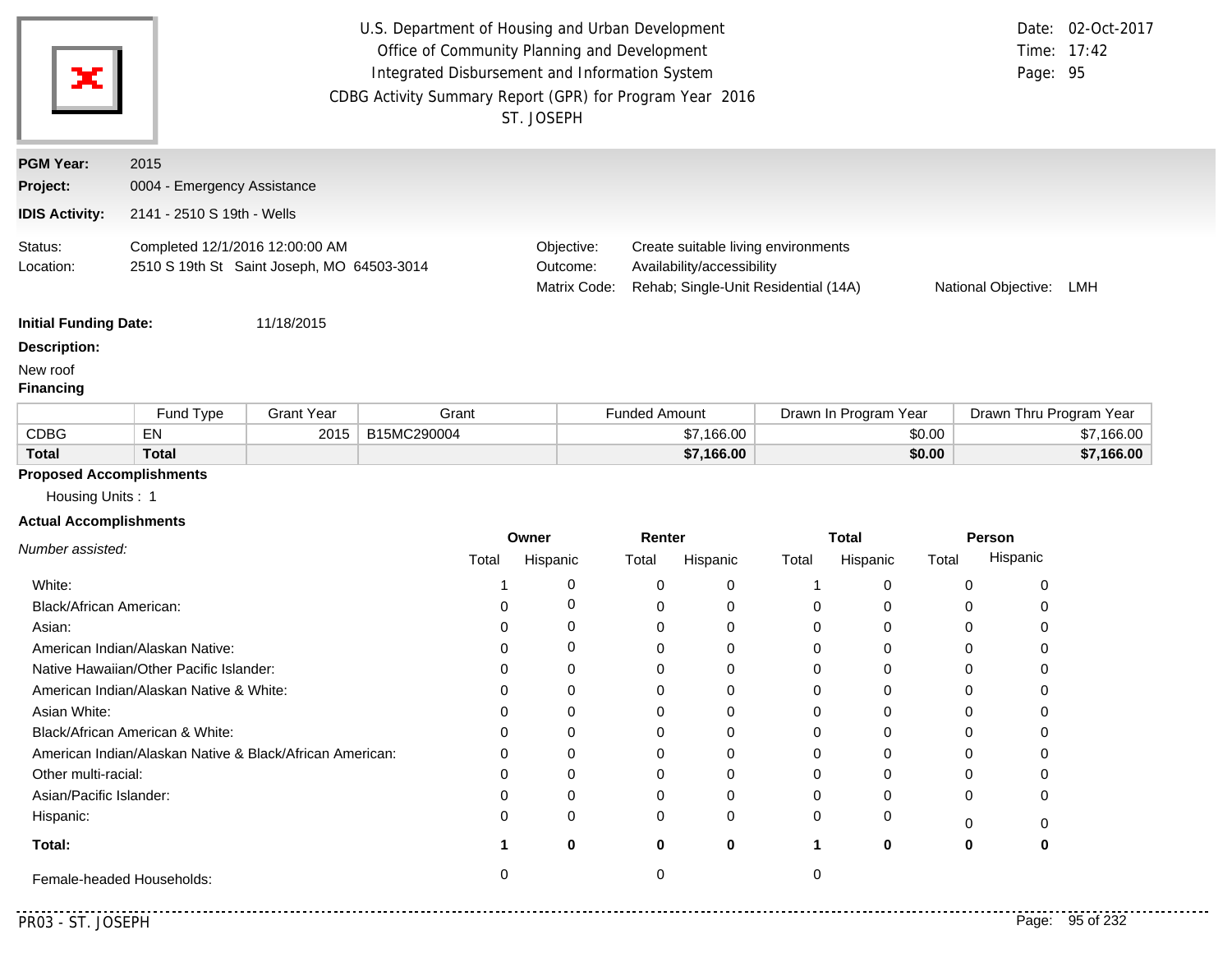

| U.S. Department of Housing and Urban Development         |          | Date: 02-Oct-2017 |
|----------------------------------------------------------|----------|-------------------|
| Office of Community Planning and Development             |          | Time: 17:42       |
| Integrated Disbursement and Information System           | Page: 96 |                   |
| CDBG Activity Summary Report (GPR) for Program Year 2016 |          |                   |
| ST. JOSEPH                                               |          |                   |

### *Income Category:*

| $\overline{\phantom{a}}$ | Owner  | Renter | Total  | <b>Person</b> |
|--------------------------|--------|--------|--------|---------------|
| <b>Extremely Low</b>     | 0      |        | O      |               |
| Low Mod                  |        |        |        |               |
| Moderate                 | 0      |        | O      |               |
| Non Low Moderate         |        |        | O      |               |
| Total                    |        |        |        |               |
| Percent Low/Mod          | 100.0% |        | 100.0% |               |

### **Annual Accomplishments**

| Years | <b>Accomplishment Narrative</b> | efittin.<br>en. |
|-------|---------------------------------|-----------------|
|       |                                 |                 |

2015 remove old shingles and install new roof

. . . . . . . . .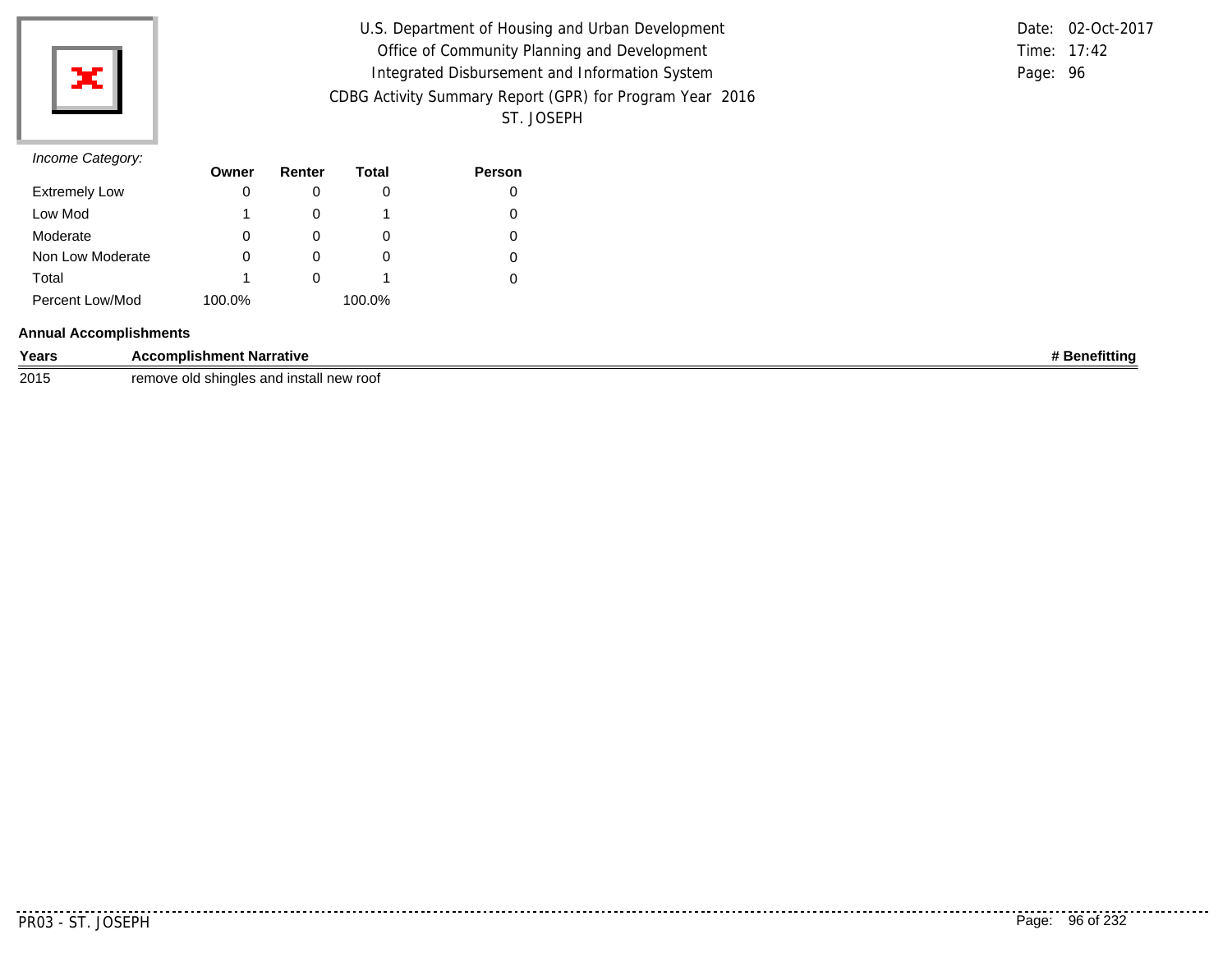|                                              | Date: 02-Oct-2017<br>U.S. Department of Housing and Urban Development<br>Office of Community Planning and Development<br>Time: 17:42<br>Integrated Disbursement and Information System<br>Page: 97<br>CDBG Activity Summary Report (GPR) for Program Year 2016<br>ST. JOSEPH |                   |                                                           |          |                                        |                      |                                                                                                           |          |                       |       |                         |             |
|----------------------------------------------|------------------------------------------------------------------------------------------------------------------------------------------------------------------------------------------------------------------------------------------------------------------------------|-------------------|-----------------------------------------------------------|----------|----------------------------------------|----------------------|-----------------------------------------------------------------------------------------------------------|----------|-----------------------|-------|-------------------------|-------------|
| <b>PGM Year:</b>                             | 2015                                                                                                                                                                                                                                                                         |                   |                                                           |          |                                        |                      |                                                                                                           |          |                       |       |                         |             |
| Project:                                     |                                                                                                                                                                                                                                                                              |                   | 0005 - Housing Rehabilitation - Low Interest Loan Program |          |                                        |                      |                                                                                                           |          |                       |       |                         |             |
| <b>IDIS Activity:</b>                        | 2145 - 2407 Mitchell Ave                                                                                                                                                                                                                                                     |                   |                                                           |          |                                        |                      |                                                                                                           |          |                       |       |                         |             |
| Status:<br>Location:                         | Open<br>2407 Mitchell Ave Saint Joseph, MO 64507-1635                                                                                                                                                                                                                        |                   |                                                           |          | Objective:<br>Outcome:<br>Matrix Code: |                      | Create suitable living environments<br>Availability/accessibility<br>Rehab; Single-Unit Residential (14A) |          |                       |       | National Objective:     | LMH         |
| <b>Initial Funding Date:</b>                 |                                                                                                                                                                                                                                                                              | 12/08/2015        |                                                           |          |                                        |                      |                                                                                                           |          |                       |       |                         |             |
| <b>Description:</b>                          |                                                                                                                                                                                                                                                                              |                   |                                                           |          |                                        |                      |                                                                                                           |          |                       |       |                         |             |
| rehab single family home<br><b>Financing</b> |                                                                                                                                                                                                                                                                              |                   |                                                           |          |                                        |                      |                                                                                                           |          |                       |       |                         |             |
|                                              | Fund Type                                                                                                                                                                                                                                                                    | <b>Grant Year</b> | Grant                                                     |          |                                        | <b>Funded Amount</b> |                                                                                                           |          | Drawn In Program Year |       | Drawn Thru Program Year |             |
| <b>CDBG</b>                                  | EN                                                                                                                                                                                                                                                                           | 2015              | B15MC290004                                               |          |                                        |                      | \$76,832.50                                                                                               |          | \$65,950.00           |       |                         | \$74,500.00 |
| <b>Total</b>                                 | <b>Total</b>                                                                                                                                                                                                                                                                 |                   |                                                           |          |                                        |                      | \$76,832.50                                                                                               |          | \$65,950.00           |       |                         | \$74,500.00 |
| <b>Proposed Accomplishments</b>              |                                                                                                                                                                                                                                                                              |                   |                                                           |          |                                        |                      |                                                                                                           |          |                       |       |                         |             |
| Housing Units: 1                             |                                                                                                                                                                                                                                                                              |                   |                                                           |          |                                        |                      |                                                                                                           |          |                       |       |                         |             |
| <b>Actual Accomplishments</b>                |                                                                                                                                                                                                                                                                              |                   |                                                           | Owner    |                                        | Renter               |                                                                                                           |          | <b>Total</b>          |       | Person                  |             |
| Number assisted:                             |                                                                                                                                                                                                                                                                              |                   | Total                                                     | Hispanic |                                        | Total                | Hispanic                                                                                                  | Total    | Hispanic              | Total | Hispanic                |             |
| White:                                       |                                                                                                                                                                                                                                                                              |                   | 0                                                         |          | 0                                      | 0                    | 0                                                                                                         | 0        | 0                     |       | 0                       |             |
| Black/African American:                      |                                                                                                                                                                                                                                                                              |                   | 0                                                         |          | 0                                      | 0                    | 0                                                                                                         | 0        | 0                     |       | 0<br>0                  |             |
| Asian:                                       |                                                                                                                                                                                                                                                                              |                   | 0                                                         |          | 0                                      | 0                    | 0                                                                                                         | 0        | 0                     |       | 0<br>0                  |             |
|                                              | American Indian/Alaskan Native:                                                                                                                                                                                                                                              |                   | 0                                                         |          | 0                                      | 0                    | 0                                                                                                         | 0        | 0                     |       | 0<br>0                  |             |
|                                              | Native Hawaiian/Other Pacific Islander:                                                                                                                                                                                                                                      |                   | 0                                                         |          | 0                                      | 0                    | 0                                                                                                         | 0        | 0                     |       | 0<br>0                  |             |
|                                              | American Indian/Alaskan Native & White:                                                                                                                                                                                                                                      |                   | 0                                                         |          | 0                                      | 0                    | 0                                                                                                         | 0        | 0                     |       | 0<br>0                  |             |
| Asian White:                                 |                                                                                                                                                                                                                                                                              |                   | $\Omega$                                                  |          | 0                                      | $\Omega$             | $\Omega$                                                                                                  | $\Omega$ | 0                     |       | $\Omega$<br>$\Omega$    |             |
|                                              | Black/African American & White:                                                                                                                                                                                                                                              |                   | 0                                                         |          | 0                                      | 0                    | 0                                                                                                         | 0        | 0                     |       | 0<br>0                  |             |
|                                              | American Indian/Alaskan Native & Black/African American:                                                                                                                                                                                                                     |                   | 0                                                         |          | 0                                      | 0                    | 0                                                                                                         | 0        | 0                     |       | 0<br>0                  |             |
| Other multi-racial:                          |                                                                                                                                                                                                                                                                              |                   | 0                                                         |          | 0                                      | 0                    | 0                                                                                                         | 0        | 0                     |       | 0<br>0                  |             |
| Asian/Pacific Islander:                      |                                                                                                                                                                                                                                                                              |                   | 0                                                         |          | 0                                      | $\Omega$             | 0                                                                                                         | 0        | 0                     |       | 0<br>0                  |             |
| Hispanic:                                    |                                                                                                                                                                                                                                                                              |                   | 0                                                         |          | 0                                      | 0                    | 0                                                                                                         | 0        | 0                     |       | 0<br>0                  |             |
| Total:                                       |                                                                                                                                                                                                                                                                              |                   | 0                                                         |          | 0                                      | 0                    | 0                                                                                                         | 0        | 0                     |       | 0<br>0                  |             |
|                                              | Female-headed Households:                                                                                                                                                                                                                                                    |                   | 0                                                         |          |                                        | 0                    |                                                                                                           | 0        |                       |       |                         |             |

PR03 - ST. JOSEPH Page: 97 of 232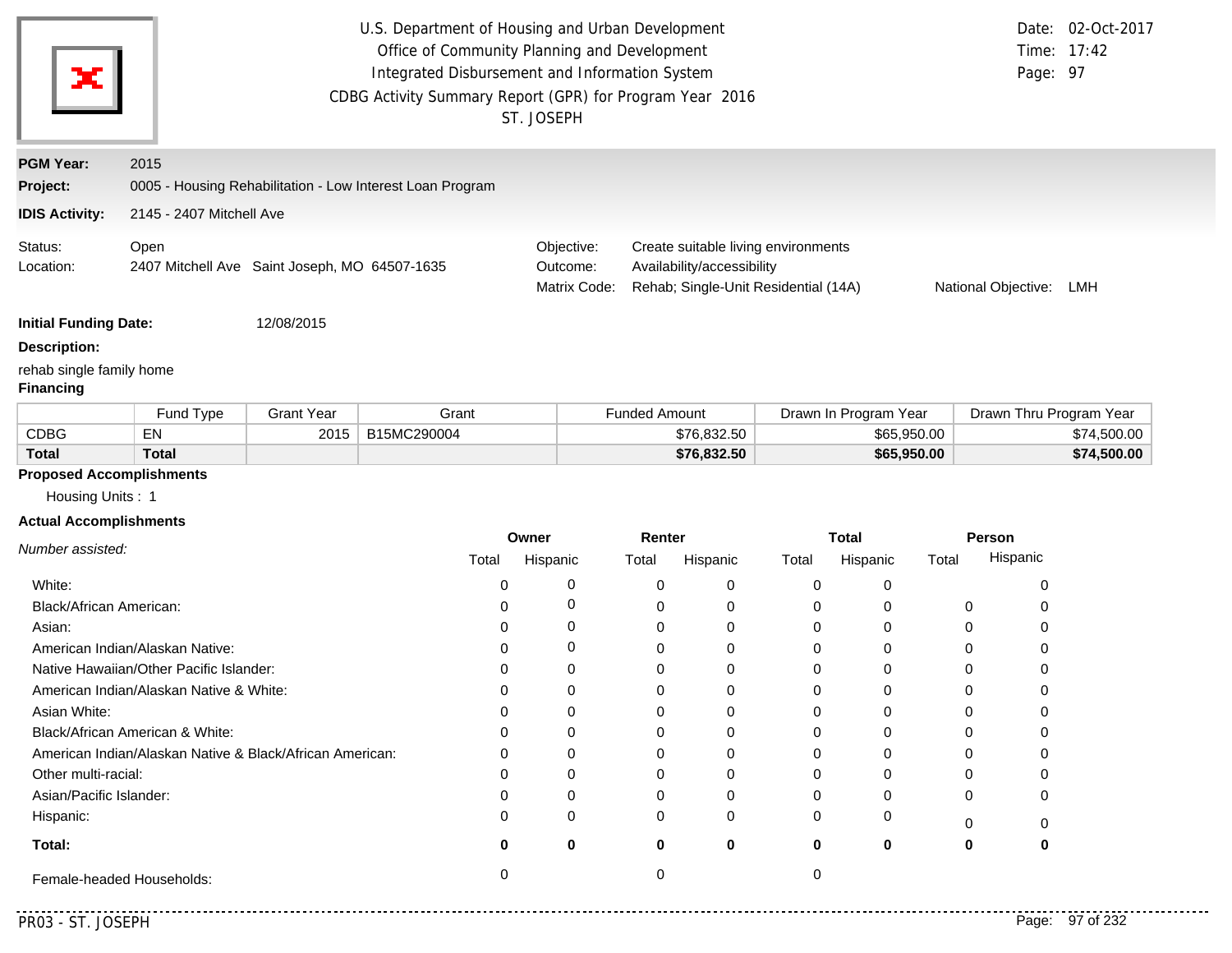| U.S. Department of Housing and Urban Development         |               | Date: 02-Oct-2017 |
|----------------------------------------------------------|---------------|-------------------|
| Office of Community Planning and Development             | Time: $17:42$ |                   |
| Integrated Disbursement and Information System           | Page: 98      |                   |
| CDBG Activity Summary Report (GPR) for Program Year 2016 |               |                   |
| ST. JOSEPH                                               |               |                   |

|          | Date: 02-Oct-2017 |
|----------|-------------------|
|          | Time: $17:42$     |
| Page: 98 |                   |

## *Income Category:*

| $\overline{\phantom{a}}$ | Owner | Renter | Total | <b>Person</b> |
|--------------------------|-------|--------|-------|---------------|
| <b>Extremely Low</b>     | 0     |        | O     |               |
| Low Mod                  |       |        | O     |               |
| Moderate                 | 0     |        | O     |               |
| Non Low Moderate         | 0     |        | O     |               |
| Total                    | 0     |        | O     |               |
| Percent Low/Mod          |       |        |       |               |

#### **Annual Accomplishments**

| Years | <b>Accomplishment Narrative</b>                                                                                                            | # Benefitting |
|-------|--------------------------------------------------------------------------------------------------------------------------------------------|---------------|
| 2015  | Rehab of City foreclosed property to be sold to income qualified buyers. Work to be done - electrical, plumbing, gutters, siding, windows, |               |
|       | mechanical, painting, carpet and flooring                                                                                                  |               |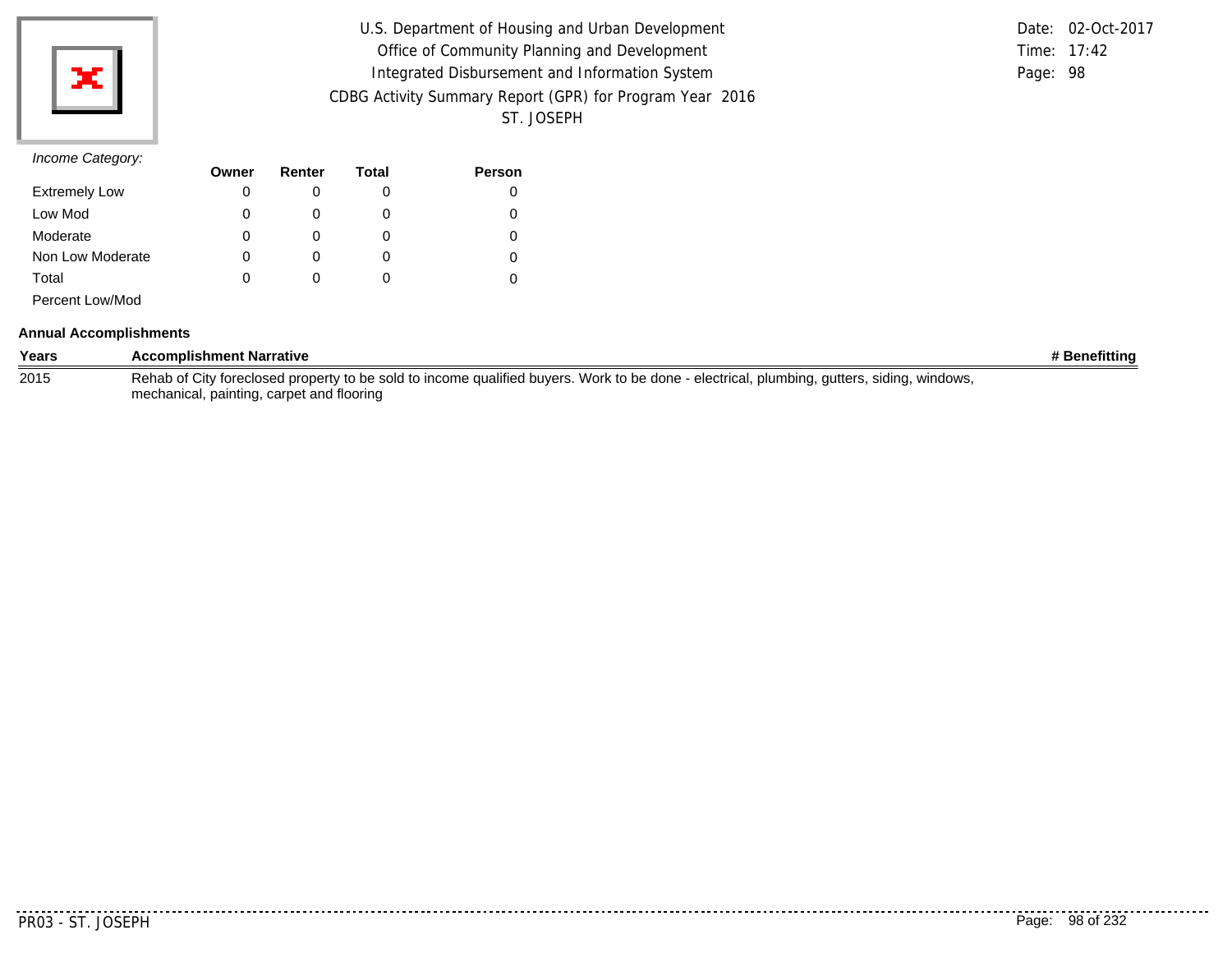| х                                                                 | U.S. Department of Housing and Urban Development<br>Office of Community Planning and Development<br>Integrated Disbursement and Information System<br>CDBG Activity Summary Report (GPR) for Program Year 2016<br>ST. JOSEPH |                                            |                                                           |                                        |                      |                                                                                                           |          |                          |                 |                     | Date: 02-Oct-2017<br>Time: 17:42<br>Page: 99 |
|-------------------------------------------------------------------|------------------------------------------------------------------------------------------------------------------------------------------------------------------------------------------------------------------------------|--------------------------------------------|-----------------------------------------------------------|----------------------------------------|----------------------|-----------------------------------------------------------------------------------------------------------|----------|--------------------------|-----------------|---------------------|----------------------------------------------|
| <b>PGM Year:</b>                                                  | 2015                                                                                                                                                                                                                         |                                            |                                                           |                                        |                      |                                                                                                           |          |                          |                 |                     |                                              |
| Project:                                                          |                                                                                                                                                                                                                              |                                            | 0005 - Housing Rehabilitation - Low Interest Loan Program |                                        |                      |                                                                                                           |          |                          |                 |                     |                                              |
| <b>IDIS Activity:</b>                                             | 2146 - 2924 N 10th - Roach                                                                                                                                                                                                   |                                            |                                                           |                                        |                      |                                                                                                           |          |                          |                 |                     |                                              |
| Status:<br>Location:                                              | Completed 5/24/2017 12:00:00 AM                                                                                                                                                                                              | 2924 N 10th St Saint Joseph, MO 64505-1927 |                                                           | Objective:<br>Outcome:<br>Matrix Code: |                      | Create suitable living environments<br>Availability/accessibility<br>Rehab; Single-Unit Residential (14A) |          |                          |                 | National Objective: | LMH                                          |
| <b>Initial Funding Date:</b>                                      |                                                                                                                                                                                                                              | 12/10/2015                                 |                                                           |                                        |                      |                                                                                                           |          |                          |                 |                     |                                              |
| <b>Description:</b><br>Housing rehabilitation<br><b>Financing</b> |                                                                                                                                                                                                                              |                                            |                                                           |                                        |                      |                                                                                                           |          |                          |                 |                     |                                              |
|                                                                   | Fund Type                                                                                                                                                                                                                    | <b>Grant Year</b>                          | Grant                                                     |                                        | <b>Funded Amount</b> |                                                                                                           |          | Drawn In Program Year    |                 |                     | Drawn Thru Program Year                      |
| <b>CDBG</b>                                                       | EN                                                                                                                                                                                                                           | 2015                                       | B15MC290004                                               |                                        |                      | \$18,564.00                                                                                               |          |                          | \$0.00          |                     | \$18,564.00                                  |
| <b>Total</b>                                                      | <b>Total</b>                                                                                                                                                                                                                 |                                            |                                                           |                                        |                      | \$18,564.00                                                                                               |          |                          | \$0.00          |                     | \$18,564.00                                  |
| <b>Proposed Accomplishments</b>                                   |                                                                                                                                                                                                                              |                                            |                                                           |                                        |                      |                                                                                                           |          |                          |                 |                     |                                              |
|                                                                   |                                                                                                                                                                                                                              |                                            |                                                           |                                        |                      |                                                                                                           |          |                          |                 |                     |                                              |
| Housing Units: 1                                                  |                                                                                                                                                                                                                              |                                            |                                                           |                                        |                      |                                                                                                           |          |                          |                 |                     |                                              |
| <b>Actual Accomplishments</b>                                     |                                                                                                                                                                                                                              |                                            |                                                           |                                        |                      |                                                                                                           |          |                          |                 |                     |                                              |
| Number assisted:                                                  |                                                                                                                                                                                                                              |                                            | Total                                                     | Owner<br>Hispanic                      | Renter<br>Total      | Hispanic                                                                                                  | Total    | <b>Total</b><br>Hispanic | Person<br>Total | Hispanic            |                                              |
| White:                                                            |                                                                                                                                                                                                                              |                                            | -1                                                        | 0                                      | 0                    | 0                                                                                                         | 1        | 0                        | 0               | 0                   |                                              |
| Black/African American:                                           |                                                                                                                                                                                                                              |                                            | $\Omega$                                                  | 0                                      | 0                    | 0                                                                                                         | 0        | 0                        | 0               | 0                   |                                              |
| Asian:                                                            |                                                                                                                                                                                                                              |                                            | 0                                                         | 0                                      | 0                    | 0                                                                                                         | 0        | 0                        | 0               | 0                   |                                              |
|                                                                   | American Indian/Alaskan Native:                                                                                                                                                                                              |                                            | $\Omega$                                                  | 0                                      | 0                    | 0                                                                                                         | 0        | 0                        | 0               | 0                   |                                              |
|                                                                   | Native Hawaiian/Other Pacific Islander:                                                                                                                                                                                      |                                            | 0                                                         | 0                                      | 0                    | 0                                                                                                         | 0        | 0                        | 0               | 0                   |                                              |
|                                                                   | American Indian/Alaskan Native & White:                                                                                                                                                                                      |                                            | 0                                                         | 0                                      | 0                    | 0                                                                                                         | 0        | 0                        | 0               | 0                   |                                              |
| Asian White:                                                      |                                                                                                                                                                                                                              |                                            | $\Omega$                                                  | 0                                      | $\Omega$             | 0                                                                                                         | $\Omega$ | $\Omega$                 | $\Omega$        | 0                   |                                              |
|                                                                   | Black/African American & White:                                                                                                                                                                                              |                                            | $\Omega$                                                  | 0                                      | 0                    | 0                                                                                                         | 0        | 0                        | 0               | 0                   |                                              |
|                                                                   | American Indian/Alaskan Native & Black/African American:                                                                                                                                                                     |                                            | $\Omega$                                                  | 0                                      | 0                    | 0                                                                                                         | 0        | 0                        | 0               | 0                   |                                              |
| Other multi-racial:                                               |                                                                                                                                                                                                                              |                                            | $\Omega$                                                  | 0                                      | $\mathbf 0$          | 0                                                                                                         | 0        | 0                        | 0               | 0                   |                                              |
| Asian/Pacific Islander:                                           |                                                                                                                                                                                                                              |                                            | 0                                                         | 0                                      | $\mathbf 0$          | 0                                                                                                         | 0        | 0                        | 0               | 0                   |                                              |
| Hispanic:                                                         |                                                                                                                                                                                                                              |                                            | $\Omega$                                                  | $\Omega$                               | $\Omega$             | 0                                                                                                         | 0        | 0                        | 0               | 0                   |                                              |
| Total:                                                            |                                                                                                                                                                                                                              |                                            | 1                                                         | $\bf{0}$                               | $\mathbf 0$          | $\mathbf 0$                                                                                               | 1        | 0                        | 0               | 0                   |                                              |

 $- - - - -$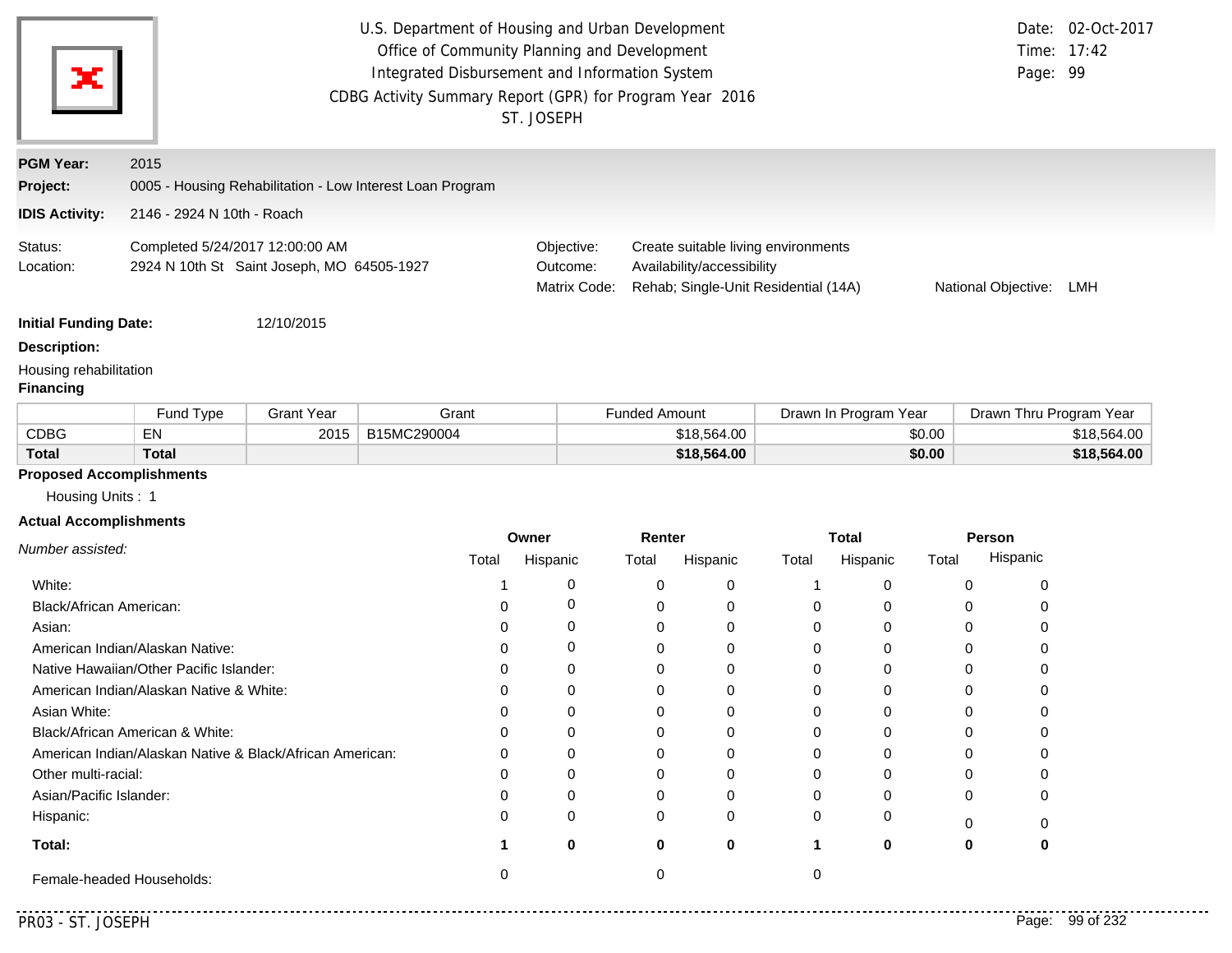

| U.S. Department of Housing and Urban Development         |           | Date: 02-Oct-2017 |
|----------------------------------------------------------|-----------|-------------------|
| Office of Community Planning and Development             |           | Time: 17:42       |
| Integrated Disbursement and Information System           | Page: 100 |                   |
| CDBG Activity Summary Report (GPR) for Program Year 2016 |           |                   |
| ST. JOSEPH                                               |           |                   |

|           | Date: 02-Oct-2017 |
|-----------|-------------------|
|           | Time: $17:42$     |
| Page: 100 |                   |

## *Income Category:*

|                      | Owner  | Renter | Total  | <b>Person</b> |
|----------------------|--------|--------|--------|---------------|
| <b>Extremely Low</b> | O      |        | O      | 0             |
| Low Mod              |        |        |        | 0             |
| Moderate             | 0      |        | O      | 0             |
| Non Low Moderate     | 0      |        | O      | 0             |
| Total                |        |        |        | 0             |
| Percent Low/Mod      | 100.0% |        | 100.0% |               |

#### **Annual Accomplishments**

| Years | omplishment Narrative:                                                                                                                | etitting |
|-------|---------------------------------------------------------------------------------------------------------------------------------------|----------|
| 2015  | of DPL<br>I and weatherization<br>' householo<br>Jndate.<br>alootrice<br>mechanica<br>the form<br>done in<br>∟ for disabled<br>contro |          |

. . . . . . . . .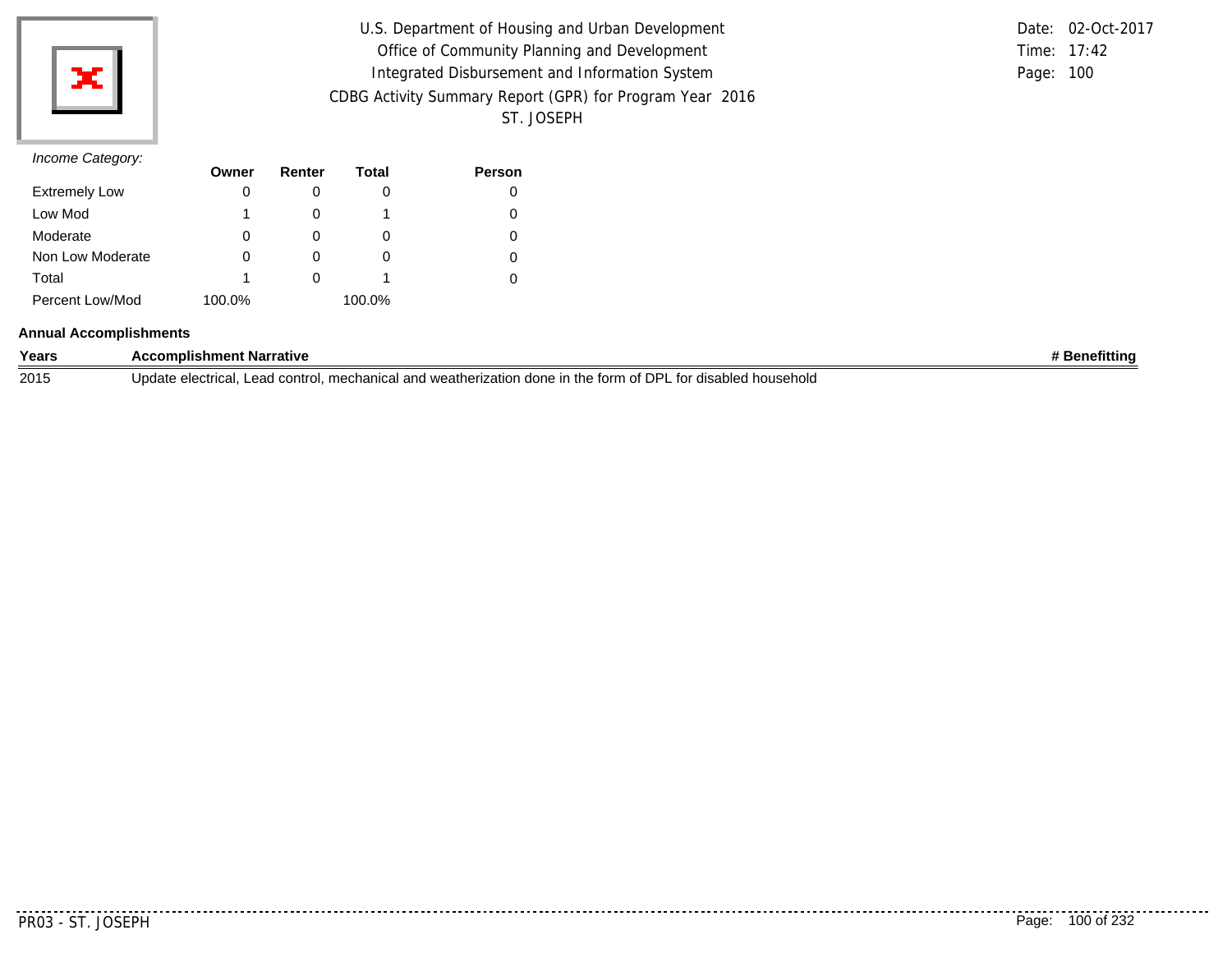|                                                                        |                                         |                                                          | U.S. Department of Housing and Urban Development<br>Office of Community Planning and Development<br>Integrated Disbursement and Information System<br>CDBG Activity Summary Report (GPR) for Program Year 2016 | ST. JOSEPH        |                            |                                                                                                           |          |                          |             | Page: 101               | Date: 02-Oct-2017<br>Time: 17:42 |
|------------------------------------------------------------------------|-----------------------------------------|----------------------------------------------------------|----------------------------------------------------------------------------------------------------------------------------------------------------------------------------------------------------------------|-------------------|----------------------------|-----------------------------------------------------------------------------------------------------------|----------|--------------------------|-------------|-------------------------|----------------------------------|
| <b>PGM Year:</b><br>Project:                                           | 2015                                    |                                                          | 0005 - Housing Rehabilitation - Low Interest Loan Program                                                                                                                                                      |                   |                            |                                                                                                           |          |                          |             |                         |                                  |
| <b>IDIS Activity:</b>                                                  | 2147 - 422 S 15th                       |                                                          |                                                                                                                                                                                                                |                   |                            |                                                                                                           |          |                          |             |                         |                                  |
|                                                                        |                                         |                                                          |                                                                                                                                                                                                                |                   |                            |                                                                                                           |          |                          |             |                         |                                  |
| Status:<br>Location:                                                   | Completed 9/12/2017 12:00:00 AM         | 422 S 15th St Saint Joseph, MO 64501-2921                |                                                                                                                                                                                                                | Outcome:          | Objective:<br>Matrix Code: | Create suitable living environments<br>Availability/accessibility<br>Rehab; Single-Unit Residential (14A) |          |                          |             | National Objective:     | LMH                              |
| <b>Initial Funding Date:</b>                                           |                                         | 12/10/2015                                               |                                                                                                                                                                                                                |                   |                            |                                                                                                           |          |                          |             |                         |                                  |
| <b>Description:</b><br>Rehabilitation of structure<br><b>Financing</b> |                                         |                                                          |                                                                                                                                                                                                                |                   |                            |                                                                                                           |          |                          |             |                         |                                  |
|                                                                        | Fund Type                               | <b>Grant Year</b>                                        | Grant                                                                                                                                                                                                          |                   | <b>Funded Amount</b>       |                                                                                                           |          | Drawn In Program Year    |             | Drawn Thru Program Year |                                  |
|                                                                        |                                         | Pre-2015                                                 |                                                                                                                                                                                                                |                   |                            | \$1,637.00                                                                                                |          |                          | \$0.00      |                         | \$0.00                           |
| <b>CDBG</b>                                                            | EN                                      | 2014                                                     | B14MC290004                                                                                                                                                                                                    |                   |                            |                                                                                                           |          |                          | \$1,637.00  |                         | \$1,637.00                       |
|                                                                        |                                         | 2015                                                     | B15MC290004                                                                                                                                                                                                    |                   |                            | \$23,834.76                                                                                               |          |                          | \$13,622.26 |                         | \$23,834.76                      |
| <b>Total</b>                                                           | <b>Total</b>                            |                                                          |                                                                                                                                                                                                                |                   |                            | \$25,471.76                                                                                               |          |                          | \$15,259.26 |                         | \$25,471.76                      |
| <b>Proposed Accomplishments</b><br>Housing Units: 1                    |                                         |                                                          |                                                                                                                                                                                                                |                   |                            |                                                                                                           |          |                          |             |                         |                                  |
| <b>Actual Accomplishments</b>                                          |                                         |                                                          |                                                                                                                                                                                                                |                   |                            |                                                                                                           |          |                          |             |                         |                                  |
| Number assisted:                                                       |                                         |                                                          | Total                                                                                                                                                                                                          | Owner<br>Hispanic | Total                      | Renter<br>Hispanic                                                                                        | Total    | <b>Total</b><br>Hispanic | Total       | Person<br>Hispanic      |                                  |
| White:                                                                 |                                         |                                                          |                                                                                                                                                                                                                |                   | 0                          | 0<br>0                                                                                                    | -1       | 0                        |             | 0<br>0                  |                                  |
| Black/African American:                                                |                                         |                                                          | 0                                                                                                                                                                                                              |                   | 0                          | 0<br>0                                                                                                    | 0        | 0                        |             | 0<br>0                  |                                  |
| Asian:                                                                 |                                         |                                                          | 0                                                                                                                                                                                                              |                   | 0                          | 0<br>0                                                                                                    | 0        | 0                        |             | 0<br>0                  |                                  |
|                                                                        | American Indian/Alaskan Native:         |                                                          | 0                                                                                                                                                                                                              |                   | 0                          | 0<br>0                                                                                                    | 0        | 0                        |             | 0<br>0                  |                                  |
|                                                                        | Native Hawaiian/Other Pacific Islander: |                                                          | 0                                                                                                                                                                                                              |                   | 0                          | 0<br>0                                                                                                    | $\Omega$ | 0                        |             | $\Omega$<br>0           |                                  |
|                                                                        | American Indian/Alaskan Native & White: |                                                          | 0                                                                                                                                                                                                              |                   | 0                          | 0<br>0                                                                                                    | 0        | 0                        |             | 0<br>O                  |                                  |
| Asian White:                                                           |                                         |                                                          | 0                                                                                                                                                                                                              |                   | 0                          | 0<br>0                                                                                                    | 0        | 0                        |             | 0<br>O                  |                                  |
|                                                                        | Black/African American & White:         |                                                          | 0                                                                                                                                                                                                              |                   | 0                          | 0<br>0                                                                                                    | $\Omega$ | $\Omega$                 |             | 0<br>∩                  |                                  |
|                                                                        |                                         | American Indian/Alaskan Native & Black/African American: | O                                                                                                                                                                                                              |                   | 0                          | 0<br>0                                                                                                    | 0        | 0                        |             | 0                       |                                  |
| Other multi-racial:                                                    |                                         |                                                          | 0                                                                                                                                                                                                              |                   | O                          | 0<br>0                                                                                                    | 0        | O                        |             | 0                       |                                  |
| Asian/Pacific Islander:                                                |                                         |                                                          | 0                                                                                                                                                                                                              |                   | 0                          | ∩<br>0                                                                                                    | O        | 0                        |             | 0<br>ი                  |                                  |
| Hispanic:                                                              |                                         |                                                          | 0                                                                                                                                                                                                              |                   | 0                          | 0<br>0                                                                                                    | $\Omega$ | 0                        |             | 0<br>0                  |                                  |
| Total:                                                                 |                                         |                                                          |                                                                                                                                                                                                                |                   | 0                          | 0<br>0                                                                                                    | 1        | 0                        |             | 0<br>0                  |                                  |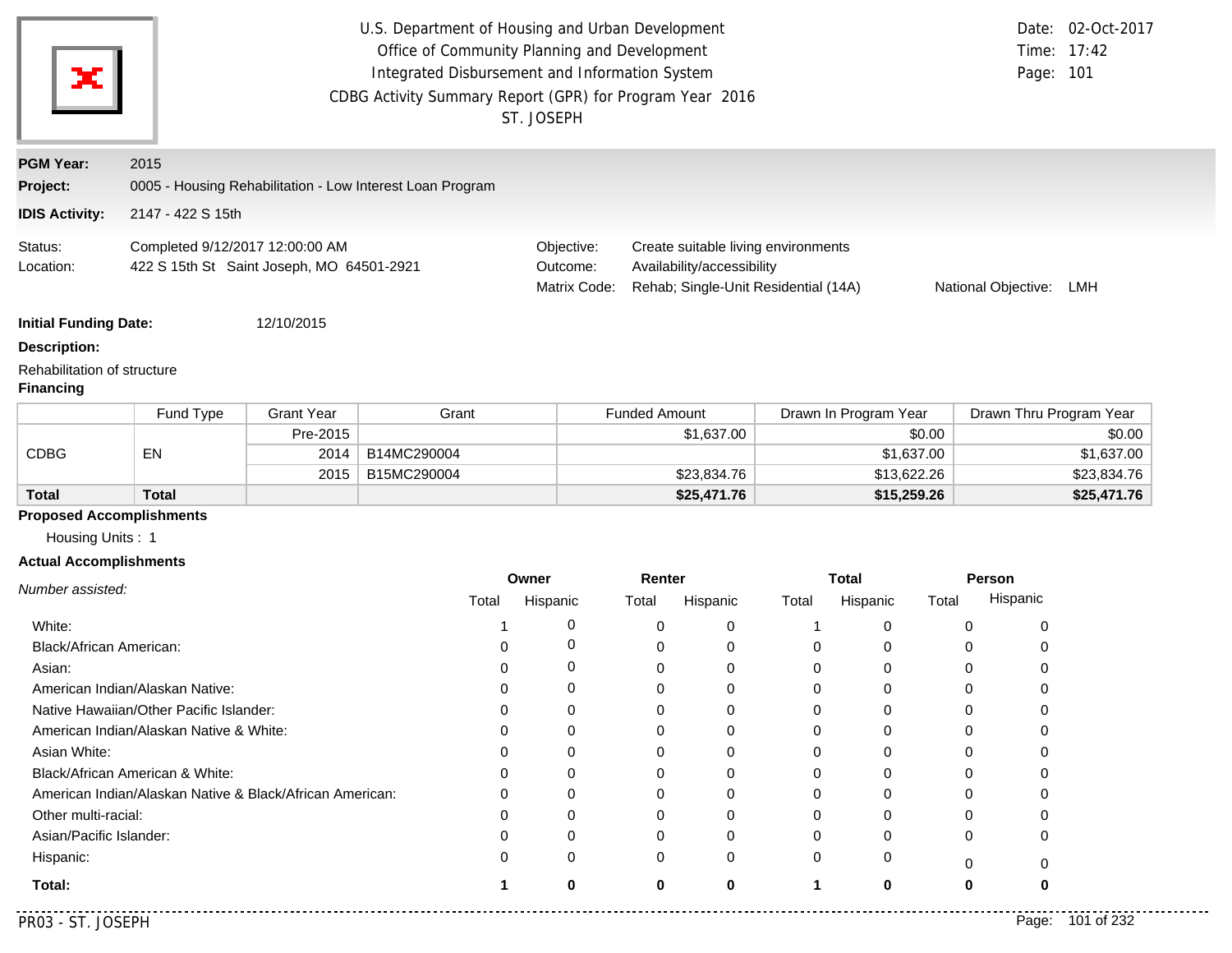| ×l<br>$\equiv$            | U.S. Department of Housing and Urban Development<br>Office of Community Planning and Development<br>Integrated Disbursement and Information System<br>CDBG Activity Summary Report (GPR) for Program Year 2016<br>ST. JOSEPH |  | Date: 02-Oct-2017<br>Time: 17:42<br>Page: 102 |
|---------------------------|------------------------------------------------------------------------------------------------------------------------------------------------------------------------------------------------------------------------------|--|-----------------------------------------------|
| Female-headed Households: |                                                                                                                                                                                                                              |  |                                               |

*Income Category:*

| <i><u>HICOHE Calegory.</u></i> | Owner  | Renter | Total  | <b>Person</b> |
|--------------------------------|--------|--------|--------|---------------|
| <b>Extremely Low</b>           | 0      | 0      |        | 0             |
| Low Mod                        | 1      | 0      |        |               |
| Moderate                       | 0      | 0      | O      | 0             |
| Non Low Moderate               | 0      | O      | O      |               |
| Total                          |        | O      |        |               |
| Percent Low/Mod                | 100.0% |        | 100.0% |               |

### **Annual Accomplishments**

| Years | <b>Omplishment Narrative</b>                                                                                                                                                              | nefittino |
|-------|-------------------------------------------------------------------------------------------------------------------------------------------------------------------------------------------|-----------|
| 2015  | install new drvwal<br>' floorin⊾<br>demo of drvwall<br>interior painting<br>Rehab<br>plumbina<br><b>include</b><br>work<br>cabinets<br>kitchen<br>and<br>, structure<br>∩ nev.<br>'' udu. |           |

. . . . . . . . . . .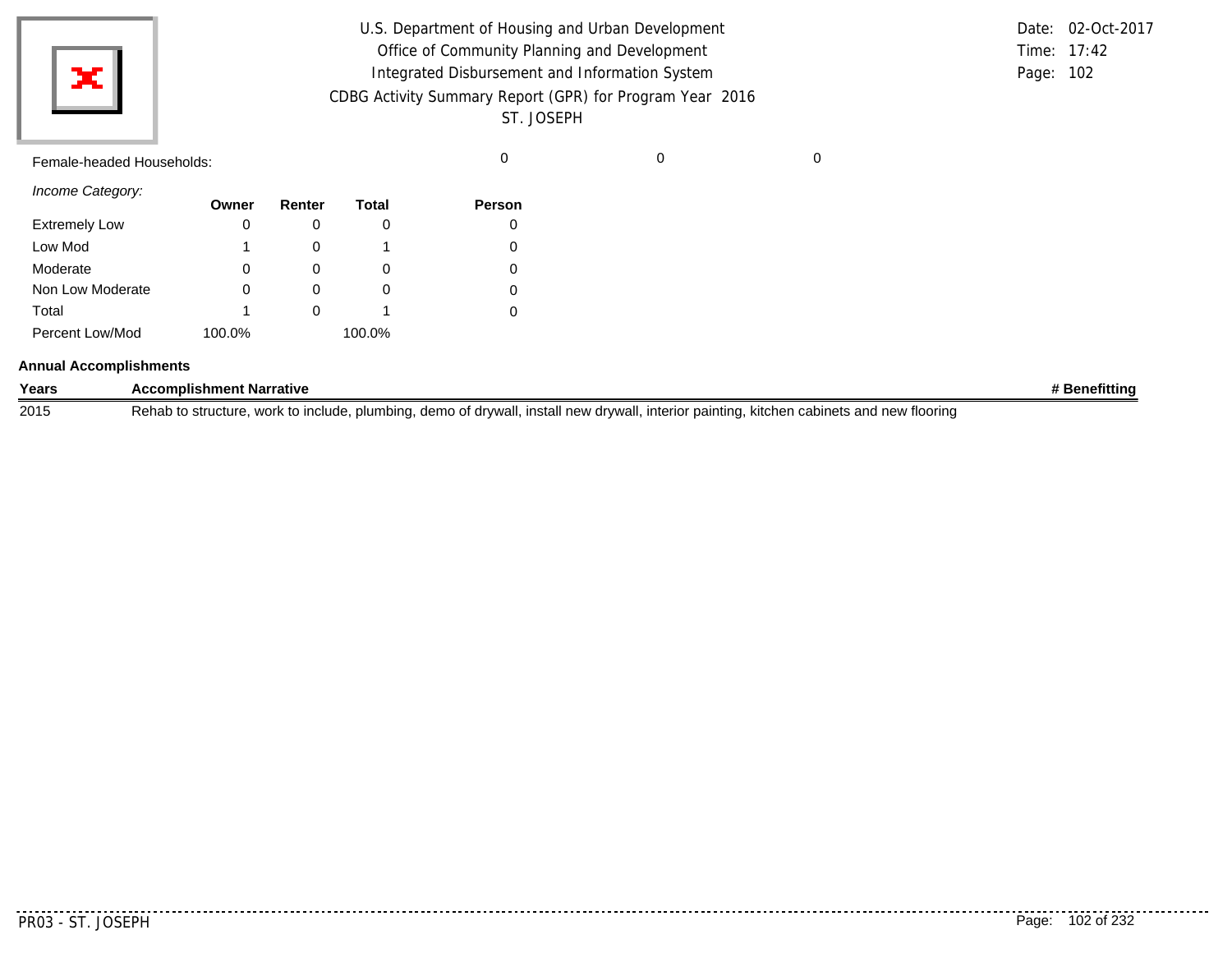| x                                      |                                                           |                   | U.S. Department of Housing and Urban Development<br>CDBG Activity Summary Report (GPR) for Program Year 2016 |                                        | Office of Community Planning and Development<br>Integrated Disbursement and Information System<br>ST. JOSEPH |                                                                                                           |             |             |                       |                         | Page: 103 | Date: 02-Oct-2017<br>Time: 17:42 |  |
|----------------------------------------|-----------------------------------------------------------|-------------------|--------------------------------------------------------------------------------------------------------------|----------------------------------------|--------------------------------------------------------------------------------------------------------------|-----------------------------------------------------------------------------------------------------------|-------------|-------------|-----------------------|-------------------------|-----------|----------------------------------|--|
| <b>PGM Year:</b>                       | 2015                                                      |                   |                                                                                                              |                                        |                                                                                                              |                                                                                                           |             |             |                       |                         |           |                                  |  |
| Project:                               | 0005 - Housing Rehabilitation - Low Interest Loan Program |                   |                                                                                                              |                                        |                                                                                                              |                                                                                                           |             |             |                       |                         |           |                                  |  |
| <b>IDIS Activity:</b>                  | 2148 - 1823 Jules                                         |                   |                                                                                                              |                                        |                                                                                                              |                                                                                                           |             |             |                       |                         |           |                                  |  |
|                                        |                                                           |                   |                                                                                                              |                                        |                                                                                                              |                                                                                                           |             |             |                       |                         |           |                                  |  |
| Status:<br>Location:                   | Open<br>1823 Jules St Saint Joseph, MO 64501-2456         |                   |                                                                                                              | Objective:<br>Outcome:<br>Matrix Code: |                                                                                                              | Create suitable living environments<br>Availability/accessibility<br>Rehab; Single-Unit Residential (14A) |             |             |                       | National Objective: LMH |           |                                  |  |
| <b>Initial Funding Date:</b>           |                                                           | 12/10/2015        |                                                                                                              |                                        |                                                                                                              |                                                                                                           |             |             |                       |                         |           |                                  |  |
| <b>Description:</b>                    |                                                           |                   |                                                                                                              |                                        |                                                                                                              |                                                                                                           |             |             |                       |                         |           |                                  |  |
| Rehab of structure<br><b>Financing</b> |                                                           |                   |                                                                                                              |                                        |                                                                                                              |                                                                                                           |             |             |                       |                         |           |                                  |  |
|                                        | Fund Type                                                 | <b>Grant Year</b> | Grant                                                                                                        |                                        |                                                                                                              | <b>Funded Amount</b>                                                                                      |             |             | Drawn In Program Year |                         |           | Drawn Thru Program Year          |  |
|                                        |                                                           | Pre-2015          |                                                                                                              |                                        |                                                                                                              |                                                                                                           | \$4,525.00  | \$0.00      |                       |                         | \$0.00    |                                  |  |
| <b>CDBG</b>                            | EN                                                        | 2014              | B14MC290004                                                                                                  |                                        |                                                                                                              |                                                                                                           |             | \$4,525.00  |                       |                         |           | \$4,525.00                       |  |
|                                        |                                                           | 2015              | B15MC290004                                                                                                  |                                        |                                                                                                              |                                                                                                           | \$27,032.50 |             | \$5,925.00            |                         |           | \$7,805.00                       |  |
| <b>Total</b>                           | <b>Total</b>                                              |                   |                                                                                                              |                                        |                                                                                                              |                                                                                                           | \$31,557.50 |             | \$10,450.00           |                         |           | \$12,330.00                      |  |
| <b>Proposed Accomplishments</b>        |                                                           |                   |                                                                                                              |                                        |                                                                                                              |                                                                                                           |             |             |                       |                         |           |                                  |  |
| Housing Units: 1                       |                                                           |                   |                                                                                                              |                                        |                                                                                                              |                                                                                                           |             |             |                       |                         |           |                                  |  |
| <b>Actual Accomplishments</b>          |                                                           |                   |                                                                                                              |                                        | Owner                                                                                                        | Renter                                                                                                    |             |             | <b>Total</b>          |                         | Person    |                                  |  |
| Number assisted:                       |                                                           |                   |                                                                                                              | Total                                  | Hispanic                                                                                                     | Total                                                                                                     | Hispanic    | Total       | Hispanic              | Total                   | Hispanic  |                                  |  |
| White:                                 |                                                           |                   |                                                                                                              | 0                                      | 0                                                                                                            | 0                                                                                                         | 0           | 0           | 0                     |                         | 0         |                                  |  |
| Black/African American:                |                                                           |                   |                                                                                                              | 0                                      | 0                                                                                                            | 0                                                                                                         | 0           | 0           | 0                     | 0                       | 0         |                                  |  |
| Asian:                                 |                                                           |                   |                                                                                                              | O                                      | 0                                                                                                            | $\Omega$                                                                                                  | 0           | 0           | 0                     | 0                       | 0         |                                  |  |
|                                        | American Indian/Alaskan Native:                           |                   |                                                                                                              | O                                      | 0                                                                                                            | $\Omega$                                                                                                  | 0           | 0           | 0                     | 0                       |           |                                  |  |
|                                        | Native Hawaiian/Other Pacific Islander:                   |                   |                                                                                                              | 0                                      | 0                                                                                                            | $\Omega$                                                                                                  | $\Omega$    | $\mathbf 0$ | 0                     | $\Omega$                | 0         |                                  |  |
|                                        | American Indian/Alaskan Native & White:                   |                   |                                                                                                              | ∩                                      | ∩                                                                                                            | 0                                                                                                         | 0           | 0           | 0                     | 0                       | O         |                                  |  |
| Asian White:                           |                                                           |                   |                                                                                                              |                                        | 0                                                                                                            | 0                                                                                                         | 0           | 0           | 0                     | 0                       | O         |                                  |  |
|                                        | Black/African American & White:                           |                   |                                                                                                              |                                        | ∩                                                                                                            | ∩                                                                                                         | 0           | 0           | 0                     | $\Omega$                |           |                                  |  |
|                                        | American Indian/Alaskan Native & Black/African American:  |                   |                                                                                                              |                                        |                                                                                                              |                                                                                                           | 0           | 0           | 0                     |                         |           |                                  |  |
| Other multi-racial:                    |                                                           |                   |                                                                                                              |                                        |                                                                                                              |                                                                                                           | 0           | 0           | 0                     | O                       |           |                                  |  |
| Asian/Pacific Islander:                |                                                           |                   |                                                                                                              |                                        | 0                                                                                                            |                                                                                                           | 0           | 0           | 0                     | 0                       |           |                                  |  |
| Hispanic:                              |                                                           |                   |                                                                                                              |                                        | 0                                                                                                            | 0                                                                                                         | 0           | 0           | 0                     | 0                       | 0         |                                  |  |
|                                        |                                                           |                   |                                                                                                              |                                        |                                                                                                              |                                                                                                           |             |             | 0                     |                         |           |                                  |  |
| Total:                                 |                                                           |                   |                                                                                                              | 0                                      | 0                                                                                                            | 0                                                                                                         | 0           | 0           |                       | 0                       |           |                                  |  |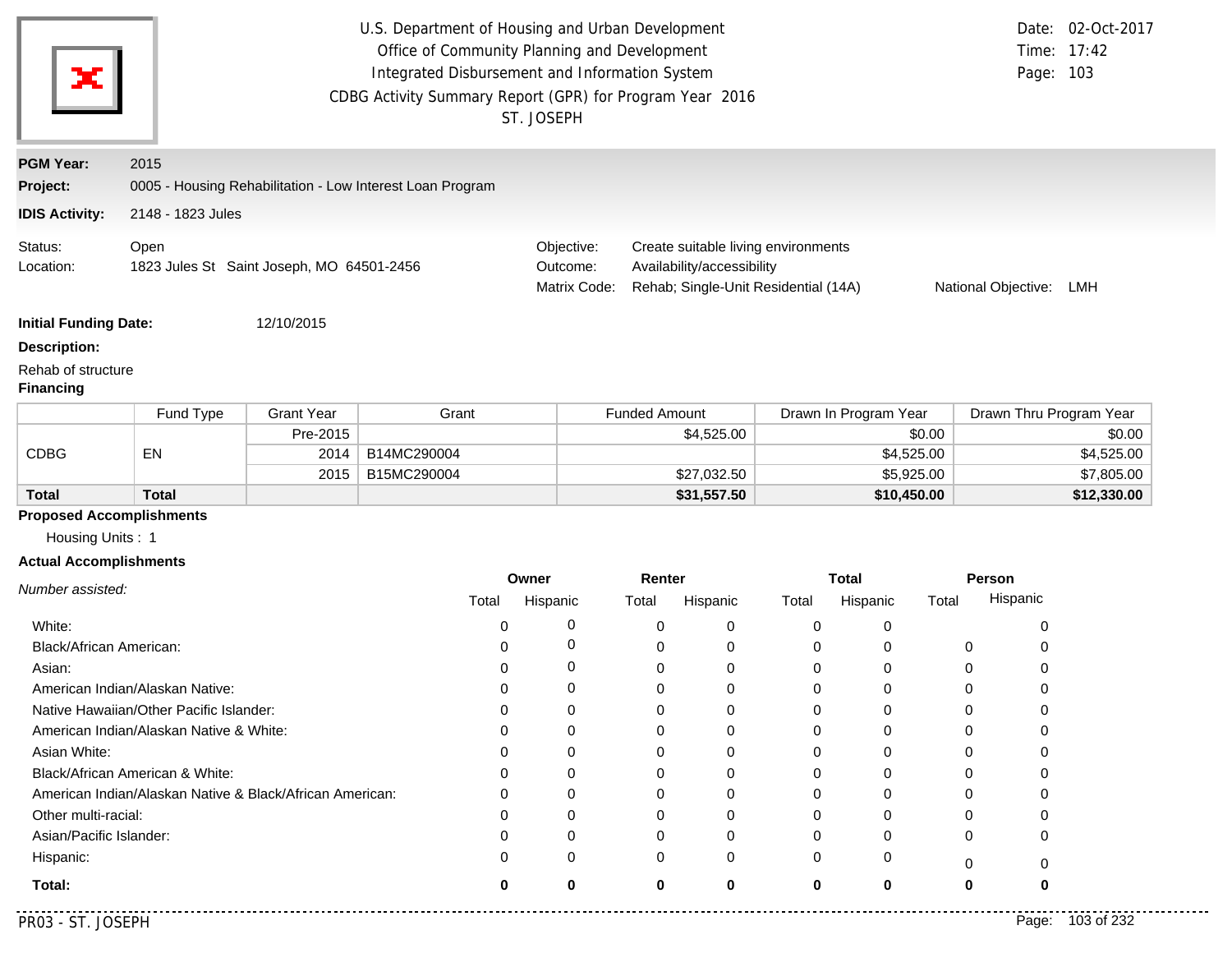Female-headed Households: example and the control of the control of the control of the control of the control o

*Income Category:*

|                      | Owner | Renter | Total    | <b>Person</b> |
|----------------------|-------|--------|----------|---------------|
| <b>Extremely Low</b> | 0     | O      |          | 0             |
| Low Mod              | 0     | O      |          | 0             |
| Moderate             | 0     |        | Ω        | 0             |
| Non Low Moderate     | 0     |        | O        | 0             |
| Total                | 0     |        | $\Omega$ | 0             |
| Percent Low/Mod      |       |        |          |               |

### **Annual Accomplishments**

| Years | <b>Accomplishment Narrative</b>                                                                                                                  | <b>Benefitting</b> |
|-------|--------------------------------------------------------------------------------------------------------------------------------------------------|--------------------|
| 2015  | and flooring<br><b>Rehabilitation</b><br>roof.<br>, work to include upgrade electrical.<br>. interior paint.<br>f City owned property.<br>$\sim$ |                    |

. . . . . . . .

. . . . . . . . . . . . . .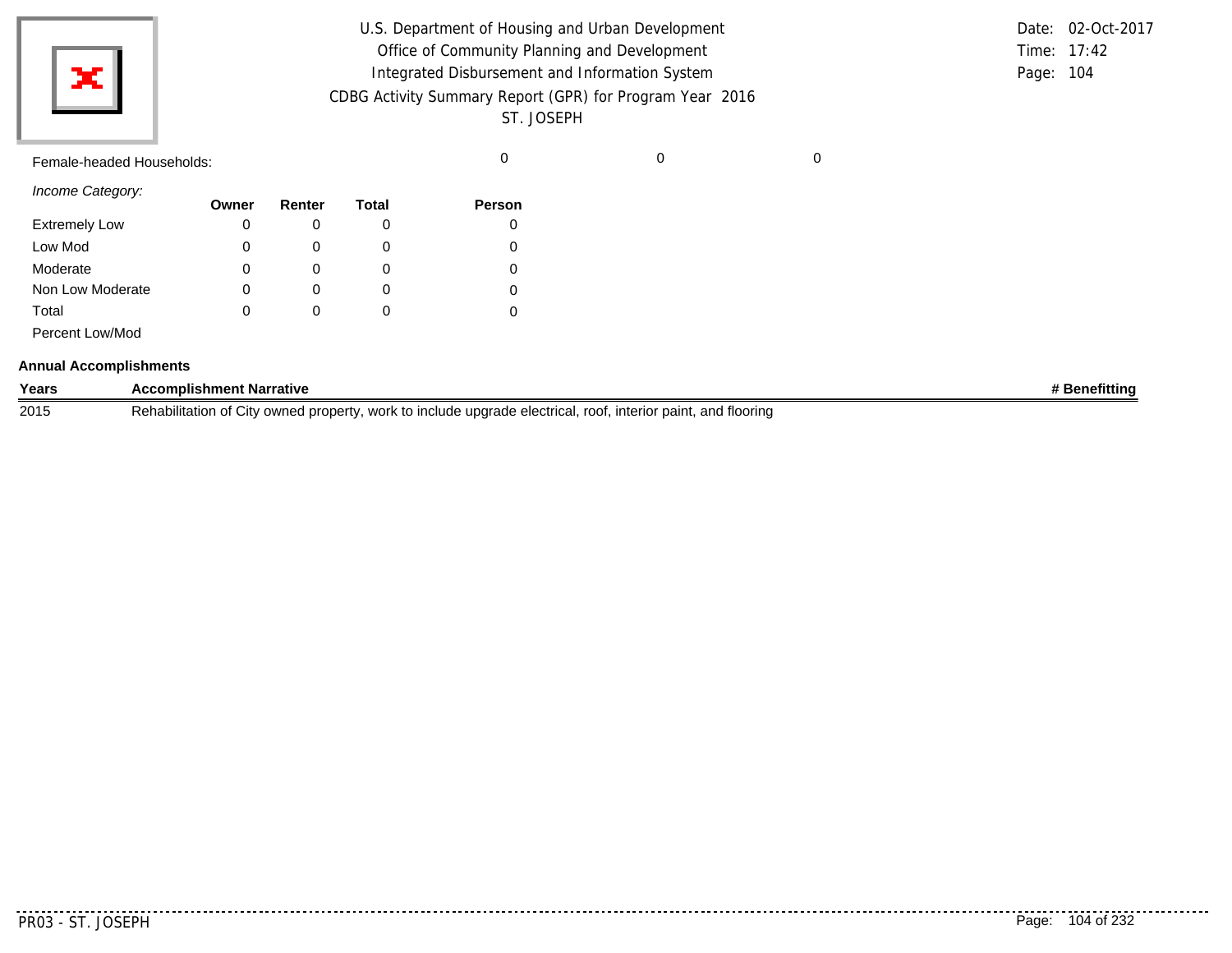| ×                                                                                    |                                                                               |                   | U.S. Department of Housing and Urban Development<br>Office of Community Planning and Development<br>Integrated Disbursement and Information System<br>CDBG Activity Summary Report (GPR) for Program Year 2016 | ST. JOSEPH                             |                                                                                                    |                       | Page: 105               | Date: 02-Oct-2017<br>Time: 17:42 |  |  |
|--------------------------------------------------------------------------------------|-------------------------------------------------------------------------------|-------------------|----------------------------------------------------------------------------------------------------------------------------------------------------------------------------------------------------------------|----------------------------------------|----------------------------------------------------------------------------------------------------|-----------------------|-------------------------|----------------------------------|--|--|
| <b>PGM Year:</b>                                                                     | 2015                                                                          |                   |                                                                                                                                                                                                                |                                        |                                                                                                    |                       |                         |                                  |  |  |
| Project:                                                                             | 0007 - Code Enforcement                                                       |                   |                                                                                                                                                                                                                |                                        |                                                                                                    |                       |                         |                                  |  |  |
| <b>IDIS Activity:</b>                                                                | 2149 - 1702 S 22nd - Demo                                                     |                   |                                                                                                                                                                                                                |                                        |                                                                                                    |                       |                         |                                  |  |  |
| Status:<br>Location:                                                                 | Completed 1/12/2017 12:00:00 AM<br>1702 S 22nd St Saint Joseph, MO 64507-1362 |                   |                                                                                                                                                                                                                | Objective:<br>Outcome:<br>Matrix Code: | Create suitable living environments<br>Availability/accessibility<br>Clearance and Demolition (04) |                       |                         | National Objective:<br>SBS       |  |  |
| <b>Initial Funding Date:</b>                                                         |                                                                               | 12/10/2015        |                                                                                                                                                                                                                |                                        |                                                                                                    |                       |                         |                                  |  |  |
| <b>Description:</b>                                                                  |                                                                               |                   |                                                                                                                                                                                                                |                                        |                                                                                                    |                       |                         |                                  |  |  |
| Demolition of structure<br><b>Financing</b>                                          |                                                                               |                   |                                                                                                                                                                                                                |                                        |                                                                                                    |                       |                         |                                  |  |  |
|                                                                                      | Fund Type                                                                     | <b>Grant Year</b> | Grant                                                                                                                                                                                                          |                                        | <b>Funded Amount</b>                                                                               | Drawn In Program Year | Drawn Thru Program Year |                                  |  |  |
| <b>CDBG</b>                                                                          | EN                                                                            | 2015              | B15MC290004                                                                                                                                                                                                    |                                        | \$17,100.00                                                                                        | \$0.00                |                         | \$17,100.00                      |  |  |
| <b>Total</b><br><b>Total</b>                                                         |                                                                               |                   |                                                                                                                                                                                                                |                                        | \$17,100.00                                                                                        | \$0.00                |                         | \$17,100.00                      |  |  |
| <b>Proposed Accomplishments</b><br>Housing Units: 1<br><b>Annual Accomplishments</b> |                                                                               |                   |                                                                                                                                                                                                                |                                        |                                                                                                    |                       |                         |                                  |  |  |

| Years | <b>Accomplishment Narrative</b>                         | Benefittino |
|-------|---------------------------------------------------------|-------------|
| 2015  | .<br>Demolition and clean up of fire<br>damaged house . |             |

. . . . . . . . . . . . . . . . . . .

 $- - - - - -$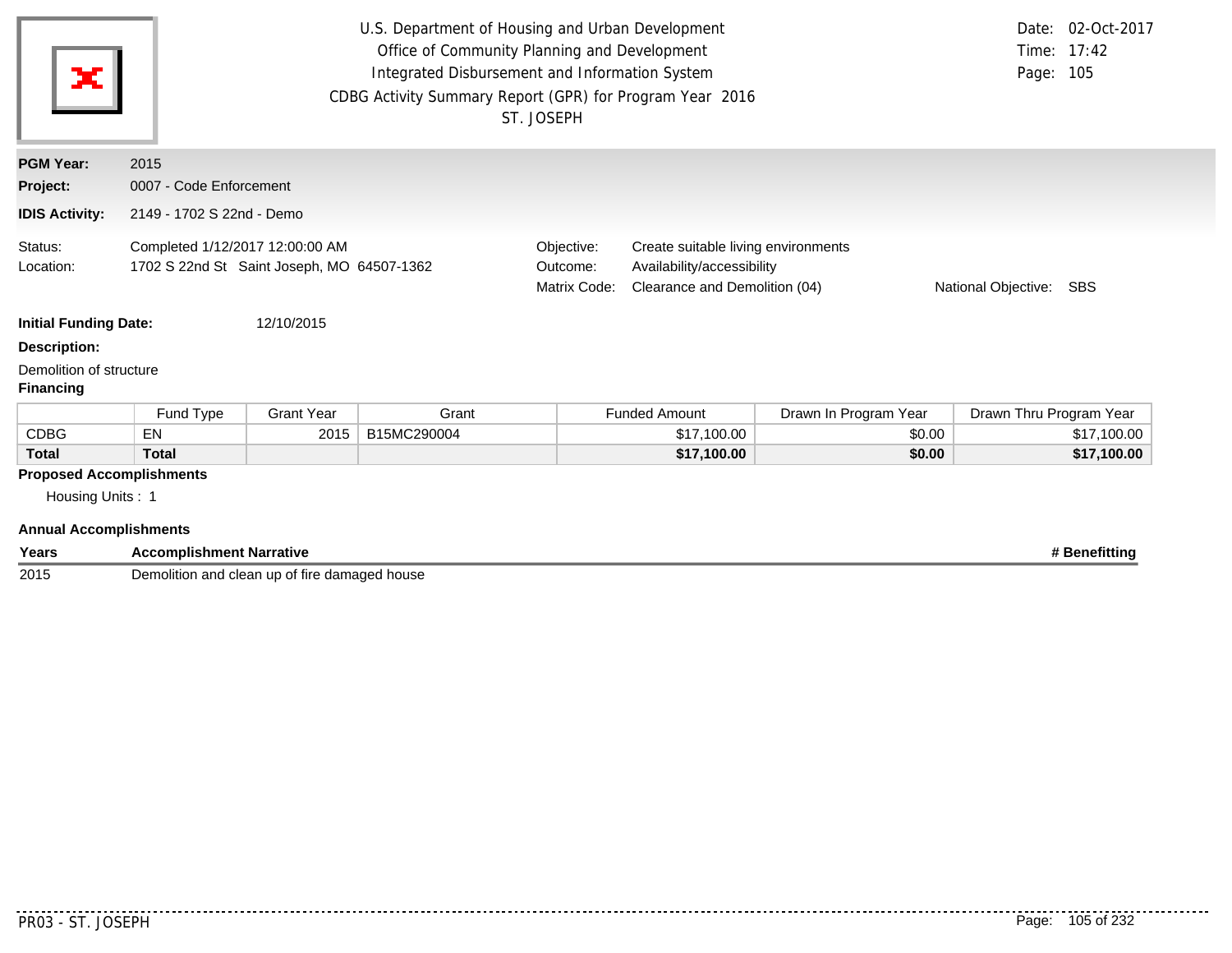| ×                                                                                    | U.S. Department of Housing and Urban Development<br>Date: 02-Oct-2017<br>Time: 17:42<br>Office of Community Planning and Development<br>Integrated Disbursement and Information System<br>Page: 106<br>CDBG Activity Summary Report (GPR) for Program Year 2016<br>ST. JOSEPH |                   |             |                                        |                                                                                                                               |                       |                         |             |  |  |
|--------------------------------------------------------------------------------------|-------------------------------------------------------------------------------------------------------------------------------------------------------------------------------------------------------------------------------------------------------------------------------|-------------------|-------------|----------------------------------------|-------------------------------------------------------------------------------------------------------------------------------|-----------------------|-------------------------|-------------|--|--|
| <b>PGM Year:</b>                                                                     | 2015                                                                                                                                                                                                                                                                          |                   |             |                                        |                                                                                                                               |                       |                         |             |  |  |
| Project:                                                                             | 0007 - Code Enforcement                                                                                                                                                                                                                                                       |                   |             |                                        |                                                                                                                               |                       |                         |             |  |  |
| <b>IDIS Activity:</b>                                                                | 2150 - 5209 Lake Ave - Demo                                                                                                                                                                                                                                                   |                   |             |                                        |                                                                                                                               |                       |                         |             |  |  |
| Status:<br>Location:                                                                 | Completed 6/14/2017 12:00:00 AM<br>5209 Lake Ave Saint Joseph, MO 64504-1142                                                                                                                                                                                                  |                   |             | Objective:<br>Outcome:<br>Matrix Code: | Create suitable living environments<br>Availability/accessibility<br>Clearance and Demolition (04)<br>National Objective: SBS |                       |                         |             |  |  |
| <b>Initial Funding Date:</b>                                                         |                                                                                                                                                                                                                                                                               | 12/10/2015        |             |                                        |                                                                                                                               |                       |                         |             |  |  |
| <b>Description:</b>                                                                  |                                                                                                                                                                                                                                                                               |                   |             |                                        |                                                                                                                               |                       |                         |             |  |  |
| Demolition of structure<br><b>Financing</b>                                          |                                                                                                                                                                                                                                                                               |                   |             |                                        |                                                                                                                               |                       |                         |             |  |  |
|                                                                                      | Fund Type                                                                                                                                                                                                                                                                     | <b>Grant Year</b> | Grant       |                                        | <b>Funded Amount</b>                                                                                                          | Drawn In Program Year | Drawn Thru Program Year |             |  |  |
| <b>CDBG</b>                                                                          | <b>EN</b>                                                                                                                                                                                                                                                                     | 2015              | B15MC290004 |                                        | \$14,750.00                                                                                                                   | \$14,750.00           |                         | \$14,750.00 |  |  |
| <b>Total</b>                                                                         | <b>Total</b>                                                                                                                                                                                                                                                                  |                   |             |                                        | \$14,750.00                                                                                                                   | \$14,750.00           |                         | \$14,750.00 |  |  |
| <b>Proposed Accomplishments</b><br>Housing Units: 1<br><b>Annual Accomplishments</b> |                                                                                                                                                                                                                                                                               |                   |             |                                        |                                                                                                                               |                       |                         |             |  |  |

| Years | ---<br>. Narrative<br>omplishme<br>'nτ                                               | efittina،. |
|-------|--------------------------------------------------------------------------------------|------------|
| 2015  | Demolitio<br>' structure<br>and<br><b>Nahric</b><br>clean<br>-up<br>^+<br>ucuus<br>. |            |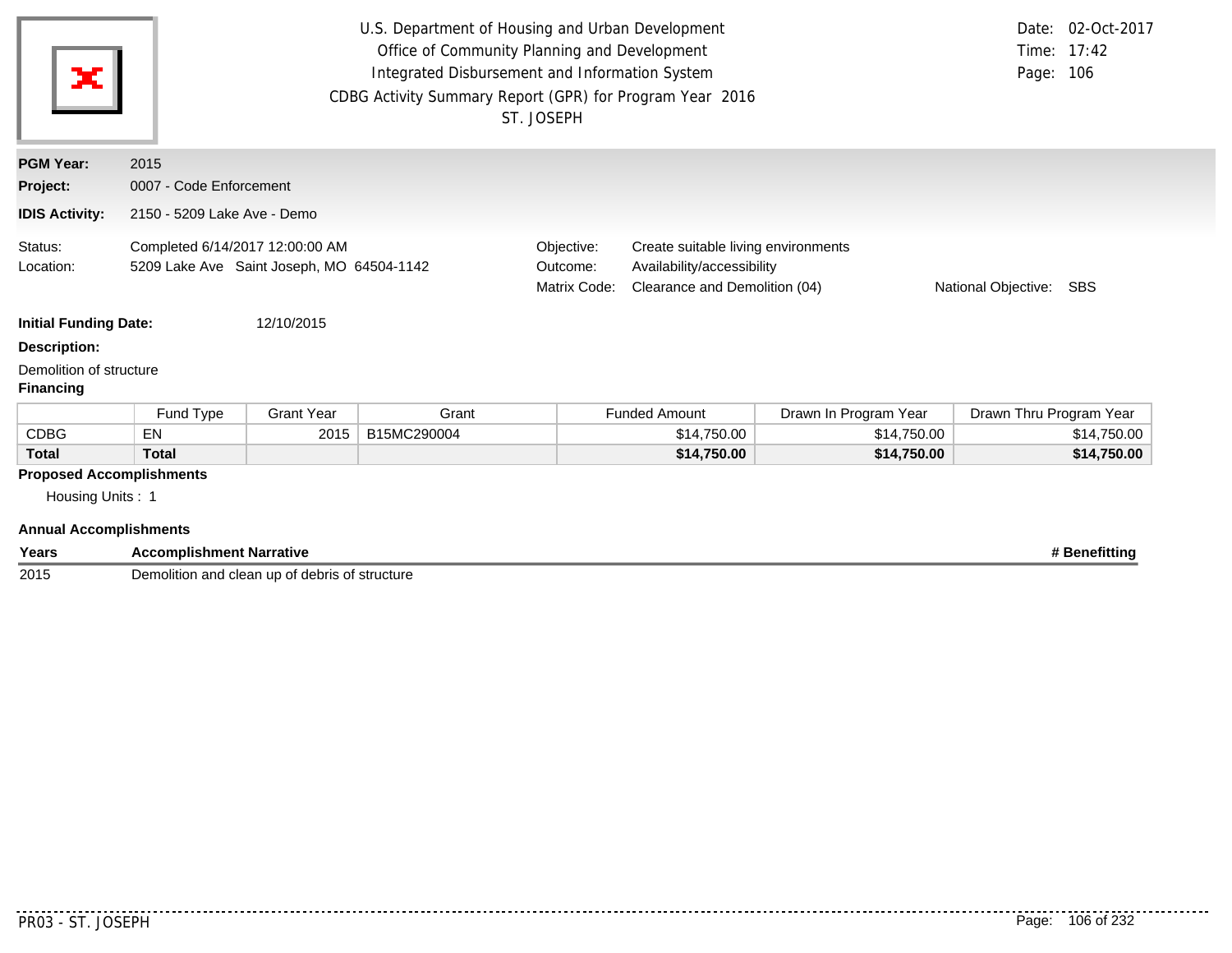| ×                                                                                    | U.S. Department of Housing and Urban Development<br>Date: 02-Oct-2017<br>Office of Community Planning and Development<br>Time: 17:42<br>Integrated Disbursement and Information System<br>Page: 107<br>CDBG Activity Summary Report (GPR) for Program Year 2016<br>ST. JOSEPH |                   |             |                                        |                                                                                                    |                       |                         |            |  |  |
|--------------------------------------------------------------------------------------|-------------------------------------------------------------------------------------------------------------------------------------------------------------------------------------------------------------------------------------------------------------------------------|-------------------|-------------|----------------------------------------|----------------------------------------------------------------------------------------------------|-----------------------|-------------------------|------------|--|--|
| <b>PGM Year:</b>                                                                     | 2015                                                                                                                                                                                                                                                                          |                   |             |                                        |                                                                                                    |                       |                         |            |  |  |
| Project:                                                                             | 0007 - Code Enforcement                                                                                                                                                                                                                                                       |                   |             |                                        |                                                                                                    |                       |                         |            |  |  |
| <b>IDIS Activity:</b>                                                                | 2151 - 2325 Angelique - Demo                                                                                                                                                                                                                                                  |                   |             |                                        |                                                                                                    |                       |                         |            |  |  |
| Status:<br>Location:                                                                 | Completed 1/12/2017 12:00:00 AM<br>2325 Angelique St Saint Joseph, MO 64501-3115                                                                                                                                                                                              |                   |             | Objective:<br>Outcome:<br>Matrix Code: | Create suitable living environments<br>Availability/accessibility<br>Clearance and Demolition (04) |                       | National Objective: SBS |            |  |  |
| <b>Initial Funding Date:</b>                                                         |                                                                                                                                                                                                                                                                               | 12/10/2015        |             |                                        |                                                                                                    |                       |                         |            |  |  |
| <b>Description:</b>                                                                  |                                                                                                                                                                                                                                                                               |                   |             |                                        |                                                                                                    |                       |                         |            |  |  |
| Demolition of structure<br><b>Financing</b>                                          |                                                                                                                                                                                                                                                                               |                   |             |                                        |                                                                                                    |                       |                         |            |  |  |
|                                                                                      | Fund Type                                                                                                                                                                                                                                                                     | <b>Grant Year</b> | Grant       |                                        | <b>Funded Amount</b>                                                                               | Drawn In Program Year | Drawn Thru Program Year |            |  |  |
| <b>CDBG</b>                                                                          | EN                                                                                                                                                                                                                                                                            | 2015              | B15MC290004 |                                        | \$3,450.00                                                                                         | \$0.00                |                         | \$3,450.00 |  |  |
| <b>Total</b>                                                                         | <b>Total</b>                                                                                                                                                                                                                                                                  |                   |             |                                        | \$3,450.00                                                                                         | \$0.00                |                         | \$3,450.00 |  |  |
| <b>Proposed Accomplishments</b><br>Housing Units: 1<br><b>Annual Accomplishments</b> |                                                                                                                                                                                                                                                                               |                   |             |                                        |                                                                                                    |                       |                         |            |  |  |

| Years | Accomplishment<br><b>া Narrative</b>                                   | -≀on |
|-------|------------------------------------------------------------------------|------|
| 2015  | Demolition and<br>structure<br>amaded<br>debris for a fire da<br>clean |      |

. . . . . . . . .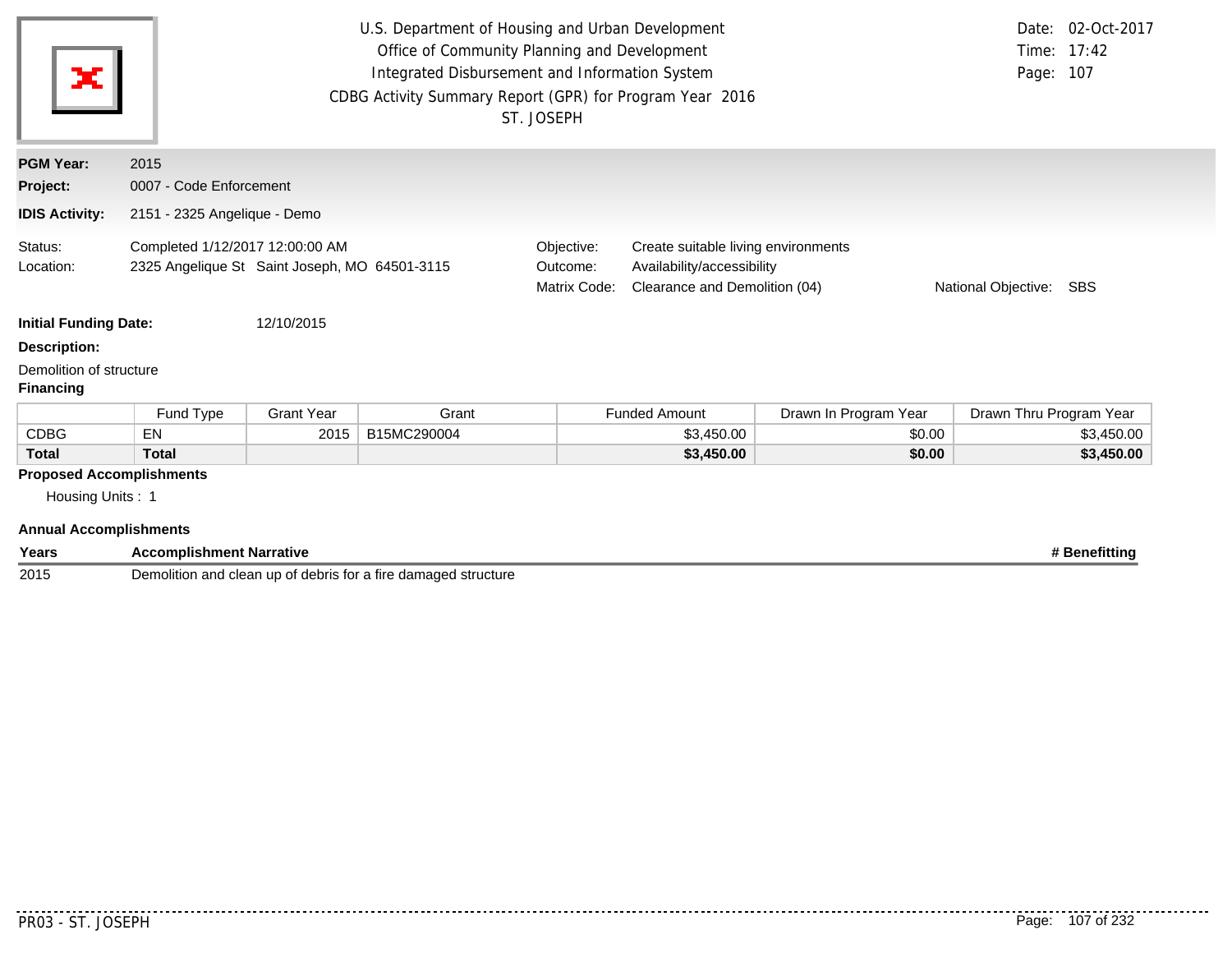| U.S. Department of Housing and Urban Development<br>Office of Community Planning and Development<br>Integrated Disbursement and Information System<br>CDBG Activity Summary Report (GPR) for Program Year 2016<br>ST. JOSEPH |                                                                              |                   |                                                           |          |                                                                                                                                                                                |                      |            |          |                       |        | Page: 108               | Date: 02-Oct-2017<br>Time: 17:42 |  |
|------------------------------------------------------------------------------------------------------------------------------------------------------------------------------------------------------------------------------|------------------------------------------------------------------------------|-------------------|-----------------------------------------------------------|----------|--------------------------------------------------------------------------------------------------------------------------------------------------------------------------------|----------------------|------------|----------|-----------------------|--------|-------------------------|----------------------------------|--|
| <b>PGM Year:</b><br>Project:                                                                                                                                                                                                 | 2015                                                                         |                   | 0005 - Housing Rehabilitation - Low Interest Loan Program |          |                                                                                                                                                                                |                      |            |          |                       |        |                         |                                  |  |
| <b>IDIS Activity:</b>                                                                                                                                                                                                        | 2152 - 618 N 26th - Marriott                                                 |                   |                                                           |          |                                                                                                                                                                                |                      |            |          |                       |        |                         |                                  |  |
| Status:<br>Location:                                                                                                                                                                                                         | Completed 1/24/2017 12:00:00 AM<br>618 N 26th St Saint Joseph, MO 64506-2707 |                   |                                                           |          | Objective:<br>Create suitable living environments<br>Outcome:<br>Availability/accessibility<br>Matrix Code:<br>Rehab; Single-Unit Residential (14A)<br>National Objective: LMH |                      |            |          |                       |        |                         |                                  |  |
| <b>Initial Funding Date:</b><br><b>Description:</b><br>replace HVAC<br><b>Financing</b>                                                                                                                                      |                                                                              | 12/11/2015        |                                                           |          |                                                                                                                                                                                |                      |            |          |                       |        |                         |                                  |  |
|                                                                                                                                                                                                                              | Fund Type                                                                    | <b>Grant Year</b> | Grant                                                     |          |                                                                                                                                                                                | <b>Funded Amount</b> |            |          | Drawn In Program Year |        | Drawn Thru Program Year |                                  |  |
| <b>CDBG</b>                                                                                                                                                                                                                  | EN                                                                           | 2015              | B15MC290004                                               |          |                                                                                                                                                                                |                      | \$5,561.00 |          |                       | \$0.00 |                         | \$5,561.00                       |  |
| <b>Total</b>                                                                                                                                                                                                                 | <b>Total</b>                                                                 |                   |                                                           |          |                                                                                                                                                                                |                      | \$5,561.00 |          |                       | \$0.00 |                         | \$5,561.00                       |  |
| <b>Proposed Accomplishments</b><br>Housing Units: 1<br><b>Actual Accomplishments</b>                                                                                                                                         |                                                                              |                   |                                                           | Owner    |                                                                                                                                                                                | Renter               |            |          | <b>Total</b>          |        | Person                  |                                  |  |
| Number assisted:                                                                                                                                                                                                             |                                                                              |                   | Total                                                     | Hispanic |                                                                                                                                                                                | Total                | Hispanic   | Total    | Hispanic              | Total  | Hispanic                |                                  |  |
| White:                                                                                                                                                                                                                       |                                                                              |                   | 1                                                         |          | 0                                                                                                                                                                              | 0                    | 0          | 1        | 0                     |        | 0<br>0                  |                                  |  |
| Black/African American:                                                                                                                                                                                                      |                                                                              |                   | 0                                                         |          | 0                                                                                                                                                                              | 0                    | 0          | 0        | 0                     |        | 0<br>0                  |                                  |  |
| Asian:                                                                                                                                                                                                                       |                                                                              |                   | 0                                                         |          | 0                                                                                                                                                                              | 0                    | 0          | 0        | 0                     |        | 0<br>0                  |                                  |  |
|                                                                                                                                                                                                                              | American Indian/Alaskan Native:                                              |                   | 0                                                         |          | 0                                                                                                                                                                              | 0                    | 0          | 0        | 0                     |        | 0<br>0                  |                                  |  |
|                                                                                                                                                                                                                              | Native Hawaiian/Other Pacific Islander:                                      |                   | 0                                                         |          | 0                                                                                                                                                                              | 0                    | 0          | 0        | 0                     |        | 0<br>0                  |                                  |  |
|                                                                                                                                                                                                                              | American Indian/Alaskan Native & White:                                      |                   | 0                                                         |          | 0                                                                                                                                                                              | 0                    | 0          | 0        | 0                     |        | 0<br>0                  |                                  |  |
| Asian White:                                                                                                                                                                                                                 |                                                                              |                   | 0                                                         |          | 0                                                                                                                                                                              | 0                    | 0          | $\Omega$ | 0                     |        | 0<br>0                  |                                  |  |
|                                                                                                                                                                                                                              | Black/African American & White:                                              |                   | 0                                                         |          | 0                                                                                                                                                                              | 0                    | 0          | 0        | 0                     |        | 0<br>0                  |                                  |  |
|                                                                                                                                                                                                                              | American Indian/Alaskan Native & Black/African American:                     |                   | ი                                                         |          |                                                                                                                                                                                | 0                    | 0          | 0        | 0                     |        | 0<br>0                  |                                  |  |
| Other multi-racial:                                                                                                                                                                                                          |                                                                              |                   | ი                                                         |          | 0                                                                                                                                                                              | 0                    | 0          | 0        | 0                     |        | 0<br>0                  |                                  |  |
| Asian/Pacific Islander:                                                                                                                                                                                                      |                                                                              |                   | 0                                                         |          |                                                                                                                                                                                | 0                    | 0          |          | 0                     |        | 0<br>0                  |                                  |  |
| Hispanic:                                                                                                                                                                                                                    |                                                                              |                   | ი                                                         |          | 0                                                                                                                                                                              | 0                    | 0          | 0        | 0                     |        | 0<br>0                  |                                  |  |
| Total:                                                                                                                                                                                                                       |                                                                              |                   | 1                                                         |          | 0                                                                                                                                                                              | 0                    | 0          | 1        | 0                     |        | 0<br>0                  |                                  |  |
|                                                                                                                                                                                                                              | Female-headed Households:                                                    |                   | 0                                                         |          |                                                                                                                                                                                | 0                    |            | 0        |                       |        |                         |                                  |  |

. . . . . . . . .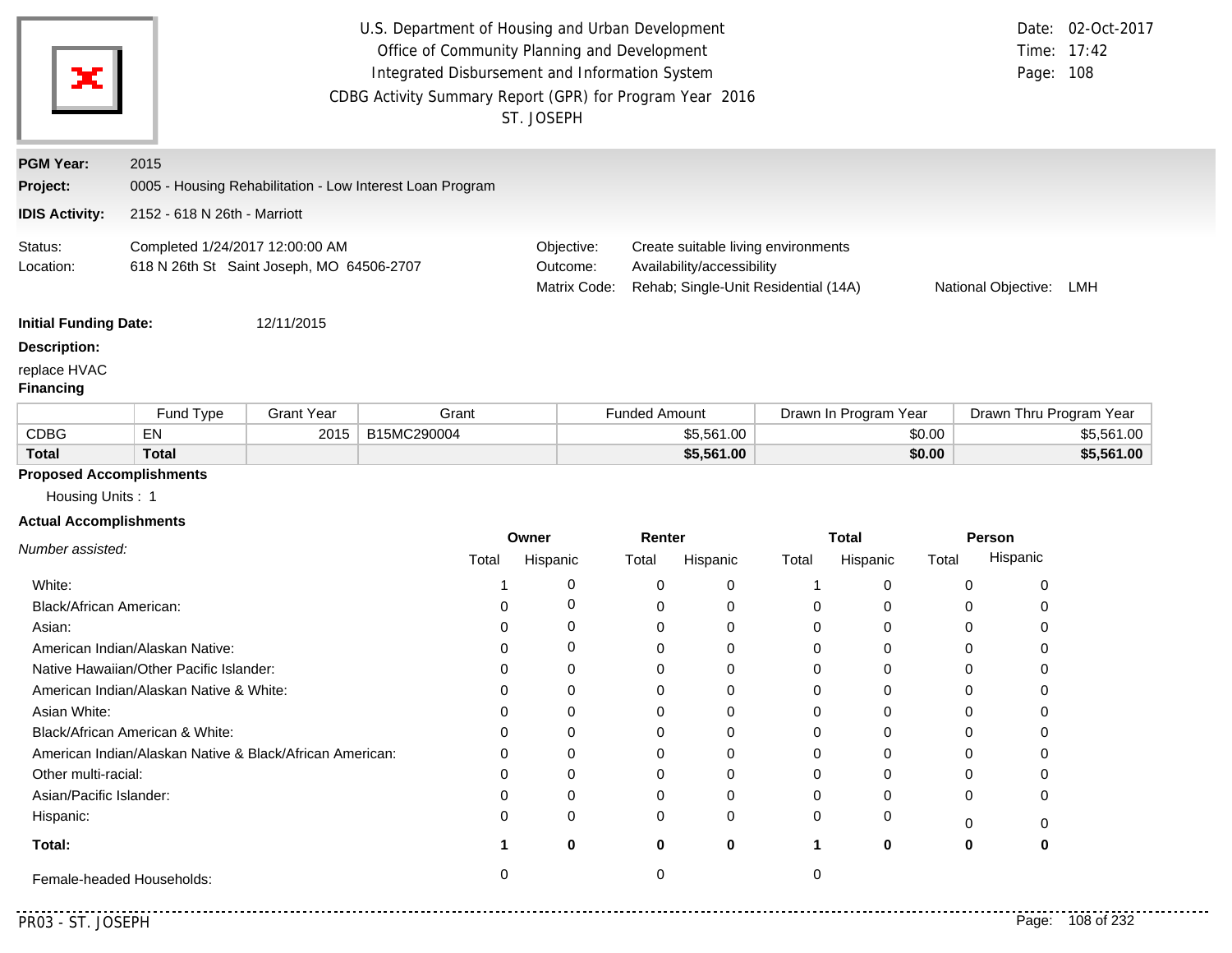

| U.S. Department of Housing and Urban Development         |           | Date: 02-Oct-2017 |
|----------------------------------------------------------|-----------|-------------------|
|                                                          |           |                   |
| Office of Community Planning and Development             |           | Time: 17:42       |
| Integrated Disbursement and Information System           | Page: 109 |                   |
| CDBG Activity Summary Report (GPR) for Program Year 2016 |           |                   |
| ST. JOSEPH                                               |           |                   |

|           | Date: 02-Oct-2017 |
|-----------|-------------------|
|           | Time: $17:42$     |
| Page: 109 |                   |

| $11001110$ catogory. | Owner   | Renter | Total | <b>Person</b> |
|----------------------|---------|--------|-------|---------------|
| <b>Extremely Low</b> | 0       |        | O     |               |
| Low Mod              | 0       |        | O     |               |
| Moderate             |         |        | O     |               |
| Non Low Moderate     |         |        |       |               |
| Total                |         |        |       |               |
| Percent Low/Mod      | $0.0\%$ |        | 0.0%  |               |

#### **Annual Accomplishments**

| Years | :omplishment Narrative                                                                                         |  |
|-------|----------------------------------------------------------------------------------------------------------------|--|
| 2015  | <br><sup>,</sup> efficient units<br>enerav<br>air units<br>$\ldots$ us with $\sim$<br>turnace<br>ша<br>- 611 1 |  |

<u>..........</u>.

. . . . . . . . . . .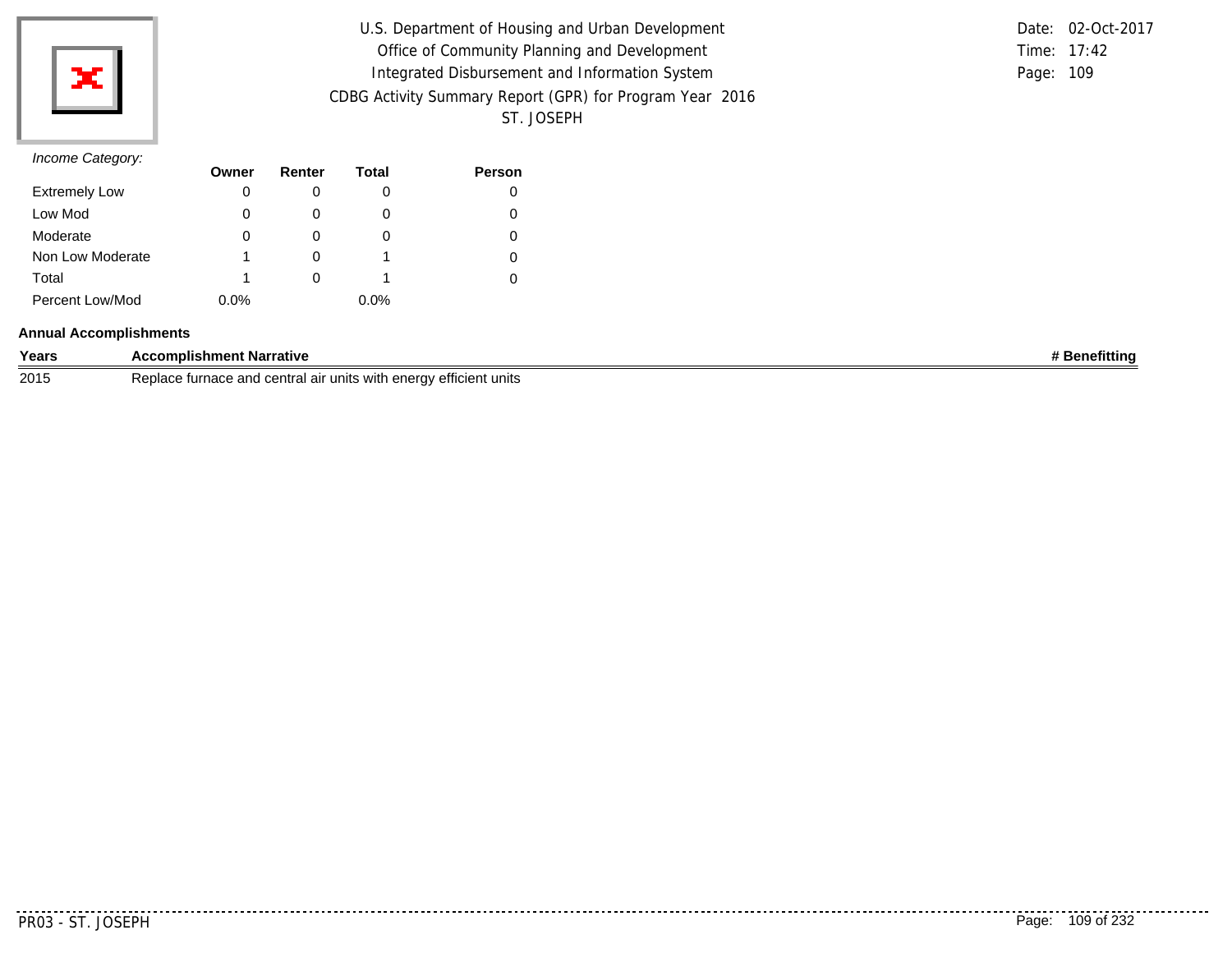|                                                                                                            |                                                                              |                   | U.S. Department of Housing and Urban Development<br>Office of Community Planning and Development<br>Integrated Disbursement and Information System<br>CDBG Activity Summary Report (GPR) for Program Year 2016 | ST. JOSEPH             |                      |                                                                                                           |        |                       |        | Page: 110                  | Date: 02-Oct-2017<br>Time: 17:42 |
|------------------------------------------------------------------------------------------------------------|------------------------------------------------------------------------------|-------------------|----------------------------------------------------------------------------------------------------------------------------------------------------------------------------------------------------------------|------------------------|----------------------|-----------------------------------------------------------------------------------------------------------|--------|-----------------------|--------|----------------------------|----------------------------------|
| <b>PGM Year:</b>                                                                                           | 2015                                                                         |                   |                                                                                                                                                                                                                |                        |                      |                                                                                                           |        |                       |        |                            |                                  |
| Project:                                                                                                   |                                                                              |                   | 0005 - Housing Rehabilitation - Low Interest Loan Program                                                                                                                                                      |                        |                      |                                                                                                           |        |                       |        |                            |                                  |
| <b>IDIS Activity:</b>                                                                                      | 2153 - 1821 Jules                                                            |                   |                                                                                                                                                                                                                |                        |                      |                                                                                                           |        |                       |        |                            |                                  |
| Status:<br>Location:                                                                                       | Completed 9/12/2017 12:00:00 AM<br>1821 Jules St Saint Joseph, MO 64501-2456 |                   |                                                                                                                                                                                                                | Objective:<br>Outcome: | Matrix Code:         | Create suitable living environments<br>Availability/accessibility<br>Rehab; Single-Unit Residential (14A) |        |                       |        | National Objective:        | LMH                              |
| <b>Initial Funding Date:</b><br><b>Description:</b><br>weatherization, paint, clean up<br><b>Financing</b> |                                                                              | 12/16/2015        |                                                                                                                                                                                                                |                        |                      |                                                                                                           |        |                       |        |                            |                                  |
|                                                                                                            | Fund Type                                                                    | <b>Grant Year</b> | Grant                                                                                                                                                                                                          |                        | <b>Funded Amount</b> |                                                                                                           |        | Drawn In Program Year |        | Drawn Thru Program Year    |                                  |
|                                                                                                            |                                                                              | Pre-2015          |                                                                                                                                                                                                                |                        |                      | \$10,490.00                                                                                               |        |                       | \$0.00 |                            | \$0.00                           |
| <b>CDBG</b>                                                                                                | EN                                                                           | 2014              | B14MC290004                                                                                                                                                                                                    |                        |                      |                                                                                                           |        | \$10,490.00           |        |                            | \$10,490.00                      |
|                                                                                                            |                                                                              | 2015              | B15MC290004                                                                                                                                                                                                    |                        |                      | \$26,640.00                                                                                               |        | \$13,390.00           |        |                            | \$26,640.00                      |
| <b>Total</b>                                                                                               | <b>Total</b>                                                                 |                   |                                                                                                                                                                                                                |                        |                      | \$37,130.00                                                                                               |        | \$23,880.00           |        |                            | \$37,130.00                      |
| <b>Proposed Accomplishments</b>                                                                            |                                                                              |                   |                                                                                                                                                                                                                |                        |                      |                                                                                                           |        |                       |        |                            |                                  |
| Housing Units: 1                                                                                           |                                                                              |                   |                                                                                                                                                                                                                |                        |                      |                                                                                                           |        |                       |        |                            |                                  |
| <b>Actual Accomplishments</b>                                                                              |                                                                              |                   |                                                                                                                                                                                                                |                        |                      |                                                                                                           |        |                       |        |                            |                                  |
| Number assisted:                                                                                           |                                                                              |                   |                                                                                                                                                                                                                | Owner                  |                      | Renter                                                                                                    |        | <b>Total</b>          |        | Person<br>Hispanic         |                                  |
|                                                                                                            |                                                                              |                   | Total                                                                                                                                                                                                          | Hispanic               | Total                | Hispanic                                                                                                  | Total  | Hispanic              | Total  |                            |                                  |
| White:                                                                                                     |                                                                              |                   |                                                                                                                                                                                                                |                        | 0<br>0               | 0                                                                                                         | 1      | 0                     |        | 0<br>0                     |                                  |
| Black/African American:                                                                                    |                                                                              |                   | 0                                                                                                                                                                                                              |                        | 0<br>0               | 0                                                                                                         | 0      | 0                     |        | 0<br>0                     |                                  |
| Asian:                                                                                                     |                                                                              |                   | 0                                                                                                                                                                                                              |                        | 0<br>0<br>0          | 0                                                                                                         | 0      | 0                     |        | 0<br>0                     |                                  |
|                                                                                                            | American Indian/Alaskan Native:<br>Native Hawaiian/Other Pacific Islander:   |                   | 0<br>0                                                                                                                                                                                                         |                        | 0<br>0<br>0          | 0<br>0                                                                                                    | 0<br>0 | 0<br>0                |        | 0<br>0<br>0<br>$\mathbf 0$ |                                  |
|                                                                                                            | American Indian/Alaskan Native & White:                                      |                   | 0                                                                                                                                                                                                              |                        | 0<br>0               | 0                                                                                                         | 0      | 0                     |        | 0<br>0                     |                                  |
| Asian White:                                                                                               |                                                                              |                   | 0                                                                                                                                                                                                              |                        | 0<br>0               | 0                                                                                                         | 0      | 0                     |        | 0<br>0                     |                                  |
|                                                                                                            | Black/African American & White:                                              |                   | O                                                                                                                                                                                                              |                        | 0<br>0               | 0                                                                                                         | 0      | 0                     |        | 0<br>0                     |                                  |
|                                                                                                            | American Indian/Alaskan Native & Black/African American:                     |                   | 0                                                                                                                                                                                                              |                        | 0<br>0               | 0                                                                                                         | 0      | 0                     |        | 0<br>0                     |                                  |
| Other multi-racial:                                                                                        |                                                                              |                   | 0                                                                                                                                                                                                              |                        | 0<br>0               | 0                                                                                                         | 0      | 0                     |        | 0<br>0                     |                                  |
| Asian/Pacific Islander:                                                                                    |                                                                              |                   | 0                                                                                                                                                                                                              |                        | $\Omega$<br>0        | 0                                                                                                         | 0      | 0                     |        | 0<br>0                     |                                  |
| Hispanic:                                                                                                  |                                                                              |                   | 0                                                                                                                                                                                                              |                        | 0<br>0               | 0                                                                                                         | 0      | 0                     |        | 0<br>0                     |                                  |

**1 0**

**0**

**0**

**Total:**

--------

**0**

**1 0 0**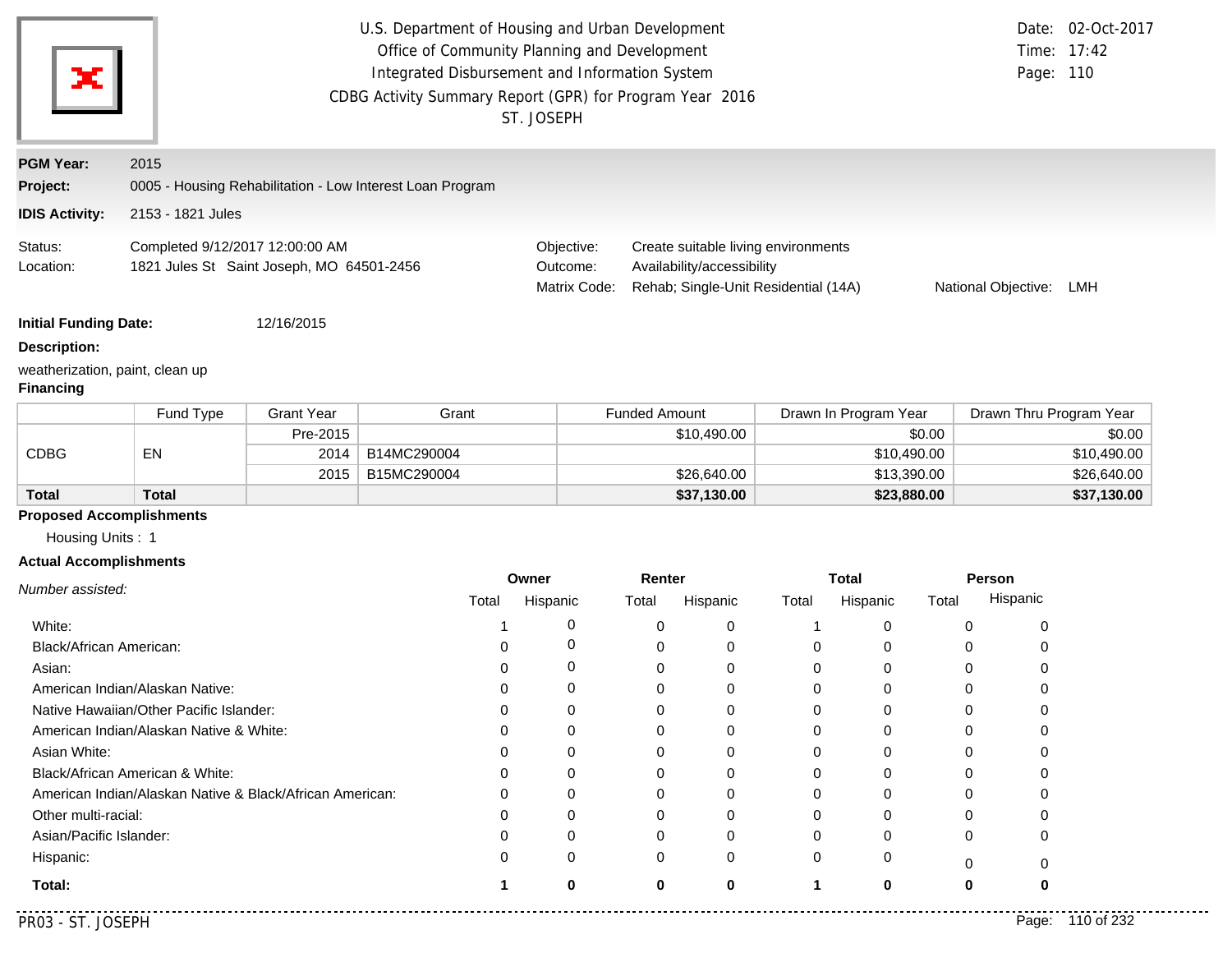|                           | U.S. Department of Housing and Urban Development<br>Office of Community Planning and Development<br>Integrated Disbursement and Information System |   | Time: 17:42<br>Page: 111 | Date: 02-Oct-2017 |
|---------------------------|----------------------------------------------------------------------------------------------------------------------------------------------------|---|--------------------------|-------------------|
| ×l                        | CDBG Activity Summary Report (GPR) for Program Year 2016<br>ST. JOSEPH                                                                             |   |                          |                   |
| Female-headed Households: |                                                                                                                                                    | 0 |                          |                   |
| Income Category:          |                                                                                                                                                    |   |                          |                   |

|                      | Owner  | Renter | <b>Total</b> | <b>Person</b> |
|----------------------|--------|--------|--------------|---------------|
| <b>Extremely Low</b> |        |        | O            | 0             |
| Low Mod              |        |        | O            | 0             |
| Moderate             |        |        |              | 0             |
| Non Low Moderate     |        |        | O            | 0             |
| Total                |        |        |              | 0             |
| Percent Low/Mod      | 100.0% |        | 100.0%       |               |

#### **Annual Accomplishments**

| Years | ccomplishment Narrative<br><b>Acc</b><br>.      | <b>'enefittin</b> d |
|-------|-------------------------------------------------|---------------------|
| 2015  | carpet cleaning<br>wea<br>herization.<br>paint. |                     |

. . . . . . . . .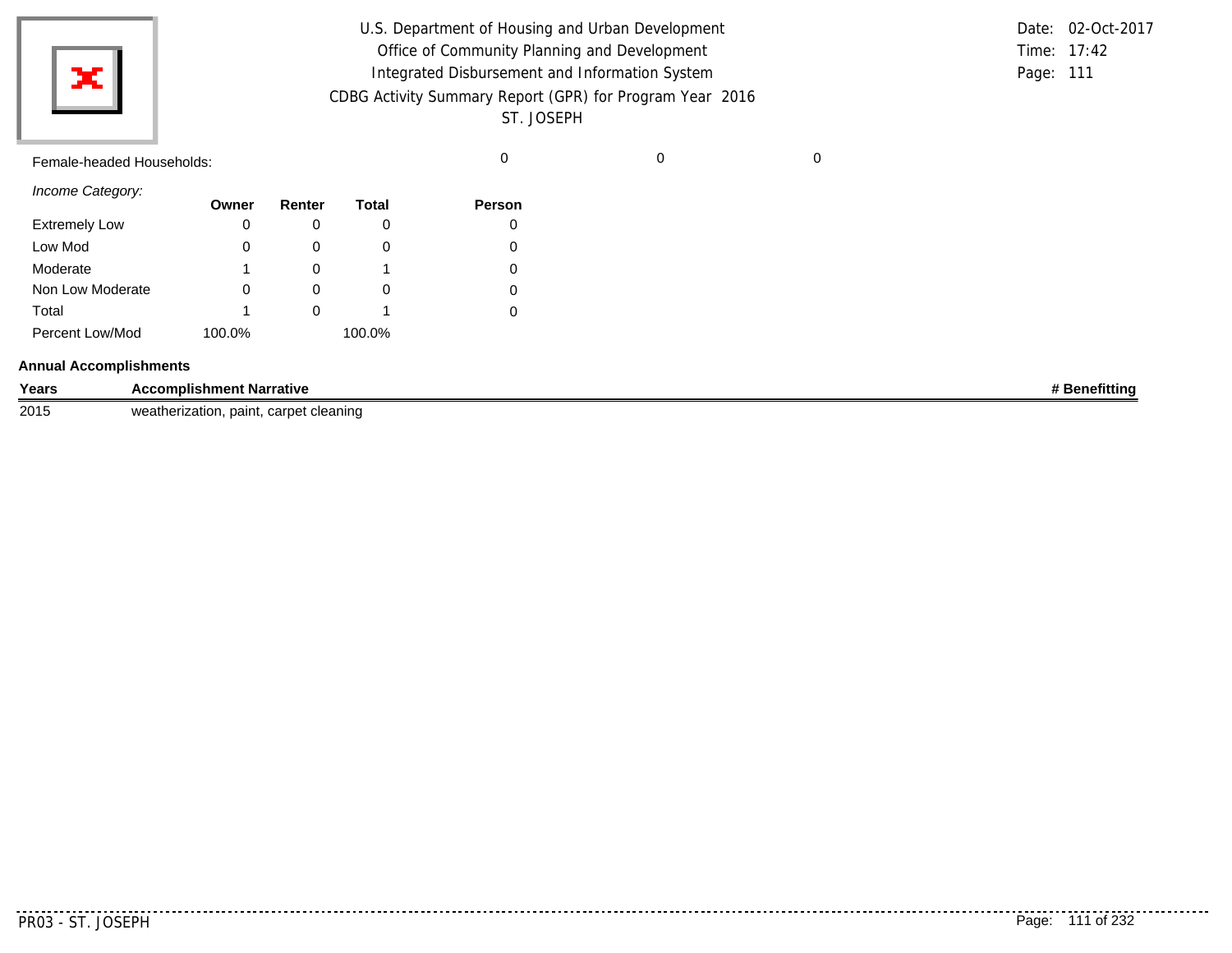| ×                               | U.S. Department of Housing and Urban Development<br>Office of Community Planning and Development<br>Integrated Disbursement and Information System<br>CDBG Activity Summary Report (GPR) for Program Year 2016<br>ST. JOSEPH |                   |             |                                        |                                                                                                           |                       | Page: 112               | Date: 02-Oct-2017<br>Time: 17:42 |
|---------------------------------|------------------------------------------------------------------------------------------------------------------------------------------------------------------------------------------------------------------------------|-------------------|-------------|----------------------------------------|-----------------------------------------------------------------------------------------------------------|-----------------------|-------------------------|----------------------------------|
| <b>PGM Year:</b>                | 2015                                                                                                                                                                                                                         |                   |             |                                        |                                                                                                           |                       |                         |                                  |
| Project:                        | 0004 - Emergency Assistance                                                                                                                                                                                                  |                   |             |                                        |                                                                                                           |                       |                         |                                  |
| <b>IDIS Activity:</b>           | 2154 - 823 Lincoln - Weiser                                                                                                                                                                                                  |                   |             |                                        |                                                                                                           |                       |                         |                                  |
| Status:<br>Location:            | Completed 1/12/2017 12:00:00 AM<br>823 Lincoln St Saint Joseph, MO 64501-1443                                                                                                                                                |                   |             | Objective:<br>Outcome:<br>Matrix Code: | Create suitable living environments<br>Availability/accessibility<br>Rehab; Single-Unit Residential (14A) |                       | National Objective:     | LMH                              |
| <b>Initial Funding Date:</b>    |                                                                                                                                                                                                                              | 12/18/2015        |             |                                        |                                                                                                           |                       |                         |                                  |
| <b>Description:</b>             |                                                                                                                                                                                                                              |                   |             |                                        |                                                                                                           |                       |                         |                                  |
| New furnace<br><b>Financing</b> |                                                                                                                                                                                                                              |                   |             |                                        |                                                                                                           |                       |                         |                                  |
|                                 | Fund Type                                                                                                                                                                                                                    | <b>Grant Year</b> | Grant       |                                        | <b>Funded Amount</b>                                                                                      | Drawn In Program Year | Drawn Thru Program Year |                                  |
| <b>CDBG</b>                     | EN                                                                                                                                                                                                                           | 2015              | B15MC290004 |                                        | \$2,550.00                                                                                                | \$0.00                |                         | \$2,550.00                       |

# **Proposed Accomplishments**

**Total**

Housing Units : 1

**Total**

### **Actual Accomplishments**

|                                                          | Owner |          | Renter |          | <b>Total</b> |          | Person |          |
|----------------------------------------------------------|-------|----------|--------|----------|--------------|----------|--------|----------|
| Number assisted:                                         | Total | Hispanic | Total  | Hispanic | Total        | Hispanic | Total  | Hispanic |
| White:                                                   |       |          |        | 0        |              |          |        |          |
| Black/African American:                                  |       |          |        | 0        |              |          |        |          |
| Asian:                                                   |       |          |        | 0        |              |          |        |          |
| American Indian/Alaskan Native:                          |       |          |        | 0        |              |          |        |          |
| Native Hawaiian/Other Pacific Islander:                  |       |          |        | 0        |              |          |        |          |
| American Indian/Alaskan Native & White:                  | 0     |          |        |          |              |          |        |          |
| Asian White:                                             |       |          |        |          |              |          |        |          |
| Black/African American & White:                          | 0     | 0        |        | 0        |              |          |        |          |
| American Indian/Alaskan Native & Black/African American: | 0     |          |        | 0        |              |          |        |          |
| Other multi-racial:                                      |       |          |        | 0        |              |          |        |          |
| Asian/Pacific Islander:                                  | ი     |          |        |          |              |          |        |          |
| Hispanic:                                                | 0     | 0        | 0      | $\Omega$ |              |          |        |          |
| Total:                                                   |       | 0        | 0      | 0        |              |          | 0      |          |
| Female-headed Households:                                |       |          |        |          |              |          |        |          |

 $-1$ 

**\$2,550.00 \$0.00 \$2,550.00**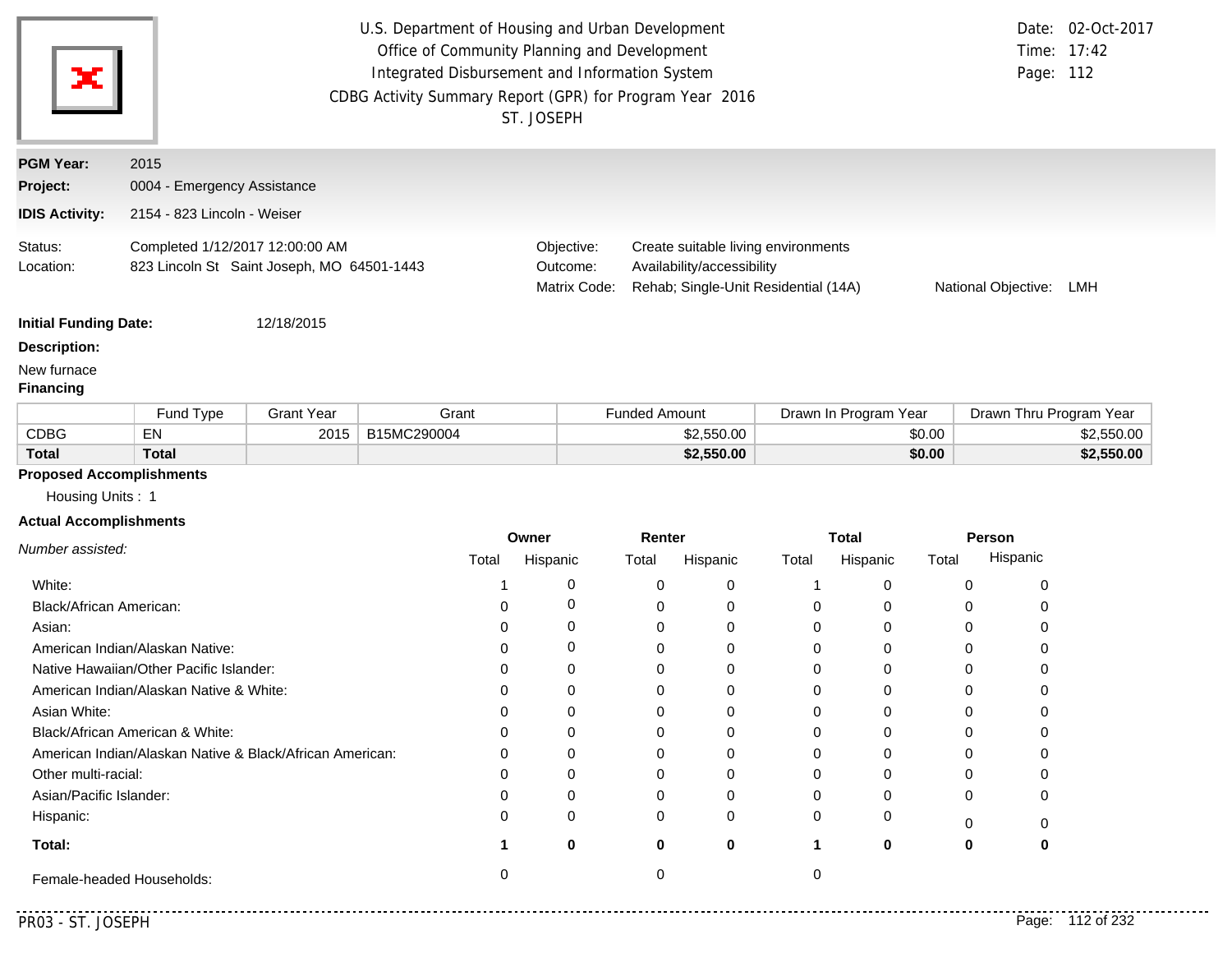

| U.S. Department of Housing and Urban Development         |           | Date: 02-Oct-2017 |
|----------------------------------------------------------|-----------|-------------------|
| Office of Community Planning and Development             |           | Time: 17:42       |
| Integrated Disbursement and Information System           | Page: 113 |                   |
| CDBG Activity Summary Report (GPR) for Program Year 2016 |           |                   |
| ST. JOSEPH                                               |           |                   |

|           | Date: 02-Oct-2017 |
|-----------|-------------------|
|           | Time: $17:42$     |
| Page: 113 |                   |

|                      | Owner  | Renter | Total  | Person |
|----------------------|--------|--------|--------|--------|
| <b>Extremely Low</b> |        |        |        | 0      |
| Low Mod              | O      |        | O      | 0      |
| Moderate             | O      |        | O      | 0      |
| Non Low Moderate     | 0      |        | O      | 0      |
| Total                |        |        |        | 0      |
| Percent Low/Mod      | 100.0% |        | 100.0% |        |

#### **Annual Accomplishments**

| Years | ∶omplishment Narrative                                                                          | lenefittina |
|-------|-------------------------------------------------------------------------------------------------|-------------|
| 2015  | e with new enerav efficient model<br>Remove old<br>⊺turnace and<br>raniac<br>s anu iculauc<br>ີ |             |

 $- - - - -$ 

.........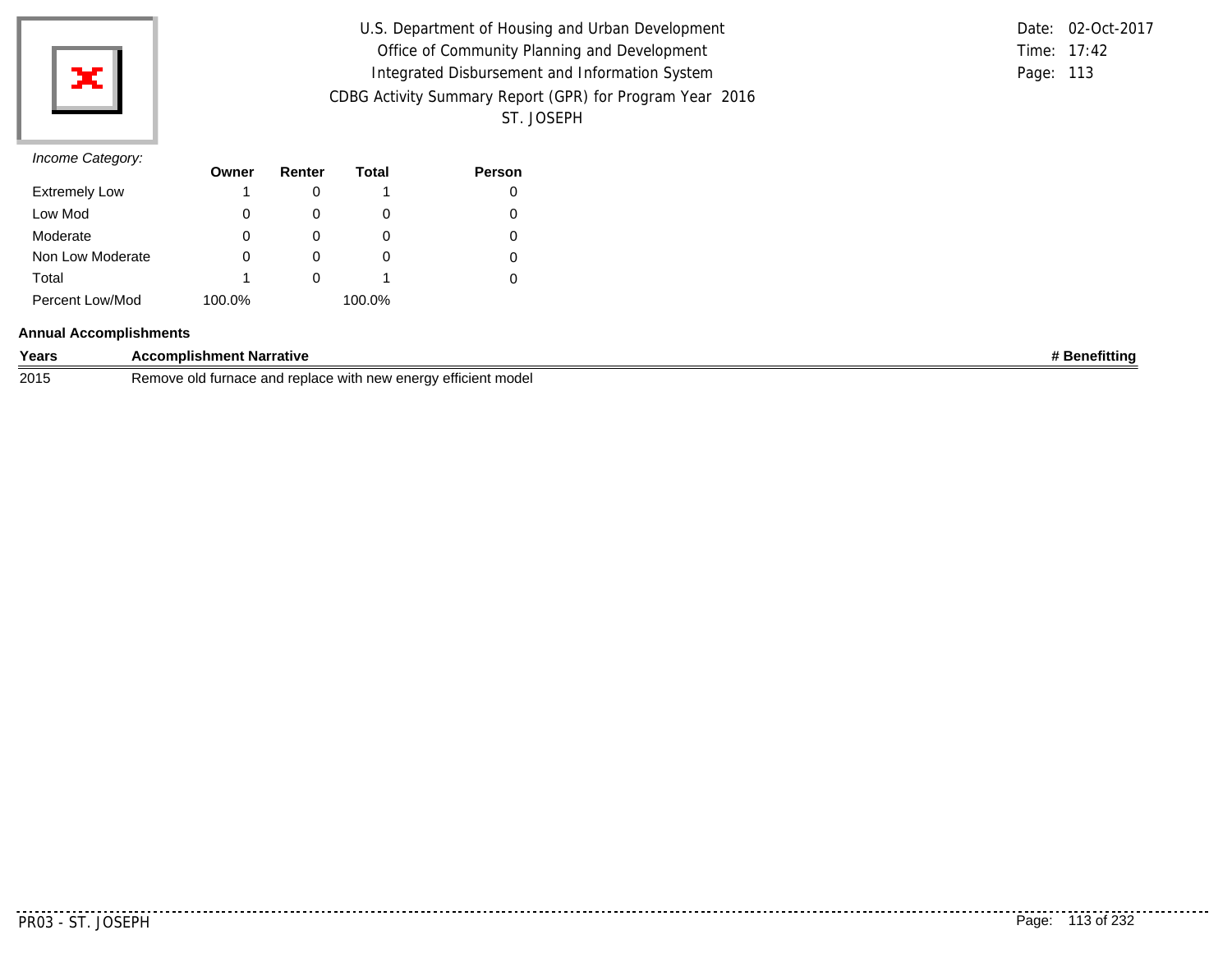| ×                                           |                                                                                   |                              | U.S. Department of Housing and Urban Development<br>Office of Community Planning and Development<br>Integrated Disbursement and Information System<br>CDBG Activity Summary Report (GPR) for Program Year 2016 | ST. JOSEPH                             |                                                                                                                                         |                       | Date: 02-Oct-2017<br>Time: 17:42<br>Page: 114 |  |  |  |  |
|---------------------------------------------|-----------------------------------------------------------------------------------|------------------------------|----------------------------------------------------------------------------------------------------------------------------------------------------------------------------------------------------------------|----------------------------------------|-----------------------------------------------------------------------------------------------------------------------------------------|-----------------------|-----------------------------------------------|--|--|--|--|
| <b>PGM Year:</b>                            | 2015                                                                              |                              |                                                                                                                                                                                                                |                                        |                                                                                                                                         |                       |                                               |  |  |  |  |
| Project:                                    | 0007 - Code Enforcement                                                           |                              |                                                                                                                                                                                                                |                                        |                                                                                                                                         |                       |                                               |  |  |  |  |
| <b>IDIS Activity:</b>                       |                                                                                   | 2155 - 3803 King Hill - Demo |                                                                                                                                                                                                                |                                        |                                                                                                                                         |                       |                                               |  |  |  |  |
| Status:<br>Location:                        | Completed 9/12/2017 12:00:00 AM<br>3803 King Hill Ave Saint Joseph, MO 64504-1017 |                              |                                                                                                                                                                                                                | Objective:<br>Outcome:<br>Matrix Code: | Create suitable living environments<br>Availability/accessibility<br>Clearance and Demolition (04)<br>National Objective:<br><b>SBS</b> |                       |                                               |  |  |  |  |
| <b>Initial Funding Date:</b>                |                                                                                   | 12/18/2015                   |                                                                                                                                                                                                                |                                        |                                                                                                                                         |                       |                                               |  |  |  |  |
| <b>Description:</b>                         |                                                                                   |                              |                                                                                                                                                                                                                |                                        |                                                                                                                                         |                       |                                               |  |  |  |  |
| Demolition of structure<br><b>Financing</b> |                                                                                   |                              |                                                                                                                                                                                                                |                                        |                                                                                                                                         |                       |                                               |  |  |  |  |
|                                             | Fund Type                                                                         | <b>Grant Year</b>            | Grant                                                                                                                                                                                                          |                                        | <b>Funded Amount</b>                                                                                                                    | Drawn In Program Year | Drawn Thru Program Year                       |  |  |  |  |
| <b>CDBG</b>                                 | EN                                                                                | Pre-2015                     |                                                                                                                                                                                                                |                                        | \$7,250.00                                                                                                                              | \$0.00                | \$0.00                                        |  |  |  |  |
|                                             |                                                                                   | 2014                         | B14MC290004                                                                                                                                                                                                    |                                        |                                                                                                                                         | \$7,250.00            | \$7,250.00                                    |  |  |  |  |
|                                             |                                                                                   |                              |                                                                                                                                                                                                                |                                        | \$7,250.00                                                                                                                              | \$7,250.00            | \$7,250.00                                    |  |  |  |  |

|  | <b>Annual Accomplishments</b> |
|--|-------------------------------|
|--|-------------------------------|

| Years | --<br><b>COMDU</b> <sup>1</sup><br>olishment Narrative<br>AC <sup>-</sup>     | attınc |
|-------|-------------------------------------------------------------------------------|--------|
| 2015  | debris<br>' structure a.<br><b>UD</b><br>abandoned<br>clean<br>ilitio<br>אווש |        |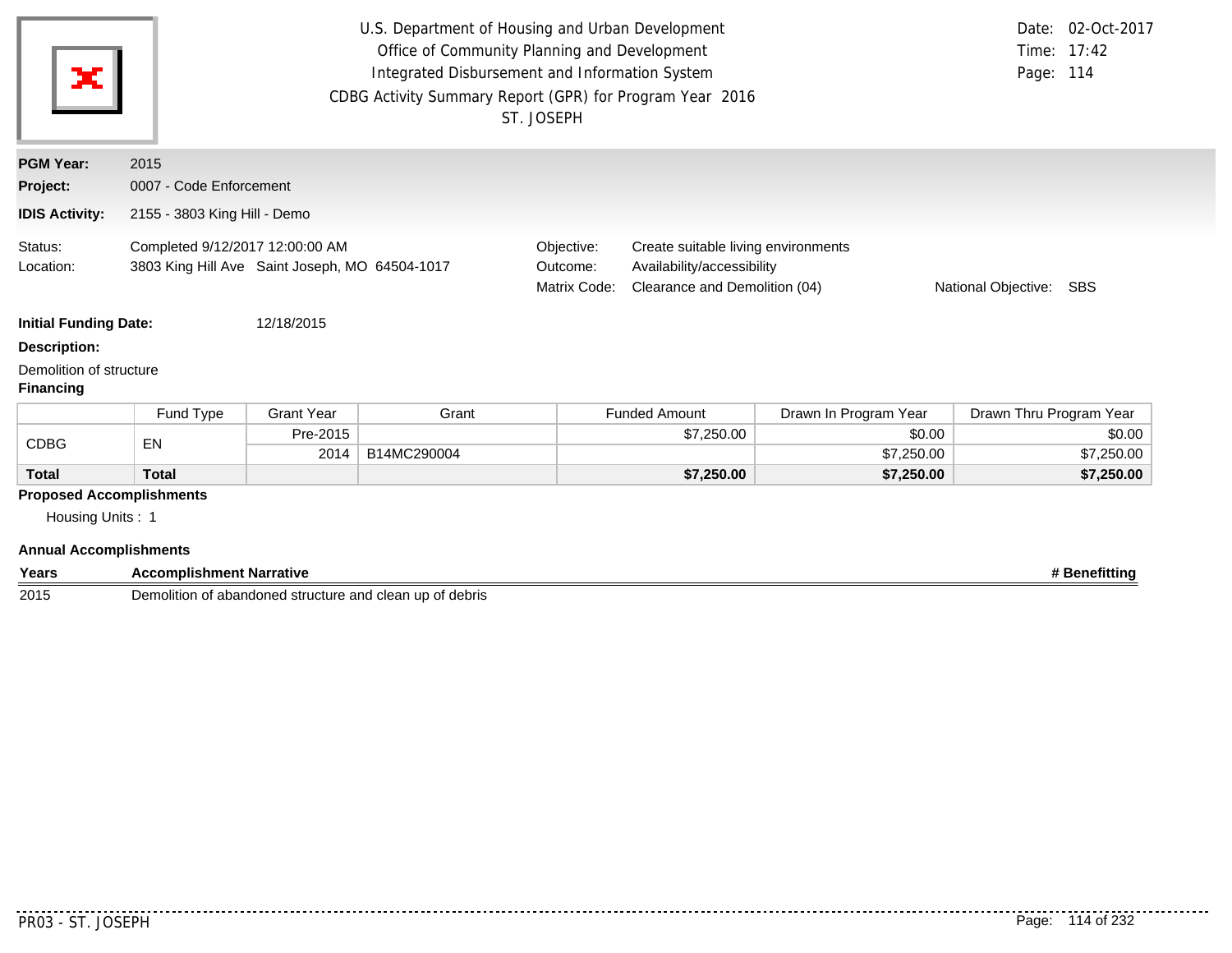| ×                                                                                    |                                                                                   |                   | U.S. Department of Housing and Urban Development<br>Office of Community Planning and Development<br>Integrated Disbursement and Information System<br>CDBG Activity Summary Report (GPR) for Program Year 2016 | ST. JOSEPH                                                                                                                                                              |                      |                       | Page: 115               | Date: 02-Oct-2017<br>Time: 17:42 |  |  |
|--------------------------------------------------------------------------------------|-----------------------------------------------------------------------------------|-------------------|----------------------------------------------------------------------------------------------------------------------------------------------------------------------------------------------------------------|-------------------------------------------------------------------------------------------------------------------------------------------------------------------------|----------------------|-----------------------|-------------------------|----------------------------------|--|--|
| <b>PGM Year:</b>                                                                     | 2015                                                                              |                   |                                                                                                                                                                                                                |                                                                                                                                                                         |                      |                       |                         |                                  |  |  |
| Project:                                                                             | 0007 - Code Enforcement                                                           |                   |                                                                                                                                                                                                                |                                                                                                                                                                         |                      |                       |                         |                                  |  |  |
| <b>IDIS Activity:</b>                                                                | 2156 - 5208 King Hill - Demo                                                      |                   |                                                                                                                                                                                                                |                                                                                                                                                                         |                      |                       |                         |                                  |  |  |
| Status:<br>Location:                                                                 | Completed 6/14/2017 12:00:00 AM<br>5208 King Hill Ave Saint Joseph, MO 64504-1138 |                   |                                                                                                                                                                                                                | Objective:<br>Create suitable living environments<br>Availability/accessibility<br>Outcome:<br>Clearance and Demolition (04)<br>Matrix Code:<br>National Objective: SBS |                      |                       |                         |                                  |  |  |
| <b>Initial Funding Date:</b>                                                         |                                                                                   | 03/08/2016        |                                                                                                                                                                                                                |                                                                                                                                                                         |                      |                       |                         |                                  |  |  |
| <b>Description:</b>                                                                  |                                                                                   |                   |                                                                                                                                                                                                                |                                                                                                                                                                         |                      |                       |                         |                                  |  |  |
| Demolition of structure<br><b>Financing</b>                                          |                                                                                   |                   |                                                                                                                                                                                                                |                                                                                                                                                                         |                      |                       |                         |                                  |  |  |
|                                                                                      | Fund Type                                                                         | <b>Grant Year</b> | Grant                                                                                                                                                                                                          |                                                                                                                                                                         | <b>Funded Amount</b> | Drawn In Program Year | Drawn Thru Program Year |                                  |  |  |
| <b>CDBG</b>                                                                          | EN                                                                                | Pre-2015          |                                                                                                                                                                                                                |                                                                                                                                                                         | \$14,250.00          | \$0.00                |                         | \$0.00                           |  |  |
|                                                                                      |                                                                                   | 2014              | B14MC290004                                                                                                                                                                                                    |                                                                                                                                                                         |                      | \$14,250.00           |                         | \$14,250.00                      |  |  |
| <b>Total</b>                                                                         | <b>Total</b>                                                                      |                   |                                                                                                                                                                                                                |                                                                                                                                                                         | \$14,250.00          | \$14,250.00           |                         | \$14,250.00                      |  |  |
| <b>Proposed Accomplishments</b><br>Housing Units: 1<br><b>Annual Accomplishments</b> |                                                                                   |                   |                                                                                                                                                                                                                |                                                                                                                                                                         |                      |                       |                         |                                  |  |  |

**Years Accomplishment Narrative # Benefitting # Benefitting # Benefitting 2015 Demolition of abandoned structure** Demolition of abandoned structure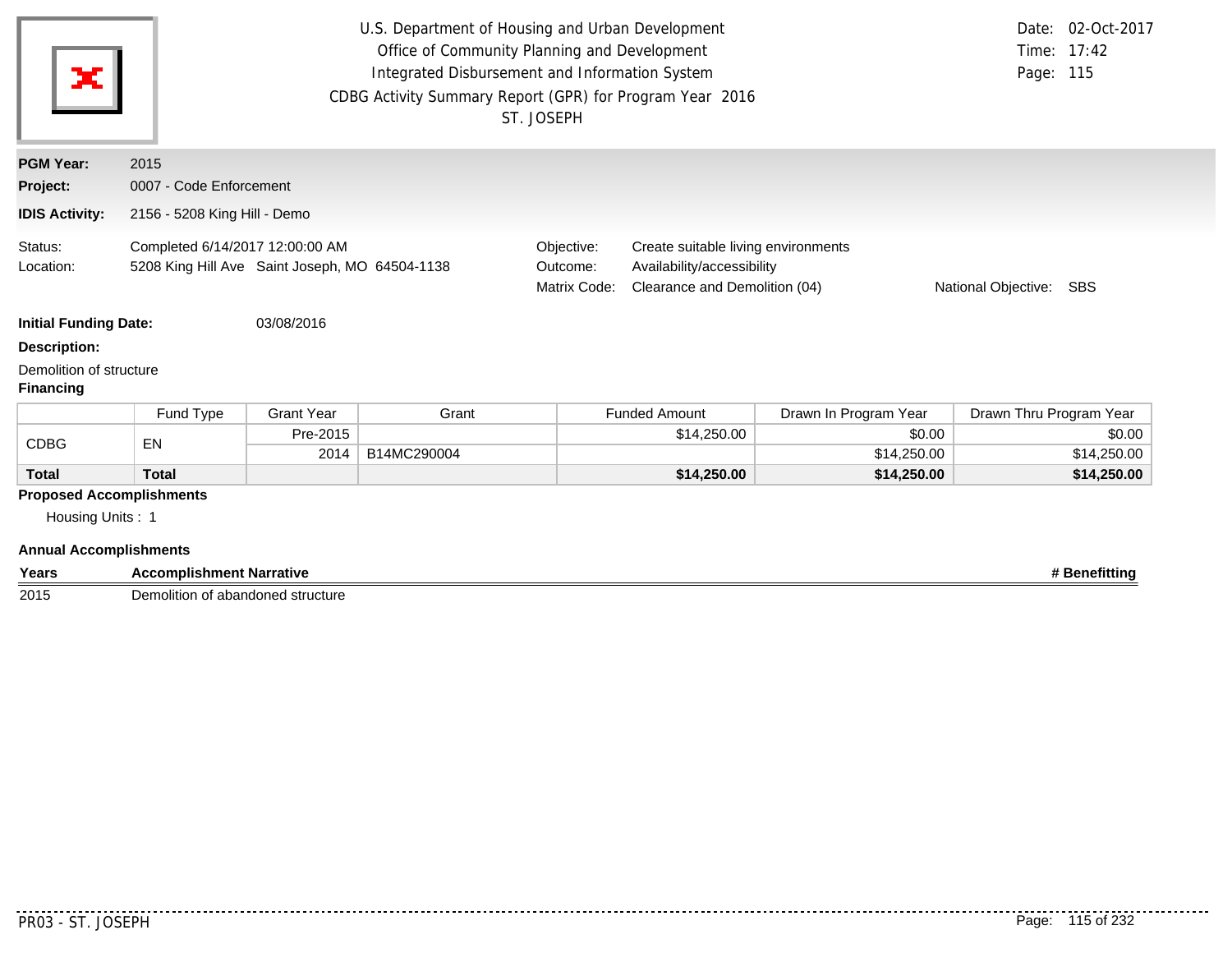| ×                                           |                                                                                   |                              | U.S. Department of Housing and Urban Development<br>Office of Community Planning and Development<br>Integrated Disbursement and Information System<br>CDBG Activity Summary Report (GPR) for Program Year 2016 | ST. JOSEPH                             |                                                                                                                           |                       | Page: 116               | Date: 02-Oct-2017<br>Time: 17:42 |  |  |
|---------------------------------------------|-----------------------------------------------------------------------------------|------------------------------|----------------------------------------------------------------------------------------------------------------------------------------------------------------------------------------------------------------|----------------------------------------|---------------------------------------------------------------------------------------------------------------------------|-----------------------|-------------------------|----------------------------------|--|--|
| <b>PGM Year:</b>                            | 2015                                                                              |                              |                                                                                                                                                                                                                |                                        |                                                                                                                           |                       |                         |                                  |  |  |
| Project:                                    | 0007 - Code Enforcement                                                           |                              |                                                                                                                                                                                                                |                                        |                                                                                                                           |                       |                         |                                  |  |  |
| <b>IDIS Activity:</b>                       |                                                                                   | 2157 - 238 W Nebraska - Demo |                                                                                                                                                                                                                |                                        |                                                                                                                           |                       |                         |                                  |  |  |
| Status:<br>Location:                        | Completed 6/14/2017 12:00:00 AM<br>238 W Nebraska Ave Saint Joseph, MO 64504-1128 |                              |                                                                                                                                                                                                                | Objective:<br>Outcome:<br>Matrix Code: | Create suitable living environments<br>Availability/accessibility<br>Clearance and Demolition (04)<br>National Objective: |                       |                         | SBS                              |  |  |
| <b>Initial Funding Date:</b>                |                                                                                   | 03/08/2016                   |                                                                                                                                                                                                                |                                        |                                                                                                                           |                       |                         |                                  |  |  |
| Description:                                |                                                                                   |                              |                                                                                                                                                                                                                |                                        |                                                                                                                           |                       |                         |                                  |  |  |
| Demolition of structure<br><b>Financing</b> |                                                                                   |                              |                                                                                                                                                                                                                |                                        |                                                                                                                           |                       |                         |                                  |  |  |
|                                             | Fund Type                                                                         | <b>Grant Year</b>            | Grant                                                                                                                                                                                                          |                                        | <b>Funded Amount</b>                                                                                                      | Drawn In Program Year | Drawn Thru Program Year |                                  |  |  |
| <b>CDBG</b>                                 | EN                                                                                | Pre-2015                     |                                                                                                                                                                                                                |                                        | \$4,250.00                                                                                                                | \$0.00                |                         | \$0.00                           |  |  |
|                                             |                                                                                   | 2014                         | B14MC290004                                                                                                                                                                                                    |                                        |                                                                                                                           | \$4,250.00            |                         | \$4,250.00                       |  |  |
| <b>Total</b>                                | <b>Total</b>                                                                      |                              |                                                                                                                                                                                                                |                                        | \$4,250.00                                                                                                                | \$4,250.00            |                         | \$4,250.00                       |  |  |
| Housing Units: 1                            | <b>Proposed Accomplishments</b>                                                   |                              |                                                                                                                                                                                                                |                                        |                                                                                                                           |                       |                         |                                  |  |  |
| <b>Annual Accomplishments</b>               |                                                                                   |                              |                                                                                                                                                                                                                |                                        |                                                                                                                           |                       |                         |                                  |  |  |
| Years                                       | <b>Accomplishment Narrative</b>                                                   |                              |                                                                                                                                                                                                                |                                        |                                                                                                                           |                       |                         | # Benefitting                    |  |  |

**2015** Demolition of unsafe structure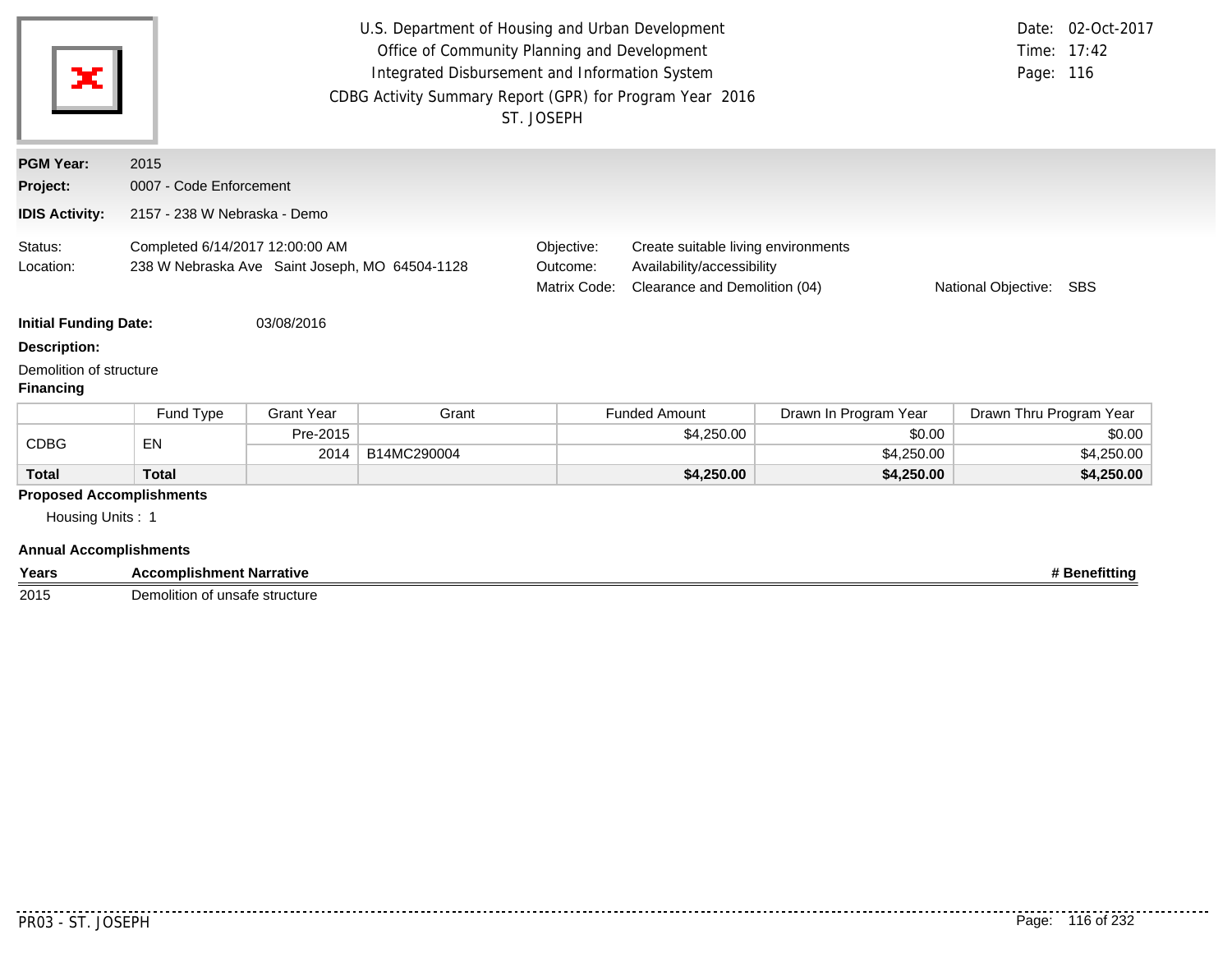|                                             |                                                                               |                              | U.S. Department of Housing and Urban Development         |                                                                                                                                              |                      |                       |                         | Date: 02-Oct-2017 |  |  |  |
|---------------------------------------------|-------------------------------------------------------------------------------|------------------------------|----------------------------------------------------------|----------------------------------------------------------------------------------------------------------------------------------------------|----------------------|-----------------------|-------------------------|-------------------|--|--|--|
|                                             |                                                                               |                              | Time: 17:42                                              |                                                                                                                                              |                      |                       |                         |                   |  |  |  |
| ×                                           |                                                                               |                              | Integrated Disbursement and Information System           |                                                                                                                                              |                      |                       | Page: 117               |                   |  |  |  |
|                                             |                                                                               |                              | CDBG Activity Summary Report (GPR) for Program Year 2016 |                                                                                                                                              |                      |                       |                         |                   |  |  |  |
|                                             |                                                                               |                              |                                                          | ST. JOSEPH                                                                                                                                   |                      |                       |                         |                   |  |  |  |
| <b>PGM Year:</b>                            | 2015                                                                          |                              |                                                          |                                                                                                                                              |                      |                       |                         |                   |  |  |  |
| Project:                                    |                                                                               | 0007 - Code Enforcement      |                                                          |                                                                                                                                              |                      |                       |                         |                   |  |  |  |
| <b>IDIS Activity:</b>                       |                                                                               | 2158 - 2604-06 S 12th - Demo |                                                          |                                                                                                                                              |                      |                       |                         |                   |  |  |  |
| Status:<br>Location:                        | Completed 6/14/2017 12:00:00 AM<br>2604 S 12th St Saint Joseph, MO 64503-2946 |                              |                                                          | Objective:<br>Create suitable living environments<br>Availability/accessibility<br>Outcome:<br>Matrix Code:<br>Clearance and Demolition (04) |                      |                       | National Objective:     | <b>SBS</b>        |  |  |  |
| <b>Initial Funding Date:</b>                |                                                                               | 03/09/2016                   |                                                          |                                                                                                                                              |                      |                       |                         |                   |  |  |  |
| <b>Description:</b>                         |                                                                               |                              |                                                          |                                                                                                                                              |                      |                       |                         |                   |  |  |  |
| Demolition of structure<br><b>Financing</b> |                                                                               |                              |                                                          |                                                                                                                                              |                      |                       |                         |                   |  |  |  |
|                                             | Fund Type                                                                     | <b>Grant Year</b>            | Grant                                                    |                                                                                                                                              | <b>Funded Amount</b> | Drawn In Program Year | Drawn Thru Program Year |                   |  |  |  |
| <b>CDBG</b>                                 | EN                                                                            | Pre-2015                     |                                                          |                                                                                                                                              | \$6,500.00           | \$0.00                |                         | \$0.00            |  |  |  |
|                                             |                                                                               | 2014                         | B14MC290004                                              |                                                                                                                                              |                      | \$6,500.00            |                         | \$6,500.00        |  |  |  |
| <b>Total</b>                                | <b>Total</b>                                                                  |                              |                                                          |                                                                                                                                              | \$6,500.00           | \$6,500.00            |                         | \$6,500.00        |  |  |  |
|                                             | <b>Proposed Accomplishments</b>                                               |                              |                                                          |                                                                                                                                              |                      |                       |                         |                   |  |  |  |
| Housing Units: 1                            |                                                                               |                              |                                                          |                                                                                                                                              |                      |                       |                         |                   |  |  |  |
| <b>Annual Accomplishments</b>               |                                                                               |                              |                                                          |                                                                                                                                              |                      |                       |                         |                   |  |  |  |
| Years                                       | <b>Accomplishment Narrative</b>                                               |                              |                                                          |                                                                                                                                              |                      |                       |                         | # Benefitting     |  |  |  |

**2015** Demolition of unsafe safe structure

. . . . . . . . . . .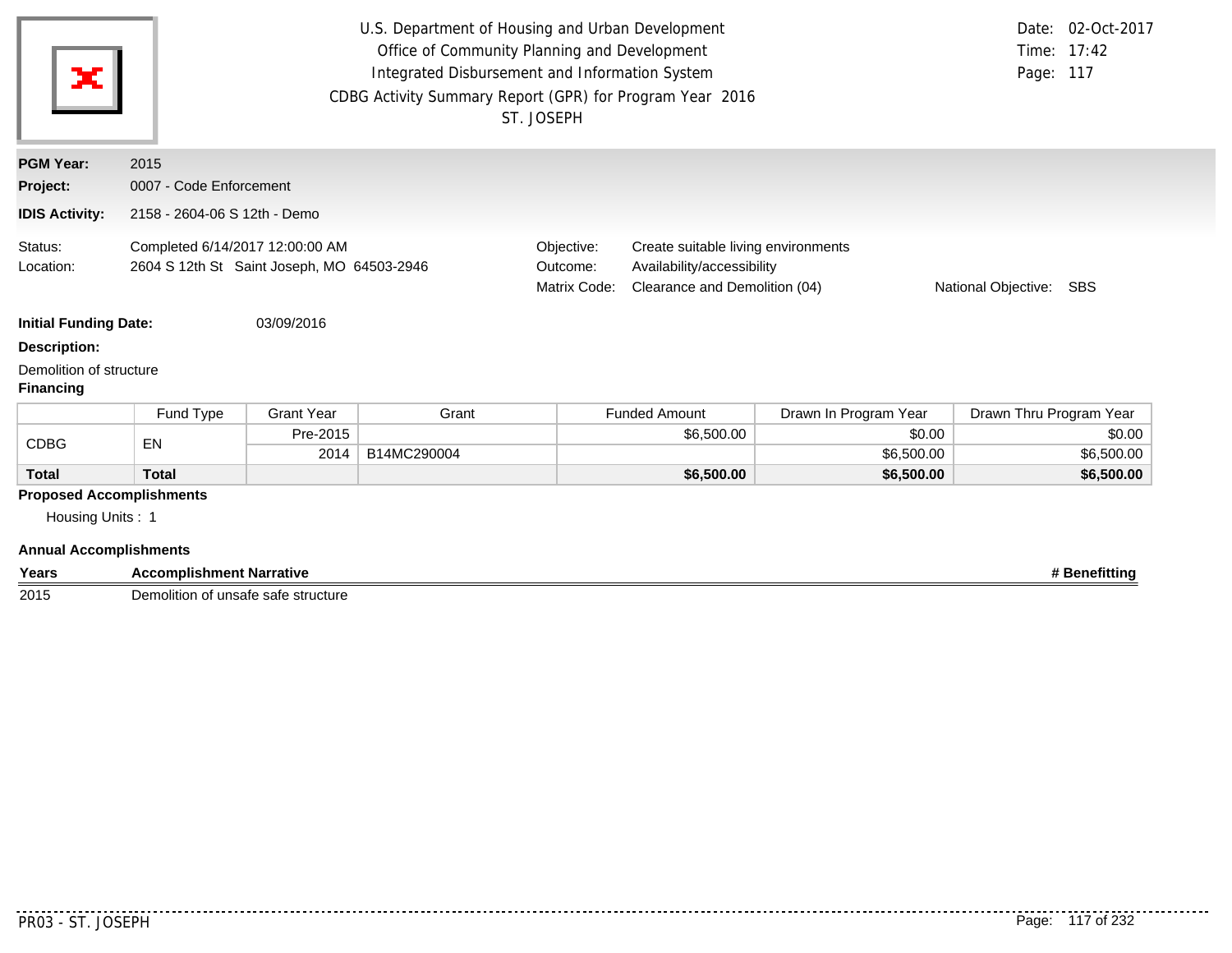| ×                            |                                                   | U.S. Department of Housing and Urban Development<br>Date: 02-Oct-2017<br>Office of Community Planning and Development<br>Time: 17:42<br>Integrated Disbursement and Information System<br>Page: 118<br>CDBG Activity Summary Report (GPR) for Program Year 2016<br>ST. JOSEPH |                                                                                                           |                     |     |  |  |  |  |
|------------------------------|---------------------------------------------------|-------------------------------------------------------------------------------------------------------------------------------------------------------------------------------------------------------------------------------------------------------------------------------|-----------------------------------------------------------------------------------------------------------|---------------------|-----|--|--|--|--|
| <b>PGM Year:</b><br>Project: | 2015<br>0004 - Emergency Assistance               |                                                                                                                                                                                                                                                                               |                                                                                                           |                     |     |  |  |  |  |
| <b>IDIS Activity:</b>        | 2159 - Emergency Foundation Stabilization         |                                                                                                                                                                                                                                                                               |                                                                                                           |                     |     |  |  |  |  |
| Status:<br>Location:         | Open<br>806 S 15th St Saint Joseph, MO 64501-3602 | Objective:<br>Outcome:<br>Matrix Code:                                                                                                                                                                                                                                        | Create suitable living environments<br>Availability/accessibility<br>Rehab; Single-Unit Residential (14A) | National Objective: | LMH |  |  |  |  |

**Initial Funding Date:** 05/10/2016

#### **Description:**

Emergency stabilization of home foundation

### **Financing**

|              | Fund Type    | <b>Grant Year</b> | Grant       | <b>Funded Amount</b> | Drawn In Program Year | Drawn Thru Program Year |
|--------------|--------------|-------------------|-------------|----------------------|-----------------------|-------------------------|
| <b>CDBG</b>  | EN           | Pre-2015          |             | \$4,200.00           | \$0.00                | \$0.00                  |
|              |              | 2014              | B14MC290004 |                      | \$4,200.00            | \$4,200.00              |
| <b>Total</b> | <b>Total</b> |                   |             | \$4,200.00           | \$4,200.00            | \$4,200.00              |

### **Proposed Accomplishments**

Housing Units : 1

#### **Actual Accomplishments**

| Number assisted:                                         | Owner |          | Renter |             | <b>Total</b> |          |          | Person              |
|----------------------------------------------------------|-------|----------|--------|-------------|--------------|----------|----------|---------------------|
|                                                          | Total | Hispanic | Total  | Hispanic    | Total        | Hispanic | Total    | Hispanic            |
| White:                                                   |       | 0        | 0      | 0           | O            | 0        |          |                     |
| <b>Black/African American:</b>                           |       | 0        | 0      | 0           | 0            | 0        | 0        |                     |
| Asian:                                                   |       | 0        | 0      | 0           | 0            | 0        | 0        |                     |
| American Indian/Alaskan Native:                          |       | 0        | 0      | 0           | O            | 0        | 0        |                     |
| Native Hawaiian/Other Pacific Islander:                  |       | 0        | 0      | $\mathbf 0$ | 0            | 0        | O        |                     |
| American Indian/Alaskan Native & White:                  |       | $\Omega$ | 0      | 0           | 0            | 0        | O        |                     |
| Asian White:                                             |       | $\Omega$ | 0      | $\mathbf 0$ | O            | 0        |          |                     |
| Black/African American & White:                          |       | $\Omega$ | 0      | $\Omega$    |              | 0        |          |                     |
| American Indian/Alaskan Native & Black/African American: |       | 0        | 0      | $\Omega$    |              | 0        |          |                     |
| Other multi-racial:                                      |       | $\Omega$ | 0      | 0           |              | 0        |          |                     |
| Asian/Pacific Islander:                                  |       | 0        |        | $\mathbf 0$ |              | 0        | 0        | 0                   |
| Hispanic:                                                |       | 0        | 0      | $\mathbf 0$ | 0            | 0        | $\Omega$ |                     |
| Total:                                                   | O     | 0        | 0      | 0           | $\bf{0}$     | 0        | 0        | 0                   |
| Female-headed Households:                                |       |          |        |             |              |          |          |                     |
| PR03 - ST. JOSEPH                                        |       |          |        |             |              |          |          | 118 of 232<br>Page: |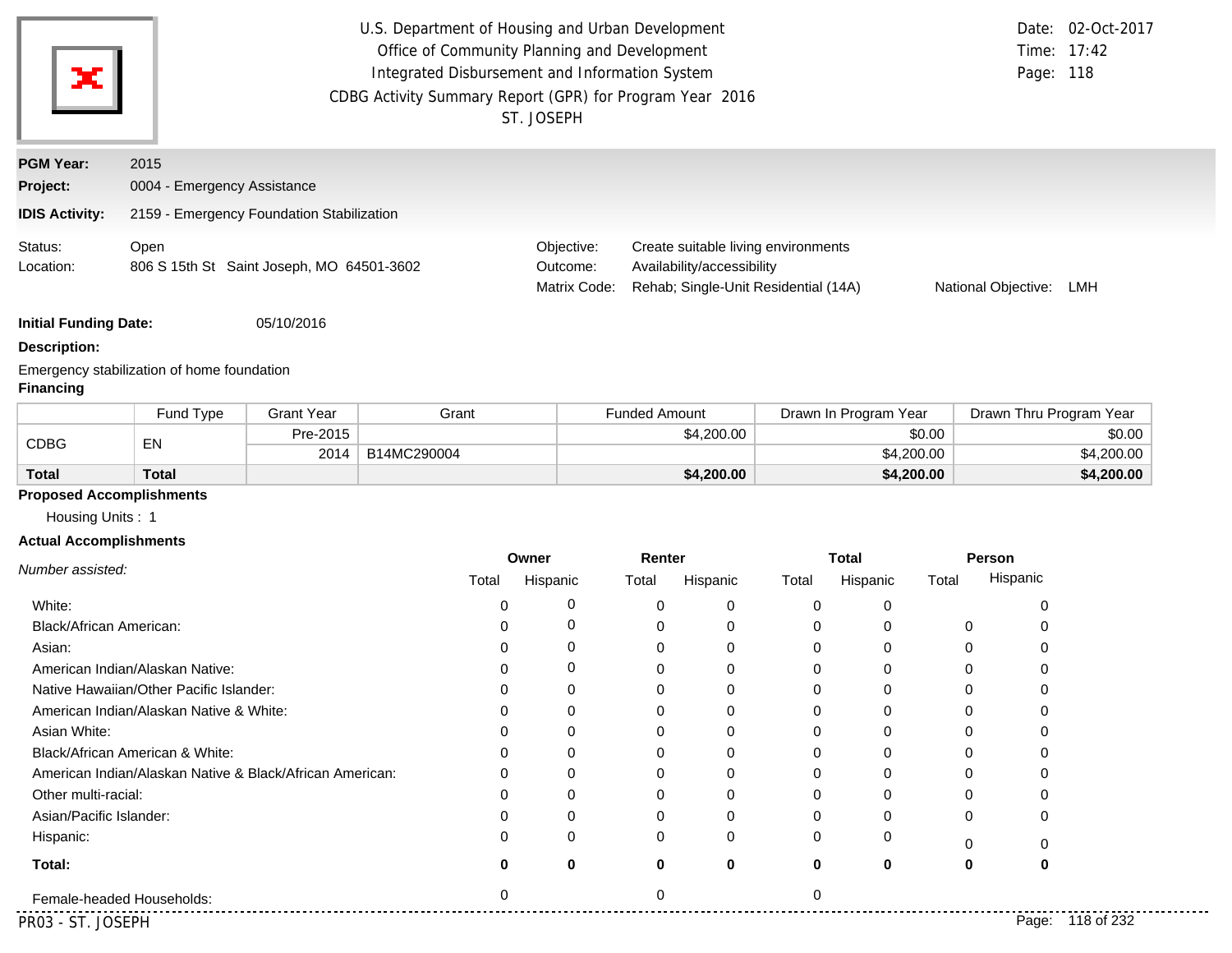

|                                                          |           | Date: 02-Oct-2017 |
|----------------------------------------------------------|-----------|-------------------|
| U.S. Department of Housing and Urban Development         |           |                   |
| Office of Community Planning and Development             |           | Time: 17:42       |
| Integrated Disbursement and Information System           | Page: 119 |                   |
| CDBG Activity Summary Report (GPR) for Program Year 2016 |           |                   |
| ST. JOSEPH                                               |           |                   |

## *Income Category:*

|                      | Owner | Renter | Total | <b>Person</b> |
|----------------------|-------|--------|-------|---------------|
| <b>Extremely Low</b> | 0     |        |       | 0             |
| Low Mod              | 0     | O      |       | 0             |
| Moderate             | 0     | O      |       | 0             |
| Non Low Moderate     | 0     | O      |       | 0             |
| Total                | 0     | 0      |       |               |
| Percent Low/Mod      |       |        |       |               |

#### **Annual Accomplishments**

| Years | <b>Accomplishment Narrative</b>                                                                                                                                                                                                                                                                                                                               | # Benefitting |
|-------|---------------------------------------------------------------------------------------------------------------------------------------------------------------------------------------------------------------------------------------------------------------------------------------------------------------------------------------------------------------|---------------|
| 2015  | The owner of this house passed away, the City performed a rehabilitation on the home and holds a deferred payment loan. There are no heirs to<br>the property so the city will foreclose on the property to gain ownership. Once the city owns the property any necessary repairs will be made to<br>the property and will be sold to income qualified buyer. |               |

. . . . . . . .

. . . . . . . . . . .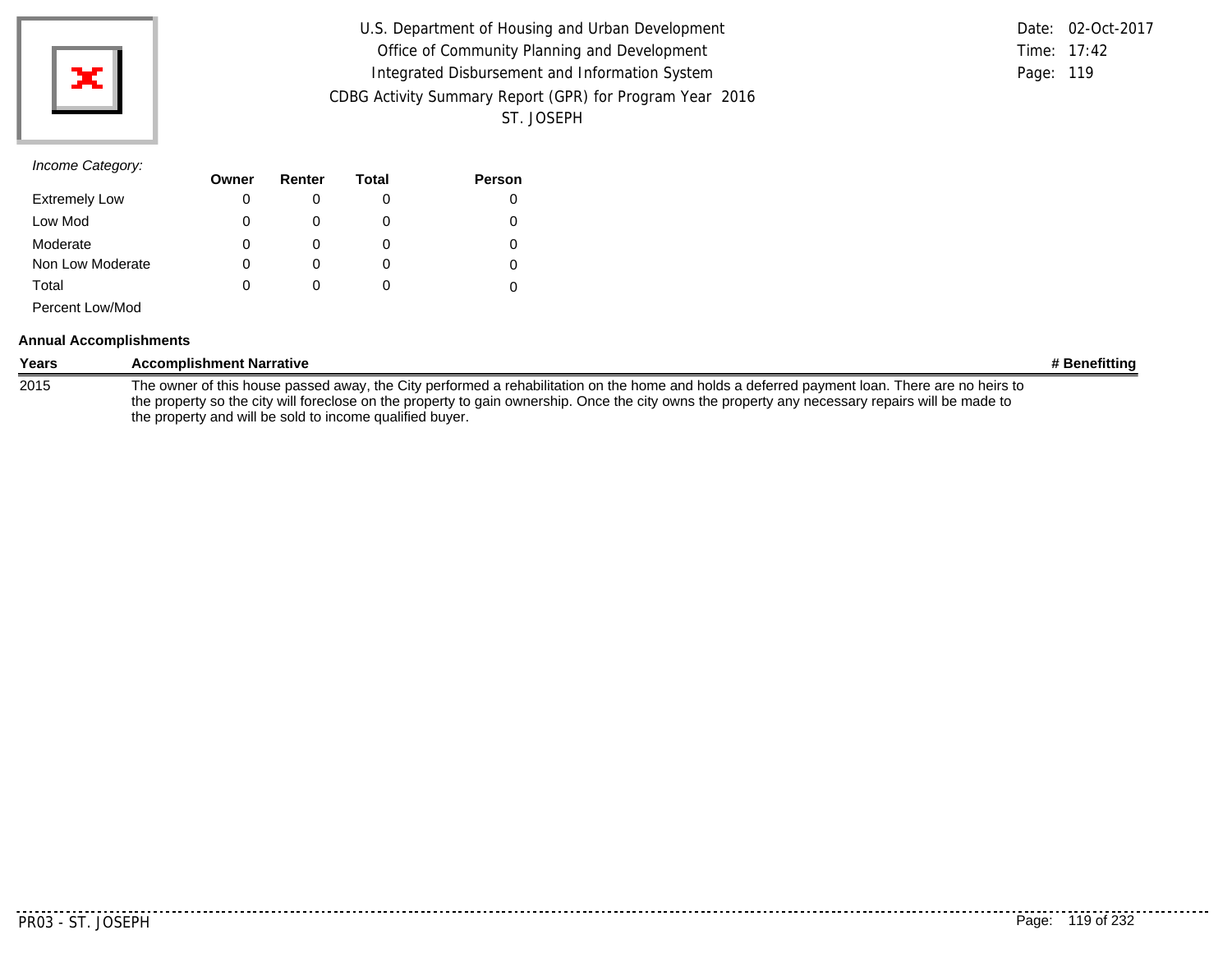|                                                     | U.S. Department of Housing and Urban Development<br>Office of Community Planning and Development<br>Integrated Disbursement and Information System<br>Page: 120<br>CDBG Activity Summary Report (GPR) for Program Year 2016<br>ST. JOSEPH |                   |             |                                        |                      |                            |                                                                             |                       | Date: 02-Oct-2017<br>Time: 17:42 |                         |                         |
|-----------------------------------------------------|-------------------------------------------------------------------------------------------------------------------------------------------------------------------------------------------------------------------------------------------|-------------------|-------------|----------------------------------------|----------------------|----------------------------|-----------------------------------------------------------------------------|-----------------------|----------------------------------|-------------------------|-------------------------|
| <b>PGM Year:</b>                                    | 2015                                                                                                                                                                                                                                      |                   |             |                                        |                      |                            |                                                                             |                       |                                  |                         |                         |
| Project:                                            | 0004 - Emergency Assistance                                                                                                                                                                                                               |                   |             |                                        |                      |                            |                                                                             |                       |                                  |                         |                         |
| <b>IDIS Activity:</b>                               | 2160 - 840 S 19th - Donoho                                                                                                                                                                                                                |                   |             |                                        |                      |                            |                                                                             |                       |                                  |                         |                         |
| Status:<br>Location:                                | Completed 9/12/2017 12:00:00 AM<br>840 S 19th St Saint Joseph, MO 64507-1116                                                                                                                                                              |                   |             | Objective:<br>Outcome:<br>Matrix Code: |                      | Availability/accessibility | Create suitable living environments<br>Rehab; Single-Unit Residential (14A) |                       |                                  | National Objective: LMH |                         |
| <b>Initial Funding Date:</b>                        |                                                                                                                                                                                                                                           | 05/17/2016        |             |                                        |                      |                            |                                                                             |                       |                                  |                         |                         |
| <b>Description:</b><br>New roof<br><b>Financing</b> |                                                                                                                                                                                                                                           |                   |             |                                        |                      |                            |                                                                             |                       |                                  |                         |                         |
|                                                     | Fund Type                                                                                                                                                                                                                                 | <b>Grant Year</b> | Grant       |                                        | <b>Funded Amount</b> |                            |                                                                             | Drawn In Program Year |                                  |                         | Drawn Thru Program Year |
| <b>CDBG</b>                                         |                                                                                                                                                                                                                                           | Pre-2015          |             |                                        | \$5,455.00           |                            |                                                                             | \$0.00                |                                  | \$0.00                  |                         |
|                                                     | EN                                                                                                                                                                                                                                        | 2014              | B14MC290004 |                                        |                      |                            |                                                                             | \$5,455.00            |                                  |                         | \$5,455.00              |
| <b>Total</b>                                        | <b>Total</b>                                                                                                                                                                                                                              |                   |             |                                        |                      | \$5,455.00                 |                                                                             | \$5,455.00            |                                  |                         | \$5,455.00              |
|                                                     | <b>Proposed Accomplishments</b>                                                                                                                                                                                                           |                   |             |                                        |                      |                            |                                                                             |                       |                                  |                         |                         |
| Housing Units: 1                                    |                                                                                                                                                                                                                                           |                   |             |                                        |                      |                            |                                                                             |                       |                                  |                         |                         |
| <b>Actual Accomplishments</b>                       |                                                                                                                                                                                                                                           |                   |             |                                        |                      |                            |                                                                             |                       |                                  |                         |                         |
| Number assisted:                                    |                                                                                                                                                                                                                                           |                   | Total       | Owner<br>Hispanic                      | Renter<br>Total      | Hispanic                   | <b>Total</b><br>Total                                                       | Hispanic              | Person<br>Total                  | Hispanic                |                         |
| White:                                              |                                                                                                                                                                                                                                           |                   | 1           | 0                                      | 0                    | 0                          | -1                                                                          | 0                     | 0                                | 0                       |                         |
| Black/African American:                             |                                                                                                                                                                                                                                           |                   | 0           | 0                                      | 0                    | 0                          | 0                                                                           | 0                     | 0                                | 0                       |                         |
| Asian:                                              |                                                                                                                                                                                                                                           |                   | 0           | 0                                      | 0                    | 0                          | 0                                                                           | 0                     | 0                                | 0                       |                         |
|                                                     | American Indian/Alaskan Native:                                                                                                                                                                                                           |                   | 0           | 0                                      | 0                    | 0                          | 0                                                                           | 0                     | 0                                | 0                       |                         |
|                                                     | Native Hawaiian/Other Pacific Islander:                                                                                                                                                                                                   |                   | 0           | 0                                      | 0                    | 0                          | 0                                                                           | 0                     | 0                                | 0                       |                         |
|                                                     | American Indian/Alaskan Native & White:                                                                                                                                                                                                   |                   | $\Omega$    | $\Omega$                               | $\Omega$             | $\Omega$                   | $\Omega$                                                                    | $\Omega$              | $\Omega$                         | $\Omega$                |                         |
| Asian White:                                        |                                                                                                                                                                                                                                           |                   | 0           | 0                                      | 0                    | 0                          | 0                                                                           | 0                     | 0                                |                         |                         |
|                                                     | Black/African American & White:                                                                                                                                                                                                           |                   | O           | O                                      | 0                    | 0                          | 0                                                                           | 0                     | 0                                |                         |                         |
|                                                     | American Indian/Alaskan Native & Black/African American:                                                                                                                                                                                  |                   | 0           | O                                      | 0                    | O                          | 0                                                                           | O                     | 0                                |                         |                         |
| Other multi-racial:                                 |                                                                                                                                                                                                                                           |                   | ი           | 0                                      | 0                    |                            | 0                                                                           |                       | 0                                |                         |                         |
| Asian/Pacific Islander:                             |                                                                                                                                                                                                                                           |                   | O           | O                                      | 0                    |                            | 0                                                                           |                       | 0                                | 0                       |                         |
| Hispanic:                                           |                                                                                                                                                                                                                                           |                   | n           | O                                      | 0                    | 0                          | 0                                                                           | $\mathbf{0}$          |                                  | 0                       |                         |
| Total:                                              |                                                                                                                                                                                                                                           |                   |             | 0                                      | 0                    | 0                          | 1                                                                           | 0                     | 0                                | 0                       |                         |

.......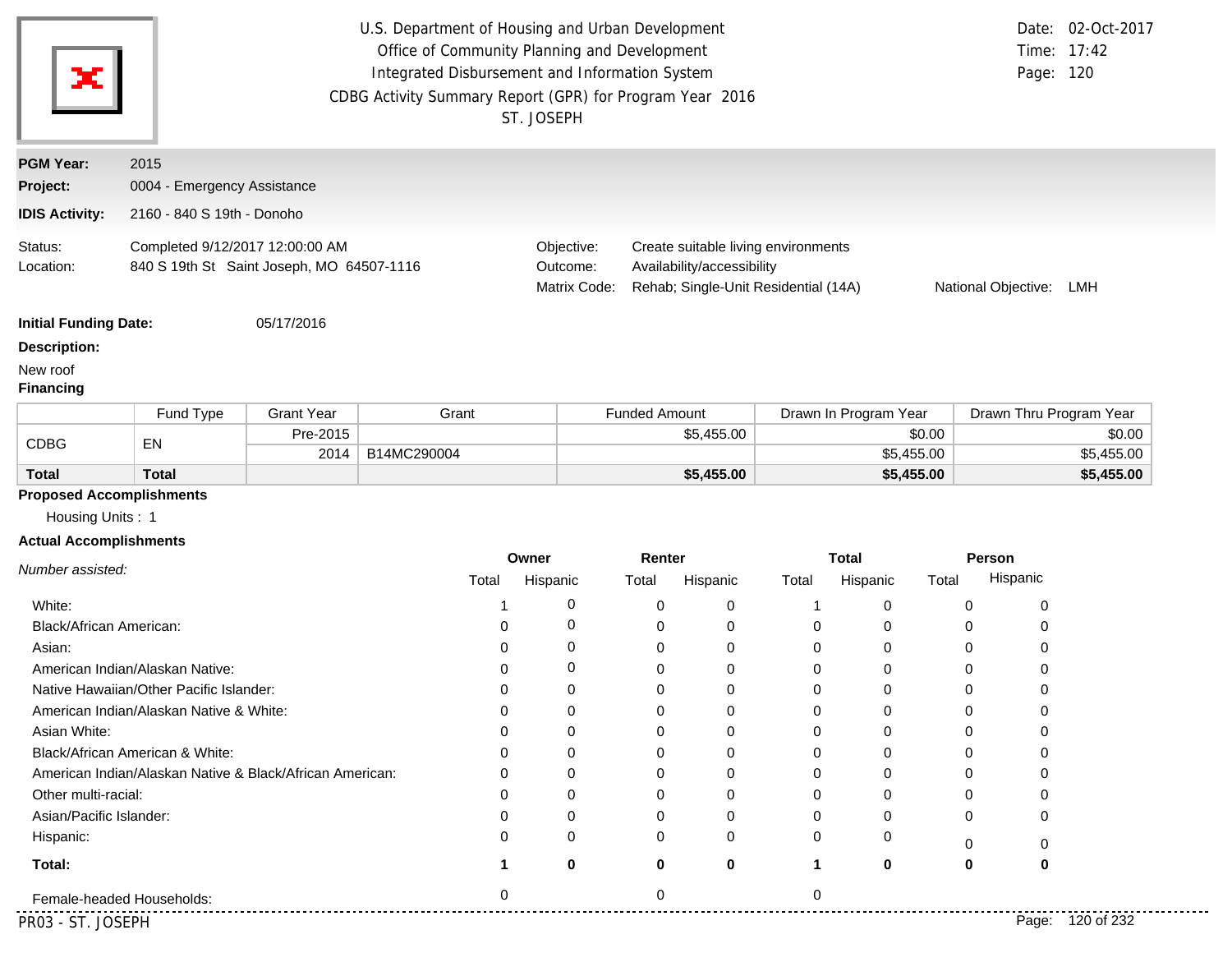

| U.S. Department of Housing and Urban Development         |               | Date: 02-Oct-2017 |
|----------------------------------------------------------|---------------|-------------------|
| Office of Community Planning and Development             | Time: $17:42$ |                   |
| Integrated Disbursement and Information System           | Page: 121     |                   |
| CDBG Activity Summary Report (GPR) for Program Year 2016 |               |                   |
| ST. JOSEPH                                               |               |                   |

# *Income Category:*

|                      | Owner  | Renter       | Total  | <b>Person</b> |
|----------------------|--------|--------------|--------|---------------|
| <b>Extremely Low</b> | 0      |              | O      |               |
| Low Mod              |        |              |        |               |
| Moderate             | 0      | $\mathbf{0}$ | O      |               |
| Non Low Moderate     | 0      |              | O      |               |
| Total                | 1      | $\mathbf{0}$ |        |               |
| Percent Low/Mod      | 100.0% |              | 100.0% |               |

#### **Annual Accomplishments**

| Years | --<br>: Narrative<br><b>Accomplishment</b>                         | . .<br>еншн |
|-------|--------------------------------------------------------------------|-------------|
| 2015  | Replace<br>res<br>$-1 - 2 - 1$<br>' nn<br>ro of<br>ucnut<br>.<br>. |             |

. . . . . . . . . . .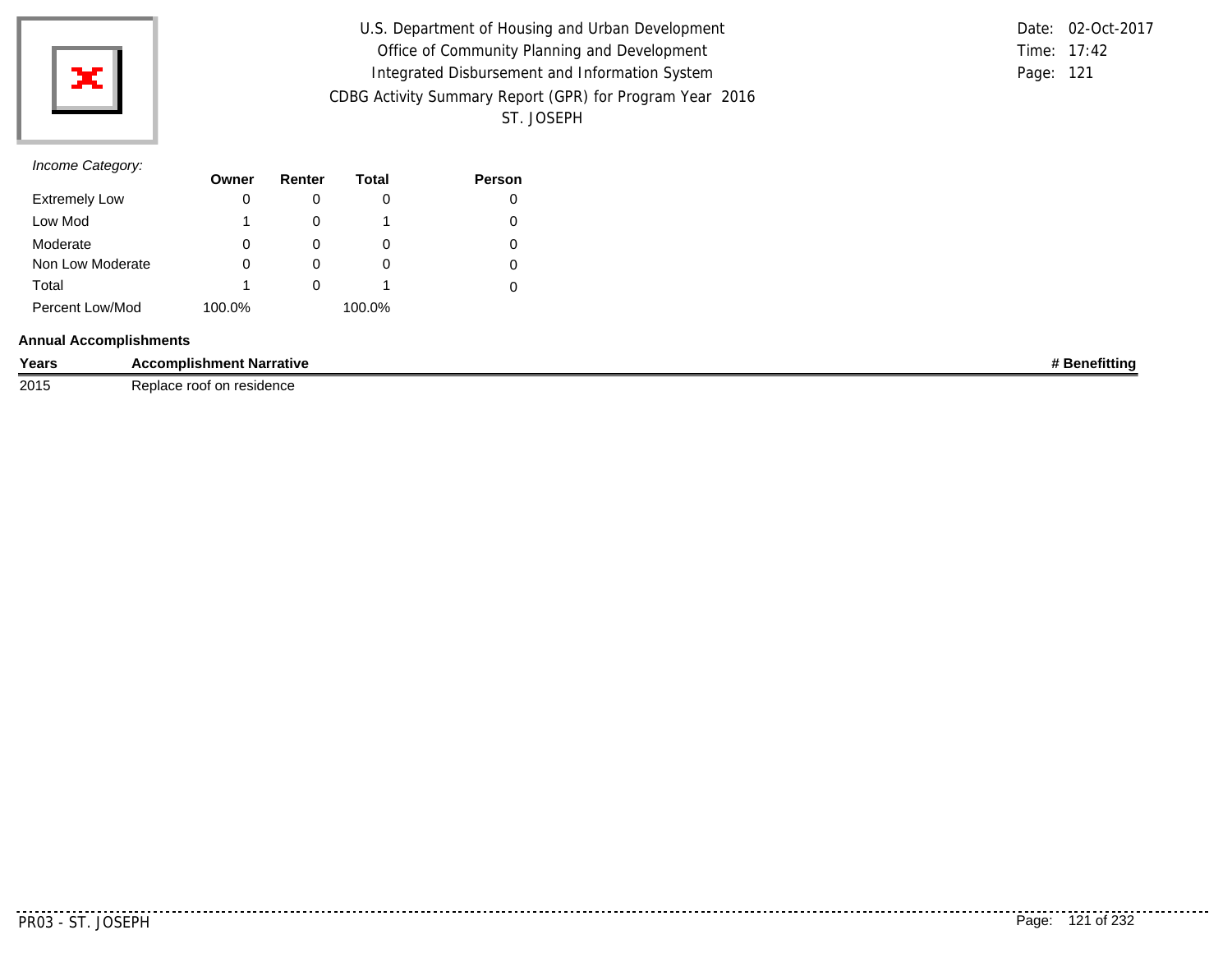| ×.                           | U.S. Department of Housing and Urban Development<br>Date: 02-Oct-2017<br>Office of Community Planning and Development<br>Time: 17:42<br>Integrated Disbursement and Information System<br>Page: 122<br>CDBG Activity Summary Report (GPR) for Program Year 2016<br>ST. JOSEPH |                                        |                                                                                                           |                     |     |  |  |
|------------------------------|-------------------------------------------------------------------------------------------------------------------------------------------------------------------------------------------------------------------------------------------------------------------------------|----------------------------------------|-----------------------------------------------------------------------------------------------------------|---------------------|-----|--|--|
| <b>PGM Year:</b><br>Project: | 2015<br>0004 - Emergency Assistance                                                                                                                                                                                                                                           |                                        |                                                                                                           |                     |     |  |  |
| <b>IDIS Activity:</b>        | 2161 - 2224 S 12th St - Cox                                                                                                                                                                                                                                                   |                                        |                                                                                                           |                     |     |  |  |
| Status:<br>Location:         | Open<br>2224 S 12th St Saint Joseph, MO 64503-2920                                                                                                                                                                                                                            | Objective:<br>Outcome:<br>Matrix Code: | Create suitable living environments<br>Availability/accessibility<br>Rehab; Single-Unit Residential (14A) | National Objective: | LMH |  |  |

**Initial Funding Date:** 05/19/2016

#### **Description:**

remove asbestos siding, lead work, Mechanical work **Financing**

|              | Fund Type | <b>Grant Year</b> | Grant       | <b>Funded Amount</b> | Drawn In Program Year | Drawn Thru Program Year |
|--------------|-----------|-------------------|-------------|----------------------|-----------------------|-------------------------|
|              |           | Pre-2015          |             | \$32,934.90          | \$0.00                | \$0.00                  |
| CDBG<br>EN   |           | 2014              | B14MC290004 |                      | \$28,926.00           | \$28,926.00             |
| <b>Total</b> | Total     |                   |             | \$32,934.90          | \$28,926.00           | \$28,926.00             |

#### **Proposed Accomplishments**

Housing Units : 1

#### **Actual Accomplishments**

| Number assisted:                                         | Owner |          | Renter |             | <b>Total</b> |          | Person |                     |
|----------------------------------------------------------|-------|----------|--------|-------------|--------------|----------|--------|---------------------|
|                                                          | Total | Hispanic | Total  | Hispanic    | Total        | Hispanic | Total  | Hispanic            |
| White:                                                   |       | 0        |        | 0           |              | 0        |        |                     |
| Black/African American:                                  |       | 0        |        | 0           |              | 0        |        |                     |
| Asian:                                                   |       | 0        |        | 0           |              | 0        |        |                     |
| American Indian/Alaskan Native:                          |       | 0        |        | $\Omega$    |              | 0        |        |                     |
| Native Hawaiian/Other Pacific Islander:                  |       | $\Omega$ |        | $\Omega$    |              | 0        |        |                     |
| American Indian/Alaskan Native & White:                  |       | $\Omega$ |        | $\Omega$    |              | 0        |        |                     |
| Asian White:                                             |       | $\Omega$ |        | $\Omega$    |              | 0        |        |                     |
| Black/African American & White:                          |       | ∩        |        | $\Omega$    |              |          |        |                     |
| American Indian/Alaskan Native & Black/African American: |       | $\Omega$ |        | 0           |              |          |        |                     |
| Other multi-racial:                                      |       |          |        | 0           |              | 0        |        |                     |
| Asian/Pacific Islander:                                  |       |          |        | 0           |              | 0        |        |                     |
| Hispanic:                                                | 0     | 0        |        | 0           |              | 0        |        |                     |
| Total:                                                   |       | $\bf{0}$ |        | $\mathbf 0$ |              | 0        | Ω      |                     |
| Female-headed Households:                                |       |          |        |             |              |          |        |                     |
| PR03 - ST. JOSEPH                                        |       |          |        |             |              |          |        | 122 of 232<br>Page: |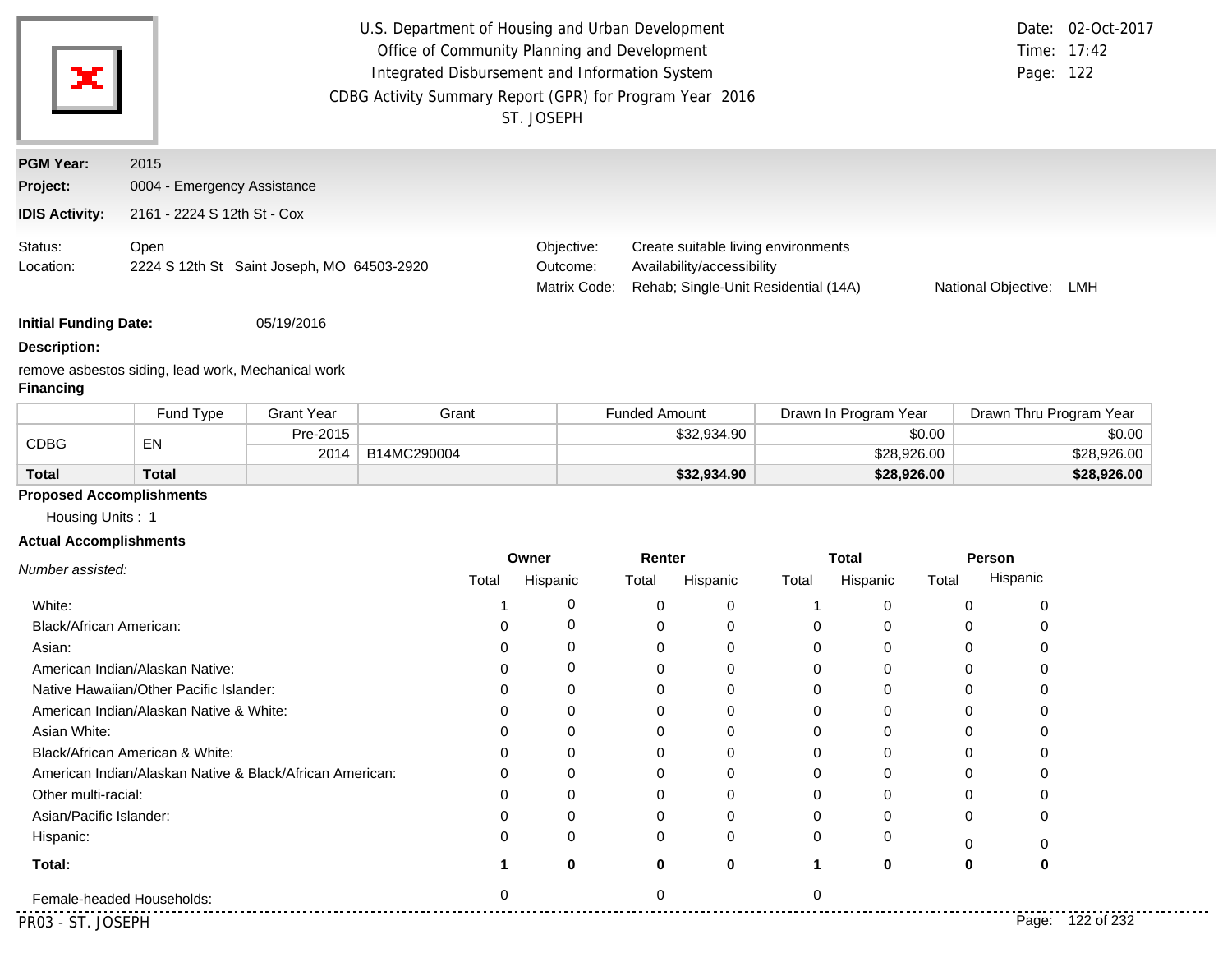

| U.S. Department of Housing and Urban Development         |           | Date: 02-Oct-2017 |
|----------------------------------------------------------|-----------|-------------------|
| Office of Community Planning and Development             |           | Time: 17:42       |
| Integrated Disbursement and Information System           | Page: 123 |                   |
| CDBG Activity Summary Report (GPR) for Program Year 2016 |           |                   |
| ST. JOSEPH                                               |           |                   |

# *Income Category:*

|                      | Owner  | Renter   | Total    | <b>Person</b> |
|----------------------|--------|----------|----------|---------------|
| <b>Extremely Low</b> | 0      |          |          |               |
| Low Mod              | 0      |          |          |               |
| Moderate             | 1      |          |          | 0             |
| Non Low Moderate     | 0      | $\Omega$ | $\Omega$ |               |
| Total                | 1      |          |          |               |
| Percent Low/Mod      | 100.0% |          | 100.0%   |               |

#### **Annual Accomplishments**

| Years | Accomplishment Narrative                                                                                                  | <b>Benefitting</b> |
|-------|---------------------------------------------------------------------------------------------------------------------------|--------------------|
| 2015  | ), lead hazard control and mechanical work done in the form of a deferred payment loan<br>Demo to remove asbestos siding, |                    |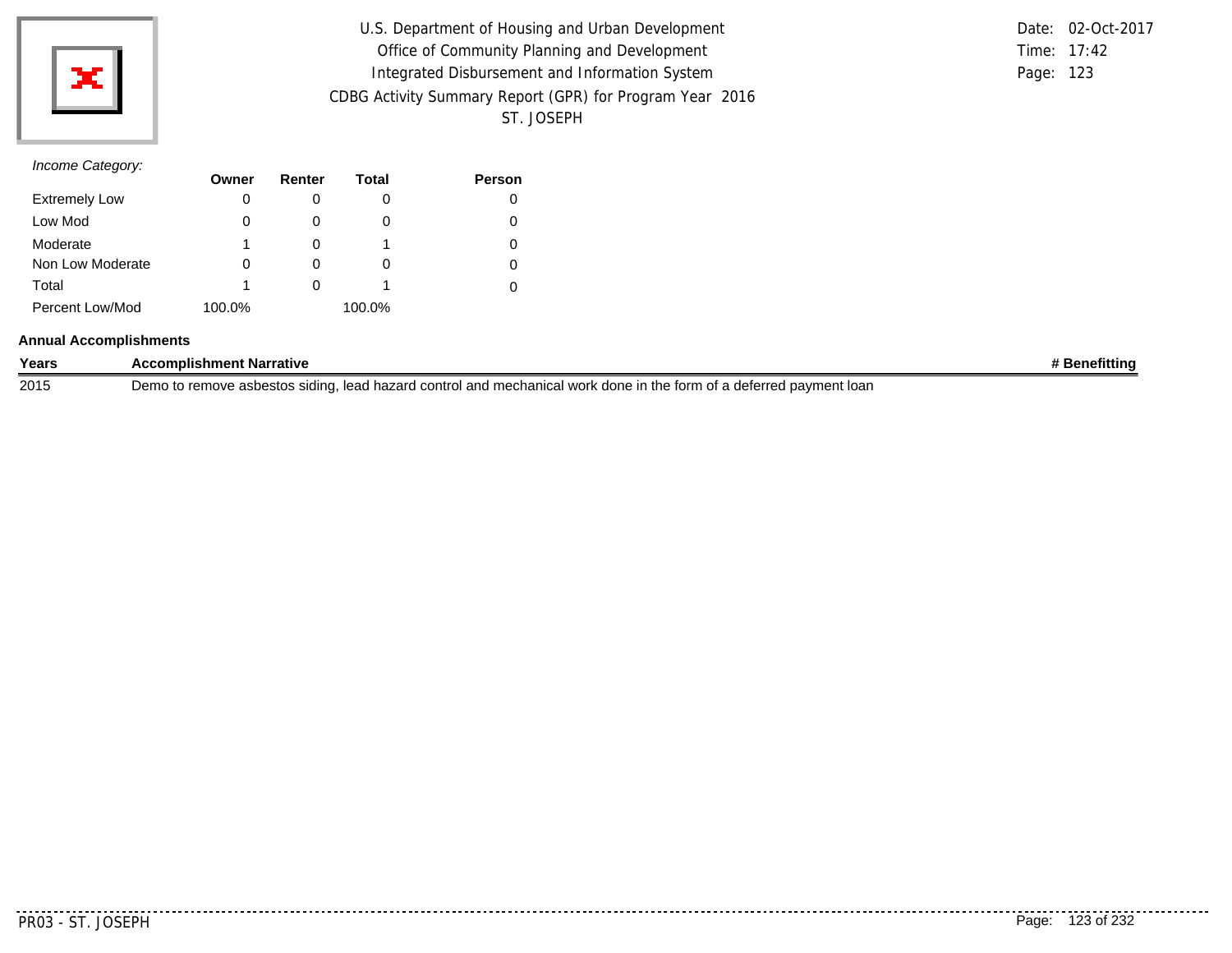|                                                   |                                                           |                   |             |          | U.S. Department of Housing and Urban Development<br>Office of Community Planning and Development<br>Integrated Disbursement and Information System<br>CDBG Activity Summary Report (GPR) for Program Year 2016<br>ST. JOSEPH |                      |                                                                                                           |          |                       |          | Page: 124               | Date: 02-Oct-2017<br>Time: 17:42 |
|---------------------------------------------------|-----------------------------------------------------------|-------------------|-------------|----------|------------------------------------------------------------------------------------------------------------------------------------------------------------------------------------------------------------------------------|----------------------|-----------------------------------------------------------------------------------------------------------|----------|-----------------------|----------|-------------------------|----------------------------------|
| <b>PGM Year:</b>                                  | 2015                                                      |                   |             |          |                                                                                                                                                                                                                              |                      |                                                                                                           |          |                       |          |                         |                                  |
| Project:                                          | 0005 - Housing Rehabilitation - Low Interest Loan Program |                   |             |          |                                                                                                                                                                                                                              |                      |                                                                                                           |          |                       |          |                         |                                  |
| <b>IDIS Activity:</b>                             | 2162 - 614 S 9th                                          |                   |             |          |                                                                                                                                                                                                                              |                      |                                                                                                           |          |                       |          |                         |                                  |
|                                                   |                                                           |                   |             |          |                                                                                                                                                                                                                              |                      |                                                                                                           |          |                       |          |                         |                                  |
| Status:<br>Location:                              | Open<br>614 S 9th St Saint Joseph, MO 64501-2720          |                   |             |          | Objective:<br>Outcome:<br>Matrix Code:                                                                                                                                                                                       |                      | Create suitable living environments<br>Availability/accessibility<br>Rehab; Single-Unit Residential (14A) |          |                       |          | National Objective:     | LMH                              |
| <b>Initial Funding Date:</b>                      |                                                           | 05/19/2016        |             |          |                                                                                                                                                                                                                              |                      |                                                                                                           |          |                       |          |                         |                                  |
| <b>Description:</b>                               |                                                           |                   |             |          |                                                                                                                                                                                                                              |                      |                                                                                                           |          |                       |          |                         |                                  |
| <b>Financing</b>                                  | Paint, carpet and weatherzation                           |                   |             |          |                                                                                                                                                                                                                              |                      |                                                                                                           |          |                       |          |                         |                                  |
|                                                   | Fund Type                                                 | <b>Grant Year</b> |             | Grant    |                                                                                                                                                                                                                              | <b>Funded Amount</b> |                                                                                                           |          | Drawn In Program Year |          | Drawn Thru Program Year |                                  |
| <b>CDBG</b>                                       | EN                                                        | Pre-2015          |             |          |                                                                                                                                                                                                                              |                      | \$8,393.00                                                                                                |          | \$0.00                |          |                         | \$0.00                           |
|                                                   |                                                           | 2014              | B14MC290004 |          |                                                                                                                                                                                                                              |                      |                                                                                                           |          | \$7,630.00            |          |                         | \$7,630.00                       |
| <b>Total</b>                                      | <b>Total</b>                                              |                   |             |          |                                                                                                                                                                                                                              |                      | \$8,393.00                                                                                                |          | \$7,630.00            |          |                         | \$7,630.00                       |
| Housing Units: 1<br><b>Actual Accomplishments</b> | <b>Proposed Accomplishments</b>                           |                   |             |          | Owner                                                                                                                                                                                                                        | Renter               |                                                                                                           |          | <b>Total</b>          |          | Person                  |                                  |
| Number assisted:                                  |                                                           |                   |             | Total    | Hispanic                                                                                                                                                                                                                     | Total                | Hispanic                                                                                                  | Total    | Hispanic              | Total    | Hispanic                |                                  |
| White:                                            |                                                           |                   |             | 0        | 0                                                                                                                                                                                                                            | 0                    | 0                                                                                                         | 0        | 0                     |          | 0                       |                                  |
| Black/African American:                           |                                                           |                   |             | 0        | 0                                                                                                                                                                                                                            | 0                    | 0                                                                                                         | 0        | 0                     | 0        | 0                       |                                  |
| Asian:                                            |                                                           |                   |             | 0        | 0                                                                                                                                                                                                                            | 0                    | 0                                                                                                         | 0        | 0                     | 0        | 0                       |                                  |
|                                                   | American Indian/Alaskan Native:                           |                   |             |          | 0                                                                                                                                                                                                                            | ∩                    | 0                                                                                                         | 0        | 0                     | $\Omega$ | 0                       |                                  |
|                                                   | Native Hawaiian/Other Pacific Islander:                   |                   |             |          | 0                                                                                                                                                                                                                            |                      | 0                                                                                                         | 0        | 0                     | 0        |                         |                                  |
|                                                   | American Indian/Alaskan Native & White:                   |                   |             | $\Omega$ | $\Omega$                                                                                                                                                                                                                     | 0                    | 0                                                                                                         | $\Omega$ | 0                     | $\Omega$ | 0                       |                                  |
| Asian White:                                      |                                                           |                   |             |          | 0                                                                                                                                                                                                                            |                      | 0                                                                                                         | 0        | 0                     | ∩        |                         |                                  |
|                                                   | Black/African American & White:                           |                   |             |          | O                                                                                                                                                                                                                            |                      | 0                                                                                                         | $\Omega$ | 0                     |          |                         |                                  |
|                                                   | American Indian/Alaskan Native & Black/African American:  |                   |             |          | 0                                                                                                                                                                                                                            |                      | 0                                                                                                         | O        | 0                     |          |                         |                                  |
| Other multi-racial:                               |                                                           |                   |             |          | O                                                                                                                                                                                                                            |                      | 0                                                                                                         |          | O                     |          |                         |                                  |
| Asian/Pacific Islander:                           |                                                           |                   |             |          | O                                                                                                                                                                                                                            |                      | O                                                                                                         | ∩        | O                     |          |                         |                                  |
|                                                   |                                                           |                   |             |          | O                                                                                                                                                                                                                            |                      | 0                                                                                                         | O        | 0                     | O        |                         |                                  |
| Hispanic:                                         |                                                           |                   |             |          |                                                                                                                                                                                                                              |                      |                                                                                                           |          |                       |          |                         |                                  |
| Total:                                            |                                                           |                   |             |          | 0                                                                                                                                                                                                                            |                      | 0                                                                                                         | 0        | 0                     | 0        |                         |                                  |
|                                                   | Female-headed Households:                                 |                   |             |          |                                                                                                                                                                                                                              | $\Omega$             |                                                                                                           | $\Omega$ |                       |          |                         |                                  |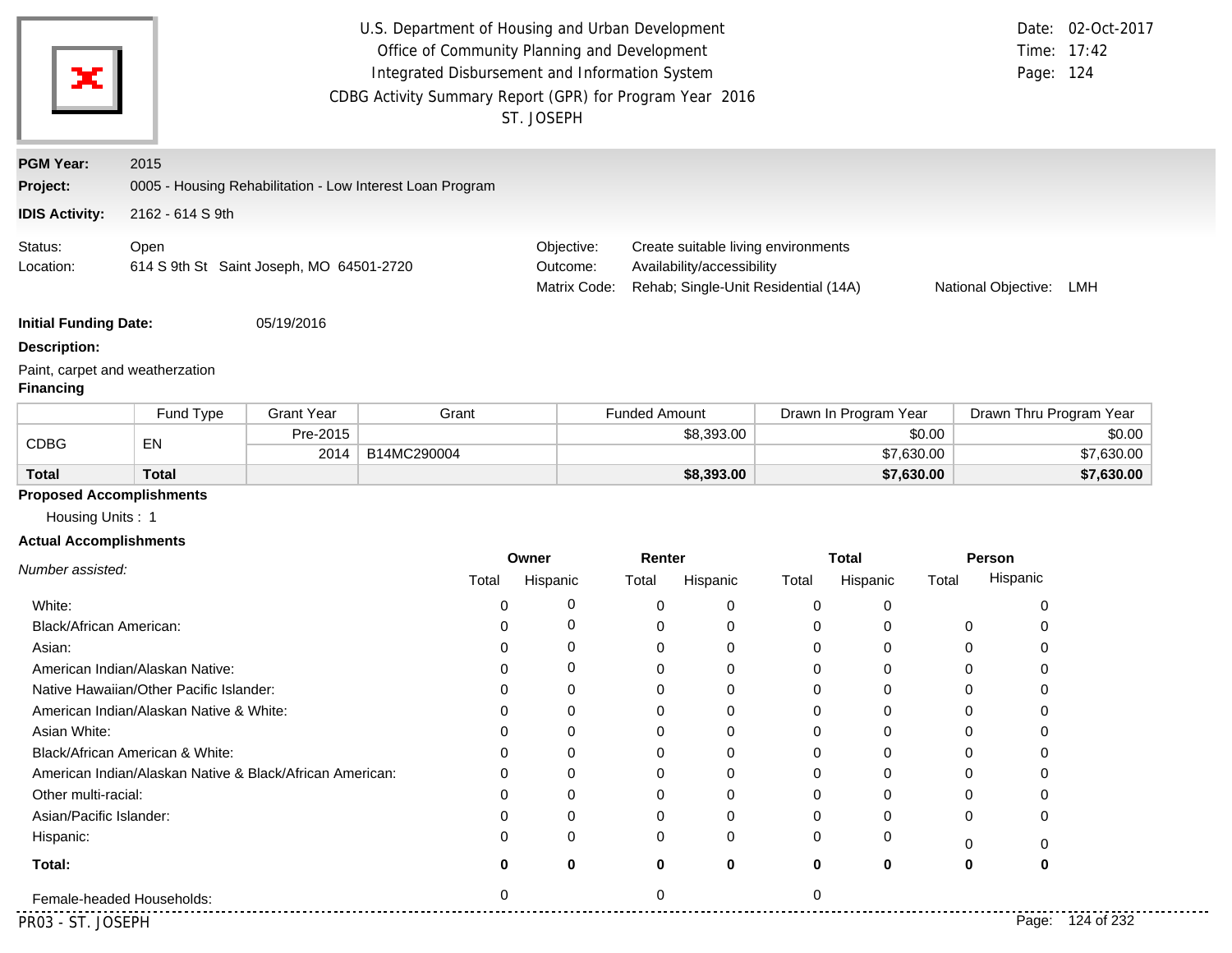

| U.S. Department of Housing and Urban Development         |           | Date: 02-Oct-2017 |
|----------------------------------------------------------|-----------|-------------------|
| Office of Community Planning and Development             |           | Time: 17:42       |
| Integrated Disbursement and Information System           | Page: 125 |                   |
| CDBG Activity Summary Report (GPR) for Program Year 2016 |           |                   |
| ST. JOSEPH                                               |           |                   |

|           | Date: 02-Oct-2017 |
|-----------|-------------------|
|           | Time: $17:42$     |
| Page: 125 |                   |

|                      | Owner | Renter       | Total | <b>Person</b> |
|----------------------|-------|--------------|-------|---------------|
| <b>Extremely Low</b> | 0     |              |       | 0             |
| Low Mod              | 0     |              |       |               |
| Moderate             | 0     |              |       |               |
| Non Low Moderate     | 0     |              |       | 0             |
| Total                | 0     | $\mathbf{0}$ |       |               |
| Percent Low/Mod      |       |              |       |               |

#### **Annual Accomplishments**

| Years | <b>Accomplishment Narrative</b>                                                                                                                   | # Benefitting |
|-------|---------------------------------------------------------------------------------------------------------------------------------------------------|---------------|
| 2015  | City owned property, was deeded back to the City in lieu of foreclosure. Miscellaneous repairs, paint, carpet and weatherization to be done. Will |               |
|       | be sold to income qualified buyer.                                                                                                                |               |

. . . . . . . . .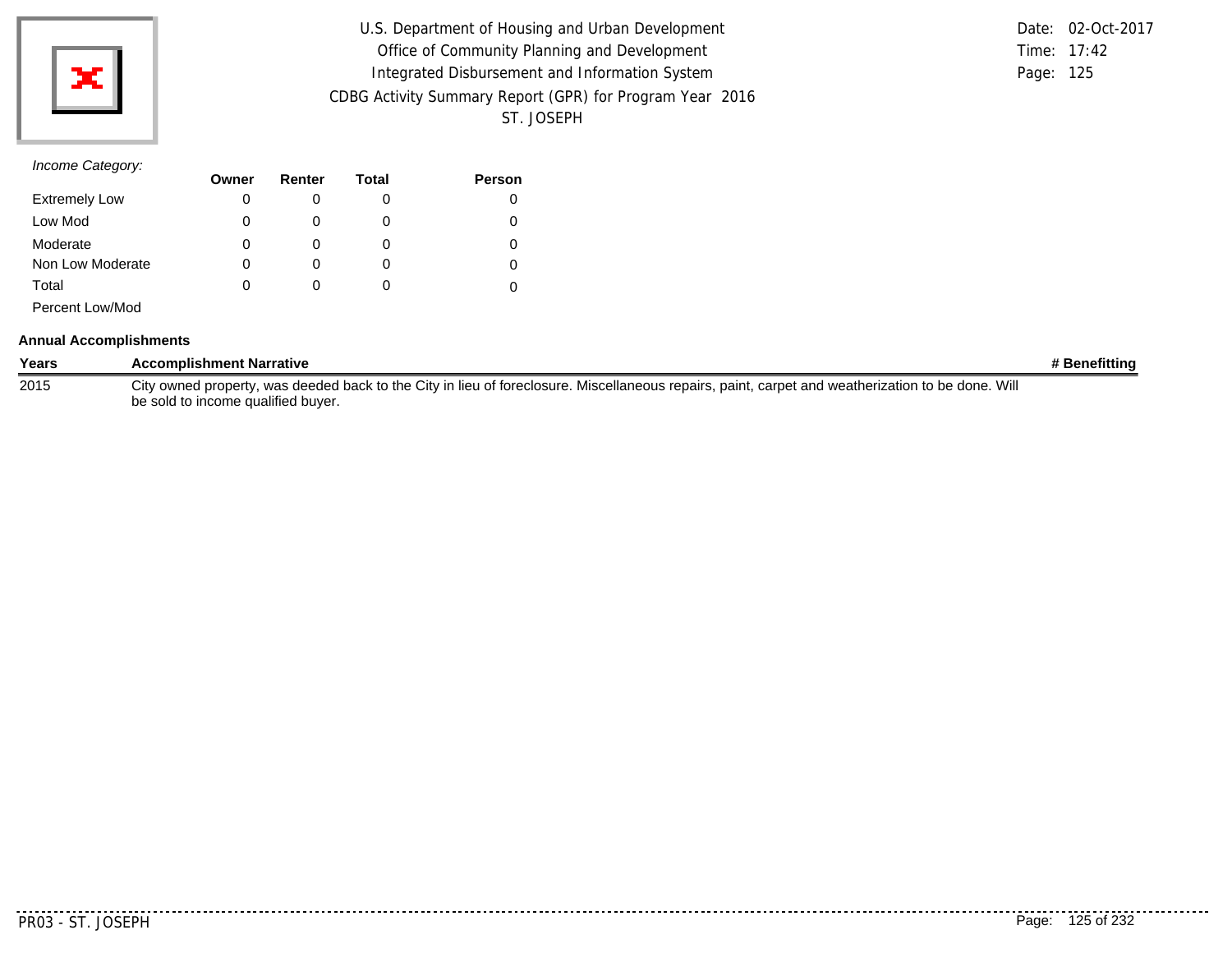| ×                            |                                                                               |                   | U.S. Department of Housing and Urban Development<br>Office of Community Planning and Development<br>Integrated Disbursement and Information System<br>CDBG Activity Summary Report (GPR) for Program Year 2016 | ST. JOSEPH                             |                                                                                                           |                       | Page: 126               | Date: 02-Oct-2017<br>Time: 17:42 |
|------------------------------|-------------------------------------------------------------------------------|-------------------|----------------------------------------------------------------------------------------------------------------------------------------------------------------------------------------------------------------|----------------------------------------|-----------------------------------------------------------------------------------------------------------|-----------------------|-------------------------|----------------------------------|
| <b>PGM Year:</b>             | 2015                                                                          |                   |                                                                                                                                                                                                                |                                        |                                                                                                           |                       |                         |                                  |
| Project:                     |                                                                               |                   | 0005 - Housing Rehabilitation - Low Interest Loan Program                                                                                                                                                      |                                        |                                                                                                           |                       |                         |                                  |
| <b>IDIS Activity:</b>        | 2163 - 1010 S 11th St - Thompson                                              |                   |                                                                                                                                                                                                                |                                        |                                                                                                           |                       |                         |                                  |
| Status:<br>Location:         | Completed 9/12/2017 12:00:00 AM<br>1010 S 11th St Saint Joseph, MO 64503-2411 |                   |                                                                                                                                                                                                                | Objective:<br>Outcome:<br>Matrix Code: | Create suitable living environments<br>Availability/accessibility<br>Rehab; Single-Unit Residential (14A) |                       | National Objective:     | LMH                              |
| <b>Initial Funding Date:</b> |                                                                               | 05/26/2016        |                                                                                                                                                                                                                |                                        |                                                                                                           |                       |                         |                                  |
| <b>Description:</b>          |                                                                               |                   |                                                                                                                                                                                                                |                                        |                                                                                                           |                       |                         |                                  |
| <b>Financing</b>             | New roof, lead work, gutters, mechanical, and extermination                   |                   |                                                                                                                                                                                                                |                                        |                                                                                                           |                       |                         |                                  |
|                              | Fund Type                                                                     | <b>Grant Year</b> | Grant                                                                                                                                                                                                          |                                        | <b>Funded Amount</b>                                                                                      | Drawn In Program Year | Drawn Thru Program Year |                                  |
| <b>CDBG</b>                  | EN                                                                            | Pre-2015          |                                                                                                                                                                                                                |                                        | \$19,939.70                                                                                               | \$0.00                |                         | \$0.00                           |
|                              |                                                                               | 2014              | B14MC290004                                                                                                                                                                                                    |                                        |                                                                                                           | \$19,939.70           |                         | \$19,939.70                      |

# **Proposed Accomplishments**

**Total**

Housing Units : 1

**Total**

## **Actual Accomplishments**

|                                                          | Owner |          | Renter |              |          | <b>Total</b> |       | Person              |
|----------------------------------------------------------|-------|----------|--------|--------------|----------|--------------|-------|---------------------|
| Number assisted:                                         | Total | Hispanic | Total  | Hispanic     | Total    | Hispanic     | Total | Hispanic            |
| White:                                                   |       | 0        |        |              |          |              |       |                     |
| Black/African American:                                  |       | 0        |        |              |          |              |       |                     |
| Asian:                                                   |       | 0        |        |              |          | 0            |       |                     |
| American Indian/Alaskan Native:                          |       | 0        |        |              |          |              |       |                     |
| Native Hawaiian/Other Pacific Islander:                  |       | 0        |        |              |          |              |       |                     |
| American Indian/Alaskan Native & White:                  |       | 0        |        |              |          |              |       |                     |
| Asian White:                                             |       | O        |        |              |          |              |       |                     |
| Black/African American & White:                          |       | 0        |        |              |          |              |       |                     |
| American Indian/Alaskan Native & Black/African American: |       | 0        |        |              |          |              |       |                     |
| Other multi-racial:                                      |       | 0        |        |              |          | 0            | 0     |                     |
| Asian/Pacific Islander:                                  |       | 0        |        |              |          |              | 0     | 0                   |
| Hispanic:                                                |       | 0        |        | <sup>0</sup> | $\Omega$ | 0            |       |                     |
| Total:                                                   |       | 0        | 0      | 0            |          | 0            | 0     | 0                   |
| Female-headed Households:                                | 0     |          |        |              |          |              |       |                     |
| PR03 - ST. JOSEPH                                        |       |          |        |              |          |              |       | 126 of 232<br>Page: |

........

**\$19,939.70 \$19,939.70 \$19,939.70**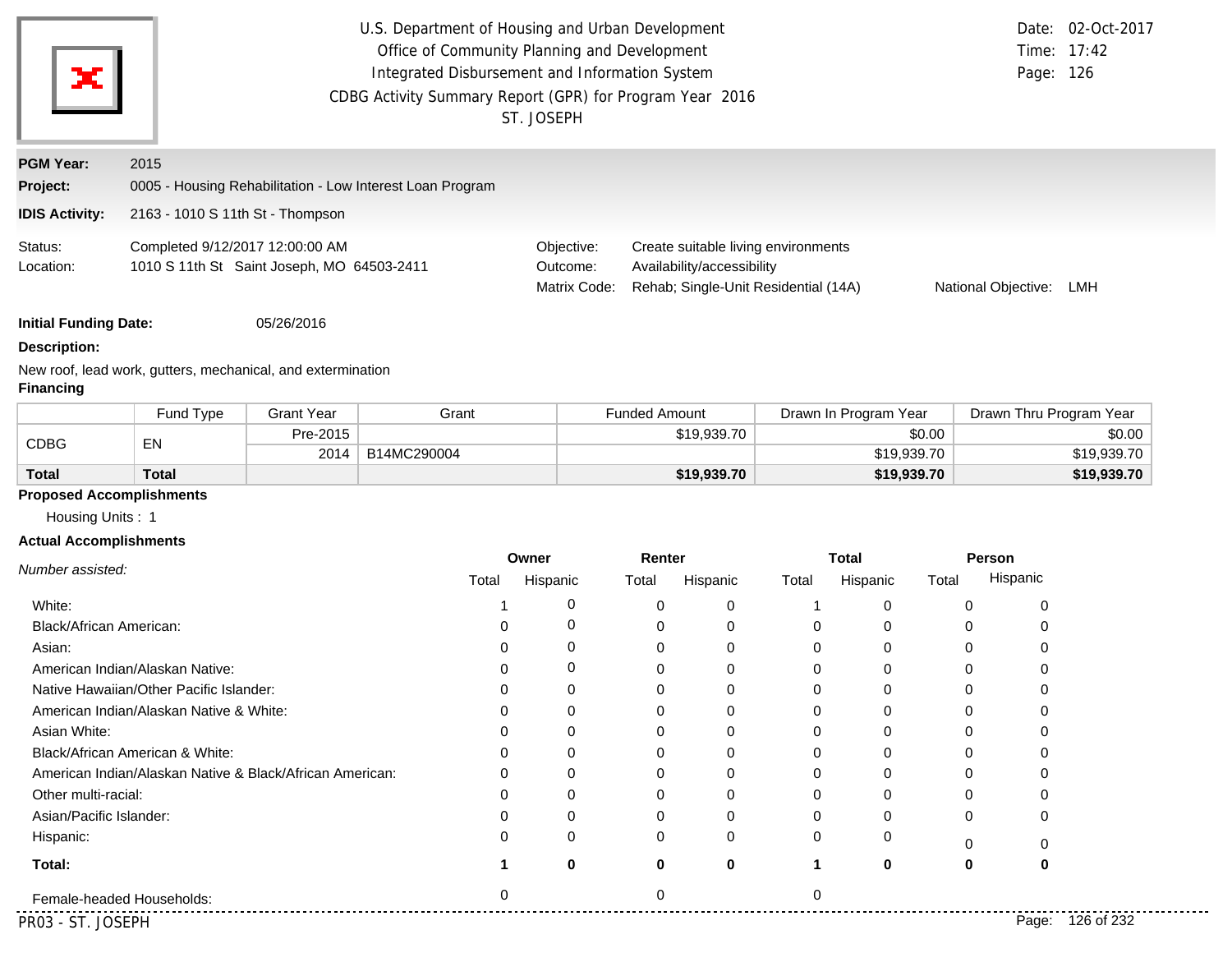

| U.S. Department of Housing and Urban Development         |           | Date: 02-Oct-2017 |
|----------------------------------------------------------|-----------|-------------------|
| Office of Community Planning and Development             |           | Time: 17:42       |
| Integrated Disbursement and Information System           | Page: 127 |                   |
| CDBG Activity Summary Report (GPR) for Program Year 2016 |           |                   |
| ST. JOSEPH                                               |           |                   |

|               | Date: 02-Oct-2017 |
|---------------|-------------------|
| Time: $17:42$ |                   |
| Page: 127     |                   |

|                      | Owner  | Renter | Total  | <b>Person</b> |
|----------------------|--------|--------|--------|---------------|
| <b>Extremely Low</b> | 0      |        |        | 0             |
| Low Mod              | 0      | O      |        | 0             |
| Moderate             | 1      |        |        | 0             |
| Non Low Moderate     | 0      | O      |        | 0             |
| Total                | 1      |        |        |               |
| Percent Low/Mod      | 100.0% |        | 100.0% |               |

#### **Annual Accomplishments**

| Years | <b>Accomplishment Narrative</b>                                                                            | enefittina. |
|-------|------------------------------------------------------------------------------------------------------------|-------------|
| 2015  | : and air.<br>. replace turnace<br>∣ extermination<br>autters<br>hazard<br>≀ root an<br>New<br>and<br>leac |             |

. . . . . . . .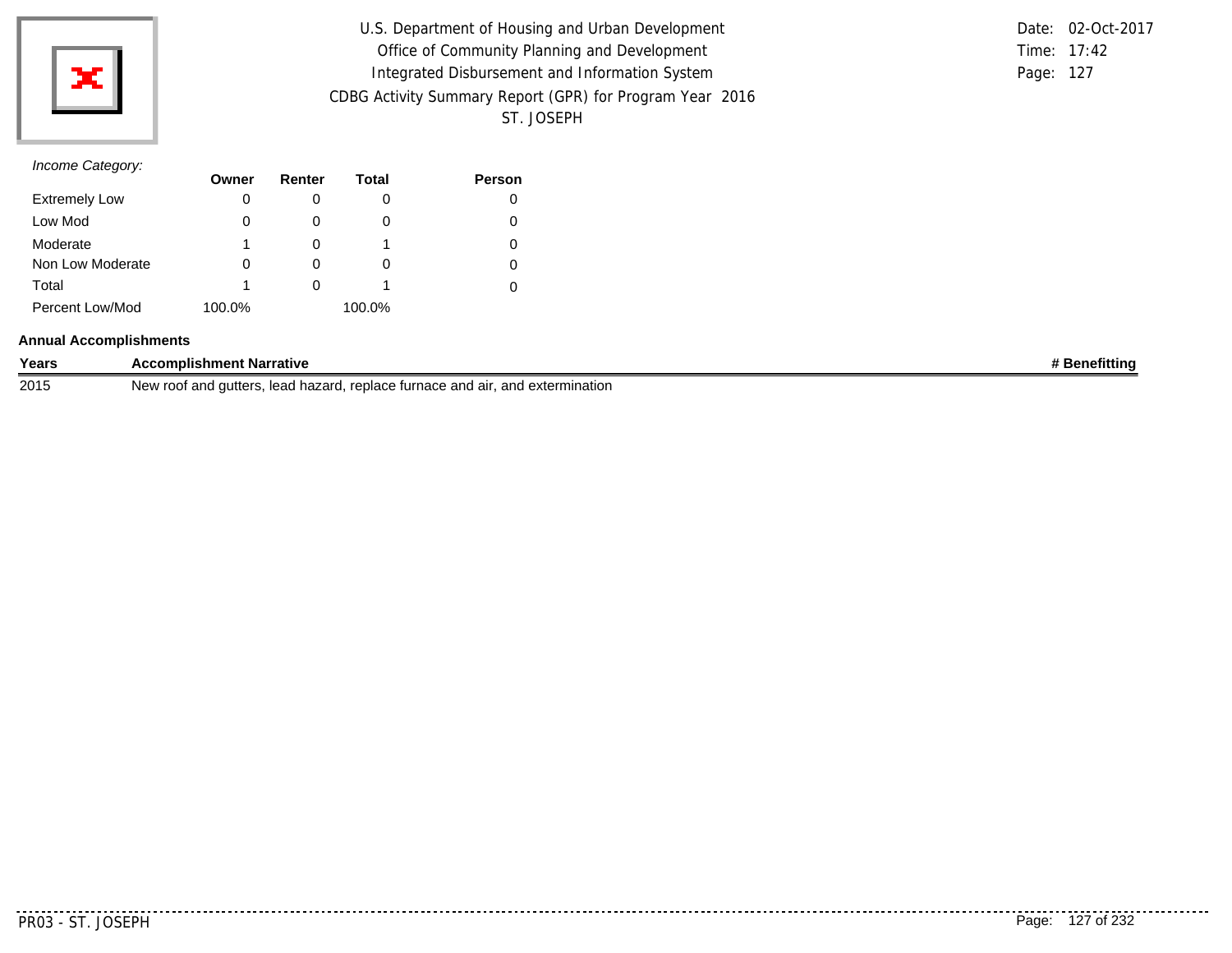| х                                                 |                                                                              |                   | U.S. Department of Housing and Urban Development<br>CDBG Activity Summary Report (GPR) for Program Year 2016 |          | Office of Community Planning and Development<br>Integrated Disbursement and Information System<br>ST. JOSEPH |                      |                                                                                                           |          |                       |          | Page: 128               | Date: 02-Oct-2017<br>Time: 17:42 |
|---------------------------------------------------|------------------------------------------------------------------------------|-------------------|--------------------------------------------------------------------------------------------------------------|----------|--------------------------------------------------------------------------------------------------------------|----------------------|-----------------------------------------------------------------------------------------------------------|----------|-----------------------|----------|-------------------------|----------------------------------|
| <b>PGM Year:</b>                                  | 2015                                                                         |                   |                                                                                                              |          |                                                                                                              |                      |                                                                                                           |          |                       |          |                         |                                  |
| Project:                                          | 0005 - Housing Rehabilitation - Low Interest Loan Program                    |                   |                                                                                                              |          |                                                                                                              |                      |                                                                                                           |          |                       |          |                         |                                  |
| <b>IDIS Activity:</b>                             | 2164 - 109 Wilmer Ln-Dymond                                                  |                   |                                                                                                              |          |                                                                                                              |                      |                                                                                                           |          |                       |          |                         |                                  |
| Status:<br>Location:                              | Completed 9/12/2017 12:00:00 AM<br>109 Wilmer Ln Saint Joseph, MO 64504-2549 |                   |                                                                                                              |          | Objective:<br>Outcome:<br>Matrix Code:                                                                       |                      | Create suitable living environments<br>Availability/accessibility<br>Rehab; Single-Unit Residential (14A) |          |                       |          | National Objective:     | LMH                              |
| <b>Initial Funding Date:</b>                      |                                                                              | 05/26/2016        |                                                                                                              |          |                                                                                                              |                      |                                                                                                           |          |                       |          |                         |                                  |
| <b>Description:</b><br><b>Financing</b>           | Lead hazard, new roof and porch                                              |                   |                                                                                                              |          |                                                                                                              |                      |                                                                                                           |          |                       |          |                         |                                  |
|                                                   | Fund Type                                                                    | <b>Grant Year</b> |                                                                                                              | Grant    |                                                                                                              | <b>Funded Amount</b> |                                                                                                           |          | Drawn In Program Year |          | Drawn Thru Program Year |                                  |
| <b>CDBG</b>                                       | EN                                                                           | Pre-2015          |                                                                                                              |          |                                                                                                              |                      | \$13,985.00                                                                                               |          |                       | \$0.00   |                         | \$0.00                           |
|                                                   |                                                                              | 2014              | B14MC290004                                                                                                  |          |                                                                                                              |                      |                                                                                                           |          | \$13,985.00           |          |                         | \$13,985.00                      |
| <b>Total</b>                                      | <b>Total</b>                                                                 |                   |                                                                                                              |          |                                                                                                              |                      | \$13,985.00                                                                                               |          | \$13,985.00           |          |                         | \$13,985.00                      |
| Housing Units: 1<br><b>Actual Accomplishments</b> | <b>Proposed Accomplishments</b>                                              |                   |                                                                                                              |          | Owner                                                                                                        | Renter               |                                                                                                           |          | <b>Total</b>          |          | Person                  |                                  |
| Number assisted:                                  |                                                                              |                   |                                                                                                              | Total    | Hispanic                                                                                                     | Total                | Hispanic                                                                                                  | Total    | Hispanic              | Total    | Hispanic                |                                  |
| White:                                            |                                                                              |                   |                                                                                                              |          | 0                                                                                                            | 0                    | 0                                                                                                         | 1        | 0                     | 0        | 0                       |                                  |
| Black/African American:                           |                                                                              |                   |                                                                                                              | 0        | 0                                                                                                            | 0                    | 0                                                                                                         | 0        | 0                     | 0        | 0                       |                                  |
| Asian:                                            |                                                                              |                   |                                                                                                              | 0        | 0                                                                                                            | 0                    | 0                                                                                                         | 0        | 0                     | 0        | 0                       |                                  |
|                                                   | American Indian/Alaskan Native:                                              |                   |                                                                                                              | 0        | 0                                                                                                            | 0                    | 0                                                                                                         | 0        | 0                     | 0        | 0                       |                                  |
|                                                   | Native Hawaiian/Other Pacific Islander:                                      |                   |                                                                                                              |          | 0                                                                                                            |                      | 0                                                                                                         | 0        | 0                     | 0        | 0                       |                                  |
|                                                   | American Indian/Alaskan Native & White:                                      |                   |                                                                                                              | 0        | 0                                                                                                            | 0                    | 0                                                                                                         | $\Omega$ | 0                     | $\Omega$ | 0                       |                                  |
|                                                   |                                                                              |                   |                                                                                                              | n        | 0                                                                                                            | 0                    | 0                                                                                                         | 0        | 0                     | 0        | 0                       |                                  |
| Asian White:                                      |                                                                              |                   |                                                                                                              |          | $\Omega$                                                                                                     | 0                    | 0                                                                                                         | 0        | 0                     | 0        | 0                       |                                  |
|                                                   | Black/African American & White:                                              |                   |                                                                                                              |          |                                                                                                              |                      |                                                                                                           | $\Omega$ | 0                     | 0        |                         |                                  |
|                                                   | American Indian/Alaskan Native & Black/African American:                     |                   |                                                                                                              |          | 0                                                                                                            |                      | 0                                                                                                         |          |                       |          |                         |                                  |
| Other multi-racial:                               |                                                                              |                   |                                                                                                              |          | O                                                                                                            |                      | 0                                                                                                         | O        | 0                     | 0        |                         |                                  |
| Asian/Pacific Islander:                           |                                                                              |                   |                                                                                                              |          | 0                                                                                                            |                      | O                                                                                                         | ∩        | 0                     | O        |                         |                                  |
| Hispanic:                                         |                                                                              |                   |                                                                                                              |          | 0                                                                                                            |                      | 0                                                                                                         | 0        | 0                     | 0        | 0                       |                                  |
| Total:                                            |                                                                              |                   |                                                                                                              |          | 0                                                                                                            | 0                    | $\bf{0}$                                                                                                  | 1        | 0                     | 0        | 0                       |                                  |
|                                                   | Female-headed Households:                                                    |                   |                                                                                                              | $\Omega$ |                                                                                                              | $\Omega$             |                                                                                                           | $\Omega$ |                       |          |                         |                                  |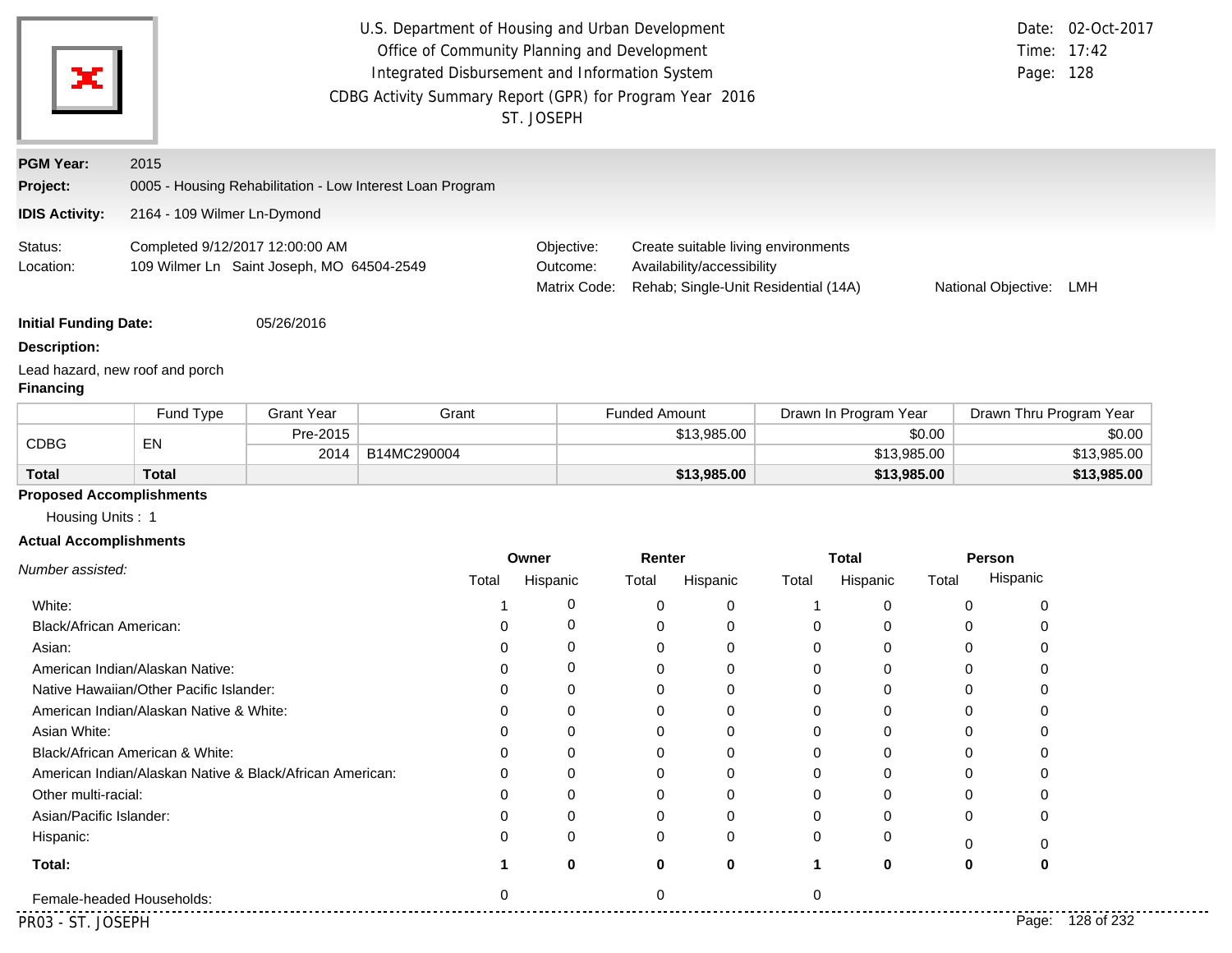

| U.S. Department of Housing and Urban Development         |           | Date: 02-Oct-2017 |
|----------------------------------------------------------|-----------|-------------------|
| Office of Community Planning and Development             |           | Time: 17:42       |
| Integrated Disbursement and Information System           | Page: 129 |                   |
| CDBG Activity Summary Report (GPR) for Program Year 2016 |           |                   |
| ST. JOSEPH                                               |           |                   |

# *Income Category:*

|                      | Owner  | Renter | Total  | <b>Person</b> |
|----------------------|--------|--------|--------|---------------|
| <b>Extremely Low</b> | 0      |        |        |               |
| Low Mod              |        |        |        |               |
| Moderate             | 0      |        | O      |               |
| Non Low Moderate     | 0      |        |        |               |
| Total                |        |        |        |               |
| Percent Low/Mod      | 100.0% |        | 100.0% |               |

#### **Annual Accomplishments**

| Years | <b>Accomplishment Narrative</b>                                                                                      | nefitting<br>ene |
|-------|----------------------------------------------------------------------------------------------------------------------|------------------|
| 2015  | disabled household<br>porch<br>, hazard<br>ہ صدھ ا<br>$+2r$<br>and<br>with<br>، ۱٬۰۰۰<br>ിറ∩<br>'yew<br>ושו<br>icau. |                  |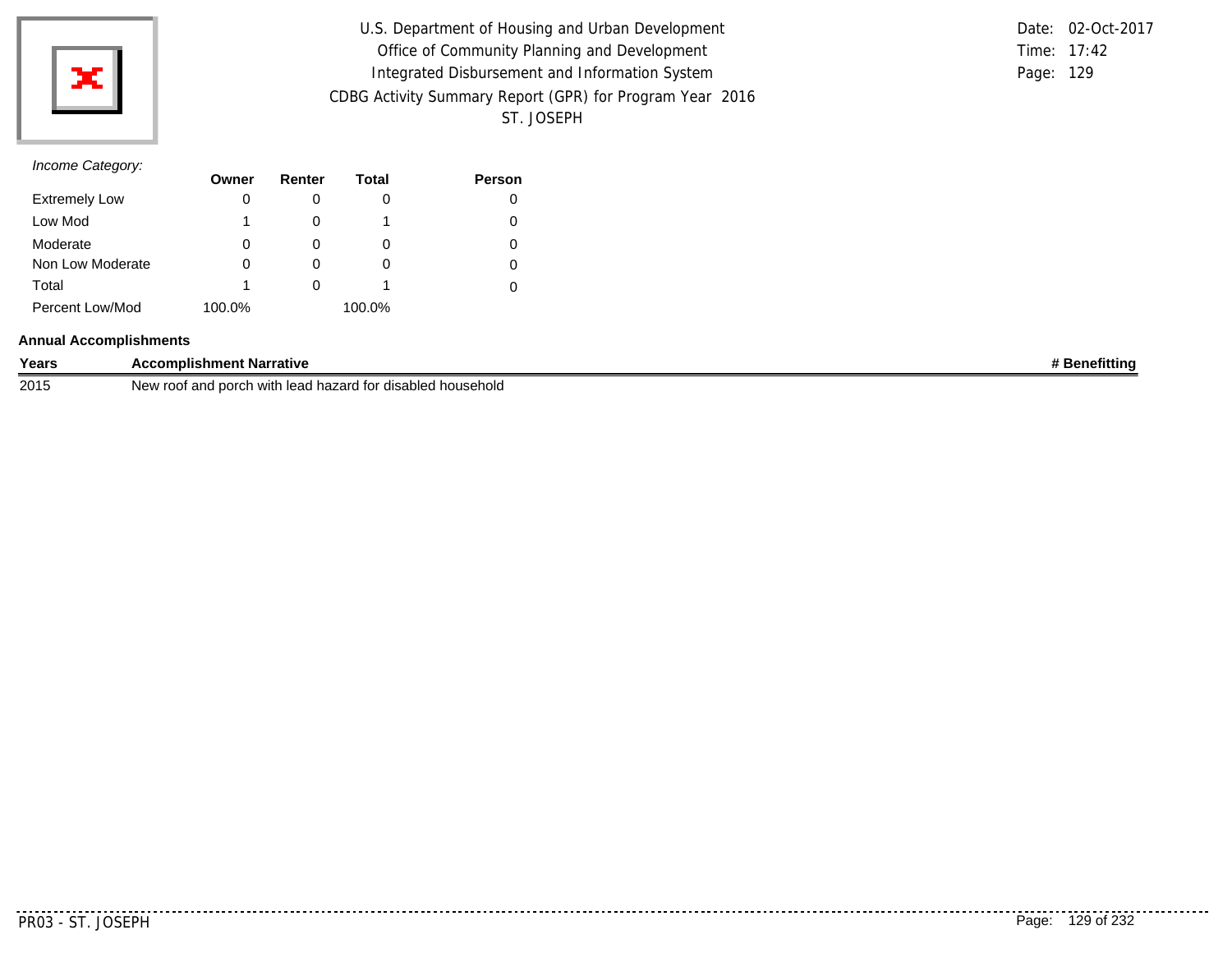|                                                                                         |                                                                                  |                   | U.S. Department of Housing and Urban Development<br>Office of Community Planning and Development<br>Integrated Disbursement and Information System<br>CDBG Activity Summary Report (GPR) for Program Year 2016 |               | ST. JOSEPH                             |                      |                                                                                                           |                  |                       |            | Page: 130               | Date: 02-Oct-2017<br>Time: 17:42 |
|-----------------------------------------------------------------------------------------|----------------------------------------------------------------------------------|-------------------|----------------------------------------------------------------------------------------------------------------------------------------------------------------------------------------------------------------|---------------|----------------------------------------|----------------------|-----------------------------------------------------------------------------------------------------------|------------------|-----------------------|------------|-------------------------|----------------------------------|
| <b>PGM Year:</b>                                                                        | 2015                                                                             |                   |                                                                                                                                                                                                                |               |                                        |                      |                                                                                                           |                  |                       |            |                         |                                  |
| Project:                                                                                | 0004 - Emergency Assistance                                                      |                   |                                                                                                                                                                                                                |               |                                        |                      |                                                                                                           |                  |                       |            |                         |                                  |
| <b>IDIS Activity:</b>                                                                   | 2165 - 3001 Burnside - Caw                                                       |                   |                                                                                                                                                                                                                |               |                                        |                      |                                                                                                           |                  |                       |            |                         |                                  |
| Status:<br>Location:                                                                    | Completed 9/12/2017 12:00:00 AM<br>3001 Burnside Ave Saint Joseph, MO 64505-1947 |                   |                                                                                                                                                                                                                |               | Objective:<br>Outcome:<br>Matrix Code: |                      | Create suitable living environments<br>Availability/accessibility<br>Rehab; Single-Unit Residential (14A) |                  |                       |            | National Objective:     | LMH                              |
| <b>Initial Funding Date:</b><br><b>Description:</b><br>Sewer repair<br><b>Financing</b> |                                                                                  | 06/07/2016        |                                                                                                                                                                                                                |               |                                        |                      |                                                                                                           |                  |                       |            |                         |                                  |
|                                                                                         | Fund Type                                                                        | <b>Grant Year</b> | Grant                                                                                                                                                                                                          |               |                                        | <b>Funded Amount</b> |                                                                                                           |                  | Drawn In Program Year |            | Drawn Thru Program Year |                                  |
| <b>CDBG</b>                                                                             | EN                                                                               | Pre-2015          |                                                                                                                                                                                                                |               |                                        |                      | \$3,800.00                                                                                                | \$0.00           |                       |            |                         | \$0.00                           |
|                                                                                         |                                                                                  | 2014              | B14MC290004                                                                                                                                                                                                    |               |                                        |                      |                                                                                                           |                  |                       | \$3,800.00 |                         | \$3,800.00                       |
| <b>Total</b>                                                                            | <b>Total</b>                                                                     |                   |                                                                                                                                                                                                                |               |                                        |                      | \$3,800.00                                                                                                |                  |                       | \$3,800.00 |                         | \$3,800.00                       |
| <b>Proposed Accomplishments</b>                                                         |                                                                                  |                   |                                                                                                                                                                                                                |               |                                        |                      |                                                                                                           |                  |                       |            |                         |                                  |
| Housing Units: 1                                                                        |                                                                                  |                   |                                                                                                                                                                                                                |               |                                        |                      |                                                                                                           |                  |                       |            |                         |                                  |
| <b>Actual Accomplishments</b>                                                           |                                                                                  |                   |                                                                                                                                                                                                                | Owner         |                                        | Renter               |                                                                                                           |                  | <b>Total</b>          |            | Person                  |                                  |
| Number assisted:                                                                        |                                                                                  |                   | Total                                                                                                                                                                                                          |               | Hispanic                               | Total                | Hispanic                                                                                                  | Total            | Hispanic              | Total      | Hispanic                |                                  |
|                                                                                         |                                                                                  |                   |                                                                                                                                                                                                                |               | 0                                      |                      |                                                                                                           |                  |                       |            |                         |                                  |
| White:<br>Black/African American:                                                       |                                                                                  |                   |                                                                                                                                                                                                                | 0             | 0                                      | 0<br>0               | 0<br>0                                                                                                    | $\mathbf 1$<br>0 | 0<br>0                |            | 0<br>0<br>0<br>0        |                                  |
| Asian:                                                                                  |                                                                                  |                   |                                                                                                                                                                                                                | $\mathbf 0$   | 0                                      | 0                    | 0                                                                                                         | 0                | $\mathbf 0$           |            | 0<br>0                  |                                  |
|                                                                                         | American Indian/Alaskan Native:                                                  |                   |                                                                                                                                                                                                                | 0             | 0                                      | $\pmb{0}$            | 0                                                                                                         | $\boldsymbol{0}$ | 0                     |            | 0<br>0                  |                                  |
|                                                                                         | Native Hawaiian/Other Pacific Islander:                                          |                   |                                                                                                                                                                                                                | $\mathbf 0$   | 0                                      | 0                    | 0                                                                                                         | $\mathbf 0$      | 0                     |            | $\mathbf 0$<br>0        |                                  |
|                                                                                         | American Indian/Alaskan Native & White:                                          |                   |                                                                                                                                                                                                                |               | 0                                      | 0                    |                                                                                                           | 0                |                       |            |                         |                                  |
| Asian White:                                                                            |                                                                                  |                   |                                                                                                                                                                                                                | O             | 0                                      | 0                    | O                                                                                                         | 0                |                       |            |                         |                                  |
|                                                                                         | Black/African American & White:                                                  |                   |                                                                                                                                                                                                                |               | 0                                      | 0                    | 0                                                                                                         | 0                | 0                     |            |                         |                                  |
|                                                                                         | American Indian/Alaskan Native & Black/African American:                         |                   |                                                                                                                                                                                                                | $\mathcal{L}$ | 0                                      | 0                    | 0                                                                                                         | 0                | O                     |            | $\Omega$                |                                  |
| Other multi-racial:                                                                     |                                                                                  |                   |                                                                                                                                                                                                                | 0             | 0                                      | 0                    | O                                                                                                         | 0                | O                     |            | n<br>$\mathbf{0}$       |                                  |
| Asian/Pacific Islander:                                                                 |                                                                                  |                   |                                                                                                                                                                                                                | 0             | 0                                      | 0                    | 0                                                                                                         | 0                | 0                     |            | 0<br>0                  |                                  |
| Hispanic:                                                                               |                                                                                  |                   |                                                                                                                                                                                                                | 0             | 0                                      | 0                    | $\Omega$                                                                                                  | 0                | 0                     |            |                         |                                  |

**1 0**

Female-headed Households: 0 0 0

**0**

**0**

PR03 - ST. JOSEPH Page: 130 of 232

**Total:**

 $\begin{array}{cccccccccc} \bullet & \bullet & \bullet & \bullet & \bullet & \bullet & \bullet \end{array}$ 

0

**0**

0

**1 0 0**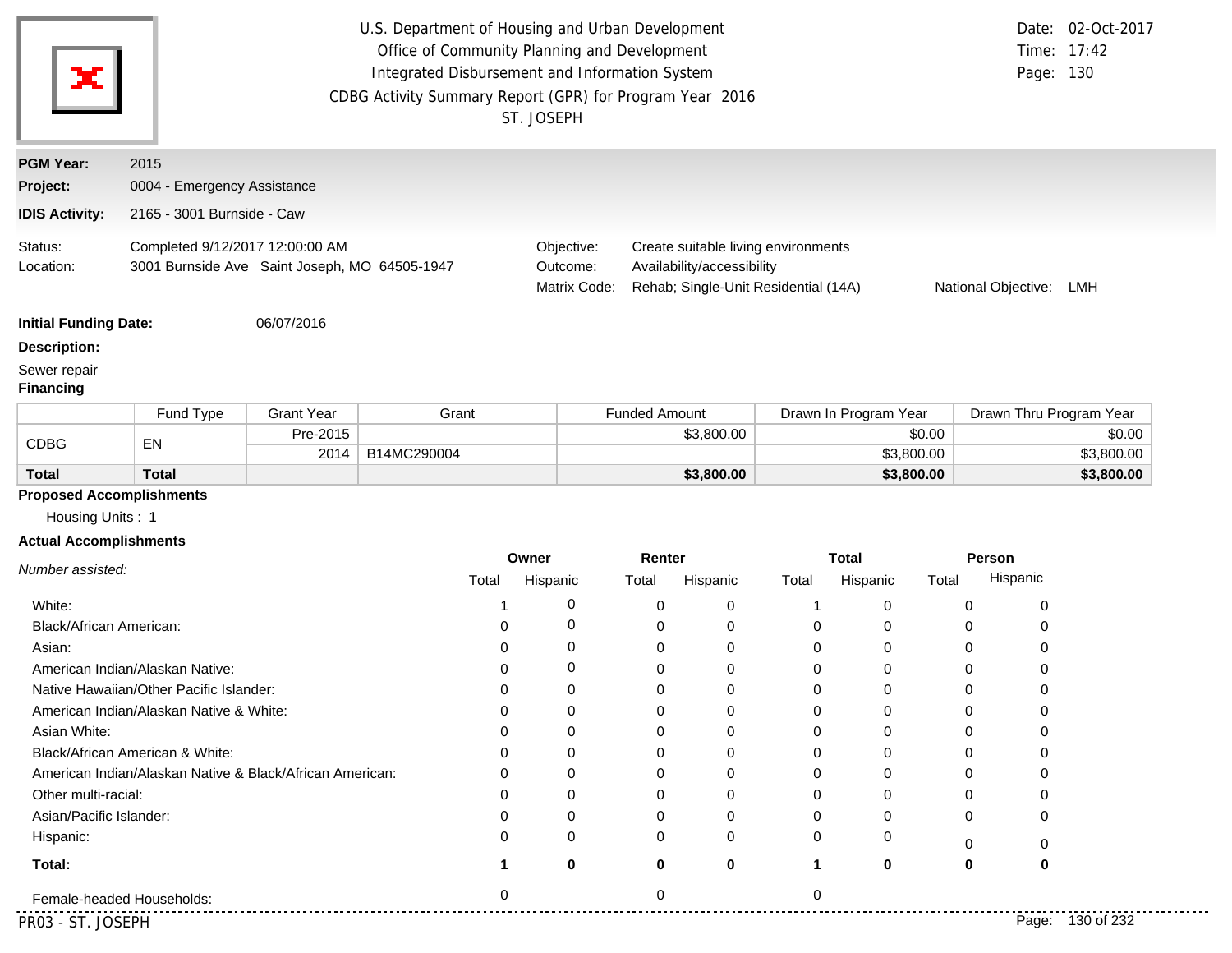

U.S. Department of Housing and Urban Development Office of Community Planning and Development Integrated Disbursement and Information System CDBG Activity Summary Report (GPR) for Program Year 2016 ST. JOSEPH

Time: 17:42 Page: 131 Date: 02-Oct-2017

# *Income Category:*

|                      | Owner  | Renter | Total  | Person |
|----------------------|--------|--------|--------|--------|
| <b>Extremely Low</b> | 0      |        | O      |        |
| Low Mod              | 0      |        | O      | 0      |
| Moderate             |        |        |        | 0      |
| Non Low Moderate     |        |        | O      |        |
| Total                |        |        |        |        |
| Percent Low/Mod      | 100.0% |        | 100.0% |        |

#### **Annual Accomplishments**

| Years | :omplishment Narrative<br>АC                        | -- - -<br>enefittina |
|-------|-----------------------------------------------------|----------------------|
| 2015  | broker<br>' household<br>line for elderly<br>⊧sewer |                      |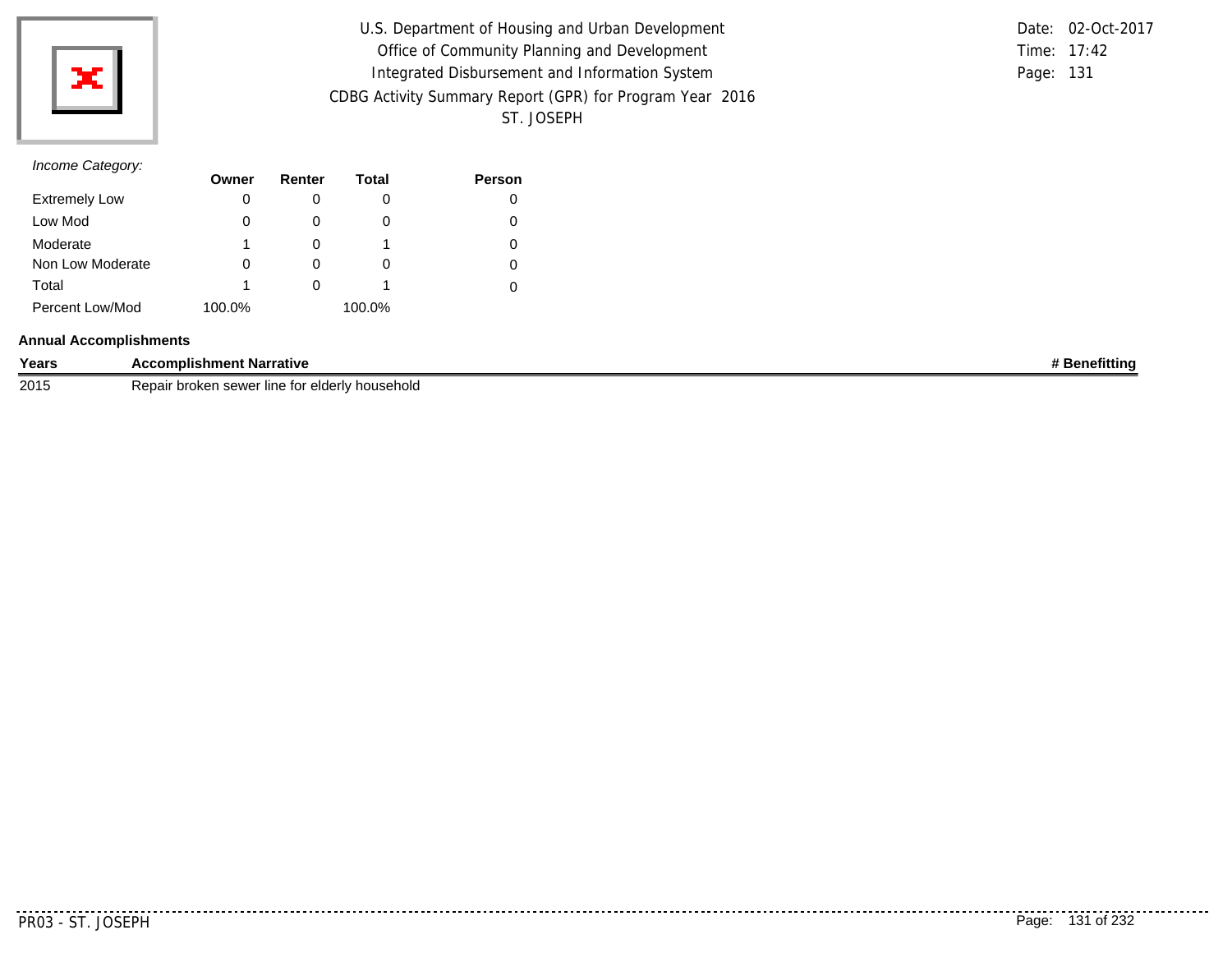| ×                                           |                                                   | Page: 132                                 | Date: 02-Oct-2017<br>Time: 17:42       |                                                                                                                                  |                      |                       |                         |             |
|---------------------------------------------|---------------------------------------------------|-------------------------------------------|----------------------------------------|----------------------------------------------------------------------------------------------------------------------------------|----------------------|-----------------------|-------------------------|-------------|
| <b>PGM Year:</b>                            | 2012                                              |                                           |                                        |                                                                                                                                  |                      |                       |                         |             |
| Project:                                    |                                                   | 0020 - Commercial Downtown Facade Loan    |                                        |                                                                                                                                  |                      |                       |                         |             |
| <b>IDIS Activity:</b>                       |                                                   | 2166 - 528 Edmond-Katz Facade Improvement |                                        |                                                                                                                                  |                      |                       |                         |             |
| Status:<br>Location:                        | Open<br>528 Edmond St Saint Joseph, MO 64501-2126 |                                           | Objective:<br>Outcome:<br>Matrix Code: | Create economic opportunities<br>Availability/accessibility<br>Rehab; Publicly or Privately-Owned<br>Commercial/Industrial (14E) | <b>SBS</b>           |                       |                         |             |
| <b>Initial Funding Date:</b>                |                                                   | 06/27/2016                                |                                        |                                                                                                                                  |                      |                       |                         |             |
| <b>Description:</b>                         |                                                   |                                           |                                        |                                                                                                                                  |                      |                       |                         |             |
| Facade improvement loan<br><b>Financing</b> |                                                   |                                           |                                        |                                                                                                                                  |                      |                       |                         |             |
|                                             | Fund Type                                         | <b>Grant Year</b>                         | Grant                                  |                                                                                                                                  | <b>Funded Amount</b> | Drawn In Program Year | Drawn Thru Program Year |             |
|                                             |                                                   | Pre-2015                                  |                                        |                                                                                                                                  | \$51,934.00          | \$0.00                |                         | \$0.00      |
| <b>CDBG</b>                                 | EN                                                | 2014                                      | B14MC290004                            |                                                                                                                                  |                      | \$51,934.00           |                         | \$51,934.00 |
| <b>Total</b>                                | <b>Total</b>                                      |                                           |                                        |                                                                                                                                  | \$51,934.00          | \$51,934.00           |                         | \$51,934.00 |
| <b>Proposed Accomplishments</b>             |                                                   |                                           |                                        |                                                                                                                                  |                      |                       |                         |             |
| Businesses: 1                               |                                                   |                                           |                                        |                                                                                                                                  |                      |                       |                         |             |

#### **Annual Accomplishments**

| Years | Accomplishment Narrative                                                                                                                             | ⊧ Benefittina |
|-------|------------------------------------------------------------------------------------------------------------------------------------------------------|---------------|
| 2015  | -<br>528<br>$\sim$ $\sim$<br>located at !<br>lmond<br>⊤taA§ade<br>ーヘト<br>. corner<br>'buildina<br>~ *<br>$- \sim$<br>Reliab<br><b>LUI</b><br>ט שווטו |               |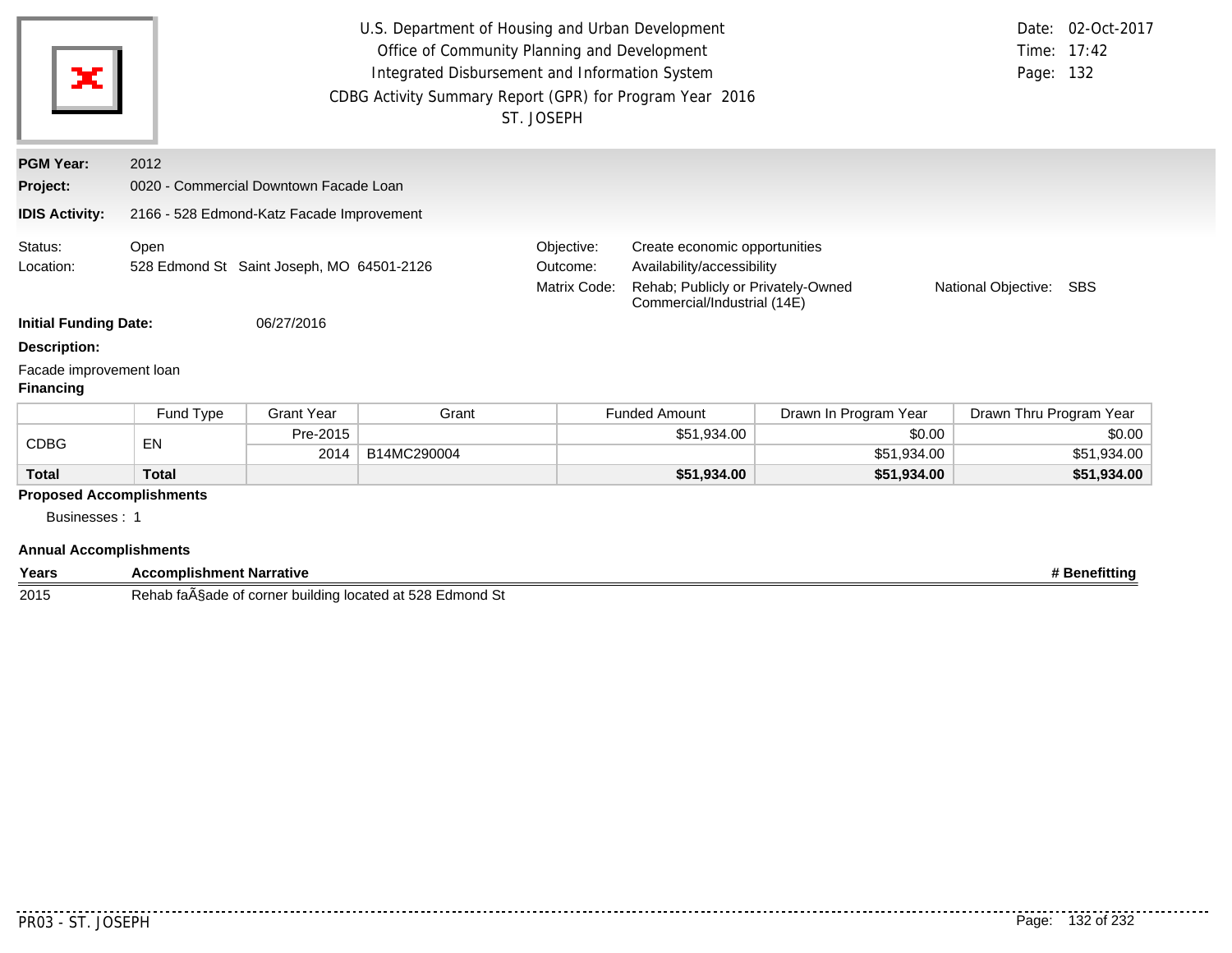| ×                                                     | U.S. Department of Housing and Urban Development<br>Office of Community Planning and Development<br>Integrated Disbursement and Information System<br>CDBG Activity Summary Report (GPR) for Program Year 2016<br>ST. JOSEPH | Page: 133                              | Date: 02-Oct-2017<br>Time: 17:42                                                                          |                     |     |
|-------------------------------------------------------|------------------------------------------------------------------------------------------------------------------------------------------------------------------------------------------------------------------------------|----------------------------------------|-----------------------------------------------------------------------------------------------------------|---------------------|-----|
| <b>PGM Year:</b><br>Project:<br><b>IDIS Activity:</b> | 2015<br>0004 - Emergency Assistance<br>2167 - 7224 Washington - Boyer                                                                                                                                                        |                                        |                                                                                                           |                     |     |
| Status:<br>Location:                                  | Open<br>7224 Washington St Saint Joseph, MO 64504-2556                                                                                                                                                                       | Objective:<br>Outcome:<br>Matrix Code: | Create suitable living environments<br>Availability/accessibility<br>Rehab; Single-Unit Residential (14A) | National Objective: | LMH |

**Initial Funding Date:** 07/06/2016

#### **Description:**

electrical upgrade and new heating and cooling **Financing**

|              | Fund Type    | Grant Year | Grant | <b>Funded Amount</b> | Drawn In Program Year | Drawn Thru Program Year |
|--------------|--------------|------------|-------|----------------------|-----------------------|-------------------------|
| <b>CDBG</b>  | <b>ENL</b>   | Pre-2015   |       | \$6,485.00           | \$0.00                | \$0.00                  |
| <b>Total</b> | <b>Total</b> |            |       | \$6,485.00           | \$0.00                | \$0.00                  |

## **Proposed Accomplishments**

Housing Units : 1

#### **Actual Accomplishments**

|                                                          | Owner |          | Renter |          |       | <b>Total</b> | Person |          |  |
|----------------------------------------------------------|-------|----------|--------|----------|-------|--------------|--------|----------|--|
| Number assisted:                                         | Total | Hispanic | Total  | Hispanic | Total | Hispanic     | Total  | Hispanic |  |
| White:                                                   |       |          |        | $\Omega$ |       |              |        |          |  |
| Black/African American:                                  |       |          |        | 0        |       |              |        |          |  |
| Asian:                                                   |       |          |        | 0        |       |              |        |          |  |
| American Indian/Alaskan Native:                          |       |          |        | $\Omega$ |       |              |        |          |  |
| Native Hawaiian/Other Pacific Islander:                  |       |          |        | $\Omega$ |       |              |        |          |  |
| American Indian/Alaskan Native & White:                  |       |          |        | O        |       |              |        |          |  |
| Asian White:                                             |       |          |        | 0        |       |              |        |          |  |
| Black/African American & White:                          |       |          |        | 0        |       |              |        |          |  |
| American Indian/Alaskan Native & Black/African American: |       |          |        | $\Omega$ |       |              |        |          |  |
| Other multi-racial:                                      |       |          |        | 0        |       |              |        |          |  |
| Asian/Pacific Islander:                                  |       |          |        | 0        |       |              |        |          |  |
| Hispanic:                                                |       | O        | 0      | $\Omega$ |       |              |        |          |  |
| Total:                                                   |       | 0        | 0      | 0        |       | 0            | 0      |          |  |
| Female-headed Households:                                |       |          |        |          |       |              |        |          |  |

. . . . .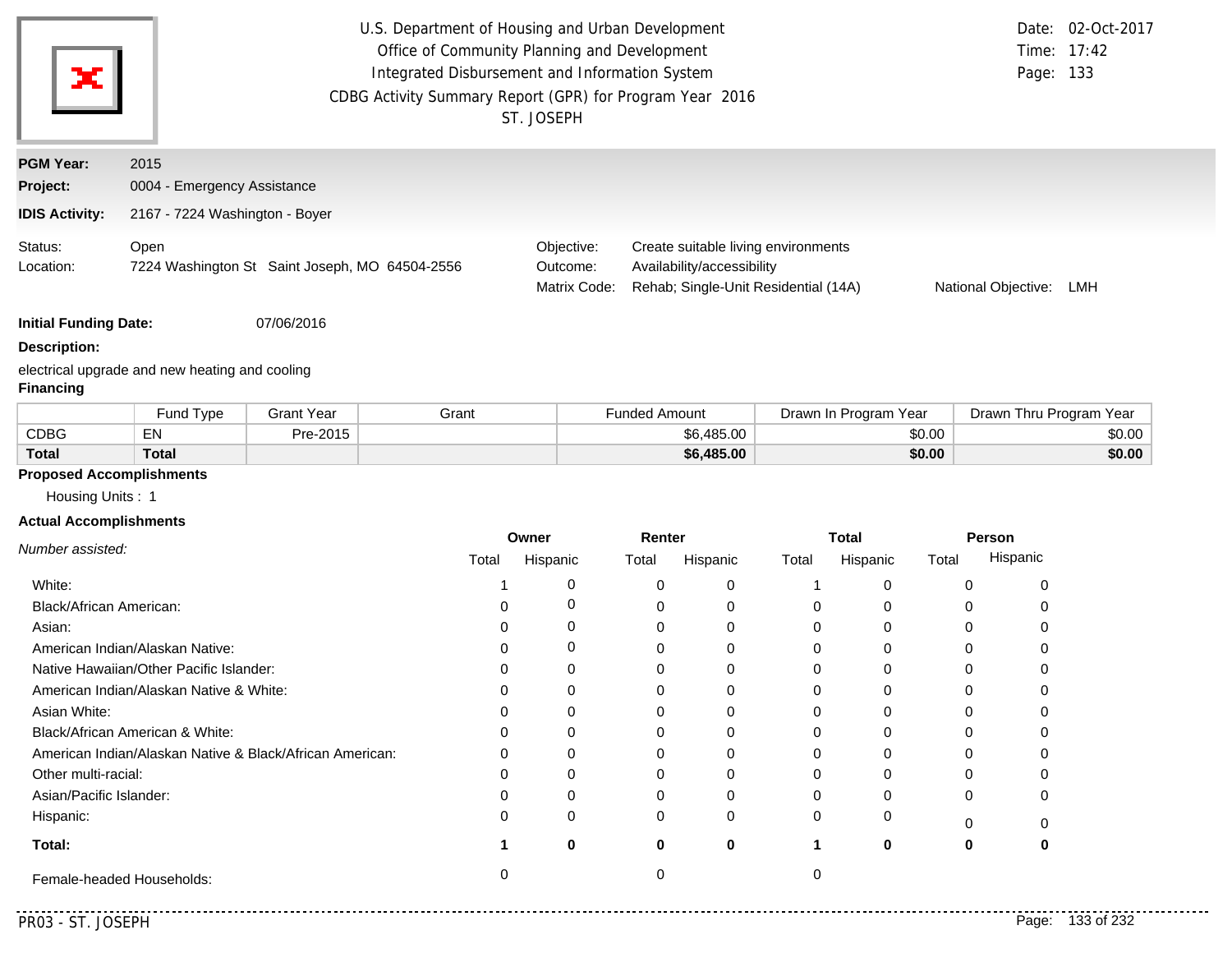

| U.S. Department of Housing and Urban Development         |           | Date: 02-Oct-2017 |
|----------------------------------------------------------|-----------|-------------------|
| Office of Community Planning and Development             |           | Time: 17:42       |
| Integrated Disbursement and Information System           | Page: 134 |                   |
| CDBG Activity Summary Report (GPR) for Program Year 2016 |           |                   |
| ST. JOSEPH                                               |           |                   |

|           | Date: 02-Oct-2017 |
|-----------|-------------------|
|           | Time: $17:42$     |
| Page: 134 |                   |

|                      | Owner  | Renter | Total  | Person |
|----------------------|--------|--------|--------|--------|
| <b>Extremely Low</b> |        |        |        |        |
| Low Mod              |        |        |        | 0      |
| Moderate             | O      |        | O)     |        |
| Non Low Moderate     | 0      | O      | O      | 0      |
| Total                |        |        |        |        |
| Percent Low/Mod      | 100.0% |        | 100.0% |        |

#### **Annual Accomplishments**

| Years | <b>Accomplishment Narrative</b>                                                                                                          | ' Benefittina |
|-------|------------------------------------------------------------------------------------------------------------------------------------------|---------------|
| 2015  | . 200 amr<br>o meter so that new central air and furnace can be installed for elderly.<br>of new<br>/ household<br>.netr<br>. stallation |               |

. . . . . . . . . .

. . . . . . . . . . .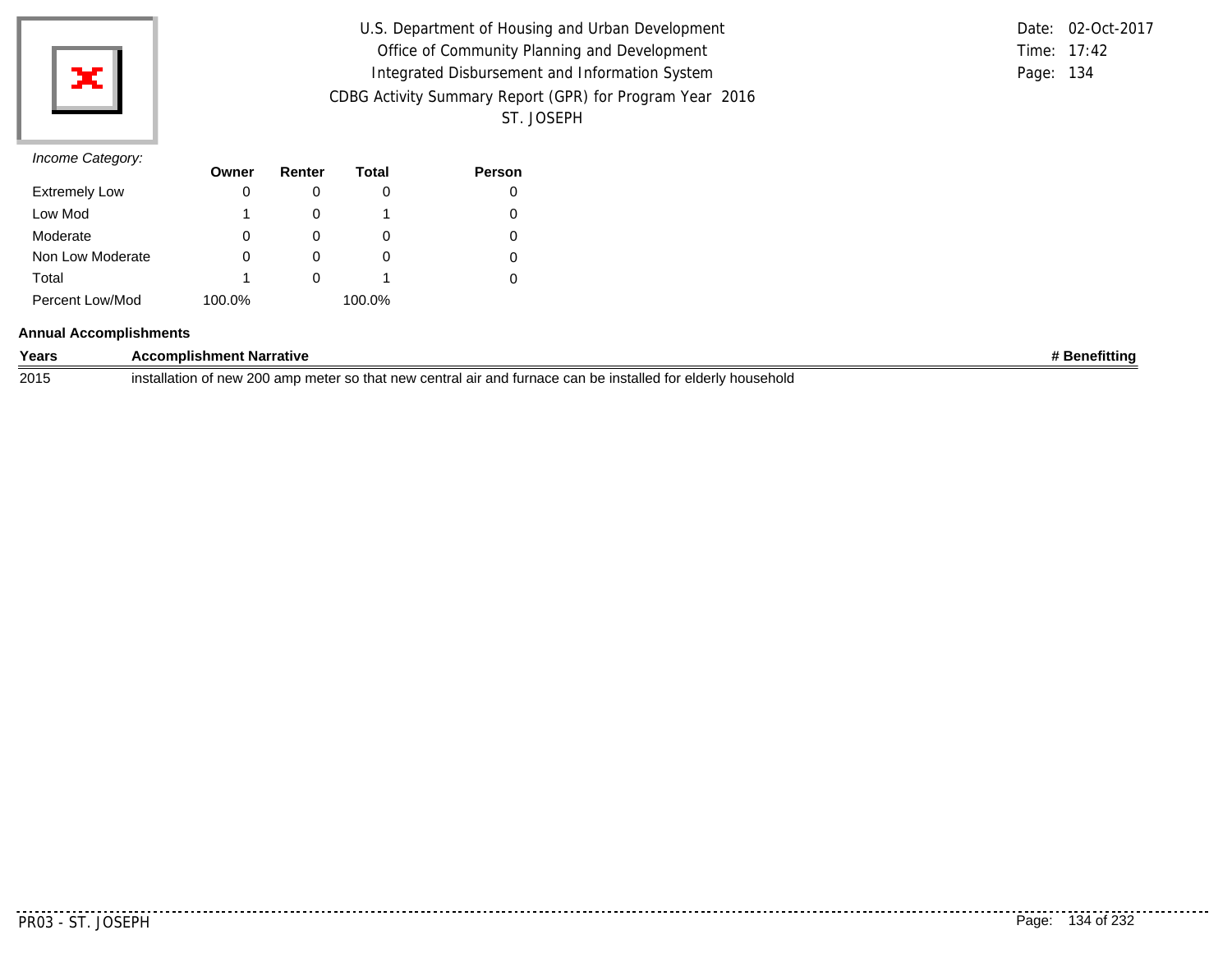| ×                                                                | U.S. Department of Housing and Urban Development<br>Office of Community Planning and Development<br>Time: 17:42<br>Integrated Disbursement and Information System<br>Page: 135<br>CDBG Activity Summary Report (GPR) for Program Year 2016<br>ST. JOSEPH |                   |             |                        |                                                                                                                           |            |       |                          |            | Date: 02-Oct-2017       |            |
|------------------------------------------------------------------|----------------------------------------------------------------------------------------------------------------------------------------------------------------------------------------------------------------------------------------------------------|-------------------|-------------|------------------------|---------------------------------------------------------------------------------------------------------------------------|------------|-------|--------------------------|------------|-------------------------|------------|
| <b>PGM Year:</b>                                                 | 2015                                                                                                                                                                                                                                                     |                   |             |                        |                                                                                                                           |            |       |                          |            |                         |            |
| Project:                                                         | 0004 - Emergency Assistance                                                                                                                                                                                                                              |                   |             |                        |                                                                                                                           |            |       |                          |            |                         |            |
| <b>IDIS Activity:</b>                                            | 2175 - 2825 Plattsburg - Cawley                                                                                                                                                                                                                          |                   |             |                        |                                                                                                                           |            |       |                          |            |                         |            |
| Status:<br>Location:                                             | Completed 9/12/2017 12:00:00 AM<br>2825 Plattsburg Ave Saint Joseph, MO 64503-1239                                                                                                                                                                       |                   |             | Objective:<br>Outcome: | Create suitable living environments<br>Availability/accessibility<br>Rehab; Single-Unit Residential (14A)<br>Matrix Code: |            |       |                          |            | National Objective:     | LMH        |
| <b>Initial Funding Date:</b>                                     |                                                                                                                                                                                                                                                          | 08/19/2016        |             |                        |                                                                                                                           |            |       |                          |            |                         |            |
| <b>Description:</b><br>Removal of dead trees<br><b>Financing</b> |                                                                                                                                                                                                                                                          |                   |             |                        |                                                                                                                           |            |       |                          |            |                         |            |
|                                                                  | Fund Type                                                                                                                                                                                                                                                | <b>Grant Year</b> | Grant       |                        | <b>Funded Amount</b>                                                                                                      |            |       | Drawn In Program Year    |            | Drawn Thru Program Year |            |
| <b>CDBG</b>                                                      | EN                                                                                                                                                                                                                                                       | Pre-2015          |             |                        |                                                                                                                           | \$2,500.00 |       |                          | \$0.00     |                         | \$0.00     |
|                                                                  |                                                                                                                                                                                                                                                          | 2014              | B14MC290004 |                        |                                                                                                                           |            |       |                          | \$2,500.00 |                         | \$2,500.00 |
| <b>Total</b>                                                     | <b>Total</b>                                                                                                                                                                                                                                             |                   |             |                        |                                                                                                                           | \$2,500.00 |       |                          | \$2,500.00 |                         | \$2,500.00 |
| <b>Proposed Accomplishments</b><br>Housing Units: 1              |                                                                                                                                                                                                                                                          |                   |             |                        |                                                                                                                           |            |       |                          |            |                         |            |
| <b>Actual Accomplishments</b>                                    |                                                                                                                                                                                                                                                          |                   |             |                        |                                                                                                                           |            |       |                          |            |                         |            |
| Number assisted:                                                 |                                                                                                                                                                                                                                                          |                   | Total       | Owner<br>Hispanic      | Renter<br>Total                                                                                                           | Hispanic   | Total | <b>Total</b><br>Hispanic | Total      | Person<br>Hispanic      |            |
| White:                                                           |                                                                                                                                                                                                                                                          |                   | 1           | 0                      | 0                                                                                                                         | 0          | 1     | $\mathbf 0$              |            | $\mathbf 0$<br>0        |            |

| .                                                        |   |   |   |   |   |          |                     |  |
|----------------------------------------------------------|---|---|---|---|---|----------|---------------------|--|
| <b>Black/African American:</b>                           |   |   |   | 0 | 0 | 0        |                     |  |
| Asian:                                                   |   |   |   | 0 |   |          |                     |  |
| American Indian/Alaskan Native:                          | 0 |   |   | 0 | 0 | 0        |                     |  |
| Native Hawaiian/Other Pacific Islander:                  | O |   |   | 0 |   |          |                     |  |
| American Indian/Alaskan Native & White:                  |   |   |   | 0 |   |          |                     |  |
| Asian White:                                             |   |   |   | 0 |   |          |                     |  |
| Black/African American & White:                          |   |   |   |   |   |          |                     |  |
| American Indian/Alaskan Native & Black/African American: | O |   |   | 0 |   |          |                     |  |
| Other multi-racial:                                      |   |   |   | 0 |   |          |                     |  |
| Asian/Pacific Islander:                                  | 0 |   | 0 | 0 | 0 | $\Omega$ |                     |  |
| Hispanic:                                                | 0 | 0 |   | 0 | 0 |          |                     |  |
| Total:                                                   | O |   | 0 |   | 0 | 0        |                     |  |
| Female-headed Households:                                |   |   |   |   |   |          |                     |  |
| PR03 - ST. JOSEPH                                        |   |   |   |   |   |          | 135 of 232<br>Page: |  |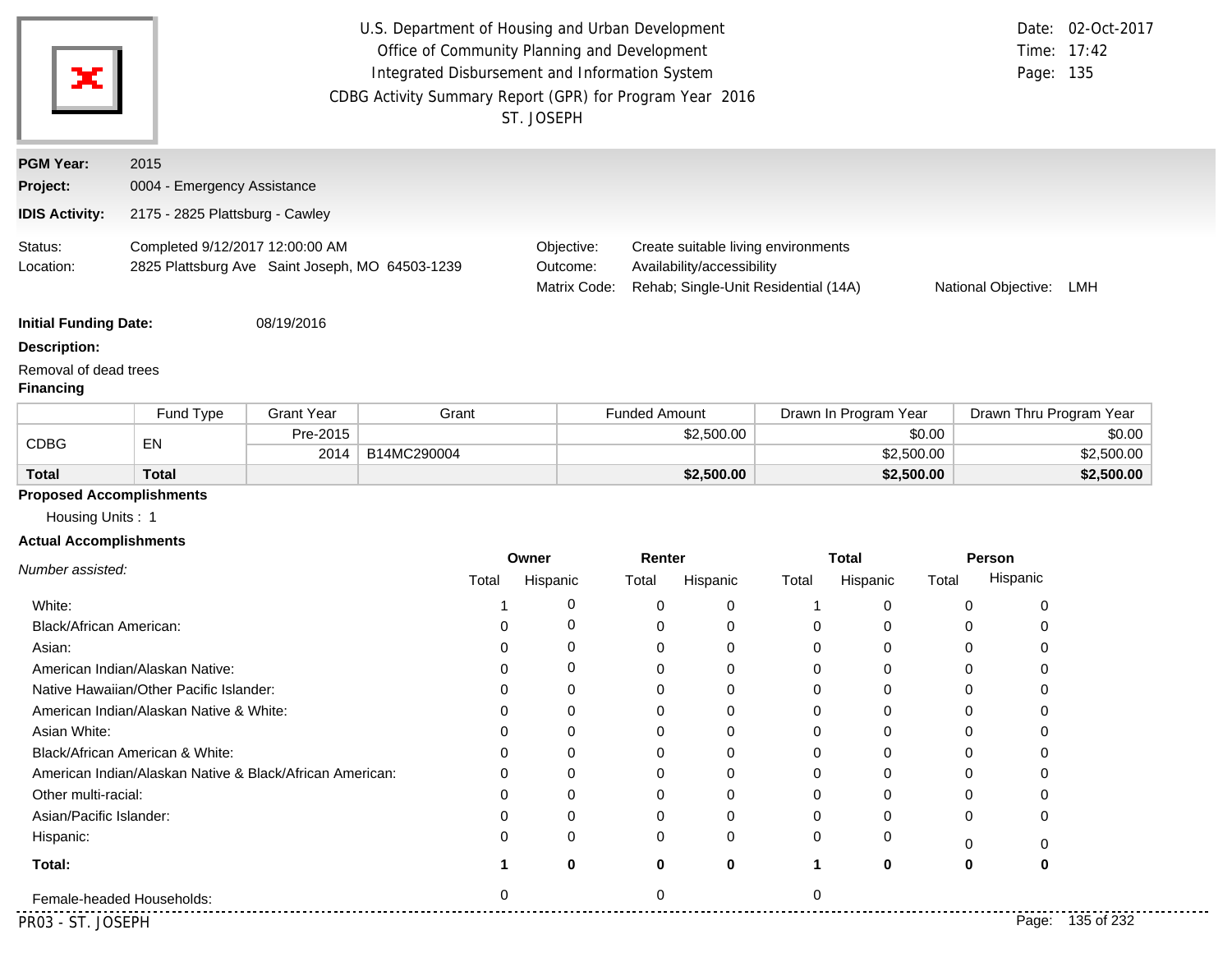

| U.S. Department of Housing and Urban Development         |           | Date: 02-Oct-2017 |
|----------------------------------------------------------|-----------|-------------------|
| Office of Community Planning and Development             |           | Time: 17:42       |
| Integrated Disbursement and Information System           | Page: 136 |                   |
| CDBG Activity Summary Report (GPR) for Program Year 2016 |           |                   |
| ST. JOSEPH                                               |           |                   |

|           | Date: 02-Oct-2017 |
|-----------|-------------------|
|           | Time: $17:42$     |
| Page: 136 |                   |

|                      | Owner  | Renter | Total    | Person |
|----------------------|--------|--------|----------|--------|
| <b>Extremely Low</b> | 0      |        |          | 0      |
| Low Mod              | 0      |        | $\Omega$ | O      |
| Moderate             | 1      |        |          | 0      |
| Non Low Moderate     | 0      |        | $\Omega$ | 0      |
| Total                | 1      |        |          | 0      |
| Percent Low/Mod      | 100.0% |        | 100.0%   |        |

#### **Annual Accomplishments**

| Years | <b>Accomplishment Narrative</b>                                                   | nefittinc |
|-------|-----------------------------------------------------------------------------------|-----------|
| 2015  | Removal of dead tree done in the form of an Emergency Grant for elderly household |           |

 $- - - - - -$ 

.........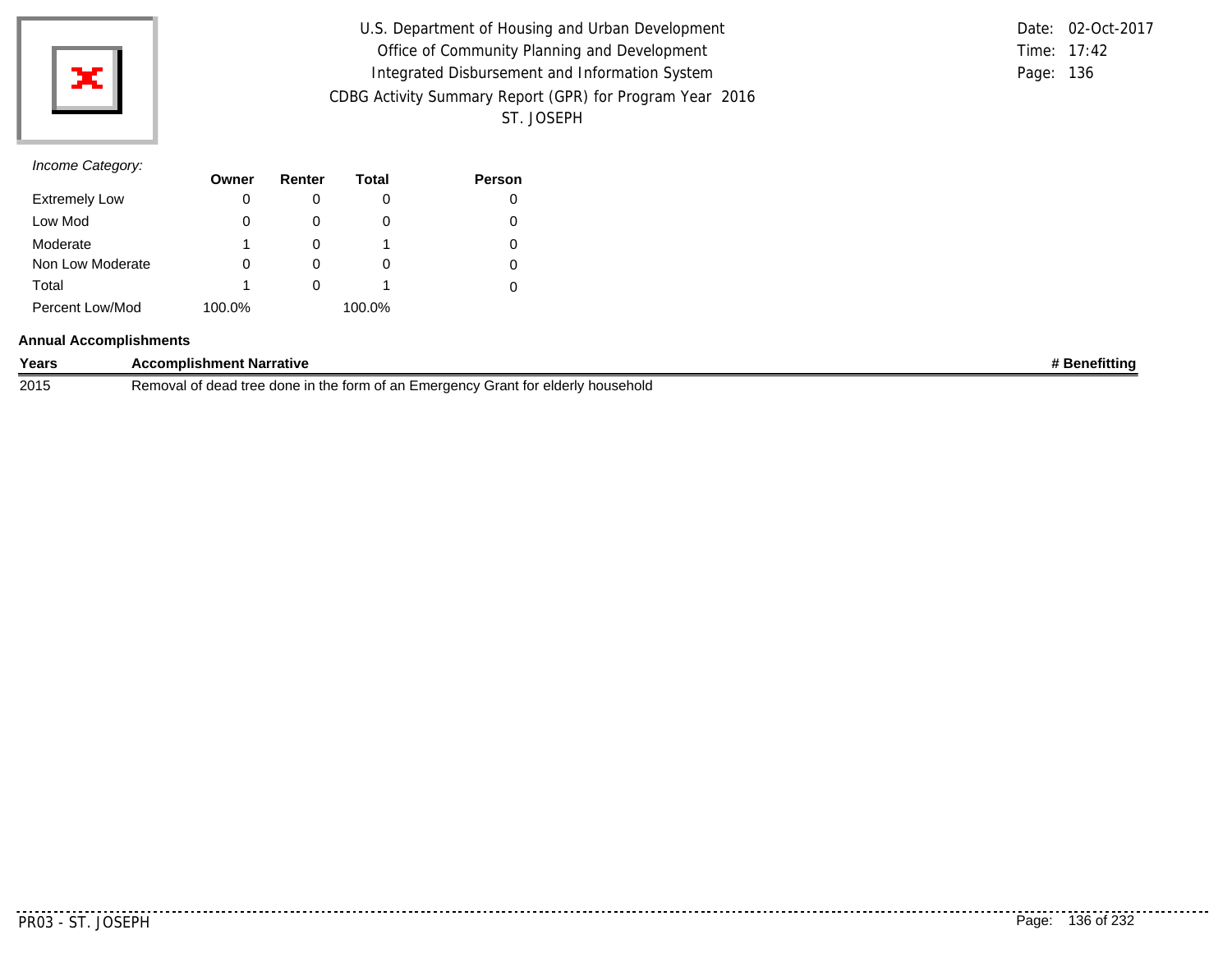|                                                   | U.S. Department of Housing and Urban Development<br>Office of Community Planning and Development<br>Integrated Disbursement and Information System<br>CDBG Activity Summary Report (GPR) for Program Year 2016<br>ST. JOSEPH |                   |             |       |                                        |                                                                                                                                  |             |          |                       |          | Page: 137 | Date: 02-Oct-2017<br>Time: 17:42 |
|---------------------------------------------------|------------------------------------------------------------------------------------------------------------------------------------------------------------------------------------------------------------------------------|-------------------|-------------|-------|----------------------------------------|----------------------------------------------------------------------------------------------------------------------------------|-------------|----------|-----------------------|----------|-----------|----------------------------------|
| <b>PGM Year:</b>                                  | 2015                                                                                                                                                                                                                         |                   |             |       |                                        |                                                                                                                                  |             |          |                       |          |           |                                  |
| Project:                                          | 0004 - Emergency Assistance                                                                                                                                                                                                  |                   |             |       |                                        |                                                                                                                                  |             |          |                       |          |           |                                  |
| <b>IDIS Activity:</b>                             | 2176 - 2508 N 4th - Wilson                                                                                                                                                                                                   |                   |             |       |                                        |                                                                                                                                  |             |          |                       |          |           |                                  |
| Status:<br>Location:                              | Open<br>2508 N 4th St Saint Joseph, MO 64505-2016                                                                                                                                                                            |                   |             |       | Objective:<br>Outcome:<br>Matrix Code: | Create suitable living environments<br>Availability/accessibility<br>Rehab; Single-Unit Residential (14A)<br>National Objective: |             |          |                       |          |           | LMH                              |
| <b>Initial Funding Date:</b>                      |                                                                                                                                                                                                                              | 08/23/2016        |             |       |                                        |                                                                                                                                  |             |          |                       |          |           |                                  |
| <b>Description:</b>                               |                                                                                                                                                                                                                              |                   |             |       |                                        |                                                                                                                                  |             |          |                       |          |           |                                  |
| New air conditioning<br><b>Financing</b>          |                                                                                                                                                                                                                              |                   |             |       |                                        |                                                                                                                                  |             |          |                       |          |           |                                  |
|                                                   | Fund Type                                                                                                                                                                                                                    | <b>Grant Year</b> |             | Grant |                                        | <b>Funded Amount</b>                                                                                                             |             |          | Drawn In Program Year |          |           | Drawn Thru Program Year          |
| <b>CDBG</b>                                       | EN                                                                                                                                                                                                                           | Pre-2015          |             |       |                                        |                                                                                                                                  | \$2,740.00  |          | \$0.00                |          |           | \$0.00                           |
|                                                   |                                                                                                                                                                                                                              | 2014              | B14MC290004 |       |                                        |                                                                                                                                  |             |          | \$2,740.00            |          |           | \$2,740.00                       |
| <b>Total</b>                                      | <b>Total</b>                                                                                                                                                                                                                 |                   |             |       |                                        |                                                                                                                                  | \$2,740.00  |          | \$2,740.00            |          |           | \$2,740.00                       |
| Housing Units: 1<br><b>Actual Accomplishments</b> | <b>Proposed Accomplishments</b>                                                                                                                                                                                              |                   |             |       | Owner                                  | Renter                                                                                                                           |             |          | <b>Total</b>          |          | Person    |                                  |
| Number assisted:                                  |                                                                                                                                                                                                                              |                   |             | Total | Hispanic                               | Total                                                                                                                            | Hispanic    | Total    | Hispanic              | Total    | Hispanic  |                                  |
| White:                                            |                                                                                                                                                                                                                              |                   |             | -1    | 0                                      | 0                                                                                                                                | 0           | 1        | 0                     | 0        | 0         |                                  |
| Black/African American:                           |                                                                                                                                                                                                                              |                   |             | 0     | 0                                      | 0                                                                                                                                | 0           | 0        | 0                     | 0        | 0         |                                  |
| Asian:                                            |                                                                                                                                                                                                                              |                   |             | 0     | 0                                      | 0                                                                                                                                | 0           | 0        | 0                     | 0        | 0         |                                  |
|                                                   | American Indian/Alaskan Native:                                                                                                                                                                                              |                   |             | 0     | 0                                      | 0                                                                                                                                | 0           | 0        | 0                     | 0        | 0         |                                  |
|                                                   | Native Hawaiian/Other Pacific Islander:                                                                                                                                                                                      |                   |             | 0     | 0                                      | 0                                                                                                                                | 0           | 0        | 0                     | 0        | 0         |                                  |
|                                                   | American Indian/Alaskan Native & White:                                                                                                                                                                                      |                   |             | 0     | 0                                      | $\mathbf 0$                                                                                                                      | 0           | 0        | 0                     | 0        | 0         |                                  |
| Asian White:                                      |                                                                                                                                                                                                                              |                   |             |       | 0                                      |                                                                                                                                  | 0           | 0        | 0                     | 0        | 0         |                                  |
|                                                   | Black/African American & White:                                                                                                                                                                                              |                   |             |       | O                                      |                                                                                                                                  | 0           | 0        | 0                     | 0        |           |                                  |
|                                                   | American Indian/Alaskan Native & Black/African American:                                                                                                                                                                     |                   |             |       | 0                                      | 0                                                                                                                                | 0           | 0        | 0                     | $\Omega$ | O         |                                  |
|                                                   |                                                                                                                                                                                                                              |                   |             |       | 0                                      | <sup>0</sup>                                                                                                                     | 0           | 0        | 0                     | ∩        |           |                                  |
| Other multi-racial:                               |                                                                                                                                                                                                                              |                   |             |       |                                        |                                                                                                                                  |             |          | 0                     |          |           |                                  |
| Asian/Pacific Islander:                           |                                                                                                                                                                                                                              |                   |             |       | 0                                      |                                                                                                                                  | 0           | 0        |                       | $\Omega$ | 0         |                                  |
| Hispanic:                                         |                                                                                                                                                                                                                              |                   |             |       | 0                                      |                                                                                                                                  | 0           | 0        | 0                     | 0        | O         |                                  |
| Total:                                            |                                                                                                                                                                                                                              |                   |             |       | 0                                      | 0                                                                                                                                | $\mathbf 0$ | 1        | 0                     | 0        | 0         |                                  |
|                                                   | Female-headed Households:                                                                                                                                                                                                    |                   |             | ∩     |                                        | $\Omega$                                                                                                                         |             | $\Omega$ |                       |          |           |                                  |

 $\overline{\phantom{a}}$ .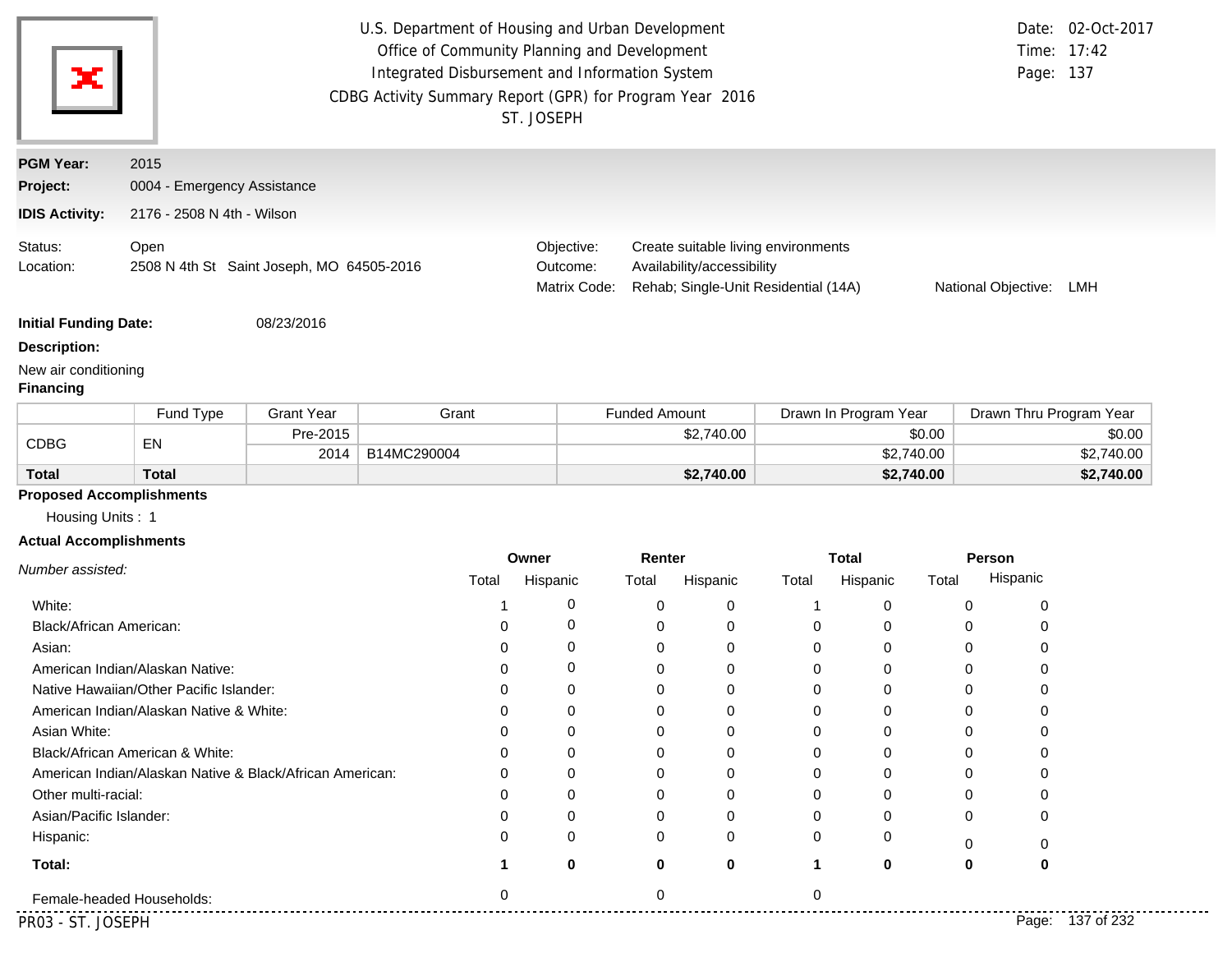

U.S. Department of Housing and Urban Development Office of Community Planning and Development Integrated Disbursement and Information System CDBG Activity Summary Report (GPR) for Program Year 2016 ST. JOSEPH

Time: 17:42 Page: 138 Date: 02-Oct-2017

#### *Income Category:*

|                      | Owner  | Renter       | Total  | <b>Person</b> |
|----------------------|--------|--------------|--------|---------------|
| <b>Extremely Low</b> |        |              |        |               |
| Low Mod              | 0      |              |        |               |
| Moderate             | 0      | $\mathbf{0}$ | O      |               |
| Non Low Moderate     | 0      |              | $\cup$ |               |
| Total                |        |              |        |               |
| Percent Low/Mod      | 100.0% |              | 100.0% |               |

#### **Annual Accomplishments**

| Years | <b>\ccomplishment Narrative</b>                                                     | nefittina |
|-------|-------------------------------------------------------------------------------------|-----------|
| 2015  | AC unit<br>-nerav<br>Replact<br>broken<br>'≒fficient model.<br>with<br>י ב <i>ו</i> |           |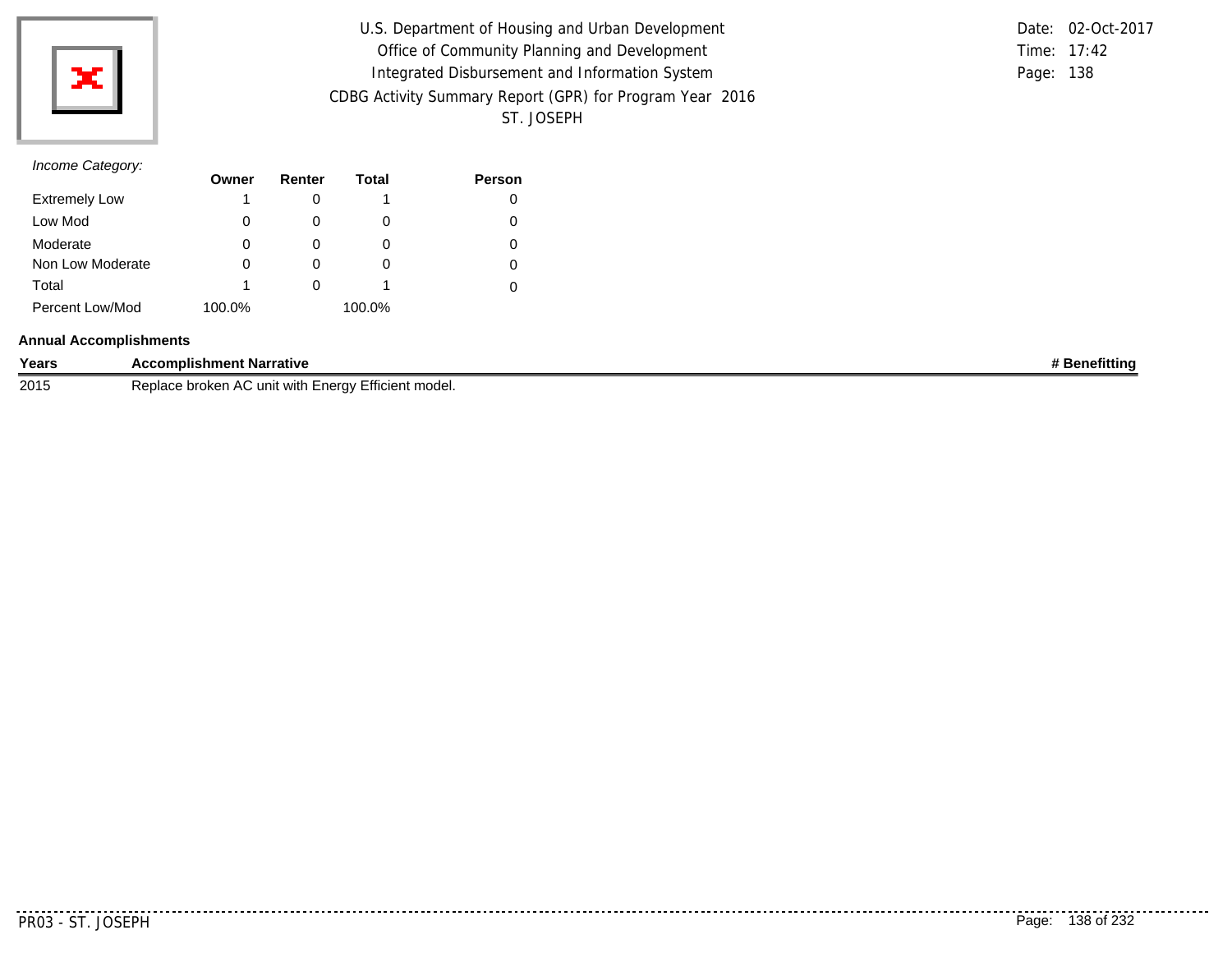|                                   |                                                          |                   | U.S. Department of Housing and Urban Development<br>Office of Community Planning and Development<br>Integrated Disbursement and Information System<br>CDBG Activity Summary Report (GPR) for Program Year 2016 | ST. JOSEPH                             |                      |                            |                                                                             |                       |                     | Date: 02-Oct-2017<br>Time: 17:42<br>Page: 139 |
|-----------------------------------|----------------------------------------------------------|-------------------|----------------------------------------------------------------------------------------------------------------------------------------------------------------------------------------------------------------|----------------------------------------|----------------------|----------------------------|-----------------------------------------------------------------------------|-----------------------|---------------------|-----------------------------------------------|
| <b>PGM Year:</b>                  | 2015                                                     |                   |                                                                                                                                                                                                                |                                        |                      |                            |                                                                             |                       |                     |                                               |
| Project:                          | 0004 - Emergency Assistance                              |                   |                                                                                                                                                                                                                |                                        |                      |                            |                                                                             |                       |                     |                                               |
| <b>IDIS Activity:</b>             | 2177 - 319 S 19th - Cunningham                           |                   |                                                                                                                                                                                                                |                                        |                      |                            |                                                                             |                       |                     |                                               |
| Status:<br>Location:              | Open<br>319 S 19th St Saint Joseph, MO 64501-3034        |                   |                                                                                                                                                                                                                | Objective:<br>Outcome:<br>Matrix Code: |                      | Availability/accessibility | Create suitable living environments<br>Rehab; Single-Unit Residential (14A) |                       | National Objective: | LMH                                           |
| <b>Initial Funding Date:</b>      |                                                          | 09/06/2016        |                                                                                                                                                                                                                |                                        |                      |                            |                                                                             |                       |                     |                                               |
| <b>Description:</b>               |                                                          |                   |                                                                                                                                                                                                                |                                        |                      |                            |                                                                             |                       |                     |                                               |
| replace steps<br><b>Financing</b> |                                                          |                   |                                                                                                                                                                                                                |                                        |                      |                            |                                                                             |                       |                     |                                               |
|                                   | Fund Type                                                | <b>Grant Year</b> | Grant                                                                                                                                                                                                          |                                        | <b>Funded Amount</b> |                            |                                                                             | Drawn In Program Year |                     | Drawn Thru Program Year                       |
| <b>CDBG</b>                       | <b>RL</b>                                                |                   |                                                                                                                                                                                                                |                                        |                      | \$4,300.00                 |                                                                             | \$4,300.00            |                     | \$4,300.00                                    |
| <b>Total</b>                      | <b>Total</b>                                             |                   |                                                                                                                                                                                                                |                                        |                      | \$4,300.00                 |                                                                             | \$4,300.00            |                     | \$4,300.00                                    |
| <b>Proposed Accomplishments</b>   |                                                          |                   |                                                                                                                                                                                                                |                                        |                      |                            |                                                                             |                       |                     |                                               |
| Housing Units: 1                  |                                                          |                   |                                                                                                                                                                                                                |                                        |                      |                            |                                                                             |                       |                     |                                               |
| <b>Actual Accomplishments</b>     |                                                          |                   |                                                                                                                                                                                                                |                                        |                      |                            |                                                                             |                       |                     |                                               |
| Number assisted:                  |                                                          |                   |                                                                                                                                                                                                                | Owner                                  | Renter               |                            | <b>Total</b>                                                                |                       | Person              |                                               |
|                                   |                                                          |                   | Total                                                                                                                                                                                                          | Hispanic                               | Total                | Hispanic                   | Total                                                                       | Hispanic<br>Total     | Hispanic            |                                               |
| White:                            |                                                          |                   | 0                                                                                                                                                                                                              | 0                                      | 0                    | 0                          | 0                                                                           | 0                     |                     | 0                                             |
| Black/African American:           |                                                          |                   |                                                                                                                                                                                                                | 0                                      | 0                    | 0                          | 1                                                                           | 0                     | 0                   | 0                                             |
| Asian:                            |                                                          |                   | 0                                                                                                                                                                                                              | 0                                      | 0                    | 0                          | 0                                                                           | 0                     | 0                   | 0                                             |
|                                   | American Indian/Alaskan Native:                          |                   | 0                                                                                                                                                                                                              | 0                                      | 0                    | 0                          | 0                                                                           | 0                     | 0                   | 0                                             |
|                                   | Native Hawaiian/Other Pacific Islander:                  |                   | 0                                                                                                                                                                                                              | 0                                      | 0                    | $\mathbf 0$                | 0                                                                           | 0                     | 0                   | 0                                             |
|                                   | American Indian/Alaskan Native & White:                  |                   | 0                                                                                                                                                                                                              | 0                                      | 0                    | 0                          | 0                                                                           | 0                     | 0                   | 0                                             |
| Asian White:                      |                                                          |                   | 0                                                                                                                                                                                                              | 0                                      | 0                    | 0                          | 0                                                                           | 0                     | 0                   | 0                                             |
|                                   | Black/African American & White:                          |                   | 0                                                                                                                                                                                                              | 0                                      | 0                    | 0                          | 0                                                                           | 0                     | 0                   |                                               |
|                                   | American Indian/Alaskan Native & Black/African American: |                   |                                                                                                                                                                                                                | 0                                      | 0                    | 0                          | 0                                                                           | 0                     | 0                   | 0                                             |
| Other multi-racial:               |                                                          |                   | 0                                                                                                                                                                                                              | $\Omega$                               | 0                    | 0                          | 0                                                                           | 0                     | 0                   | 0                                             |
| Asian/Pacific Islander:           |                                                          |                   | 0                                                                                                                                                                                                              | 0                                      | 0                    | 0                          | 0                                                                           | 0                     | 0                   | 0                                             |
| Hispanic:                         |                                                          |                   | ∩                                                                                                                                                                                                              | 0                                      | 0                    | 0                          | 0                                                                           | Ω                     | 0                   |                                               |
| Total:                            |                                                          |                   | 1                                                                                                                                                                                                              | 0                                      | 0                    | 0                          | 1                                                                           | 0                     | 0                   | 0                                             |
|                                   | Female-headed Households:                                |                   | 0                                                                                                                                                                                                              |                                        | 0                    |                            | 0                                                                           |                       |                     |                                               |
|                                   |                                                          |                   |                                                                                                                                                                                                                |                                        |                      |                            |                                                                             |                       |                     |                                               |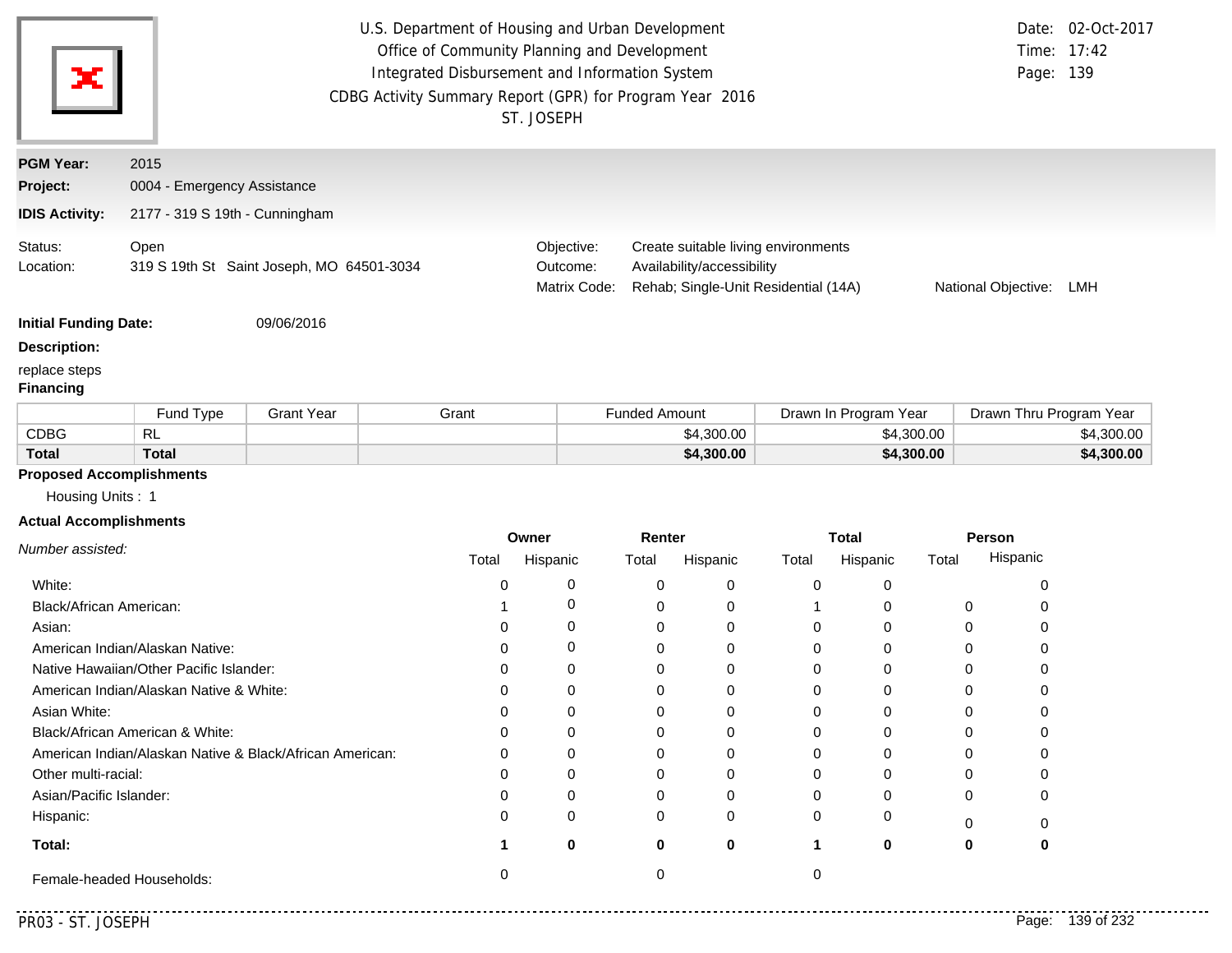

| U.S. Department of Housing and Urban Development         |           | Date: 02-Oct-2017 |
|----------------------------------------------------------|-----------|-------------------|
| Office of Community Planning and Development             |           | Time: 17:42       |
| Integrated Disbursement and Information System           | Page: 140 |                   |
| CDBG Activity Summary Report (GPR) for Program Year 2016 |           |                   |
| ST. JOSEPH                                               |           |                   |

|               | Date: 02-Oct-2017 |
|---------------|-------------------|
| Time: $17:42$ |                   |
| Page: 140     |                   |

| $\overline{\phantom{a}}$ | Owner  | Renter | Total  | <b>Person</b> |
|--------------------------|--------|--------|--------|---------------|
| <b>Extremely Low</b>     | 0      |        | O      |               |
| Low Mod                  |        |        | O      |               |
| Moderate                 |        |        |        |               |
| Non Low Moderate         |        |        | O      |               |
| Total                    |        |        |        |               |
| Percent Low/Mod          | 100.0% |        | 100.0% |               |

#### **Annual Accomplishments**

| Years | ıt Narrative<br>omplishment<br>$\cdots$                                                   | fittiny |
|-------|-------------------------------------------------------------------------------------------|---------|
| 2015  | ՝ vent<br>remove<br>ು and install new<br>et∆ne<br>i new 6'<br>existina steps ؛<br>install |         |

. . . . . . . . . .

. . . . . . . . . . . .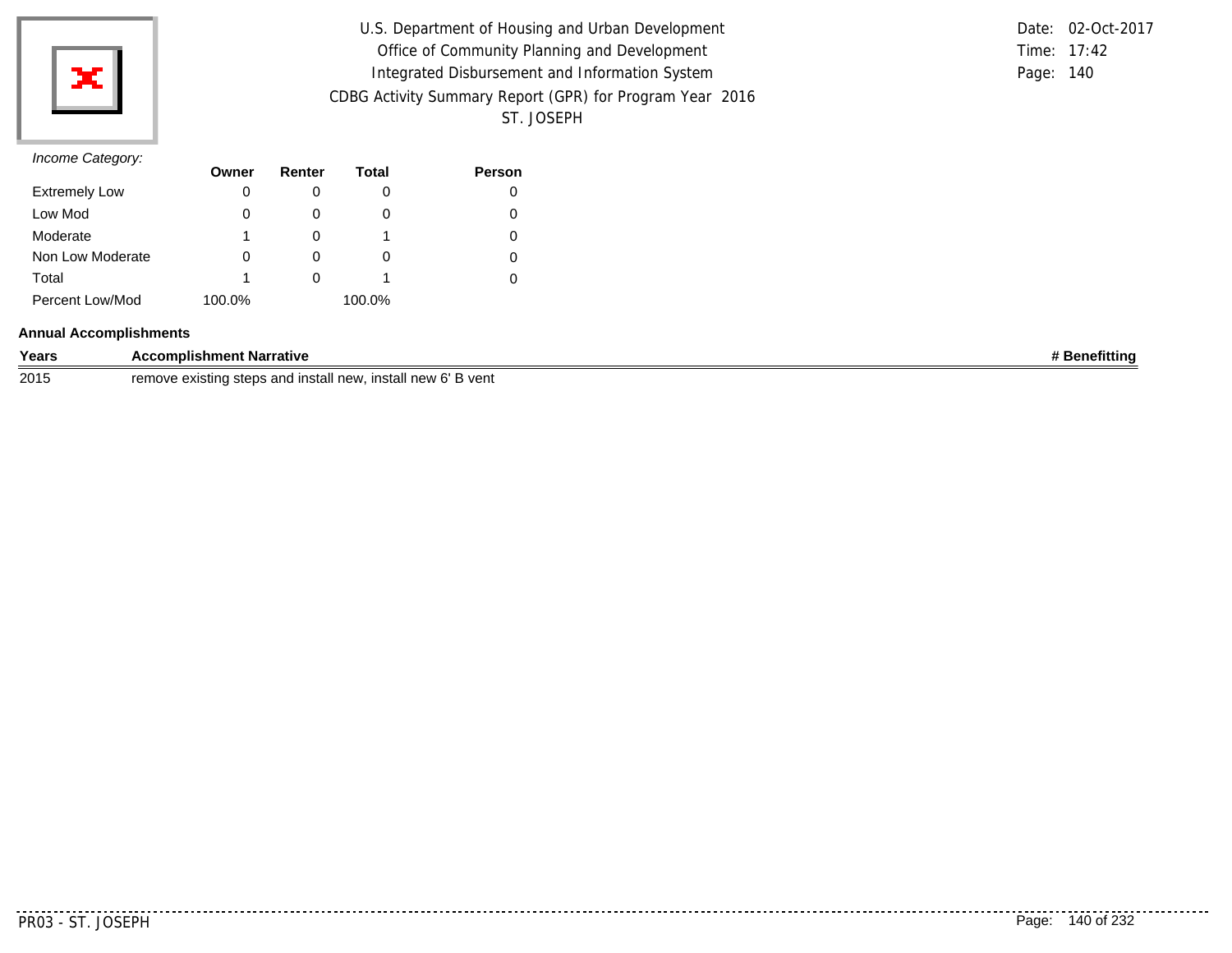| ×                                        |                                                                                                                                                                                                                                         |                   | U.S. Department of Housing and Urban Development<br>Office of Community Planning and Development<br>Integrated Disbursement and Information System<br>ST. JOSEPH | CDBG Activity Summary Report (GPR) for Program Year 2016 |                                                   | Date: 02-Oct-2017<br>Time: 17:42<br>Page: 141 |  |
|------------------------------------------|-----------------------------------------------------------------------------------------------------------------------------------------------------------------------------------------------------------------------------------------|-------------------|------------------------------------------------------------------------------------------------------------------------------------------------------------------|----------------------------------------------------------|---------------------------------------------------|-----------------------------------------------|--|
| <b>PGM Year:</b>                         | 2015                                                                                                                                                                                                                                    |                   |                                                                                                                                                                  |                                                          |                                                   |                                               |  |
| Project:                                 | 0004 - Emergency Assistance                                                                                                                                                                                                             |                   |                                                                                                                                                                  |                                                          |                                                   |                                               |  |
| <b>IDIS Activity:</b>                    | 2178 - 1623 S 11th - Ashby                                                                                                                                                                                                              |                   |                                                                                                                                                                  |                                                          |                                                   |                                               |  |
| Status:<br>Location:                     | Open<br>Create suitable living environments<br>Objective:<br>1623 S 11th St Saint Joseph, MO 64503-2643<br>Availability/accessibility<br>Outcome:<br>Matrix Code:<br>Rehab; Single-Unit Residential (14A)<br>National Objective:<br>LMH |                   |                                                                                                                                                                  |                                                          |                                                   |                                               |  |
| <b>Initial Funding Date:</b>             |                                                                                                                                                                                                                                         | 09/06/2016        |                                                                                                                                                                  |                                                          |                                                   |                                               |  |
| <b>Description:</b>                      |                                                                                                                                                                                                                                         |                   |                                                                                                                                                                  |                                                          |                                                   |                                               |  |
| new roof and gutters<br><b>Financing</b> |                                                                                                                                                                                                                                         |                   |                                                                                                                                                                  |                                                          |                                                   |                                               |  |
|                                          | Fund Type                                                                                                                                                                                                                               | <b>Grant Year</b> | Grant                                                                                                                                                            | <b>Funded Amount</b>                                     | Drawn In Program Year                             | Drawn Thru Program Year                       |  |
| <b>CDBG</b>                              | <b>RL</b>                                                                                                                                                                                                                               |                   |                                                                                                                                                                  | \$4,950.00                                               | \$4,950.00                                        | \$4,950.00                                    |  |
| <b>Total</b>                             | <b>Total</b>                                                                                                                                                                                                                            |                   |                                                                                                                                                                  | \$4,950.00                                               | \$4,950.00                                        | \$4,950.00                                    |  |
| <b>Proposed Accomplishments</b>          |                                                                                                                                                                                                                                         |                   |                                                                                                                                                                  |                                                          |                                                   |                                               |  |
| Housing Units: 1                         |                                                                                                                                                                                                                                         |                   |                                                                                                                                                                  |                                                          |                                                   |                                               |  |
| <b>Actual Accomplishments</b>            |                                                                                                                                                                                                                                         |                   |                                                                                                                                                                  |                                                          |                                                   |                                               |  |
| Number assisted:                         |                                                                                                                                                                                                                                         |                   | Owner<br>Total<br><b>Hispanic</b>                                                                                                                                | Renter<br>Total<br><b>Hispanic</b>                       | <b>Total</b><br><b>Hispanic</b><br>Total<br>Total | <b>Person</b><br>Hispanic                     |  |

| v <i>univer assisteu.</i>                                | Total | Hispanic | Total | Hispanic | Total | Hispanic | Total | Hispanic |
|----------------------------------------------------------|-------|----------|-------|----------|-------|----------|-------|----------|
| White:                                                   |       |          |       |          |       |          |       |          |
| Black/African American:                                  |       |          |       |          |       |          |       |          |
| Asian:                                                   |       |          |       |          |       |          |       |          |
| American Indian/Alaskan Native:                          |       |          |       |          |       |          |       |          |
| Native Hawaiian/Other Pacific Islander:                  |       |          |       |          |       |          |       |          |
| American Indian/Alaskan Native & White:                  |       |          |       |          |       |          |       |          |
| Asian White:                                             |       |          |       |          |       |          |       |          |
| Black/African American & White:                          |       |          |       |          |       |          |       |          |
| American Indian/Alaskan Native & Black/African American: |       |          |       |          |       |          |       |          |
| Other multi-racial:                                      |       |          |       |          |       |          |       |          |
| Asian/Pacific Islander:                                  |       |          |       |          | 0     |          |       |          |
| Hispanic:                                                |       | C        |       | 0        |       |          |       |          |
| Total:                                                   |       | 0        | O     | 0        |       |          |       |          |
| Female-headed Households:                                |       |          |       |          |       |          |       |          |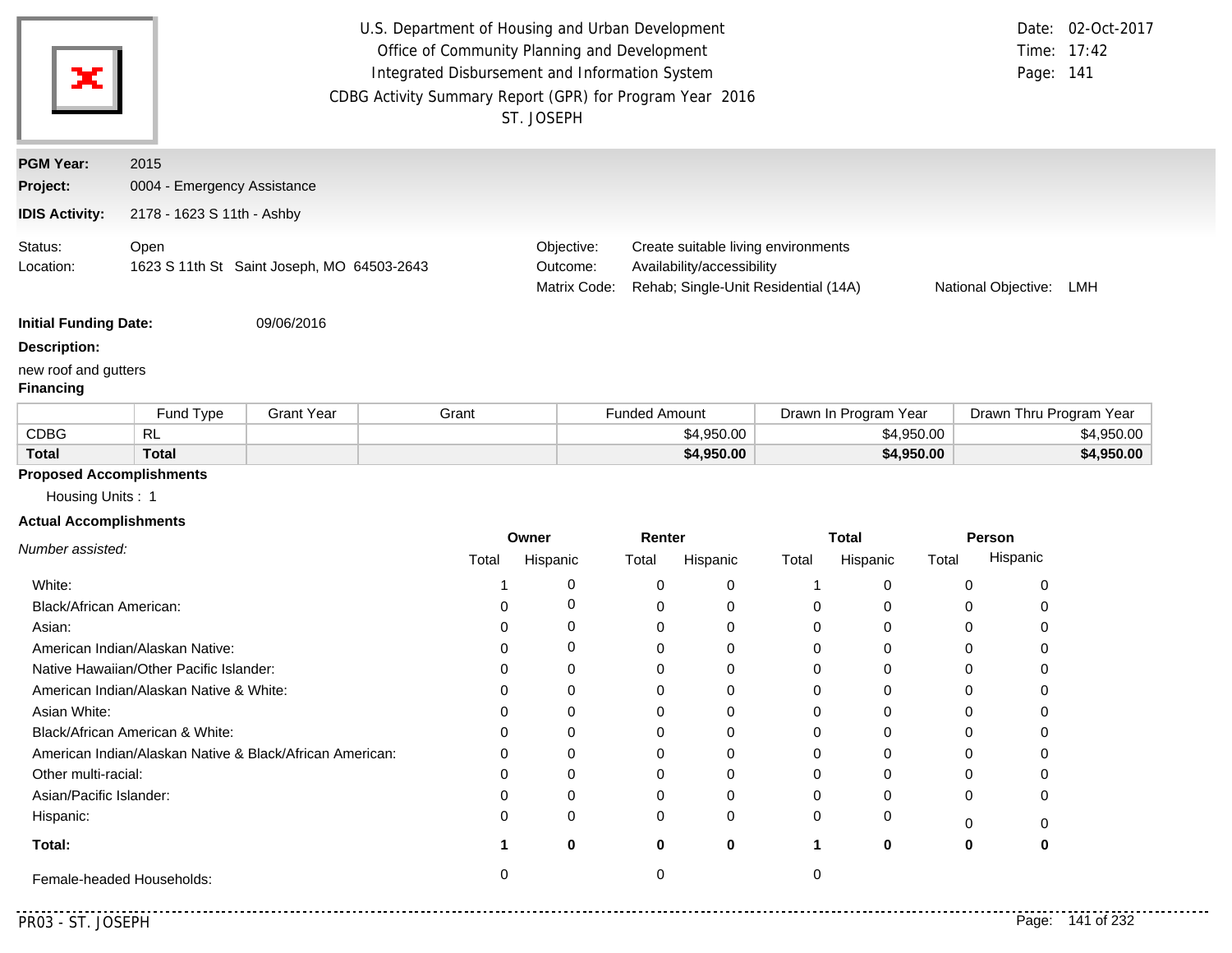

| U.S. Department of Housing and Urban Development         |           | Date: 02-Oct-2017 |
|----------------------------------------------------------|-----------|-------------------|
| Office of Community Planning and Development             |           | Time: 17:42       |
| Integrated Disbursement and Information System           | Page: 142 |                   |
| CDBG Activity Summary Report (GPR) for Program Year 2016 |           |                   |
| ST. JOSEPH                                               |           |                   |

#### *Income Category:*

|                      | Owner  | Renter | Total  | <b>Person</b> |
|----------------------|--------|--------|--------|---------------|
| <b>Extremely Low</b> |        |        |        |               |
| Low Mod              | 0      | O      | O      |               |
| Moderate             | 0      |        |        |               |
| Non Low Moderate     | 0      | O      | O      |               |
| Total                |        |        |        |               |
| Percent Low/Mod      | 100.0% |        | 100.0% |               |

#### **Annual Accomplishments**

| Years | ccomplishment Narrative                                                                                                  | .nefittina |
|-------|--------------------------------------------------------------------------------------------------------------------------|------------|
| 2015  | install<br>≀ roofing and<br><sup>,</sup> autters<br>$\sim$ $\sim$ $\sim$<br>. anu n•<br>$\overline{\phantom{a}}$<br>1999 |            |

<u>. . . . . . . .</u>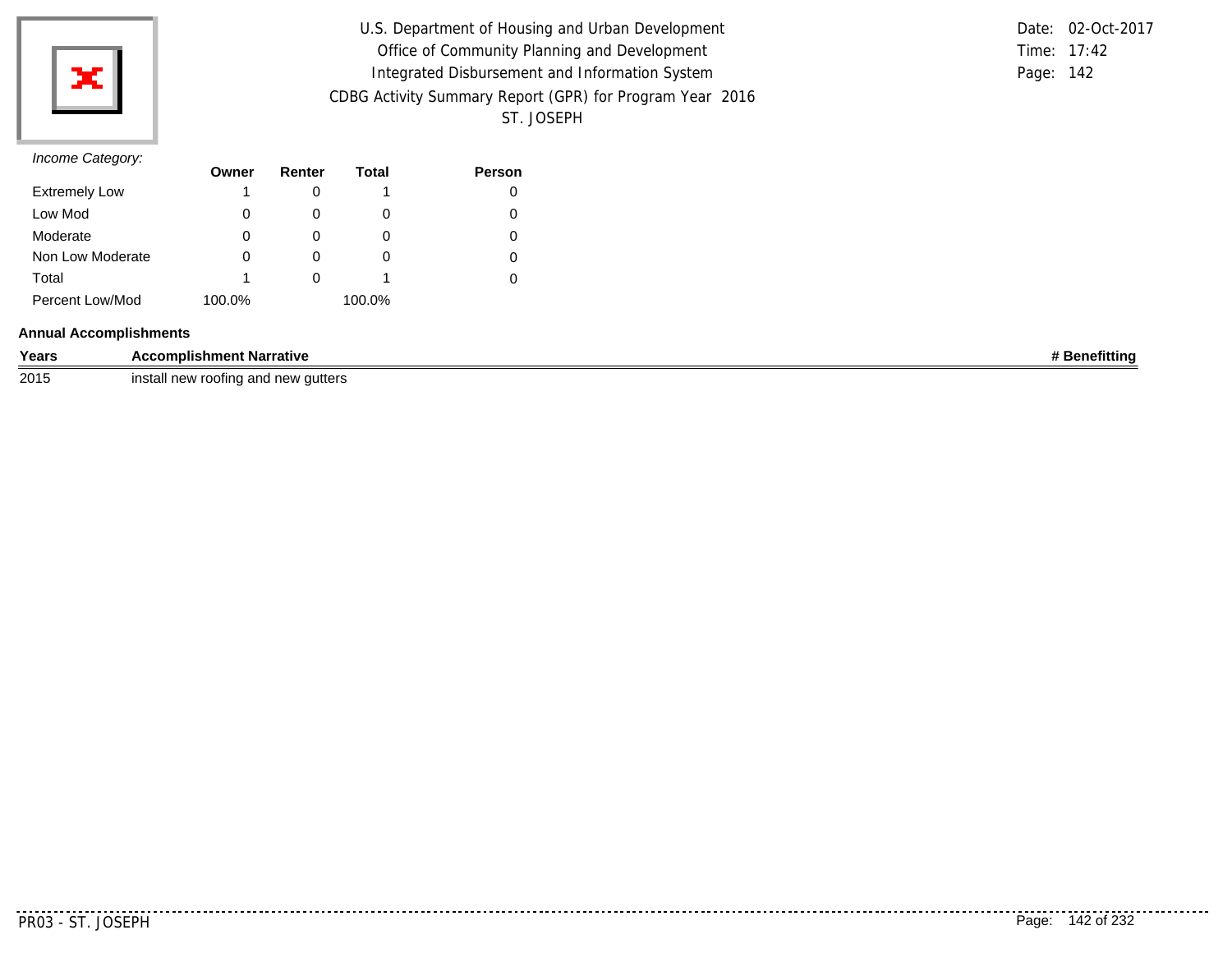| $\mathbf{x}^*$               | U.S. Department of Housing and Urban Development<br>Office of Community Planning and Development<br>Integrated Disbursement and Information System<br>CDBG Activity Summary Report (GPR) for Program Year 2016<br>ST. JOSEPH |                                            |  |                                        |                                                                                       |                         | Date: 02-Oct-2017<br>Time: $17:42$<br>Page: 143 |
|------------------------------|------------------------------------------------------------------------------------------------------------------------------------------------------------------------------------------------------------------------------|--------------------------------------------|--|----------------------------------------|---------------------------------------------------------------------------------------|-------------------------|-------------------------------------------------|
| <b>PGM Year:</b><br>Project: | 2016<br>0046 - Seond Harvest                                                                                                                                                                                                 |                                            |  |                                        |                                                                                       |                         |                                                 |
| <b>IDIS Activity:</b>        |                                                                                                                                                                                                                              | 2179 - Second Harvest Sr Nutrition Boxes   |  |                                        |                                                                                       |                         |                                                 |
| Status:<br>Location:         | Open                                                                                                                                                                                                                         | 915 Douglas St Saint Joseph, MO 64505-2749 |  | Objective:<br>Outcome:<br>Matrix Code: | Create suitable living environments<br>Availability/accessibility<br>Food Banks (05W) | National Objective: LMC |                                                 |
| <b>Initial Funding Date:</b> |                                                                                                                                                                                                                              | 09/12/2016                                 |  |                                        |                                                                                       |                         |                                                 |

#### **Description:**

Provide nutrition boxes to senior citizens

#### **Financing**

|              | Fund Type | Grant Year | Grant       | <b>Funded Amount</b> | Drawn In Program Year | Yea<br>Drawn Thru Program ' |
|--------------|-----------|------------|-------------|----------------------|-----------------------|-----------------------------|
| CDBG         | ΕN        | 2016       | B16MC290004 | \$24,000,00          | \$16,000.00           | \$16,000,00                 |
| <b>Total</b> | Total     |            |             | \$24,000.00          | \$16,000.00           | \$16,000.00                 |

## **Proposed Accomplishments**

People (General) : 63

#### **Actual Accomplishments**

|                                                          | Owner |          | Renter |          | <b>Total</b> |          | Person |          |
|----------------------------------------------------------|-------|----------|--------|----------|--------------|----------|--------|----------|
| Number assisted:                                         | Total | Hispanic | Total  | Hispanic | Total        | Hispanic | Total  | Hispanic |
| White:                                                   |       |          |        | $\Omega$ |              |          | 73     | 12       |
| Black/African American:                                  |       |          |        | 0        |              |          | 11     |          |
| Asian:                                                   |       |          |        | 0        |              |          |        |          |
| American Indian/Alaskan Native:                          |       | 0        |        | $\Omega$ |              |          |        |          |
| Native Hawaiian/Other Pacific Islander:                  |       |          |        | 0        |              |          |        |          |
| American Indian/Alaskan Native & White:                  |       |          |        | 0        |              |          |        |          |
| Asian White:                                             |       |          |        | 0        |              |          |        |          |
| Black/African American & White:                          |       |          |        | 0        |              |          |        |          |
| American Indian/Alaskan Native & Black/African American: | 0     | 0        | 0      | 0        |              |          |        |          |
| Other multi-racial:                                      |       |          |        | $\Omega$ |              |          | U      |          |
| Asian/Pacific Islander:                                  |       |          |        | $\Omega$ |              |          |        |          |
| Hispanic:                                                |       | 0        | 0      | $\Omega$ |              |          | $\cap$ |          |
| Total:                                                   | o     | 0        | 0      | 0        |              | 0        | 92     | 12       |
| Female-headed Households:                                |       |          |        |          |              |          |        |          |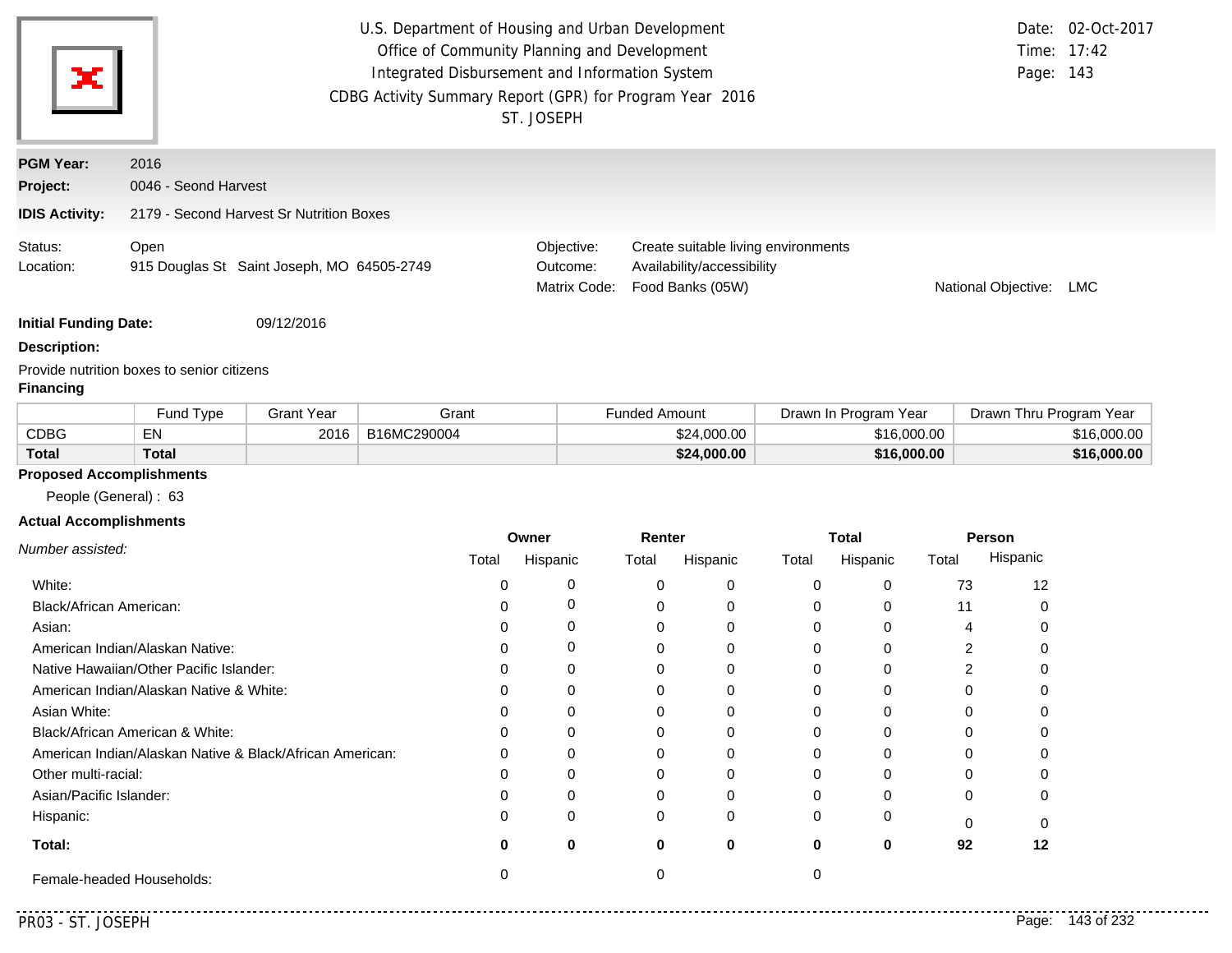

| U.S. Department of Housing and Urban Development         |           | Date: 02-Oct-2017 |
|----------------------------------------------------------|-----------|-------------------|
| Office of Community Planning and Development             |           | Time: 17:42       |
| Integrated Disbursement and Information System           | Page: 144 |                   |
| CDBG Activity Summary Report (GPR) for Program Year 2016 |           |                   |
| ST. JOSEPH                                               |           |                   |

|           | Date: 02-Oct-2017 |
|-----------|-------------------|
|           | Time: $17:42$     |
| Page: 144 |                   |

| $\overline{\phantom{a}}$ | Owner | Renter | Total | <b>Person</b> |
|--------------------------|-------|--------|-------|---------------|
| <b>Extremely Low</b>     | 0     |        | 0     | 59            |
| Low Mod                  | 0     | O      | O     | 22            |
| Moderate                 | 0     | 0      | 0     | 11            |
| Non Low Moderate         | 0     | 0      | O     |               |
| Total                    | 0     | 0      | 0     | 92            |
| Percent Low/Mod          |       |        |       | 100.0%        |

#### **Annual Accomplishments**

| Years | <b>Accomplishment Narrative</b>                                                                    | enefittinoٹ |
|-------|----------------------------------------------------------------------------------------------------|-------------|
| 2016  | Nutrition Box program<br>∙undina to<br>I boxes for the<br>e Senior I<br>) provided<br>i additional |             |

. . . . . . . . .

. . . . . . . . . . . .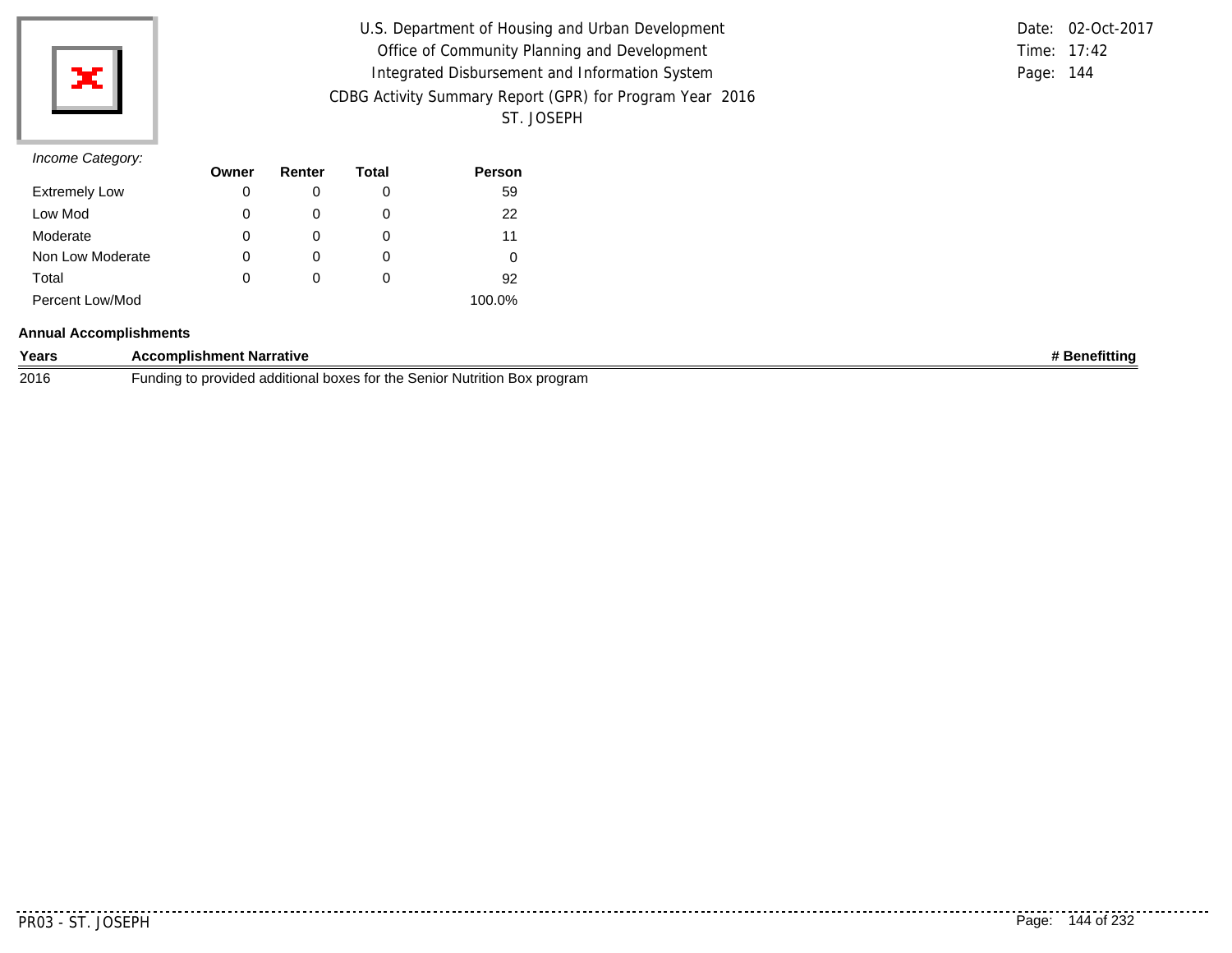| ×                            | U.S. Department of Housing and Urban Development<br>Office of Community Planning and Development<br>Integrated Disbursement and Information System<br>CDBG Activity Summary Report (GPR) for Program Year 2016<br>ST. JOSEPH |  |                                        |                                                                                           |                     | Date: 02-Oct-2017<br>Time: 17:42<br>Page: 145 |
|------------------------------|------------------------------------------------------------------------------------------------------------------------------------------------------------------------------------------------------------------------------|--|----------------------------------------|-------------------------------------------------------------------------------------------|---------------------|-----------------------------------------------|
| <b>PGM Year:</b><br>Project: | 2016<br>0050 - Northwest Missouri Childrens Advocacy Center                                                                                                                                                                  |  |                                        |                                                                                           |                     |                                               |
| <b>IDIS Activity:</b>        | 2180 - Child Abuse Counseling                                                                                                                                                                                                |  |                                        |                                                                                           |                     |                                               |
| Status:<br>Location:         | Open<br>1807 N Woodbine Rd Ste E Suite E Saint Joseph, MO<br>64506-4892                                                                                                                                                      |  | Objective:<br>Outcome:<br>Matrix Code: | Create suitable living environments<br>Availability/accessibility<br>Youth Services (05D) | National Objective: | <b>LMC</b>                                    |

**Initial Funding Date:** 09/12/2016

#### **Description:**

Counseling for children who are victims of physicalsexual abuse **Financing**

|              | Fund Type    | 3rant Year | Grant       | ⊢unded Amount | Drawn In Program Year | Drawn Thru Program Year |
|--------------|--------------|------------|-------------|---------------|-----------------------|-------------------------|
| CDBG         | EN           | 2016       | B16MC290004 | \$18.000.00   | \$11,500.00           | \$11,500.00             |
| <b>Total</b> | <b>Total</b> |            |             | \$18,000,00   | \$11,500.00           | \$11,500.00             |

### **Proposed Accomplishments**

People (General) : 5

#### **Actual Accomplishments**

|                                                          | Owner |          | Renter   |          | <b>Total</b> |          | Person |          |
|----------------------------------------------------------|-------|----------|----------|----------|--------------|----------|--------|----------|
| Number assisted:                                         | Total | Hispanic | Total    | Hispanic | Total        | Hispanic | Total  | Hispanic |
| White:                                                   |       |          |          | 0        |              | 0        | 27     |          |
| Black/African American:                                  |       |          |          | 0        |              | 0        |        |          |
| Asian:                                                   |       |          |          | 0        |              | O        |        |          |
| American Indian/Alaskan Native:                          |       |          |          | 0        |              | 0        |        |          |
| Native Hawaiian/Other Pacific Islander:                  |       |          |          | 0        |              | 0        |        |          |
| American Indian/Alaskan Native & White:                  |       |          |          |          |              | U        |        |          |
| Asian White:                                             |       |          |          |          |              |          |        |          |
| Black/African American & White:                          |       |          |          | 0        |              | 0        |        |          |
| American Indian/Alaskan Native & Black/African American: | O     | ∩        |          | $\Omega$ |              | U        |        |          |
| Other multi-racial:                                      |       |          |          |          |              | 0        |        |          |
| Asian/Pacific Islander:                                  |       |          |          | 0        |              | ი        |        |          |
| Hispanic:                                                |       | $\Omega$ | $\Omega$ | $\Omega$ |              | 0        |        |          |
| Total:                                                   |       | 0        | 0        | $\bf{0}$ | 0            | 0        | 30     |          |
| Female-headed Households:                                |       |          |          |          |              |          |        |          |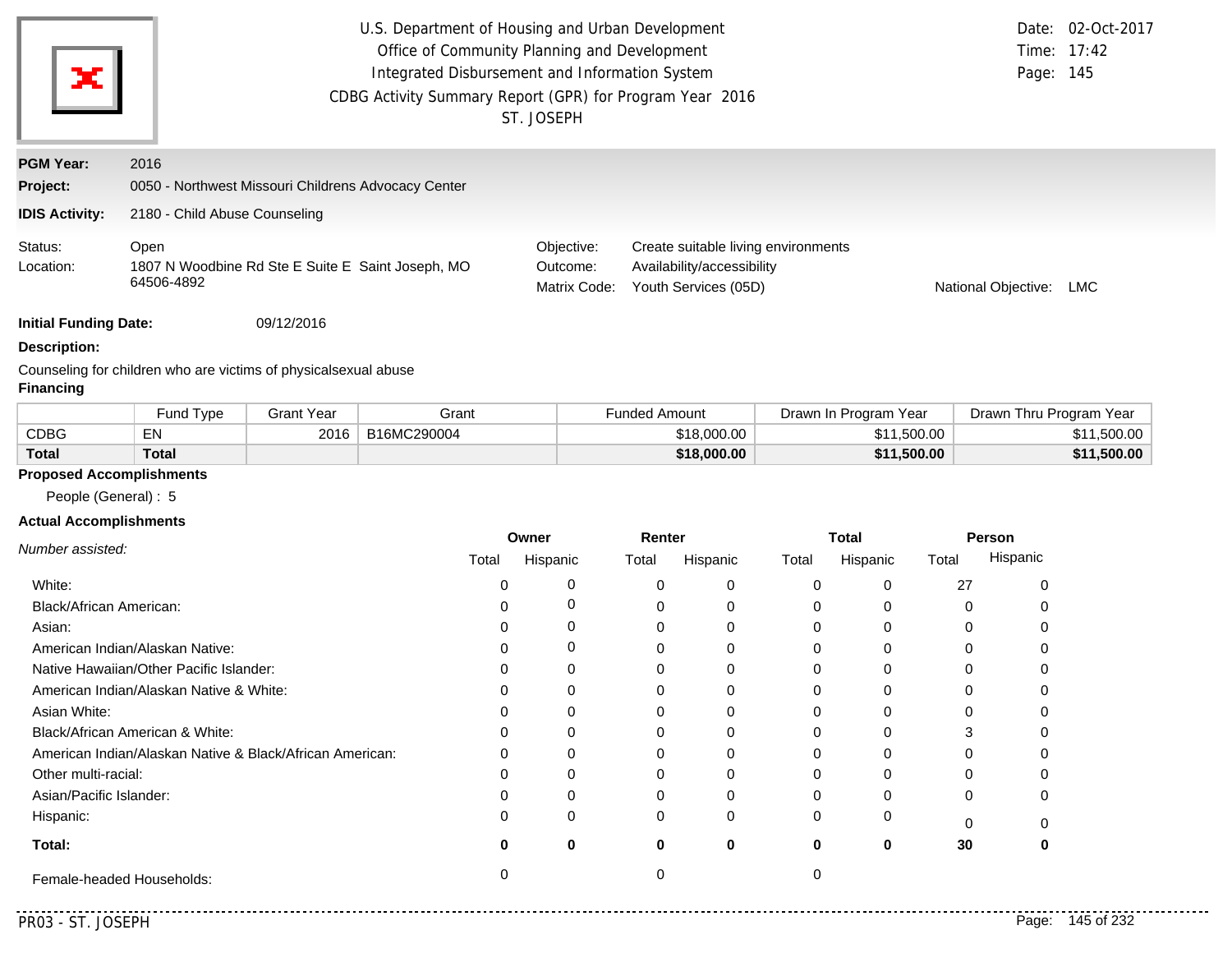

| U.S. Department of Housing and Urban Development         |           | Date: 02-Oct-2017 |
|----------------------------------------------------------|-----------|-------------------|
| Office of Community Planning and Development             |           | Time: 17:42       |
| Integrated Disbursement and Information System           | Page: 146 |                   |
| CDBG Activity Summary Report (GPR) for Program Year 2016 |           |                   |
| ST. JOSEPH                                               |           |                   |

|           | Date: 02-Oct-2017 |
|-----------|-------------------|
|           | Time: $17:42$     |
| Page: 146 |                   |

| $11001110$ catogory. | Owner | Renter | Total | <b>Person</b> |
|----------------------|-------|--------|-------|---------------|
| <b>Extremely Low</b> | 0     |        | O     | 13            |
| Low Mod              | 0     |        | O     | 10            |
| Moderate             | 0     |        | O     |               |
| Non Low Moderate     | 0     |        | 0     | 0             |
| Total                | 0     |        | O     | 30            |
| Percent Low/Mod      |       |        |       | 100.0%        |

#### **Annual Accomplishments**

| Years | complishment Narrative<br>$\cdots$                                                                                                         | Benefitting |
|-------|--------------------------------------------------------------------------------------------------------------------------------------------|-------------|
| 2016  | children ages<br>'Iv abused.<br>who have been sexually or physicall'<br>t therapy to<br>trauma-tu<br>Provide professional.<br>-tocused the |             |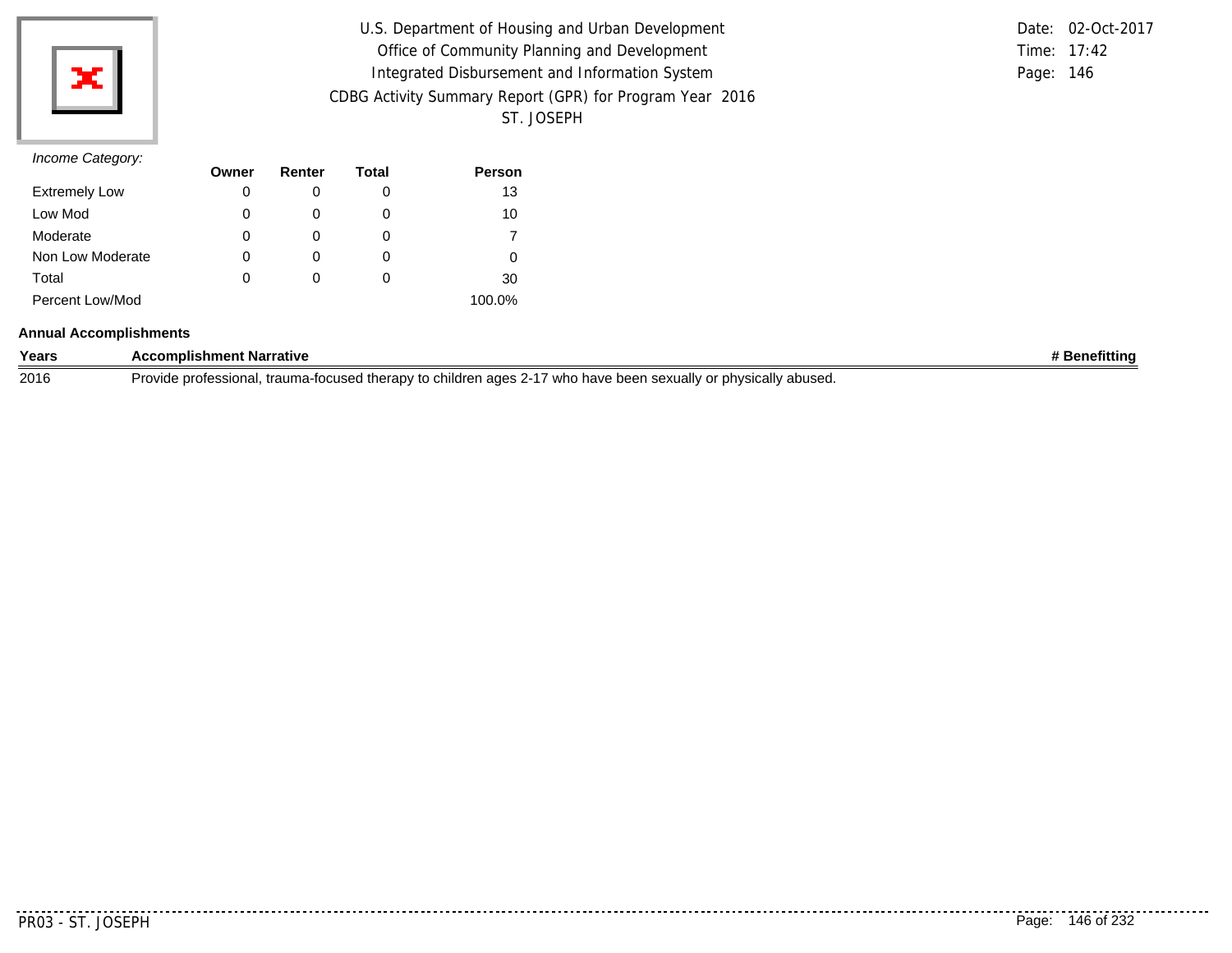| ×                                             | U.S. Department of Housing and Urban Development<br>Office of Community Planning and Development<br>Integrated Disbursement and Information System<br>CDBG Activity Summary Report (GPR) for Program Year 2016<br>ST. JOSEPH | Page: 147                              | Date: 02-Oct-2017<br>Time: 17:42                                                          |                     |     |  |
|-----------------------------------------------|------------------------------------------------------------------------------------------------------------------------------------------------------------------------------------------------------------------------------|----------------------------------------|-------------------------------------------------------------------------------------------|---------------------|-----|--|
| <b>PGM Year:</b><br>Project:                  | 2016<br>0052 - United Cerebral Palsy                                                                                                                                                                                         |                                        |                                                                                           |                     |     |  |
| <b>IDIS Activity:</b><br>Status:<br>Location: | 2181 - Integracy and Advocacy Program (UCP)<br>Open<br>3303 Frederick Ave Saint Joseph, MO 64506-2985                                                                                                                        | Objective:<br>Outcome:<br>Matrix Code: | Create suitable living environments<br>Availability/accessibility<br>Youth Services (05D) | National Objective: | LMC |  |

**Initial Funding Date:** 09/12/2016

#### **Description:**

provide early intervention services to developmentally delayed children and their family.

### **Financing**

|              | Fund Type | Grant Year | Grant       | Funded Amount | Drawn In Program<br>Year | Drawn Thru Program Year |
|--------------|-----------|------------|-------------|---------------|--------------------------|-------------------------|
| CDBG         | EN        | 2016       | B16MC290004 | \$10,000.00   | \$10.000.00              | \$10,000.00             |
| <b>Total</b> | Total     |            |             | \$10,000,00   | \$10,000,00              | \$10,000.00             |

### **Proposed Accomplishments**

People (General) : 5

#### **Actual Accomplishments**

|                                                          | Owner |          | Renter   |          | <b>Total</b> |          | Person |          |
|----------------------------------------------------------|-------|----------|----------|----------|--------------|----------|--------|----------|
| Number assisted:                                         | Total | Hispanic | Total    | Hispanic | Total        | Hispanic | Total  | Hispanic |
| White:                                                   |       |          |          | 0        |              | 0        | 11     |          |
| Black/African American:                                  |       |          |          | 0        |              | O        |        |          |
| Asian:                                                   |       |          |          | 0        |              | 0        |        |          |
| American Indian/Alaskan Native:                          |       |          |          | 0        |              | U        |        |          |
| Native Hawaiian/Other Pacific Islander:                  |       |          |          | 0        |              | 0        |        |          |
| American Indian/Alaskan Native & White:                  |       |          |          | $\Omega$ |              | U        |        |          |
| Asian White:                                             |       |          |          |          |              | n        |        |          |
| Black/African American & White:                          |       |          |          | 0        |              |          |        |          |
| American Indian/Alaskan Native & Black/African American: | 0     |          |          | 0        |              | 0        |        |          |
| Other multi-racial:                                      |       |          |          |          |              | O        |        |          |
| Asian/Pacific Islander:                                  |       |          |          |          |              |          |        |          |
| Hispanic:                                                |       | $\Omega$ | $\Omega$ | 0        |              | 0        |        |          |
| Total:                                                   |       | 0        | O        | $\bf{0}$ | 0            | 0        | 12     |          |
| Female-headed Households:                                |       |          |          |          |              |          |        |          |

 $1.1.1.1$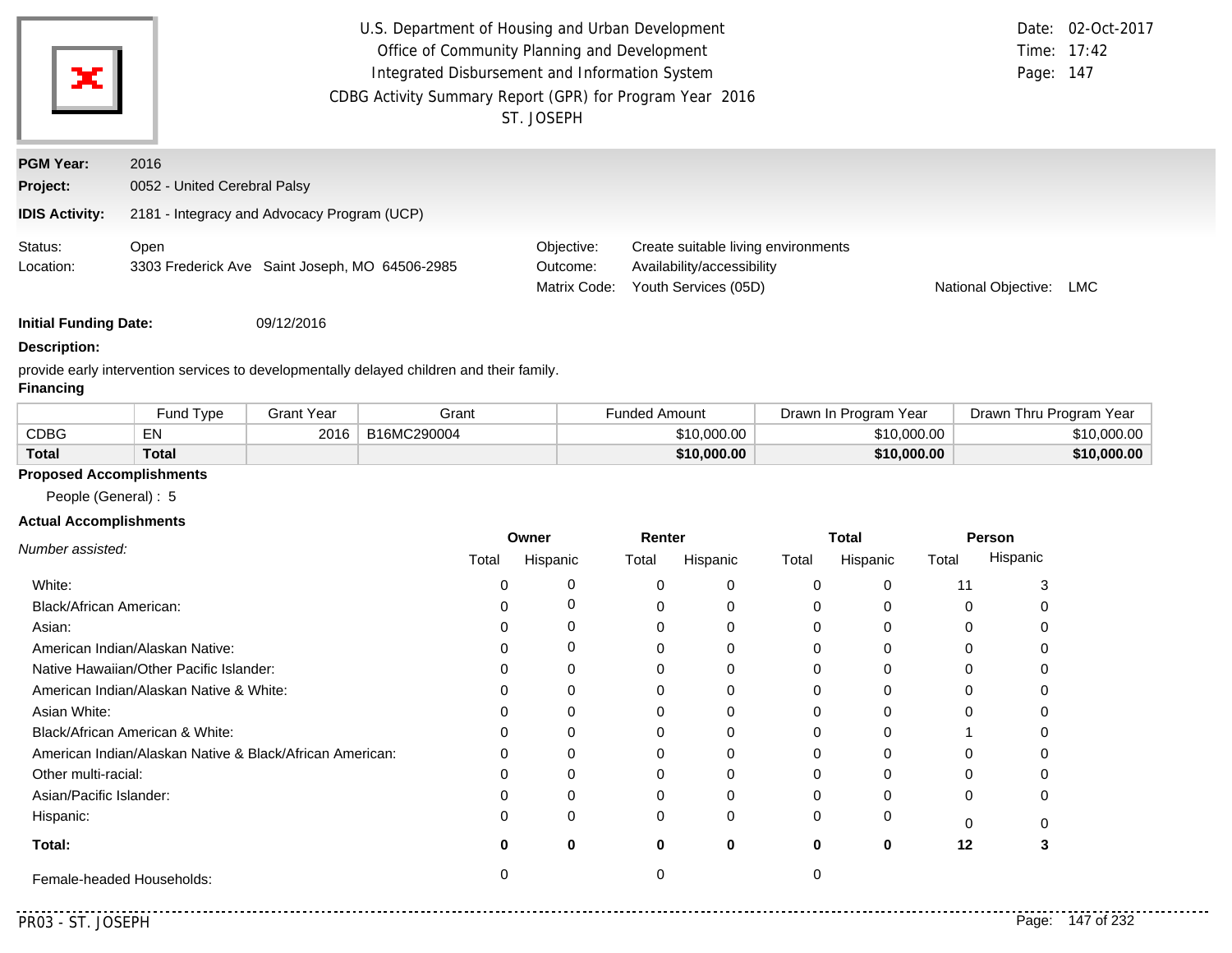

| U.S. Department of Housing and Urban Development         |           | Date: 02-Oct-2017 |
|----------------------------------------------------------|-----------|-------------------|
| Office of Community Planning and Development             |           | Time: 17:42       |
| Integrated Disbursement and Information System           | Page: 148 |                   |
| CDBG Activity Summary Report (GPR) for Program Year 2016 |           |                   |
| ST. JOSEPH                                               |           |                   |

|           | Date: 02-Oct-2017 |
|-----------|-------------------|
|           | Time: $17:42$     |
| Page: 148 |                   |

| $11001110$ catogory. | Owner | Renter | Total | <b>Person</b> |
|----------------------|-------|--------|-------|---------------|
| <b>Extremely Low</b> | 0     |        | O     | 4             |
| Low Mod              | 0     |        | O     | 2             |
| Moderate             | 0     |        | O     | 6             |
| Non Low Moderate     | 0     |        | 0     |               |
| Total                | 0     |        | O     | 12            |
| Percent Low/Mod      |       |        |       | 100.0%        |

#### **Annual Accomplishments**

| Years | t Narrative<br>:omplishment<br>-                                                                                                                                      | efitting |
|-------|-----------------------------------------------------------------------------------------------------------------------------------------------------------------------|----------|
| 2016  | their<br>Jron<br>∵tamilies.<br>e comprehensive early<br>n services for children.<br>with<br>developmental<br>ست∼uuv interventir<br>lities and<br>disabi<br>$\sqrt{2}$ |          |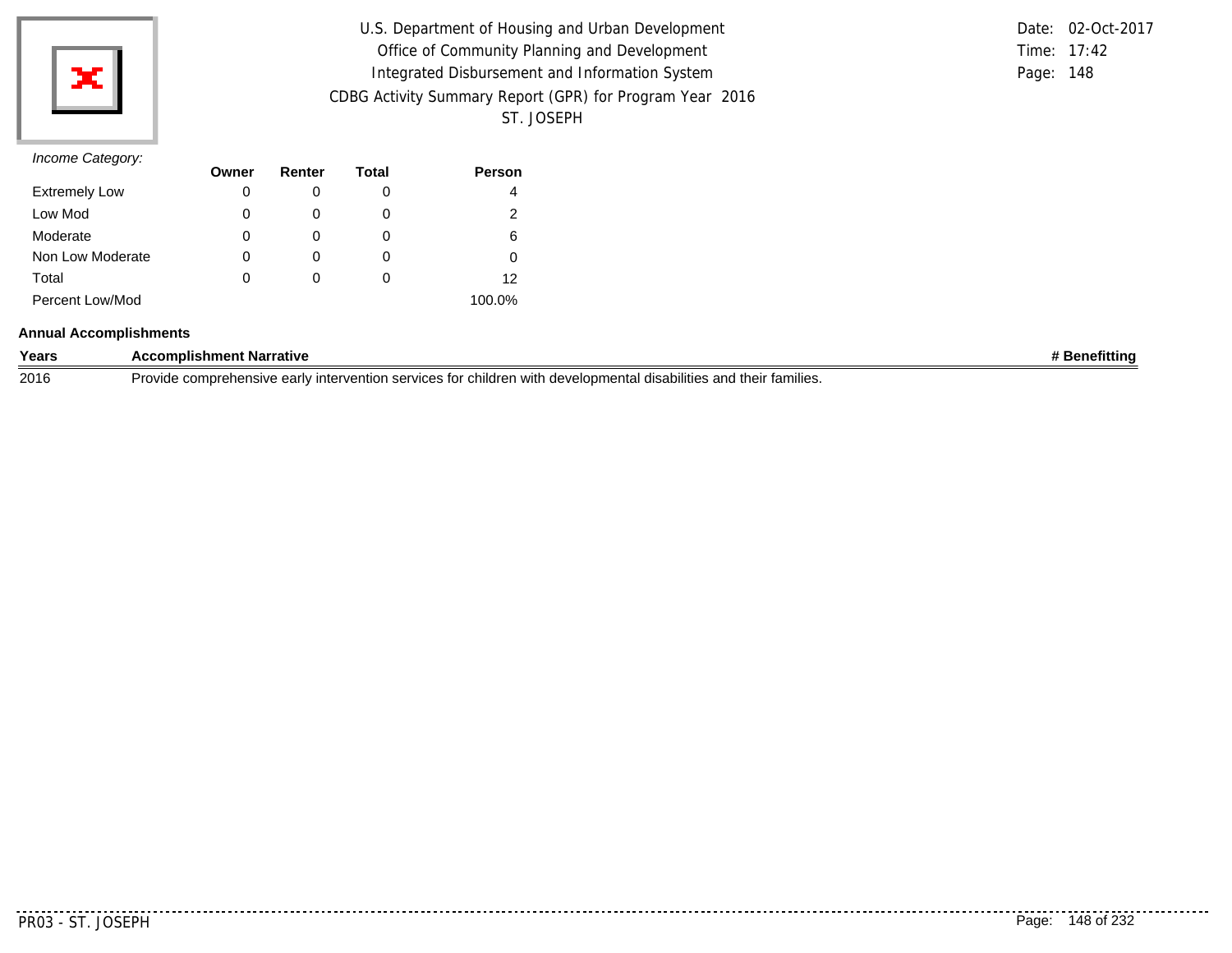| ×                            | U.S. Department of Housing and Urban Development<br>Office of Community Planning and Development<br>Integrated Disbursement and Information System<br>CDBG Activity Summary Report (GPR) for Program Year 2016 | Page: 149                              | Date: 02-Oct-2017<br>Time: 17:42                                                                    |                     |     |
|------------------------------|----------------------------------------------------------------------------------------------------------------------------------------------------------------------------------------------------------------|----------------------------------------|-----------------------------------------------------------------------------------------------------|---------------------|-----|
| <b>PGM Year:</b><br>Project: | 2016<br>0054 - Community Missions Corporation                                                                                                                                                                  |                                        |                                                                                                     |                     |     |
| <b>IDIS Activity:</b>        | 2182 - Transitional Housing for Homeless Men (CMC)                                                                                                                                                             |                                        |                                                                                                     |                     |     |
| Status:<br>Location:         | Open<br>700 Olive St Saint Joseph, MO 64501-3659                                                                                                                                                               | Objective:<br>Outcome:<br>Matrix Code: | Create suitable living environments<br>Availability/accessibility<br>Public Services (General) (05) | National Objective: | LMC |
| <b>Initial Funding Date:</b> | 09/12/2016                                                                                                                                                                                                     |                                        |                                                                                                     |                     |     |
| <b>Description:</b>          |                                                                                                                                                                                                                |                                        |                                                                                                     |                     |     |
|                              | Housing for chronically homeless men.                                                                                                                                                                          |                                        |                                                                                                     |                     |     |

#### **Financing**

|              | Fund Type    | <b>Grant Year</b> | Grant       | <sup>⊏</sup> unded Amount | Drawn In Program Year | Drawn Thru Program Year |
|--------------|--------------|-------------------|-------------|---------------------------|-----------------------|-------------------------|
| CDBG         | EN           | 2016              | B16MC290004 | \$14.000.00               | \$9,333.36            | \$9,333.36              |
| <b>Total</b> | <b>Total</b> |                   |             | \$14,000.00               | \$9,333.36            | \$9,333.36              |

# **Proposed Accomplishments**

People (General) : 34

### **Actual Accomplishments**

|                                                          | Owner |          | Renter |          | Total |          | Person |          |
|----------------------------------------------------------|-------|----------|--------|----------|-------|----------|--------|----------|
| Number assisted:                                         | Total | Hispanic | Total  | Hispanic | Total | Hispanic | Total  | Hispanic |
| White:                                                   |       |          | 0      | 0        |       |          | 17     |          |
| Black/African American:                                  |       |          |        | 0        |       |          |        |          |
| Asian:                                                   |       | 0        |        | $\Omega$ |       |          |        |          |
| American Indian/Alaskan Native:                          |       | O        |        | 0        |       |          |        |          |
| Native Hawaiian/Other Pacific Islander:                  |       |          |        | $\Omega$ |       |          |        |          |
| American Indian/Alaskan Native & White:                  |       |          |        | 0        |       |          |        |          |
| Asian White:                                             |       |          |        | 0        |       |          |        |          |
| Black/African American & White:                          |       |          |        | 0        |       |          |        |          |
| American Indian/Alaskan Native & Black/African American: | ი     |          |        | $\Omega$ |       |          |        |          |
| Other multi-racial:                                      |       |          |        | $\Omega$ |       |          |        |          |
| Asian/Pacific Islander:                                  |       |          |        | $\Omega$ |       |          | 0      |          |
| Hispanic:                                                |       | 0        | 0      | 0        |       |          |        |          |
| Total:                                                   | 0     | 0        | 0      | 0        |       | 0        | 17     |          |
| Female-headed Households:                                |       |          |        |          |       |          |        |          |

 $-1$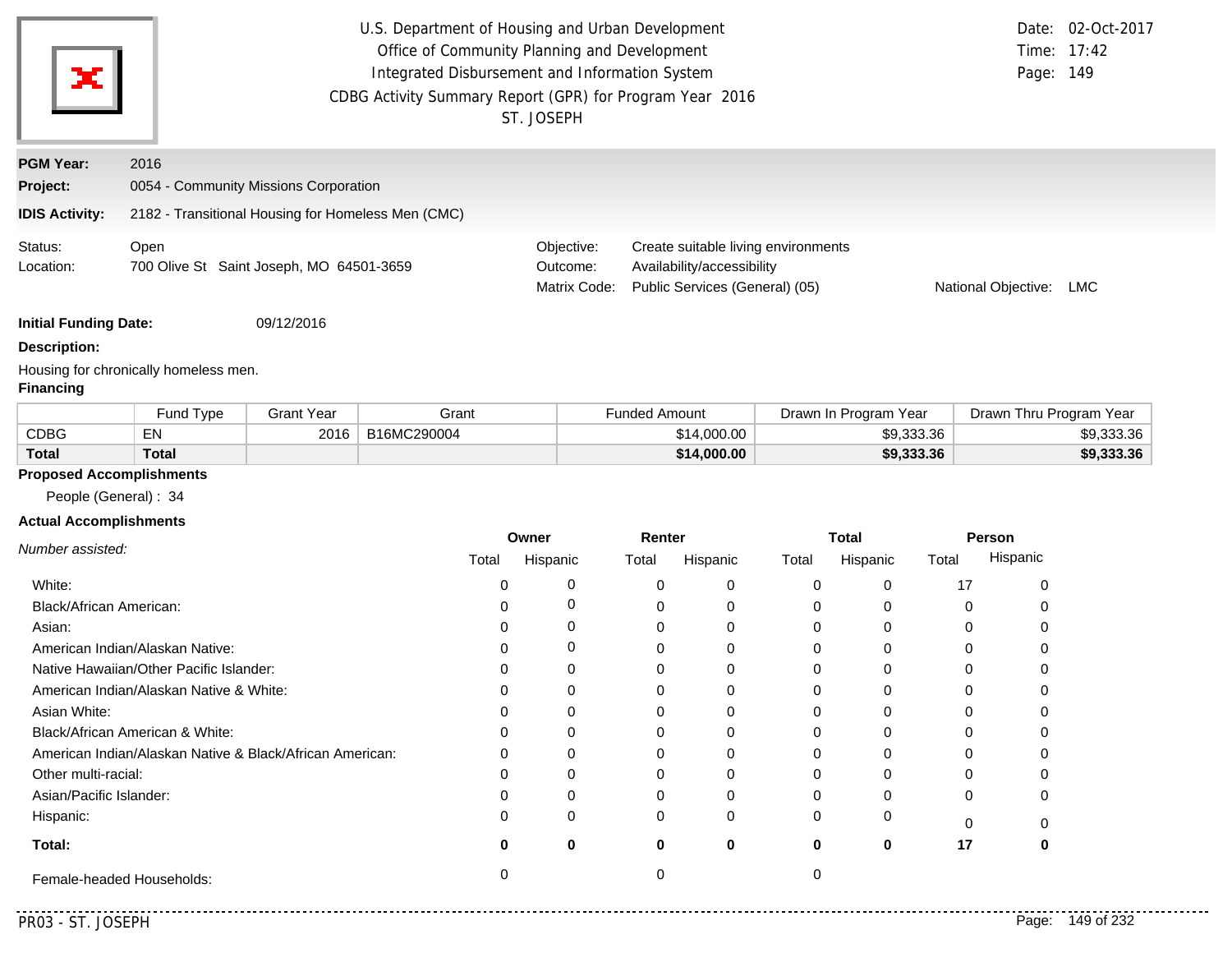

| U.S. Department of Housing and Urban Development         |           | Date: 02-Oct-2017 |
|----------------------------------------------------------|-----------|-------------------|
| Office of Community Planning and Development             |           | Time: 17:42       |
| Integrated Disbursement and Information System           | Page: 150 |                   |
| CDBG Activity Summary Report (GPR) for Program Year 2016 |           |                   |
| ST. JOSEPH                                               |           |                   |

|           | Date: 02-Oct-2017 |
|-----------|-------------------|
|           | Time: $17:42$     |
| Page: 150 |                   |

| $\overline{\phantom{a}}$ | Owner | Renter | Total | <b>Person</b> |
|--------------------------|-------|--------|-------|---------------|
| <b>Extremely Low</b>     | 0     |        | 0     | 17            |
| Low Mod                  | 0     |        | O     |               |
| Moderate                 | 0     |        | O     |               |
| Non Low Moderate         | 0     |        | O     |               |
| Total                    | 0     |        | O     | 17            |
| Percent Low/Mod          |       |        |       | 100.0%        |

#### **Annual Accomplishments**

| Years | <b>Accomplishment Narrative</b>                                                                                                             | # Benefittinq |
|-------|---------------------------------------------------------------------------------------------------------------------------------------------|---------------|
| 2016  | Provide supportive housing to men with disabilities and who are chronically homeless, along with emergency housing during the winter months |               |
|       | who are homeless.                                                                                                                           |               |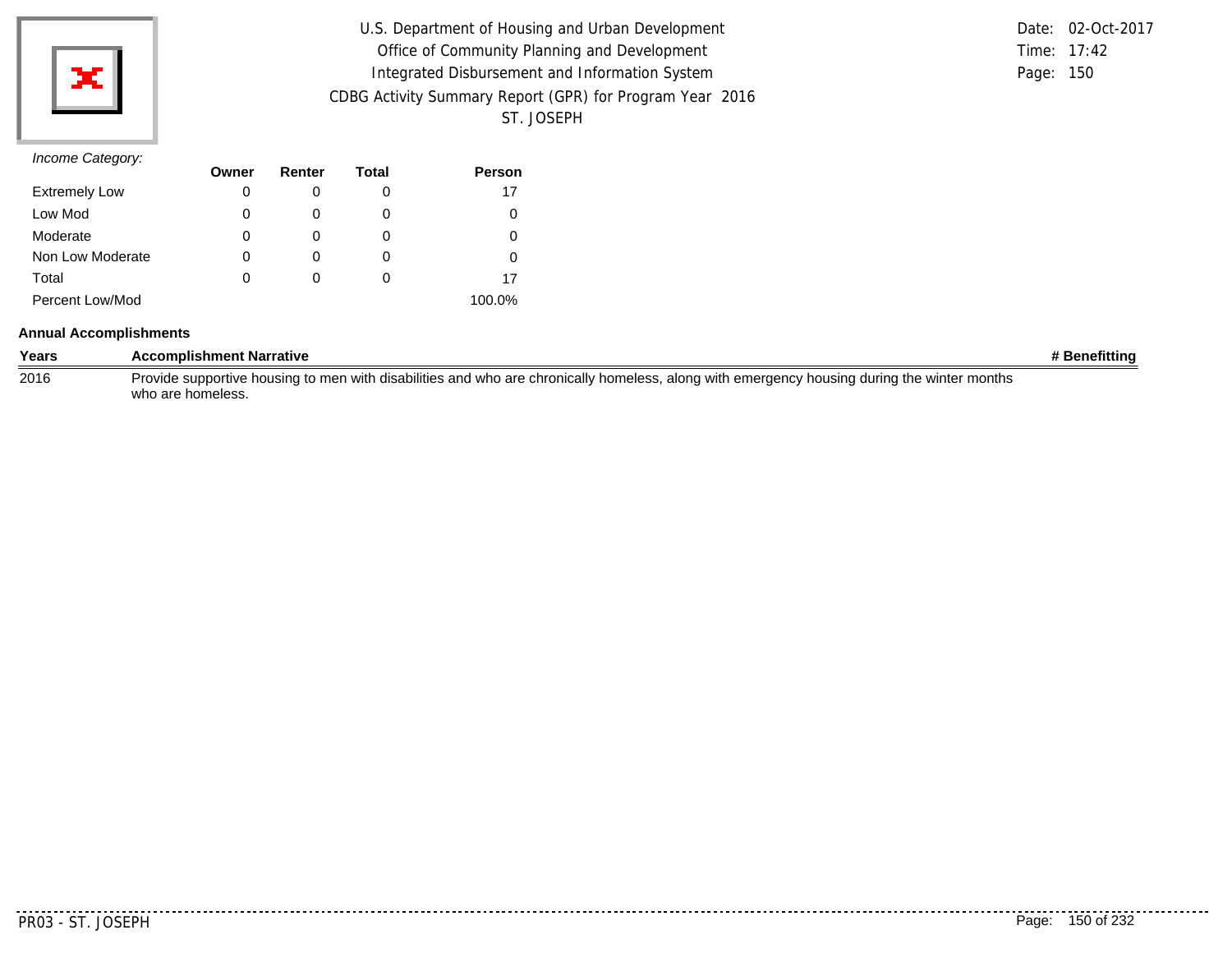| ×                            |                                     | U.S. Department of Housing and Urban Development<br>Office of Community Planning and Development<br>Integrated Disbursement and Information System<br>CDBG Activity Summary Report (GPR) for Program Year 2016<br>ST. JOSEPH |                                        |                                                                                           |                     |     |
|------------------------------|-------------------------------------|------------------------------------------------------------------------------------------------------------------------------------------------------------------------------------------------------------------------------|----------------------------------------|-------------------------------------------------------------------------------------------|---------------------|-----|
| <b>PGM Year:</b>             | 2016                                |                                                                                                                                                                                                                              |                                        |                                                                                           |                     |     |
| Project:                     | 0049 - Interfaith Community Service |                                                                                                                                                                                                                              |                                        |                                                                                           |                     |     |
| <b>IDIS Activity:</b>        |                                     | 2183 - Southside Latch Key Youth Program                                                                                                                                                                                     |                                        |                                                                                           |                     |     |
| Status:<br>Location:         | Open                                | 200 Cherokee St Saint Joseph, MO 64504-1519                                                                                                                                                                                  | Objective:<br>Outcome:<br>Matrix Code: | Create suitable living environments<br>Availability/accessibility<br>Youth Services (05D) | National Objective: | LMC |
| <b>Initial Funding Date:</b> |                                     | 09/12/2016                                                                                                                                                                                                                   |                                        |                                                                                           |                     |     |

#### **Description:**

After school program provided during the school year. **Financing**

|              | Fund Type    | 3rant Year | Grant       | <b>Funded Amount</b> | Drawn In Program Year | Drawn Thru Program Year |
|--------------|--------------|------------|-------------|----------------------|-----------------------|-------------------------|
| CDBG         | ΕN           | 2016       | B16MC290004 | \$18,000.00          | \$14,000.00           | \$14,000.00             |
| <b>Total</b> | <b>Total</b> |            |             | \$18,000.00          | \$14,000.00           | \$14,000.00             |

### **Proposed Accomplishments**

People (General) : 90

### **Actual Accomplishments**

|                                                          | Owner |          | Renter   |          | <b>Total</b> |          | Person |          |
|----------------------------------------------------------|-------|----------|----------|----------|--------------|----------|--------|----------|
| Number assisted:                                         | Total | Hispanic | Total    | Hispanic | Total        | Hispanic | Total  | Hispanic |
| White:                                                   |       |          | $\Omega$ | $\Omega$ |              |          | 80     |          |
| Black/African American:                                  |       |          |          | 0        |              |          |        |          |
| Asian:                                                   |       |          | $\Omega$ | $\Omega$ | 0            |          | 0      |          |
| American Indian/Alaskan Native:                          |       |          | 0        | $\Omega$ |              |          |        |          |
| Native Hawaiian/Other Pacific Islander:                  |       |          | U        | $\Omega$ |              |          |        |          |
| American Indian/Alaskan Native & White:                  |       |          | $\Omega$ | $\Omega$ |              |          |        |          |
| Asian White:                                             |       |          |          | $\Omega$ |              |          |        |          |
| Black/African American & White:                          |       |          |          | 0        |              |          |        |          |
| American Indian/Alaskan Native & Black/African American: | በ     | O        | 0        | $\Omega$ |              |          |        |          |
| Other multi-racial:                                      |       |          | $\Omega$ | $\Omega$ |              |          | 11     |          |
| Asian/Pacific Islander:                                  |       |          | 0        | $\Omega$ |              |          | 0      |          |
| Hispanic:                                                |       |          | $\Omega$ | $\Omega$ | 0            |          |        |          |
| Total:                                                   |       |          | 0        | 0        | 0            | 0        | 105    | 0        |
| Female-headed Households:                                |       |          |          |          |              |          |        |          |

. . . . .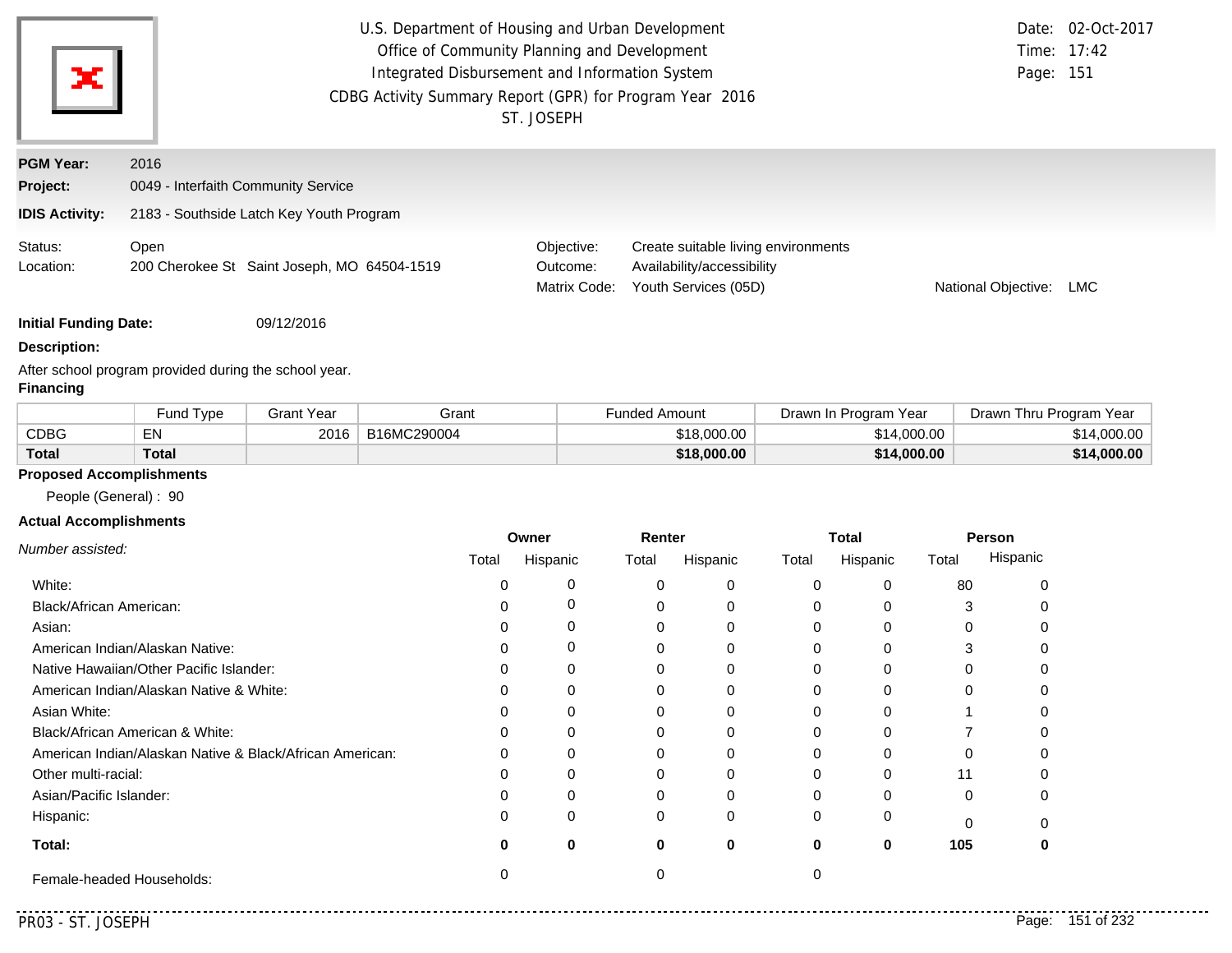| U.S. Department of Housing and Urban Development         |               | Date: 02-Oct-2017 |
|----------------------------------------------------------|---------------|-------------------|
| Office of Community Planning and Development             | Time: $17:42$ |                   |
| Integrated Disbursement and Information System           | Page: 152     |                   |
| CDBG Activity Summary Report (GPR) for Program Year 2016 |               |                   |
| ST. JOSEPH                                               |               |                   |

|               | Date: 02-Oct-2017 |
|---------------|-------------------|
| Time: $17:42$ |                   |
| Page: 152     |                   |

|                      | Owner | Renter | Total | <b>Person</b> |
|----------------------|-------|--------|-------|---------------|
| <b>Extremely Low</b> | 0     |        | O     | 43            |
| Low Mod              | 0     |        | O     | 14            |
| Moderate             | 0     |        | O     | 6             |
| Non Low Moderate     | 0     |        | O     | 42            |
| Total                | 0     |        | O     | 105           |
| Percent Low/Mod      |       |        |       | 60.0%         |

#### **Annual Accomplishments**

| Years | <b>Accomplishment Narrative</b>                                                                                                                   | # Benefitting |
|-------|---------------------------------------------------------------------------------------------------------------------------------------------------|---------------|
| 2016  | Provide after school program for youth which is drug/alcohol-free and crime free. Homework, recreation, nutrition and physical fitness activities |               |
|       | will be included.                                                                                                                                 |               |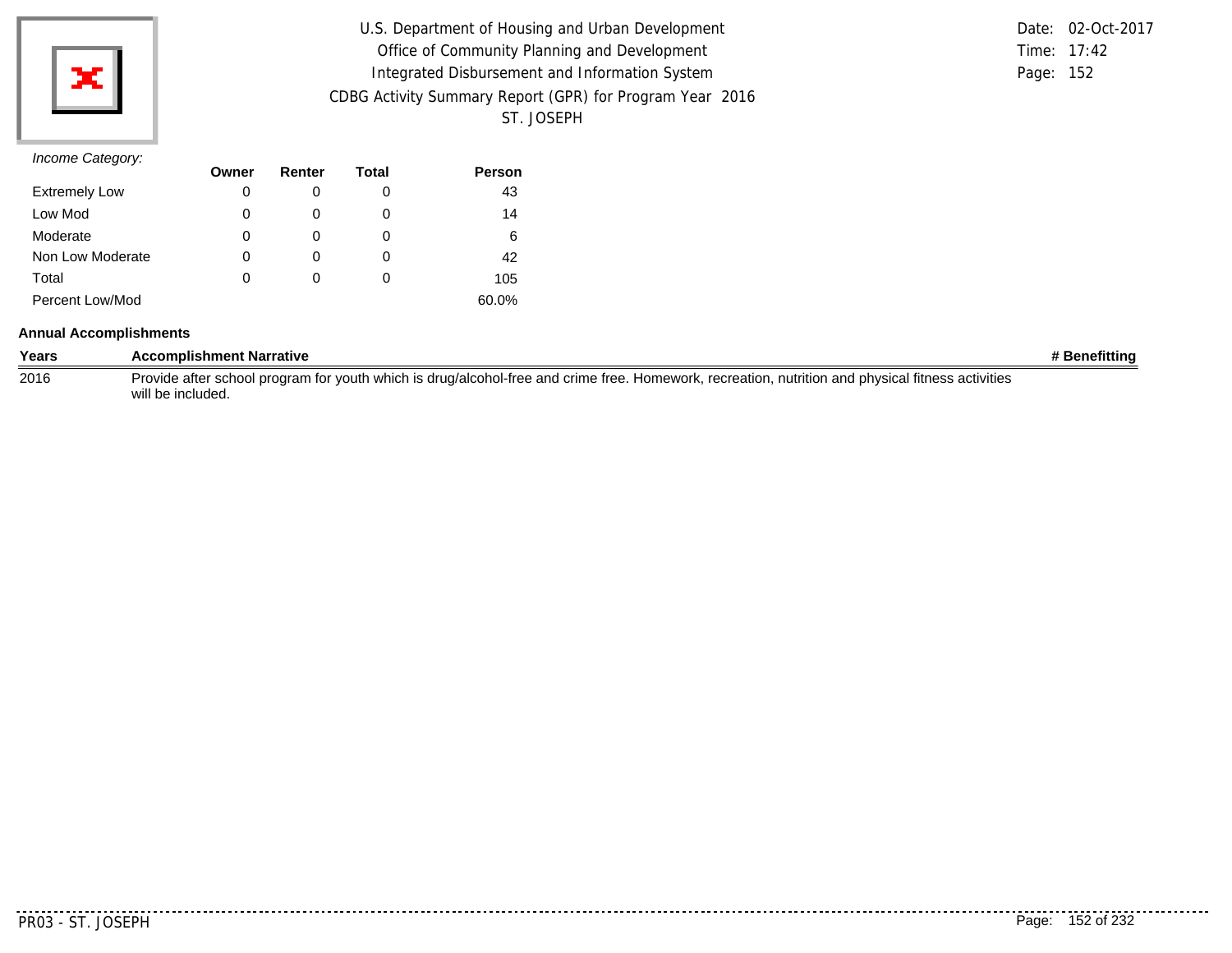| ×                                                     |                                                                     | U.S. Department of Housing and Urban Development<br>Date: 02-Oct-2017<br>Office of Community Planning and Development<br>Time: 17:42<br>Integrated Disbursement and Information System<br>Page: 153<br>CDBG Activity Summary Report (GPR) for Program Year 2016<br>ST. JOSEPH |                                                                                                     |                     |     |  |  |
|-------------------------------------------------------|---------------------------------------------------------------------|-------------------------------------------------------------------------------------------------------------------------------------------------------------------------------------------------------------------------------------------------------------------------------|-----------------------------------------------------------------------------------------------------|---------------------|-----|--|--|
| <b>PGM Year:</b><br>Project:<br><b>IDIS Activity:</b> | 2016<br>0056 - AFL-CIO Community Services<br>2184 - Help-Me-Hotline |                                                                                                                                                                                                                                                                               |                                                                                                     |                     |     |  |  |
| Status:<br>Location:                                  | Open<br>1203 N 6th St Saint Joseph, MO 64501-1269                   | Objective:<br>Outcome:<br>Matrix Code:                                                                                                                                                                                                                                        | Create suitable living environments<br>Availability/accessibility<br>Public Services (General) (05) | National Objective: | LMC |  |  |

**Initial Funding Date:** 09/12/2016

### **Description:**

provide referral line for individual and maintain database of service providers **Financing**

|              | <b>Fund Type</b> | Grant Year | Grant       | Funded Amount | Drawn In Program Year | Drawn Thru Program Year |
|--------------|------------------|------------|-------------|---------------|-----------------------|-------------------------|
| <b>CDBG</b>  | EN               | 2016       | B16MC290004 | \$19,000.00   | \$12,666.72           | \$12,666.72             |
| <b>Total</b> | Total            |            |             | \$19,000.00   | \$12,666.72           | \$12,666.72             |

### **Proposed Accomplishments**

People (General) : 500

#### **Actual Accomplishments**

|                                                          | Renter<br>Owner |          |       | <b>Total</b><br><b>Person</b> |       |          |       |          |
|----------------------------------------------------------|-----------------|----------|-------|-------------------------------|-------|----------|-------|----------|
| Number assisted:                                         | Total           | Hispanic | Total | Hispanic                      | Total | Hispanic | Total | Hispanic |
| White:                                                   |                 |          |       | $\Omega$                      | 0     | 0        | 1,381 | 56       |
| Black/African American:                                  |                 |          |       |                               | 0     |          | 227   | :        |
| Asian:                                                   |                 |          |       | 0                             | 0     | 0        | 6     | O        |
| American Indian/Alaskan Native:                          |                 |          |       |                               | 0     |          | 15    |          |
| Native Hawaiian/Other Pacific Islander:                  |                 |          |       |                               | 0     |          | 17    |          |
| American Indian/Alaskan Native & White:                  |                 |          |       |                               | 0     |          | 35    |          |
| Asian White:                                             |                 |          |       |                               | 0     |          |       |          |
| Black/African American & White:                          |                 |          |       | 0                             | 0     |          | 25    |          |
| American Indian/Alaskan Native & Black/African American: | U               |          |       |                               | 0     |          |       |          |
| Other multi-racial:                                      |                 |          |       |                               | 0     |          |       | 6.       |
| Asian/Pacific Islander:                                  |                 |          |       |                               | 0     |          |       | 0        |
| Hispanic:                                                |                 |          |       | $\Omega$                      | 0     | 0        |       |          |
| Total:                                                   |                 | 0        | 0     | 0                             | 0     | 0        | 1,718 | 71       |
| Female-headed Households:                                |                 |          |       |                               |       |          |       |          |

. . . . .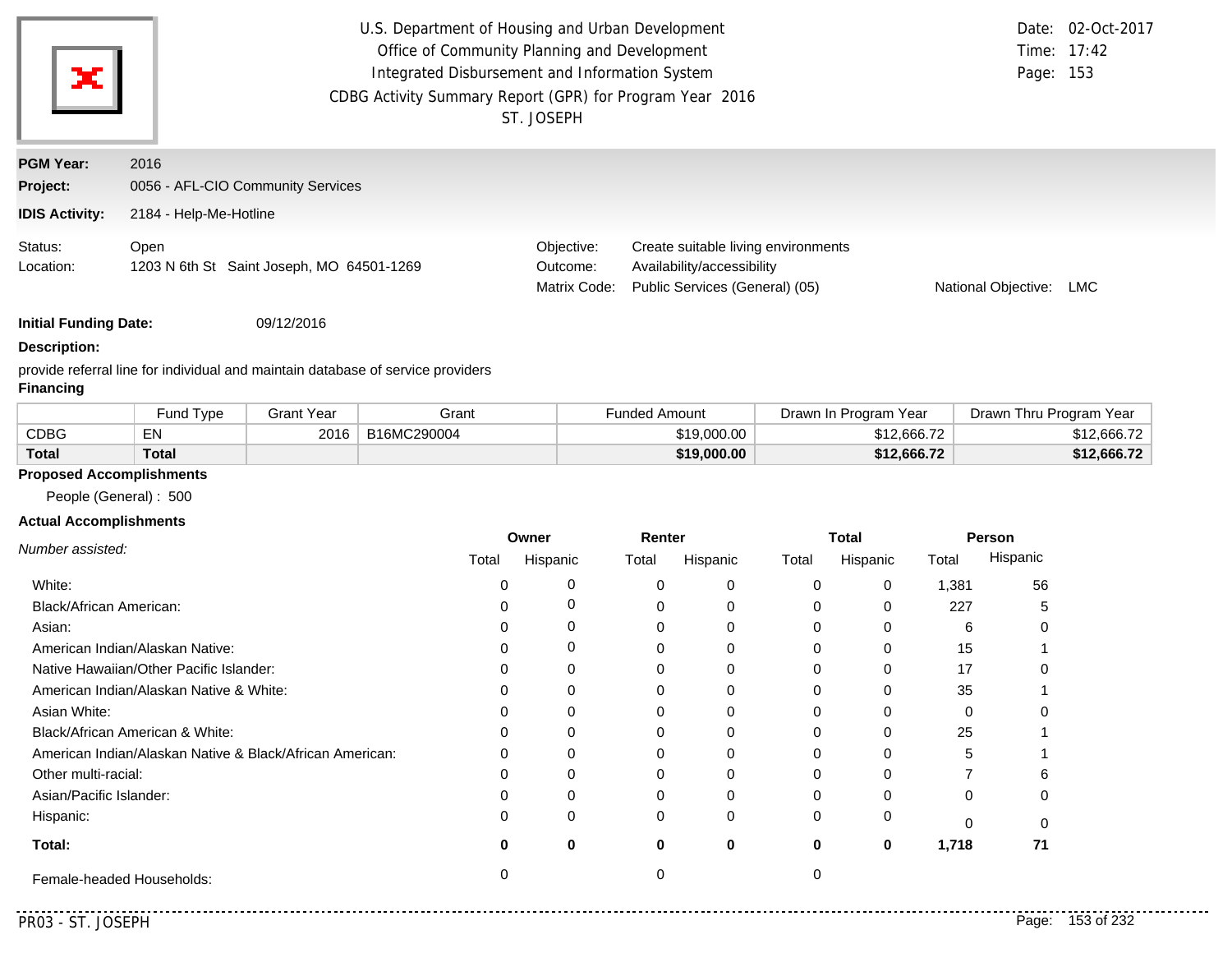

| U.S. Department of Housing and Urban Development         |           | Date: 02-Oct-2017 |
|----------------------------------------------------------|-----------|-------------------|
| Office of Community Planning and Development             |           | Time: 17:42       |
| Integrated Disbursement and Information System           | Page: 154 |                   |
| CDBG Activity Summary Report (GPR) for Program Year 2016 |           |                   |
| ST. JOSEPH                                               |           |                   |

|           | Date: 02-Oct-2017 |
|-----------|-------------------|
|           | Time: $17:42$     |
| Page: 154 |                   |

| $11001110$ catogory. | Owner | Renter | Total | <b>Person</b> |
|----------------------|-------|--------|-------|---------------|
| <b>Extremely Low</b> | 0     |        | O     | 1,385         |
| Low Mod              | 0     | 0      | 0     | 262           |
| Moderate             | 0     |        | 0     | 52            |
| Non Low Moderate     | 0     | 0      | 0     | 19            |
| Total                | 0     | 0      | 0     | 1,718         |
| Percent Low/Mod      |       |        |       | 98.9%         |

#### **Annual Accomplishments**

| Years | <b>pmplishment</b><br>Narrative                                                                                              | fittinc |
|-------|------------------------------------------------------------------------------------------------------------------------------|---------|
| 2016  | Provid <sup>-</sup><br>rotor<br>accict<br>cor"<br>services.<br>indiv<br>$n_{\Omega}$<br>and/c<br>ہ ا<br>न्न न<br>11. JU<br>w |         |

. . . . . . . . .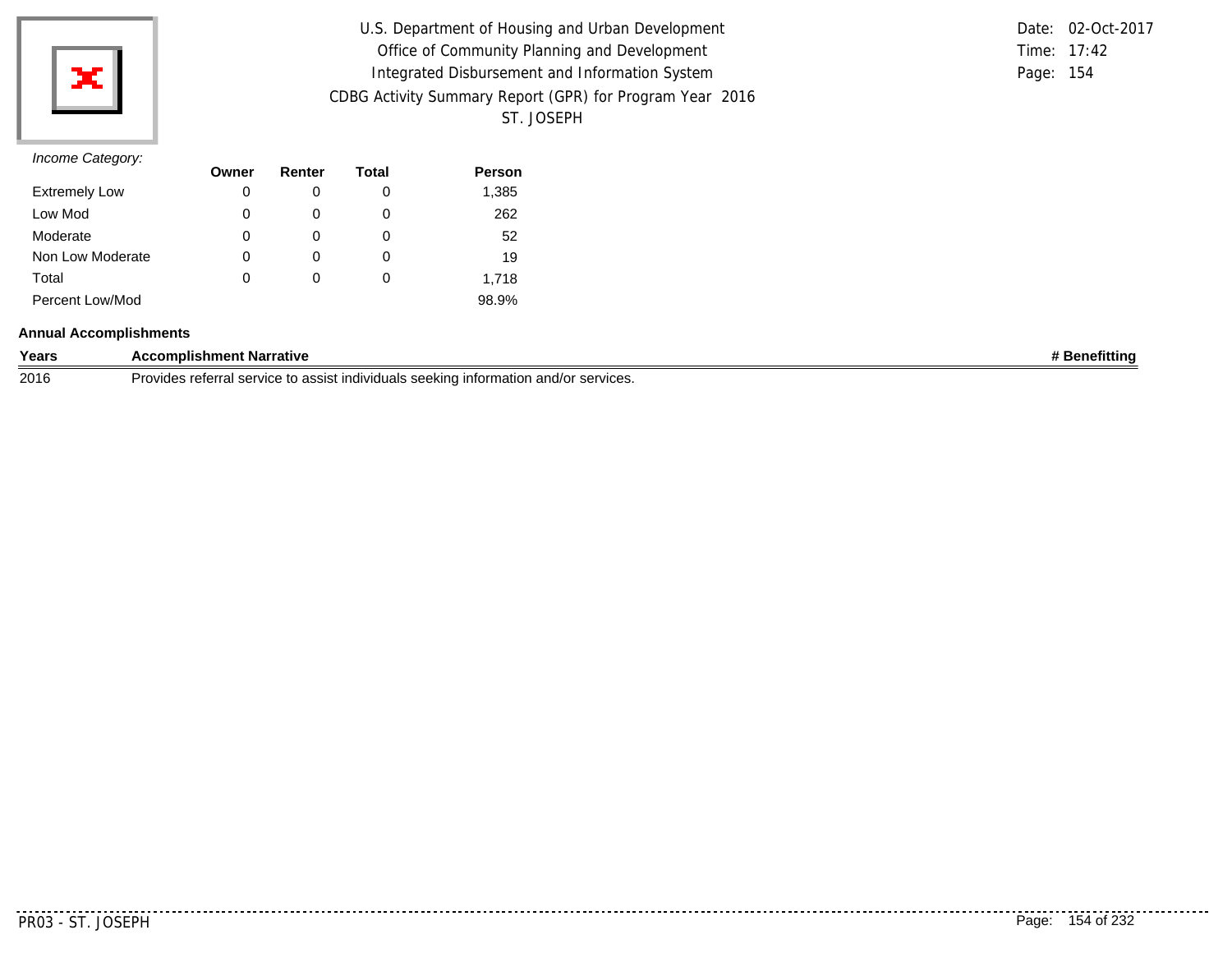| ×                                                     | U.S. Department of Housing and Urban Development<br>Office of Community Planning and Development<br>Integrated Disbursement and Information System<br>CDBG Activity Summary Report (GPR) for Program Year 2016<br>ST. JOSEPH | Page: 155                              | Date: 02-Oct-2017<br>Time: 17:42                                                               |                     |     |
|-------------------------------------------------------|------------------------------------------------------------------------------------------------------------------------------------------------------------------------------------------------------------------------------|----------------------------------------|------------------------------------------------------------------------------------------------|---------------------|-----|
| <b>PGM Year:</b><br>Project:<br><b>IDIS Activity:</b> | 2016<br>0047 - Bartlett Center<br>2185 - Affordable Child Care (Bartlett)                                                                                                                                                    |                                        |                                                                                                |                     |     |
| Status:<br>Location:                                  | Completed 9/13/2017 12:00:00 AM<br>409 S 18th St Saint Joseph, MO 64501-3000                                                                                                                                                 | Objective:<br>Outcome:<br>Matrix Code: | Create suitable living environments<br>Availability/accessibility<br>Child Care Services (05L) | National Objective: | LMC |
| <b>Initial Funding Date:</b><br><b>Description:</b>   | 09/12/2016                                                                                                                                                                                                                   |                                        |                                                                                                |                     |     |

Provide affordable child care services

### **Financing**

|              | Fund Type    | 3rant Year | Grant       | <b>Funded Amount</b> | Drawn In Program Year | Drawn Thru Program Year |
|--------------|--------------|------------|-------------|----------------------|-----------------------|-------------------------|
| CDBG         | ΕN           | 2016       | B16MC290004 | \$3.500.03           | \$2,333.36            | \$2,333.36              |
| <b>Total</b> | <b>Total</b> |            |             | \$3,500.03           | \$2,333.36            | \$2,333.36              |

### **Proposed Accomplishments**

People (General) : 40

### **Actual Accomplishments**

|                                                          | Owner |          | Renter |          | Total |          | <b>Person</b> |          |
|----------------------------------------------------------|-------|----------|--------|----------|-------|----------|---------------|----------|
| Number assisted:                                         | Total | Hispanic | Total  | Hispanic | Total | Hispanic | Total         | Hispanic |
| White:                                                   |       | 0        |        | 0        |       |          | 31            |          |
| Black/African American:                                  |       | 0        |        | 0        |       |          | 73            |          |
| Asian:                                                   |       | 0        |        | 0        |       |          | O             |          |
| American Indian/Alaskan Native:                          |       | $\Omega$ |        | 0        |       |          |               |          |
| Native Hawaiian/Other Pacific Islander:                  |       | $\Omega$ |        | $\Omega$ |       |          |               |          |
| American Indian/Alaskan Native & White:                  |       | 0        |        | 0        |       |          |               |          |
| Asian White:                                             |       |          |        |          |       |          |               |          |
| Black/African American & White:                          |       | 0        |        |          |       |          | 16            |          |
| American Indian/Alaskan Native & Black/African American: | 0     | $\Omega$ |        | 0        |       |          | O             |          |
| Other multi-racial:                                      |       |          |        | $\Omega$ |       |          |               |          |
| Asian/Pacific Islander:                                  |       | 0        |        |          |       |          | 0             |          |
| Hispanic:                                                |       | $\Omega$ | 0      | 0        |       |          |               |          |
| Total:                                                   |       | 0        | 0      | 0        | 0     | 0        | 123           |          |
| Female-headed Households:                                |       |          |        |          |       |          |               |          |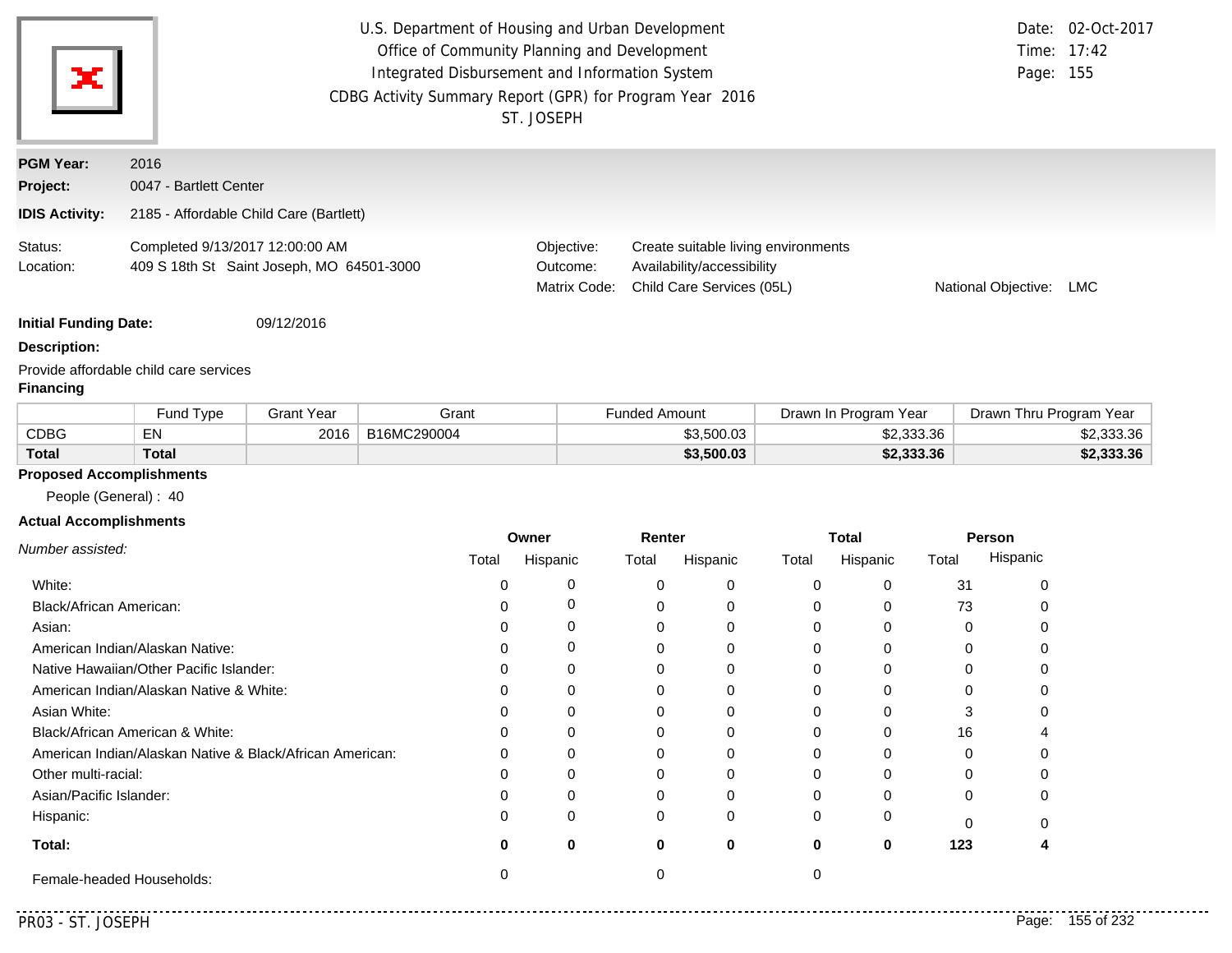

| U.S. Department of Housing and Urban Development         | Date: 02-Oct-2017 |
|----------------------------------------------------------|-------------------|
| Office of Community Planning and Development             | Time: 17:42       |
| Integrated Disbursement and Information System           | Page: 156         |
| CDBG Activity Summary Report (GPR) for Program Year 2016 |                   |
| ST. JOSEPH                                               |                   |

|           | Date: 02-Oct-2017 |
|-----------|-------------------|
|           | Time: $17:42$     |
| Page: 156 |                   |

|                      | Owner | Renter | Total | <b>Person</b> |
|----------------------|-------|--------|-------|---------------|
| <b>Extremely Low</b> | 0     |        | O     | 118           |
| Low Mod              | 0     | O      | O     |               |
| Moderate             | 0     | O)     | O     | 4             |
| Non Low Moderate     | 0     | 0      | O     |               |
| Total                | 0     | 0      | O     | 123           |
| Percent Low/Mod      |       |        |       | 99.2%         |

#### **Annual Accomplishments**

| Years | ccomplishment Narrative                                                                                     | →fitting |
|-------|-------------------------------------------------------------------------------------------------------------|----------|
| 2016  | a sate and structure o<br>e for families in a<br>environment (<br>, attordable<br>1.38011014<br>: childcare |          |

. . . . . . . .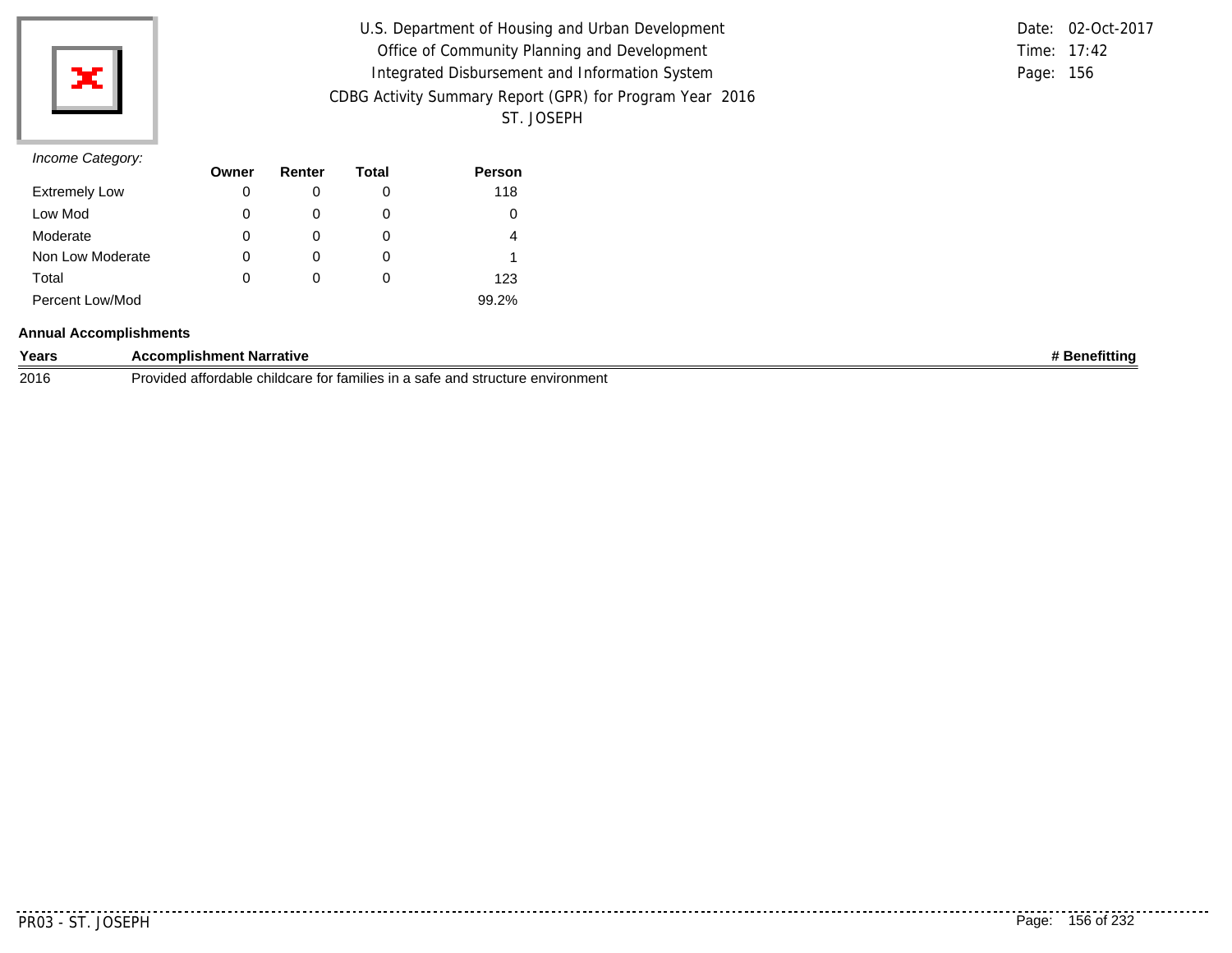| ×                                              | U.S. Department of Housing and Urban Development<br>Office of Community Planning and Development<br>Integrated Disbursement and Information System<br>CDBG Activity Summary Report (GPR) for Program Year 2016<br>ST. JOSEPH |                   |       |                                        |                                                                                           |                       | Page:                   | Date: 02-Oct-2017<br>Time: 17:42<br>157 |
|------------------------------------------------|------------------------------------------------------------------------------------------------------------------------------------------------------------------------------------------------------------------------------|-------------------|-------|----------------------------------------|-------------------------------------------------------------------------------------------|-----------------------|-------------------------|-----------------------------------------|
| <b>PGM Year:</b>                               | 2016                                                                                                                                                                                                                         |                   |       |                                        |                                                                                           |                       |                         |                                         |
| Project:                                       | 0047 - Bartlett Center                                                                                                                                                                                                       |                   |       |                                        |                                                                                           |                       |                         |                                         |
| <b>IDIS Activity:</b>                          | 2186 - Youth Program (Bartlett)                                                                                                                                                                                              |                   |       |                                        |                                                                                           |                       |                         |                                         |
| Status:<br>Location:                           | Open<br>409 S 18th St Saint Joseph, MO 64501-3000                                                                                                                                                                            |                   |       | Objective:<br>Outcome:<br>Matrix Code: | Create suitable living environments<br>Availability/accessibility<br>Youth Services (05D) |                       | National Objective:     | LMC                                     |
| <b>Initial Funding Date:</b>                   |                                                                                                                                                                                                                              | 09/12/2016        |       |                                        |                                                                                           |                       |                         |                                         |
| <b>Description:</b>                            |                                                                                                                                                                                                                              |                   |       |                                        |                                                                                           |                       |                         |                                         |
| After school youth program<br><b>Financing</b> |                                                                                                                                                                                                                              |                   |       |                                        |                                                                                           |                       |                         |                                         |
|                                                | Fund Type                                                                                                                                                                                                                    | <b>Grant Year</b> | Grant |                                        | <b>Funded Amount</b>                                                                      | Drawn In Program Year | Drawn Thru Program Year |                                         |
|                                                |                                                                                                                                                                                                                              |                   |       |                                        |                                                                                           |                       |                         |                                         |

|              | Fund<br>Tvpe | Grant Year | Grant       | -unded Amount | Drawn In Program<br>Year | ⊦Thru Program Year<br>Drawn |
|--------------|--------------|------------|-------------|---------------|--------------------------|-----------------------------|
| <b>CDBG</b>  | EN           | 2016       | B16MC290004 | \$5.180.02    | \$3,453,36               | \$3,453.36                  |
| <b>Total</b> | Total        |            |             | \$5,180.02    | \$3,453.36               | \$3,453.36                  |

### **Proposed Accomplishments**

People (General) : 25

### **Actual Accomplishments**

|                                                          | Owner |          | Renter   |          | <b>Total</b> |          | Person   |          |
|----------------------------------------------------------|-------|----------|----------|----------|--------------|----------|----------|----------|
| Number assisted:                                         | Total | Hispanic | Total    | Hispanic | Total        | Hispanic | Total    | Hispanic |
| White:                                                   |       |          |          | 0        |              |          | 31       |          |
| Black/African American:                                  |       |          |          | 0        | 0            |          | 73       |          |
| Asian:                                                   |       | 0        |          | 0        |              |          | $\Omega$ |          |
| American Indian/Alaskan Native:                          |       | 0        |          | 0        |              |          |          |          |
| Native Hawaiian/Other Pacific Islander:                  |       | 0        |          | $\Omega$ |              |          |          |          |
| American Indian/Alaskan Native & White:                  |       | $\Omega$ |          |          |              |          |          |          |
| Asian White:                                             |       |          |          |          |              |          |          |          |
| Black/African American & White:                          | 0     | 0        |          | 0        | 0            |          | 16       |          |
| American Indian/Alaskan Native & Black/African American: | 0     | $\Omega$ |          | 0        |              |          | O        |          |
| Other multi-racial:                                      |       |          |          | 0        |              |          |          |          |
| Asian/Pacific Islander:                                  |       | 0        |          |          |              |          | 0        |          |
| Hispanic:                                                |       | $\Omega$ | $\Omega$ | 0        |              |          |          |          |
| Total:                                                   |       | $\bf{0}$ | 0        | 0        | 0            | 0        | 123      |          |
| Female-headed Households:                                |       |          |          |          |              |          |          |          |

<u>. . . . . . . .</u>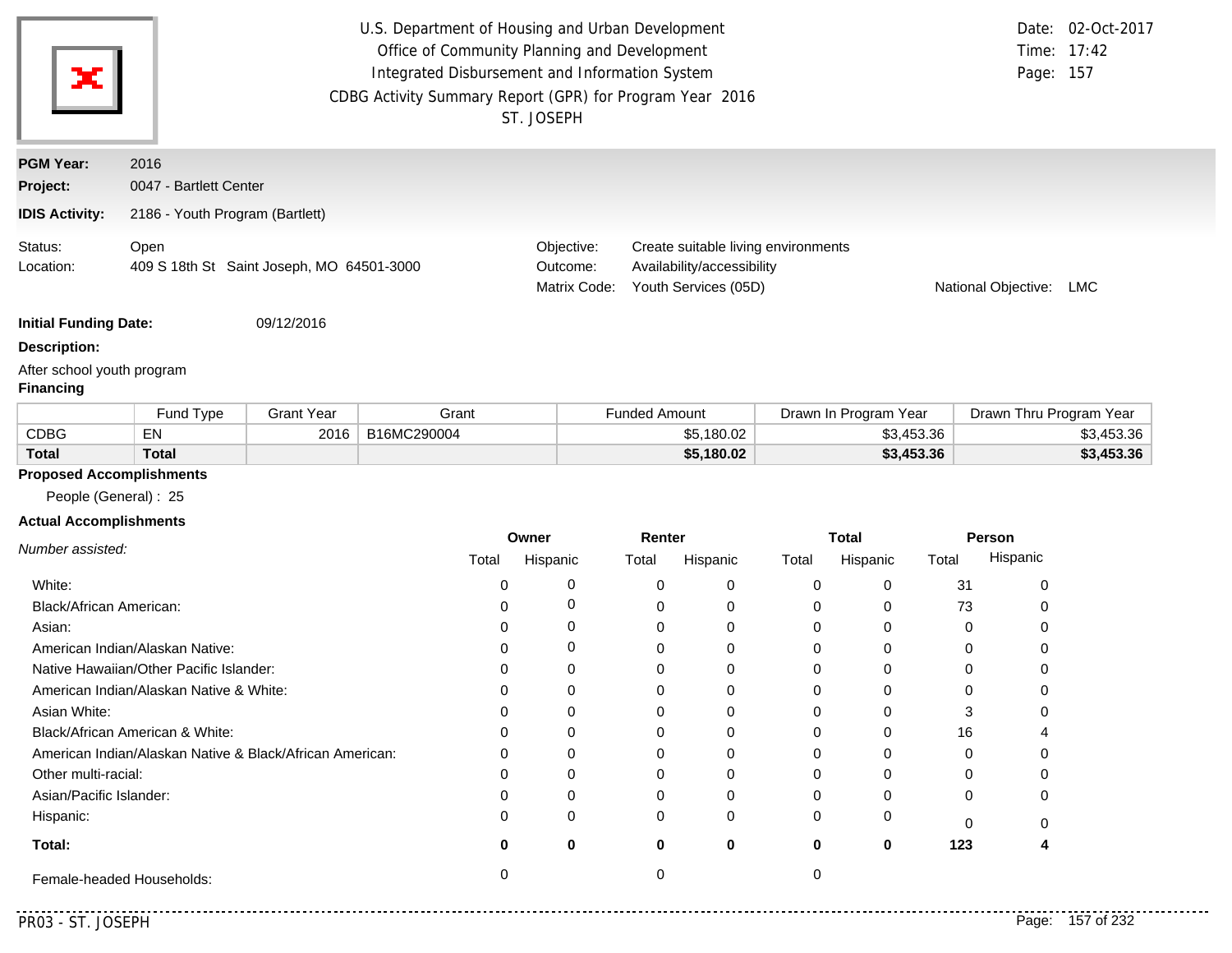| U.S. Department of Housing and Urban Development         |           | Date: 02-Oct-2017 |
|----------------------------------------------------------|-----------|-------------------|
| Office of Community Planning and Development             |           | Time: $17:42$     |
| Integrated Disbursement and Information System           | Page: 158 |                   |
| CDBG Activity Summary Report (GPR) for Program Year 2016 |           |                   |
| ST. JOSEPH                                               |           |                   |

|           | Date: 02-Oct-2017 |
|-----------|-------------------|
|           | Time: $17:42$     |
| Page: 158 |                   |

|                      | Owner | Renter | Total | <b>Person</b> |
|----------------------|-------|--------|-------|---------------|
| <b>Extremely Low</b> | O     |        | O     | 118           |
| Low Mod              | 0     |        | O     |               |
| Moderate             | 0     |        | O     | 4             |
| Non Low Moderate     |       |        | O     |               |
| Total                | 0     |        | O     | 123           |
| Percent Low/Mod      |       |        |       | 99.2%         |

#### **Annual Accomplishments**

| Years | <b>Accomplishment Narrative</b>                                                                                                                             | # Benefittina |
|-------|-------------------------------------------------------------------------------------------------------------------------------------------------------------|---------------|
| 2016  | After school youth program primarily for children residing in the mid-city area of St Joseph however the program is open to anyone in the St<br>Joseph area |               |

..........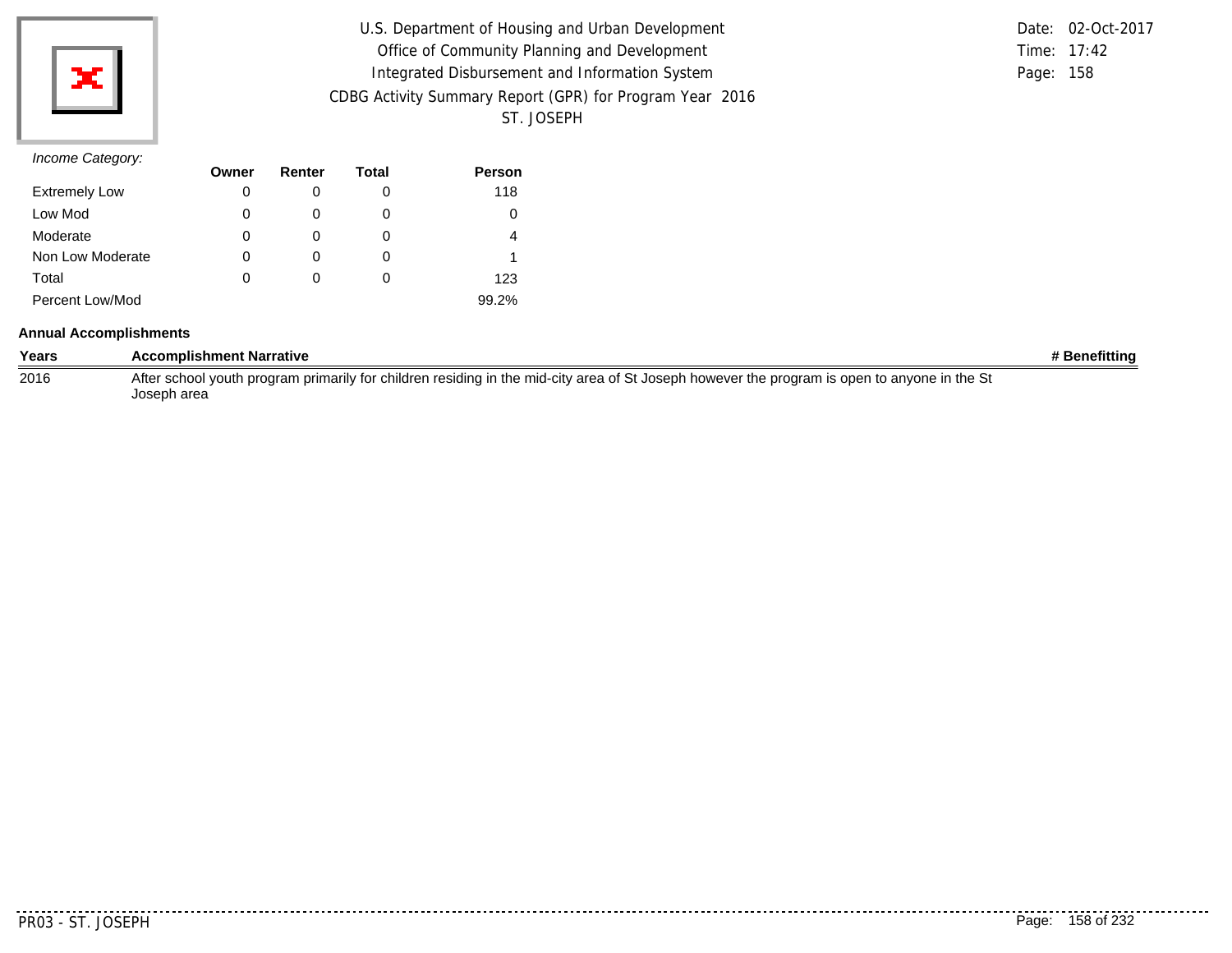| $\mathbf{x}$                                          | U.S. Department of Housing and Urban Development<br>Office of Community Planning and Development<br>Integrated Disbursement and Information System<br>CDBG Activity Summary Report (GPR) for Program Year 2016<br>ST. JOSEPH | Page: 159                              | Date: 02-Oct-2017<br>Time: 17:42                                                           |                     |     |
|-------------------------------------------------------|------------------------------------------------------------------------------------------------------------------------------------------------------------------------------------------------------------------------------|----------------------------------------|--------------------------------------------------------------------------------------------|---------------------|-----|
| <b>PGM Year:</b><br>Project:<br><b>IDIS Activity:</b> | 2016<br>0047 - Bartlett Center<br>2187 - Senior Nutrition Program (Bartlett)                                                                                                                                                 |                                        |                                                                                            |                     |     |
| Status:<br>Location:                                  | Open<br>409 S 18th St Saint Joseph, MO 64501-3000                                                                                                                                                                            | Objective:<br>Outcome:<br>Matrix Code: | Create suitable living environments<br>Availability/accessibility<br>Senior Services (05A) | National Objective: | LMC |

**Initial Funding Date:** 09/12/2016

**Description:**

provides meals to confined homebound elderly

### **Financing**

|              | <b>Fund Type</b> | Grant Year | Grant       | <b>Funded Amount</b> | Drawn In Program Year | Drawn Thru Program Year |
|--------------|------------------|------------|-------------|----------------------|-----------------------|-------------------------|
| <b>CDBG</b>  | EN               | 2016       | B16MC290004 | \$5,319.95           | \$3.546.64            | \$3,546.64              |
| <b>Total</b> | <b>Total</b>     |            |             | \$5,319.95           | \$3,546.64            | \$3,546.64              |

### **Proposed Accomplishments**

People (General) : 50

### **Actual Accomplishments**

|                                                          | Owner |          | Renter |          | <b>Total</b> |          | Person   |          |
|----------------------------------------------------------|-------|----------|--------|----------|--------------|----------|----------|----------|
| Number assisted:                                         | Total | Hispanic | Total  | Hispanic | Total        | Hispanic | Total    | Hispanic |
| White:                                                   |       |          |        | $\Omega$ |              |          | 18       |          |
| Black/African American:                                  |       |          |        | 0        |              |          |          |          |
| Asian:                                                   |       |          | 0      | 0        |              |          | 0        |          |
| American Indian/Alaskan Native:                          |       | 0        |        | 0        |              |          |          |          |
| Native Hawaiian/Other Pacific Islander:                  |       | 0        |        | 0        |              |          |          |          |
| American Indian/Alaskan Native & White:                  |       |          | ი      | $\Omega$ |              |          |          |          |
| Asian White:                                             |       |          |        | 0        |              |          |          |          |
| Black/African American & White:                          |       |          |        | 0        |              |          |          |          |
| American Indian/Alaskan Native & Black/African American: | 0     | $\Omega$ | 0      | $\Omega$ |              |          |          |          |
| Other multi-racial:                                      |       |          |        | $\Omega$ |              |          |          |          |
| Asian/Pacific Islander:                                  |       |          |        | 0        |              |          | 0        |          |
| Hispanic:                                                | 0     | 0        | 0      | $\Omega$ |              |          | $\Omega$ |          |
| Total:                                                   | O     | 0        | 0      | 0        |              | 0        | 20       |          |
| Female-headed Households:                                |       |          |        |          |              |          |          |          |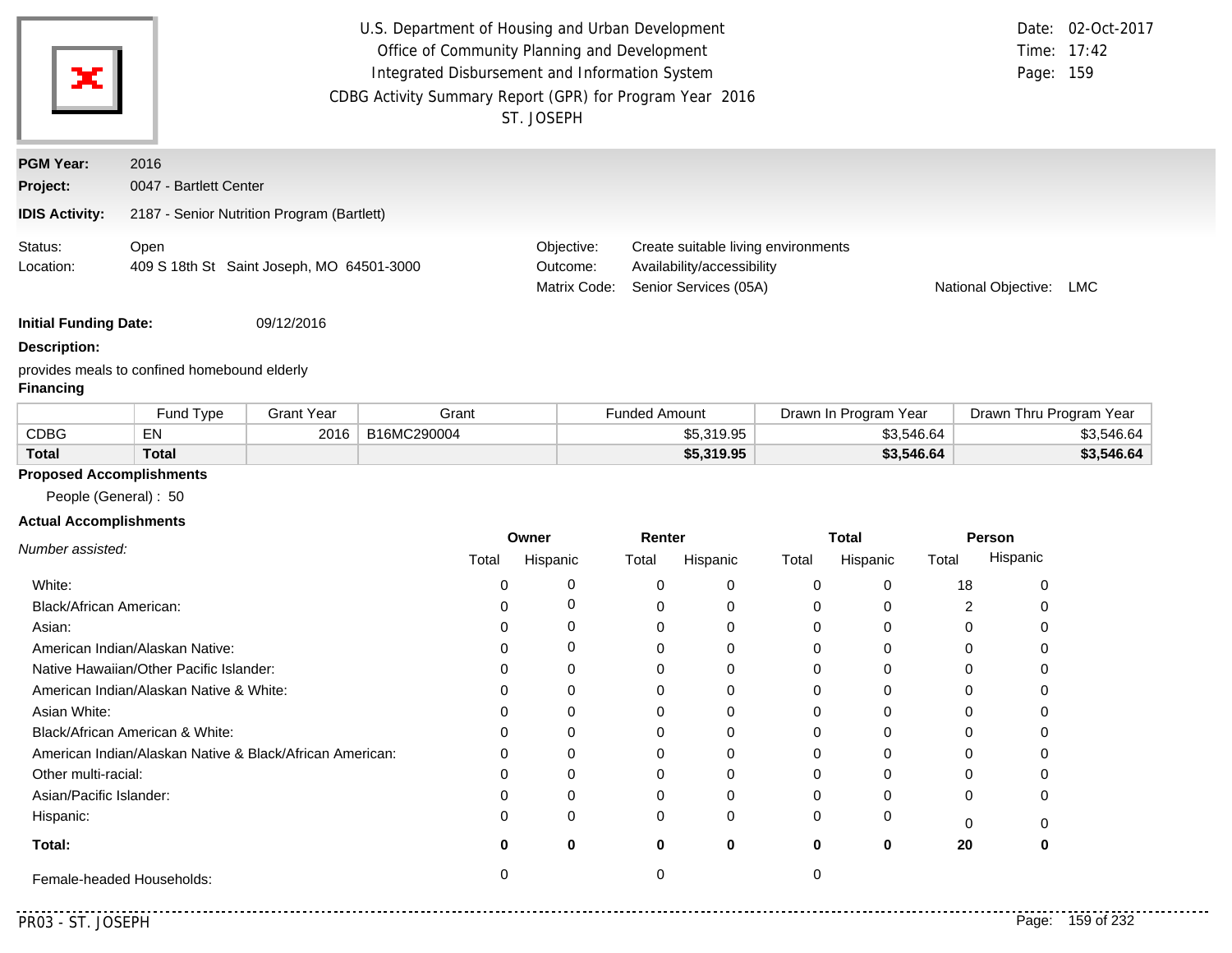| U.S. Department of Housing and Urban Development         |           | Date: 02-Oct-2017 |
|----------------------------------------------------------|-----------|-------------------|
| Office of Community Planning and Development             |           | Time: 17:42       |
| Integrated Disbursement and Information System           | Page: 160 |                   |
| CDBG Activity Summary Report (GPR) for Program Year 2016 |           |                   |
| ST. JOSEPH                                               |           |                   |

|           | Date: 02-Oct-2017 |
|-----------|-------------------|
|           | Time: $17:42$     |
| Page: 160 |                   |

|                      | Owner | Renter | Total | <b>Person</b> |
|----------------------|-------|--------|-------|---------------|
| <b>Extremely Low</b> | 0     |        | O     | 20            |
| Low Mod              | 0     |        | 0     | 0             |
| Moderate             | 0     |        | O     |               |
| Non Low Moderate     | 0     |        | O     |               |
| Total                | 0     |        | O     | 20            |
| Percent Low/Mod      |       |        |       | 100.0%        |

#### **Annual Accomplishments**

| Years | <b>Accomplishment Narrative</b>                                                                                                  | # Benefitting |
|-------|----------------------------------------------------------------------------------------------------------------------------------|---------------|
| 2016  | Provided meals to 24127 home delivered meals to home bound elderly residents of St Joseph who are aged 60 and over. Provided 615 |               |
|       | congregate meals served at Bartlett Center to those 60 and over.                                                                 |               |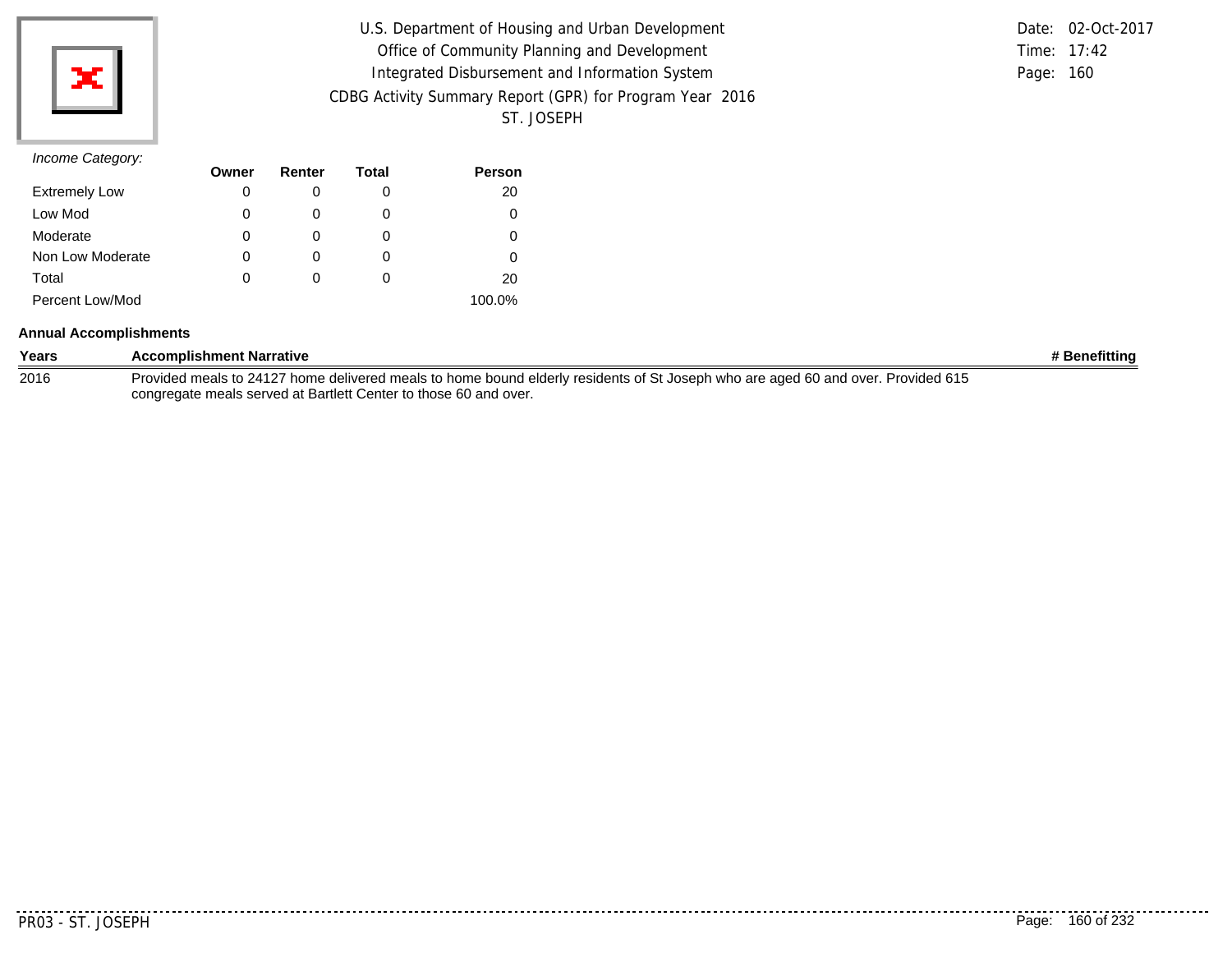| ж                            |                                     | Page: 161                                         | Date: 02-Oct-2017<br>Time: 17:42       |                                                                                                   |                     |     |
|------------------------------|-------------------------------------|---------------------------------------------------|----------------------------------------|---------------------------------------------------------------------------------------------------|---------------------|-----|
| <b>PGM Year:</b><br>Project: | 2016<br>0048 - Samaritan Center     |                                                   |                                        |                                                                                                   |                     |     |
| <b>IDIS Activity:</b>        | 2188 - Caring Partners (The Center) |                                                   |                                        |                                                                                                   |                     |     |
| Status:<br>Location:         | Open                                | 902 Edmond St Ste 203 Saint Joseph, MO 64501-2762 | Objective:<br>Outcome:<br>Matrix Code: | Create suitable living environments<br>Availability/accessibility<br>Mental Health Services (05O) | National Objective: | LMC |

**Initial Funding Date:** 09/14/2016

#### **Description:**

provide mental health counseling to low income

# **Financing**

|              | Fund Tvpe    | <b>Grant Year</b> | Grant       | <b>Funded Amount</b> | Drawn In Program<br>Year | Drawn Thru Program Year |
|--------------|--------------|-------------------|-------------|----------------------|--------------------------|-------------------------|
| <b>CDBG</b>  | E٨           | 2016              | B16MC290004 | \$25,000.00          | \$13.999.00              | \$13,999.00             |
| <b>Total</b> | <b>Total</b> |                   |             | \$25,000,00          | \$13.999.00              | \$13,999.00             |

# **Proposed Accomplishments**

People (General) : 110

### **Actual Accomplishments**

|                                                          | Owner |          | Renter |          | Total |          | Person   |          |
|----------------------------------------------------------|-------|----------|--------|----------|-------|----------|----------|----------|
| Number assisted:                                         | Total | Hispanic | Total  | Hispanic | Total | Hispanic | Total    | Hispanic |
| White:                                                   |       |          | 0      | $\Omega$ |       |          | 382      |          |
| Black/African American:                                  |       |          |        | 0        |       |          | 21       |          |
| Asian:                                                   |       |          |        | 0        |       |          | $\Omega$ |          |
| American Indian/Alaskan Native:                          |       | 0        | 0      | $\Omega$ |       |          |          |          |
| Native Hawaiian/Other Pacific Islander:                  |       |          |        | $\Omega$ |       |          |          |          |
| American Indian/Alaskan Native & White:                  |       |          |        | $\Omega$ |       |          |          |          |
| Asian White:                                             |       |          |        | 0        |       |          |          |          |
| Black/African American & White:                          |       |          |        | 0        |       |          |          |          |
| American Indian/Alaskan Native & Black/African American: | 0     | 0        | 0      | 0        |       |          |          |          |
| Other multi-racial:                                      |       |          | ი      | $\Omega$ |       |          | U        |          |
| Asian/Pacific Islander:                                  |       |          |        | 0        |       |          | 0        |          |
| Hispanic:                                                | 0     | $\Omega$ | 0      | $\Omega$ |       |          | $\cap$   |          |
| Total:                                                   | O     | 0        | 0      | 0        |       | 0        | 404      |          |
| Female-headed Households:                                |       |          |        |          |       |          |          |          |

. . . . .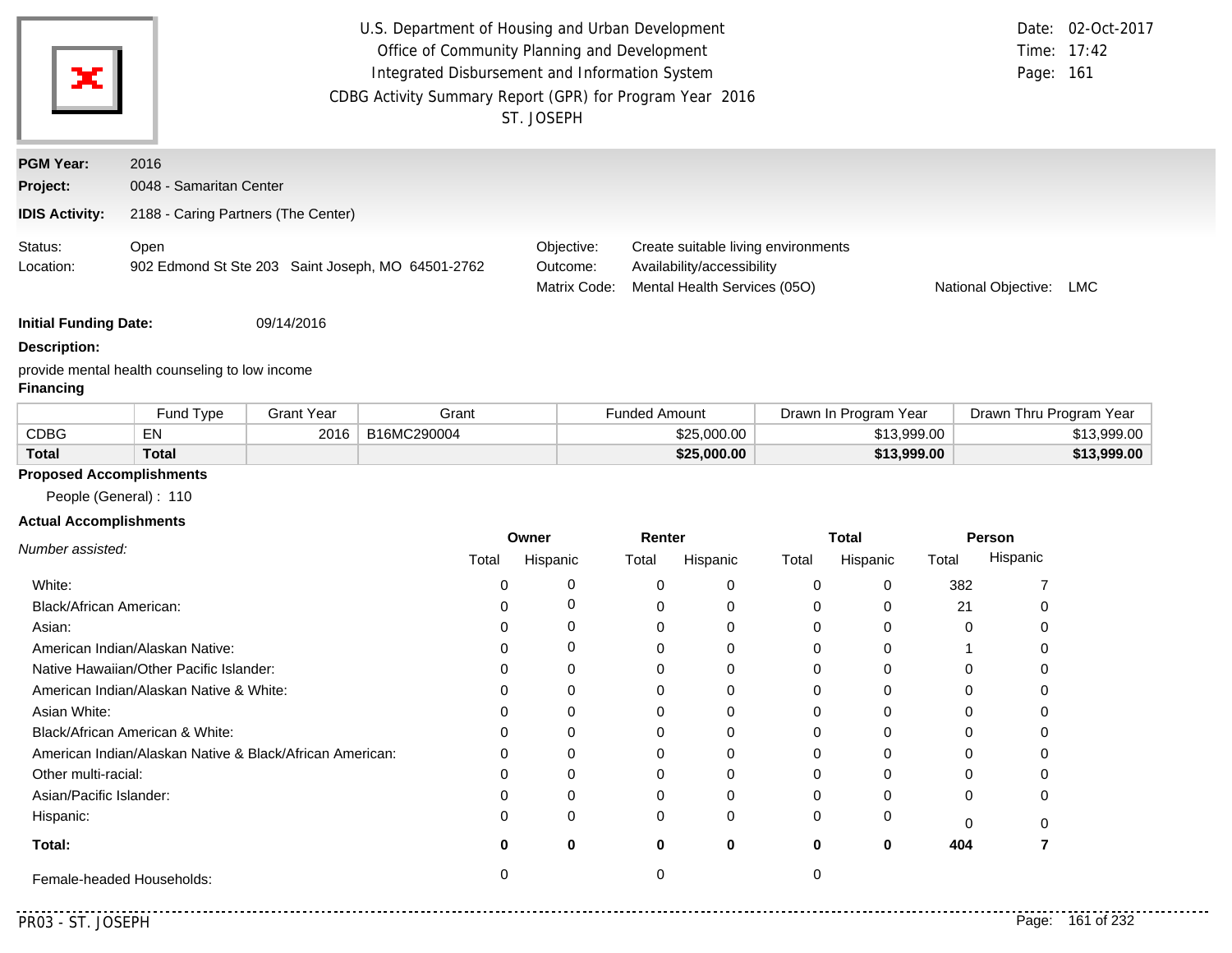

| U.S. Department of Housing and Urban Development         |           | Date: 02-Oct-2017 |
|----------------------------------------------------------|-----------|-------------------|
| Office of Community Planning and Development             |           | Time: 17:42       |
| Integrated Disbursement and Information System           | Page: 162 |                   |
| CDBG Activity Summary Report (GPR) for Program Year 2016 |           |                   |
| ST. JOSEPH                                               |           |                   |

|           | Date: 02-Oct-2017 |
|-----------|-------------------|
|           | Time: $17:42$     |
| Page: 162 |                   |

| $11001110$ catogory. | Owner | Renter | Total | <b>Person</b> |
|----------------------|-------|--------|-------|---------------|
| <b>Extremely Low</b> | 0     |        | 0     | 293           |
| Low Mod              | 0     |        | 0     | 90            |
| Moderate             | 0     |        | O     | 17            |
| Non Low Moderate     | 0     |        | 0     | 4             |
| Total                | 0     |        | O     | 404           |
| Percent Low/Mod      |       |        |       | 99.0%         |

#### **Annual Accomplishments**

| Years | <b>Accomplishment Narrative</b>                                                                   | efitting<br>ene |
|-------|---------------------------------------------------------------------------------------------------|-----------------|
| 2016  | d mental health counseling along with<br>lication management.<br>Jrr<br>. med<br>10000<br>TUVIUEU |                 |

. . . . . . . . . .

..........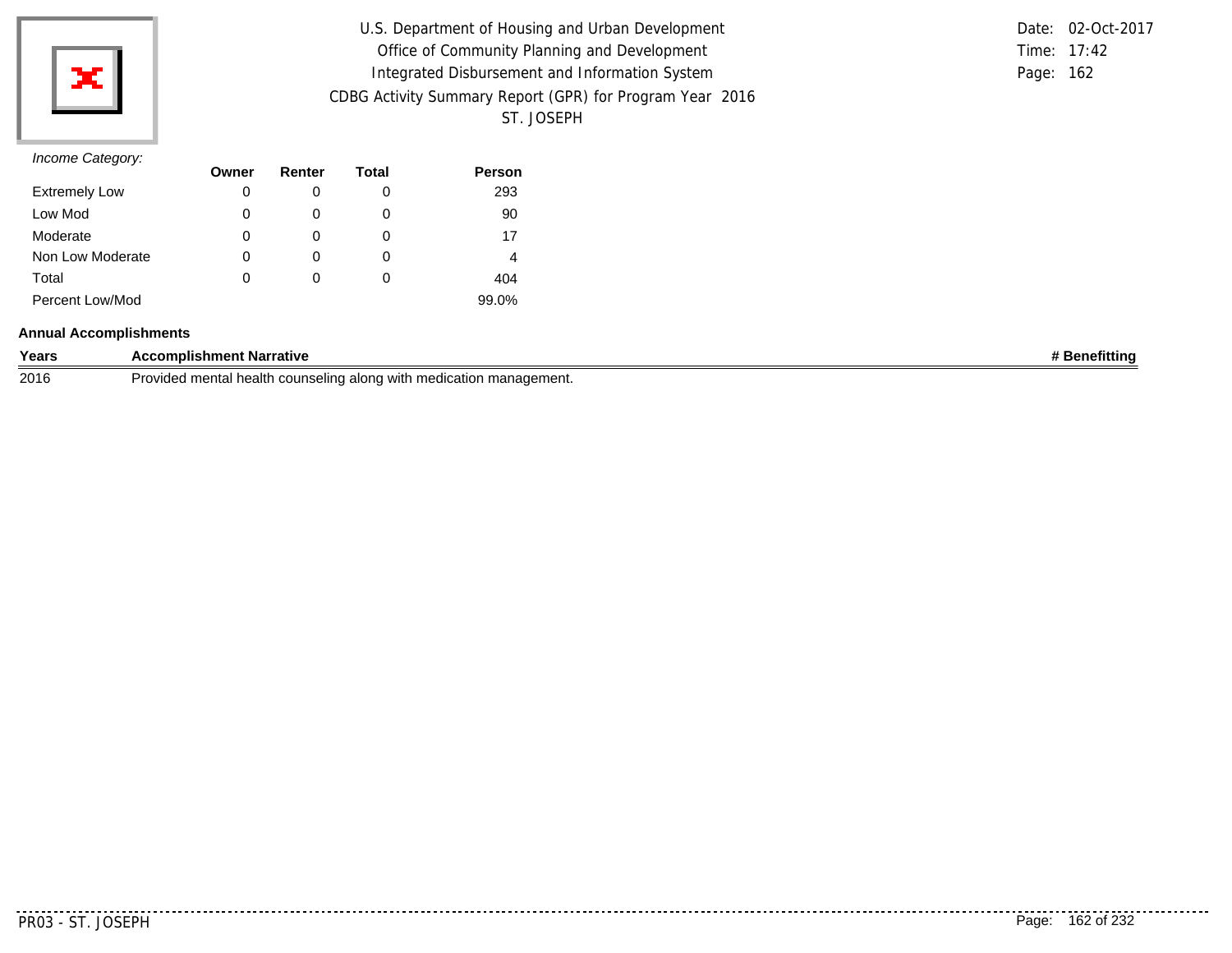| ×                                                            | U.S. Department of Housing and Urban Development<br>Office of Community Planning and Development<br>Integrated Disbursement and Information System<br>CDBG Activity Summary Report (GPR) for Program Year 2016 | ST. JOSEPH                             |                                                                                                        | Page: 163           | Date: 02-Oct-2017<br>Time: 17:42 |
|--------------------------------------------------------------|----------------------------------------------------------------------------------------------------------------------------------------------------------------------------------------------------------------|----------------------------------------|--------------------------------------------------------------------------------------------------------|---------------------|----------------------------------|
| <b>PGM Year:</b><br><b>Project:</b><br><b>IDIS Activity:</b> | 2016<br>0053 - YWCA<br>2189 - Shelter for Abused Women and Children (YWCA)                                                                                                                                     |                                        |                                                                                                        |                     |                                  |
| Status:<br>Location:                                         | Completed 9/12/2017 12:00:00 AM<br>304 N 8th St Saint Joseph, MO 64501-1927                                                                                                                                    | Objective:<br>Outcome:<br>Matrix Code: | Create suitable living environments<br>Availability/accessibility<br>Battered and Abused Spouses (05G) | National Objective: | <b>LMC</b>                       |
| <b>Initial Funding Date:</b>                                 | 09/14/2016                                                                                                                                                                                                     |                                        |                                                                                                        |                     |                                  |

#### **Description:**

Shelter for abusedhomeless women and children

#### **Financing**

|              | Fund Type | Grant Year | Grant       | Funded Amount | Drawn In Program Year | Drawn Thru Program Year |
|--------------|-----------|------------|-------------|---------------|-----------------------|-------------------------|
| <b>CDBG</b>  | EN        | 2016       | B16MC290004 | \$68,000,00   | \$54,666.62           | \$54,666.62             |
| <b>Total</b> | Total     |            |             | \$68,000.00   | \$54,666.62           | \$54,666.62             |

# **Proposed Accomplishments**

People (General) : 400

### **Actual Accomplishments**

|                                                          | Owner |          | Renter   |          |       | <b>Total</b> |       | Person   |
|----------------------------------------------------------|-------|----------|----------|----------|-------|--------------|-------|----------|
| Number assisted:                                         | Total | Hispanic | Total    | Hispanic | Total | Hispanic     | Total | Hispanic |
| White:                                                   |       |          | $\Omega$ | $\Omega$ |       |              | 270   | 20       |
| Black/African American:                                  |       |          | O        | 0        |       |              | 98    |          |
| Asian:                                                   |       |          | $\Omega$ | $\Omega$ | 0     |              | 0     |          |
| American Indian/Alaskan Native:                          |       |          | 0        | $\Omega$ |       |              | 5     |          |
| Native Hawaiian/Other Pacific Islander:                  |       |          | $\Omega$ | $\Omega$ |       |              | 13    |          |
| American Indian/Alaskan Native & White:                  |       |          | $\Omega$ | $\Omega$ |       |              | 3     |          |
| Asian White:                                             |       |          |          | 0        |       |              |       |          |
| Black/African American & White:                          | 0     |          |          | $\Omega$ |       |              | 32    |          |
| American Indian/Alaskan Native & Black/African American: | 0     |          | 0        | $\Omega$ |       |              | 3     |          |
| Other multi-racial:                                      |       |          | 0        | $\Omega$ |       |              |       |          |
| Asian/Pacific Islander:                                  |       |          | $\Omega$ | $\Omega$ |       |              |       |          |
| Hispanic:                                                |       |          | $\Omega$ | $\Omega$ | 0     |              |       |          |
| Total:                                                   |       |          | 0        | 0        | 0     | 0            | 426   | 25       |
| Female-headed Households:                                |       |          |          |          |       |              |       |          |

<u>. . . . . . . .</u>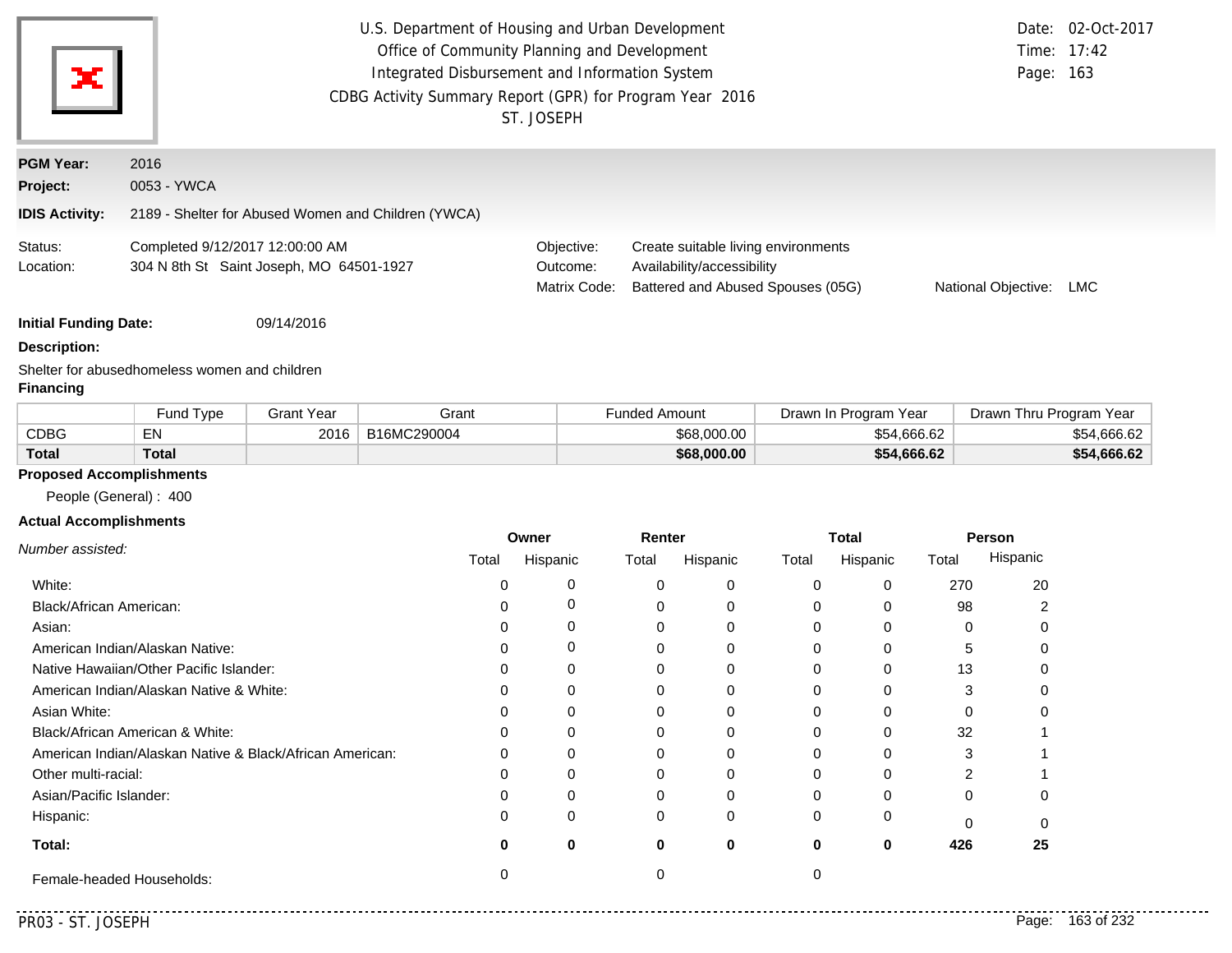| U.S. Department of Housing and Urban Development         |           | Date: 02-Oct-2017 |
|----------------------------------------------------------|-----------|-------------------|
| Office of Community Planning and Development             |           | Time: $17:42$     |
| Integrated Disbursement and Information System           | Page: 164 |                   |
| CDBG Activity Summary Report (GPR) for Program Year 2016 |           |                   |
| ST. JOSEPH                                               |           |                   |

|           | Date: 02-Oct-2017 |
|-----------|-------------------|
|           | Time: $17:42$     |
| Page: 164 |                   |

|                      | Owner | Renter | Total | <b>Person</b> |
|----------------------|-------|--------|-------|---------------|
| <b>Extremely Low</b> | 0     |        | O     | 393           |
| Low Mod              | 0     |        | 0     | 29            |
| Moderate             | 0     |        | O     | 4             |
| Non Low Moderate     | 0     |        | O     | Ω             |
| Total                | 0     |        | O     | 426           |
| Percent Low/Mod      |       |        |       | 100.0%        |

#### **Annual Accomplishments**

| Years | <b>Accomplishment Narrative</b>                                                                                                         | # Benefittina |
|-------|-----------------------------------------------------------------------------------------------------------------------------------------|---------------|
| 2016  | The YWCA provided 17,285 nights of protective shelter to 426 women and children who were victims of domestic violence or homeless. Also |               |
|       | provided was case management and life skills classes.                                                                                   |               |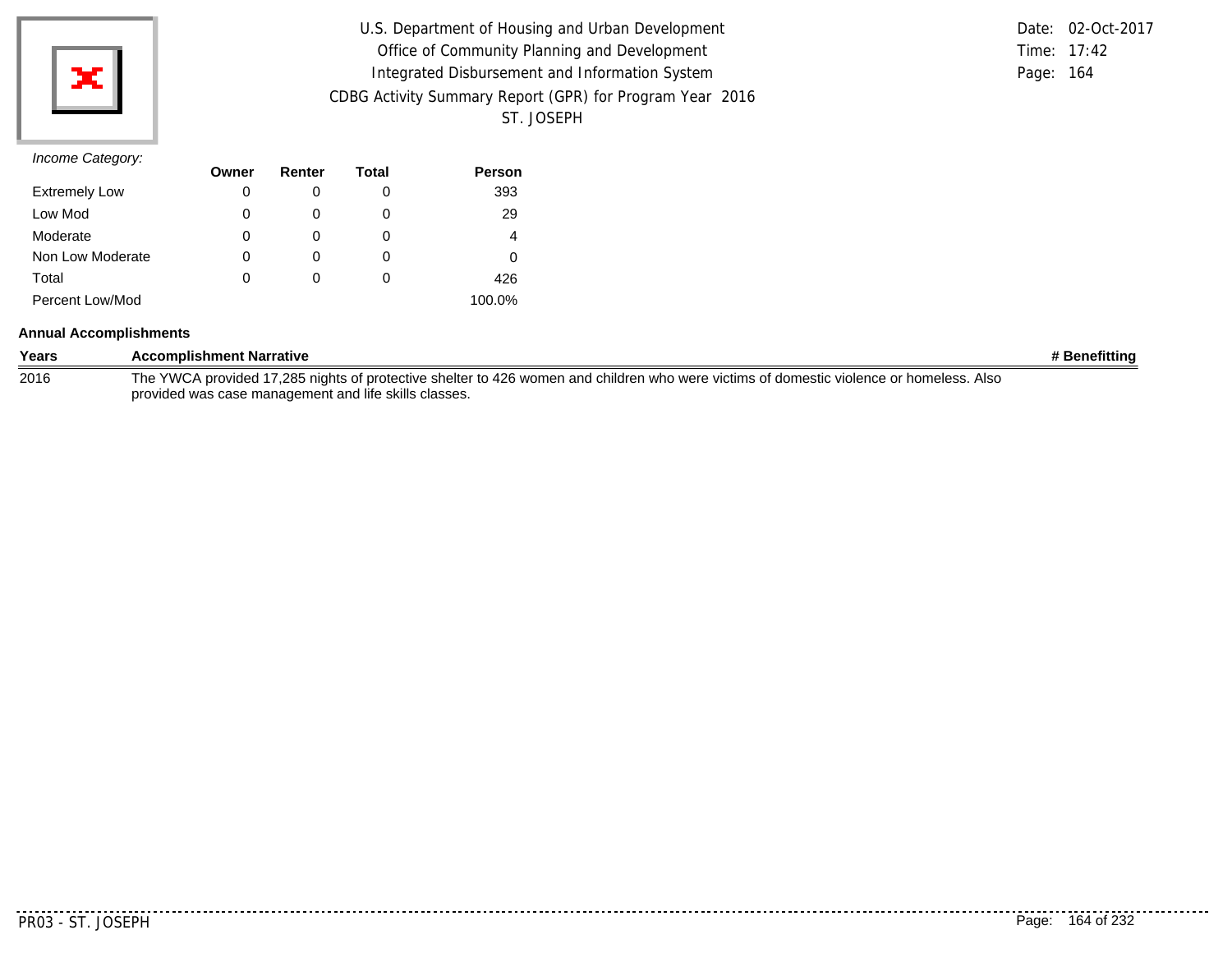|                              | U.S. Department of Housing and Urban Development         |                                                | Date: 02-Oct-2017                                                                          |                     |     |
|------------------------------|----------------------------------------------------------|------------------------------------------------|--------------------------------------------------------------------------------------------|---------------------|-----|
|                              | Office of Community Planning and Development             |                                                | Time: 17:42                                                                                |                     |     |
| $\mathbf{x}$                 |                                                          | Integrated Disbursement and Information System |                                                                                            | Page: 165           |     |
|                              | CDBG Activity Summary Report (GPR) for Program Year 2016 | ST. JOSEPH                                     |                                                                                            |                     |     |
| <b>PGM Year:</b>             | 2016                                                     |                                                |                                                                                            |                     |     |
| Project:                     | 0051 - Social Welfare Board                              |                                                |                                                                                            |                     |     |
| <b>IDIS Activity:</b>        | 2190 - Dental Care Program (SWB)                         |                                                |                                                                                            |                     |     |
| Status:<br>Location:         | Open<br>904 S 10th St Saint Joseph, MO 64503-2405        | Objective:<br>Outcome:<br>Matrix Code:         | Create suitable living environments<br>Availability/accessibility<br>Health Services (05M) | National Objective: | LMC |
| <b>Initial Funding Date:</b> | 09/14/2016                                               |                                                |                                                                                            |                     |     |
| Docerintion:                 |                                                          |                                                |                                                                                            |                     |     |

# **Description:**

Dental service for low income

#### **Financing**

|              | Fund Type    | Grant Year | Grant       | Funded Amount | Drawn In Program Year | Year<br>Drawn Thru Program |
|--------------|--------------|------------|-------------|---------------|-----------------------|----------------------------|
| <b>CDBG</b>  | EN           | 2016       | B16MC290004 | \$90,000,00   | \$50,666,66           | \$50,666.66                |
| <b>Total</b> | <b>Total</b> |            |             | \$90,000.00   | \$50,666.66           | \$50,666.66                |

# **Proposed Accomplishments**

People (General) : 1,300

### **Actual Accomplishments**

|                                                          | Owner |          | Renter |          | <b>Total</b> |          | Person |          |
|----------------------------------------------------------|-------|----------|--------|----------|--------------|----------|--------|----------|
| Number assisted:                                         | Total | Hispanic | Total  | Hispanic | Total        | Hispanic | Total  | Hispanic |
| White:                                                   |       |          |        | 0        |              |          | 198    |          |
| Black/African American:                                  |       |          |        |          |              |          | 47     |          |
| Asian:                                                   | 0     | 0        |        | 0        |              |          |        |          |
| American Indian/Alaskan Native:                          | U     | 0        |        | 0        |              |          |        |          |
| Native Hawaiian/Other Pacific Islander:                  |       |          |        |          |              |          |        |          |
| American Indian/Alaskan Native & White:                  | O     |          |        | 0        |              |          |        |          |
| Asian White:                                             |       |          |        |          |              |          |        |          |
| Black/African American & White:                          | 0     |          |        | 0        |              |          |        |          |
| American Indian/Alaskan Native & Black/African American: | 0     | 0        |        | $\Omega$ |              |          |        |          |
| Other multi-racial:                                      | U     |          |        | $\Omega$ |              |          | 11     |          |
| Asian/Pacific Islander:                                  |       |          |        |          |              |          |        |          |
| Hispanic:                                                | 0     | 0        | 0      | $\Omega$ |              |          |        |          |
| Total:                                                   |       | 0        | 0      | 0        |              | 0        | 263    | 10       |
| Female-headed Households:                                |       |          |        |          |              |          |        |          |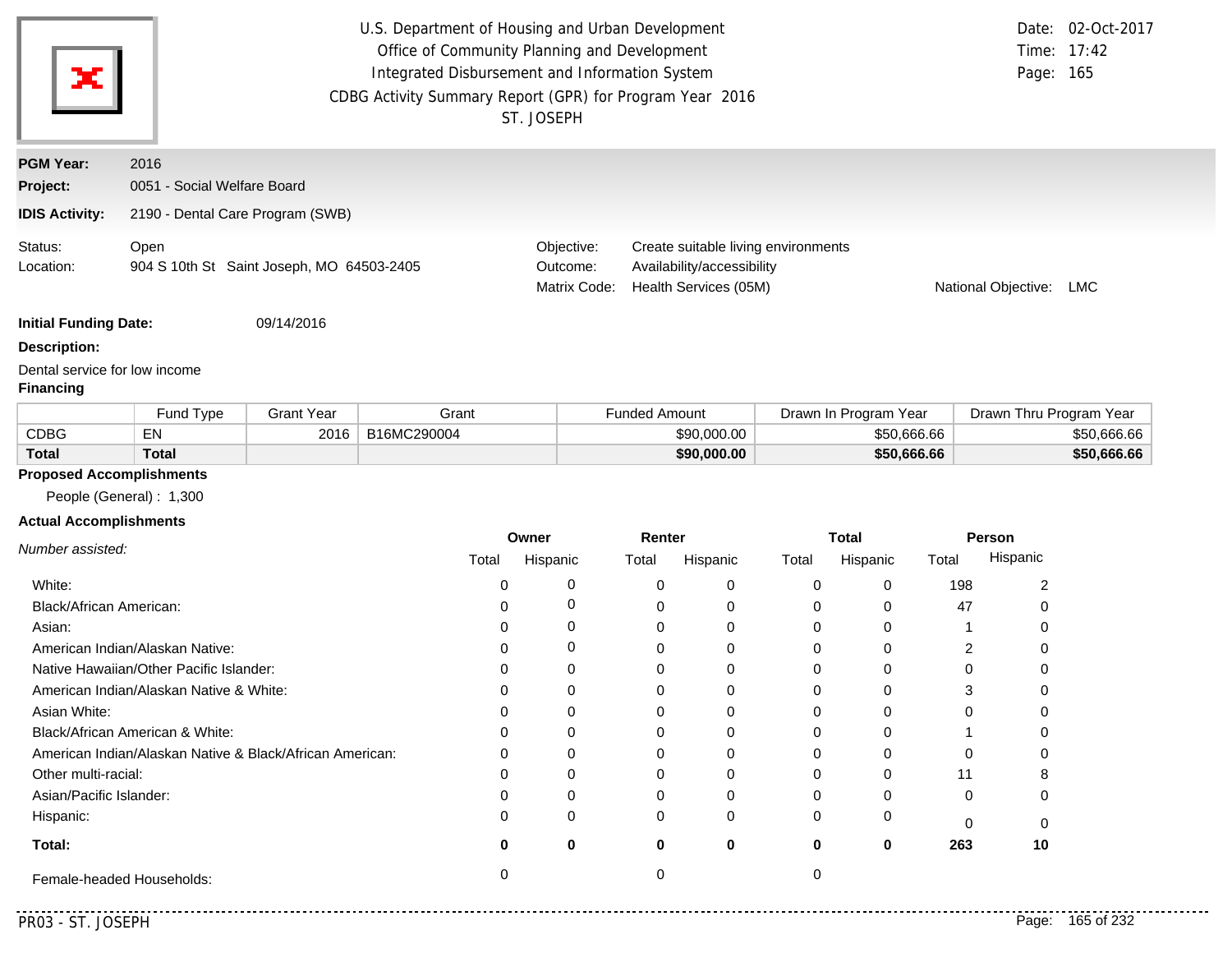

| U.S. Department of Housing and Urban Development         |             | Date: 02-Oct-2017 |
|----------------------------------------------------------|-------------|-------------------|
| Office of Community Planning and Development             | Time: 17:42 |                   |
| Integrated Disbursement and Information System           | Page: 166   |                   |
| CDBG Activity Summary Report (GPR) for Program Year 2016 |             |                   |
| ST. JOSEPH                                               |             |                   |

|           | Date: 02-Oct-2017 |
|-----------|-------------------|
|           | Time: $17:42$     |
| Page: 166 |                   |

| -                    | Owner | Renter | Total | <b>Person</b> |
|----------------------|-------|--------|-------|---------------|
| <b>Extremely Low</b> | 0     |        | 0     | 202           |
| Low Mod              | 0     |        | O     | 48            |
| Moderate             | 0     |        | O     | 13            |
| Non Low Moderate     | 0     |        | O     | 0             |
| Total                | 0     |        | O     | 263           |
| Percent Low/Mod      |       |        |       | 100.0%        |

#### **Annual Accomplishments**

| Years | <b>Accomplishment Narrative</b>                                                                                                                  | .<br>enefitting |
|-------|--------------------------------------------------------------------------------------------------------------------------------------------------|-----------------|
| 2016  | overtv level.<br>∵denta<br>Provided res<br>those<br>' insura<br>low the<br>: without<br>ntal<br>and<br>ative."<br>wno<br>care to<br><b>DEIOW</b> |                 |

. . . . . . . . . .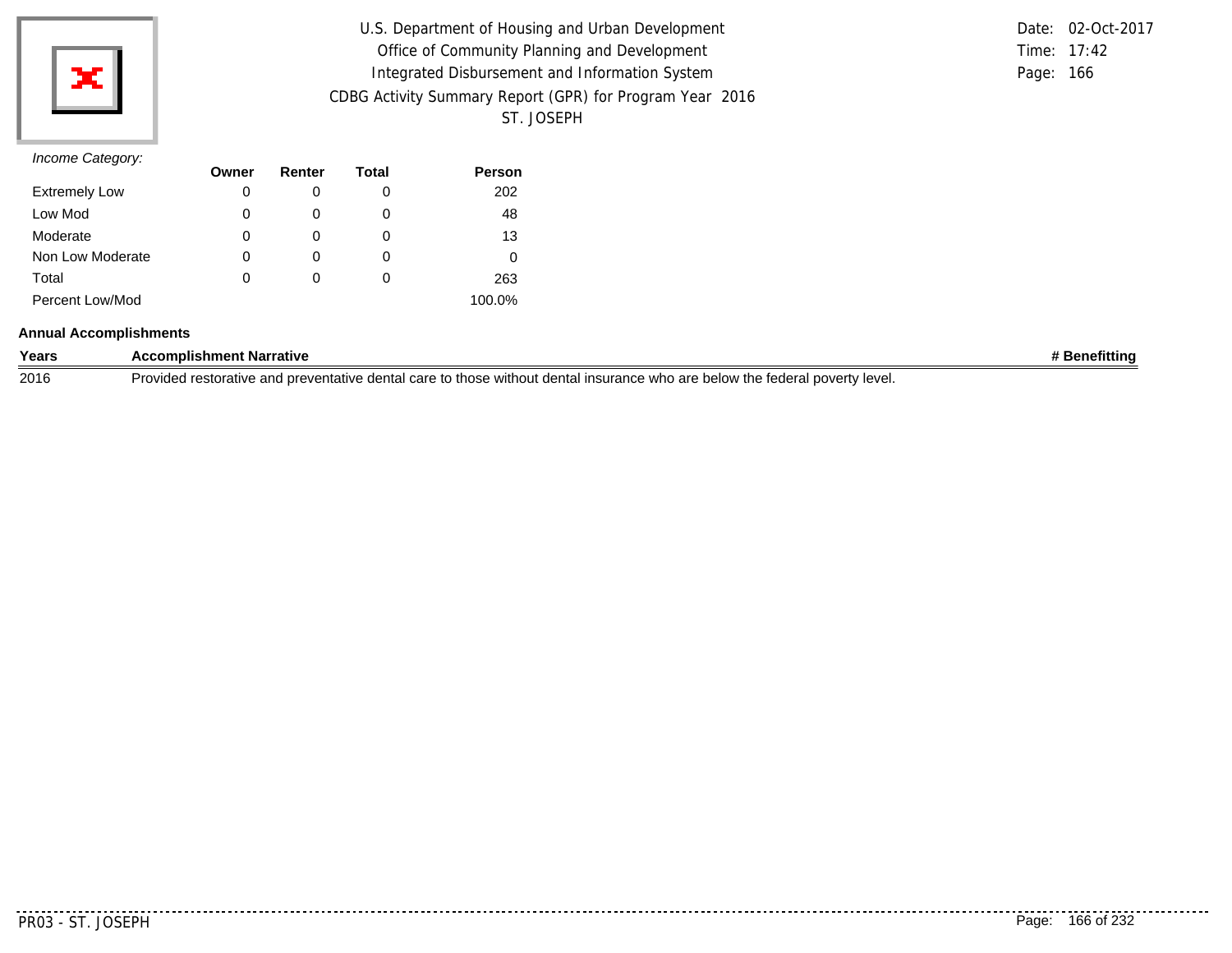| ×                            | U.S. Department of Housing and Urban Development<br>Office of Community Planning and Development<br>Integrated Disbursement and Information System<br>CDBG Activity Summary Report (GPR) for Program Year 2016<br>ST. JOSEPH |                                               |  |                                        |                                                                                                     |                     | Date: 02-Oct-2017<br>Time: 17:42<br>Page: 167 |
|------------------------------|------------------------------------------------------------------------------------------------------------------------------------------------------------------------------------------------------------------------------|-----------------------------------------------|--|----------------------------------------|-----------------------------------------------------------------------------------------------------|---------------------|-----------------------------------------------|
| <b>PGM Year:</b>             | 2016                                                                                                                                                                                                                         |                                               |  |                                        |                                                                                                     |                     |                                               |
| Project:                     | 0055 - Hillcrest Transitional Housing                                                                                                                                                                                        |                                               |  |                                        |                                                                                                     |                     |                                               |
| <b>IDIS Activity:</b>        |                                                                                                                                                                                                                              | 2191 - Transitional Housing for Families      |  |                                        |                                                                                                     |                     |                                               |
| Status:<br>Location:         | Open                                                                                                                                                                                                                         | 3000 Parkway A St Saint Joseph, MO 64507-1763 |  | Objective:<br>Outcome:<br>Matrix Code: | Create suitable living environments<br>Availability/accessibility<br>Public Services (General) (05) | National Objective: | LMC                                           |
| <b>Initial Funding Date:</b> |                                                                                                                                                                                                                              | 09/14/2016                                    |  |                                        |                                                                                                     |                     |                                               |

**Description:**

Transitional housing for homeless families

### **Financing**

|              | <b>Fund Type</b> | Grant Year | Grant       | Funded Amount | Drawn In Program Year | Drawn Thru Program Year |
|--------------|------------------|------------|-------------|---------------|-----------------------|-------------------------|
| <b>CDBG</b>  | EN               | 2016       | B16MC290004 | \$40,000.00   | \$26,666.72           | \$26,666.72             |
| <b>Total</b> | <b>Total</b>     |            |             | \$40,000.00   | \$26,666.72           | \$26,666.72             |

### **Proposed Accomplishments**

People (General) : 16

### **Actual Accomplishments**

|                                                          | Owner |          | Renter |          | <b>Total</b> |          | Person |          |
|----------------------------------------------------------|-------|----------|--------|----------|--------------|----------|--------|----------|
| Number assisted:                                         | Total | Hispanic | Total  | Hispanic | Total        | Hispanic |        | Hispanic |
| White:                                                   |       |          |        | $\Omega$ | 0            |          | 58     |          |
| Black/African American:                                  |       |          |        |          | 0            |          | 25     |          |
| Asian:                                                   |       |          |        | 0        | 0            |          |        |          |
| American Indian/Alaskan Native:                          |       |          |        |          | 0            |          |        |          |
| Native Hawaiian/Other Pacific Islander:                  |       |          |        |          | 0            |          |        |          |
| American Indian/Alaskan Native & White:                  |       |          |        |          | 0            |          |        |          |
| Asian White:                                             |       |          |        |          | 0            |          |        |          |
| Black/African American & White:                          |       |          |        |          | 0            |          |        |          |
| American Indian/Alaskan Native & Black/African American: | U     |          |        |          | 0            |          |        |          |
| Other multi-racial:                                      |       |          |        |          | 0            |          |        |          |
| Asian/Pacific Islander:                                  |       |          |        |          | 0            |          |        |          |
| Hispanic:                                                |       |          |        | 0        | 0            |          |        |          |
| Total:                                                   |       | 0        | o      | 0        | 0            | 0        | 90     |          |
| Female-headed Households:                                |       |          |        |          |              |          |        |          |

. . . . . . . . . . . . .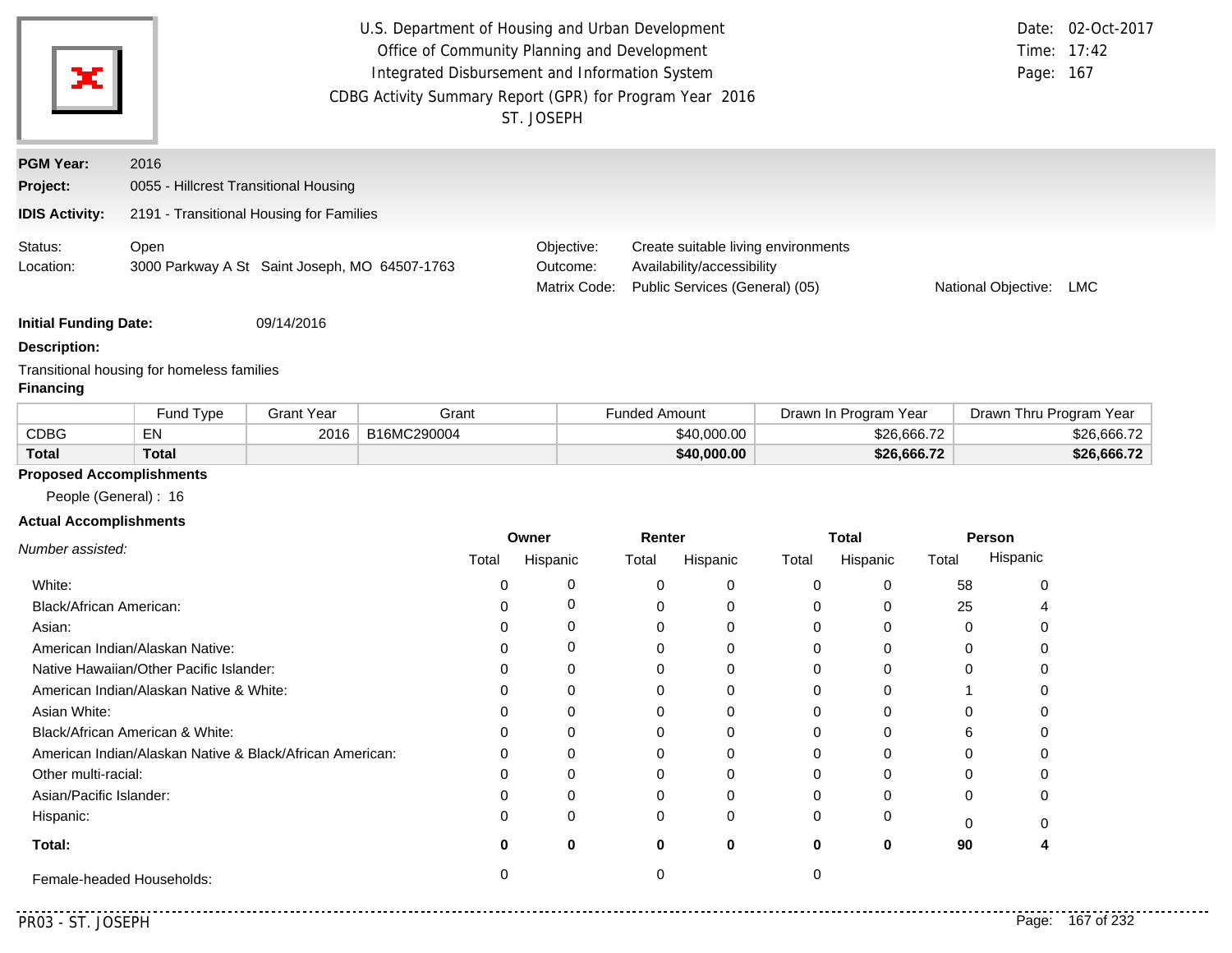| U.S. Department of Housing and Urban Development         |           | Date: 02-Oct-2017 |
|----------------------------------------------------------|-----------|-------------------|
| Office of Community Planning and Development             |           | Time: $17:42$     |
| Integrated Disbursement and Information System           | Page: 168 |                   |
| CDBG Activity Summary Report (GPR) for Program Year 2016 |           |                   |
| ST. JOSEPH                                               |           |                   |

|           | Date: 02-Oct-2017 |
|-----------|-------------------|
|           | Time: $17:42$     |
| Page: 168 |                   |

|                      | Owner | Renter | Total | <b>Person</b> |
|----------------------|-------|--------|-------|---------------|
| <b>Extremely Low</b> | 0     |        | O     | 69            |
| Low Mod              | 0     |        | 0     | 21            |
| Moderate             | 0     |        | O     |               |
| Non Low Moderate     | 0     |        | O     |               |
| Total                | 0     |        | O     | 90            |
| Percent Low/Mod      |       |        |       | 100.0%        |

#### **Annual Accomplishments**

| Years | <b>Accomplishment Narrative</b>                                                                                                                | # Benefitting |
|-------|------------------------------------------------------------------------------------------------------------------------------------------------|---------------|
| 2016  | Provided transitional housing services to 86 people from homeless households for 90 days. Services include rent and utility free apartment for |               |
|       | 90 days, access to on-site food pantry and case management.                                                                                    |               |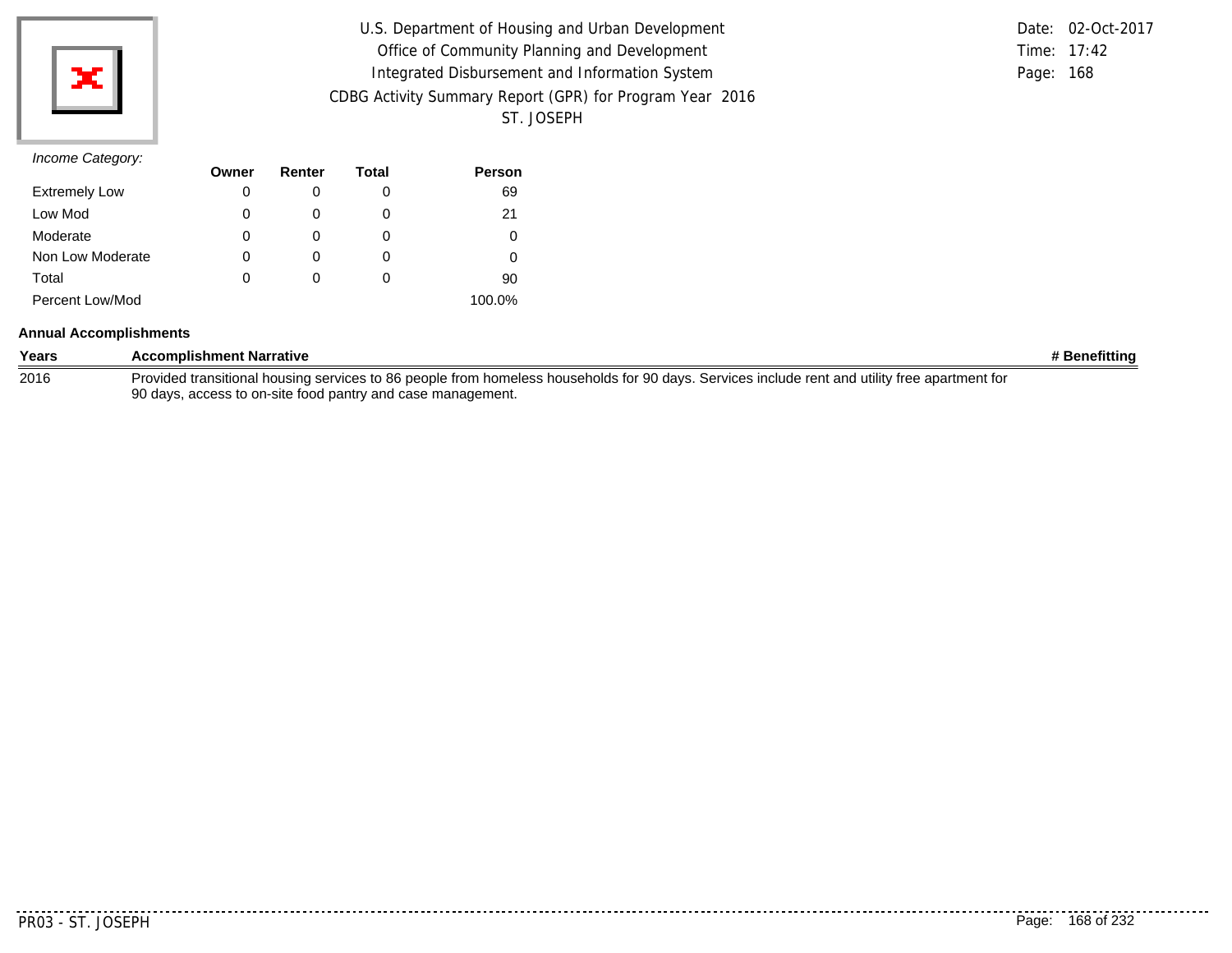| ×                     | U.S. Department of Housing and Urban Development<br>Office of Community Planning and Development<br>Integrated Disbursement and Information System<br>CDBG Activity Summary Report (GPR) for Program Year 2016<br>ST. JOSEPH |  |                                        |                                      |                     |  |  |
|-----------------------|------------------------------------------------------------------------------------------------------------------------------------------------------------------------------------------------------------------------------|--|----------------------------------------|--------------------------------------|---------------------|--|--|
| <b>PGM Year:</b>      | 2016                                                                                                                                                                                                                         |  |                                        |                                      |                     |  |  |
| Project:              | 0057 - Planning and Admin                                                                                                                                                                                                    |  |                                        |                                      |                     |  |  |
| <b>IDIS Activity:</b> | 2192 - CD Admin                                                                                                                                                                                                              |  |                                        |                                      |                     |  |  |
| Status:<br>Location:  | Open                                                                                                                                                                                                                         |  | Objective:<br>Outcome:<br>Matrix Code: | General Program Administration (21A) | National Objective: |  |  |

**Initial Funding Date:** 09/15/2016

#### **Description:**

Administrative costs for CD Program

### **Financing**

|              | Fund Type    | Grant Year | Grant       | Funded Amount | Drawn In Program Year | Drawn Thru Program Year |
|--------------|--------------|------------|-------------|---------------|-----------------------|-------------------------|
| <b>CDBG</b>  | EN           | 2016       | B16MC290004 | \$197,245.32  | \$101,988.63          | \$101,988.63            |
| <b>Total</b> | <b>Total</b> |            |             | \$197,245.32  | \$101,988.63          | \$101,988.63            |

## **Proposed Accomplishments**

#### **Actual Accomplishments**

| Number assisted:                                         | Owner    |             | Renter   |             |          | <b>Total</b> |             | Person           |
|----------------------------------------------------------|----------|-------------|----------|-------------|----------|--------------|-------------|------------------|
|                                                          | Total    | Hispanic    | Total    | Hispanic    | Total    | Hispanic     | Total       | Hispanic         |
| White:                                                   |          |             |          |             | 0        | 0            |             |                  |
| Black/African American:                                  |          |             |          |             | 0        | 0            |             |                  |
| Asian:                                                   |          |             |          |             | $\Omega$ | 0            |             |                  |
| American Indian/Alaskan Native:                          |          |             |          |             | 0        | 0            |             |                  |
| Native Hawaiian/Other Pacific Islander:                  |          |             |          |             | $\Omega$ | 0            |             |                  |
| American Indian/Alaskan Native & White:                  |          |             |          |             | $\Omega$ | 0            |             |                  |
| Asian White:                                             |          |             |          |             | $\Omega$ | 0            |             |                  |
| Black/African American & White:                          |          |             |          |             | 0        | 0            |             |                  |
| American Indian/Alaskan Native & Black/African American: |          |             |          |             | 0        | 0            |             |                  |
| Other multi-racial:                                      |          |             |          |             | $\Omega$ | 0            |             |                  |
| Asian/Pacific Islander:                                  |          |             |          |             | 0        | 0            |             |                  |
| Hispanic:                                                |          |             |          |             | 0        | 0            |             |                  |
| Total:                                                   | $\bf{0}$ | $\mathbf 0$ | $\bf{0}$ | $\mathbf 0$ | 0        | $\bf{0}$     | $\mathbf 0$ | $\bf{0}$         |
| Female-headed Households:                                |          |             |          |             | 0        |              |             |                  |
| Income Category:<br><b>Total</b><br>Renter<br>Owner      | Person   |             |          |             |          |              |             |                  |
| PR03 - ST. JOSEPH                                        |          |             |          |             |          |              |             | Page: 169 of 232 |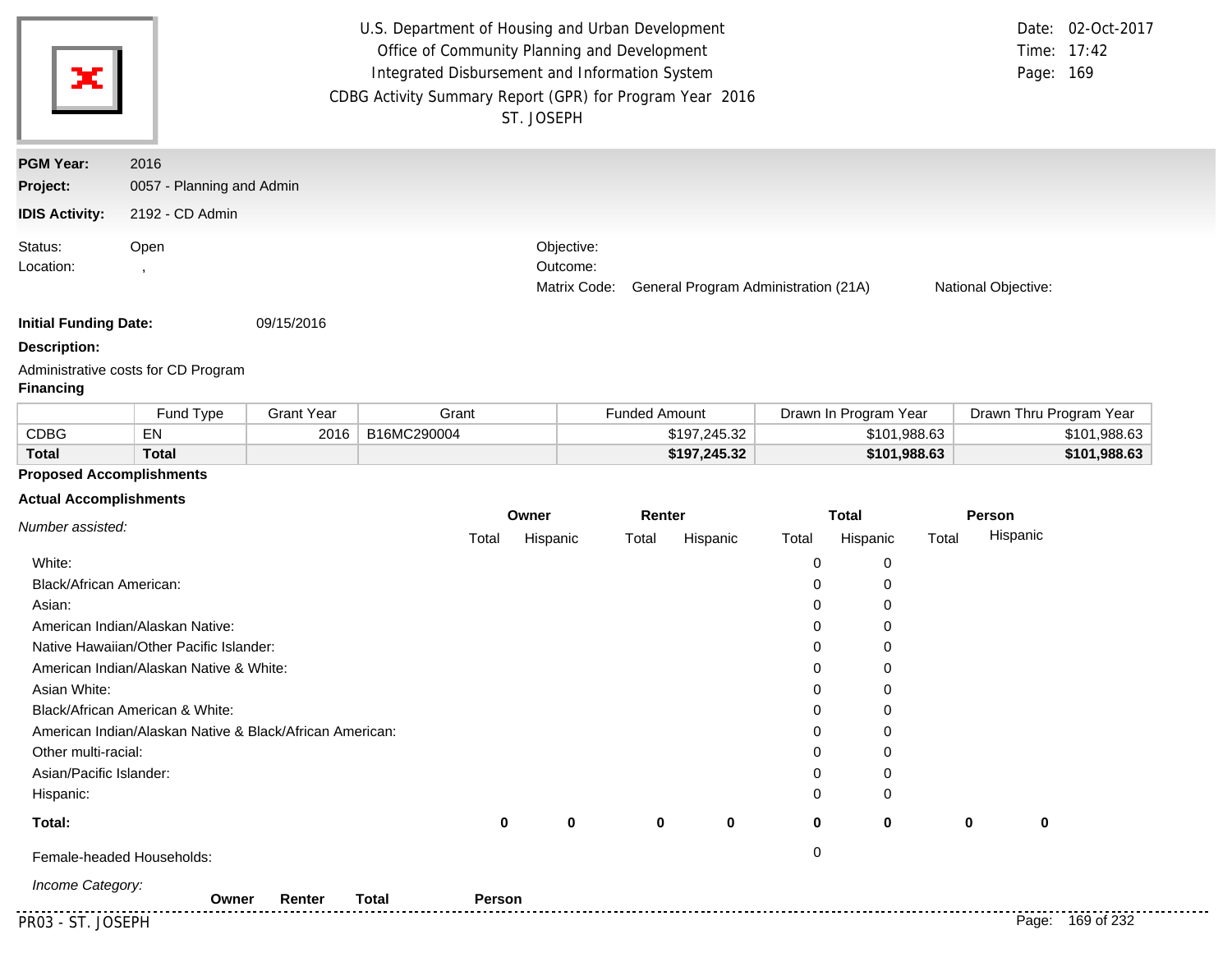|                      | U.S. Department of Housing and Urban Development         |   |          |            |  |  |  |  | Date: 02-Oct-2017 |
|----------------------|----------------------------------------------------------|---|----------|------------|--|--|--|--|-------------------|
|                      | Office of Community Planning and Development             |   |          |            |  |  |  |  | Time: 17:42       |
| ×Ш                   | Integrated Disbursement and Information System           |   |          |            |  |  |  |  | Page: 170         |
|                      | CDBG Activity Summary Report (GPR) for Program Year 2016 |   |          |            |  |  |  |  |                   |
|                      |                                                          |   |          | ST. JOSEPH |  |  |  |  |                   |
| <b>Extremely Low</b> |                                                          |   | 0        |            |  |  |  |  |                   |
| Low Mod              |                                                          |   | 0        |            |  |  |  |  |                   |
| Moderate             |                                                          |   | 0        |            |  |  |  |  |                   |
| Non Low Moderate     |                                                          |   | 0        |            |  |  |  |  |                   |
| Total                | 0                                                        | 0 | $\Omega$ | 0          |  |  |  |  |                   |
| Percent Low/Mod      |                                                          |   |          |            |  |  |  |  |                   |

### **Annual Accomplishments**

No data returned for this view. This might be because the applied filter excludes all data.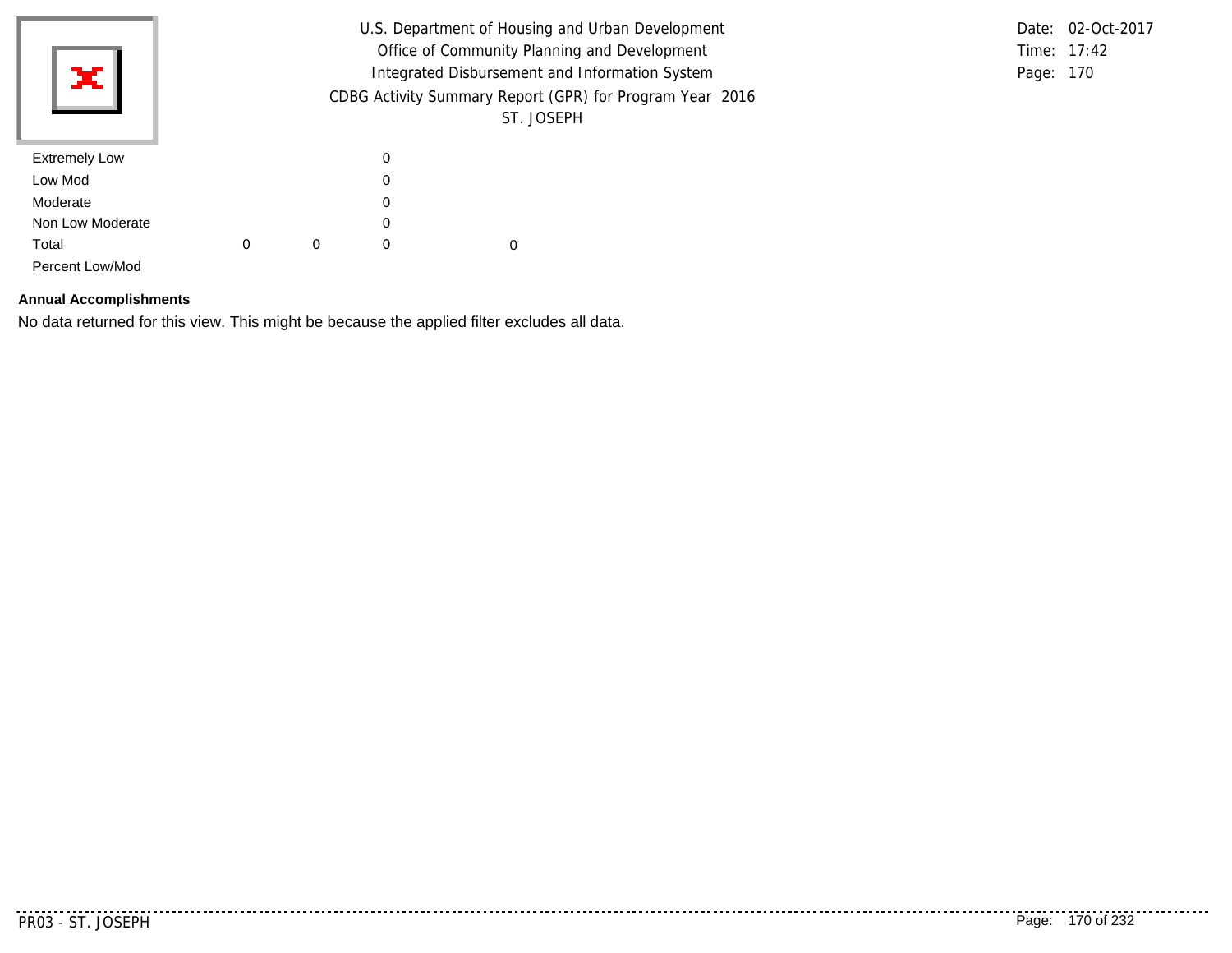|                                                   |                                                                                                    |                   |             | U.S. Department of Housing and Urban Development<br>Office of Community Planning and Development<br>Integrated Disbursement and Information System<br>CDBG Activity Summary Report (GPR) for Program Year 2016<br>ST. JOSEPH |                      |             |              |                       |       | Page: 171               | Date: 02-Oct-2017<br>Time: 17:42 |
|---------------------------------------------------|----------------------------------------------------------------------------------------------------|-------------------|-------------|------------------------------------------------------------------------------------------------------------------------------------------------------------------------------------------------------------------------------|----------------------|-------------|--------------|-----------------------|-------|-------------------------|----------------------------------|
| <b>PGM Year:</b>                                  | 2016                                                                                               |                   |             |                                                                                                                                                                                                                              |                      |             |              |                       |       |                         |                                  |
| Project:                                          | 0058 - Indirect Cost Allocation                                                                    |                   |             |                                                                                                                                                                                                                              |                      |             |              |                       |       |                         |                                  |
| <b>IDIS Activity:</b>                             | 2193 - Indirect Cost Allocation                                                                    |                   |             |                                                                                                                                                                                                                              |                      |             |              |                       |       |                         |                                  |
| Status:<br>Location:                              | Objective:<br>Open<br>Outcome:<br>$\overline{\phantom{a}}$<br>Indirect Costs (21B)<br>Matrix Code: |                   |             |                                                                                                                                                                                                                              |                      |             |              |                       |       | National Objective:     |                                  |
| <b>Initial Funding Date:</b>                      |                                                                                                    | 09/15/2016        |             |                                                                                                                                                                                                                              |                      |             |              |                       |       |                         |                                  |
| <b>Description:</b>                               |                                                                                                    |                   |             |                                                                                                                                                                                                                              |                      |             |              |                       |       |                         |                                  |
| Indirect costs for CD Program<br><b>Financing</b> |                                                                                                    |                   |             |                                                                                                                                                                                                                              |                      |             |              |                       |       |                         |                                  |
|                                                   | Fund Type                                                                                          | <b>Grant Year</b> | Grant       |                                                                                                                                                                                                                              | <b>Funded Amount</b> |             |              | Drawn In Program Year |       | Drawn Thru Program Year |                                  |
| <b>CDBG</b>                                       | EN                                                                                                 | 2016              | B16MC290004 |                                                                                                                                                                                                                              |                      | \$98,707.27 |              | \$98,707.27           |       |                         | \$98,707.27                      |
| <b>Total</b>                                      | <b>Total</b>                                                                                       |                   |             |                                                                                                                                                                                                                              |                      | \$98,707.27 |              | \$98,707.27           |       |                         | \$98,707.27                      |
| <b>Proposed Accomplishments</b>                   |                                                                                                    |                   |             |                                                                                                                                                                                                                              |                      |             |              |                       |       |                         |                                  |
| <b>Actual Accomplishments</b>                     |                                                                                                    |                   |             |                                                                                                                                                                                                                              |                      |             |              |                       |       |                         |                                  |
| Number assisted:                                  |                                                                                                    |                   | Owner       |                                                                                                                                                                                                                              | Renter               |             | <b>Total</b> |                       |       | Person                  |                                  |
|                                                   |                                                                                                    |                   | Total       | Hispanic                                                                                                                                                                                                                     | Total                | Hispanic    | Total        | Hispanic              | Total | Hispanic                |                                  |
| White:                                            |                                                                                                    |                   |             |                                                                                                                                                                                                                              |                      |             | $\mathbf 0$  | $\pmb{0}$             |       |                         |                                  |
| Black/African American:                           |                                                                                                    |                   |             |                                                                                                                                                                                                                              |                      |             | 0            | $\mathbf 0$           |       |                         |                                  |
| Asian:                                            |                                                                                                    |                   |             |                                                                                                                                                                                                                              |                      |             | 0            | $\mathbf 0$           |       |                         |                                  |
|                                                   | American Indian/Alaskan Native:                                                                    |                   |             |                                                                                                                                                                                                                              |                      |             | 0            | $\mathbf 0$           |       |                         |                                  |
|                                                   | Native Hawaiian/Other Pacific Islander:                                                            |                   |             |                                                                                                                                                                                                                              |                      |             | 0            | 0                     |       |                         |                                  |
|                                                   | American Indian/Alaskan Native & White:                                                            |                   |             |                                                                                                                                                                                                                              |                      |             | 0            | 0                     |       |                         |                                  |
| Asian White:                                      |                                                                                                    |                   |             |                                                                                                                                                                                                                              |                      |             | $\Omega$     | $\mathbf 0$           |       |                         |                                  |
|                                                   | Black/African American & White:                                                                    |                   |             |                                                                                                                                                                                                                              |                      |             | 0            | $\mathbf 0$           |       |                         |                                  |
|                                                   | American Indian/Alaskan Native & Black/African American:                                           |                   |             |                                                                                                                                                                                                                              |                      |             | 0            | 0                     |       |                         |                                  |
| Other multi-racial:                               |                                                                                                    |                   |             |                                                                                                                                                                                                                              |                      |             | 0            | 0                     |       |                         |                                  |
| Asian/Pacific Islander:                           |                                                                                                    |                   |             |                                                                                                                                                                                                                              |                      |             | $\Omega$     | $\Omega$              |       |                         |                                  |

**0 0**

**0 0**

0

0 **0 0 0**

**Total:**

Hispanic:

Female-headed Households: 0

*Income Category:*

PR03 - ST. JOSEPH Page: 171 of 232 **Owner Renter Total Person**

. . . . . .

**0**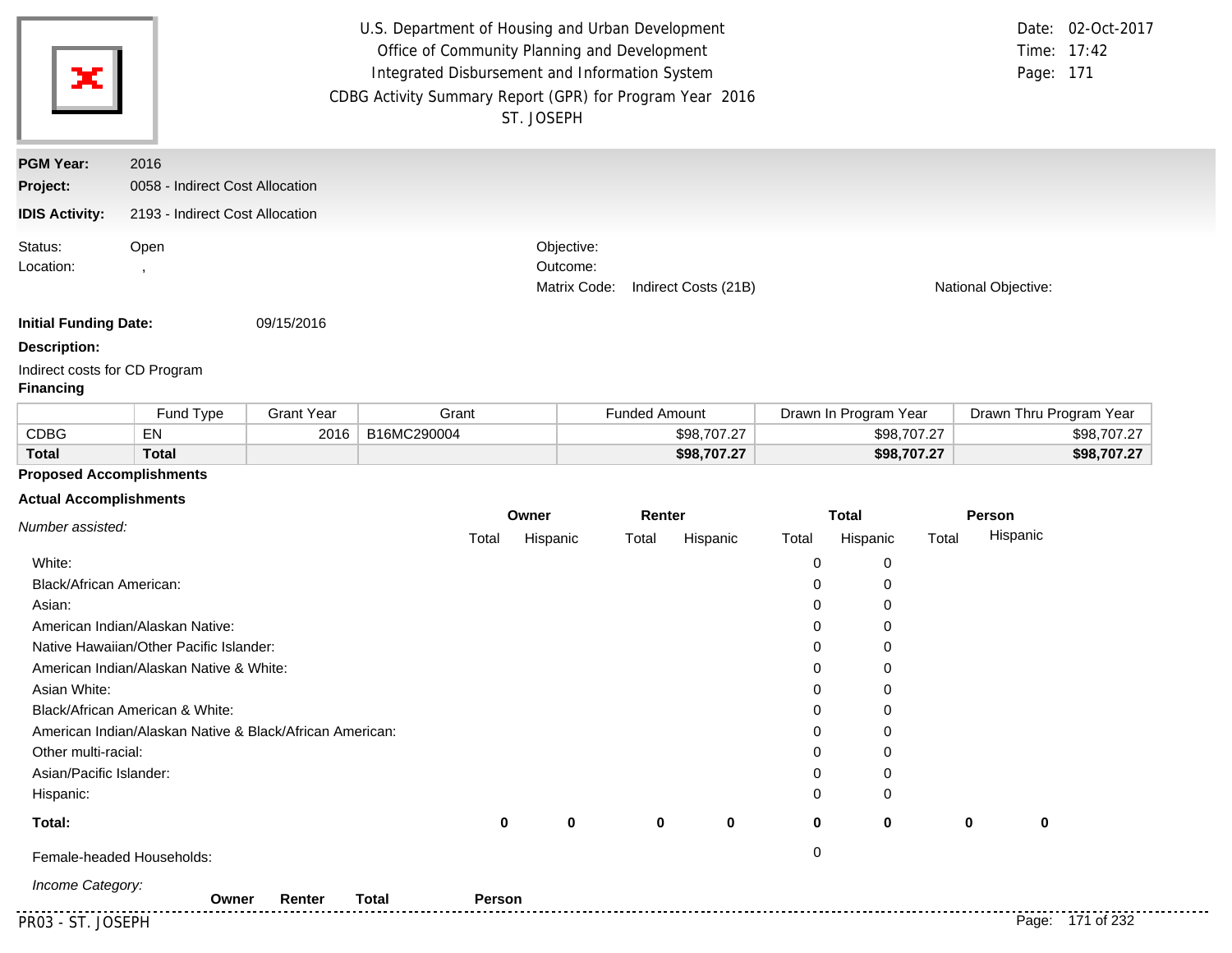|                      |   | U.S. Department of Housing and Urban Development         |           | Date: 02-Oct-2017 |  |  |  |
|----------------------|---|----------------------------------------------------------|-----------|-------------------|--|--|--|
|                      |   |                                                          |           | Time: 17:42       |  |  |  |
| жI                   |   |                                                          | Page: 172 |                   |  |  |  |
|                      |   | CDBG Activity Summary Report (GPR) for Program Year 2016 |           |                   |  |  |  |
|                      |   |                                                          |           | ST. JOSEPH        |  |  |  |
| <b>Extremely Low</b> |   |                                                          | 0         |                   |  |  |  |
| Low Mod              |   |                                                          | 0         |                   |  |  |  |
| Moderate             |   |                                                          | 0         |                   |  |  |  |
| Non Low Moderate     |   |                                                          | 0         |                   |  |  |  |
| Total                | 0 | 0                                                        | $\Omega$  | 0                 |  |  |  |
| Percent Low/Mod      |   |                                                          |           |                   |  |  |  |

### **Annual Accomplishments**

No data returned for this view. This might be because the applied filter excludes all data.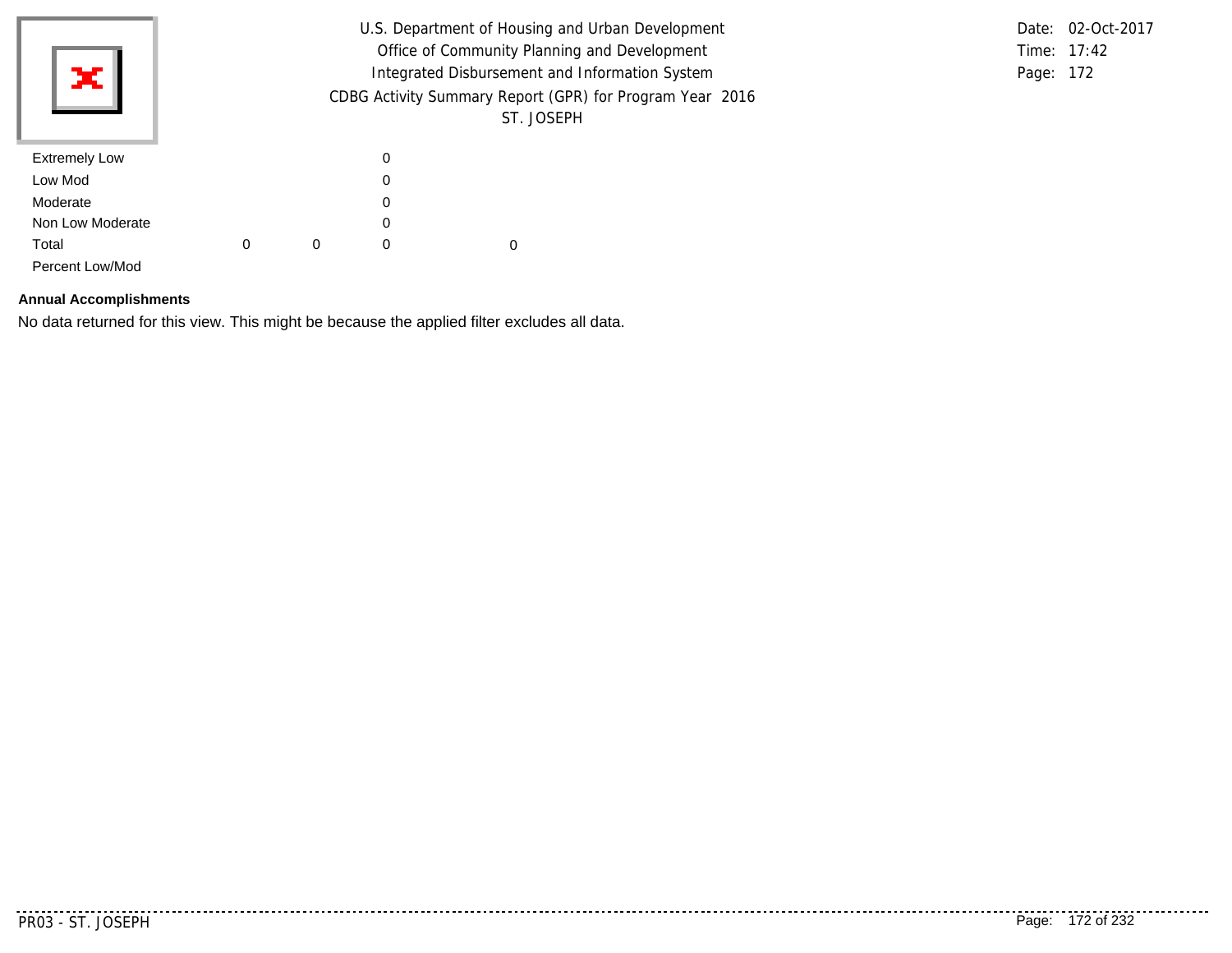| ×                               | U.S. Department of Housing and Urban Development<br>Date: 02-Oct-2017<br>Office of Community Planning and Development<br>Time: 17:42<br>Integrated Disbursement and Information System<br>Page: 173<br>CDBG Activity Summary Report (GPR) for Program Year 2016<br>ST. JOSEPH |                   |             |                                        |                                                                                                    |                       |                         |               |  |  |  |  |
|---------------------------------|-------------------------------------------------------------------------------------------------------------------------------------------------------------------------------------------------------------------------------------------------------------------------------|-------------------|-------------|----------------------------------------|----------------------------------------------------------------------------------------------------|-----------------------|-------------------------|---------------|--|--|--|--|
| <b>PGM Year:</b>                | 2016                                                                                                                                                                                                                                                                          |                   |             |                                        |                                                                                                    |                       |                         |               |  |  |  |  |
| Project:                        | 0045 - Code Enforcement                                                                                                                                                                                                                                                       |                   |             |                                        |                                                                                                    |                       |                         |               |  |  |  |  |
| <b>IDIS Activity:</b>           | 2194 - Demo Admin                                                                                                                                                                                                                                                             |                   |             |                                        |                                                                                                    |                       |                         |               |  |  |  |  |
| Status:<br>Location:            | Open<br>1100 Frederick Ave Saint Joseph, MO 64501-2337                                                                                                                                                                                                                        |                   |             | Objective:<br>Outcome:<br>Matrix Code: | Create suitable living environments<br>Availability/accessibility<br>Clearance and Demolition (04) | National Objective:   | SBS                     |               |  |  |  |  |
| <b>Initial Funding Date:</b>    |                                                                                                                                                                                                                                                                               | 09/15/2016        |             |                                        |                                                                                                    |                       |                         |               |  |  |  |  |
| <b>Description:</b>             |                                                                                                                                                                                                                                                                               |                   |             |                                        |                                                                                                    |                       |                         |               |  |  |  |  |
| <b>Financing</b>                | Administrative costs for Demo Program                                                                                                                                                                                                                                         |                   |             |                                        |                                                                                                    |                       |                         |               |  |  |  |  |
|                                 | Fund Type                                                                                                                                                                                                                                                                     | <b>Grant Year</b> | Grant       |                                        | <b>Funded Amount</b>                                                                               | Drawn In Program Year | Drawn Thru Program Year |               |  |  |  |  |
| <b>CDBG</b>                     | <b>EN</b>                                                                                                                                                                                                                                                                     | 2016              | B16MC290004 |                                        | \$171,486.29                                                                                       | \$125,215.33          |                         | \$125,215.33  |  |  |  |  |
| <b>Total</b>                    | <b>Total</b>                                                                                                                                                                                                                                                                  |                   |             |                                        | \$171,486.29                                                                                       | \$125,215.33          |                         | \$125,215.33  |  |  |  |  |
| <b>Proposed Accomplishments</b> |                                                                                                                                                                                                                                                                               |                   |             |                                        |                                                                                                    |                       |                         |               |  |  |  |  |
| <b>Annual Accomplishments</b>   |                                                                                                                                                                                                                                                                               |                   |             |                                        |                                                                                                    |                       |                         |               |  |  |  |  |
| Years                           | <b>Accomplishment Narrative</b>                                                                                                                                                                                                                                               |                   |             |                                        |                                                                                                    |                       |                         | # Benefitting |  |  |  |  |

 $\frac{1}{2016}$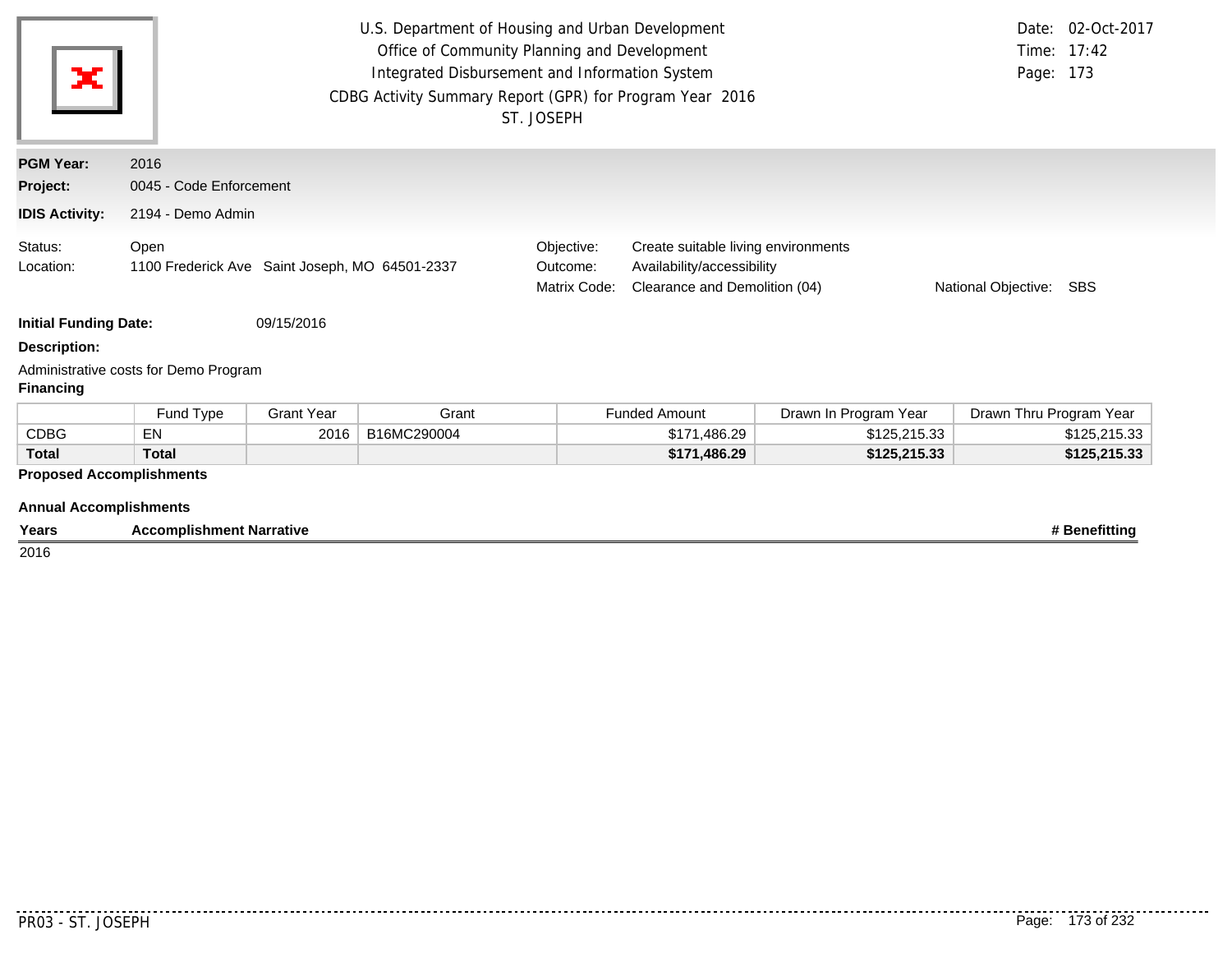| ×                                                                                                     |                                                                    |                                           | U.S. Department of Housing and Urban Development<br>Office of Community Planning and Development<br>Integrated Disbursement and Information System<br>CDBG Activity Summary Report (GPR) for Program Year 2016 | ST. JOSEPH                             |                                                                                                           | Page: 174           | Date: 02-Oct-2017<br>Time: 17:42 |
|-------------------------------------------------------------------------------------------------------|--------------------------------------------------------------------|-------------------------------------------|----------------------------------------------------------------------------------------------------------------------------------------------------------------------------------------------------------------|----------------------------------------|-----------------------------------------------------------------------------------------------------------|---------------------|----------------------------------|
| <b>PGM Year:</b><br>Project:<br><b>IDIS Activity:</b>                                                 | 2015<br>0004 - Emergency Assistance<br>2196 - 107 S 16th - Wallace |                                           |                                                                                                                                                                                                                |                                        |                                                                                                           |                     |                                  |
| Status:<br>Location:                                                                                  | Open                                                               | 107 S 16th St Saint Joseph, MO 64501-2908 |                                                                                                                                                                                                                | Objective:<br>Outcome:<br>Matrix Code: | Create suitable living environments<br>Availability/accessibility<br>Rehab; Single-Unit Residential (14A) | National Objective: | LMH                              |
| <b>Initial Funding Date:</b><br><b>Description:</b><br>$\mathbf{r}$ and $\mathbf{r}$ and $\mathbf{r}$ |                                                                    | 09/22/2016                                |                                                                                                                                                                                                                |                                        |                                                                                                           |                     |                                  |

#### broken sewer line

#### **Financing**

|              | <b>Fund Type</b> | Grant Year | Grant       | Funded Amount | Drawn In Program Year | Drawn Thru Program Year |
|--------------|------------------|------------|-------------|---------------|-----------------------|-------------------------|
| CDBG         | EN               | 2015       | B15MC290004 | \$3,325,00    | \$3,325,00            | \$3.325.00              |
| <b>Total</b> | Total            |            |             | \$3,325.00    | \$3,325.00            | \$3,325.00              |

### **Proposed Accomplishments**

Housing Units : 1

# **Actual Accomplishments**

|                                                          | Owner |          | Renter |          | Total |          | Person |          |
|----------------------------------------------------------|-------|----------|--------|----------|-------|----------|--------|----------|
| Number assisted:                                         | Total | Hispanic | Total  | Hispanic | Total | Hispanic | Total  | Hispanic |
| White:                                                   |       |          | 0      | 0        |       |          |        |          |
| Black/African American:                                  |       |          |        | 0        |       |          |        |          |
| Asian:                                                   |       | 0        |        | $\Omega$ |       |          |        |          |
| American Indian/Alaskan Native:                          |       | O        |        | 0        |       |          |        |          |
| Native Hawaiian/Other Pacific Islander:                  |       |          |        | $\Omega$ |       |          |        |          |
| American Indian/Alaskan Native & White:                  |       |          |        | 0        |       |          |        |          |
| Asian White:                                             |       |          |        | 0        |       |          |        |          |
| Black/African American & White:                          |       |          |        | 0        |       |          |        |          |
| American Indian/Alaskan Native & Black/African American: |       |          |        | $\Omega$ |       |          |        |          |
| Other multi-racial:                                      |       |          |        | 0        |       |          |        |          |
| Asian/Pacific Islander:                                  |       |          |        | $\Omega$ |       |          | 0      |          |
| Hispanic:                                                | ი     | 0        | 0      | 0        |       |          |        |          |
| Total:                                                   |       | 0        | 0      | 0        |       | 0        | 0      |          |
| Female-headed Households:                                |       |          |        |          |       |          |        |          |

. . . . .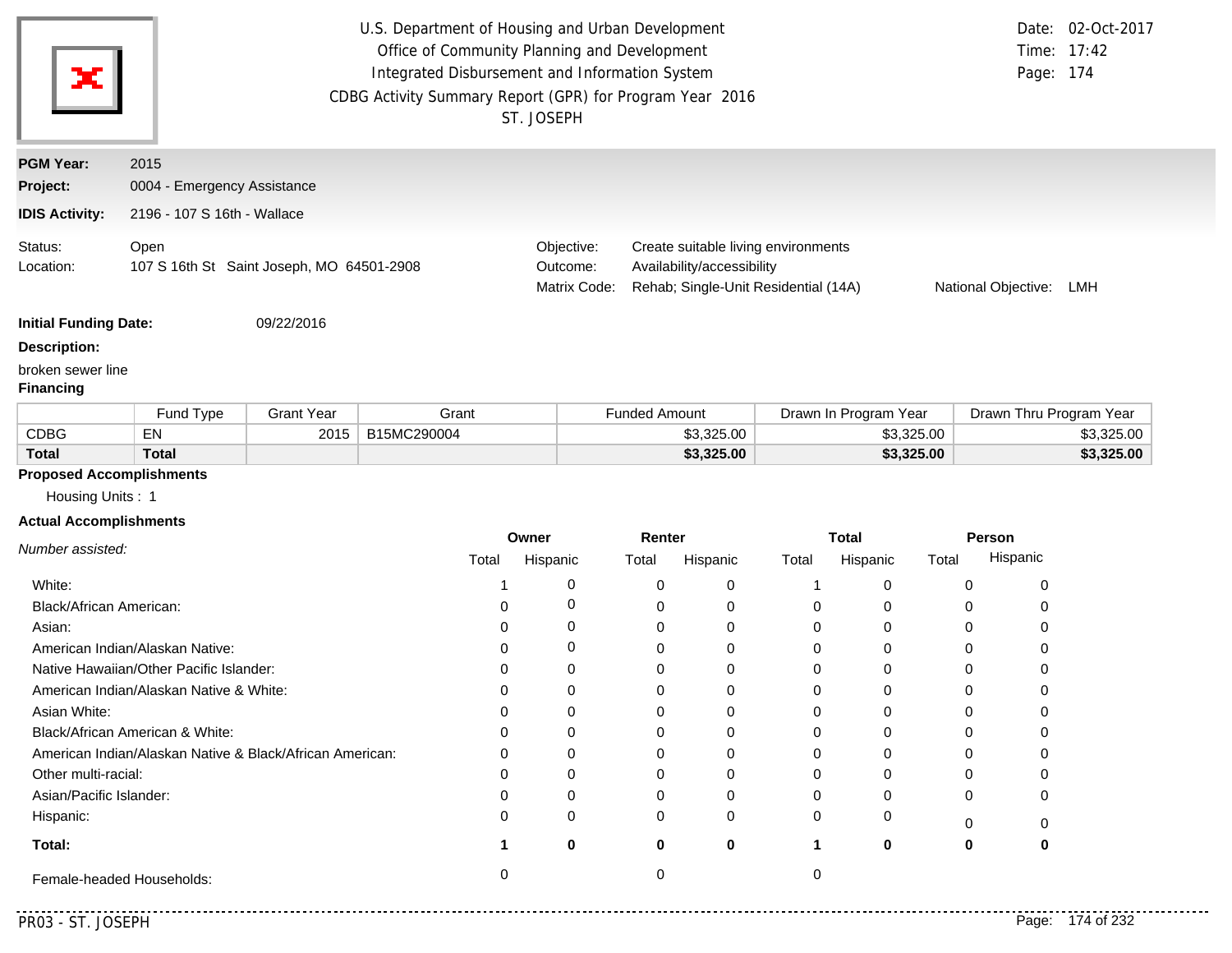

| U.S. Department of Housing and Urban Development         |           | Date: 02-Oct-2017 |
|----------------------------------------------------------|-----------|-------------------|
| Office of Community Planning and Development             |           | Time: 17:42       |
| Integrated Disbursement and Information System           | Page: 175 |                   |
| CDBG Activity Summary Report (GPR) for Program Year 2016 |           |                   |
| ST. JOSEPH                                               |           |                   |

### *Income Category:*

| $11001110$ catogory. | Owner  | Renter       | Total  | <b>Person</b> |
|----------------------|--------|--------------|--------|---------------|
| <b>Extremely Low</b> | 0      |              |        |               |
| Low Mod              | 0      | $\mathbf{0}$ | O      |               |
| Moderate             |        |              |        |               |
| Non Low Moderate     | 0      | O            | O      |               |
| Total                |        |              |        |               |
| Percent Low/Mod      | 100.0% |              | 100.0% |               |

#### **Annual Accomplishments**

| Years | <b>Narrative</b><br>าmplishment                          | nun |
|-------|----------------------------------------------------------|-----|
| 2015  | replace.<br>line<br>CAMAL<br><b>proke</b><br><b>PORT</b> |     |

<u>............</u>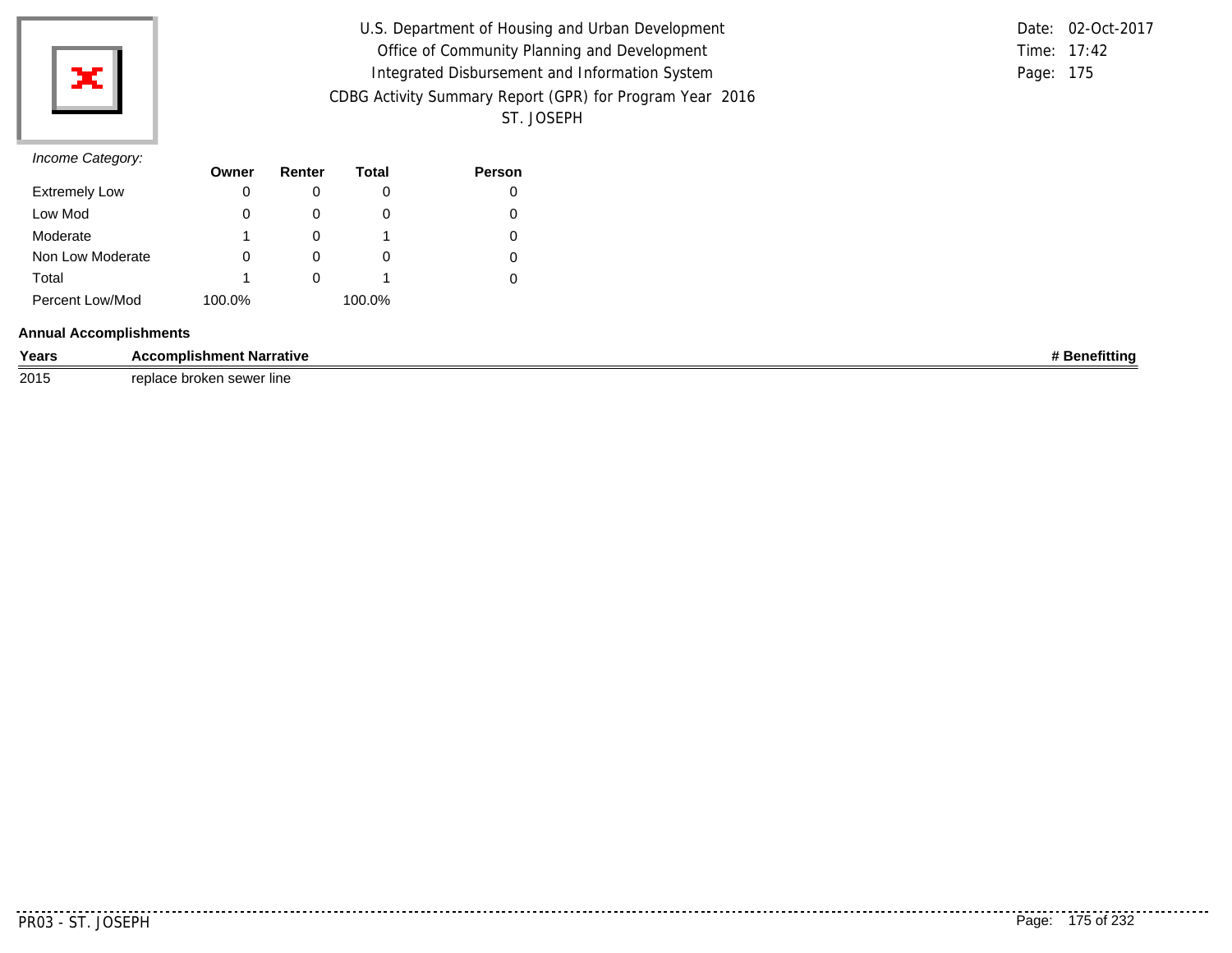| ×                                                   | U.S. Department of Housing and Urban Development<br>Office of Community Planning and Development<br>Integrated Disbursement and Information System<br>CDBG Activity Summary Report (GPR) for Program Year 2016<br>ST. JOSEPH |                                        |                                                                                                           |                     | Date: 02-Oct-2017<br>Time: 17:42<br>Page: 176 |
|-----------------------------------------------------|------------------------------------------------------------------------------------------------------------------------------------------------------------------------------------------------------------------------------|----------------------------------------|-----------------------------------------------------------------------------------------------------------|---------------------|-----------------------------------------------|
| <b>PGM Year:</b><br>Project:                        | 2016<br>0042 - Emergency Assistance                                                                                                                                                                                          |                                        |                                                                                                           |                     |                                               |
| <b>IDIS Activity:</b>                               | 2197 - 1513 6th Ave - Cook                                                                                                                                                                                                   |                                        |                                                                                                           |                     |                                               |
| Status:<br>Location:                                | Open<br>1513 6th Ave Saint Joseph, MO 64505-2124                                                                                                                                                                             | Objective:<br>Outcome:<br>Matrix Code: | Create suitable living environments<br>Availability/accessibility<br>Rehab; Single-Unit Residential (14A) | National Objective: | LMH                                           |
| <b>Initial Funding Date:</b><br><b>Description:</b> | 10/06/2016                                                                                                                                                                                                                   |                                        |                                                                                                           |                     |                                               |

### Foundation repair

#### **Financing**

|              | Fund Type    | Grant Year | Grant       | <sup>⊏</sup> unded Amount | Drawn In Program Year | Drawn Thru Program Year |
|--------------|--------------|------------|-------------|---------------------------|-----------------------|-------------------------|
| <b>CDBG</b>  | EN           | 2016       | B16MC290004 | \$7.500.00                | \$7.500.00            | \$7,500.00              |
| <b>Total</b> | <b>Total</b> |            |             | \$7,500.00                | \$7,500.00            | \$7,500.00              |

# **Proposed Accomplishments**

Housing Units : 1

### **Actual Accomplishments**

|                                                          | Owner |          | Renter |          | <b>Total</b> |          | Person |          |
|----------------------------------------------------------|-------|----------|--------|----------|--------------|----------|--------|----------|
| Number assisted:                                         | Total | Hispanic | Total  | Hispanic | Total        | Hispanic | Total  | Hispanic |
| White:                                                   |       |          |        | $\Omega$ |              |          |        |          |
| Black/African American:                                  |       |          |        | 0        |              |          |        |          |
| Asian:                                                   |       |          |        | 0        |              |          |        |          |
| American Indian/Alaskan Native:                          |       |          |        | $\Omega$ |              |          |        |          |
| Native Hawaiian/Other Pacific Islander:                  |       |          |        | $\Omega$ |              |          |        |          |
| American Indian/Alaskan Native & White:                  |       |          |        | O        |              |          |        |          |
| Asian White:                                             |       |          |        | 0        |              |          |        |          |
| Black/African American & White:                          |       |          |        | 0        |              |          |        |          |
| American Indian/Alaskan Native & Black/African American: |       |          |        | $\Omega$ |              |          |        |          |
| Other multi-racial:                                      |       |          |        | 0        |              |          |        |          |
| Asian/Pacific Islander:                                  |       |          |        | 0        |              |          |        |          |
| Hispanic:                                                |       | O        | 0      | $\Omega$ |              |          |        |          |
| Total:                                                   |       | 0        | 0      | 0        |              | 0        | 0      |          |
| Female-headed Households:                                |       |          |        |          |              |          |        |          |

. . . . .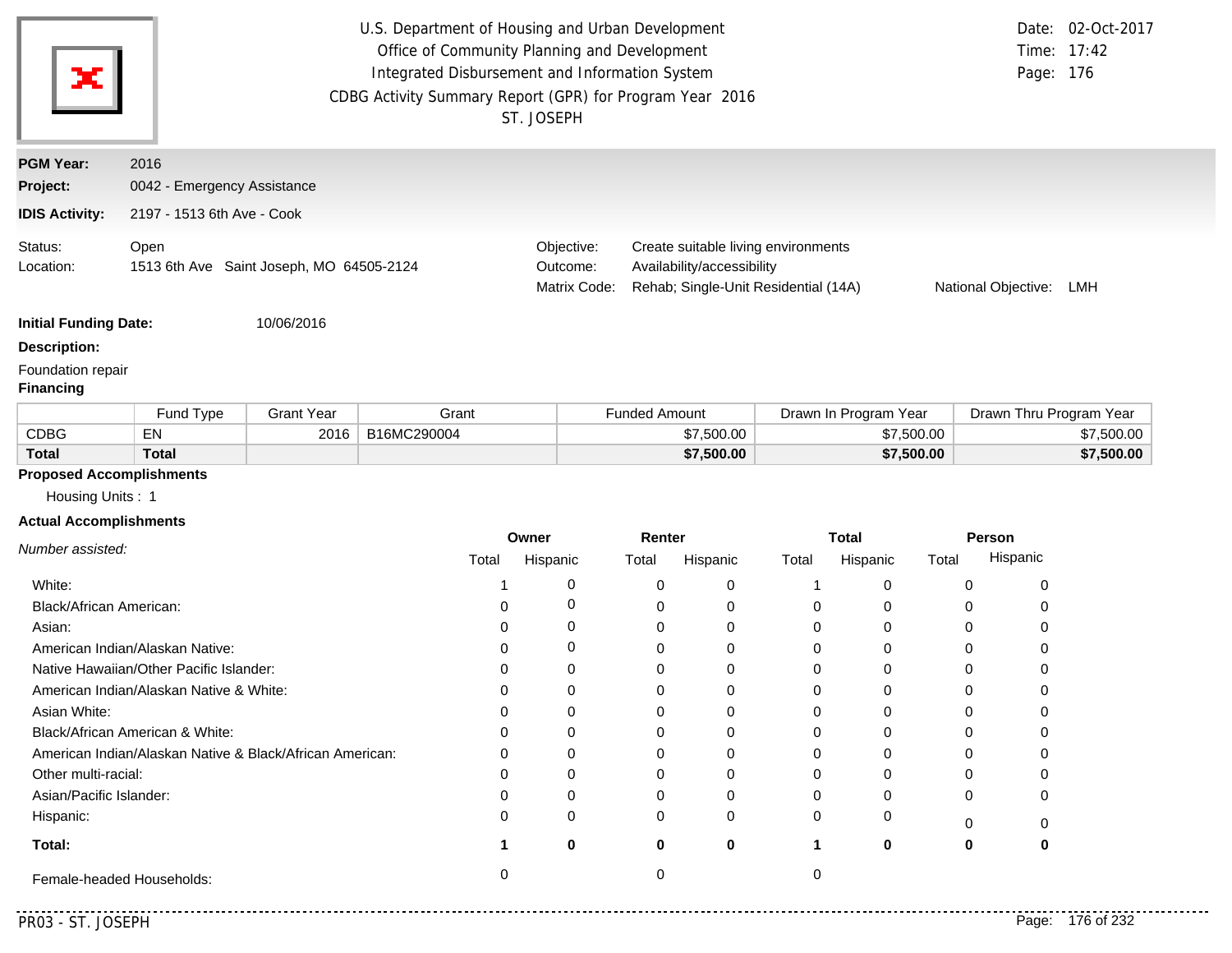

| U.S. Department of Housing and Urban Development         |           | Date: 02-Oct-2017 |
|----------------------------------------------------------|-----------|-------------------|
| Office of Community Planning and Development             |           | Time: 17:42       |
| Integrated Disbursement and Information System           | Page: 177 |                   |
| CDBG Activity Summary Report (GPR) for Program Year 2016 |           |                   |
| ST. JOSEPH                                               |           |                   |

### *Income Category:*

|                      | Owner  | Renter | Total  | <b>Person</b> |
|----------------------|--------|--------|--------|---------------|
| <b>Extremely Low</b> | 0      |        |        |               |
| Low Mod              |        |        |        |               |
| Moderate             | 0      |        |        |               |
| Non Low Moderate     | 0      | O      | O      |               |
| Total                |        |        |        |               |
| Percent Low/Mod      | 100.0% |        | 100.0% |               |

#### **Annual Accomplishments**

| Years | : Narrative<br>nomplishment.      | .<br><b>efittinc</b> |
|-------|-----------------------------------|----------------------|
| 2016  | undation wa<br>י הי<br>7 C.N<br>. |                      |

. . . . . . . . . . .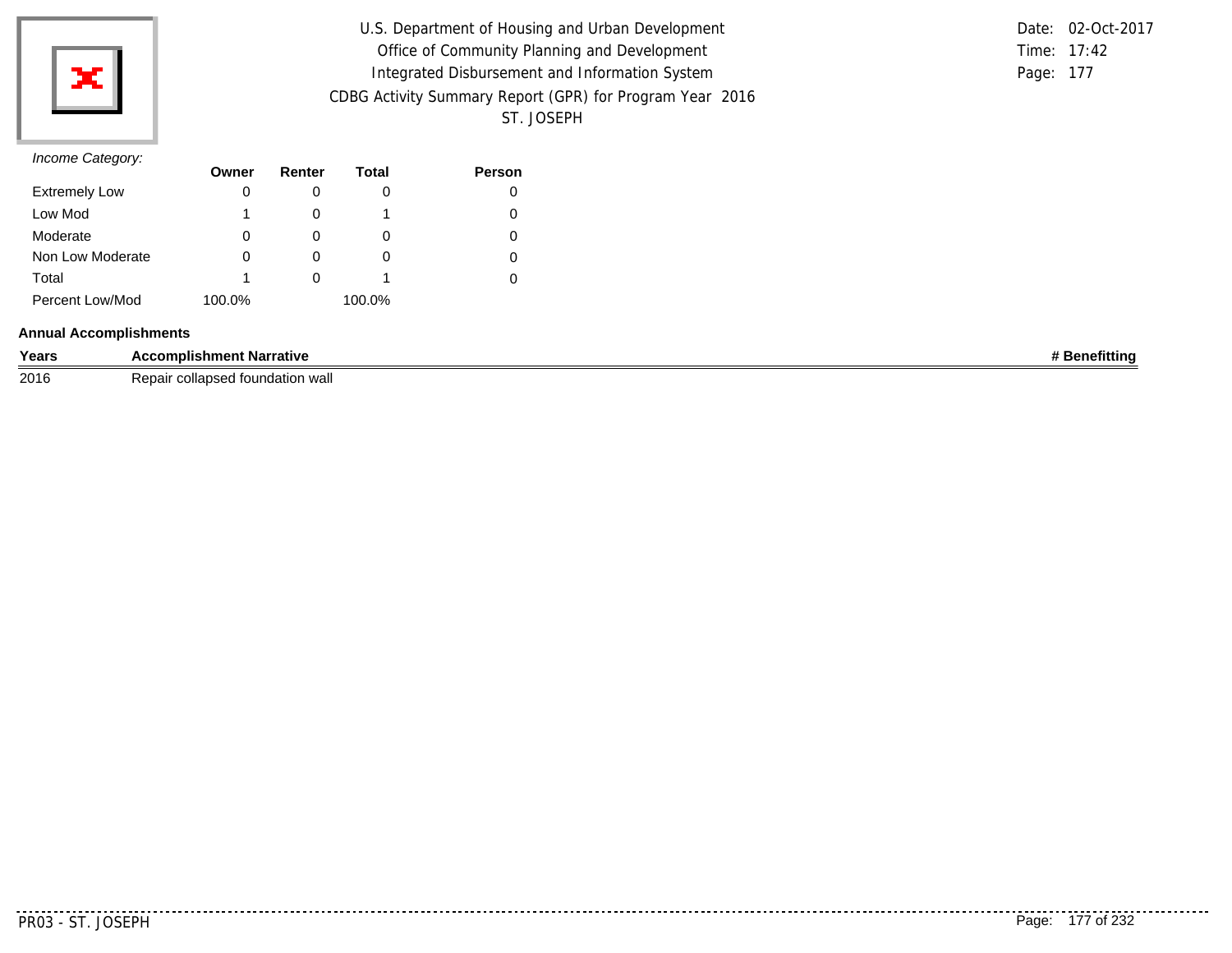| U.S. Department of Housing and Urban Development<br>Office of Community Planning and Development<br>Ж<br>Integrated Disbursement and Information System<br>CDBG Activity Summary Report (GPR) for Program Year 2016<br>ST. JOSEPH |                                                                               |                   |             |                                                                                                                                                                            |                      | Page: 178             | Date: 02-Oct-2017<br>Time: 17:42 |            |  |
|-----------------------------------------------------------------------------------------------------------------------------------------------------------------------------------------------------------------------------------|-------------------------------------------------------------------------------|-------------------|-------------|----------------------------------------------------------------------------------------------------------------------------------------------------------------------------|----------------------|-----------------------|----------------------------------|------------|--|
| <b>PGM Year:</b>                                                                                                                                                                                                                  | 2016                                                                          |                   |             |                                                                                                                                                                            |                      |                       |                                  |            |  |
| Project:                                                                                                                                                                                                                          | 0042 - Emergency Assistance                                                   |                   |             |                                                                                                                                                                            |                      |                       |                                  |            |  |
| <b>IDIS Activity:</b>                                                                                                                                                                                                             | 2198 - 1021 S 16th - Smith                                                    |                   |             |                                                                                                                                                                            |                      |                       |                                  |            |  |
| Status:<br>Location:                                                                                                                                                                                                              | Completed 1/20/2017 12:00:00 AM<br>1021 S 16th St Saint Joseph, MO 64503-2426 |                   |             | Objective:<br>Create suitable living environments<br>Availability/accessibility<br>Outcome:<br>Matrix Code:<br>Rehab; Single-Unit Residential (14A)<br>National Objective: |                      |                       |                                  | LMH        |  |
| <b>Initial Funding Date:</b>                                                                                                                                                                                                      |                                                                               | 10/06/2016        |             |                                                                                                                                                                            |                      |                       |                                  |            |  |
| <b>Description:</b>                                                                                                                                                                                                               |                                                                               |                   |             |                                                                                                                                                                            |                      |                       |                                  |            |  |
| new roof<br><b>Financing</b>                                                                                                                                                                                                      |                                                                               |                   |             |                                                                                                                                                                            |                      |                       |                                  |            |  |
|                                                                                                                                                                                                                                   | Fund Type                                                                     | <b>Grant Year</b> | Grant       |                                                                                                                                                                            | <b>Funded Amount</b> | Drawn In Program Year | Drawn Thru Program Year          |            |  |
| <b>CDBG</b>                                                                                                                                                                                                                       | EN                                                                            | 2016              | B16MC290004 |                                                                                                                                                                            | \$5,244.00           | \$5,244.00            |                                  | \$5,244.00 |  |
| Total                                                                                                                                                                                                                             | <b>Total</b>                                                                  |                   |             |                                                                                                                                                                            | \$5,244.00           | \$5,244.00            |                                  | \$5,244.00 |  |

# **Proposed Accomplishments**

Housing Units : 1

### **Actual Accomplishments**

|                                                                                                                                                                                                                                                                                                                                                                                                               | Owner |          | Renter |          | <b>Total</b> |          | Person |          |
|---------------------------------------------------------------------------------------------------------------------------------------------------------------------------------------------------------------------------------------------------------------------------------------------------------------------------------------------------------------------------------------------------------------|-------|----------|--------|----------|--------------|----------|--------|----------|
| Number assisted:<br>White:<br>Black/African American:<br>Asian:<br>American Indian/Alaskan Native:<br>Native Hawaiian/Other Pacific Islander:<br>American Indian/Alaskan Native & White:<br>Asian White:<br>Black/African American & White:<br>American Indian/Alaskan Native & Black/African American:<br>Other multi-racial:<br>Asian/Pacific Islander:<br>Hispanic:<br>Total:<br>Female-headed Households: | Total | Hispanic | Total  | Hispanic | Total        | Hispanic | Total  | Hispanic |
|                                                                                                                                                                                                                                                                                                                                                                                                               |       |          |        | $\Omega$ |              |          |        |          |
|                                                                                                                                                                                                                                                                                                                                                                                                               |       |          |        | 0        |              |          |        |          |
|                                                                                                                                                                                                                                                                                                                                                                                                               |       |          |        | $\Omega$ |              |          |        |          |
|                                                                                                                                                                                                                                                                                                                                                                                                               |       |          |        | $\Omega$ |              |          |        |          |
|                                                                                                                                                                                                                                                                                                                                                                                                               |       |          |        | $\Omega$ |              |          |        |          |
|                                                                                                                                                                                                                                                                                                                                                                                                               |       |          |        | 0        |              |          |        |          |
|                                                                                                                                                                                                                                                                                                                                                                                                               |       |          |        | 0        |              |          |        |          |
|                                                                                                                                                                                                                                                                                                                                                                                                               |       |          |        | $\Omega$ |              |          |        |          |
|                                                                                                                                                                                                                                                                                                                                                                                                               | O     |          |        | $\Omega$ |              |          |        |          |
|                                                                                                                                                                                                                                                                                                                                                                                                               |       |          |        | $\Omega$ |              |          |        |          |
|                                                                                                                                                                                                                                                                                                                                                                                                               |       |          |        | 0        |              |          |        |          |
|                                                                                                                                                                                                                                                                                                                                                                                                               |       | 0        | 0      | 0        |              |          |        |          |
|                                                                                                                                                                                                                                                                                                                                                                                                               |       | 0        | 0      | 0        |              | o        | 0      |          |
|                                                                                                                                                                                                                                                                                                                                                                                                               |       |          |        |          |              |          |        |          |

. . . . .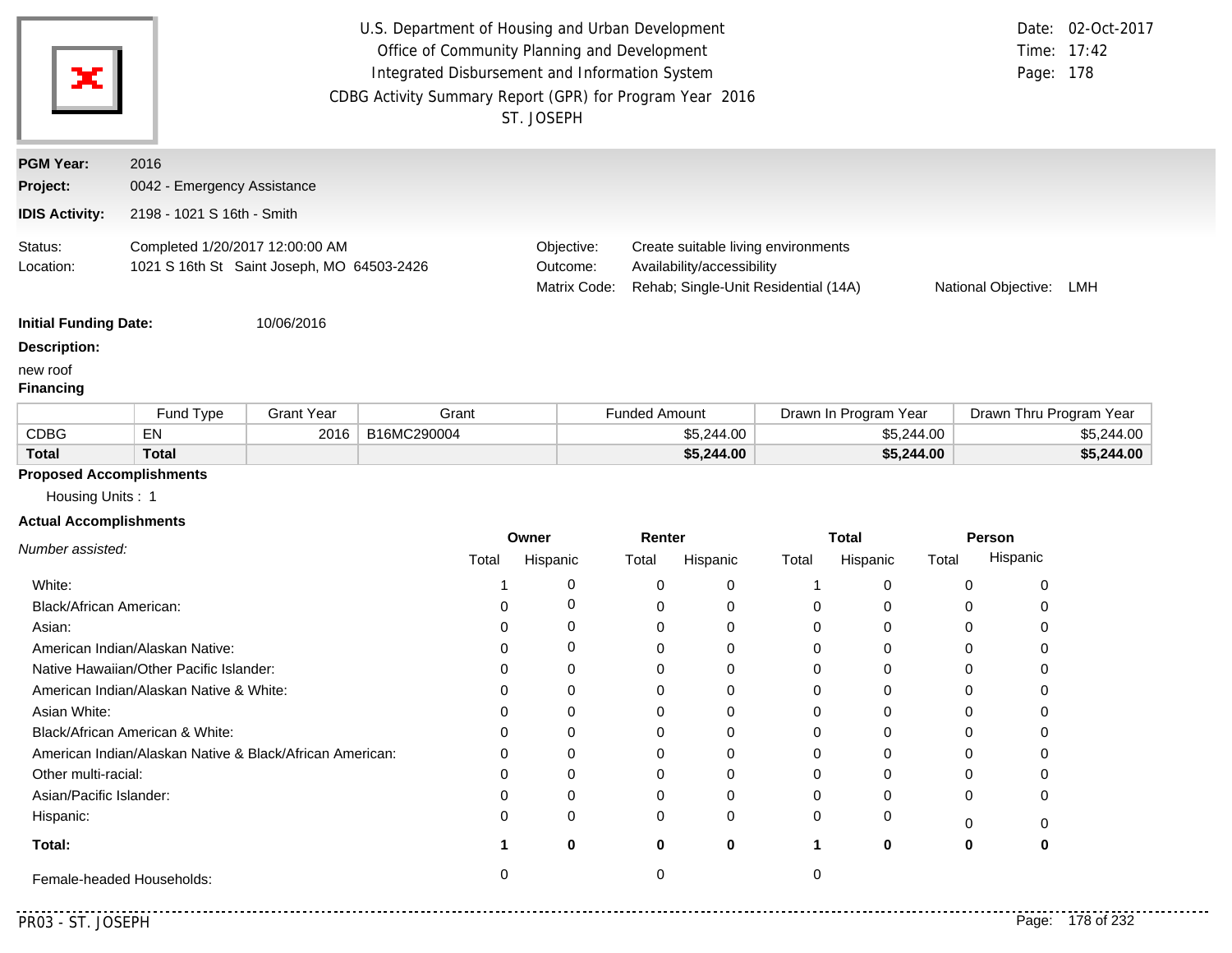

| U.S. Department of Housing and Urban Development         | Date: 02-Oct-2017 |
|----------------------------------------------------------|-------------------|
| Office of Community Planning and Development             | Time: 17:42       |
| Integrated Disbursement and Information System           | Page: 179         |
| CDBG Activity Summary Report (GPR) for Program Year 2016 |                   |
| ST. JOSEPH                                               |                   |

### *Income Category:*

| $11001110$ catogory. | Owner  | Renter | Total  | <b>Person</b> |
|----------------------|--------|--------|--------|---------------|
| <b>Extremely Low</b> |        |        |        |               |
| Low Mod              | 0      |        | O      |               |
| Moderate             | 0      |        | 0      |               |
| Non Low Moderate     | 0      |        | O      |               |
| Total                |        |        |        |               |
| Percent Low/Mod      | 100.0% |        | 100.0% |               |

#### **Annual Accomplishments**

| Years | $- -$<br>.ccomplishment Narrative | etitting |
|-------|-----------------------------------|----------|
| 2016  | New roof                          |          |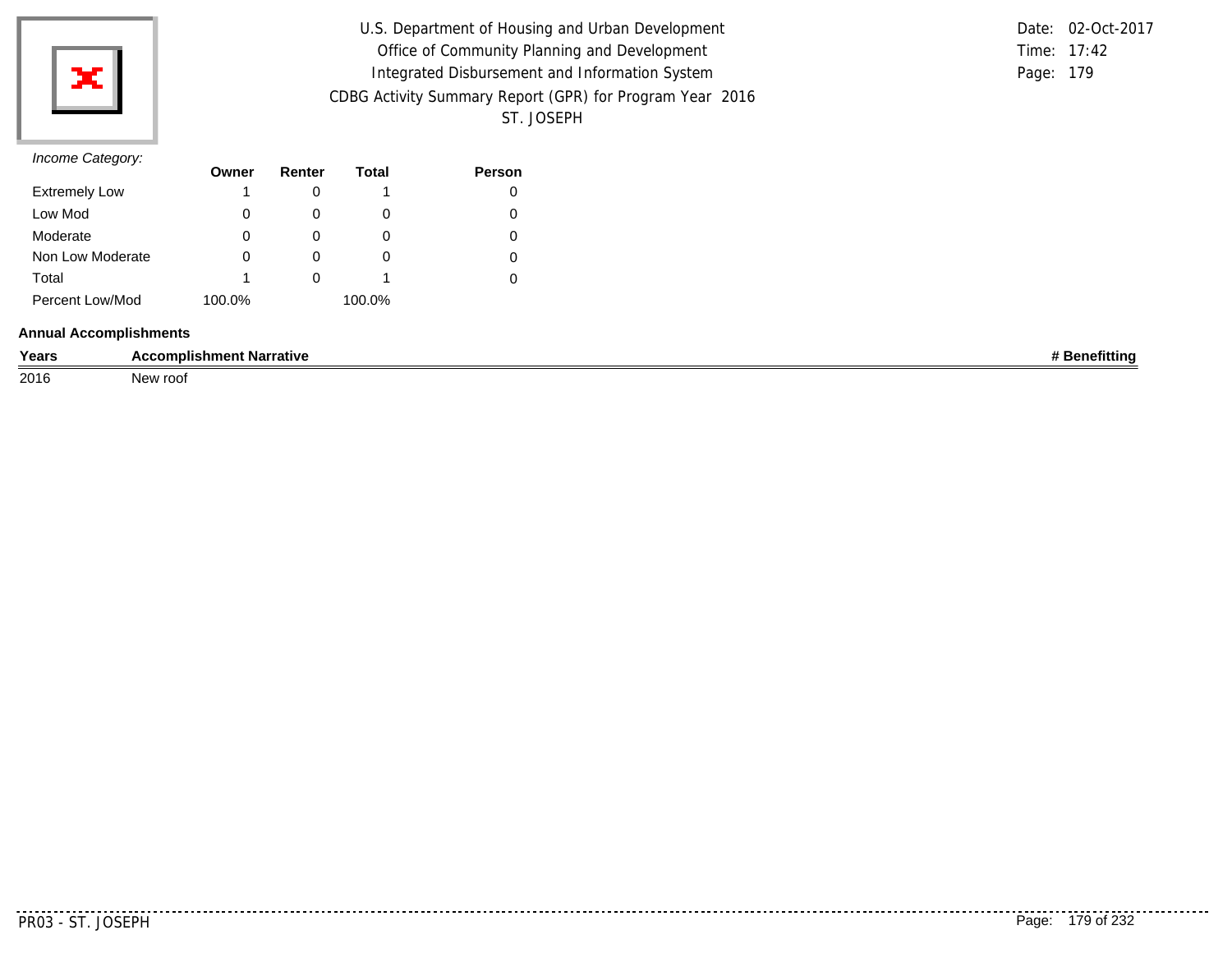| ×                                                                                    | U.S. Department of Housing and Urban Development<br>Date: 02-Oct-2017<br>Time: 17:42<br>Office of Community Planning and Development<br>Integrated Disbursement and Information System<br>Page: 180<br>CDBG Activity Summary Report (GPR) for Program Year 2016<br>ST. JOSEPH |                   |             |  |                      |                       |                         |            |  |
|--------------------------------------------------------------------------------------|-------------------------------------------------------------------------------------------------------------------------------------------------------------------------------------------------------------------------------------------------------------------------------|-------------------|-------------|--|----------------------|-----------------------|-------------------------|------------|--|
| <b>PGM Year:</b>                                                                     | 2016                                                                                                                                                                                                                                                                          |                   |             |  |                      |                       |                         |            |  |
| Project:                                                                             | 0045 - Code Enforcement                                                                                                                                                                                                                                                       |                   |             |  |                      |                       |                         |            |  |
| <b>IDIS Activity:</b>                                                                | 2199 - 3107 Locust - Demo                                                                                                                                                                                                                                                     |                   |             |  |                      |                       |                         |            |  |
| Status:<br>Location:                                                                 | Completed 1/20/2017 12:00:00 AM<br>Objective:<br>Create suitable living environments<br>3107 Locust St Saint Joseph, MO 64501-3419<br>Availability/accessibility<br>Outcome:<br>Clearance and Demolition (04)<br>Matrix Code:<br>National Objective:<br>SBS                   |                   |             |  |                      |                       |                         |            |  |
| <b>Initial Funding Date:</b>                                                         |                                                                                                                                                                                                                                                                               | 10/06/2016        |             |  |                      |                       |                         |            |  |
| <b>Description:</b>                                                                  |                                                                                                                                                                                                                                                                               |                   |             |  |                      |                       |                         |            |  |
| Demolish house<br><b>Financing</b>                                                   |                                                                                                                                                                                                                                                                               |                   |             |  |                      |                       |                         |            |  |
|                                                                                      | Fund Type                                                                                                                                                                                                                                                                     | <b>Grant Year</b> | Grant       |  | <b>Funded Amount</b> | Drawn In Program Year | Drawn Thru Program Year |            |  |
| <b>CDBG</b>                                                                          | EN                                                                                                                                                                                                                                                                            | 2016              | B16MC290004 |  | \$3,900.00           | \$3,900.00            |                         | \$3,900.00 |  |
| <b>Total</b>                                                                         | <b>Total</b>                                                                                                                                                                                                                                                                  |                   |             |  | \$3,900.00           | \$3,900.00            |                         | \$3,900.00 |  |
| <b>Proposed Accomplishments</b><br>Housing Units: 1<br><b>Annual Accomplishments</b> |                                                                                                                                                                                                                                                                               |                   |             |  |                      |                       |                         |            |  |
| Years                                                                                | # Benefitting<br><b>Accomplishment Narrative</b>                                                                                                                                                                                                                              |                   |             |  |                      |                       |                         |            |  |

2016 Demolition of structure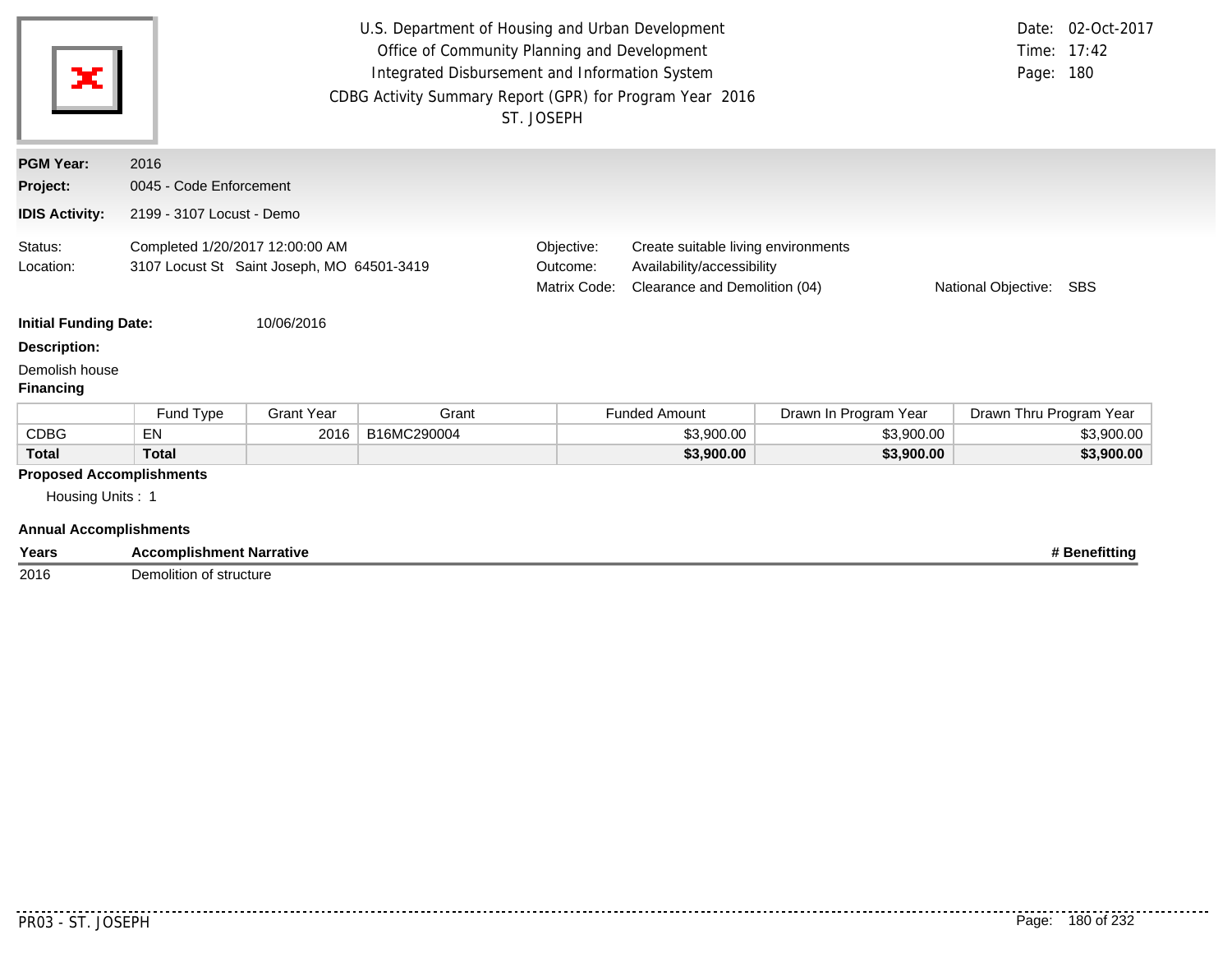| ×                                                                                    | U.S. Department of Housing and Urban Development<br>Office of Community Planning and Development<br>Integrated Disbursement and Information System<br>CDBG Activity Summary Report (GPR) for Program Year 2016<br>ST. JOSEPH |                   |             |  |                      |                       | Page: 181               | Date: 02-Oct-2017<br>Time: 17:42 |
|--------------------------------------------------------------------------------------|------------------------------------------------------------------------------------------------------------------------------------------------------------------------------------------------------------------------------|-------------------|-------------|--|----------------------|-----------------------|-------------------------|----------------------------------|
| <b>PGM Year:</b>                                                                     | 2016                                                                                                                                                                                                                         |                   |             |  |                      |                       |                         |                                  |
| Project:                                                                             | 0045 - Code Enforcement                                                                                                                                                                                                      |                   |             |  |                      |                       |                         |                                  |
| <b>IDIS Activity:</b>                                                                | 2200 - 505 S 9th St - Demo                                                                                                                                                                                                   |                   |             |  |                      |                       |                         |                                  |
| Status:<br>Location:                                                                 | Open<br>Objective:<br>Create suitable living environments<br>505 S 9th St Saint Joseph, MO 64501-2717<br>Availability/accessibility<br>Outcome:<br>Clearance and Demolition (04)<br>Matrix Code:<br>National Objective: SBS  |                   |             |  |                      |                       |                         |                                  |
| <b>Initial Funding Date:</b>                                                         |                                                                                                                                                                                                                              | 10/24/2016        |             |  |                      |                       |                         |                                  |
| <b>Description:</b>                                                                  |                                                                                                                                                                                                                              |                   |             |  |                      |                       |                         |                                  |
| Demolition of structure<br><b>Financing</b>                                          |                                                                                                                                                                                                                              |                   |             |  |                      |                       |                         |                                  |
|                                                                                      | Fund Type                                                                                                                                                                                                                    | <b>Grant Year</b> | Grant       |  | <b>Funded Amount</b> | Drawn In Program Year | Drawn Thru Program Year |                                  |
| <b>CDBG</b>                                                                          | EN                                                                                                                                                                                                                           | 2016              | B16MC290004 |  | \$8,400.00           | \$8,400.00            |                         | \$8,400.00                       |
| <b>Total</b>                                                                         | <b>Total</b>                                                                                                                                                                                                                 |                   |             |  | \$8,400.00           | \$8,400.00            |                         | \$8,400.00                       |
| <b>Proposed Accomplishments</b><br>Housing Units: 1<br><b>Annual Accomplishments</b> |                                                                                                                                                                                                                              |                   |             |  |                      |                       |                         |                                  |
| Years                                                                                | <b>Accomplishment Narrative</b>                                                                                                                                                                                              |                   |             |  |                      |                       |                         | # Benefitting                    |

2016 Demolition of structure and clean up of debris

 $- - - - -$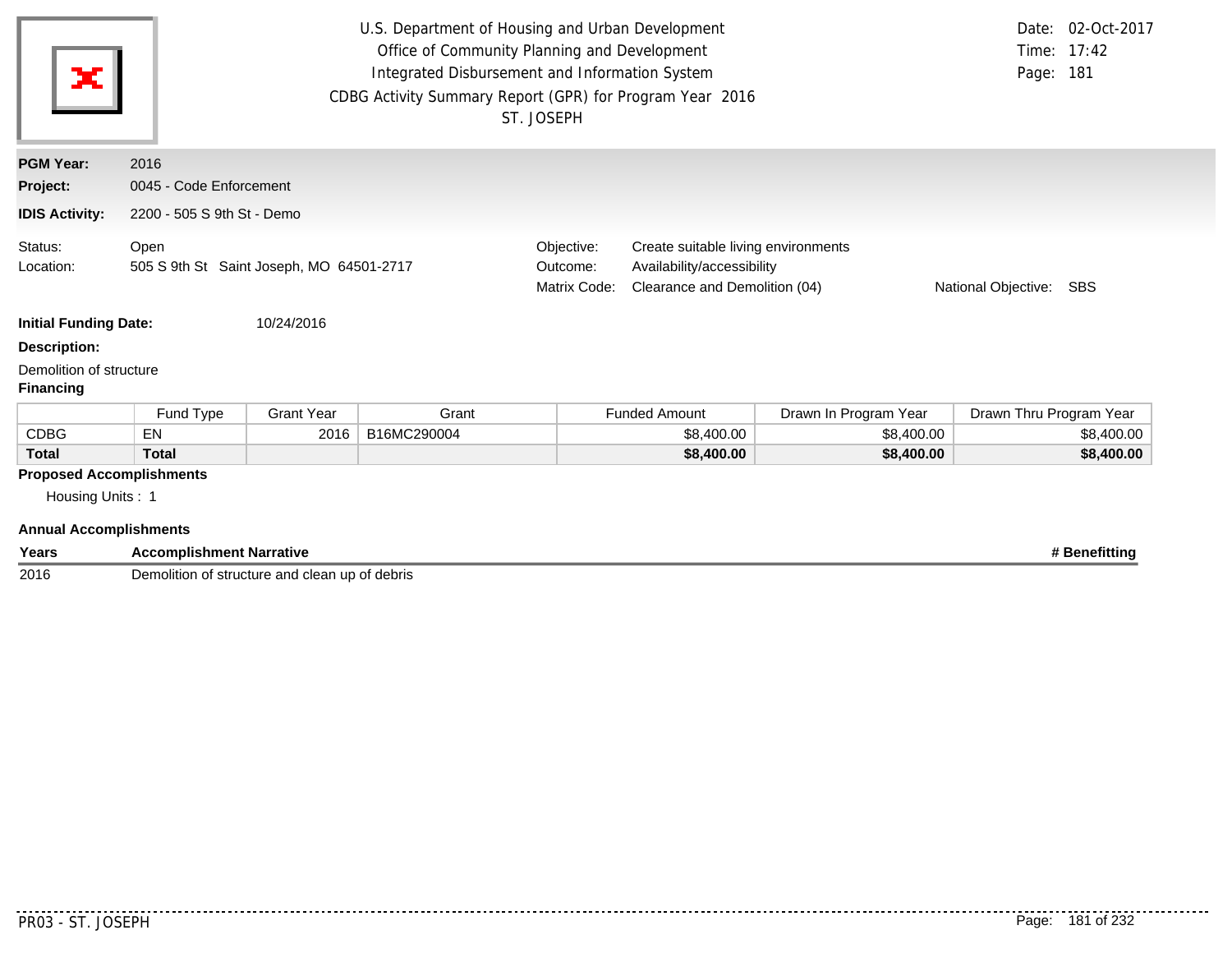|                       | U.S. Department of Housing and Urban Development              |                                        | Date: 02-Oct-2017                                                                                        |                     |     |  |
|-----------------------|---------------------------------------------------------------|----------------------------------------|----------------------------------------------------------------------------------------------------------|---------------------|-----|--|
|                       | Office of Community Planning and Development                  | Time: 17:42                            |                                                                                                          |                     |     |  |
| ×                     | Integrated Disbursement and Information System                |                                        |                                                                                                          | Page: 182           |     |  |
|                       | CDBG Activity Summary Report (GPR) for Program Year 2016      |                                        |                                                                                                          |                     |     |  |
|                       |                                                               | ST. JOSEPH                             |                                                                                                          |                     |     |  |
| <b>PGM Year:</b>      | 2016                                                          |                                        |                                                                                                          |                     |     |  |
| Project:              | 0044 - Service Delivery - Single Unit Rehabilitation Programs |                                        |                                                                                                          |                     |     |  |
| <b>IDIS Activity:</b> | 2201 - Rehab Admin                                            |                                        |                                                                                                          |                     |     |  |
| Status:<br>Location:  | Open<br>1100 Frederick Ave Saint Joseph, MO 64501-2337        | Objective:<br>Outcome:<br>Matrix Code: | Create suitable living environments<br>Availability/accessibility<br>Rehabilitation Administration (14H) | National Objective: | LMH |  |

**Initial Funding Date:** 10/28/2016

# **Description:**

Staff and overhead costs related to Emergency Assistance, Low Interest Loan Program and other single family rehabilitation

#### **Financing**

|              | Fund Type | Grant Year | Grant       | Funded Amount | Year<br>Drawn In Program | Drawn Thru Program Year |
|--------------|-----------|------------|-------------|---------------|--------------------------|-------------------------|
| CDBG         | ΕN        | 2016       | B16MC290004 | \$305,131.00  | \$226,505.12             | \$226.505.12            |
| <b>Total</b> | Total     |            |             | \$305,131.00  | \$226,505.12             | \$226.505.12            |

### **Proposed Accomplishments**

### **Actual Accomplishments**

|                                                          |        | Owner    | Renter |              |          | <b>Total</b> |          | Person           |
|----------------------------------------------------------|--------|----------|--------|--------------|----------|--------------|----------|------------------|
| Number assisted:                                         | Total  | Hispanic | Total  | Hispanic     | Total    | Hispanic     | Total    | Hispanic         |
| White:                                                   | 0      | 0        | 0      | 0            | ∩        | 0            |          |                  |
| <b>Black/African American:</b>                           |        | 0        |        | 0            | $\Omega$ | 0            | $\Omega$ |                  |
| Asian:                                                   |        | 0        |        | 0            | $\Omega$ | 0            | O        |                  |
| American Indian/Alaskan Native:                          |        | 0        |        | 0            | ∩        | 0            |          |                  |
| Native Hawaiian/Other Pacific Islander:                  |        | 0        |        | 0            | n        | 0            |          |                  |
| American Indian/Alaskan Native & White:                  | 0      | 0        |        | 0            |          | 0            |          |                  |
| Asian White:                                             |        | 0        |        | 0            |          | 0            |          |                  |
| Black/African American & White:                          |        | $\Omega$ |        | $\mathbf{0}$ | U        | 0            |          |                  |
| American Indian/Alaskan Native & Black/African American: | ∩      | $\Omega$ |        | $\mathbf 0$  |          | 0            |          |                  |
| Other multi-racial:                                      |        | 0        |        | 0            | O        | 0            |          |                  |
| Asian/Pacific Islander:                                  |        | 0        |        | 0            | O        | 0            | $\Omega$ |                  |
| Hispanic:                                                | 0      | $\Omega$ | ∩      | 0            | $\Omega$ | 0            | ∩        |                  |
| Total:                                                   | 0      | $\bf{0}$ | O      | $\mathbf 0$  | $\bf{0}$ | 0            | 0        |                  |
| Female-headed Households:                                | 0      |          |        |              |          |              |          |                  |
| Income Category:<br><b>Total</b><br>Renter<br>Owner      | Person |          |        |              |          |              |          |                  |
| PR03 - ST. JOSEPH                                        |        |          |        |              |          |              |          | Page: 182 of 232 |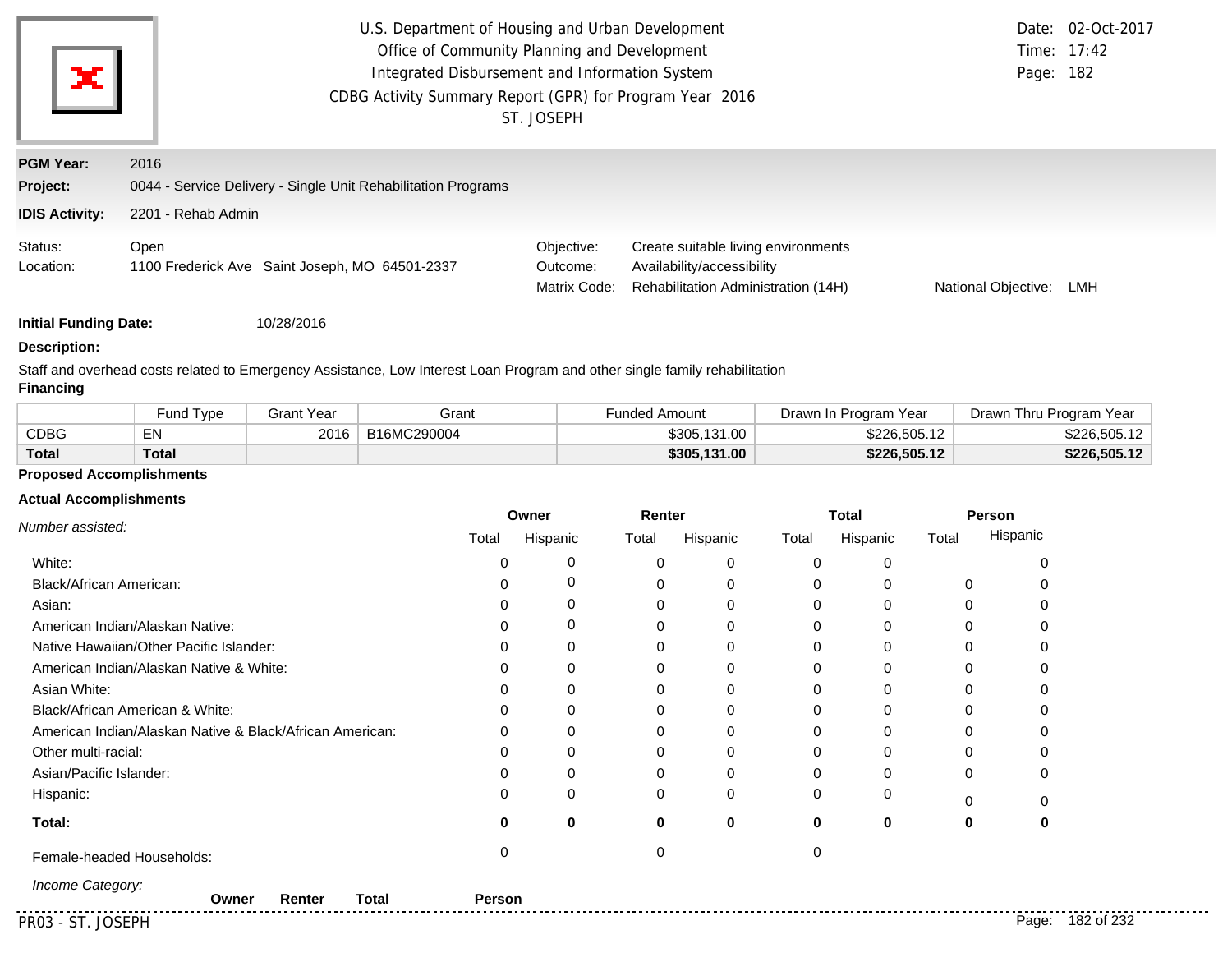| ×                             |                                 |             |             |             | Office of Community Planning and Development<br>Integrated Disbursement and Information System<br>ST. JOSEPH | U.S. Department of Housing and Urban Development<br>CDBG Activity Summary Report (GPR) for Program Year 2016 | Date: 02-Oct-2017<br>Time: 17:42<br>Page: 183 |
|-------------------------------|---------------------------------|-------------|-------------|-------------|--------------------------------------------------------------------------------------------------------------|--------------------------------------------------------------------------------------------------------------|-----------------------------------------------|
| <b>Extremely Low</b>          |                                 | $\mathbf 0$ | 0           | $\mathbf 0$ | 0                                                                                                            |                                                                                                              |                                               |
| Low Mod                       |                                 | $\mathbf 0$ | $\mathbf 0$ | 0           | 0                                                                                                            |                                                                                                              |                                               |
| Moderate                      |                                 | 0           | 0           | 0           | 0                                                                                                            |                                                                                                              |                                               |
| Non Low Moderate              |                                 | $\mathbf 0$ | $\mathbf 0$ | 0           | 0                                                                                                            |                                                                                                              |                                               |
| Total                         |                                 | $\mathbf 0$ | 0           | $\mathbf 0$ | 0                                                                                                            |                                                                                                              |                                               |
| Percent Low/Mod               |                                 |             |             |             |                                                                                                              |                                                                                                              |                                               |
| <b>Annual Accomplishments</b> |                                 |             |             |             |                                                                                                              |                                                                                                              |                                               |
| Years                         | <b>Accomplishment Narrative</b> |             |             |             |                                                                                                              |                                                                                                              | # Benefitting                                 |

**2016** Costs for oversight of CDBG Rehab program

. . . . . .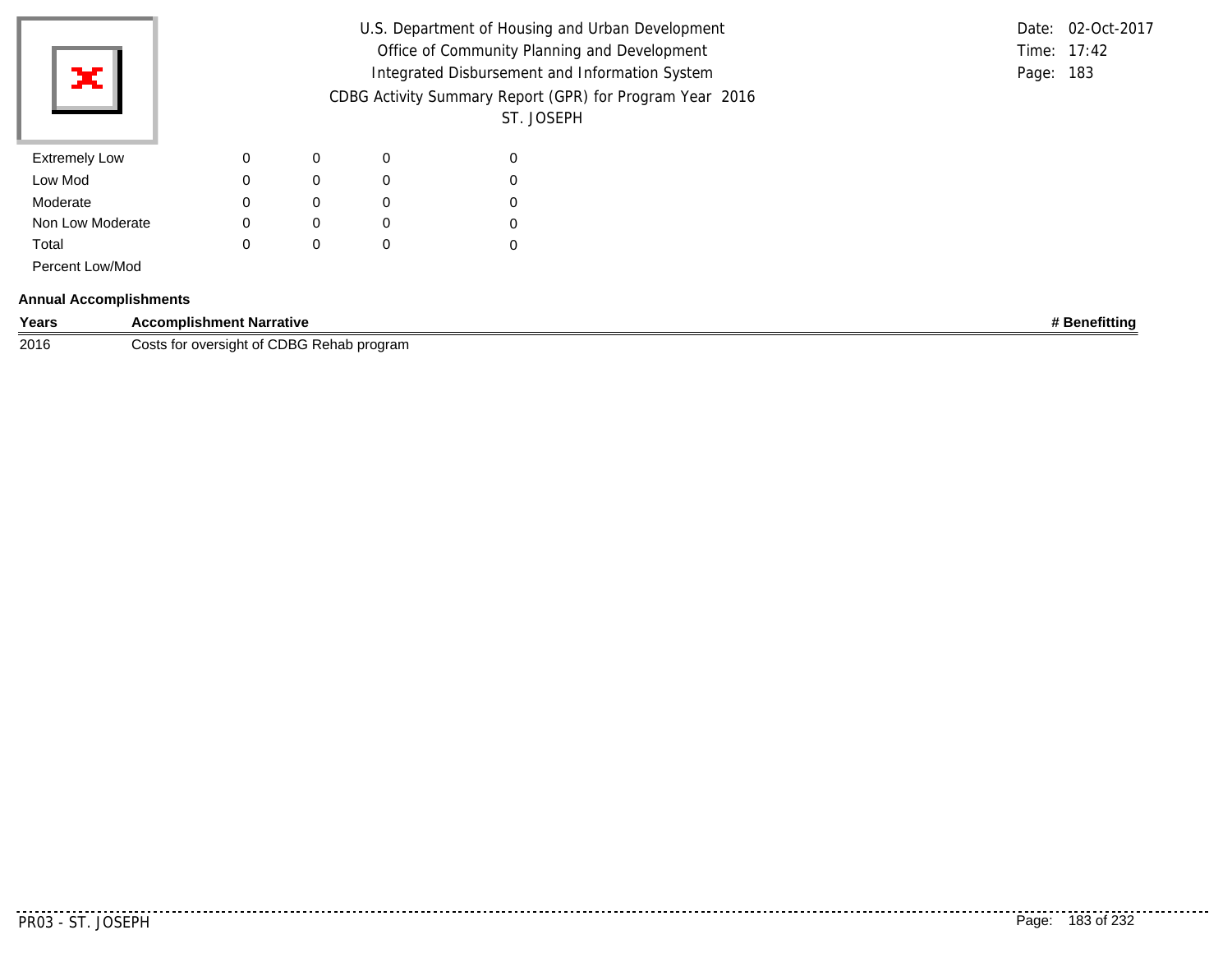| ×                            | CDBG Activity Summary Report (GPR) for Program Year 2016 | U.S. Department of Housing and Urban Development<br>Office of Community Planning and Development<br>Integrated Disbursement and Information System<br>ST. JOSEPH |                                                                                                           | Time: 17:42<br>Page: 184 | Date: 02-Oct-2017 |  |
|------------------------------|----------------------------------------------------------|------------------------------------------------------------------------------------------------------------------------------------------------------------------|-----------------------------------------------------------------------------------------------------------|--------------------------|-------------------|--|
| <b>PGM Year:</b>             | 2016                                                     |                                                                                                                                                                  |                                                                                                           |                          |                   |  |
| Project:                     | 0042 - Emergency Assistance                              |                                                                                                                                                                  |                                                                                                           |                          |                   |  |
| <b>IDIS Activity:</b>        | 2202 - 2621 Folsom - Bales                               |                                                                                                                                                                  |                                                                                                           |                          |                   |  |
| Status:<br>Location:         | Open<br>2621 Folsom St Saint Joseph, MO 64506-2835       | Objective:<br>Outcome:<br>Matrix Code:                                                                                                                           | Create suitable living environments<br>Availability/accessibility<br>Rehab; Single-Unit Residential (14A) | National Objective:      | LMH               |  |
| <b>Initial Funding Date:</b> | 11/01/2016                                               |                                                                                                                                                                  |                                                                                                           |                          |                   |  |
| <b>Description:</b>          |                                                          |                                                                                                                                                                  |                                                                                                           |                          |                   |  |
| furnace<br><b>Financing</b>  |                                                          |                                                                                                                                                                  |                                                                                                           |                          |                   |  |

|              | Fund Type    | Grant Year | Grant       | Funded Amount | Drawn In Program Year | Drawn Thru Program Year |
|--------------|--------------|------------|-------------|---------------|-----------------------|-------------------------|
| <b>CDBG</b>  | EN           | 2016       | B16MC290004 | \$4.086.00    | \$4,086.00            | \$4,086.00              |
| <b>Total</b> | <b>Total</b> |            |             | \$4,086.00    | \$4,086.00            | \$4,086.00              |

# **Proposed Accomplishments**

Housing Units : 1

### **Actual Accomplishments**

|                                                          | Owner |          | Renter |          | <b>Total</b> |          | Person |          |
|----------------------------------------------------------|-------|----------|--------|----------|--------------|----------|--------|----------|
| Number assisted:                                         | Total | Hispanic | Total  | Hispanic | Total        | Hispanic | Total  | Hispanic |
| White:                                                   |       |          |        | $\Omega$ |              |          |        |          |
| Black/African American:                                  |       |          |        | 0        |              |          |        |          |
| Asian:                                                   |       | 0        |        | $\Omega$ |              |          |        |          |
| American Indian/Alaskan Native:                          |       |          |        | $\Omega$ |              |          |        |          |
| Native Hawaiian/Other Pacific Islander:                  |       |          |        | $\Omega$ |              |          |        |          |
| American Indian/Alaskan Native & White:                  |       |          |        | 0        |              |          |        |          |
| Asian White:                                             |       |          |        | 0        |              |          |        |          |
| Black/African American & White:                          |       | 0        |        | 0        |              |          |        |          |
| American Indian/Alaskan Native & Black/African American: | ი     |          |        | $\Omega$ |              |          |        |          |
| Other multi-racial:                                      |       |          |        | 0        |              |          |        |          |
| Asian/Pacific Islander:                                  |       |          |        | $\Omega$ |              |          |        |          |
| Hispanic:                                                |       | 0        | 0      | 0        |              |          |        |          |
| Total:                                                   |       | 0        | 0      | 0        |              | o        | 0      |          |
| Female-headed Households:                                |       |          |        |          |              |          |        |          |

. . . . .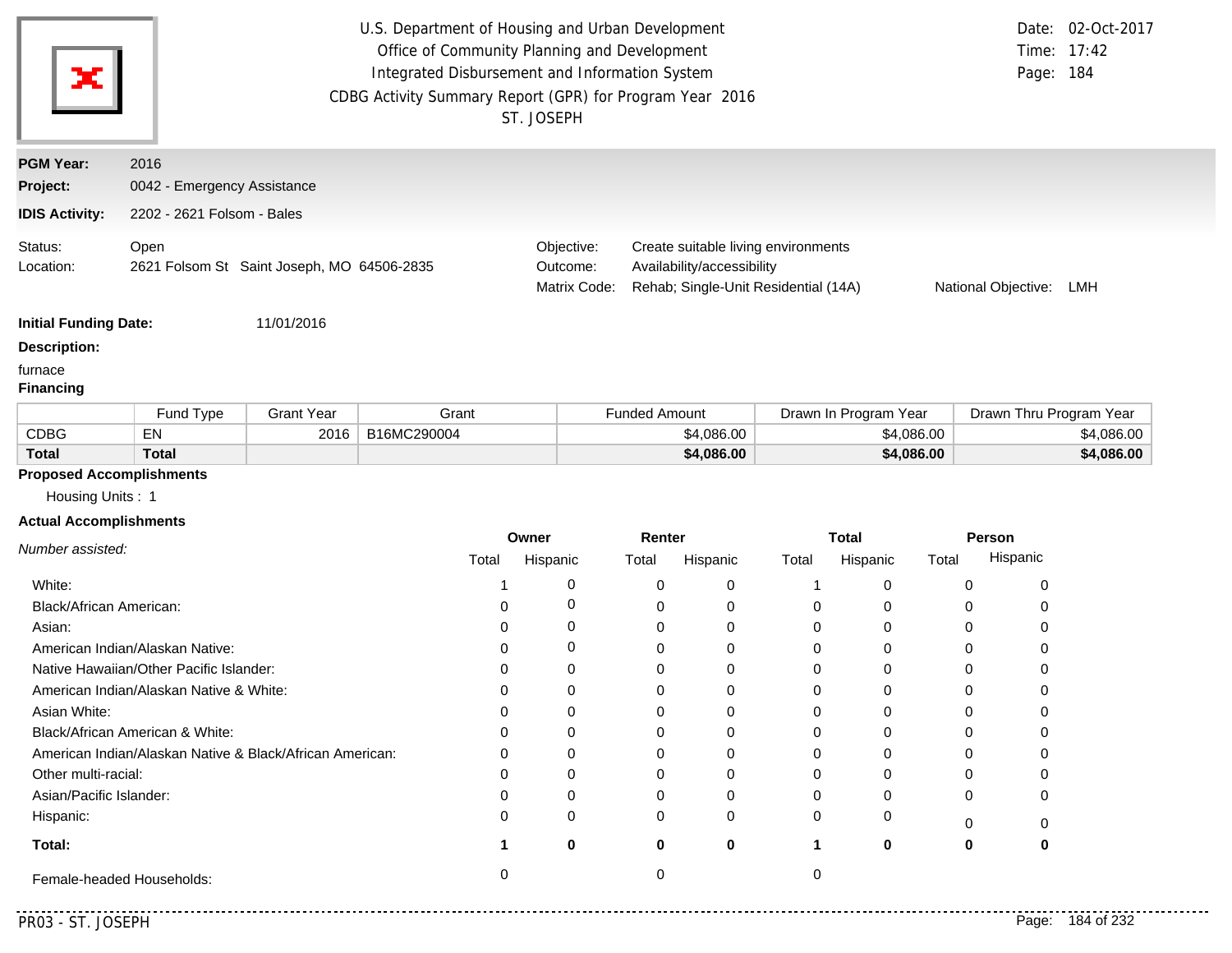

| U.S. Department of Housing and Urban Development         |           | Date: 02-Oct-2017 |
|----------------------------------------------------------|-----------|-------------------|
| Office of Community Planning and Development             |           | Time: 17:42       |
| Integrated Disbursement and Information System           | Page: 185 |                   |
| CDBG Activity Summary Report (GPR) for Program Year 2016 |           |                   |
| ST. JOSEPH                                               |           |                   |

|               | Date: 02-Oct-2017 |
|---------------|-------------------|
| Time: $17:42$ |                   |
| Page: 185     |                   |

|                      | Owner  | Renter | Total  | <b>Person</b> |
|----------------------|--------|--------|--------|---------------|
| <b>Extremely Low</b> |        |        |        |               |
| Low Mod              |        |        | O      |               |
| Moderate             | O      |        | O      |               |
| Non Low Moderate     |        |        | O      |               |
| Total                |        |        |        |               |
| Percent Low/Mod      | 100.0% |        | 100.0% |               |

### **Annual Accomplishments**

| Years | <b>Accomplishment Narrative</b>                                                                          | <b>Mittin</b> |
|-------|----------------------------------------------------------------------------------------------------------|---------------|
| 2016  | replace<br>∶ furnace<br>v efficien.<br>broken<br>turnace<br><b>Anaray</b><br>∖ with<br>i liew eneru<br>ັ |               |

. . . . . . . . .

. . . . . . . . .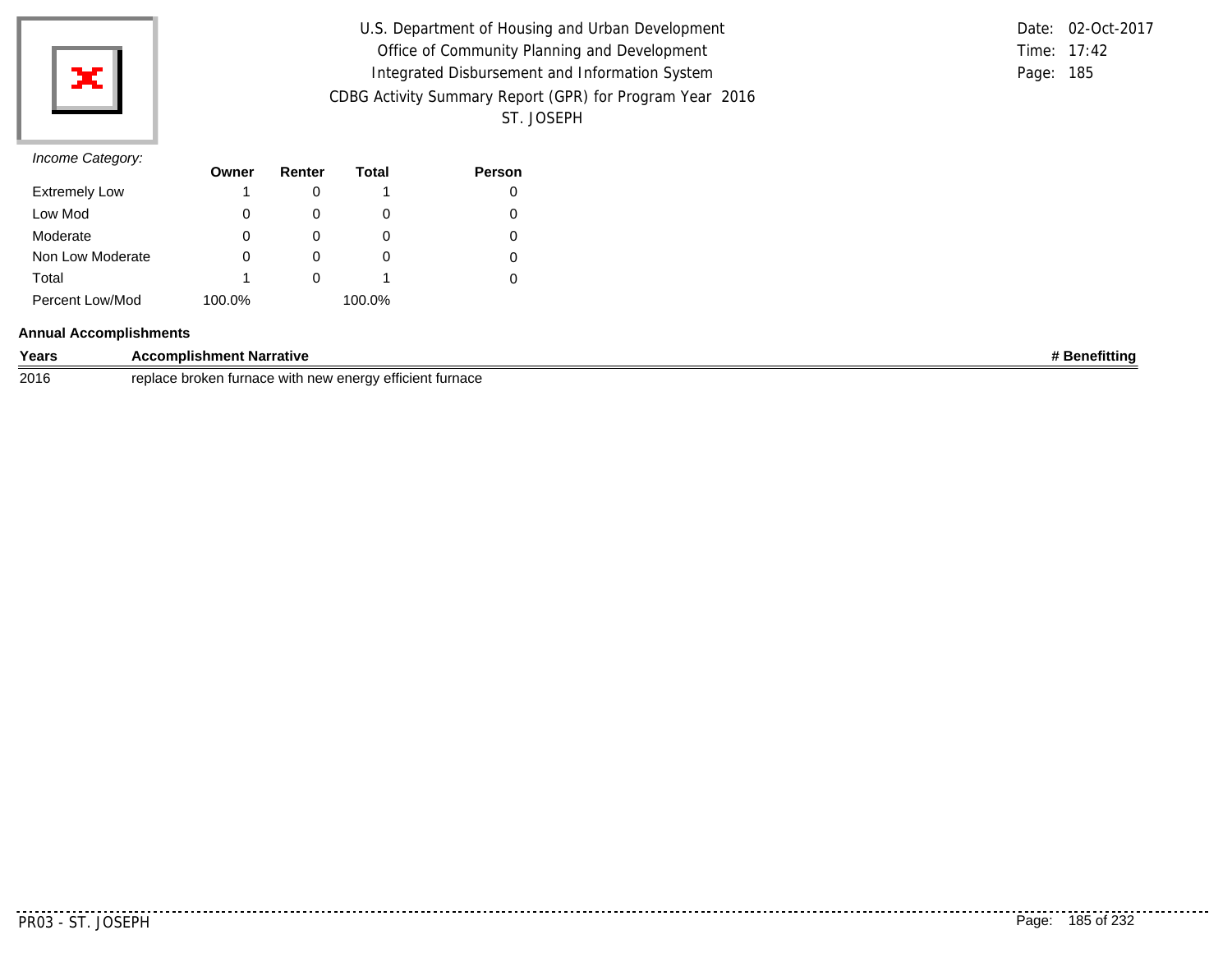| x                               |                                                      |                   | U.S. Department of Housing and Urban Development<br>Office of Community Planning and Development<br>Integrated Disbursement and Information System<br>CDBG Activity Summary Report (GPR) for Program Year 2016 | ST. JOSEPH |                                                                                                           |            |       |                       |                     | Page: 186               | Date: 02-Oct-2017<br>Time: 17:42 |
|---------------------------------|------------------------------------------------------|-------------------|----------------------------------------------------------------------------------------------------------------------------------------------------------------------------------------------------------------|------------|-----------------------------------------------------------------------------------------------------------|------------|-------|-----------------------|---------------------|-------------------------|----------------------------------|
| <b>PGM Year:</b>                | 2016                                                 |                   |                                                                                                                                                                                                                |            |                                                                                                           |            |       |                       |                     |                         |                                  |
| Project:                        | 0042 - Emergency Assistance                          |                   |                                                                                                                                                                                                                |            |                                                                                                           |            |       |                       |                     |                         |                                  |
| <b>IDIS Activity:</b>           | 2203 - 1406 Cudmore - Griffin                        |                   |                                                                                                                                                                                                                |            |                                                                                                           |            |       |                       |                     |                         |                                  |
| Status:<br>Location:            | Open<br>1406 Cudmore Ave Saint Joseph, MO 64503-3435 |                   | Objective:<br>Outcome:<br>Matrix Code:                                                                                                                                                                         |            | Create suitable living environments<br>Availability/accessibility<br>Rehab; Single-Unit Residential (14A) |            |       |                       | National Objective: | LMH                     |                                  |
| <b>Initial Funding Date:</b>    |                                                      | 11/08/2016        |                                                                                                                                                                                                                |            |                                                                                                           |            |       |                       |                     |                         |                                  |
| <b>Description:</b>             |                                                      |                   |                                                                                                                                                                                                                |            |                                                                                                           |            |       |                       |                     |                         |                                  |
| Septic tank<br><b>Financing</b> |                                                      |                   |                                                                                                                                                                                                                |            |                                                                                                           |            |       |                       |                     |                         |                                  |
|                                 | Fund Type                                            | <b>Grant Year</b> | Grant                                                                                                                                                                                                          |            | <b>Funded Amount</b>                                                                                      |            |       | Drawn In Program Year |                     | Drawn Thru Program Year |                                  |
| <b>CDBG</b>                     | EN                                                   | 2016              | B16MC290004                                                                                                                                                                                                    |            |                                                                                                           | \$9,204.00 |       | \$7,954.00            |                     |                         | \$7,954.00                       |
| <b>Total</b>                    | <b>Total</b>                                         |                   |                                                                                                                                                                                                                |            |                                                                                                           | \$9,204.00 |       | \$7,954.00            |                     |                         | \$7,954.00                       |
| <b>Proposed Accomplishments</b> |                                                      |                   |                                                                                                                                                                                                                |            |                                                                                                           |            |       |                       |                     |                         |                                  |
| Housing Units: 1                |                                                      |                   |                                                                                                                                                                                                                |            |                                                                                                           |            |       |                       |                     |                         |                                  |
| <b>Actual Accomplishments</b>   |                                                      |                   |                                                                                                                                                                                                                |            |                                                                                                           |            |       |                       |                     |                         |                                  |
| Number assisted:                |                                                      |                   |                                                                                                                                                                                                                | Owner      | Renter                                                                                                    |            |       | <b>Total</b>          |                     | Person                  |                                  |
|                                 |                                                      |                   | Total                                                                                                                                                                                                          | Hispanic   | Total                                                                                                     | Hispanic   | Total | Hispanic              | Total               | Hispanic                |                                  |
| White:                          |                                                      |                   |                                                                                                                                                                                                                | 0          | 0                                                                                                         | 0          | 1     | 0                     | $\mathbf 0$         | 0                       |                                  |
| Black/African American:         |                                                      |                   | 0                                                                                                                                                                                                              | 0          | 0                                                                                                         | 0          | 0     | 0                     | 0                   | 0                       |                                  |
| Asian:                          |                                                      |                   | $\Omega$                                                                                                                                                                                                       | 0          | 0                                                                                                         | $\Omega$   | 0     | $\Omega$              | $\mathbf 0$         | 0                       |                                  |
|                                 | American Indian/Alaskan Native:                      |                   | $\Omega$                                                                                                                                                                                                       | 0          | 0                                                                                                         | 0          | 0     | 0                     | $\mathbf 0$         | 0                       |                                  |
|                                 | Native Hawaiian/Other Pacific Islander:              |                   | 0                                                                                                                                                                                                              | 0          | 0                                                                                                         | 0          | 0     | 0                     | 0                   | 0                       |                                  |
|                                 | American Indian/Alaskan Native & White:              |                   | 0                                                                                                                                                                                                              | $\Omega$   | 0                                                                                                         | 0          | 0     | 0                     | $\Omega$            | 0                       |                                  |

**1 0**

Female-headed Households: 0 0 0

**0**

**0**

0 0 0 0 0 0 **1 0 0**

Black/African American & White:

American Indian/Alaskan Native & Black/African American:

**Total:**

Hispanic:

Asian White:

Other multi-racial: Asian/Pacific Islander:

. . . . . . . .

0

0

0

0

0

**0**

0

0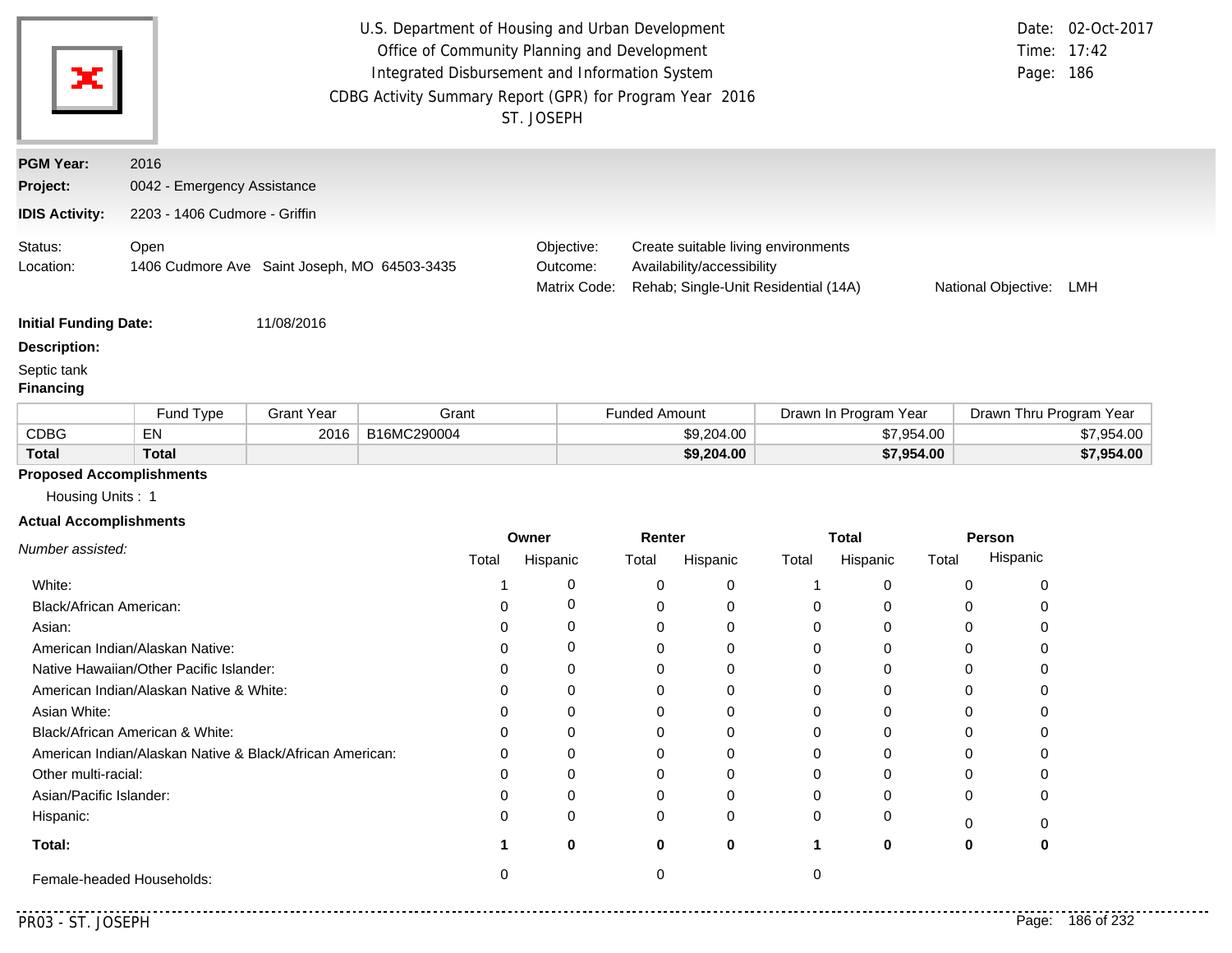

| U.S. Department of Housing and Urban Development         |           | Date: 02-Oct-2017 |
|----------------------------------------------------------|-----------|-------------------|
| Office of Community Planning and Development             |           | Time: 17:42       |
| Integrated Disbursement and Information System           | Page: 187 |                   |
| CDBG Activity Summary Report (GPR) for Program Year 2016 |           |                   |
| ST. JOSEPH                                               |           |                   |

|               | Date: 02-Oct-2017 |
|---------------|-------------------|
| Time: $17:42$ |                   |
| Page: 187     |                   |

|                      | Owner  | Renter | Total  | <b>Person</b> |
|----------------------|--------|--------|--------|---------------|
| <b>Extremely Low</b> |        |        |        |               |
| Low Mod              | 0      |        | O      |               |
| Moderate             | 0      |        |        |               |
| Non Low Moderate     | 0      |        | O      |               |
| Total                |        |        |        |               |
| Percent Low/Mod      | 100.0% |        | 100.0% |               |

### **Annual Accomplishments**

| Years | <b>Accomplishment Narrative</b>                | <b>Benefitting</b> |
|-------|------------------------------------------------|--------------------|
| 2016  | , plumbing repair<br>. Install new septic tank |                    |

. . . . . . . . .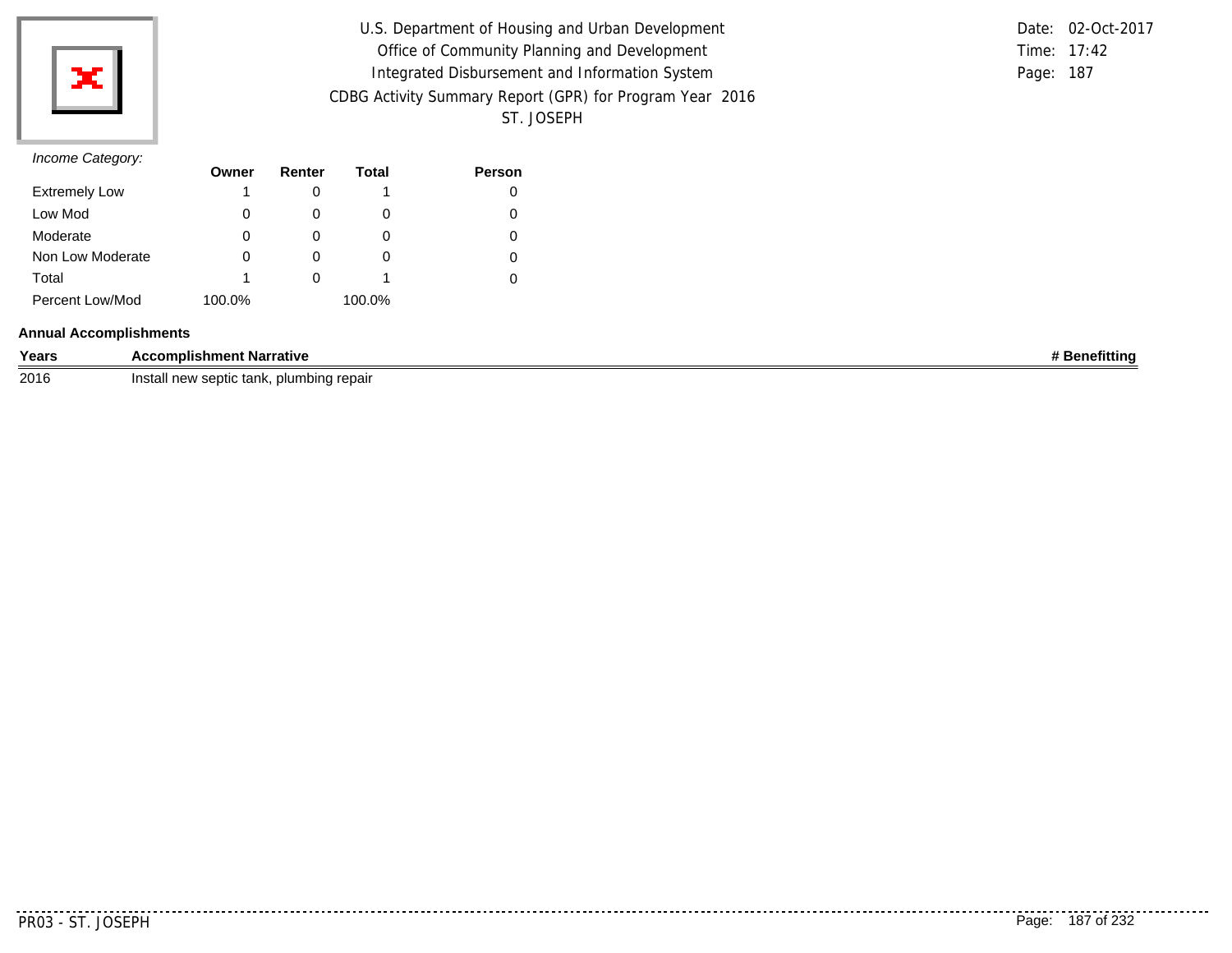| ×                                     | U.S. Department of Housing and Urban Development<br>Office of Community Planning and Development<br>Integrated Disbursement and Information System<br>CDBG Activity Summary Report (GPR) for Program Year 2016 | ST. JOSEPH                             |                                                                                                           | Page: 188           | Date: 02-Oct-2017<br>Time: 17:42 |  |
|---------------------------------------|----------------------------------------------------------------------------------------------------------------------------------------------------------------------------------------------------------------|----------------------------------------|-----------------------------------------------------------------------------------------------------------|---------------------|----------------------------------|--|
| <b>PGM Year:</b>                      | 2016                                                                                                                                                                                                           |                                        |                                                                                                           |                     |                                  |  |
| Project:                              | 0042 - Emergency Assistance                                                                                                                                                                                    |                                        |                                                                                                           |                     |                                  |  |
| <b>IDIS Activity:</b>                 | 2204 - 2420 Penn - McDaniel                                                                                                                                                                                    |                                        |                                                                                                           |                     |                                  |  |
| Status:<br>Location:                  | Open<br>2420 Penn St Saint Joseph, MO 64507-1551                                                                                                                                                               | Objective:<br>Outcome:<br>Matrix Code: | Create suitable living environments<br>Availability/accessibility<br>Rehab; Single-Unit Residential (14A) | National Objective: | LMH                              |  |
| <b>Initial Funding Date:</b>          | 11/16/2016                                                                                                                                                                                                     |                                        |                                                                                                           |                     |                                  |  |
| <b>Description:</b>                   |                                                                                                                                                                                                                |                                        |                                                                                                           |                     |                                  |  |
| broken sewer line<br><b>Financing</b> |                                                                                                                                                                                                                |                                        |                                                                                                           |                     |                                  |  |

|              | Fund Type    | Grant Year | Grant       | <sup>=</sup> unded Amount | Drawn In Program Year | Drawn Thru Program Year |
|--------------|--------------|------------|-------------|---------------------------|-----------------------|-------------------------|
| CDBG         | EN           | 2016       | B16MC290004 | \$6,200.00                | \$6,200,00            | \$6,200.00              |
| <b>Total</b> | <b>Total</b> |            |             | \$6,200.00                | \$6,200.00            | \$6,200.00              |

# **Proposed Accomplishments**

Housing Units : 1

### **Actual Accomplishments**

|                                                          |       | Owner<br>Renter |       |          | Total |          | Person |          |
|----------------------------------------------------------|-------|-----------------|-------|----------|-------|----------|--------|----------|
| Number assisted:                                         | Total | Hispanic        | Total | Hispanic | Total | Hispanic | Total  | Hispanic |
| White:                                                   |       |                 |       |          |       |          |        |          |
| Black/African American:                                  | n     |                 |       | 0        |       |          |        |          |
| Asian:                                                   |       | 0               |       | 0        |       |          |        |          |
| American Indian/Alaskan Native:                          | O     |                 |       |          |       |          |        |          |
| Native Hawaiian/Other Pacific Islander:                  | O     |                 |       | 0        |       |          |        |          |
| American Indian/Alaskan Native & White:                  | O     |                 |       |          |       |          |        |          |
| Asian White:                                             |       |                 |       |          |       |          |        |          |
| Black/African American & White:                          | 0     | 0               |       | 0        |       |          |        |          |
| American Indian/Alaskan Native & Black/African American: | 0     |                 |       | 0        |       |          |        |          |
| Other multi-racial:                                      |       |                 |       |          |       |          |        |          |
| Asian/Pacific Islander:                                  | ი     |                 |       |          |       |          |        |          |
| Hispanic:                                                | O     | 0               | 0     | $\Omega$ |       |          |        |          |
| Total:                                                   |       | 0               | 0     | 0        |       |          | 0      |          |
| Female-headed Households:                                |       |                 |       |          |       |          |        |          |

. . . . .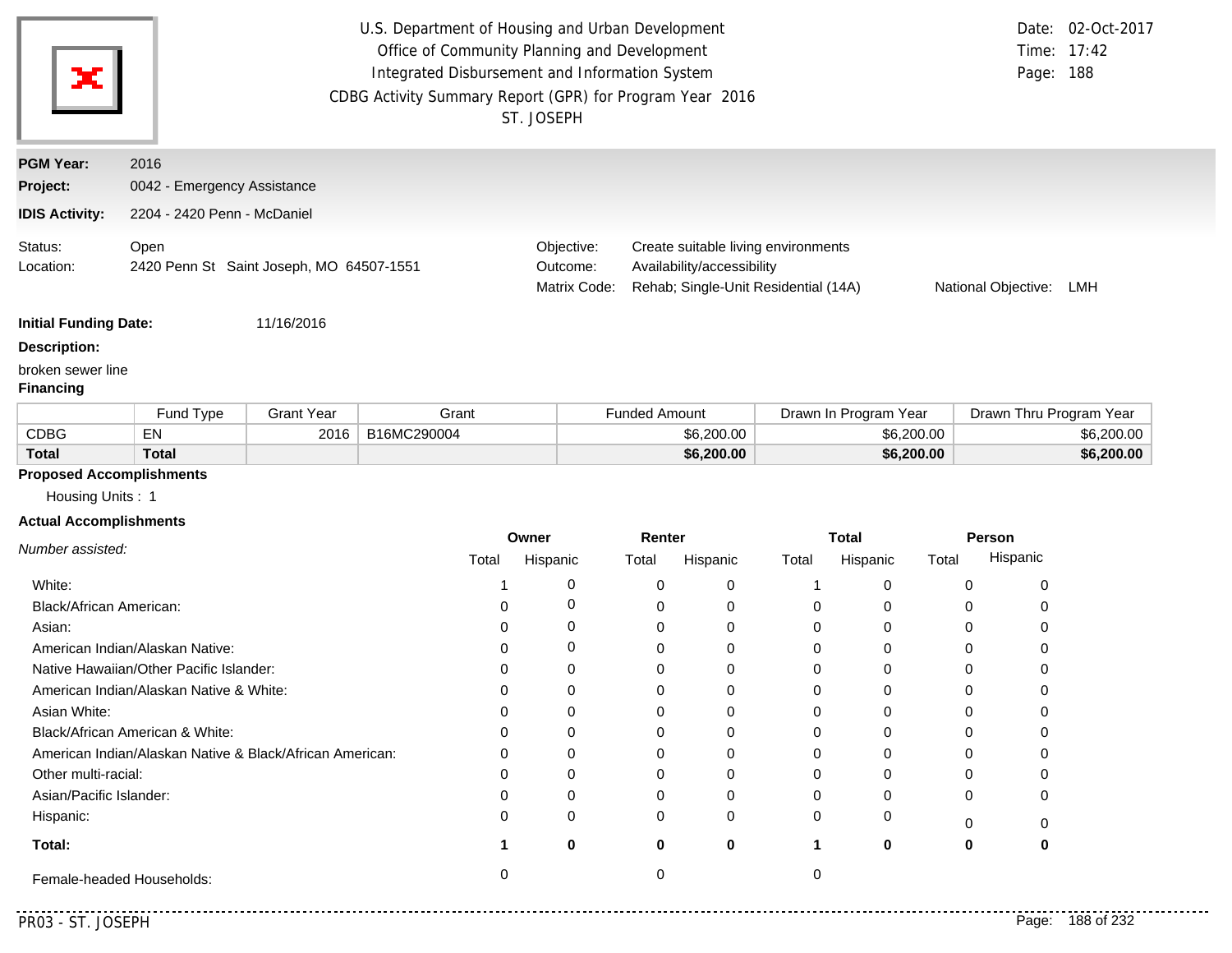

| U.S. Department of Housing and Urban Development         | Date: 02-Oct-2017 |  |
|----------------------------------------------------------|-------------------|--|
| Office of Community Planning and Development             | Time: 17:42       |  |
| Integrated Disbursement and Information System           | Page: 189         |  |
| CDBG Activity Summary Report (GPR) for Program Year 2016 |                   |  |
| ST. JOSEPH                                               |                   |  |

|           | Date: 02-Oct-2017 |
|-----------|-------------------|
|           | Time: $17:42$     |
| Page: 189 |                   |

| $11001110$ catogory. | Owner  | Renter   | Total  | <b>Person</b> |
|----------------------|--------|----------|--------|---------------|
| <b>Extremely Low</b> | 0      |          |        |               |
| Low Mod              | 0      | $\Omega$ | O      |               |
| Moderate             |        |          |        |               |
| Non Low Moderate     | 0      | O        | O      |               |
| Total                |        |          |        |               |
| Percent Low/Mod      | 100.0% |          | 100.0% |               |

### **Annual Accomplishments**

| Years | t Narrative<br><b>Accomplishment</b>                                          | efittinu<br>Δn, |
|-------|-------------------------------------------------------------------------------|-----------------|
| 2016  | ີພດຕະ<br>$\sim$<br>broken<br>roplace<br>ı sewer line<br>Ke⊓<br>euace<br>ה-איש |                 |

. . . . . . . . . . .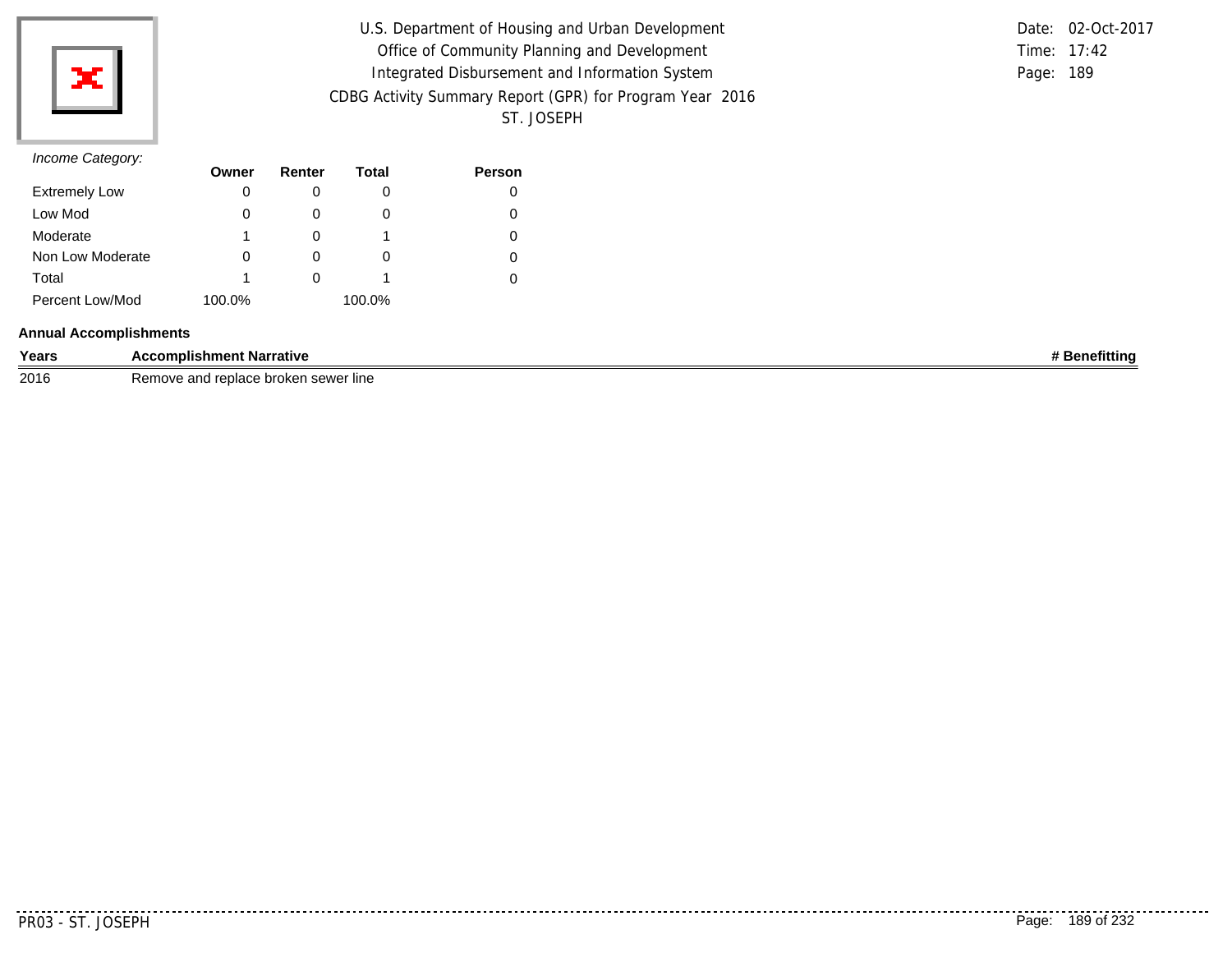| ×                                                                                             | Date: 02-Oct-2017<br>U.S. Department of Housing and Urban Development<br>Office of Community Planning and Development<br>Time: 17:42<br>Page: 190<br>Integrated Disbursement and Information System<br>CDBG Activity Summary Report (GPR) for Program Year 2016<br>ST. JOSEPH<br>2016 |                           |             |                                                                                                                                                                            |                      |                       |                         |               |  |  |  |
|-----------------------------------------------------------------------------------------------|---------------------------------------------------------------------------------------------------------------------------------------------------------------------------------------------------------------------------------------------------------------------------------------|---------------------------|-------------|----------------------------------------------------------------------------------------------------------------------------------------------------------------------------|----------------------|-----------------------|-------------------------|---------------|--|--|--|
| <b>PGM Year:</b>                                                                              |                                                                                                                                                                                                                                                                                       |                           |             |                                                                                                                                                                            |                      |                       |                         |               |  |  |  |
| Project:                                                                                      | 0045 - Code Enforcement                                                                                                                                                                                                                                                               |                           |             |                                                                                                                                                                            |                      |                       |                         |               |  |  |  |
| <b>IDIS Activity:</b>                                                                         |                                                                                                                                                                                                                                                                                       | 2205 - 2119 S 10th - Demo |             |                                                                                                                                                                            |                      |                       |                         |               |  |  |  |
| Status:<br>Location:                                                                          | Open<br>2119 S 10th St Saint Joseph, MO 64503-2712                                                                                                                                                                                                                                    |                           |             | Objective:<br>Create suitable living environments<br>Availability/accessibility<br>Outcome:<br>Clearance and Demolition (04)<br>Matrix Code:<br>National Objective:<br>SBS |                      |                       |                         |               |  |  |  |
| <b>Initial Funding Date:</b>                                                                  |                                                                                                                                                                                                                                                                                       | 11/22/2016                |             |                                                                                                                                                                            |                      |                       |                         |               |  |  |  |
| <b>Description:</b>                                                                           |                                                                                                                                                                                                                                                                                       |                           |             |                                                                                                                                                                            |                      |                       |                         |               |  |  |  |
| Demolition of structure<br><b>Financing</b>                                                   |                                                                                                                                                                                                                                                                                       |                           |             |                                                                                                                                                                            |                      |                       |                         |               |  |  |  |
|                                                                                               | Fund Type                                                                                                                                                                                                                                                                             | <b>Grant Year</b>         | Grant       |                                                                                                                                                                            | <b>Funded Amount</b> | Drawn In Program Year | Drawn Thru Program Year |               |  |  |  |
| <b>CDBG</b>                                                                                   | EN                                                                                                                                                                                                                                                                                    | 2016                      | B16MC290004 |                                                                                                                                                                            | \$3,200.00           | \$3,200.00            |                         | \$3,200.00    |  |  |  |
| <b>Total</b>                                                                                  | <b>Total</b>                                                                                                                                                                                                                                                                          |                           |             |                                                                                                                                                                            | \$3,200.00           | \$3,200.00            |                         | \$3,200.00    |  |  |  |
| <b>Proposed Accomplishments</b><br>Housing Units: 1<br><b>Annual Accomplishments</b><br>Years | <b>Accomplishment Narrative</b>                                                                                                                                                                                                                                                       |                           |             |                                                                                                                                                                            |                      |                       |                         | # Benefitting |  |  |  |

2016 Demolition of abandoned house and clean up of debris

. . . . . . . .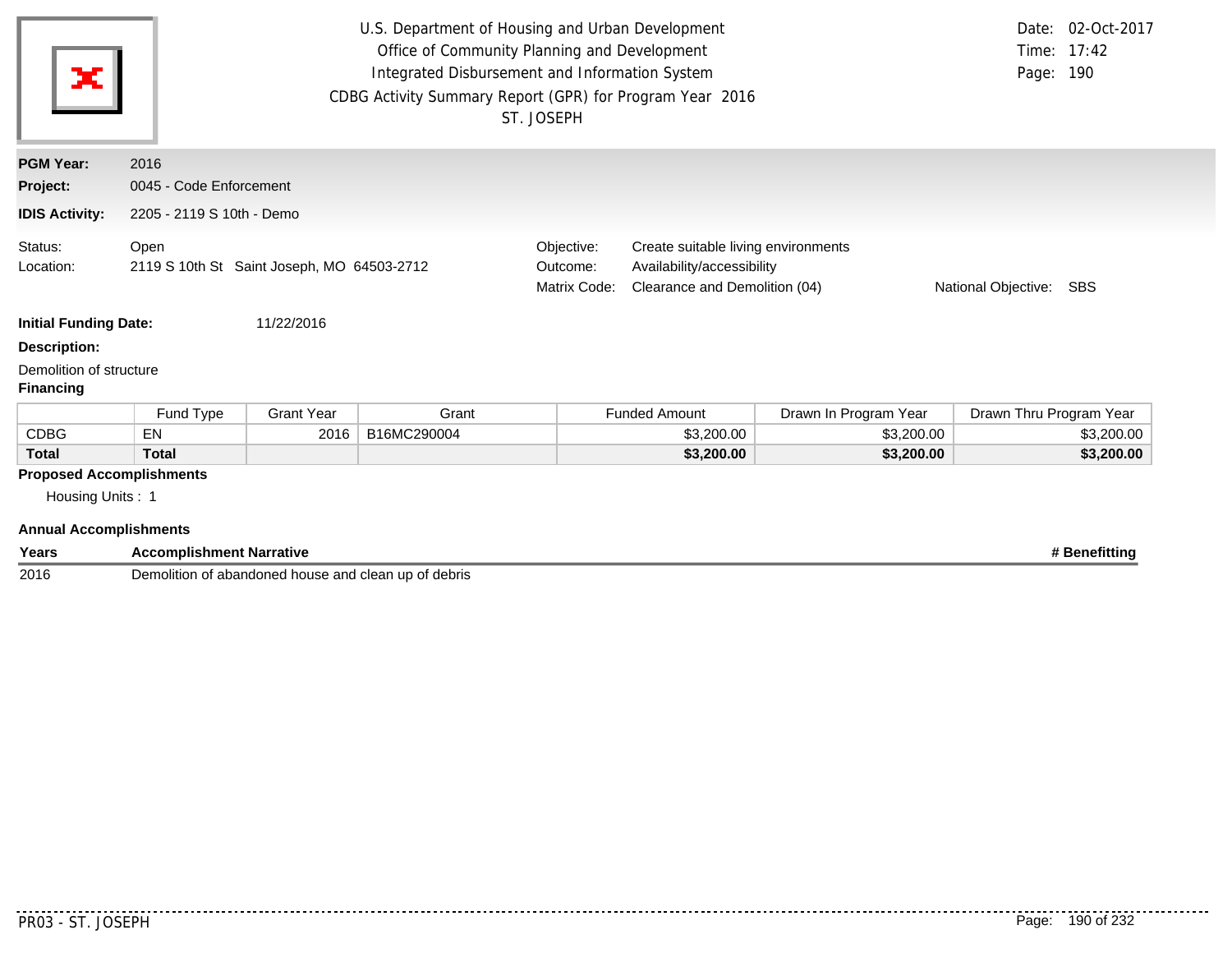| x                                    |                                                          |                   | U.S. Department of Housing and Urban Development<br>Office of Community Planning and Development<br>Integrated Disbursement and Information System<br>CDBG Activity Summary Report (GPR) for Program Year 2016 | ST. JOSEPH |                            |                            |            |                                                                             |                       |            | Date:<br>Page: 191      | 02-Oct-2017<br>Time: 17:42 |
|--------------------------------------|----------------------------------------------------------|-------------------|----------------------------------------------------------------------------------------------------------------------------------------------------------------------------------------------------------------|------------|----------------------------|----------------------------|------------|-----------------------------------------------------------------------------|-----------------------|------------|-------------------------|----------------------------|
| <b>PGM Year:</b>                     | 2016                                                     |                   |                                                                                                                                                                                                                |            |                            |                            |            |                                                                             |                       |            |                         |                            |
| Project:                             | 0042 - Emergency Assistance                              |                   |                                                                                                                                                                                                                |            |                            |                            |            |                                                                             |                       |            |                         |                            |
| <b>IDIS Activity:</b>                | 2206 - 2221 S 13th - Stockstill                          |                   |                                                                                                                                                                                                                |            |                            |                            |            |                                                                             |                       |            |                         |                            |
| Status:<br>Location:                 | Open<br>2221 S 13th St Saint Joseph, MO 64503-2947       |                   |                                                                                                                                                                                                                | Outcome:   | Objective:<br>Matrix Code: | Availability/accessibility |            | Create suitable living environments<br>Rehab; Single-Unit Residential (14A) |                       |            | National Objective: LMH |                            |
| <b>Initial Funding Date:</b>         |                                                          | 12/05/2016        |                                                                                                                                                                                                                |            |                            |                            |            |                                                                             |                       |            |                         |                            |
| <b>Description:</b>                  |                                                          |                   |                                                                                                                                                                                                                |            |                            |                            |            |                                                                             |                       |            |                         |                            |
| New water heater<br><b>Financing</b> |                                                          |                   |                                                                                                                                                                                                                |            |                            |                            |            |                                                                             |                       |            |                         |                            |
|                                      | Fund Type                                                | <b>Grant Year</b> | Grant                                                                                                                                                                                                          |            | <b>Funded Amount</b>       |                            |            |                                                                             | Drawn In Program Year |            | Drawn Thru Program Year |                            |
| <b>CDBG</b>                          | <b>EN</b>                                                | 2016              | B16MC290004                                                                                                                                                                                                    |            |                            |                            | \$1,990.00 |                                                                             |                       | \$1,990.00 |                         | \$1,990.00                 |
| <b>Total</b>                         | <b>Total</b>                                             |                   |                                                                                                                                                                                                                |            |                            |                            | \$1,990.00 |                                                                             |                       | \$1,990.00 |                         | \$1,990.00                 |
| <b>Proposed Accomplishments</b>      |                                                          |                   |                                                                                                                                                                                                                |            |                            |                            |            |                                                                             |                       |            |                         |                            |
| Housing Units: 1                     |                                                          |                   |                                                                                                                                                                                                                |            |                            |                            |            |                                                                             |                       |            |                         |                            |
| <b>Actual Accomplishments</b>        |                                                          |                   |                                                                                                                                                                                                                |            |                            |                            |            |                                                                             |                       |            |                         |                            |
| Number assisted:                     |                                                          |                   |                                                                                                                                                                                                                | Owner      |                            | Renter                     |            |                                                                             | <b>Total</b>          |            | Person                  |                            |
|                                      |                                                          |                   | Total                                                                                                                                                                                                          | Hispanic   | Total                      | Hispanic                   |            | Total                                                                       | Hispanic              | Total      | Hispanic                |                            |
| White:                               |                                                          |                   | -1                                                                                                                                                                                                             |            | 1                          | 0                          | 0          | -1                                                                          | 1                     |            | 0<br>0                  |                            |
| Black/African American:              |                                                          |                   | 0                                                                                                                                                                                                              |            | 0                          | 0                          | 0          | 0                                                                           | 0                     |            | 0<br>0                  |                            |
| Asian:                               |                                                          |                   | 0                                                                                                                                                                                                              |            | 0                          | 0                          | 0          | 0                                                                           | 0                     |            | 0<br>0                  |                            |
|                                      | American Indian/Alaskan Native:                          |                   | $\Omega$                                                                                                                                                                                                       |            | 0                          | 0                          | 0          | 0                                                                           | 0                     |            | 0<br>0                  |                            |
|                                      | Native Hawaiian/Other Pacific Islander:                  |                   | 0                                                                                                                                                                                                              |            | 0                          | 0                          | 0          | 0                                                                           | 0                     |            | 0<br>0                  |                            |
|                                      | American Indian/Alaskan Native & White:                  |                   | 0                                                                                                                                                                                                              |            | 0<br>$\Omega$              | 0<br>$\Omega$              | 0<br>O     | 0<br>$\Omega$                                                               | 0                     |            | 0<br>0<br>$\Omega$      |                            |
| Asian White:                         | Black/African American & White:                          |                   | O                                                                                                                                                                                                              |            | 0                          | 0                          |            | 0                                                                           |                       |            | 0                       |                            |
|                                      | American Indian/Alaskan Native & Black/African American: |                   | ი                                                                                                                                                                                                              |            | O                          | 0                          | 0          | 0                                                                           | 0                     |            | 0                       |                            |
| Other multi-racial:                  |                                                          |                   | ი                                                                                                                                                                                                              |            | 0                          | 0                          |            | 0                                                                           |                       |            | 0                       |                            |
| Asian/Pacific Islander:              |                                                          |                   | 0                                                                                                                                                                                                              |            | 0                          | 0                          | 0          | 0                                                                           | O                     |            | 0                       |                            |
| Hispanic:                            |                                                          |                   | 0                                                                                                                                                                                                              |            | $\Omega$                   | 0                          | 0          | O                                                                           | O                     |            |                         |                            |
|                                      |                                                          |                   |                                                                                                                                                                                                                |            |                            |                            |            |                                                                             |                       |            |                         |                            |

. . . . . . . . .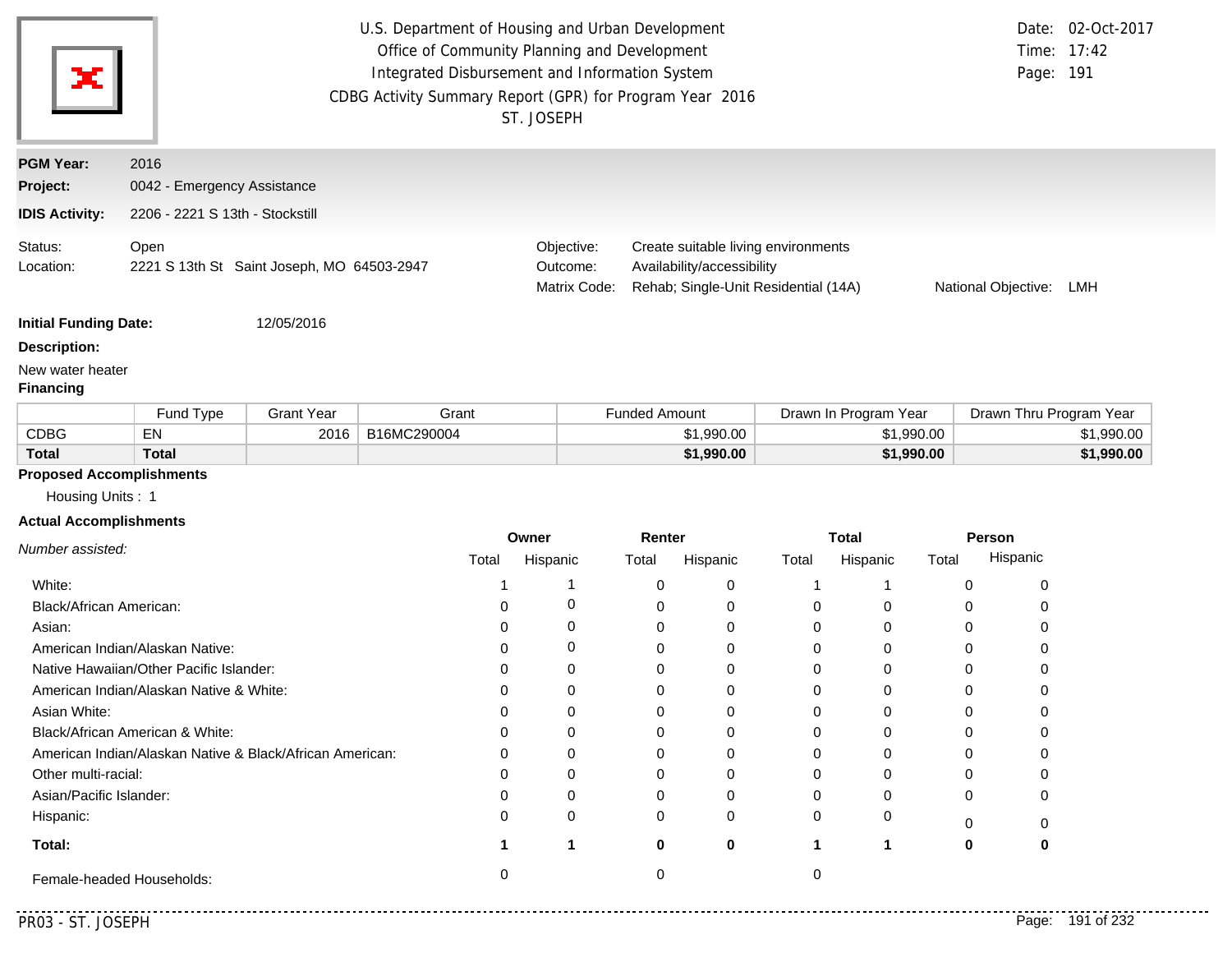

| U.S. Department of Housing and Urban Development         |           | Date: 02-Oct-2017 |
|----------------------------------------------------------|-----------|-------------------|
| Office of Community Planning and Development             |           | Time: 17:42       |
| Integrated Disbursement and Information System           | Page: 192 |                   |
| CDBG Activity Summary Report (GPR) for Program Year 2016 |           |                   |
| ST. JOSEPH                                               |           |                   |

|               | Date: 02-Oct-2017 |
|---------------|-------------------|
| Time: $17:42$ |                   |
| Page: 192     |                   |

|                      | Owner  | Renter | Total  | <b>Person</b> |
|----------------------|--------|--------|--------|---------------|
| <b>Extremely Low</b> |        |        |        |               |
| Low Mod              |        |        | O      |               |
| Moderate             | O      |        | O      |               |
| Non Low Moderate     |        |        | O      |               |
| Total                |        |        |        |               |
| Percent Low/Mod      | 100.0% |        | 100.0% |               |

### **Annual Accomplishments**

| Years | ccomplishment Narrative<br>$\cdots$<br>┄                         | <b>Benefitting</b> |
|-------|------------------------------------------------------------------|--------------------|
| 2016  | water heater<br>er heater and replace with new w<br>Remove water |                    |

. . . . . . . . . .

. . . . . . . . . . .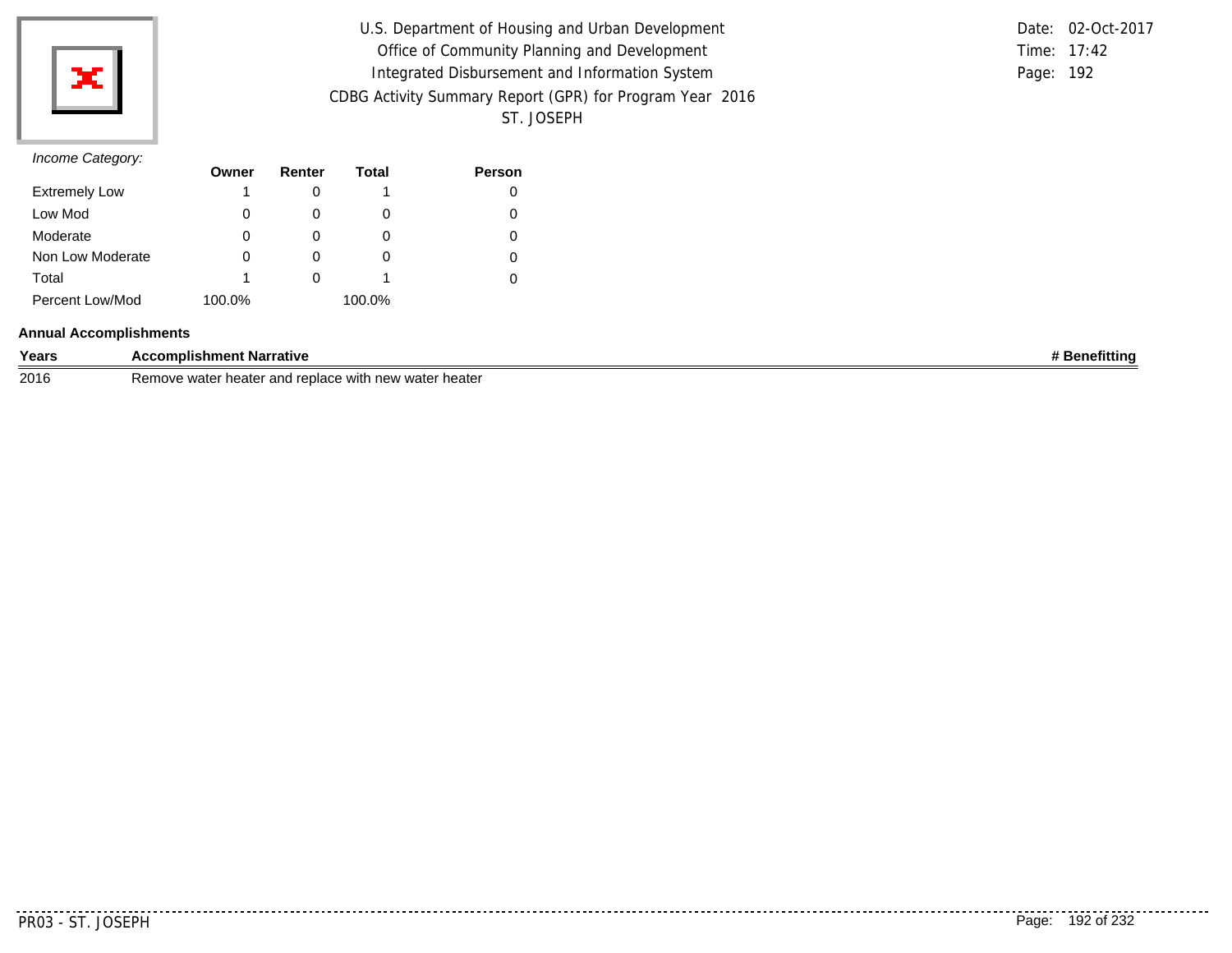| ×                                                                                    | U.S. Department of Housing and Urban Development<br>Date: 02-Oct-2017<br>Office of Community Planning and Development<br>Time: 17:42<br>Integrated Disbursement and Information System<br>Page: 193<br>CDBG Activity Summary Report (GPR) for Program Year 2016<br>ST. JOSEPH |                          |             |                                        |                                                                                                    |                       |                         |            |  |  |
|--------------------------------------------------------------------------------------|-------------------------------------------------------------------------------------------------------------------------------------------------------------------------------------------------------------------------------------------------------------------------------|--------------------------|-------------|----------------------------------------|----------------------------------------------------------------------------------------------------|-----------------------|-------------------------|------------|--|--|
| <b>PGM Year:</b>                                                                     | 2016                                                                                                                                                                                                                                                                          |                          |             |                                        |                                                                                                    |                       |                         |            |  |  |
| Project:                                                                             | 0045 - Code Enforcement                                                                                                                                                                                                                                                       |                          |             |                                        |                                                                                                    |                       |                         |            |  |  |
| <b>IDIS Activity:</b>                                                                |                                                                                                                                                                                                                                                                               | 2207 - 2321 Olive - Demo |             |                                        |                                                                                                    |                       |                         |            |  |  |
| Status:<br>Location:                                                                 | Open<br>2321 Olive St Saint Joseph, MO 64507-1508                                                                                                                                                                                                                             |                          |             | Objective:<br>Outcome:<br>Matrix Code: | Create suitable living environments<br>Availability/accessibility<br>Clearance and Demolition (04) | National Objective:   | SBS                     |            |  |  |
| <b>Initial Funding Date:</b>                                                         |                                                                                                                                                                                                                                                                               | 12/12/2016               |             |                                        |                                                                                                    |                       |                         |            |  |  |
| <b>Description:</b><br>Demolition<br><b>Financing</b>                                |                                                                                                                                                                                                                                                                               |                          |             |                                        |                                                                                                    |                       |                         |            |  |  |
|                                                                                      | Fund Type                                                                                                                                                                                                                                                                     | <b>Grant Year</b>        | Grant       |                                        | <b>Funded Amount</b>                                                                               | Drawn In Program Year | Drawn Thru Program Year |            |  |  |
| <b>CDBG</b>                                                                          | EN                                                                                                                                                                                                                                                                            | 2016                     | B16MC290004 |                                        | \$5,450.00                                                                                         | \$5,450.00            |                         | \$5,450.00 |  |  |
| <b>Total</b>                                                                         | <b>Total</b>                                                                                                                                                                                                                                                                  |                          |             |                                        | \$5,450.00                                                                                         | \$5,450.00            |                         | \$5,450.00 |  |  |
| <b>Proposed Accomplishments</b><br>Housing Units: 1<br><b>Annual Accomplishments</b> |                                                                                                                                                                                                                                                                               |                          |             |                                        |                                                                                                    |                       |                         |            |  |  |

| Years | \ccomplishment Narrative                                               | <b>ittinc</b> |
|-------|------------------------------------------------------------------------|---------------|
| 2016  | Jemolition<br><sup>.</sup> debris<br>∙ up oï<br>f structure and clean_ |               |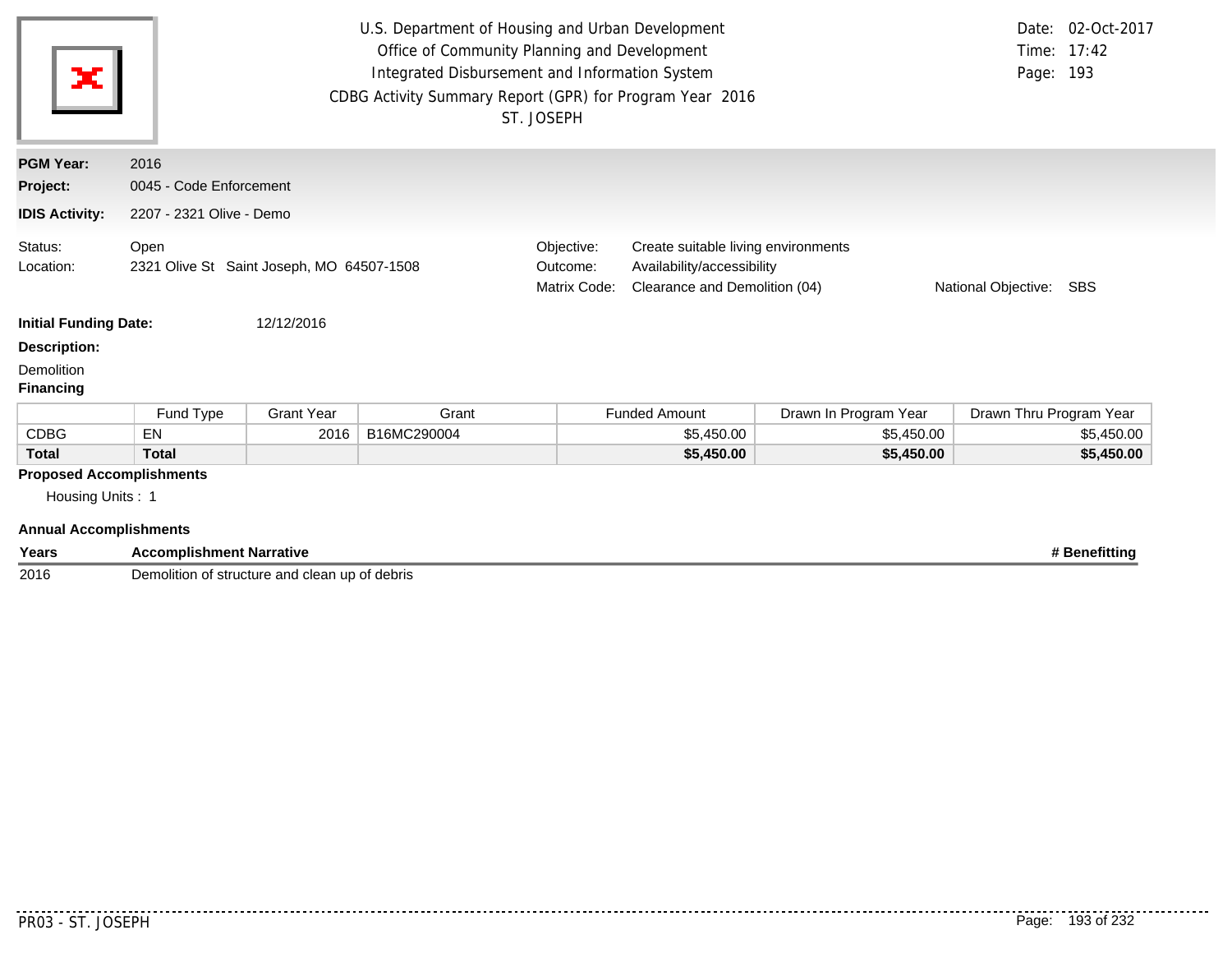| ×                                                   | U.S. Department of Housing and Urban Development<br>Date: 02-Oct-2017<br>Office of Community Planning and Development<br>Time: 17:42<br>Integrated Disbursement and Information System<br>Page: 194<br>CDBG Activity Summary Report (GPR) for Program Year 2016<br>ST. JOSEPH<br>2016 |                   |             |                                                                                                                                                                         |                      |                       |                         |               |  |  |
|-----------------------------------------------------|---------------------------------------------------------------------------------------------------------------------------------------------------------------------------------------------------------------------------------------------------------------------------------------|-------------------|-------------|-------------------------------------------------------------------------------------------------------------------------------------------------------------------------|----------------------|-----------------------|-------------------------|---------------|--|--|
| <b>PGM Year:</b>                                    |                                                                                                                                                                                                                                                                                       |                   |             |                                                                                                                                                                         |                      |                       |                         |               |  |  |
| Project:                                            | 0045 - Code Enforcement                                                                                                                                                                                                                                                               |                   |             |                                                                                                                                                                         |                      |                       |                         |               |  |  |
| <b>IDIS Activity:</b>                               | 2208 - 1901 Pacific - Demo                                                                                                                                                                                                                                                            |                   |             |                                                                                                                                                                         |                      |                       |                         |               |  |  |
| Status:<br>Location:                                | Completed 4/11/2017 12:00:00 AM<br>1901 Pacific St Saint Joseph, MO 64503-2858                                                                                                                                                                                                        |                   |             | Objective:<br>Create suitable living environments<br>Availability/accessibility<br>Outcome:<br>Clearance and Demolition (04)<br>Matrix Code:<br>National Objective: SBS |                      |                       |                         |               |  |  |
| <b>Initial Funding Date:</b>                        |                                                                                                                                                                                                                                                                                       | 12/12/2016        |             |                                                                                                                                                                         |                      |                       |                         |               |  |  |
| <b>Description:</b>                                 |                                                                                                                                                                                                                                                                                       |                   |             |                                                                                                                                                                         |                      |                       |                         |               |  |  |
| Demolition<br><b>Financing</b>                      |                                                                                                                                                                                                                                                                                       |                   |             |                                                                                                                                                                         |                      |                       |                         |               |  |  |
|                                                     | Fund Type                                                                                                                                                                                                                                                                             | <b>Grant Year</b> | Grant       |                                                                                                                                                                         | <b>Funded Amount</b> | Drawn In Program Year | Drawn Thru Program Year |               |  |  |
| <b>CDBG</b>                                         | <b>EN</b>                                                                                                                                                                                                                                                                             | 2016              | B16MC290004 |                                                                                                                                                                         | \$5,400.00           | \$5,400.00            |                         | \$5,400.00    |  |  |
| <b>Total</b>                                        | <b>Total</b>                                                                                                                                                                                                                                                                          |                   |             |                                                                                                                                                                         | \$5,400.00           | \$5,400.00            |                         | \$5,400.00    |  |  |
| <b>Proposed Accomplishments</b><br>Housing Units: 1 |                                                                                                                                                                                                                                                                                       |                   |             |                                                                                                                                                                         |                      |                       |                         |               |  |  |
| <b>Annual Accomplishments</b>                       |                                                                                                                                                                                                                                                                                       |                   |             |                                                                                                                                                                         |                      |                       |                         |               |  |  |
| Years                                               | <b>Accomplishment Narrative</b>                                                                                                                                                                                                                                                       |                   |             |                                                                                                                                                                         |                      |                       |                         | # Benefitting |  |  |

2016 Demolition of structure

. . . . . . . .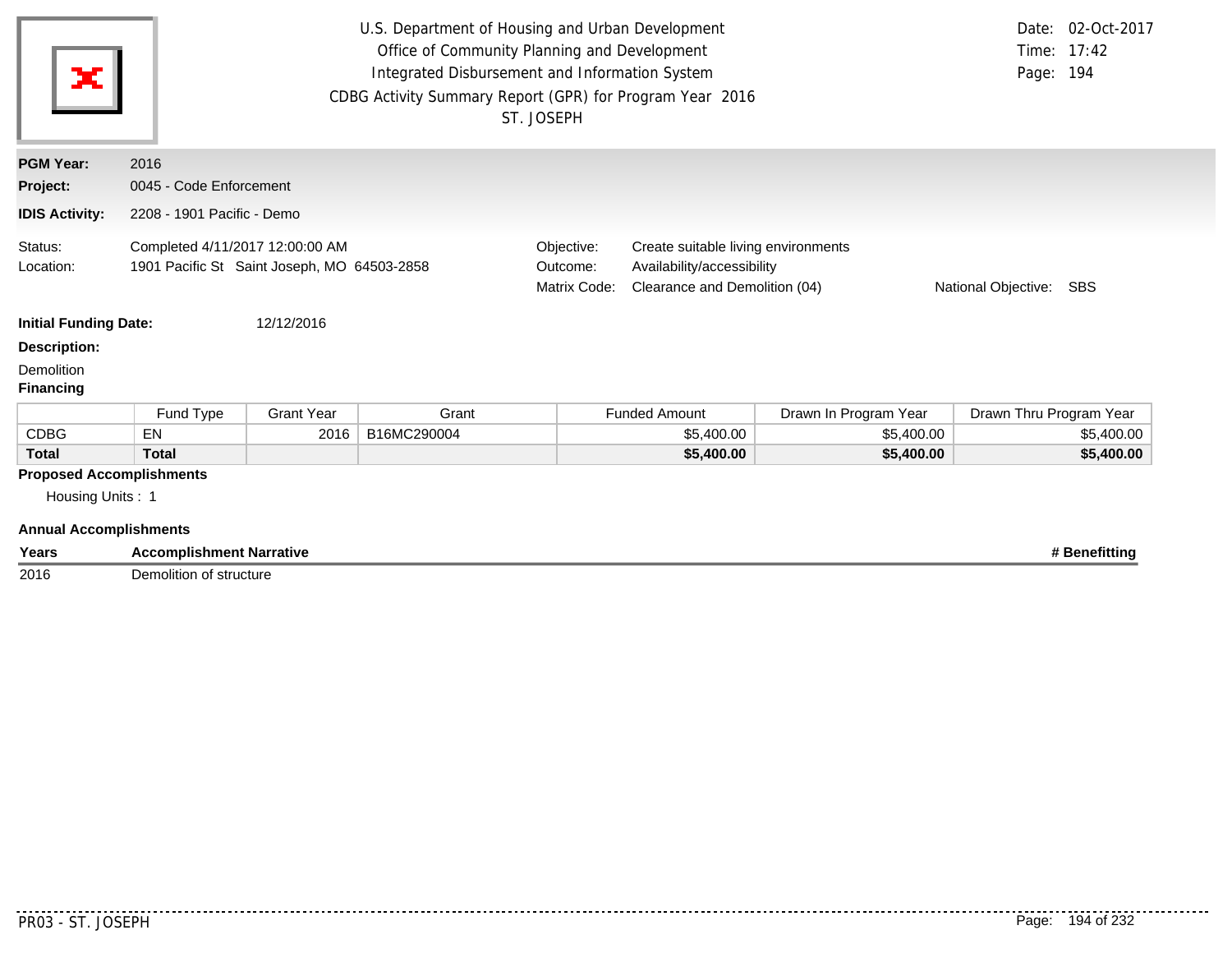| Years                           | <b>Accomplishment Narrative</b>                  |                         |                                                                                                                                                                                                                |                                                                                                                                                                            |                      |                       |                         | # Benefitting                    |  |  |  |
|---------------------------------|--------------------------------------------------|-------------------------|----------------------------------------------------------------------------------------------------------------------------------------------------------------------------------------------------------------|----------------------------------------------------------------------------------------------------------------------------------------------------------------------------|----------------------|-----------------------|-------------------------|----------------------------------|--|--|--|
| <b>Annual Accomplishments</b>   |                                                  |                         |                                                                                                                                                                                                                |                                                                                                                                                                            |                      |                       |                         |                                  |  |  |  |
| Housing Units: 1                |                                                  |                         |                                                                                                                                                                                                                |                                                                                                                                                                            |                      |                       |                         |                                  |  |  |  |
| <b>Proposed Accomplishments</b> |                                                  |                         |                                                                                                                                                                                                                |                                                                                                                                                                            |                      |                       |                         |                                  |  |  |  |
| <b>Total</b>                    | <b>Total</b>                                     |                         |                                                                                                                                                                                                                |                                                                                                                                                                            | \$3,890.00           | \$3,890.00            |                         | \$3,890.00                       |  |  |  |
| <b>CDBG</b>                     | EN                                               | 2016                    | B16MC290004                                                                                                                                                                                                    |                                                                                                                                                                            | \$3,890.00           | \$3,890.00            |                         | \$3,890.00                       |  |  |  |
|                                 | Fund Type                                        | <b>Grant Year</b>       | Grant                                                                                                                                                                                                          |                                                                                                                                                                            | <b>Funded Amount</b> | Drawn In Program Year | Drawn Thru Program Year |                                  |  |  |  |
| <b>Financing</b>                |                                                  |                         |                                                                                                                                                                                                                |                                                                                                                                                                            |                      |                       |                         |                                  |  |  |  |
| Demolition                      |                                                  |                         |                                                                                                                                                                                                                |                                                                                                                                                                            |                      |                       |                         |                                  |  |  |  |
| <b>Description:</b>             |                                                  |                         |                                                                                                                                                                                                                |                                                                                                                                                                            |                      |                       |                         |                                  |  |  |  |
| <b>Initial Funding Date:</b>    |                                                  | 12/12/2016              |                                                                                                                                                                                                                |                                                                                                                                                                            |                      |                       |                         |                                  |  |  |  |
| Status:<br>Location:            | Open<br>2602 Mary St Saint Joseph, MO 64507-1539 |                         |                                                                                                                                                                                                                | Objective:<br>Create suitable living environments<br>Availability/accessibility<br>Outcome:<br>Matrix Code:<br>Clearance and Demolition (04)<br>National Objective:<br>SBS |                      |                       |                         |                                  |  |  |  |
| <b>IDIS Activity:</b>           |                                                  | 2209 - 2602 Mary - Demo |                                                                                                                                                                                                                |                                                                                                                                                                            |                      |                       |                         |                                  |  |  |  |
| Project:                        | 0045 - Code Enforcement                          |                         |                                                                                                                                                                                                                |                                                                                                                                                                            |                      |                       |                         |                                  |  |  |  |
| <b>PGM Year:</b>                | 2016                                             |                         |                                                                                                                                                                                                                |                                                                                                                                                                            |                      |                       |                         |                                  |  |  |  |
| ×                               |                                                  |                         | U.S. Department of Housing and Urban Development<br>Office of Community Planning and Development<br>Integrated Disbursement and Information System<br>CDBG Activity Summary Report (GPR) for Program Year 2016 | ST. JOSEPH                                                                                                                                                                 |                      |                       | Page: 195               | Date: 02-Oct-2017<br>Time: 17:42 |  |  |  |

2016 Demolition of structure

........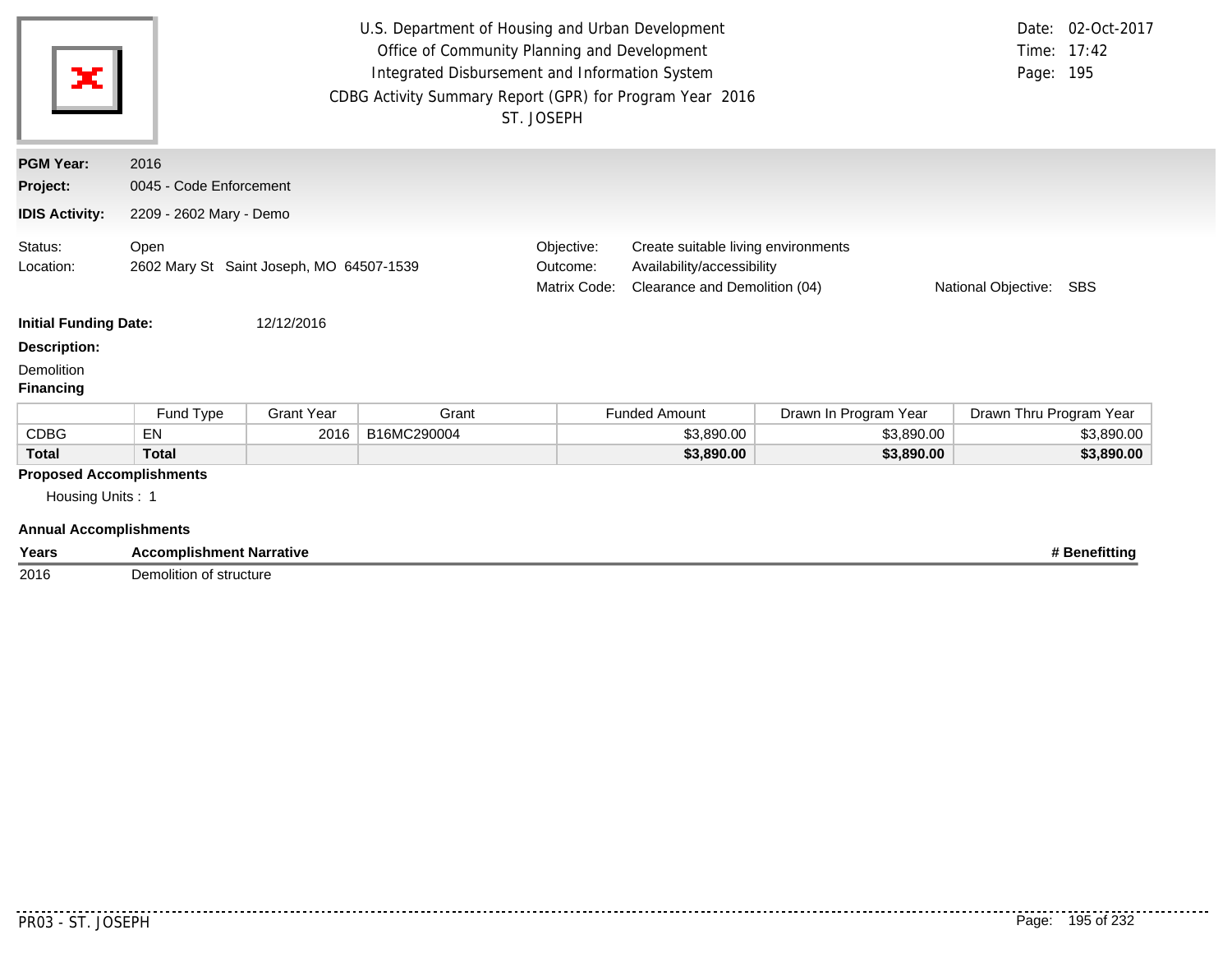| ж                                                                                    | U.S. Department of Housing and Urban Development<br>Date: 02-Oct-2017<br>Office of Community Planning and Development<br>Time: 17:42<br>Integrated Disbursement and Information System<br>Page: 196<br>CDBG Activity Summary Report (GPR) for Program Year 2016<br>ST. JOSEPH<br>2016<br>0045 - Code Enforcement |                         |             |                                                                                                                                                                            |                      |                       |                         |               |  |  |
|--------------------------------------------------------------------------------------|------------------------------------------------------------------------------------------------------------------------------------------------------------------------------------------------------------------------------------------------------------------------------------------------------------------|-------------------------|-------------|----------------------------------------------------------------------------------------------------------------------------------------------------------------------------|----------------------|-----------------------|-------------------------|---------------|--|--|
| <b>PGM Year:</b>                                                                     |                                                                                                                                                                                                                                                                                                                  |                         |             |                                                                                                                                                                            |                      |                       |                         |               |  |  |
| Project:                                                                             |                                                                                                                                                                                                                                                                                                                  |                         |             |                                                                                                                                                                            |                      |                       |                         |               |  |  |
| <b>IDIS Activity:</b>                                                                |                                                                                                                                                                                                                                                                                                                  | 2210 - 701 Blake - Demo |             |                                                                                                                                                                            |                      |                       |                         |               |  |  |
| Status:<br>Location:                                                                 | Open<br>701 Blake St Saint Joseph, MO 64504-1258                                                                                                                                                                                                                                                                 |                         |             | Objective:<br>Create suitable living environments<br>Availability/accessibility<br>Outcome:<br>Clearance and Demolition (04)<br>Matrix Code:<br>National Objective:<br>SBS |                      |                       |                         |               |  |  |
| <b>Initial Funding Date:</b>                                                         |                                                                                                                                                                                                                                                                                                                  | 12/12/2016              |             |                                                                                                                                                                            |                      |                       |                         |               |  |  |
| <b>Description:</b>                                                                  |                                                                                                                                                                                                                                                                                                                  |                         |             |                                                                                                                                                                            |                      |                       |                         |               |  |  |
| Demolition<br><b>Financing</b>                                                       |                                                                                                                                                                                                                                                                                                                  |                         |             |                                                                                                                                                                            |                      |                       |                         |               |  |  |
|                                                                                      | Fund Type                                                                                                                                                                                                                                                                                                        | <b>Grant Year</b>       | Grant       |                                                                                                                                                                            | <b>Funded Amount</b> | Drawn In Program Year | Drawn Thru Program Year |               |  |  |
| <b>CDBG</b>                                                                          | EN                                                                                                                                                                                                                                                                                                               | 2016                    | B16MC290004 |                                                                                                                                                                            | \$3,800.00           | \$3,800.00            |                         | \$3,800.00    |  |  |
| <b>Total</b>                                                                         | <b>Total</b>                                                                                                                                                                                                                                                                                                     |                         |             |                                                                                                                                                                            | \$3,800.00           | \$3,800.00            |                         | \$3,800.00    |  |  |
| <b>Proposed Accomplishments</b><br>Housing Units: 1<br><b>Annual Accomplishments</b> |                                                                                                                                                                                                                                                                                                                  |                         |             |                                                                                                                                                                            |                      |                       |                         |               |  |  |
| Years                                                                                | <b>Accomplishment Narrative</b>                                                                                                                                                                                                                                                                                  |                         |             |                                                                                                                                                                            |                      |                       |                         | # Benefitting |  |  |

2016 Demolition of fire damaged structure

........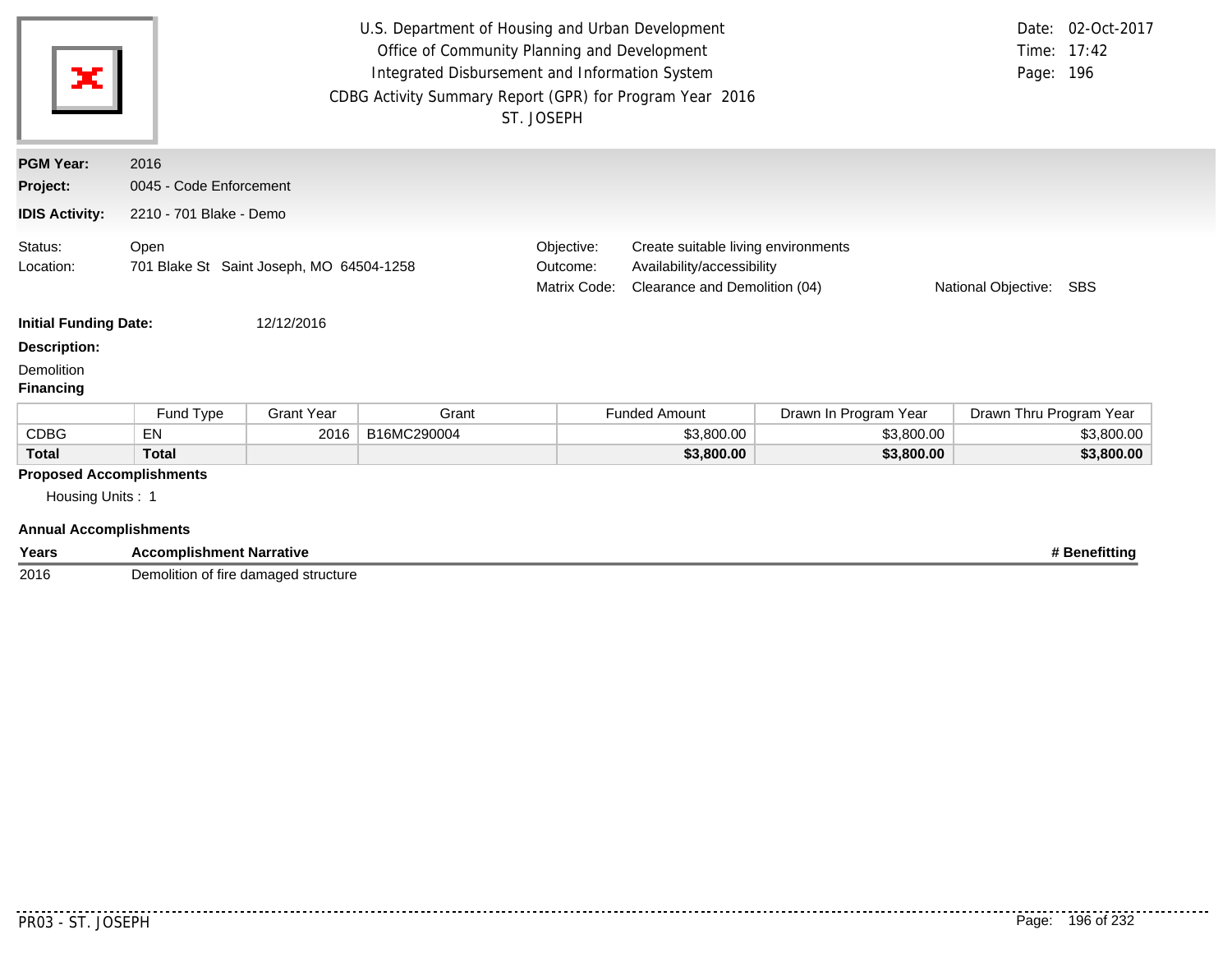| ж                                     |                                                   |                              | U.S. Department of Housing and Urban Development<br>Office of Community Planning and Development<br>Integrated Disbursement and Information System<br>CDBG Activity Summary Report (GPR) for Program Year 2016 | ST. JOSEPH                             |                                                                                                                                         |                       | Time:<br>Page: 197      | Date: 02-Oct-2017<br>17:42 |  |  |
|---------------------------------------|---------------------------------------------------|------------------------------|----------------------------------------------------------------------------------------------------------------------------------------------------------------------------------------------------------------|----------------------------------------|-----------------------------------------------------------------------------------------------------------------------------------------|-----------------------|-------------------------|----------------------------|--|--|
| <b>PGM Year:</b>                      | 2016                                              |                              |                                                                                                                                                                                                                |                                        |                                                                                                                                         |                       |                         |                            |  |  |
| Project:                              |                                                   | 0042 - Emergency Assistance  |                                                                                                                                                                                                                |                                        |                                                                                                                                         |                       |                         |                            |  |  |
| <b>IDIS Activity:</b>                 |                                                   | 2211 - 429 N 17th - Williams |                                                                                                                                                                                                                |                                        |                                                                                                                                         |                       |                         |                            |  |  |
| Status:<br>Location:                  | Open<br>429 N 17th St Saint Joseph, MO 64501-2014 |                              |                                                                                                                                                                                                                | Objective:<br>Outcome:<br>Matrix Code: | Create suitable living environments<br>Availability/accessibility<br>Rehab; Single-Unit Residential (14A)<br>National Objective:<br>LMH |                       |                         |                            |  |  |
| <b>Initial Funding Date:</b>          |                                                   | 12/19/2016                   |                                                                                                                                                                                                                |                                        |                                                                                                                                         |                       |                         |                            |  |  |
| <b>Description:</b>                   |                                                   |                              |                                                                                                                                                                                                                |                                        |                                                                                                                                         |                       |                         |                            |  |  |
| Sewer line repair<br><b>Financing</b> |                                                   |                              |                                                                                                                                                                                                                |                                        |                                                                                                                                         |                       |                         |                            |  |  |
|                                       | Fund Type                                         | <b>Grant Year</b>            | Grant                                                                                                                                                                                                          |                                        | <b>Funded Amount</b>                                                                                                                    | Drawn In Program Year | Drawn Thru Program Year |                            |  |  |
| <b>CDBG</b>                           | EN                                                | 2016                         | B16MC290004                                                                                                                                                                                                    |                                        | \$3,030.00                                                                                                                              | \$3,030.00            |                         | \$3,030.00                 |  |  |
| <b>Total</b>                          | <b>Total</b>                                      |                              |                                                                                                                                                                                                                |                                        | \$3,030.00                                                                                                                              | \$3,030.00            |                         | \$3,030.00                 |  |  |
| <b>Proposed Accomplishments</b>       |                                                   |                              |                                                                                                                                                                                                                |                                        |                                                                                                                                         |                       |                         |                            |  |  |

Housing Units : 1

#### **Actual Accomplishments**

|                                                          | Owner |          | Renter |          | <b>Total</b> |          | Person   |          |
|----------------------------------------------------------|-------|----------|--------|----------|--------------|----------|----------|----------|
| Number assisted:                                         | Total | Hispanic | Total  | Hispanic | Total        | Hispanic | Total    | Hispanic |
| White:                                                   |       |          | 0      | 0        | 0            |          |          |          |
| Black/African American:                                  |       |          |        | 0        |              |          | $\Omega$ |          |
| Asian:                                                   |       | 0        | 0      | 0        | 0            | 0        | 0        |          |
| American Indian/Alaskan Native:                          |       | 0        |        | 0        | 0            |          |          |          |
| Native Hawaiian/Other Pacific Islander:                  |       | $\Omega$ |        | 0        |              |          |          |          |
| American Indian/Alaskan Native & White:                  |       | Ω        |        | 0        |              |          |          |          |
| Asian White:                                             |       |          |        | 0        |              |          |          |          |
| Black/African American & White:                          |       | 0        | 0      | 0        | 0            | 0        | 0        |          |
| American Indian/Alaskan Native & Black/African American: |       | $\Omega$ |        | 0        | 0            | U        | ∩        |          |
| Other multi-racial:                                      |       |          |        | 0        |              |          |          |          |
| Asian/Pacific Islander:                                  |       | 0        | ი      | 0        |              |          | 0        |          |
| Hispanic:                                                |       | 0        | 0      | 0        | $\Omega$     | 0        |          |          |
| Total:                                                   |       | 0        | 0      | 0        |              | 0        | 0        |          |
| Female-headed Households:                                |       |          |        |          |              |          |          |          |

. . . . . . . . . .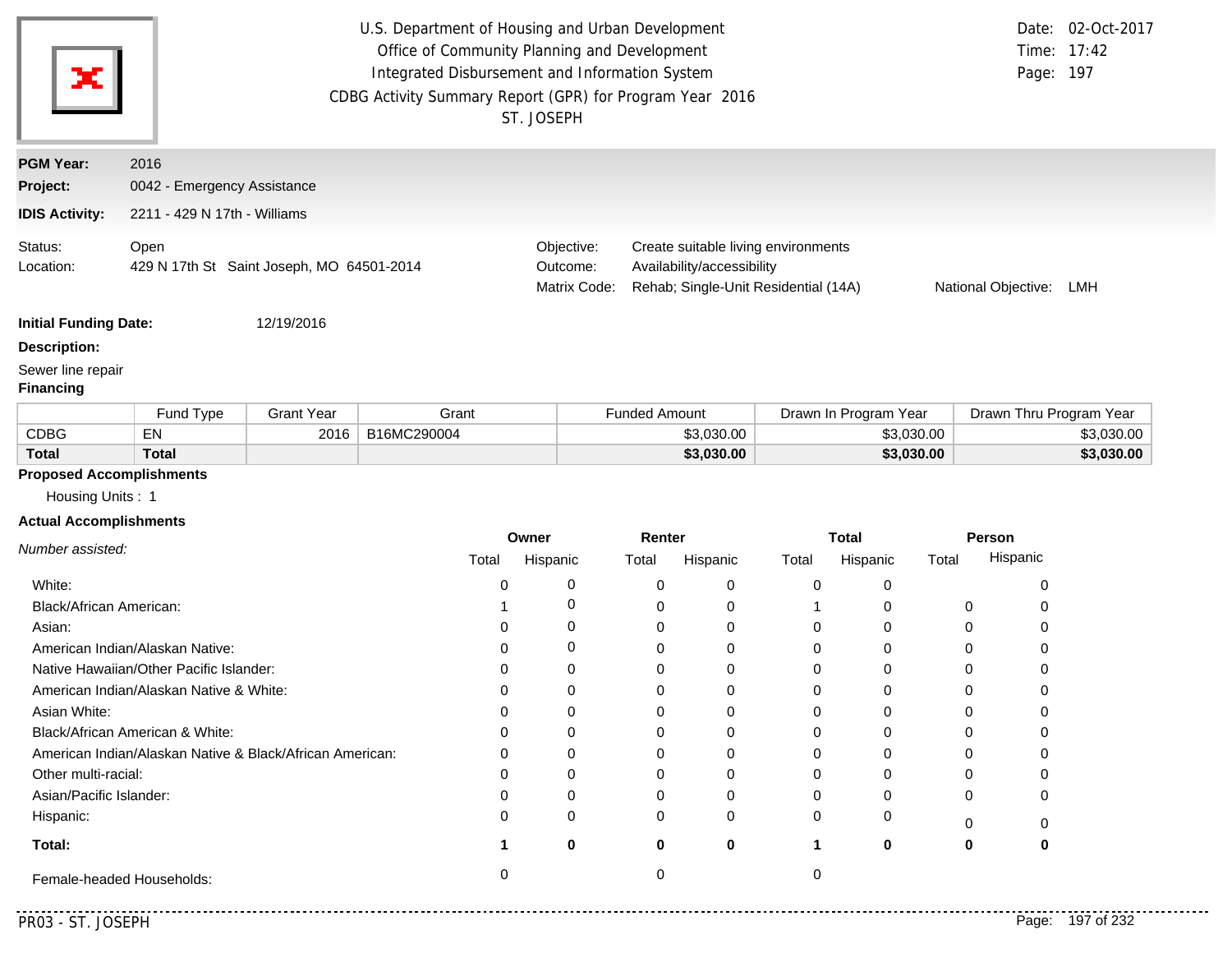

| U.S. Department of Housing and Urban Development         |           | Date: 02-Oct-2017 |
|----------------------------------------------------------|-----------|-------------------|
| Office of Community Planning and Development             |           | Time: 17:42       |
| Integrated Disbursement and Information System           | Page: 198 |                   |
| CDBG Activity Summary Report (GPR) for Program Year 2016 |           |                   |
| ST. JOSEPH                                               |           |                   |

### *Income Category:*

| $11001110$ catogory. | Owner  | Renter | Total  | <b>Person</b> |
|----------------------|--------|--------|--------|---------------|
| <b>Extremely Low</b> | 0      |        |        |               |
| Low Mod              |        |        |        |               |
| Moderate             | 0      |        | O      |               |
| Non Low Moderate     | 0      | O      | O      |               |
| Total                |        |        |        |               |
| Percent Low/Mod      | 100.0% |        | 100.0% |               |

### **Annual Accomplishments**

| Years | mplishme<br><b>Narrative</b><br>ent            | .<br>Tuun |
|-------|------------------------------------------------|-----------|
| 2016  | $\sim$<br>∵lıne<br>…∪U¤∴<br>ו וסיישים והמערכות |           |

. . . . . . . . . . .

. . . . . . . . . . . .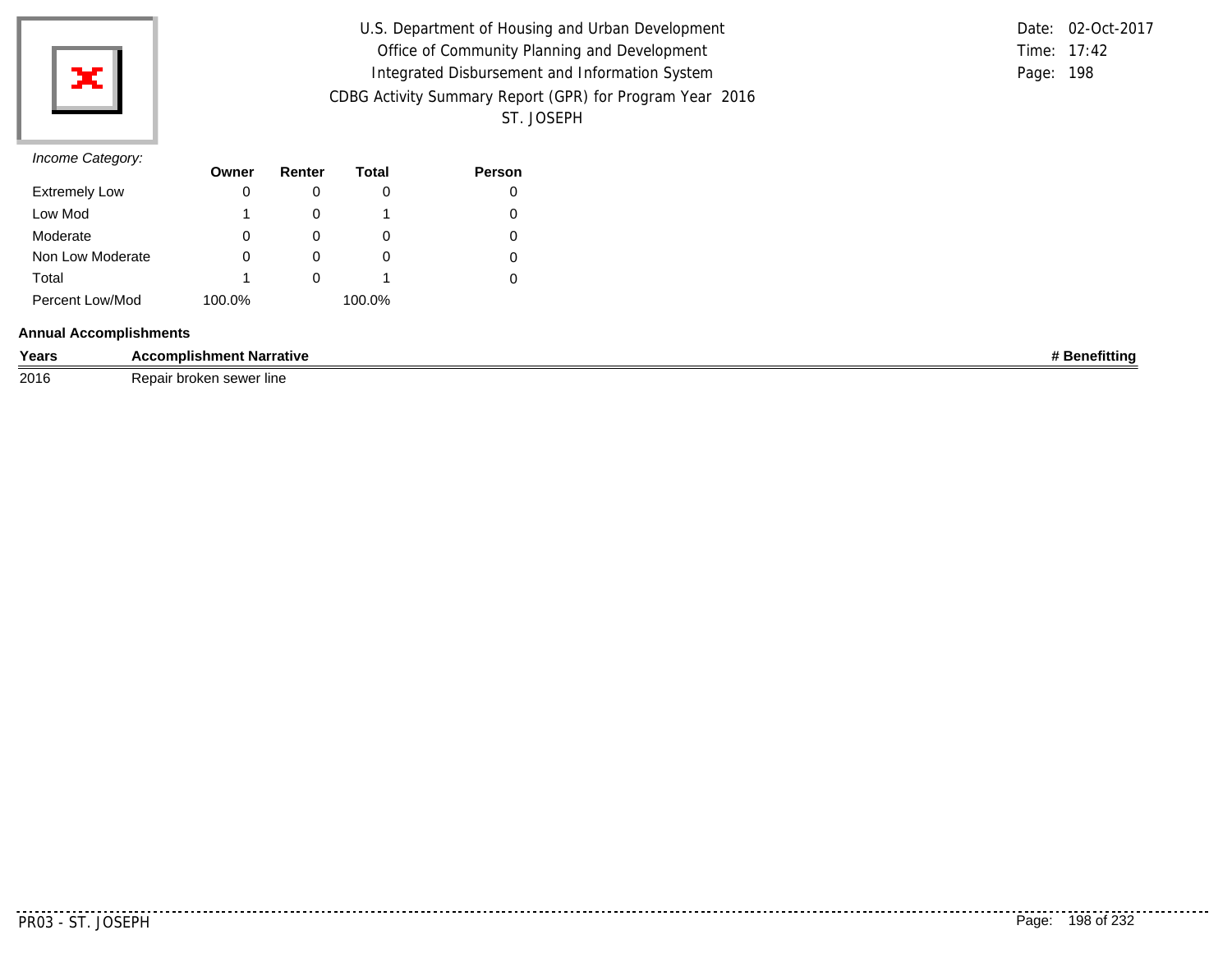|                                                                                      |                                         |                                            | U.S. Department of Housing and Urban Development<br>Office of Community Planning and Development<br>Integrated Disbursement and Information System<br>CDBG Activity Summary Report (GPR) for Program Year 2016 | ST. JOSEPH                             |                      |                            |                                                                             |                       |             | Page: 199               | Date: 02-Oct-2017<br>Time: 17:42 |
|--------------------------------------------------------------------------------------|-----------------------------------------|--------------------------------------------|----------------------------------------------------------------------------------------------------------------------------------------------------------------------------------------------------------------|----------------------------------------|----------------------|----------------------------|-----------------------------------------------------------------------------|-----------------------|-------------|-------------------------|----------------------------------|
| <b>PGM Year:</b>                                                                     | 2016                                    |                                            |                                                                                                                                                                                                                |                                        |                      |                            |                                                                             |                       |             |                         |                                  |
| Project:                                                                             | 0042 - Emergency Assistance             |                                            |                                                                                                                                                                                                                |                                        |                      |                            |                                                                             |                       |             |                         |                                  |
| <b>IDIS Activity:</b>                                                                | 2212 - 2543 S 13th - Hubbard            |                                            |                                                                                                                                                                                                                |                                        |                      |                            |                                                                             |                       |             |                         |                                  |
| Status:<br>Location:                                                                 | Open                                    | 2543 S 13th St Saint Joseph, MO 64503-2967 |                                                                                                                                                                                                                | Objective:<br>Outcome:<br>Matrix Code: |                      | Availability/accessibility | Create suitable living environments<br>Rehab; Single-Unit Residential (14A) |                       |             | National Objective: LMH |                                  |
| <b>Initial Funding Date:</b>                                                         |                                         | 01/10/2017                                 |                                                                                                                                                                                                                |                                        |                      |                            |                                                                             |                       |             |                         |                                  |
| <b>Description:</b>                                                                  |                                         |                                            |                                                                                                                                                                                                                |                                        |                      |                            |                                                                             |                       |             |                         |                                  |
| New furnace<br><b>Financing</b>                                                      |                                         |                                            |                                                                                                                                                                                                                |                                        |                      |                            |                                                                             |                       |             |                         |                                  |
|                                                                                      | Fund Type                               | <b>Grant Year</b>                          | Grant                                                                                                                                                                                                          |                                        | <b>Funded Amount</b> |                            |                                                                             | Drawn In Program Year |             | Drawn Thru Program Year |                                  |
| <b>CDBG</b>                                                                          | EN                                      | 2016                                       | B16MC290004                                                                                                                                                                                                    |                                        |                      | \$1,900.00                 |                                                                             | \$1,900.00            |             |                         | \$1,900.00                       |
| <b>Total</b>                                                                         | <b>Total</b>                            |                                            |                                                                                                                                                                                                                |                                        |                      | \$1,900.00                 |                                                                             | \$1,900.00            |             |                         | \$1,900.00                       |
| <b>Proposed Accomplishments</b><br>Housing Units: 1<br><b>Actual Accomplishments</b> |                                         |                                            |                                                                                                                                                                                                                |                                        |                      |                            |                                                                             |                       |             |                         |                                  |
|                                                                                      |                                         |                                            |                                                                                                                                                                                                                | Owner                                  | Renter               |                            |                                                                             | <b>Total</b>          |             | Person                  |                                  |
| Number assisted:                                                                     |                                         |                                            | Total                                                                                                                                                                                                          | Hispanic                               | Total                | Hispanic                   | Total                                                                       | Hispanic              | Total       | Hispanic                |                                  |
| White:                                                                               |                                         |                                            | 1                                                                                                                                                                                                              | 0                                      | 0                    | 0                          | 1                                                                           | 0                     | 0           | 0                       |                                  |
| Black/African American:                                                              |                                         |                                            | 0                                                                                                                                                                                                              | 0                                      | 0                    | 0                          | 0                                                                           | 0                     | 0           | 0                       |                                  |
| Asian:                                                                               |                                         |                                            | 0                                                                                                                                                                                                              | 0                                      | 0                    | 0                          | 0                                                                           | 0                     | 0           | 0                       |                                  |
|                                                                                      | American Indian/Alaskan Native:         |                                            | 0                                                                                                                                                                                                              | 0                                      | 0                    | 0                          | 0                                                                           | 0                     | $\mathbf 0$ | 0                       |                                  |
|                                                                                      | Native Hawaiian/Other Pacific Islander: |                                            | 0                                                                                                                                                                                                              | $\Omega$                               | $\Omega$             | 0                          | 0                                                                           | 0                     | $\Omega$    | 0                       |                                  |

**1 0**

Female-headed Households: 0 0 0

. . . . . . . . . . . . . . . . .

**0**

**0**

Asian White:

Other multi-racial: Asian/Pacific Islander:

American Indian/Alaskan Native & White:

American Indian/Alaskan Native & Black/African American:

Black/African American & White:

**Total:**

Hispanic:

. . . . . . . .

0

0

0

0

**0**

0

0

0

0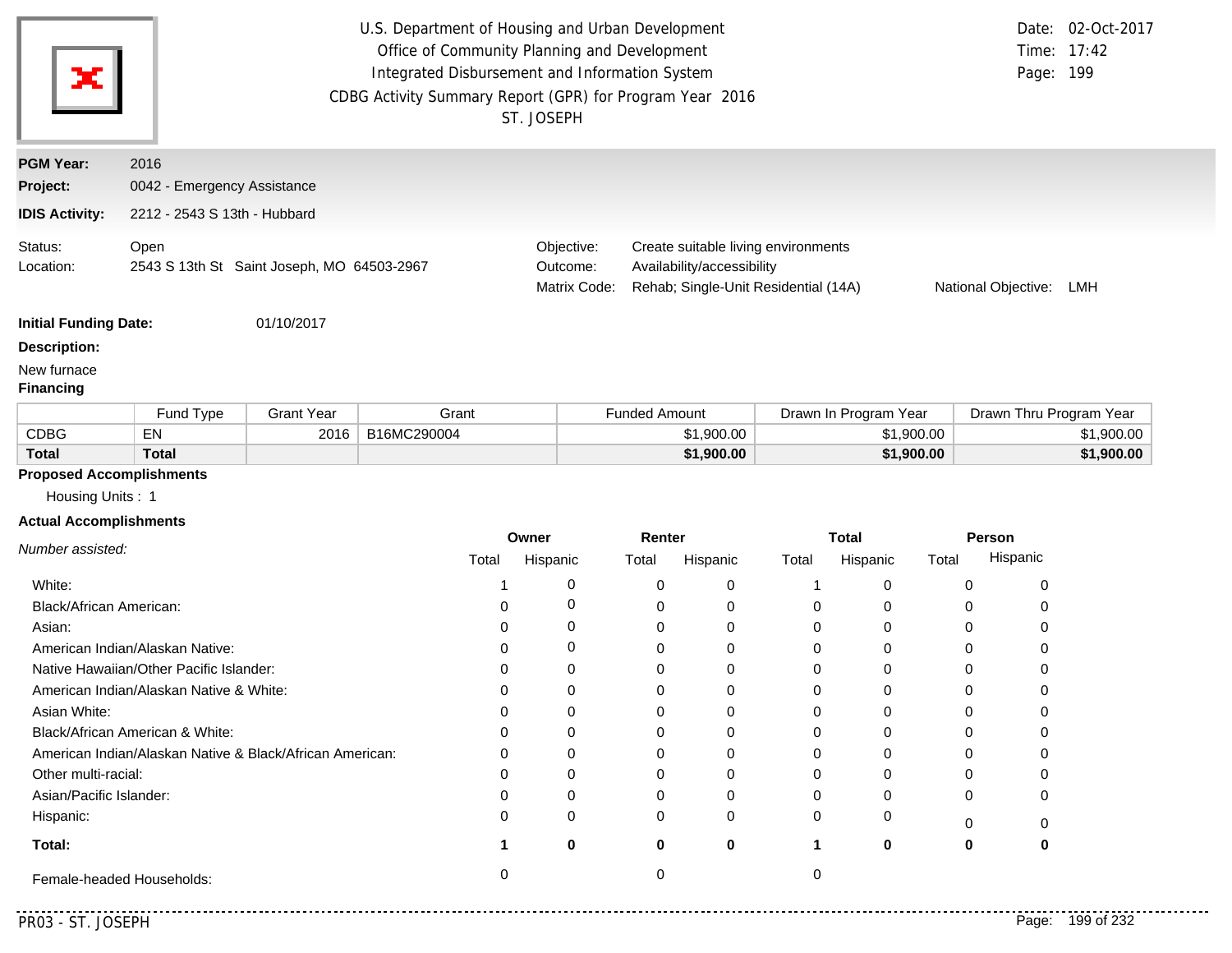

| U.S. Department of Housing and Urban Development         |           | Date: 02-Oct-2017 |
|----------------------------------------------------------|-----------|-------------------|
| Office of Community Planning and Development             |           | Time: 17:42       |
| Integrated Disbursement and Information System           | Page: 200 |                   |
| CDBG Activity Summary Report (GPR) for Program Year 2016 |           |                   |
| ST. JOSEPH                                               |           |                   |

|           | Date: 02-Oct-2017 |
|-----------|-------------------|
|           | Time: $17:42$     |
| Page: 200 |                   |

|                      | Owner  | Renter | Total  | <b>Person</b> |
|----------------------|--------|--------|--------|---------------|
| <b>Extremely Low</b> |        |        |        |               |
| Low Mod              |        |        | O      |               |
| Moderate             | O      |        | O      |               |
| Non Low Moderate     |        |        | O      |               |
| Total                |        |        |        |               |
| Percent Low/Mod      | 100.0% |        | 100.0% |               |

### **Annual Accomplishments**

| Years | t Narrative<br>complishment                                                                              | etittina |
|-------|----------------------------------------------------------------------------------------------------------|----------|
| 2016  | $- - -$<br>≅ efficient modei<br>remove<br>and<br>replace with<br>$\sim$<br>. turnace<br>broken<br>eneruv |          |

 $- - - - - - -$ 

--------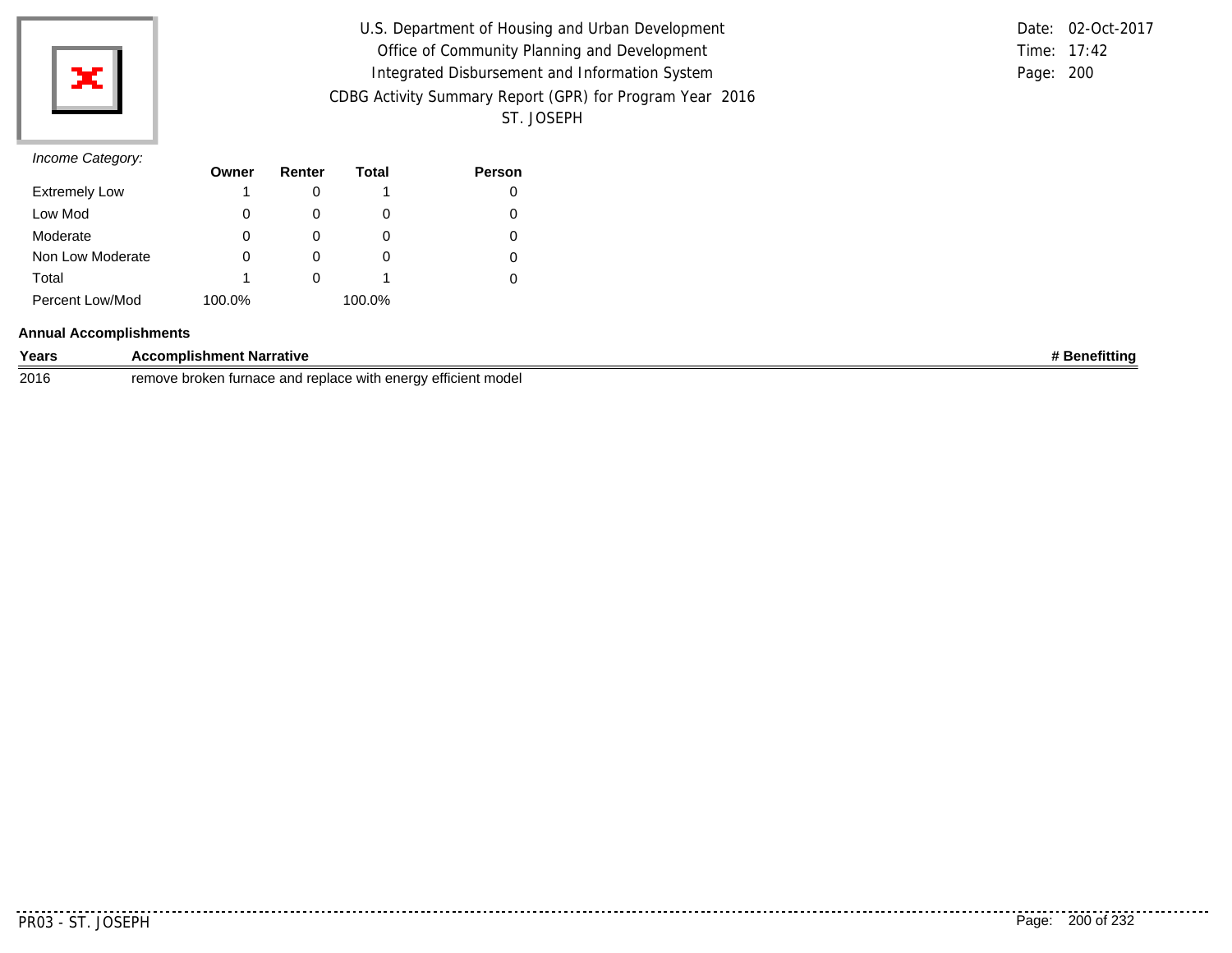| ×                                                                                    | Date: 02-Oct-2017<br>U.S. Department of Housing and Urban Development<br>Office of Community Planning and Development<br>Time: 17:42<br>Integrated Disbursement and Information System<br>Page: 201<br>CDBG Activity Summary Report (GPR) for Program Year 2016<br>ST. JOSEPH |                   |       |                                                                                                                                                                            |                      |                       |                         |               |
|--------------------------------------------------------------------------------------|-------------------------------------------------------------------------------------------------------------------------------------------------------------------------------------------------------------------------------------------------------------------------------|-------------------|-------|----------------------------------------------------------------------------------------------------------------------------------------------------------------------------|----------------------|-----------------------|-------------------------|---------------|
| <b>PGM Year:</b>                                                                     | 2016                                                                                                                                                                                                                                                                          |                   |       |                                                                                                                                                                            |                      |                       |                         |               |
| Project:                                                                             | 0045 - Code Enforcement                                                                                                                                                                                                                                                       |                   |       |                                                                                                                                                                            |                      |                       |                         |               |
| <b>IDIS Activity:</b>                                                                | 2214 - 714 S 19th - Demo                                                                                                                                                                                                                                                      |                   |       |                                                                                                                                                                            |                      |                       |                         |               |
| Status:<br>Location:                                                                 | Open<br>714 S 19th St Saint Joseph, MO 64507-1114                                                                                                                                                                                                                             |                   |       | Objective:<br>Create suitable living environments<br>Availability/accessibility<br>Outcome:<br>Matrix Code:<br>Clearance and Demolition (04)<br>National Objective:<br>SBS |                      |                       |                         |               |
| <b>Initial Funding Date:</b>                                                         |                                                                                                                                                                                                                                                                               | 02/07/2017        |       |                                                                                                                                                                            |                      |                       |                         |               |
| <b>Description:</b>                                                                  |                                                                                                                                                                                                                                                                               |                   |       |                                                                                                                                                                            |                      |                       |                         |               |
| Demolition of structure<br><b>Financing</b>                                          |                                                                                                                                                                                                                                                                               |                   |       |                                                                                                                                                                            |                      |                       |                         |               |
|                                                                                      | Fund Type                                                                                                                                                                                                                                                                     | <b>Grant Year</b> | Grant |                                                                                                                                                                            | <b>Funded Amount</b> | Drawn In Program Year | Drawn Thru Program Year |               |
| <b>CDBG</b>                                                                          | PI                                                                                                                                                                                                                                                                            |                   |       |                                                                                                                                                                            | \$4,100.00           | \$4,100.00            |                         | \$4,100.00    |
| <b>Total</b>                                                                         | <b>Total</b>                                                                                                                                                                                                                                                                  |                   |       |                                                                                                                                                                            | \$4,100.00           | \$4,100.00            |                         | \$4,100.00    |
| <b>Proposed Accomplishments</b><br>Housing Units: 1<br><b>Annual Accomplishments</b> |                                                                                                                                                                                                                                                                               |                   |       |                                                                                                                                                                            |                      |                       |                         |               |
| Years                                                                                | <b>Accomplishment Narrative</b>                                                                                                                                                                                                                                               |                   |       |                                                                                                                                                                            |                      |                       |                         | # Benefitting |

2016 Demolition of fire damaged structure

 $\begin{array}{cccccccccc} \bullet & \bullet & \bullet & \bullet & \bullet & \bullet & \bullet \end{array}$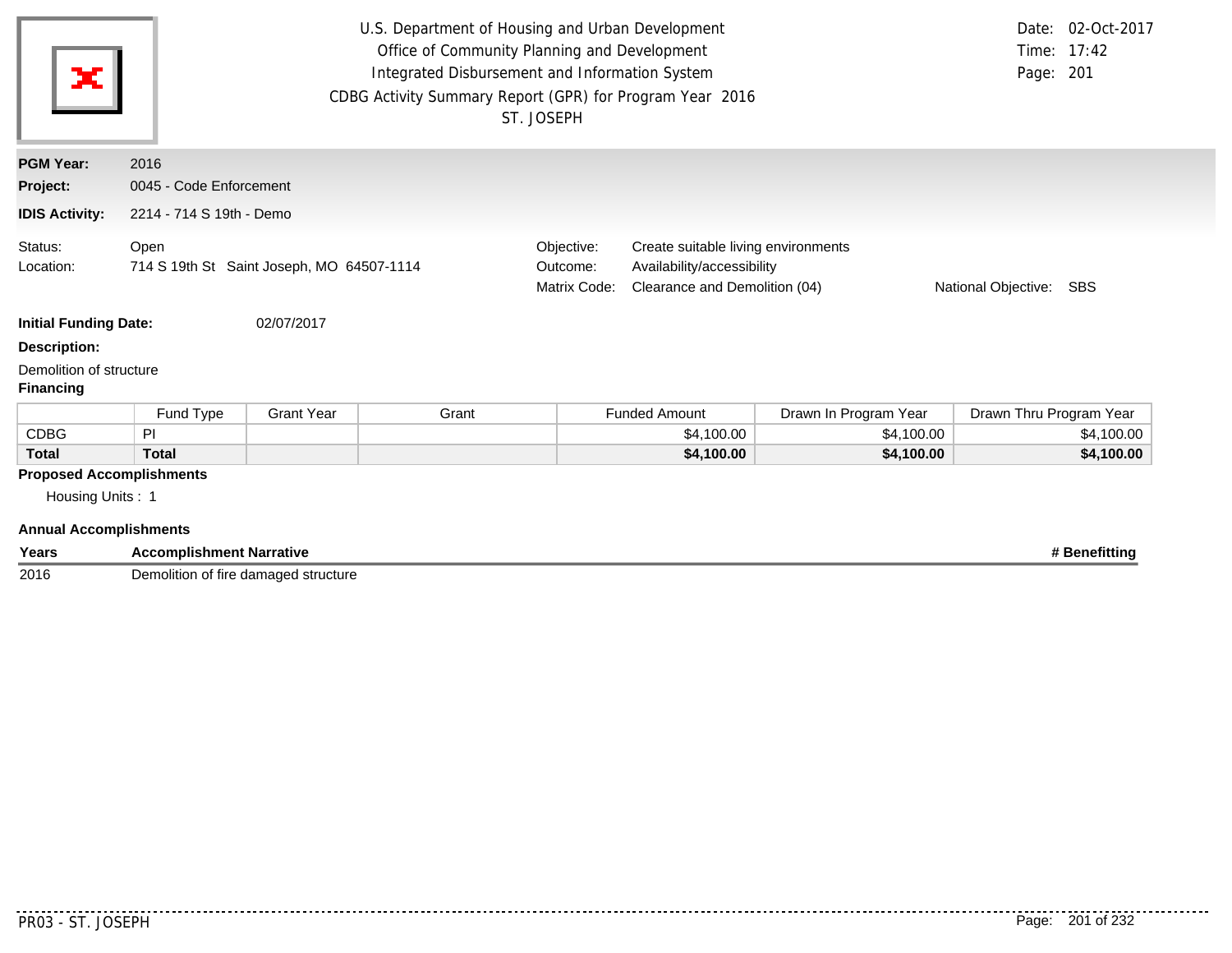| ×                                                                                    |                         |                                          | U.S. Department of Housing and Urban Development<br>Office of Community Planning and Development<br>Integrated Disbursement and Information System<br>CDBG Activity Summary Report (GPR) for Program Year 2016 | ST. JOSEPH                             |                                                                                                                           |                       | Page: 202               | Date: 02-Oct-2017<br>Time: 17:42 |
|--------------------------------------------------------------------------------------|-------------------------|------------------------------------------|----------------------------------------------------------------------------------------------------------------------------------------------------------------------------------------------------------------|----------------------------------------|---------------------------------------------------------------------------------------------------------------------------|-----------------------|-------------------------|----------------------------------|
| <b>PGM Year:</b>                                                                     | 2016                    |                                          |                                                                                                                                                                                                                |                                        |                                                                                                                           |                       |                         |                                  |
| Project:                                                                             | 0045 - Code Enforcement |                                          |                                                                                                                                                                                                                |                                        |                                                                                                                           |                       |                         |                                  |
| <b>IDIS Activity:</b>                                                                | 2215 - 1525 Moss - Demo |                                          |                                                                                                                                                                                                                |                                        |                                                                                                                           |                       |                         |                                  |
| Status:<br>Location:                                                                 | Open                    | 1525 Moss St Saint Joseph, MO 64505-2849 |                                                                                                                                                                                                                | Objective:<br>Outcome:<br>Matrix Code: | Create suitable living environments<br>Availability/accessibility<br>Clearance and Demolition (04)<br>National Objective: |                       |                         | SBS                              |
| <b>Initial Funding Date:</b>                                                         |                         | 02/07/2017                               |                                                                                                                                                                                                                |                                        |                                                                                                                           |                       |                         |                                  |
| <b>Description:</b><br>Demolition of structure<br><b>Financing</b>                   |                         |                                          |                                                                                                                                                                                                                |                                        |                                                                                                                           |                       |                         |                                  |
|                                                                                      | Fund Type               | <b>Grant Year</b>                        | Grant                                                                                                                                                                                                          |                                        | <b>Funded Amount</b>                                                                                                      | Drawn In Program Year | Drawn Thru Program Year |                                  |
| <b>CDBG</b>                                                                          | PI                      |                                          |                                                                                                                                                                                                                |                                        | \$3,400.00                                                                                                                | \$3,400.00            |                         | \$3,400.00                       |
| <b>Total</b>                                                                         | <b>Total</b>            |                                          |                                                                                                                                                                                                                |                                        | \$3,400.00                                                                                                                | \$3,400.00            |                         | \$3,400.00                       |
| <b>Proposed Accomplishments</b><br>Housing Units: 1<br><b>Annual Accomplishments</b> |                         |                                          |                                                                                                                                                                                                                |                                        |                                                                                                                           |                       |                         |                                  |

| Years | <b>Accomplishment Narrative</b>                           | <b>Benefitting</b> |
|-------|-----------------------------------------------------------|--------------------|
| 2016  | Demolition of abandoned house, shed, garage and dead tree |                    |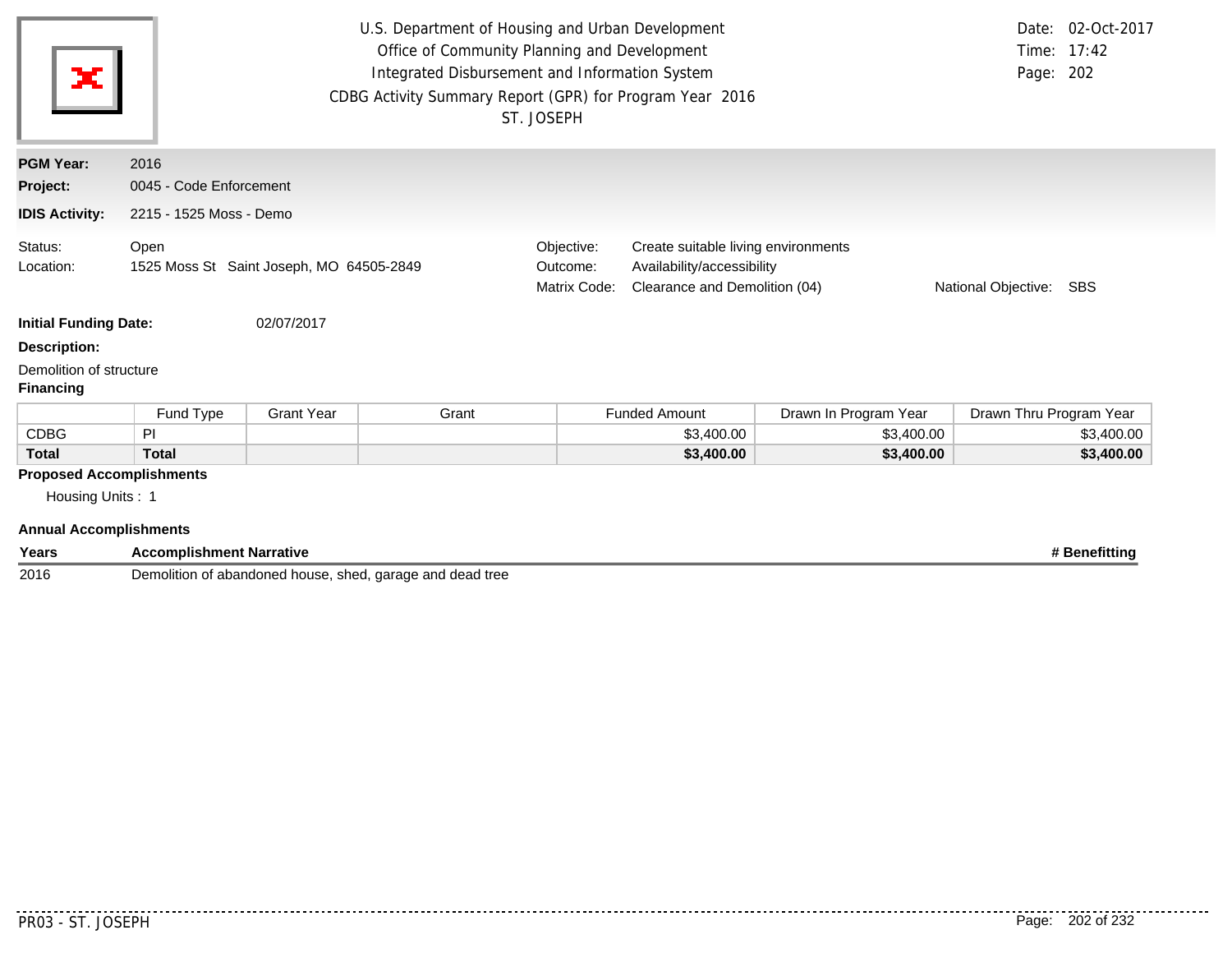| ×                                                                                    | U.S. Department of Housing and Urban Development<br>Date: 02-Oct-2017<br>Time: 17:42<br>Office of Community Planning and Development<br>Integrated Disbursement and Information System<br>Page: 203<br>CDBG Activity Summary Report (GPR) for Program Year 2016<br>ST. JOSEPH |                   |       |                                                                                                                                                                         |                      |                       |                         |               |
|--------------------------------------------------------------------------------------|-------------------------------------------------------------------------------------------------------------------------------------------------------------------------------------------------------------------------------------------------------------------------------|-------------------|-------|-------------------------------------------------------------------------------------------------------------------------------------------------------------------------|----------------------|-----------------------|-------------------------|---------------|
| <b>PGM Year:</b>                                                                     | 2016                                                                                                                                                                                                                                                                          |                   |       |                                                                                                                                                                         |                      |                       |                         |               |
| Project:                                                                             | 0045 - Code Enforcement                                                                                                                                                                                                                                                       |                   |       |                                                                                                                                                                         |                      |                       |                         |               |
| <b>IDIS Activity:</b>                                                                | 2216 - 1517 Olive - Demo                                                                                                                                                                                                                                                      |                   |       |                                                                                                                                                                         |                      |                       |                         |               |
| Status:<br>Location:                                                                 | Open<br>1517 Olive St Saint Joseph, MO 64503-2445                                                                                                                                                                                                                             |                   |       | Objective:<br>Create suitable living environments<br>Availability/accessibility<br>Outcome:<br>Matrix Code:<br>Clearance and Demolition (04)<br>National Objective: SBS |                      |                       |                         |               |
| <b>Initial Funding Date:</b>                                                         |                                                                                                                                                                                                                                                                               | 02/13/2017        |       |                                                                                                                                                                         |                      |                       |                         |               |
| <b>Description:</b>                                                                  |                                                                                                                                                                                                                                                                               |                   |       |                                                                                                                                                                         |                      |                       |                         |               |
| Demolition of structure<br><b>Financing</b>                                          |                                                                                                                                                                                                                                                                               |                   |       |                                                                                                                                                                         |                      |                       |                         |               |
|                                                                                      | Fund Type                                                                                                                                                                                                                                                                     | <b>Grant Year</b> | Grant |                                                                                                                                                                         | <b>Funded Amount</b> | Drawn In Program Year | Drawn Thru Program Year |               |
| <b>CDBG</b>                                                                          | PI                                                                                                                                                                                                                                                                            |                   |       |                                                                                                                                                                         | \$1,450.00           | \$0.00                |                         | \$0.00        |
| <b>Total</b>                                                                         | <b>Total</b>                                                                                                                                                                                                                                                                  |                   |       | \$1,450.00<br>\$0.00                                                                                                                                                    |                      |                       | \$0.00                  |               |
| <b>Proposed Accomplishments</b><br>Housing Units: 1<br><b>Annual Accomplishments</b> |                                                                                                                                                                                                                                                                               |                   |       |                                                                                                                                                                         |                      |                       |                         |               |
| Years                                                                                | <b>Accomplishment Narrative</b>                                                                                                                                                                                                                                               |                   |       |                                                                                                                                                                         |                      |                       |                         | # Benefitting |

2016 Demolition of garage structure

. . . . . . . .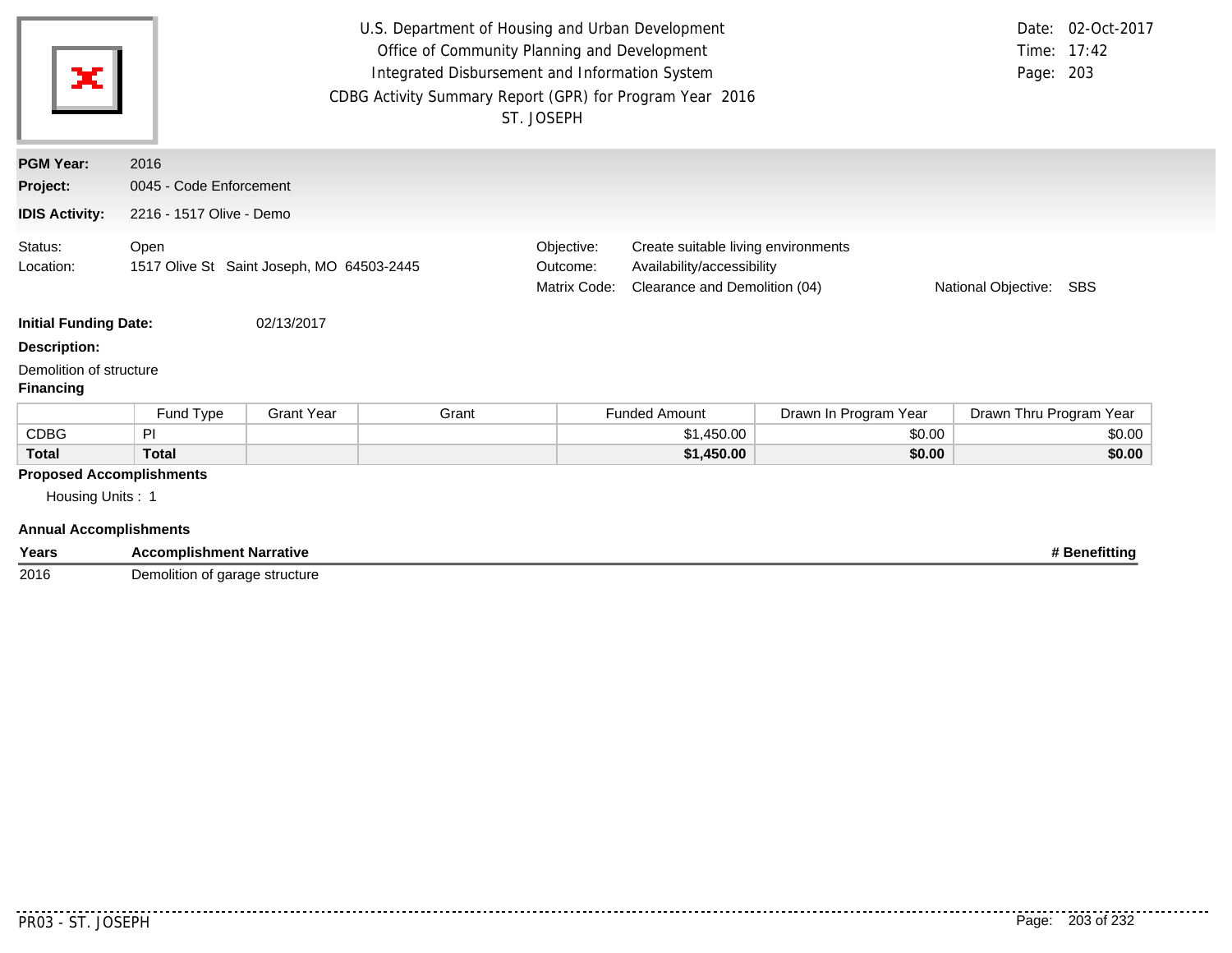| ×                                                                                    | U.S. Department of Housing and Urban Development<br>Office of Community Planning and Development<br>Time: 17:42<br>Integrated Disbursement and Information System<br>Page: 204<br>CDBG Activity Summary Report (GPR) for Program Year 2016<br>ST. JOSEPH |                   |       |                                        |                                                                                                                                  |                       | Date: 02-Oct-2017       |        |
|--------------------------------------------------------------------------------------|----------------------------------------------------------------------------------------------------------------------------------------------------------------------------------------------------------------------------------------------------------|-------------------|-------|----------------------------------------|----------------------------------------------------------------------------------------------------------------------------------|-----------------------|-------------------------|--------|
| <b>PGM Year:</b>                                                                     | 2016                                                                                                                                                                                                                                                     |                   |       |                                        |                                                                                                                                  |                       |                         |        |
| Project:                                                                             | 0045 - Code Enforcement                                                                                                                                                                                                                                  |                   |       |                                        |                                                                                                                                  |                       |                         |        |
| <b>IDIS Activity:</b>                                                                | 2217 - 1004 S 22nd - DEMO                                                                                                                                                                                                                                |                   |       |                                        |                                                                                                                                  |                       |                         |        |
| Status:<br>Location:                                                                 | Open<br>1004 S 22nd St Saint Joseph, MO 64507-1220                                                                                                                                                                                                       |                   |       | Objective:<br>Outcome:<br>Matrix Code: | Create suitable living environments<br>Availability/accessibility<br>Clearance and Demolition (04)<br>National Objective:<br>SBS |                       |                         |        |
| <b>Initial Funding Date:</b>                                                         |                                                                                                                                                                                                                                                          | 02/13/2017        |       |                                        |                                                                                                                                  |                       |                         |        |
| <b>Description:</b>                                                                  |                                                                                                                                                                                                                                                          |                   |       |                                        |                                                                                                                                  |                       |                         |        |
| Demolition of structure<br><b>Financing</b>                                          |                                                                                                                                                                                                                                                          |                   |       |                                        |                                                                                                                                  |                       |                         |        |
|                                                                                      | Fund Type                                                                                                                                                                                                                                                | <b>Grant Year</b> | Grant |                                        | <b>Funded Amount</b>                                                                                                             | Drawn In Program Year | Drawn Thru Program Year |        |
| <b>CDBG</b>                                                                          | PI.                                                                                                                                                                                                                                                      |                   |       |                                        | \$8,300.00                                                                                                                       | \$0.00                |                         | \$0.00 |
| <b>Total</b>                                                                         | <b>Total</b>                                                                                                                                                                                                                                             |                   |       |                                        | \$8,300.00                                                                                                                       | \$0.00                |                         | \$0.00 |
| <b>Proposed Accomplishments</b><br>Housing Units: 1<br><b>Annual Accomplishments</b> |                                                                                                                                                                                                                                                          |                   |       |                                        |                                                                                                                                  |                       |                         |        |

| Years | compl<br>+ Narrative<br>$\mathbf{r}$<br><b>usnmen</b>         | nefittina |
|-------|---------------------------------------------------------------|-----------|
| 2016  | 1000<br>l garage<br>abandone<br><br>.<br>ാd housu<br>- 61<br> |           |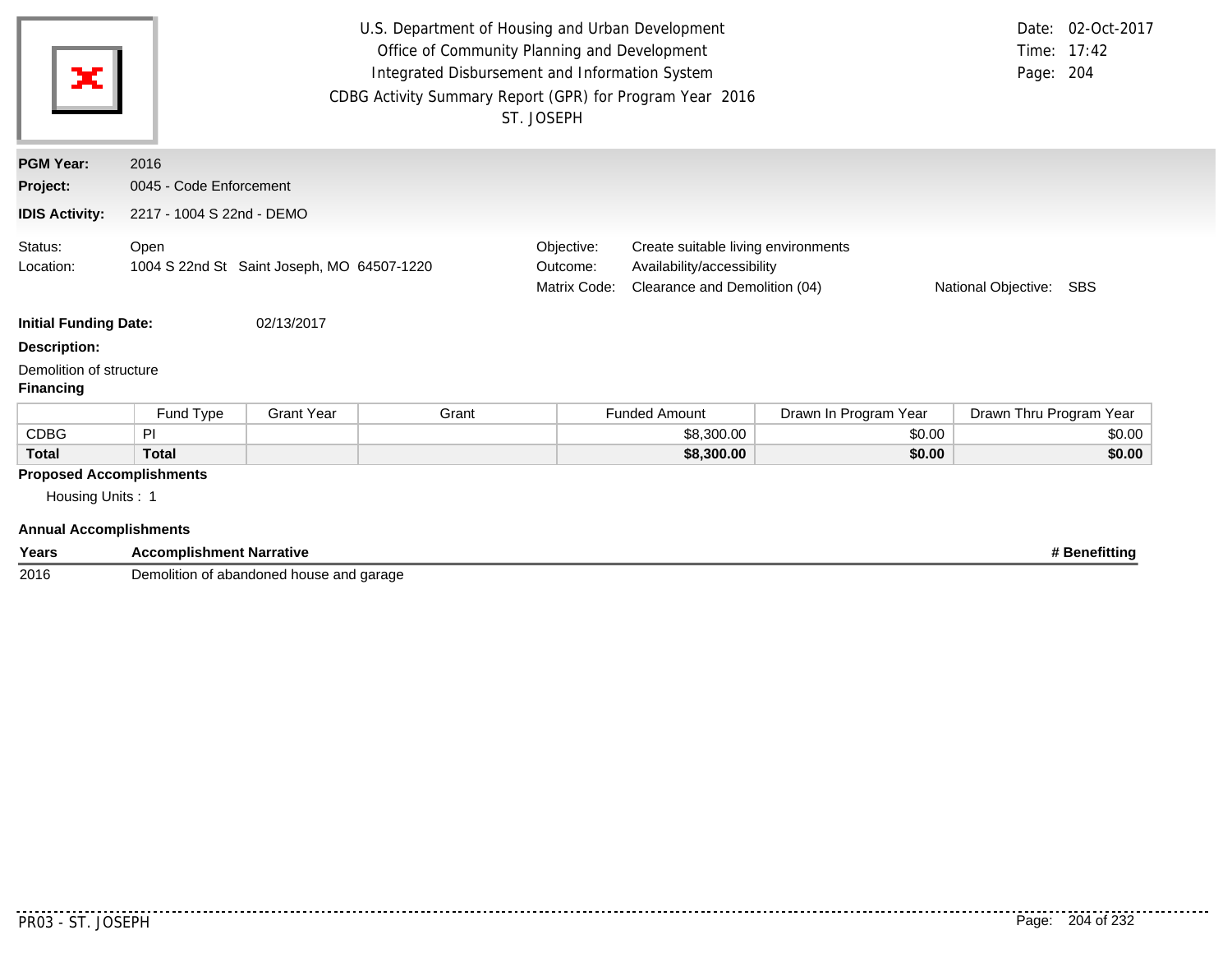| ×                                                                                    |                                                    |                   |             |                                        | U.S. Department of Housing and Urban Development<br>Office of Community Planning and Development<br>Integrated Disbursement and Information System<br>CDBG Activity Summary Report (GPR) for Program Year 2016<br>ST. JOSEPH |                       |                         | Date: 02-Oct-2017<br>Time: 17:42<br>Page: 205 |
|--------------------------------------------------------------------------------------|----------------------------------------------------|-------------------|-------------|----------------------------------------|------------------------------------------------------------------------------------------------------------------------------------------------------------------------------------------------------------------------------|-----------------------|-------------------------|-----------------------------------------------|
| <b>PGM Year:</b>                                                                     | 2016                                               |                   |             |                                        |                                                                                                                                                                                                                              |                       |                         |                                               |
| Project:                                                                             | 0045 - Code Enforcement                            |                   |             |                                        |                                                                                                                                                                                                                              |                       |                         |                                               |
| <b>IDIS Activity:</b>                                                                | 2218 - 1024 S 12th - Demo                          |                   |             |                                        |                                                                                                                                                                                                                              |                       |                         |                                               |
| Status:<br>Location:                                                                 | Open<br>1024 S 12th St Saint Joseph, MO 64503-2414 |                   |             | Objective:<br>Outcome:<br>Matrix Code: | Create suitable living environments<br>Availability/accessibility<br>Clearance and Demolition (04)<br>National Objective: SBS                                                                                                |                       |                         |                                               |
| <b>Initial Funding Date:</b>                                                         |                                                    | 02/17/2017        |             |                                        |                                                                                                                                                                                                                              |                       |                         |                                               |
| <b>Description:</b>                                                                  |                                                    |                   |             |                                        |                                                                                                                                                                                                                              |                       |                         |                                               |
| Demolition of structure<br><b>Financing</b>                                          |                                                    |                   |             |                                        |                                                                                                                                                                                                                              |                       |                         |                                               |
|                                                                                      | Fund Type                                          | <b>Grant Year</b> | Grant       |                                        | <b>Funded Amount</b>                                                                                                                                                                                                         | Drawn In Program Year | Drawn Thru Program Year |                                               |
| <b>CDBG</b>                                                                          | EN                                                 | 2016              | B16MC290004 |                                        | \$3,400.00                                                                                                                                                                                                                   | \$3,400.00            |                         | \$3,400.00                                    |
| <b>Total</b>                                                                         | <b>Total</b>                                       |                   |             |                                        | \$3,400.00                                                                                                                                                                                                                   | \$3,400.00            |                         | \$3,400.00                                    |
| <b>Proposed Accomplishments</b><br>Housing Units: 1<br><b>Annual Accomplishments</b> |                                                    |                   |             |                                        |                                                                                                                                                                                                                              |                       |                         |                                               |
| Years                                                                                | <b>Accomplishment Narrative</b><br># Benefitting   |                   |             |                                        |                                                                                                                                                                                                                              |                       |                         |                                               |

2016 Demolition of abandoned structure

. . . . . . . . . .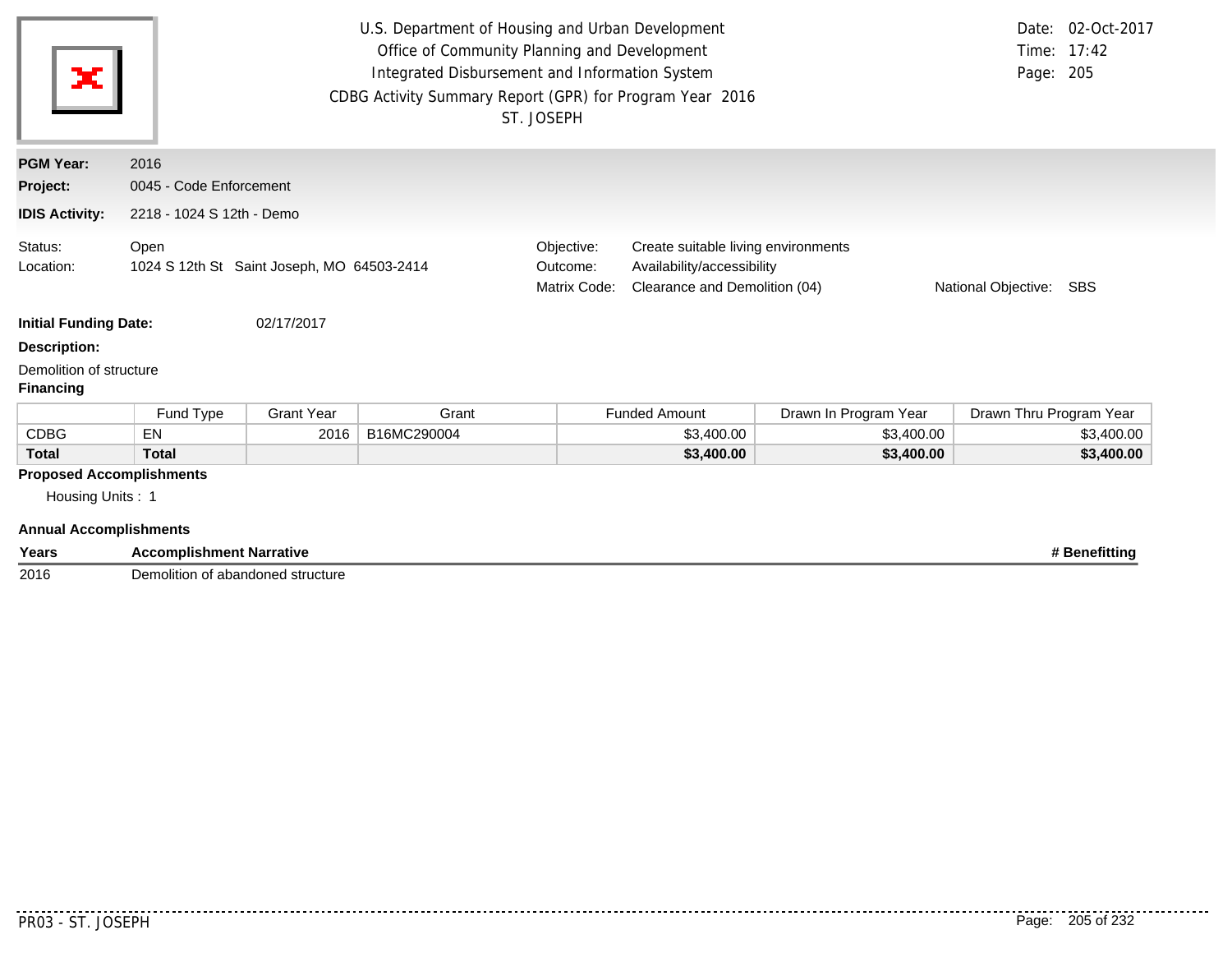| <b>PGM Year:</b><br>2016<br>Project:<br>0042 - Emergency Assistance<br>2219 - 1017 Garden - Michael Brock<br><b>IDIS Activity:</b><br>Objective:<br>Create suitable living environments<br>Open<br>Availability/accessibility<br>1017 Garden St Saint Joseph, MO 64504-1848<br>Outcome:<br>Matrix Code:<br>Rehab; Single-Unit Residential (14A)<br>National Objective:<br>02/17/2017<br><b>Grant Year</b><br>Fund Type<br>Grant<br><b>Funded Amount</b><br>Drawn In Program Year<br><b>CDBG</b><br><b>RL</b><br>\$6,900.00<br>\$6,900.00<br><b>Total</b><br><b>Total</b><br>\$6,900.00<br>\$6,900.00<br>Housing Units: 1<br>Owner<br>Renter<br><b>Total</b><br>Person<br>Number assisted:<br>Hispanic<br>Hispanic<br>Total<br>Hispanic<br>Hispanic<br>Total<br>Total<br>Total<br>0<br>White:<br>0<br>0<br>0<br>0<br>0<br>1<br>0<br>Black/African American:<br>0<br>0<br>0<br>0<br>0<br>0<br>0<br>0<br>0<br>0<br>0<br>0<br>0<br>Asian:<br>0<br>0<br>0<br>American Indian/Alaskan Native:<br>0<br>0<br>0<br>0<br>0<br>0<br>0<br>Native Hawaiian/Other Pacific Islander:<br>0<br>0<br>0<br>0<br>0<br>0<br>0<br>0<br>American Indian/Alaskan Native & White:<br>0<br>0<br>0<br>0<br>0<br>0<br>0<br>0<br>Asian White:<br>0<br>0<br>0<br>0<br>0<br>0<br>0<br>$\mathbf 0$<br>Black/African American & White:<br>0<br>0<br>0<br>0<br>0<br>0<br>0<br>0<br>American Indian/Alaskan Native & Black/African American:<br>0<br>0<br>0<br>0<br>0<br>0<br>0<br>O<br>Other multi-racial:<br>0<br>0<br>0<br>0<br>0<br>0<br>0<br>0<br>Asian/Pacific Islander:<br>0<br>0<br>0<br>0<br>0<br>0<br>0<br>0<br>Hispanic:<br>0<br>0<br>0<br>0<br>0<br>0<br>0<br>0 | Date: 02-Oct-2017<br>Time: 17:42<br>Page: 206 |
|------------------------------------------------------------------------------------------------------------------------------------------------------------------------------------------------------------------------------------------------------------------------------------------------------------------------------------------------------------------------------------------------------------------------------------------------------------------------------------------------------------------------------------------------------------------------------------------------------------------------------------------------------------------------------------------------------------------------------------------------------------------------------------------------------------------------------------------------------------------------------------------------------------------------------------------------------------------------------------------------------------------------------------------------------------------------------------------------------------------------------------------------------------------------------------------------------------------------------------------------------------------------------------------------------------------------------------------------------------------------------------------------------------------------------------------------------------------------------------------------------------------------------------------------------------------------------------------------------------------------------------------|-----------------------------------------------|
|                                                                                                                                                                                                                                                                                                                                                                                                                                                                                                                                                                                                                                                                                                                                                                                                                                                                                                                                                                                                                                                                                                                                                                                                                                                                                                                                                                                                                                                                                                                                                                                                                                          |                                               |
|                                                                                                                                                                                                                                                                                                                                                                                                                                                                                                                                                                                                                                                                                                                                                                                                                                                                                                                                                                                                                                                                                                                                                                                                                                                                                                                                                                                                                                                                                                                                                                                                                                          |                                               |
| Status:<br>Location:                                                                                                                                                                                                                                                                                                                                                                                                                                                                                                                                                                                                                                                                                                                                                                                                                                                                                                                                                                                                                                                                                                                                                                                                                                                                                                                                                                                                                                                                                                                                                                                                                     |                                               |
| <b>Initial Funding Date:</b><br><b>Description:</b><br>Connect to sewer<br><b>Financing</b>                                                                                                                                                                                                                                                                                                                                                                                                                                                                                                                                                                                                                                                                                                                                                                                                                                                                                                                                                                                                                                                                                                                                                                                                                                                                                                                                                                                                                                                                                                                                              | LMH                                           |
|                                                                                                                                                                                                                                                                                                                                                                                                                                                                                                                                                                                                                                                                                                                                                                                                                                                                                                                                                                                                                                                                                                                                                                                                                                                                                                                                                                                                                                                                                                                                                                                                                                          |                                               |
|                                                                                                                                                                                                                                                                                                                                                                                                                                                                                                                                                                                                                                                                                                                                                                                                                                                                                                                                                                                                                                                                                                                                                                                                                                                                                                                                                                                                                                                                                                                                                                                                                                          |                                               |
| <b>Proposed Accomplishments</b><br><b>Actual Accomplishments</b>                                                                                                                                                                                                                                                                                                                                                                                                                                                                                                                                                                                                                                                                                                                                                                                                                                                                                                                                                                                                                                                                                                                                                                                                                                                                                                                                                                                                                                                                                                                                                                         |                                               |
|                                                                                                                                                                                                                                                                                                                                                                                                                                                                                                                                                                                                                                                                                                                                                                                                                                                                                                                                                                                                                                                                                                                                                                                                                                                                                                                                                                                                                                                                                                                                                                                                                                          | Drawn Thru Program Year                       |
|                                                                                                                                                                                                                                                                                                                                                                                                                                                                                                                                                                                                                                                                                                                                                                                                                                                                                                                                                                                                                                                                                                                                                                                                                                                                                                                                                                                                                                                                                                                                                                                                                                          | \$6,900.00                                    |
|                                                                                                                                                                                                                                                                                                                                                                                                                                                                                                                                                                                                                                                                                                                                                                                                                                                                                                                                                                                                                                                                                                                                                                                                                                                                                                                                                                                                                                                                                                                                                                                                                                          | \$6,900.00                                    |
|                                                                                                                                                                                                                                                                                                                                                                                                                                                                                                                                                                                                                                                                                                                                                                                                                                                                                                                                                                                                                                                                                                                                                                                                                                                                                                                                                                                                                                                                                                                                                                                                                                          |                                               |
|                                                                                                                                                                                                                                                                                                                                                                                                                                                                                                                                                                                                                                                                                                                                                                                                                                                                                                                                                                                                                                                                                                                                                                                                                                                                                                                                                                                                                                                                                                                                                                                                                                          |                                               |
|                                                                                                                                                                                                                                                                                                                                                                                                                                                                                                                                                                                                                                                                                                                                                                                                                                                                                                                                                                                                                                                                                                                                                                                                                                                                                                                                                                                                                                                                                                                                                                                                                                          |                                               |
|                                                                                                                                                                                                                                                                                                                                                                                                                                                                                                                                                                                                                                                                                                                                                                                                                                                                                                                                                                                                                                                                                                                                                                                                                                                                                                                                                                                                                                                                                                                                                                                                                                          |                                               |
|                                                                                                                                                                                                                                                                                                                                                                                                                                                                                                                                                                                                                                                                                                                                                                                                                                                                                                                                                                                                                                                                                                                                                                                                                                                                                                                                                                                                                                                                                                                                                                                                                                          |                                               |
|                                                                                                                                                                                                                                                                                                                                                                                                                                                                                                                                                                                                                                                                                                                                                                                                                                                                                                                                                                                                                                                                                                                                                                                                                                                                                                                                                                                                                                                                                                                                                                                                                                          |                                               |
|                                                                                                                                                                                                                                                                                                                                                                                                                                                                                                                                                                                                                                                                                                                                                                                                                                                                                                                                                                                                                                                                                                                                                                                                                                                                                                                                                                                                                                                                                                                                                                                                                                          |                                               |
|                                                                                                                                                                                                                                                                                                                                                                                                                                                                                                                                                                                                                                                                                                                                                                                                                                                                                                                                                                                                                                                                                                                                                                                                                                                                                                                                                                                                                                                                                                                                                                                                                                          |                                               |
|                                                                                                                                                                                                                                                                                                                                                                                                                                                                                                                                                                                                                                                                                                                                                                                                                                                                                                                                                                                                                                                                                                                                                                                                                                                                                                                                                                                                                                                                                                                                                                                                                                          |                                               |
|                                                                                                                                                                                                                                                                                                                                                                                                                                                                                                                                                                                                                                                                                                                                                                                                                                                                                                                                                                                                                                                                                                                                                                                                                                                                                                                                                                                                                                                                                                                                                                                                                                          |                                               |
|                                                                                                                                                                                                                                                                                                                                                                                                                                                                                                                                                                                                                                                                                                                                                                                                                                                                                                                                                                                                                                                                                                                                                                                                                                                                                                                                                                                                                                                                                                                                                                                                                                          |                                               |
|                                                                                                                                                                                                                                                                                                                                                                                                                                                                                                                                                                                                                                                                                                                                                                                                                                                                                                                                                                                                                                                                                                                                                                                                                                                                                                                                                                                                                                                                                                                                                                                                                                          |                                               |
|                                                                                                                                                                                                                                                                                                                                                                                                                                                                                                                                                                                                                                                                                                                                                                                                                                                                                                                                                                                                                                                                                                                                                                                                                                                                                                                                                                                                                                                                                                                                                                                                                                          |                                               |
|                                                                                                                                                                                                                                                                                                                                                                                                                                                                                                                                                                                                                                                                                                                                                                                                                                                                                                                                                                                                                                                                                                                                                                                                                                                                                                                                                                                                                                                                                                                                                                                                                                          |                                               |
|                                                                                                                                                                                                                                                                                                                                                                                                                                                                                                                                                                                                                                                                                                                                                                                                                                                                                                                                                                                                                                                                                                                                                                                                                                                                                                                                                                                                                                                                                                                                                                                                                                          |                                               |
|                                                                                                                                                                                                                                                                                                                                                                                                                                                                                                                                                                                                                                                                                                                                                                                                                                                                                                                                                                                                                                                                                                                                                                                                                                                                                                                                                                                                                                                                                                                                                                                                                                          |                                               |
|                                                                                                                                                                                                                                                                                                                                                                                                                                                                                                                                                                                                                                                                                                                                                                                                                                                                                                                                                                                                                                                                                                                                                                                                                                                                                                                                                                                                                                                                                                                                                                                                                                          |                                               |
| Total:<br>0<br>0<br>0<br>0<br>1<br>0<br>0<br>1                                                                                                                                                                                                                                                                                                                                                                                                                                                                                                                                                                                                                                                                                                                                                                                                                                                                                                                                                                                                                                                                                                                                                                                                                                                                                                                                                                                                                                                                                                                                                                                           |                                               |
| 0<br>0<br>0<br>Female-headed Households:                                                                                                                                                                                                                                                                                                                                                                                                                                                                                                                                                                                                                                                                                                                                                                                                                                                                                                                                                                                                                                                                                                                                                                                                                                                                                                                                                                                                                                                                                                                                                                                                 |                                               |

. . . . . . . . .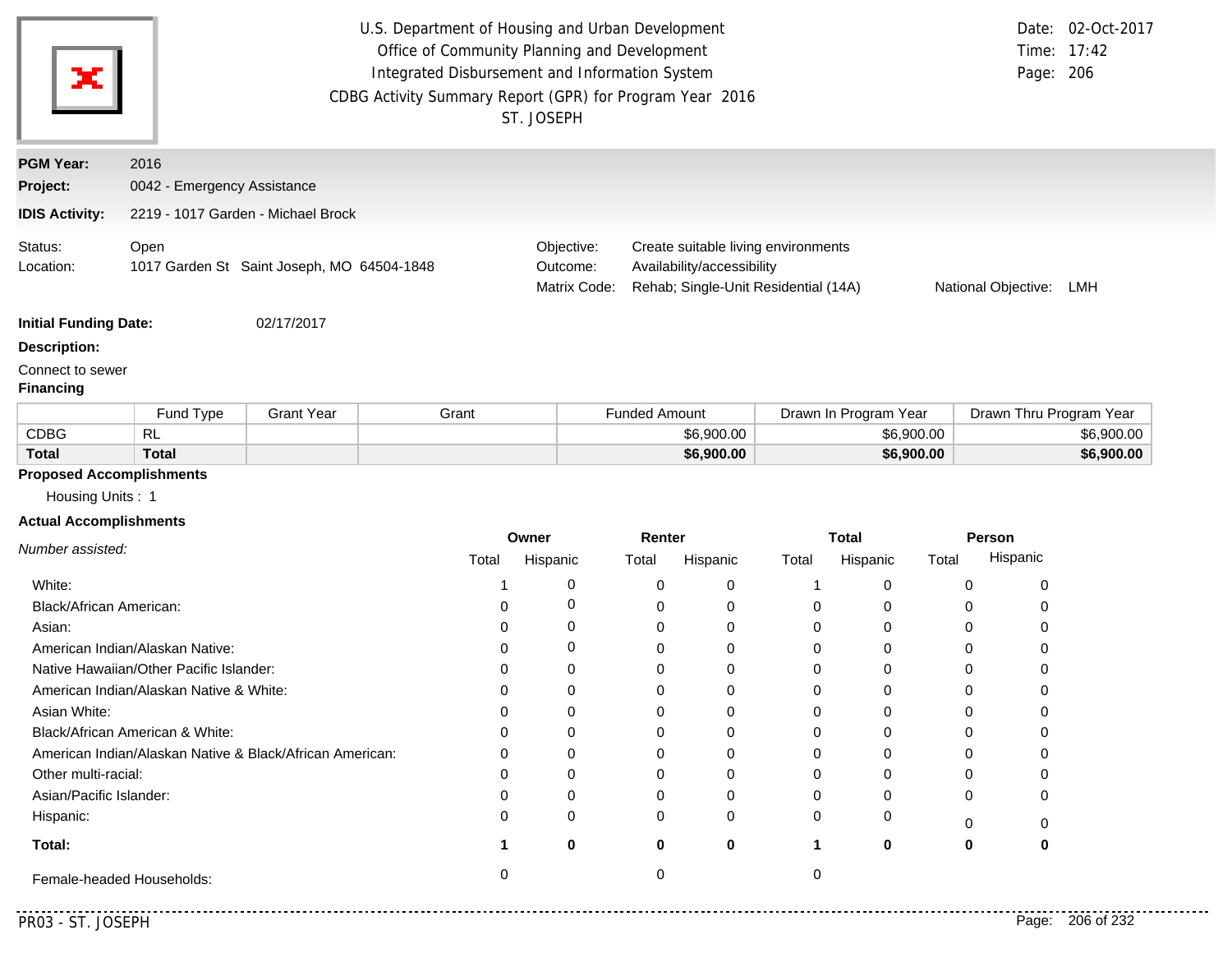

| U.S. Department of Housing and Urban Development         |           | Date: 02-Oct-2017 |
|----------------------------------------------------------|-----------|-------------------|
| Office of Community Planning and Development             |           | Time: 17:42       |
| Integrated Disbursement and Information System           | Page: 207 |                   |
| CDBG Activity Summary Report (GPR) for Program Year 2016 |           |                   |
| ST. JOSEPH                                               |           |                   |

|           | Date: 02-Oct-2017 |
|-----------|-------------------|
|           | Time: $17:42$     |
| Page: 207 |                   |

|                      | Owner  | Renter | Total  | <b>Person</b> |
|----------------------|--------|--------|--------|---------------|
| <b>Extremely Low</b> | 0      |        | O      |               |
| Low Mod              |        |        | O      |               |
| Moderate             |        |        |        |               |
| Non Low Moderate     |        |        | O      |               |
| Total                |        |        |        |               |
| Percent Low/Mod      | 100.0% |        | 100.0% |               |

### **Annual Accomplishments**

| Years | <b>Accomplishment Narrative</b>                                                                                                         | <b>Benefitting</b> |
|-------|-----------------------------------------------------------------------------------------------------------------------------------------|--------------------|
| 2016  | that was ا<br>/ connected to septic tank<br>. was previously $^{\circ}$<br>Connec'<br>. to sewer anr<br>update<br>. connection<br>house |                    |

. . . . . . . . . . .

. . . . . . . . . .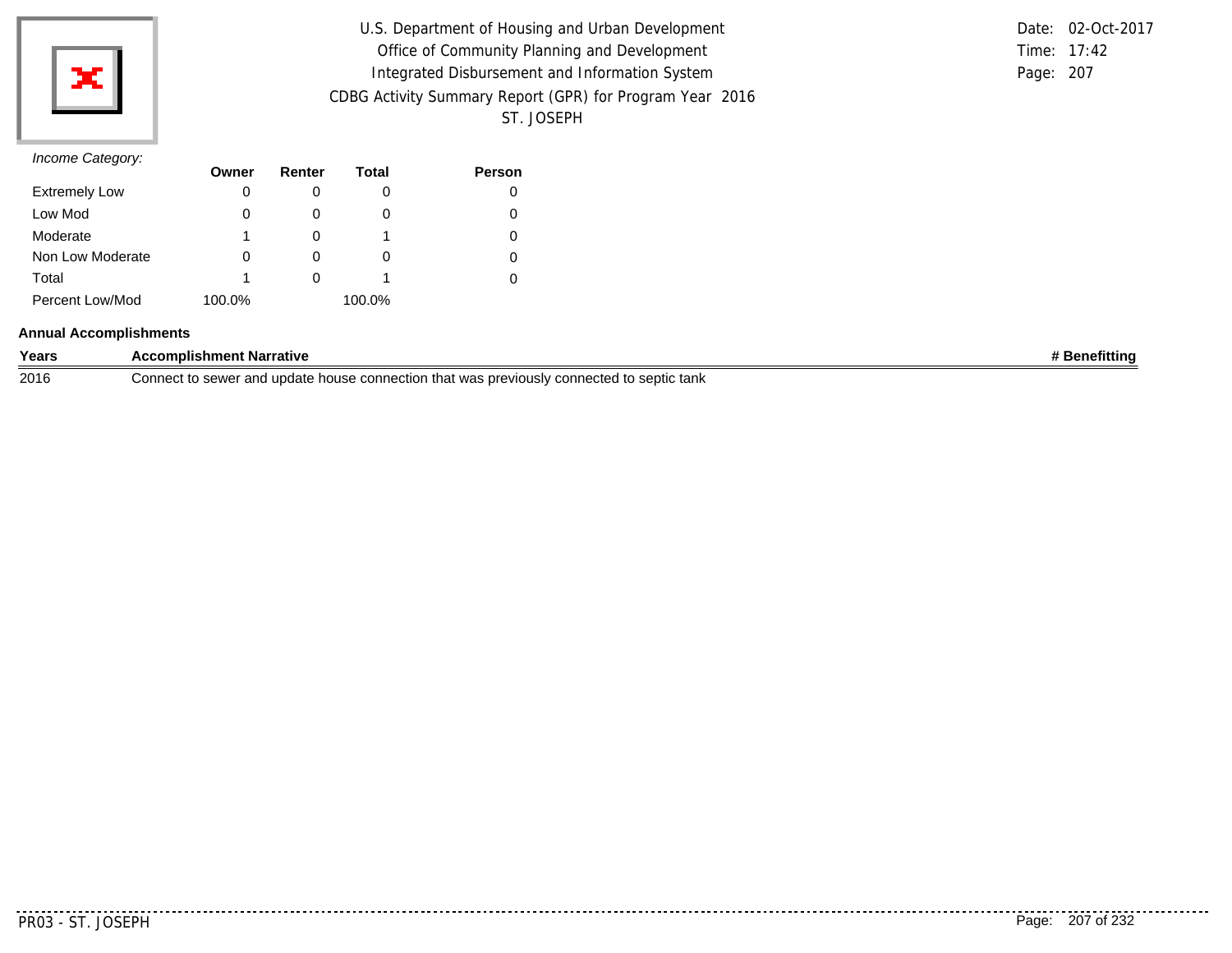|                                                               | U.S. Department of Housing and Urban Development<br>Date: 02-Oct-2017<br>Office of Community Planning and Development<br>17:42<br>Time:<br>Integrated Disbursement and Information System<br>Page: 208<br>CDBG Activity Summary Report (GPR) for Program Year 2016 |                                           |                                                           |                          |                      |                                                                    |             |                       |        |                         |        |
|---------------------------------------------------------------|--------------------------------------------------------------------------------------------------------------------------------------------------------------------------------------------------------------------------------------------------------------------|-------------------------------------------|-----------------------------------------------------------|--------------------------|----------------------|--------------------------------------------------------------------|-------------|-----------------------|--------|-------------------------|--------|
|                                                               |                                                                                                                                                                                                                                                                    |                                           |                                                           | ST. JOSEPH               |                      |                                                                    |             |                       |        |                         |        |
| <b>PGM Year:</b>                                              | 2016                                                                                                                                                                                                                                                               |                                           |                                                           |                          |                      |                                                                    |             |                       |        |                         |        |
| Project:                                                      |                                                                                                                                                                                                                                                                    |                                           | 0043 - Housing Rehabilitation - Low Interest Loan Program |                          |                      |                                                                    |             |                       |        |                         |        |
| <b>IDIS Activity:</b>                                         | 2220 - 628 S 19th - Thuston/Williams                                                                                                                                                                                                                               |                                           |                                                           |                          |                      |                                                                    |             |                       |        |                         |        |
| Status:                                                       | Open                                                                                                                                                                                                                                                               |                                           |                                                           | Objective:               |                      | Create suitable living environments                                |             |                       |        |                         |        |
| Location:                                                     |                                                                                                                                                                                                                                                                    | 628 S 19th St Saint Joseph, MO 64507-2405 |                                                           | Outcome:<br>Matrix Code: |                      | Availability/accessibility<br>Rehab; Single-Unit Residential (14A) |             |                       |        | National Objective:     | LMH    |
| <b>Initial Funding Date:</b>                                  |                                                                                                                                                                                                                                                                    | 03/15/2017                                |                                                           |                          |                      |                                                                    |             |                       |        |                         |        |
| <b>Description:</b>                                           |                                                                                                                                                                                                                                                                    |                                           |                                                           |                          |                      |                                                                    |             |                       |        |                         |        |
| <b>Financing</b>                                              | New roof, gutters, electrical and lead hazard                                                                                                                                                                                                                      |                                           |                                                           |                          |                      |                                                                    |             |                       |        |                         |        |
|                                                               | Fund Type                                                                                                                                                                                                                                                          | <b>Grant Year</b>                         | Grant                                                     |                          | <b>Funded Amount</b> |                                                                    |             | Drawn In Program Year |        | Drawn Thru Program Year |        |
| <b>CDBG</b>                                                   | <b>RL</b>                                                                                                                                                                                                                                                          |                                           |                                                           |                          |                      | \$31,102.00                                                        |             |                       | \$0.00 |                         | \$0.00 |
| <b>Total</b>                                                  | <b>Total</b>                                                                                                                                                                                                                                                       |                                           |                                                           |                          |                      | \$31,102.00                                                        |             |                       | \$0.00 |                         | \$0.00 |
| <b>Proposed Accomplishments</b>                               |                                                                                                                                                                                                                                                                    |                                           |                                                           |                          |                      |                                                                    |             |                       |        |                         |        |
| Housing Units: 1                                              |                                                                                                                                                                                                                                                                    |                                           |                                                           |                          |                      |                                                                    |             |                       |        |                         |        |
| <b>Actual Accomplishments</b>                                 |                                                                                                                                                                                                                                                                    |                                           |                                                           | Owner                    | Renter               |                                                                    |             | <b>Total</b>          |        | <b>Person</b>           |        |
| Number assisted:                                              |                                                                                                                                                                                                                                                                    |                                           | Total                                                     | Hispanic                 | Total                | Hispanic                                                           | Total       | Hispanic              | Total  | Hispanic                |        |
| White:                                                        |                                                                                                                                                                                                                                                                    |                                           | 0                                                         | 0                        | 0                    | 0                                                                  | 0           | 0                     |        | 0                       |        |
| Black/African American:                                       |                                                                                                                                                                                                                                                                    |                                           |                                                           | 0                        | 0                    | 0                                                                  |             | 0                     |        | 0<br>0                  |        |
| Asian:                                                        |                                                                                                                                                                                                                                                                    |                                           | 0                                                         | 0                        | 0                    | 0                                                                  | 0           | 0                     |        | 0<br>0                  |        |
|                                                               | American Indian/Alaskan Native:                                                                                                                                                                                                                                    |                                           | 0                                                         | 0                        | 0                    | 0                                                                  | 0           | 0                     |        | 0<br>0                  |        |
|                                                               | Native Hawaiian/Other Pacific Islander:                                                                                                                                                                                                                            |                                           | 0                                                         | 0                        | 0                    | 0                                                                  | 0           | 0                     |        | 0<br>0                  |        |
|                                                               | American Indian/Alaskan Native & White:                                                                                                                                                                                                                            |                                           | 0                                                         | 0                        | 0                    | 0                                                                  | 0           | 0                     |        | 0<br>0                  |        |
| Asian White:                                                  |                                                                                                                                                                                                                                                                    |                                           | 0                                                         | $\Omega$                 | $\Omega$             | 0                                                                  | $\Omega$    | 0                     |        | 0<br>0                  |        |
|                                                               | Black/African American & White:<br>0                                                                                                                                                                                                                               |                                           |                                                           | 0                        | 0                    | 0                                                                  | 0           | 0                     |        | 0<br>0                  |        |
| American Indian/Alaskan Native & Black/African American:<br>0 |                                                                                                                                                                                                                                                                    |                                           | 0                                                         | 0                        | 0                    | 0                                                                  | 0           |                       | 0<br>0 |                         |        |
| Other multi-racial:<br>0                                      |                                                                                                                                                                                                                                                                    |                                           | 0                                                         | 0                        | 0                    | 0                                                                  | 0           |                       | 0<br>0 |                         |        |
| Asian/Pacific Islander:<br>0                                  |                                                                                                                                                                                                                                                                    |                                           | 0                                                         | 0                        | 0                    | 0                                                                  | 0           |                       | 0<br>0 |                         |        |
| Hispanic:                                                     |                                                                                                                                                                                                                                                                    |                                           | $\Omega$                                                  | 0                        | 0                    | 0                                                                  | $\Omega$    | 0                     |        | 0<br>0                  |        |
| Total:                                                        |                                                                                                                                                                                                                                                                    |                                           |                                                           | 0                        | $\mathbf 0$          | $\mathbf 0$                                                        | $\mathbf 1$ | $\bf{0}$              |        | 0<br>0                  |        |
|                                                               | Female-headed Households:                                                                                                                                                                                                                                          |                                           | 0                                                         |                          | 0                    |                                                                    | 0           |                       |        |                         |        |

 $- - - - -$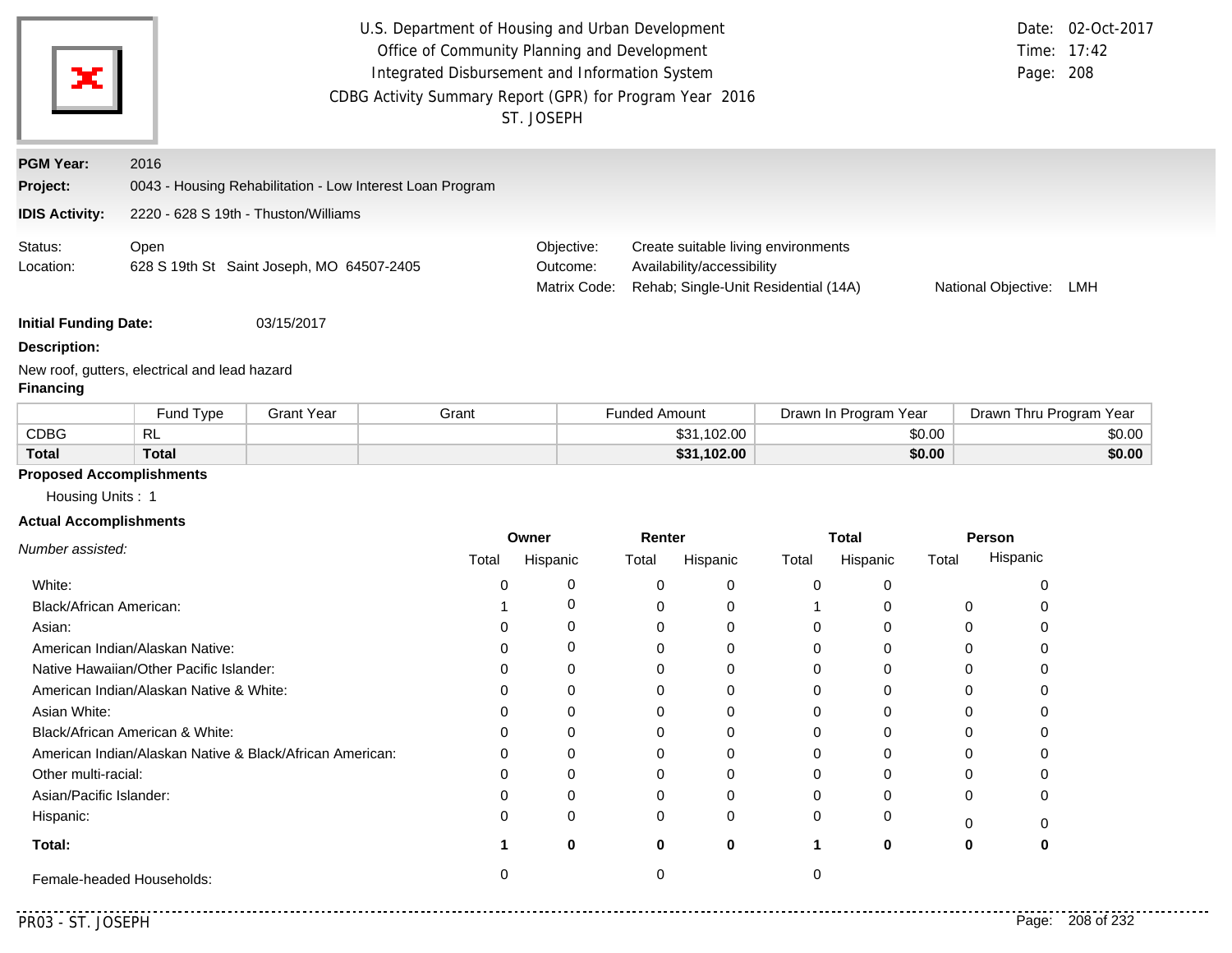

| U.S. Department of Housing and Urban Development         |           | Date: 02-Oct-2017 |
|----------------------------------------------------------|-----------|-------------------|
| Office of Community Planning and Development             |           | Time: 17:42       |
| Integrated Disbursement and Information System           | Page: 209 |                   |
| CDBG Activity Summary Report (GPR) for Program Year 2016 |           |                   |
| ST. JOSEPH                                               |           |                   |

|           | Date: 02-Oct-2017 |
|-----------|-------------------|
|           | Time: $17:42$     |
| Page: 209 |                   |

|                      | Owner  | Renter | Total  | <b>Person</b> |
|----------------------|--------|--------|--------|---------------|
| <b>Extremely Low</b> |        |        | O      |               |
| Low Mod              |        |        |        |               |
| Moderate             | O      |        | O      |               |
| Non Low Moderate     |        |        | O      |               |
| Total                |        |        |        |               |
| Percent Low/Mod      | 100.0% |        | 100.0% |               |

### **Annual Accomplishments**

| Years | `t Narrative<br>omplishment <b>i</b>                                                                                                                                  | rittint |
|-------|-----------------------------------------------------------------------------------------------------------------------------------------------------------------------|---------|
| 2016  | . lear<br>l hazard.<br>new roof and gutters<br>ੇ in the form ਹ<br>t a deferred pavment<br>loan<br>nce including new electrica<br>ソヘト<br>residence<br>; done ir<br>191 |         |

........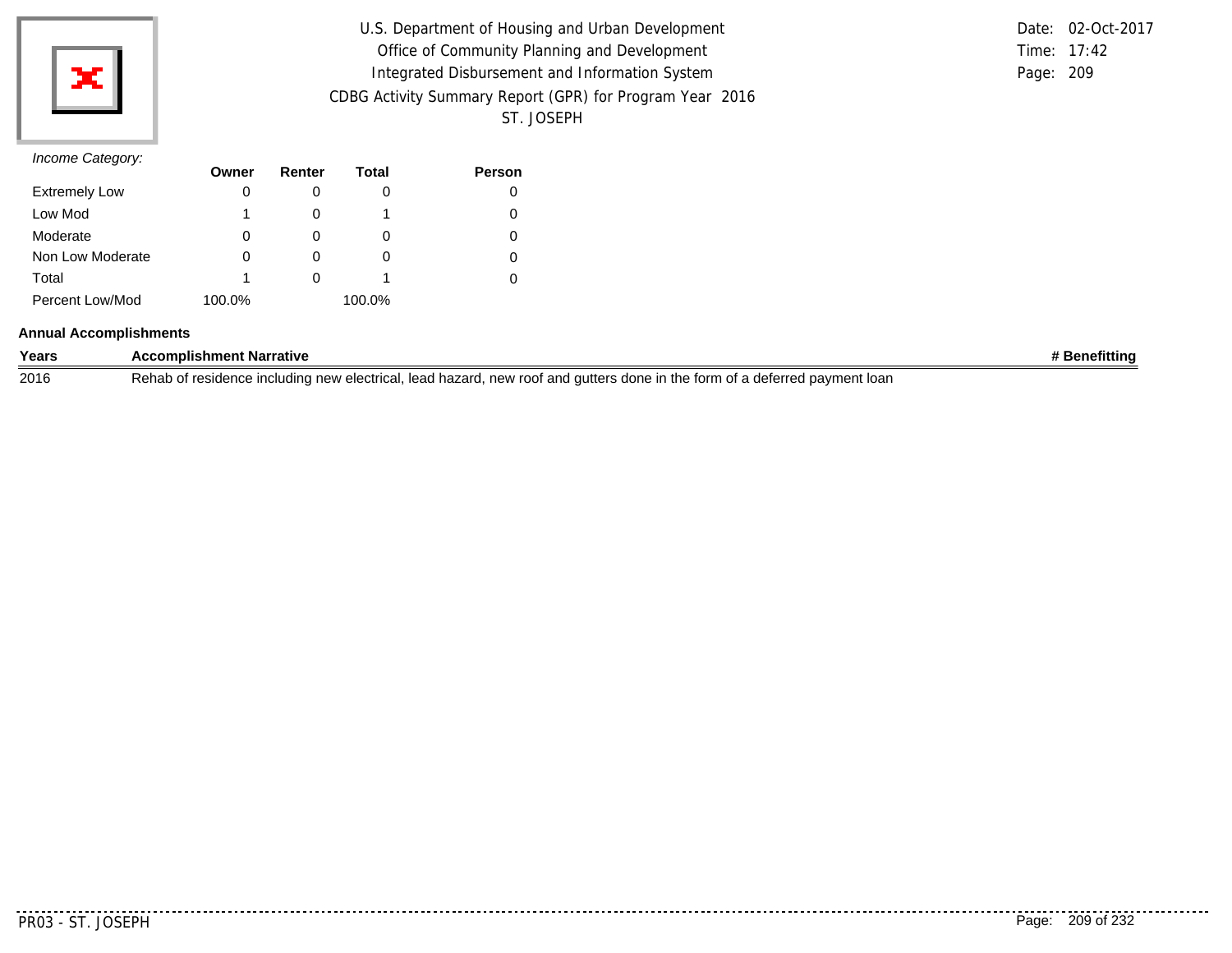|                               |                                                          |                   | U.S. Department of Housing and Urban Development          |                          |                      |                                                                    |       |                       |                  |                         | Date: 02-Oct-2017 |
|-------------------------------|----------------------------------------------------------|-------------------|-----------------------------------------------------------|--------------------------|----------------------|--------------------------------------------------------------------|-------|-----------------------|------------------|-------------------------|-------------------|
|                               | Office of Community Planning and Development             |                   |                                                           |                          |                      |                                                                    |       |                       |                  | Time: 17:42             |                   |
| х                             |                                                          |                   | Integrated Disbursement and Information System            |                          |                      |                                                                    |       |                       |                  | Page: 210               |                   |
|                               |                                                          |                   | CDBG Activity Summary Report (GPR) for Program Year 2016  |                          |                      |                                                                    |       |                       |                  |                         |                   |
|                               |                                                          |                   |                                                           | ST. JOSEPH               |                      |                                                                    |       |                       |                  |                         |                   |
| <b>PGM Year:</b>              | 2016                                                     |                   |                                                           |                          |                      |                                                                    |       |                       |                  |                         |                   |
| Project:                      |                                                          |                   | 0043 - Housing Rehabilitation - Low Interest Loan Program |                          |                      |                                                                    |       |                       |                  |                         |                   |
| <b>IDIS Activity:</b>         | 2221 - 2923 N 7th - Phillips                             |                   |                                                           |                          |                      |                                                                    |       |                       |                  |                         |                   |
| Status:                       | Open                                                     |                   |                                                           | Objective:               |                      | Create suitable living environments                                |       |                       |                  |                         |                   |
| Location:                     | 2923 N 7th St Saint Joseph, MO 64505-1915                |                   |                                                           | Outcome:<br>Matrix Code: |                      | Availability/accessibility<br>Rehab; Single-Unit Residential (14A) |       |                       |                  | National Objective:     | LMH               |
| <b>Initial Funding Date:</b>  |                                                          | 03/16/2017        |                                                           |                          |                      |                                                                    |       |                       |                  |                         |                   |
| <b>Description:</b>           |                                                          |                   |                                                           |                          |                      |                                                                    |       |                       |                  |                         |                   |
|                               | Electrical, lead and basement repairs                    |                   |                                                           |                          |                      |                                                                    |       |                       |                  |                         |                   |
| <b>Financing</b>              |                                                          |                   |                                                           |                          |                      |                                                                    |       |                       |                  |                         |                   |
|                               | Fund Type                                                | <b>Grant Year</b> | Grant                                                     |                          | <b>Funded Amount</b> |                                                                    |       | Drawn In Program Year |                  | Drawn Thru Program Year |                   |
| <b>CDBG</b><br><b>Total</b>   | <b>RL</b><br><b>Total</b>                                |                   |                                                           |                          |                      | \$21,608.50<br>\$21,608.50                                         |       |                       | \$0.00<br>\$0.00 |                         | \$0.00<br>\$0.00  |
|                               | <b>Proposed Accomplishments</b>                          |                   |                                                           |                          |                      |                                                                    |       |                       |                  |                         |                   |
| Housing Units: 1              |                                                          |                   |                                                           |                          |                      |                                                                    |       |                       |                  |                         |                   |
| <b>Actual Accomplishments</b> |                                                          |                   |                                                           |                          |                      |                                                                    |       |                       |                  |                         |                   |
| Number assisted:              |                                                          |                   |                                                           | Owner                    | Renter               |                                                                    |       | <b>Total</b>          |                  | Person                  |                   |
|                               |                                                          |                   | Total                                                     | Hispanic                 | Total                | Hispanic                                                           | Total | Hispanic              | Total            | Hispanic                |                   |
| White:                        |                                                          |                   | -1                                                        | 0                        | 0                    | 0                                                                  | -1    | 0                     | 0                | 0                       |                   |
| Black/African American:       |                                                          |                   | 0                                                         | 0                        | 0                    | 0                                                                  | 0     | 0                     | 0                | 0                       |                   |
| Asian:                        |                                                          |                   | 0                                                         | 0                        | 0                    | 0                                                                  | 0     | 0                     | 0                | 0                       |                   |
|                               | American Indian/Alaskan Native:                          |                   | 0                                                         | 0                        | 0                    | 0                                                                  | 0     | 0                     | 0                | 0                       |                   |
|                               | Native Hawaiian/Other Pacific Islander:                  |                   | 0                                                         | 0                        | 0                    | 0                                                                  | 0     | 0                     | 0                | 0                       |                   |
|                               | American Indian/Alaskan Native & White:                  |                   | 0                                                         | 0                        | 0                    | 0                                                                  | 0     | 0                     | 0                | 0                       |                   |
| Asian White:                  |                                                          |                   | 0                                                         | $\Omega$                 | 0                    | 0                                                                  | 0     | 0                     | 0                | 0                       |                   |
|                               | Black/African American & White:                          |                   | 0                                                         | $\Omega$                 | 0                    | 0                                                                  | 0     | 0                     | 0                | 0                       |                   |
|                               | American Indian/Alaskan Native & Black/African American: |                   | $\Omega$                                                  | $\Omega$                 | 0                    | 0                                                                  | 0     | 0                     | 0                | 0                       |                   |
| Other multi-racial:           |                                                          |                   | $\Omega$                                                  | 0                        | 0                    | 0                                                                  | 0     | 0                     | 0                | 0                       |                   |
| Asian/Pacific Islander:       |                                                          |                   | 0                                                         | 0                        | 0                    | 0                                                                  | 0     | 0                     | 0                | 0                       |                   |
| Hispanic:                     |                                                          |                   | $\Omega$                                                  | $\Omega$                 | 0                    | 0                                                                  | 0     | 0                     | 0                | 0                       |                   |
| Total:                        |                                                          |                   |                                                           | 0                        | 0                    | 0                                                                  | 1     | $\bf{0}$              | 0                | 0                       |                   |
|                               | Female-headed Households:                                |                   | 0                                                         |                          | 0                    |                                                                    | 0     |                       |                  |                         |                   |
|                               |                                                          |                   |                                                           |                          |                      |                                                                    |       |                       |                  |                         |                   |
| PR03 - ST. JOSEPH             |                                                          |                   |                                                           |                          |                      |                                                                    |       |                       |                  |                         | Page: 210 of 232  |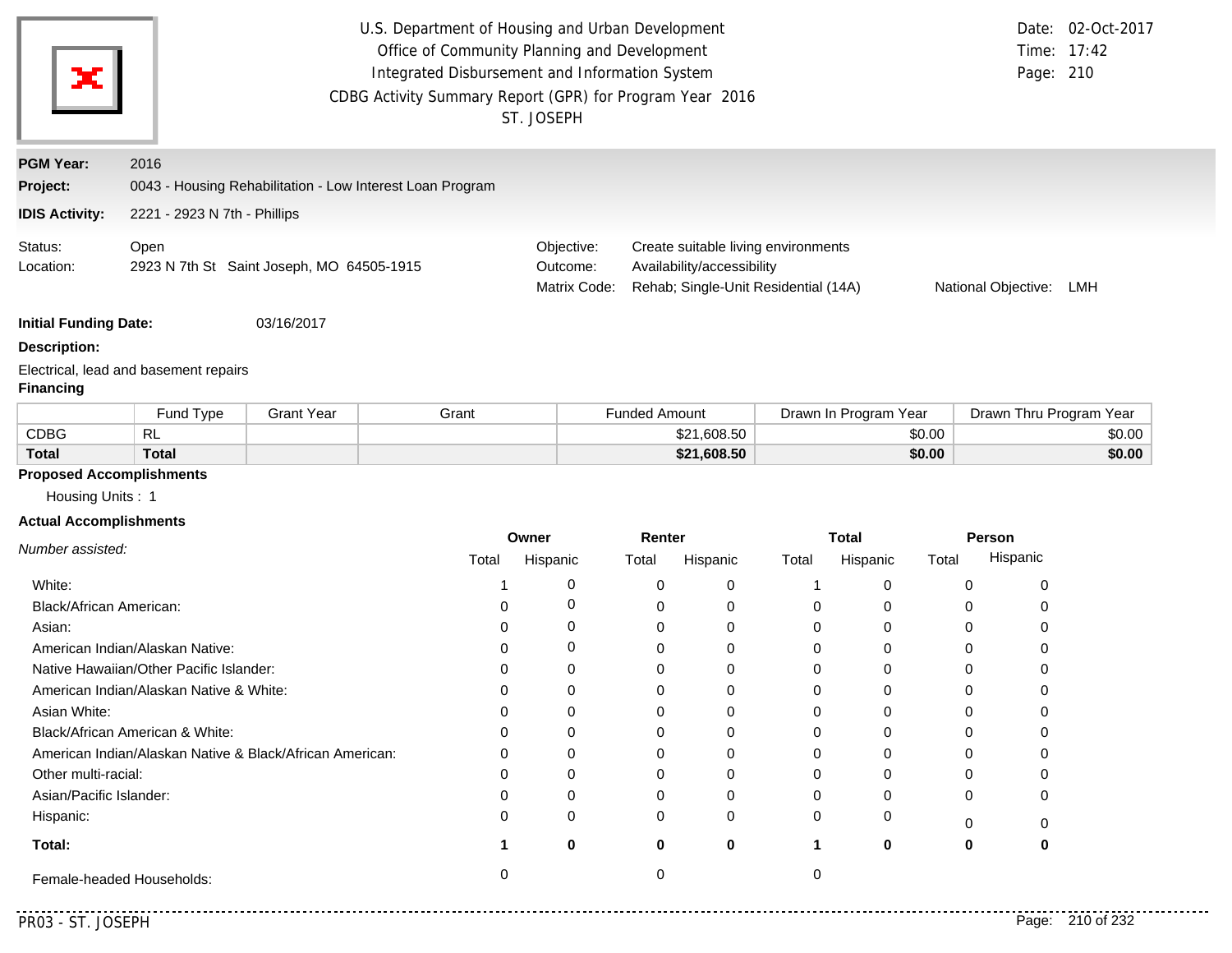

| U.S. Department of Housing and Urban Development         |           | Date: 02-Oct-2017 |
|----------------------------------------------------------|-----------|-------------------|
| Office of Community Planning and Development             |           | Time: 17:42       |
| Integrated Disbursement and Information System           | Page: 211 |                   |
| CDBG Activity Summary Report (GPR) for Program Year 2016 |           |                   |
| ST. JOSEPH                                               |           |                   |

|               | Date: 02-Oct-2017 |
|---------------|-------------------|
| Time: $17:42$ |                   |
| Page: 211     |                   |

|                      | Owner  | Renter | Total  | <b>Person</b> |
|----------------------|--------|--------|--------|---------------|
| <b>Extremely Low</b> |        |        |        |               |
| Low Mod              | 0      |        | O      |               |
| Moderate             | O      |        |        |               |
| Non Low Moderate     |        |        | O      |               |
| Total                |        |        |        |               |
| Percent Low/Mod      | 100.0% |        | 100.0% |               |

### **Annual Accomplishments**

| Years | ---<br>complishment Narrative<br>$\cdots$ | efittin |
|-------|-------------------------------------------|---------|
|       |                                           |         |

2016 new electrical, lead hazard and basement repairs

. . . . . . . .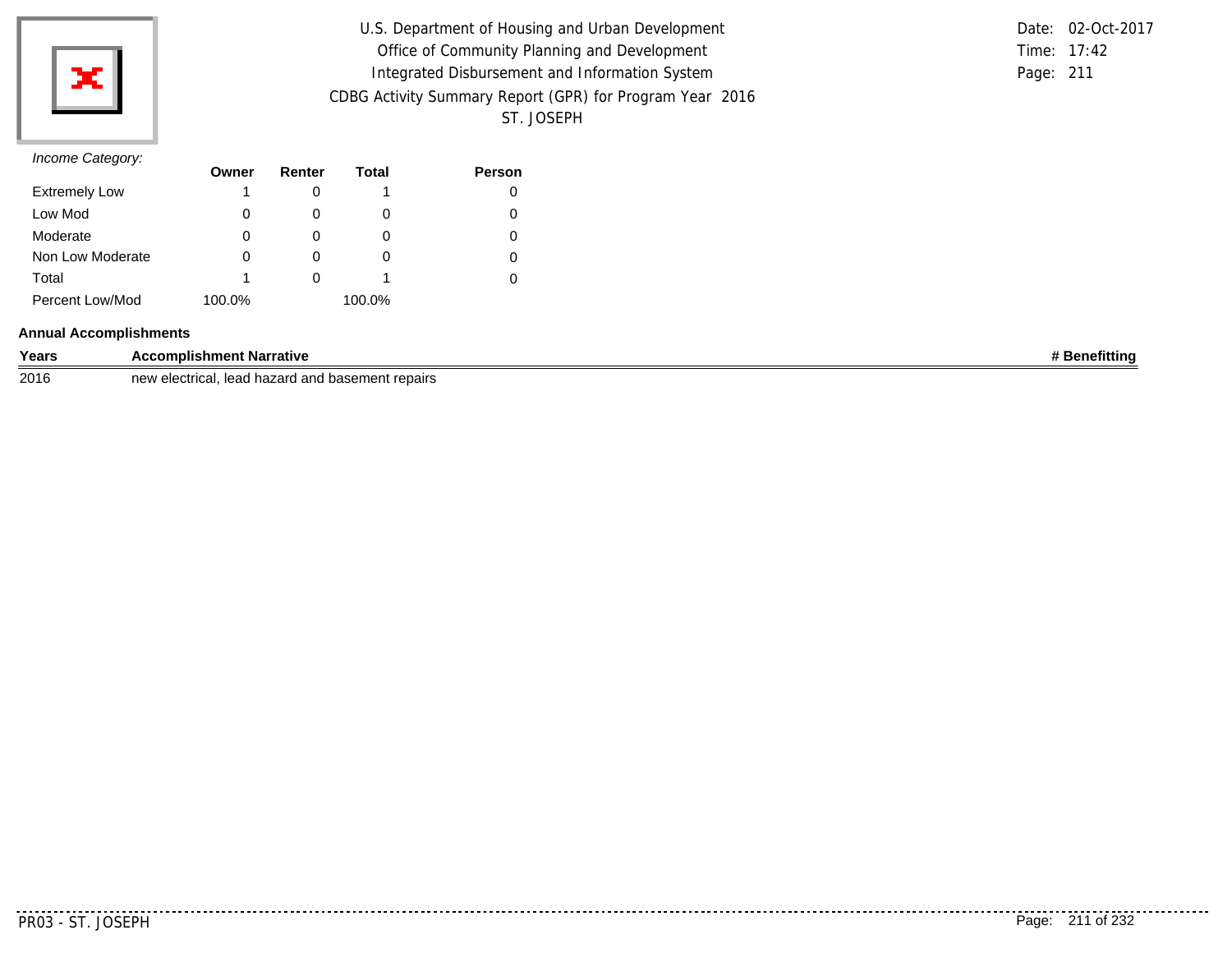| х                                                                                    | U.S. Department of Housing and Urban Development<br>Office of Community Planning and Development<br>Integrated Disbursement and Information System<br>CDBG Activity Summary Report (GPR) for Program Year 2016<br>ST. JOSEPH |                                                           |       |       |                                        |                      | Date: 02-Oct-2017<br>Time: 17:42<br>Page: 212                                                             |              |                       |          |                         |        |
|--------------------------------------------------------------------------------------|------------------------------------------------------------------------------------------------------------------------------------------------------------------------------------------------------------------------------|-----------------------------------------------------------|-------|-------|----------------------------------------|----------------------|-----------------------------------------------------------------------------------------------------------|--------------|-----------------------|----------|-------------------------|--------|
| <b>PGM Year:</b>                                                                     | 2016                                                                                                                                                                                                                         |                                                           |       |       |                                        |                      |                                                                                                           |              |                       |          |                         |        |
| Project:                                                                             |                                                                                                                                                                                                                              | 0043 - Housing Rehabilitation - Low Interest Loan Program |       |       |                                        |                      |                                                                                                           |              |                       |          |                         |        |
| <b>IDIS Activity:</b>                                                                | 2222 - 1512 Faraon - Babcock                                                                                                                                                                                                 |                                                           |       |       |                                        |                      |                                                                                                           |              |                       |          |                         |        |
| Status:<br>Location:                                                                 | Open                                                                                                                                                                                                                         | 1512 Faraon St Saint Joseph, MO 64501-2467                |       |       | Objective:<br>Outcome:<br>Matrix Code: |                      | Create suitable living environments<br>Availability/accessibility<br>Rehab; Single-Unit Residential (14A) |              |                       |          | National Objective:     | LMH    |
| <b>Initial Funding Date:</b>                                                         |                                                                                                                                                                                                                              | 03/16/2017                                                |       |       |                                        |                      |                                                                                                           |              |                       |          |                         |        |
| <b>Description:</b>                                                                  |                                                                                                                                                                                                                              |                                                           |       |       |                                        |                      |                                                                                                           |              |                       |          |                         |        |
| <b>Financing</b>                                                                     | electrical, doors, fireplace and lead                                                                                                                                                                                        |                                                           |       |       |                                        |                      |                                                                                                           |              |                       |          |                         |        |
|                                                                                      | Fund Type                                                                                                                                                                                                                    | <b>Grant Year</b>                                         | Grant |       |                                        | <b>Funded Amount</b> |                                                                                                           |              | Drawn In Program Year |          | Drawn Thru Program Year |        |
| <b>CDBG</b>                                                                          | <b>RL</b>                                                                                                                                                                                                                    |                                                           |       |       |                                        |                      | \$33,875.00                                                                                               |              |                       | \$0.00   | \$0.00                  |        |
| <b>Total</b>                                                                         | <b>Total</b>                                                                                                                                                                                                                 |                                                           |       |       |                                        |                      | \$33,875.00                                                                                               |              |                       | \$0.00   |                         | \$0.00 |
| <b>Proposed Accomplishments</b><br>Housing Units: 1<br><b>Actual Accomplishments</b> |                                                                                                                                                                                                                              |                                                           |       |       | Owner                                  | Renter               |                                                                                                           |              | <b>Total</b>          |          | Person                  |        |
| Number assisted:                                                                     |                                                                                                                                                                                                                              |                                                           |       | Total | Hispanic                               | Total                | Hispanic                                                                                                  | Total        | Hispanic              | Total    | Hispanic                |        |
| White:                                                                               |                                                                                                                                                                                                                              |                                                           |       | 1     | 0                                      | 0                    | 0                                                                                                         | $\mathbf{1}$ | 0                     | 0        | 0                       |        |
| Black/African American:                                                              |                                                                                                                                                                                                                              |                                                           |       | 0     | 0                                      | 0                    | 0                                                                                                         | 0            | 0                     | $\Omega$ | 0                       |        |
| Asian:                                                                               |                                                                                                                                                                                                                              |                                                           |       | 0     | 0                                      | 0                    | 0                                                                                                         | 0            | 0                     | 0        | 0                       |        |
|                                                                                      | American Indian/Alaskan Native:                                                                                                                                                                                              |                                                           |       | 0     | 0                                      | 0                    | 0                                                                                                         | 0            | 0                     | $\Omega$ | 0                       |        |
|                                                                                      | Native Hawaiian/Other Pacific Islander:                                                                                                                                                                                      |                                                           |       | 0     | 0                                      | 0                    | 0                                                                                                         | 0            | 0                     | 0        | 0                       |        |
|                                                                                      | American Indian/Alaskan Native & White:                                                                                                                                                                                      |                                                           |       | 0     | 0                                      | $\Omega$             | 0                                                                                                         | 0            | 0                     | 0        | 0                       |        |
| Asian White:                                                                         |                                                                                                                                                                                                                              |                                                           |       | 0     | 0                                      | 0                    | $\Omega$                                                                                                  | 0            | 0                     | $\Omega$ | 0                       |        |
|                                                                                      |                                                                                                                                                                                                                              |                                                           |       | O     | 0                                      | 0                    | 0                                                                                                         | 0            | 0                     | 0        | 0                       |        |
|                                                                                      | Black/African American & White:                                                                                                                                                                                              |                                                           |       |       |                                        |                      |                                                                                                           | 0            | 0                     | 0        | 0                       |        |
|                                                                                      | American Indian/Alaskan Native & Black/African American:                                                                                                                                                                     |                                                           |       | ∩     | 0                                      | 0                    | 0                                                                                                         |              |                       |          |                         |        |
| Other multi-racial:                                                                  |                                                                                                                                                                                                                              |                                                           |       |       | 0                                      |                      | 0                                                                                                         | 0            | 0                     | 0        |                         |        |
| Asian/Pacific Islander:                                                              |                                                                                                                                                                                                                              |                                                           |       |       | 0                                      |                      | 0                                                                                                         | 0            | 0                     | 0        |                         |        |
| Hispanic:                                                                            |                                                                                                                                                                                                                              |                                                           |       |       | 0                                      |                      | 0                                                                                                         | 0            | 0                     | 0        |                         |        |
| Total:                                                                               |                                                                                                                                                                                                                              |                                                           |       |       | 0                                      | 0                    | 0                                                                                                         | 1            | 0                     | 0        | 0                       |        |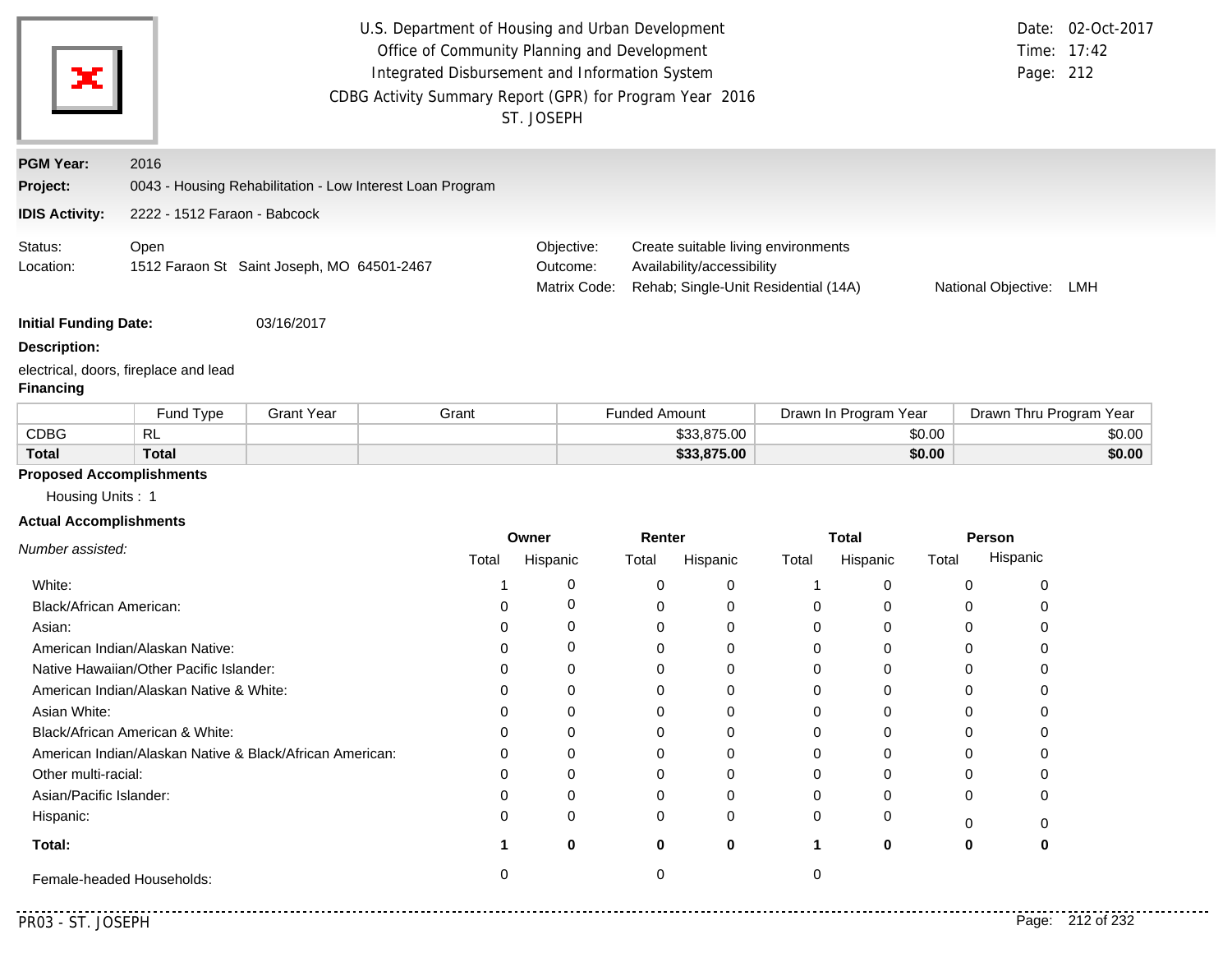

| U.S. Department of Housing and Urban Development         |           | Date: 02-Oct-2017 |
|----------------------------------------------------------|-----------|-------------------|
| Office of Community Planning and Development             |           | Time: 17:42       |
| Integrated Disbursement and Information System           | Page: 213 |                   |
| CDBG Activity Summary Report (GPR) for Program Year 2016 |           |                   |
| ST. JOSEPH                                               |           |                   |

|           | Date: 02-Oct-2017 |
|-----------|-------------------|
|           | Time: $17:42$     |
| Page: 213 |                   |

|                      | Owner  | Renter | Total  | <b>Person</b> |
|----------------------|--------|--------|--------|---------------|
| <b>Extremely Low</b> |        |        | O      |               |
| Low Mod              |        |        |        |               |
| Moderate             | O      |        | O      |               |
| Non Low Moderate     |        |        | O      |               |
| Total                |        |        |        |               |
| Percent Low/Mod      | 100.0% |        | 100.0% |               |

### **Annual Accomplishments**

| Years | <b>Accomplishment Narrative</b>                                                                                                          | Benefittina |
|-------|------------------------------------------------------------------------------------------------------------------------------------------|-------------|
| 2016  | irs and lead hazard done as a Deferred I<br>Pavment Loan<br>replace<br>: doors.<br>. fireplace tile repairs<br>AlActrical<br>electrical. |             |

<u>..........</u>.

. . . . . . . . . .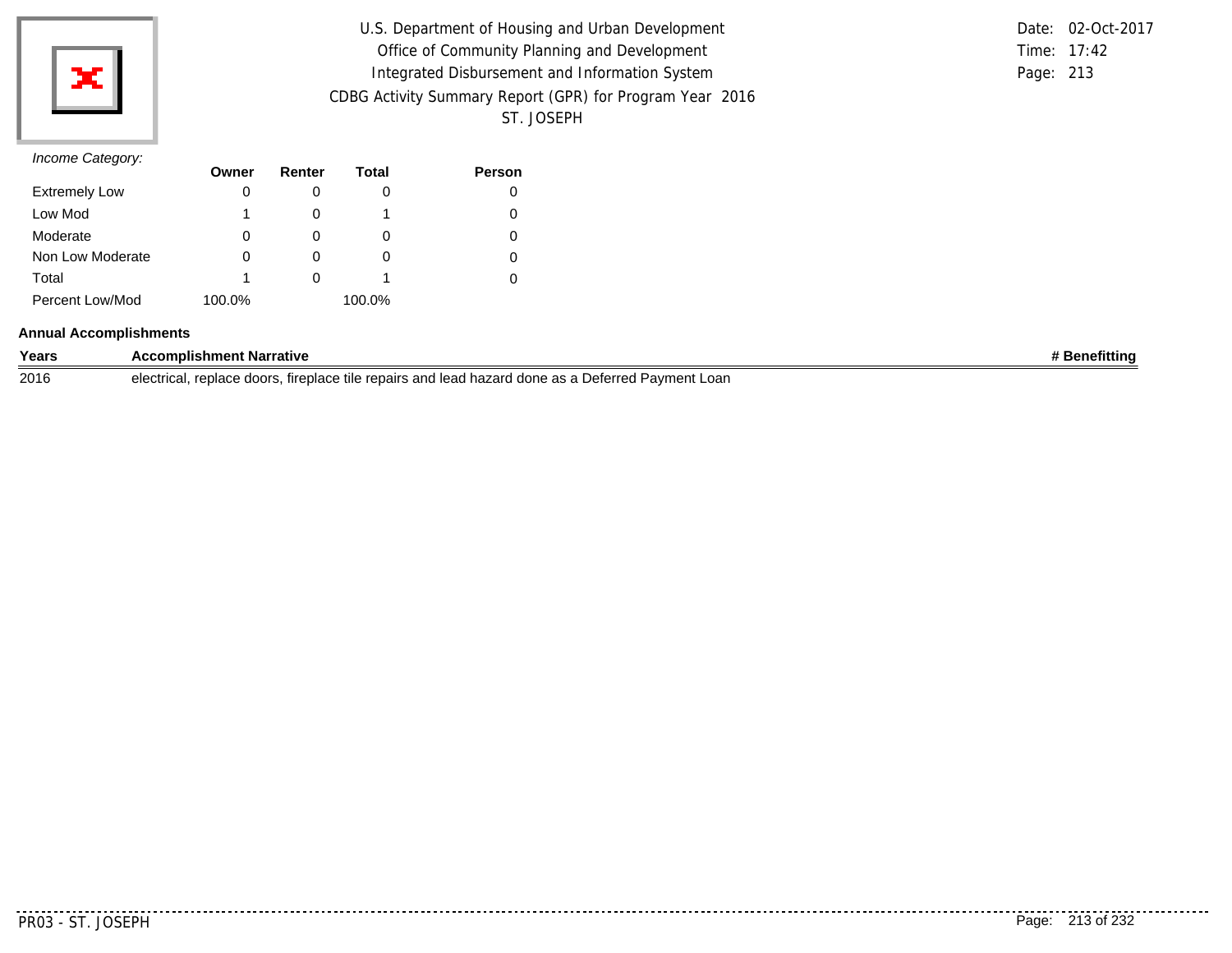| ×                            | U.S. Department of Housing and Urban Development<br>Office of Community Planning and Development<br>Integrated Disbursement and Information System<br>CDBG Activity Summary Report (GPR) for Program Year 2016 | ST. JOSEPH                             |                                                                                                           | Page: 214           | Date: 02-Oct-2017<br>Time: 17:42 |
|------------------------------|----------------------------------------------------------------------------------------------------------------------------------------------------------------------------------------------------------------|----------------------------------------|-----------------------------------------------------------------------------------------------------------|---------------------|----------------------------------|
| <b>PGM Year:</b>             | 2016                                                                                                                                                                                                           |                                        |                                                                                                           |                     |                                  |
| Project:                     | 0043 - Housing Rehabilitation - Low Interest Loan Program                                                                                                                                                      |                                        |                                                                                                           |                     |                                  |
| <b>IDIS Activity:</b>        | 2223 - 2426 N 3rd - Pearce                                                                                                                                                                                     |                                        |                                                                                                           |                     |                                  |
| Status:<br>Location:         | Canceled 3/23/2017 12:00:00 AM<br>2426 N 3rd St Saint Joseph, MO 64505-2011                                                                                                                                    | Objective:<br>Outcome:<br>Matrix Code: | Create suitable living environments<br>Availability/accessibility<br>Rehab; Single-Unit Residential (14A) | National Objective: | LMH                              |
| <b>Initial Funding Date:</b> | 03/16/2017                                                                                                                                                                                                     |                                        |                                                                                                           |                     |                                  |
| <b>Description:</b>          |                                                                                                                                                                                                                |                                        |                                                                                                           |                     |                                  |
| <b>Financing</b>             | electrical, plumbing, lead and mechanical3232017 Ms Pearce decided not to have work done on her home, project cancelled                                                                                        |                                        |                                                                                                           |                     |                                  |
|                              | No data returned for this view. This might be because the applied filter excludes all data.                                                                                                                    |                                        |                                                                                                           |                     |                                  |

# **Proposed Accomplishments**

Housing Units : 1

### **Actual Accomplishments**

|                                                          |              | Owner    | Renter |          |          | <b>Total</b> | <b>Person</b> |          |  |
|----------------------------------------------------------|--------------|----------|--------|----------|----------|--------------|---------------|----------|--|
| Number assisted:                                         | Total        | Hispanic | Total  | Hispanic | Total    | Hispanic     | Total         | Hispanic |  |
| White:                                                   |              |          |        |          |          |              | $\Omega$      |          |  |
| Black/African American:                                  |              |          |        |          | 0        |              | 0             |          |  |
| Asian:                                                   |              |          |        |          |          |              |               |          |  |
| American Indian/Alaskan Native:                          |              |          |        |          | 0        |              | 0             |          |  |
| Native Hawaiian/Other Pacific Islander:                  | $\Omega$     | 0        |        |          | $\Omega$ |              | 0             |          |  |
| American Indian/Alaskan Native & White:                  | 0            | 0        | 0      | 0        | 0        |              | 0             |          |  |
| Asian White:                                             |              |          |        |          |          |              |               |          |  |
| Black/African American & White:                          |              |          |        |          | 0        |              |               |          |  |
| American Indian/Alaskan Native & Black/African American: | $\Omega$     |          |        |          |          |              | 0             |          |  |
| Other multi-racial:                                      | <sup>0</sup> |          | ი      | $\Omega$ | $\Omega$ |              | 0             |          |  |
| Asian/Pacific Islander:                                  |              |          |        |          | 0        |              |               |          |  |
|                                                          |              |          |        |          |          |              |               |          |  |

--------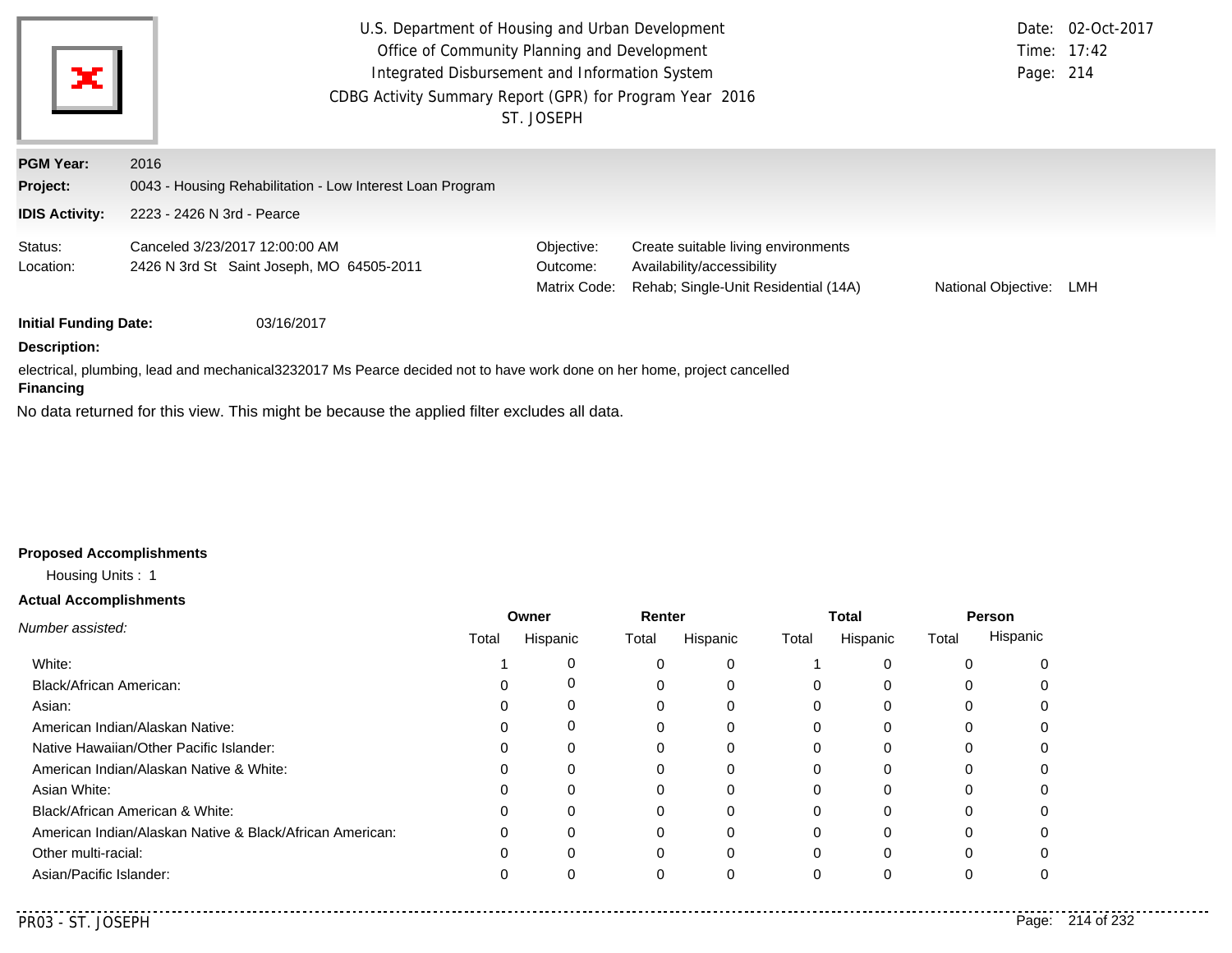|                               |                                                |          |              | U.S. Department of Housing and Urban Development         |             |   |   |   |          |   |             | Date: 02-Oct-2017 |
|-------------------------------|------------------------------------------------|----------|--------------|----------------------------------------------------------|-------------|---|---|---|----------|---|-------------|-------------------|
|                               | Office of Community Planning and Development   |          |              |                                                          |             |   |   |   |          |   |             | Time: 17:42       |
| ×                             | Integrated Disbursement and Information System |          |              |                                                          |             |   |   |   |          |   |             | Page: 215         |
|                               |                                                |          |              | CDBG Activity Summary Report (GPR) for Program Year 2016 |             |   |   |   |          |   |             |                   |
|                               |                                                |          |              |                                                          | ST. JOSEPH  |   |   |   |          |   |             |                   |
| Hispanic:                     |                                                |          |              | 0                                                        | $\mathbf 0$ | 0 | 0 | 0 | 0        | 0 | 0           |                   |
| Total:                        |                                                |          |              |                                                          | $\mathbf 0$ | 0 | 0 |   | $\bf{0}$ | 0 | $\mathbf 0$ |                   |
| Female-headed Households:     |                                                |          |              | 0                                                        |             | 0 |   | 0 |          |   |             |                   |
| Income Category:              | Owner                                          | Renter   | <b>Total</b> | Person                                                   |             |   |   |   |          |   |             |                   |
| <b>Extremely Low</b>          |                                                | 0        |              | 0                                                        |             |   |   |   |          |   |             |                   |
| Low Mod                       | 0                                              | 0        | 0            | 0                                                        |             |   |   |   |          |   |             |                   |
| Moderate                      | 0                                              | 0        | 0            | 0                                                        |             |   |   |   |          |   |             |                   |
| Non Low Moderate              | $\Omega$                                       | 0        | $\pmb{0}$    | 0                                                        |             |   |   |   |          |   |             |                   |
| Total                         |                                                | $\Omega$ |              | $\mathbf 0$                                              |             |   |   |   |          |   |             |                   |
| Percent Low/Mod               | 100.0%                                         |          | 100.0%       |                                                          |             |   |   |   |          |   |             |                   |
| <b>Annual Accomplishments</b> |                                                |          |              |                                                          |             |   |   |   |          |   |             |                   |

| Years | <b>Accomplishment Narrative</b>                                                                            | ⊧ Benefittinɑ |
|-------|------------------------------------------------------------------------------------------------------------|---------------|
| 2016  | l, lead hazard, and mechanical done in the form of a Deferred Payment Loan<br>New electrical and plumbing, |               |

 $- - - - - -$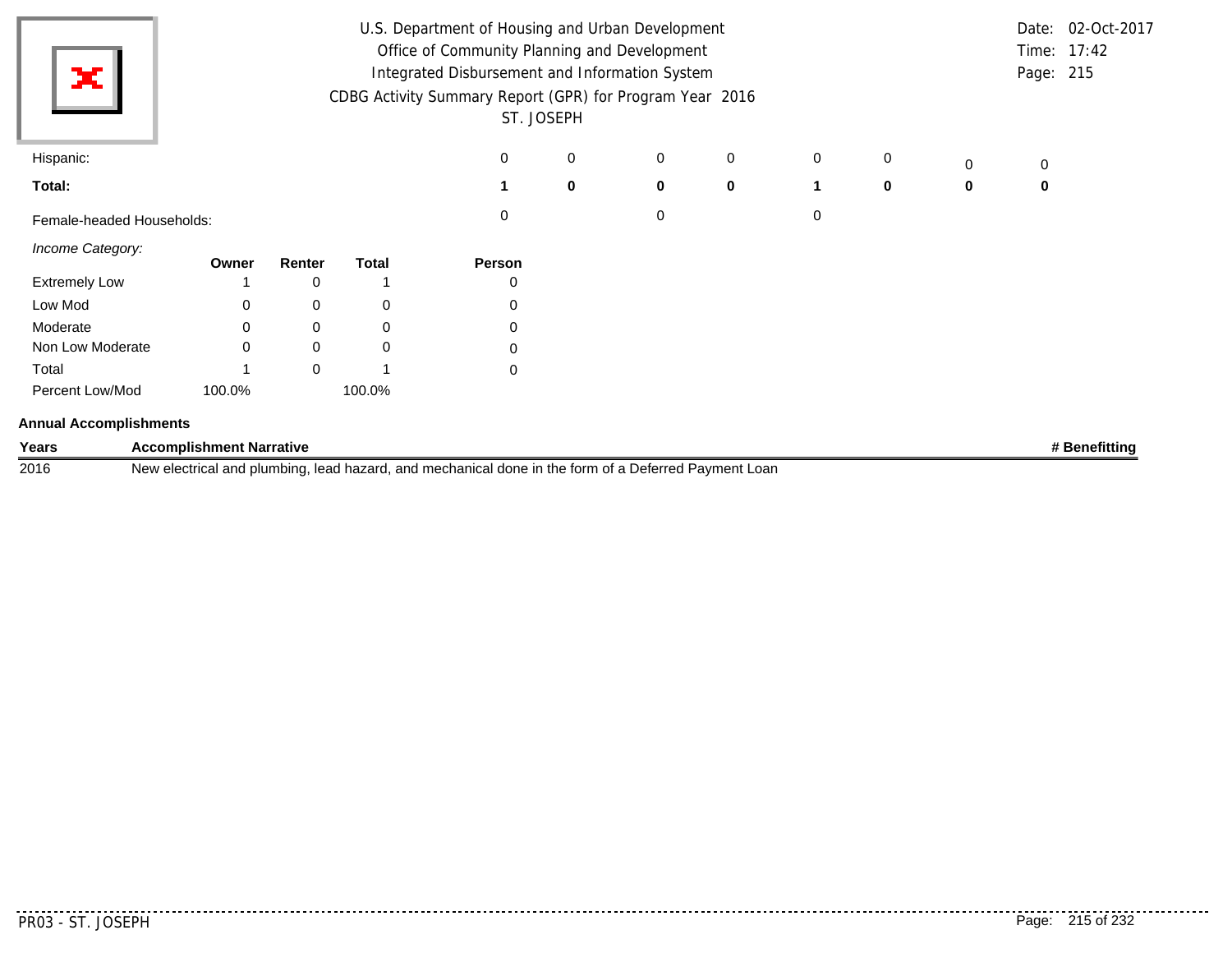| ×                                                                                                        |                                         |                                                          | U.S. Department of Housing and Urban Development<br>Office of Community Planning and Development<br>Integrated Disbursement and Information System<br>CDBG Activity Summary Report (GPR) for Program Year 2016 |                                                                                                                                                     | ST. JOSEPH |                      |             |              |                       |        | Page: 216                  | Date: 02-Oct-2017<br>Time: 17:42 |  |
|----------------------------------------------------------------------------------------------------------|-----------------------------------------|----------------------------------------------------------|----------------------------------------------------------------------------------------------------------------------------------------------------------------------------------------------------------------|-----------------------------------------------------------------------------------------------------------------------------------------------------|------------|----------------------|-------------|--------------|-----------------------|--------|----------------------------|----------------------------------|--|
| <b>PGM Year:</b>                                                                                         | 2016                                    |                                                          |                                                                                                                                                                                                                |                                                                                                                                                     |            |                      |             |              |                       |        |                            |                                  |  |
| Project:                                                                                                 |                                         |                                                          | 0043 - Housing Rehabilitation - Low Interest Loan Program                                                                                                                                                      |                                                                                                                                                     |            |                      |             |              |                       |        |                            |                                  |  |
| <b>IDIS Activity:</b>                                                                                    | 2224 - 1706 Faraon - Martin             |                                                          |                                                                                                                                                                                                                |                                                                                                                                                     |            |                      |             |              |                       |        |                            |                                  |  |
| Status:<br>Location:                                                                                     | Open                                    | 1706 Faraon St Saint Joseph, MO 64501-2419               |                                                                                                                                                                                                                | Create suitable living environments<br>Objective:<br>Outcome:<br>Availability/accessibility<br>Rehab; Single-Unit Residential (14A)<br>Matrix Code: |            |                      |             |              |                       |        | National Objective:<br>LMH |                                  |  |
| <b>Initial Funding Date:</b>                                                                             |                                         | 03/23/2017                                               |                                                                                                                                                                                                                |                                                                                                                                                     |            |                      |             |              |                       |        |                            |                                  |  |
| <b>Description:</b>                                                                                      |                                         |                                                          |                                                                                                                                                                                                                |                                                                                                                                                     |            |                      |             |              |                       |        |                            |                                  |  |
| electrical, new roof, mechanical<br><b>Financing</b>                                                     |                                         |                                                          |                                                                                                                                                                                                                |                                                                                                                                                     |            |                      |             |              |                       |        |                            |                                  |  |
|                                                                                                          | Fund Type                               | <b>Grant Year</b>                                        | Grant                                                                                                                                                                                                          |                                                                                                                                                     |            | <b>Funded Amount</b> |             |              | Drawn In Program Year |        | Drawn Thru Program Year    |                                  |  |
| <b>CDBG</b>                                                                                              | <b>RL</b>                               |                                                          |                                                                                                                                                                                                                |                                                                                                                                                     |            |                      | \$24,703.40 |              |                       | \$0.00 |                            | \$0.00                           |  |
| <b>Total</b>                                                                                             | <b>Total</b>                            |                                                          |                                                                                                                                                                                                                |                                                                                                                                                     |            |                      | \$24,703.40 |              |                       | \$0.00 |                            | \$0.00                           |  |
| <b>Proposed Accomplishments</b><br>Housing Units: 1<br><b>Actual Accomplishments</b><br>Number assisted: |                                         |                                                          |                                                                                                                                                                                                                |                                                                                                                                                     | Owner      | Renter               |             |              | <b>Total</b>          |        | Person                     |                                  |  |
|                                                                                                          |                                         |                                                          | Total                                                                                                                                                                                                          |                                                                                                                                                     | Hispanic   | Total                | Hispanic    | Total        | Hispanic              | Total  | Hispanic                   |                                  |  |
| White:                                                                                                   |                                         |                                                          |                                                                                                                                                                                                                | -1                                                                                                                                                  | 0          | 0                    | 0           | $\mathbf{1}$ | 0                     |        | 0<br>0                     |                                  |  |
| Black/African American:                                                                                  |                                         |                                                          |                                                                                                                                                                                                                | ∩                                                                                                                                                   | 0          |                      |             |              |                       |        | 0<br>0                     |                                  |  |
|                                                                                                          |                                         |                                                          |                                                                                                                                                                                                                |                                                                                                                                                     |            | 0                    | 0           | 0            | 0                     |        |                            |                                  |  |
| Asian:                                                                                                   |                                         |                                                          |                                                                                                                                                                                                                | 0                                                                                                                                                   | 0          | 0                    | 0           | 0            | 0                     |        | 0<br>0                     |                                  |  |
|                                                                                                          | American Indian/Alaskan Native:         |                                                          |                                                                                                                                                                                                                | 0                                                                                                                                                   | 0          | 0                    | 0           | 0            | 0                     |        | $\Omega$<br>0              |                                  |  |
|                                                                                                          | Native Hawaiian/Other Pacific Islander: |                                                          |                                                                                                                                                                                                                | 0                                                                                                                                                   | 0          | 0                    | 0           | 0            | 0                     |        | 0<br>0                     |                                  |  |
|                                                                                                          | American Indian/Alaskan Native & White: |                                                          |                                                                                                                                                                                                                | $\Omega$                                                                                                                                            | 0          | 0                    | 0           | 0            | 0                     |        | 0<br>0                     |                                  |  |
| Asian White:                                                                                             |                                         |                                                          |                                                                                                                                                                                                                | 0                                                                                                                                                   | $\Omega$   | 0                    | 0           | 0            | 0                     |        | $\Omega$<br>0              |                                  |  |
|                                                                                                          | Black/African American & White:         |                                                          |                                                                                                                                                                                                                |                                                                                                                                                     | O          | 0                    | 0           | 0            | 0                     |        | 0                          |                                  |  |
|                                                                                                          |                                         | American Indian/Alaskan Native & Black/African American: |                                                                                                                                                                                                                |                                                                                                                                                     | $\Omega$   | 0                    | 0           | 0            | 0                     |        | 0<br>0                     |                                  |  |
| Other multi-racial:                                                                                      |                                         |                                                          |                                                                                                                                                                                                                |                                                                                                                                                     | 0          |                      | 0           | 0            | 0                     |        |                            |                                  |  |
| Asian/Pacific Islander:                                                                                  |                                         |                                                          |                                                                                                                                                                                                                |                                                                                                                                                     | 0          |                      | 0           |              |                       |        | $\Omega$                   |                                  |  |
| Hispanic:                                                                                                |                                         |                                                          |                                                                                                                                                                                                                |                                                                                                                                                     | 0          |                      | 0           | 0            |                       |        | 0                          |                                  |  |
| Total:                                                                                                   |                                         |                                                          |                                                                                                                                                                                                                |                                                                                                                                                     | 0          | 0                    | 0           | 1            | $\bf{0}$              |        | 0<br>0                     |                                  |  |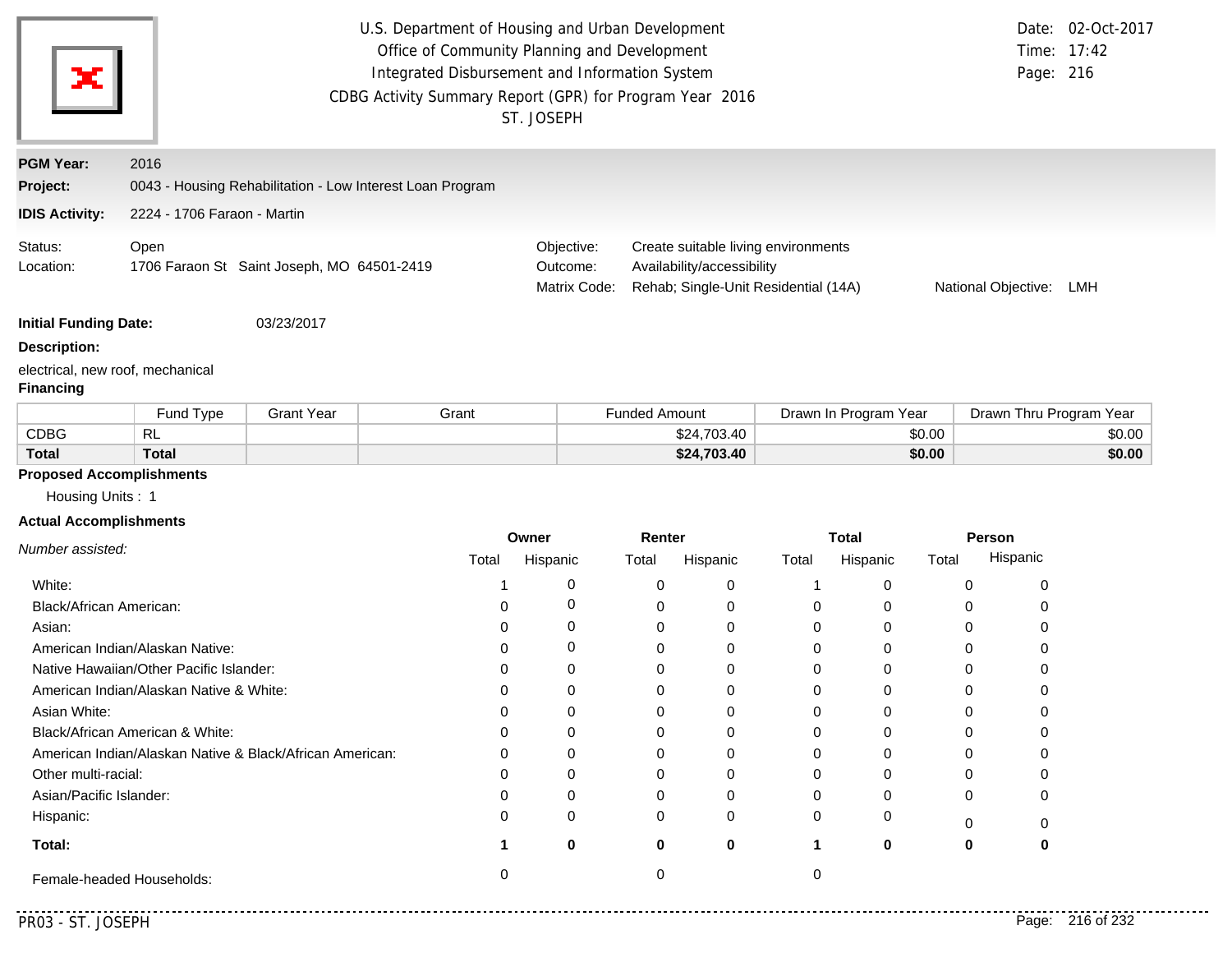

| U.S. Department of Housing and Urban Development         |           | Date: 02-Oct-2017 |
|----------------------------------------------------------|-----------|-------------------|
| Office of Community Planning and Development             |           | Time: 17:42       |
| Integrated Disbursement and Information System           | Page: 217 |                   |
| CDBG Activity Summary Report (GPR) for Program Year 2016 |           |                   |
| ST. JOSEPH                                               |           |                   |

|           | Date: 02-Oct-2017 |
|-----------|-------------------|
|           | Time: $17:42$     |
| Page: 217 |                   |

# *Income Category:*

|                      | Owner  | Renter | Total  | <b>Person</b> |
|----------------------|--------|--------|--------|---------------|
| <b>Extremely Low</b> | 0      |        | O      |               |
| Low Mod              |        |        | O      |               |
| Moderate             |        |        |        |               |
| Non Low Moderate     |        |        | O      |               |
| Total                |        |        |        |               |
| Percent Low/Mod      | 100.0% |        | 100.0% |               |

### **Annual Accomplishments**

| Years | <b>Narrative</b><br>≀mplishme<br>ent                                                                                                               | <br>nefittinc |
|-------|----------------------------------------------------------------------------------------------------------------------------------------------------|---------------|
| 2016  | electrical<br>$n \triangle M$<br>th<br>torm.<br>. Ioar<br>ano<br>done<br>. 111 <sup>o</sup><br>. r∩∩≠<br>' pavmei<br>.erreo<br>Я<br>$\blacksquare$ |               |

<u>. . . . . . .</u> .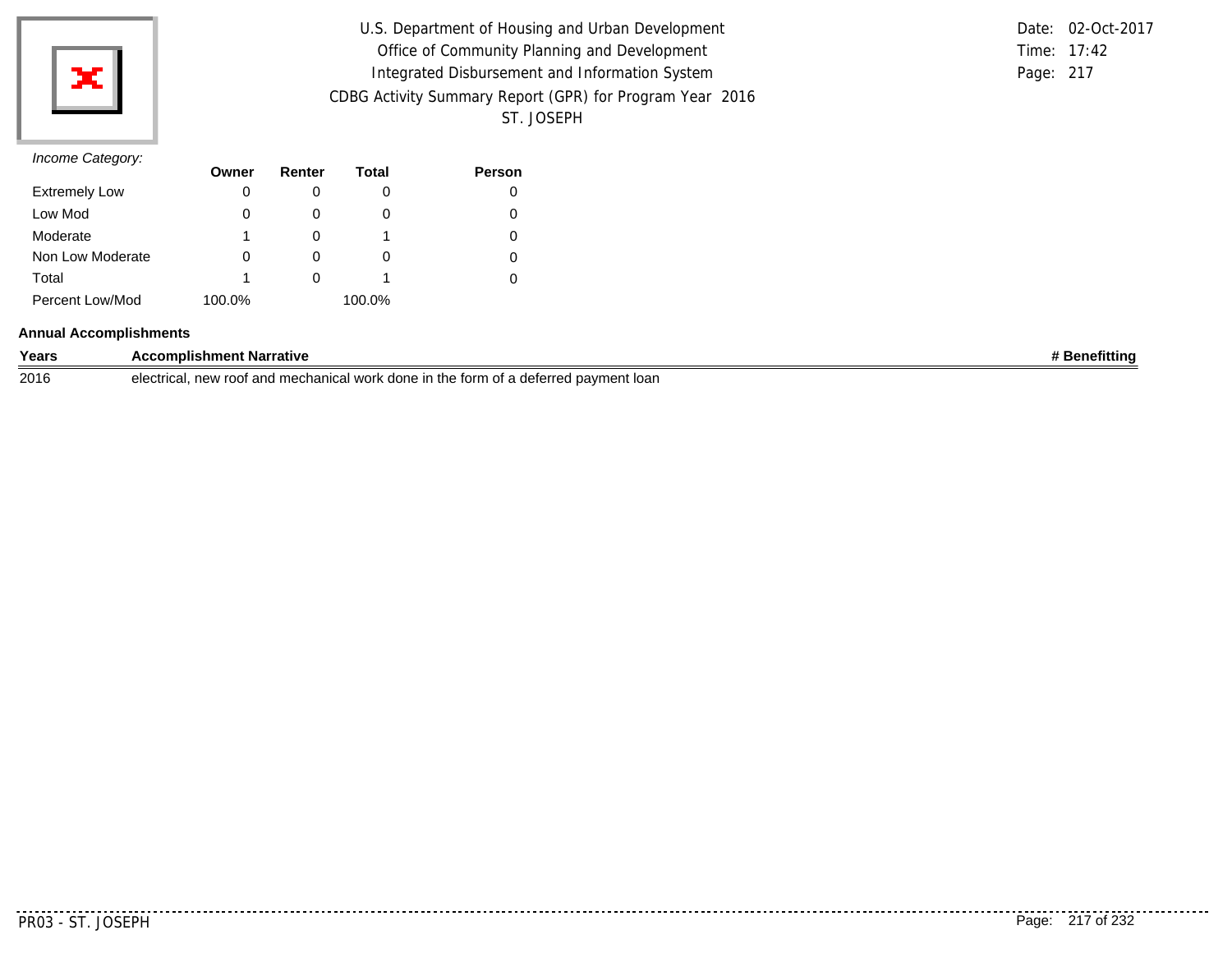|                                                |                                                          |                                                                                                | U.S. Department of Housing and Urban Development          |            |                                                                    |                                     |        |                       |                     |                         | Date: 02-Oct-2017 |
|------------------------------------------------|----------------------------------------------------------|------------------------------------------------------------------------------------------------|-----------------------------------------------------------|------------|--------------------------------------------------------------------|-------------------------------------|--------|-----------------------|---------------------|-------------------------|-------------------|
|                                                |                                                          | Office of Community Planning and Development<br>Integrated Disbursement and Information System |                                                           |            |                                                                    |                                     |        |                       |                     |                         | Time: 17:42       |
| х                                              |                                                          |                                                                                                |                                                           |            |                                                                    |                                     |        |                       |                     | Page: 218               |                   |
|                                                |                                                          |                                                                                                | CDBG Activity Summary Report (GPR) for Program Year 2016  |            |                                                                    |                                     |        |                       |                     |                         |                   |
|                                                |                                                          |                                                                                                |                                                           | ST. JOSEPH |                                                                    |                                     |        |                       |                     |                         |                   |
| <b>PGM Year:</b>                               | 2016                                                     |                                                                                                |                                                           |            |                                                                    |                                     |        |                       |                     |                         |                   |
| Project:                                       |                                                          |                                                                                                | 0043 - Housing Rehabilitation - Low Interest Loan Program |            |                                                                    |                                     |        |                       |                     |                         |                   |
| <b>IDIS Activity:</b>                          | 2227 - 2312 Lafayette - Dombrowski                       |                                                                                                |                                                           |            |                                                                    |                                     |        |                       |                     |                         |                   |
| Status:                                        | Open                                                     |                                                                                                |                                                           | Objective: |                                                                    | Create suitable living environments |        |                       |                     |                         |                   |
| Location:                                      | 2312 Lafayette St Saint Joseph, MO 64507-1507            |                                                                                                | Outcome:<br>Matrix Code:                                  |            | Availability/accessibility<br>Rehab; Single-Unit Residential (14A) |                                     |        |                       | National Objective: | LMH                     |                   |
| <b>Initial Funding Date:</b>                   |                                                          | 04/04/2017                                                                                     |                                                           |            |                                                                    |                                     |        |                       |                     |                         |                   |
| <b>Description:</b>                            |                                                          |                                                                                                |                                                           |            |                                                                    |                                     |        |                       |                     |                         |                   |
| Roof, gutters, lead hazard<br><b>Financing</b> |                                                          |                                                                                                |                                                           |            |                                                                    |                                     |        |                       |                     |                         |                   |
|                                                | Fund Type                                                | <b>Grant Year</b>                                                                              | Grant                                                     |            | <b>Funded Amount</b>                                               |                                     |        | Drawn In Program Year |                     | Drawn Thru Program Year |                   |
| <b>CDBG</b>                                    | <b>RL</b>                                                |                                                                                                |                                                           |            |                                                                    | \$24,387.75                         |        |                       | \$0.00              |                         | \$0.00            |
| <b>Total</b>                                   | <b>Total</b>                                             |                                                                                                |                                                           |            |                                                                    | \$24,387.75                         |        |                       | \$0.00              |                         | \$0.00            |
|                                                | <b>Proposed Accomplishments</b>                          |                                                                                                |                                                           |            |                                                                    |                                     |        |                       |                     |                         |                   |
| Housing Units: 1                               |                                                          |                                                                                                |                                                           |            |                                                                    |                                     |        |                       |                     |                         |                   |
| <b>Actual Accomplishments</b>                  |                                                          |                                                                                                |                                                           |            |                                                                    |                                     |        |                       |                     |                         |                   |
| Number assisted:                               |                                                          |                                                                                                |                                                           | Owner      | Renter                                                             |                                     |        | <b>Total</b>          |                     | Person                  |                   |
|                                                |                                                          |                                                                                                | Total                                                     | Hispanic   | Total                                                              | Hispanic                            | Total  | Hispanic              | Total               | Hispanic                |                   |
| White:                                         |                                                          |                                                                                                | -1                                                        | 0          | 0                                                                  | 0                                   | -1     | 0                     | 0                   | 0                       |                   |
| Black/African American:                        |                                                          |                                                                                                | 0                                                         | 0          | 0                                                                  | 0                                   | 0      | 0                     | 0                   | 0                       |                   |
| Asian:                                         | American Indian/Alaskan Native:                          |                                                                                                | 0                                                         | 0<br>0     | 0                                                                  | 0                                   | 0      | 0                     | 0                   | 0                       |                   |
|                                                | Native Hawaiian/Other Pacific Islander:                  |                                                                                                | 0<br>O                                                    | 0          | 0<br>0                                                             | 0<br>0                              | 0<br>0 | 0<br>0                | 0<br>0              | 0<br>0                  |                   |
|                                                | American Indian/Alaskan Native & White:                  |                                                                                                | 0                                                         | 0          | 0                                                                  | 0                                   | 0      | 0                     | 0                   | 0                       |                   |
| Asian White:                                   |                                                          |                                                                                                | 0                                                         | 0          | 0                                                                  | 0                                   | 0      | 0                     | 0                   | 0                       |                   |
|                                                | Black/African American & White:                          |                                                                                                | 0                                                         | $\Omega$   | 0                                                                  | 0                                   | 0      | 0                     | 0                   | 0                       |                   |
|                                                | American Indian/Alaskan Native & Black/African American: |                                                                                                | $\Omega$                                                  | $\Omega$   | 0                                                                  | 0                                   | 0      | 0                     | 0                   | 0                       |                   |
| Other multi-racial:                            |                                                          |                                                                                                | $\Omega$                                                  | 0          | 0                                                                  | 0                                   | 0      | 0                     | 0                   | 0                       |                   |
| Asian/Pacific Islander:                        |                                                          |                                                                                                | 0                                                         | 0          | 0                                                                  | 0                                   | 0      | 0                     | 0                   | 0                       |                   |
| Hispanic:                                      |                                                          |                                                                                                | $\Omega$                                                  | 0          | 0                                                                  | 0                                   | 0      | 0                     | 0                   | 0                       |                   |
| Total:                                         |                                                          |                                                                                                |                                                           | 0          | 0                                                                  | 0                                   | 1      | $\bf{0}$              | 0                   | 0                       |                   |
|                                                | Female-headed Households:                                |                                                                                                | 0                                                         |            | $\mathbf 0$                                                        |                                     | 0      |                       |                     |                         |                   |
|                                                |                                                          |                                                                                                |                                                           |            |                                                                    |                                     |        |                       |                     |                         |                   |
| PR03 - ST. JOSEPH                              |                                                          |                                                                                                |                                                           |            |                                                                    |                                     |        |                       |                     |                         | Page: 218 of 232  |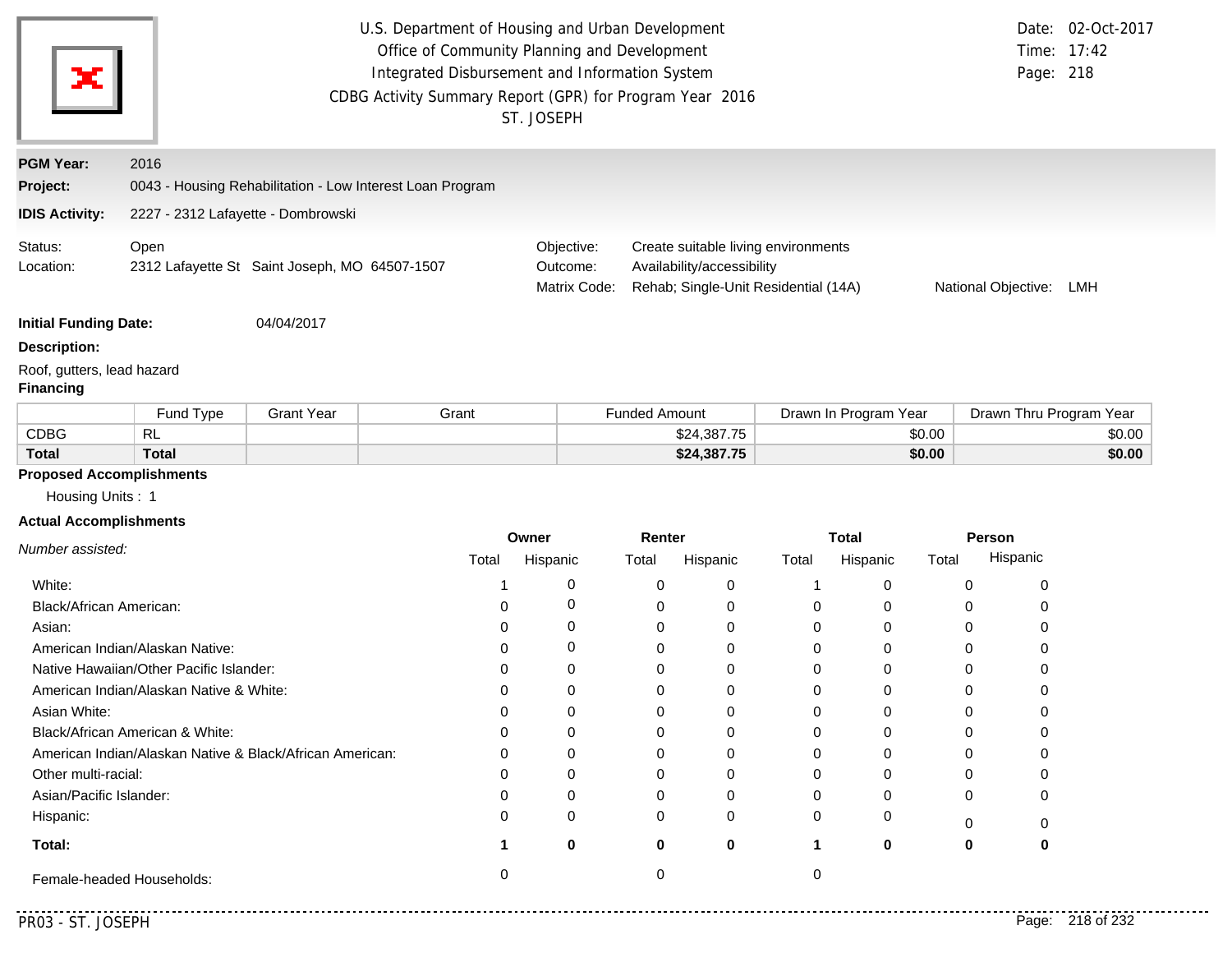

| U.S. Department of Housing and Urban Development         |           | Date: 02-Oct-2017 |
|----------------------------------------------------------|-----------|-------------------|
| Office of Community Planning and Development             |           | Time: 17:42       |
| Integrated Disbursement and Information System           | Page: 219 |                   |
| CDBG Activity Summary Report (GPR) for Program Year 2016 |           |                   |
| ST. JOSEPH                                               |           |                   |

# *Income Category:*

| $11001110$ catogory. | Owner  | Renter | Total  | <b>Person</b> |
|----------------------|--------|--------|--------|---------------|
| <b>Extremely Low</b> | 0      |        |        |               |
| Low Mod              | 1      |        |        |               |
| Moderate             | 0      |        | O      |               |
| Non Low Moderate     | 0      | O      | O      |               |
| Total                | 1      |        |        |               |
| Percent Low/Mod      | 100.0% |        | 100.0% |               |

## **Annual Accomplishments**

| Years | :complis<br>.ishment Narrative<br>n ~,                            | efittina<br>~~ |
|-------|-------------------------------------------------------------------|----------------|
| 2016  | l lead hazard<br>. autter<br>and<br>، ۱٬۰۰۰<br>∵root<br>'yew<br>. |                |

. . . . . . . . . . .

. . . . . . . . . . . .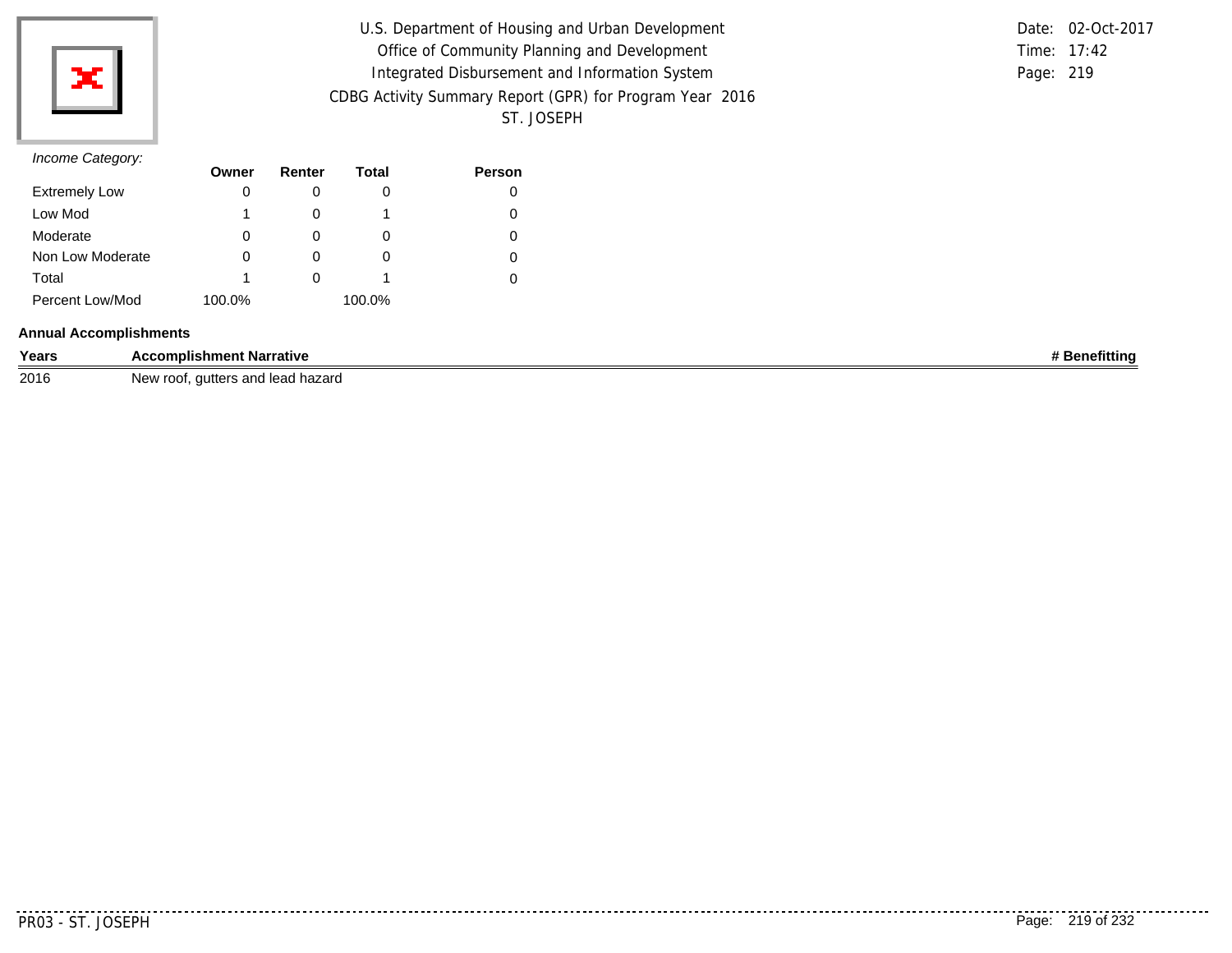| ×                                                                                    | U.S. Department of Housing and Urban Development<br>Date: 02-Oct-2017<br>Office of Community Planning and Development<br>Time: 17:42<br>Integrated Disbursement and Information System<br>Page: 220<br>CDBG Activity Summary Report (GPR) for Program Year 2016<br>ST. JOSEPH |                                          |       |                                        |                                                                                                                                  |                       |                         |        |  |
|--------------------------------------------------------------------------------------|-------------------------------------------------------------------------------------------------------------------------------------------------------------------------------------------------------------------------------------------------------------------------------|------------------------------------------|-------|----------------------------------------|----------------------------------------------------------------------------------------------------------------------------------|-----------------------|-------------------------|--------|--|
| <b>PGM Year:</b>                                                                     | 2016                                                                                                                                                                                                                                                                          |                                          |       |                                        |                                                                                                                                  |                       |                         |        |  |
| Project:                                                                             | 0045 - Code Enforcement                                                                                                                                                                                                                                                       |                                          |       |                                        |                                                                                                                                  |                       |                         |        |  |
| <b>IDIS Activity:</b>                                                                | 2228 - 2606 Mary - Demo                                                                                                                                                                                                                                                       |                                          |       |                                        |                                                                                                                                  |                       |                         |        |  |
| Status:<br>Location:                                                                 | Open                                                                                                                                                                                                                                                                          | 2606 Mary St Saint Joseph, MO 64507-1539 |       | Objective:<br>Outcome:<br>Matrix Code: | Create suitable living environments<br>Availability/accessibility<br>Clearance and Demolition (04)<br>National Objective:<br>SBS |                       |                         |        |  |
| <b>Initial Funding Date:</b>                                                         |                                                                                                                                                                                                                                                                               | 04/14/2017                               |       |                                        |                                                                                                                                  |                       |                         |        |  |
| <b>Description:</b>                                                                  |                                                                                                                                                                                                                                                                               |                                          |       |                                        |                                                                                                                                  |                       |                         |        |  |
| Demolition of structure<br><b>Financing</b>                                          |                                                                                                                                                                                                                                                                               |                                          |       |                                        |                                                                                                                                  |                       |                         |        |  |
|                                                                                      | Fund Type                                                                                                                                                                                                                                                                     | <b>Grant Year</b>                        | Grant |                                        | <b>Funded Amount</b>                                                                                                             | Drawn In Program Year | Drawn Thru Program Year |        |  |
| <b>CDBG</b>                                                                          | RL                                                                                                                                                                                                                                                                            |                                          |       |                                        | \$4,400.00                                                                                                                       | \$0.00                |                         | \$0.00 |  |
| <b>Total</b>                                                                         | <b>Total</b>                                                                                                                                                                                                                                                                  |                                          |       |                                        | \$4,400.00                                                                                                                       | \$0.00                |                         | \$0.00 |  |
| <b>Proposed Accomplishments</b><br>Housing Units: 1<br><b>Annual Accomplishments</b> |                                                                                                                                                                                                                                                                               |                                          |       |                                        |                                                                                                                                  |                       |                         |        |  |

| Years | <b>Accomplishment Narrative</b>               | <b>Benefitting</b> |
|-------|-----------------------------------------------|--------------------|
| 2016  | Demolition and clean up of fire damaged house |                    |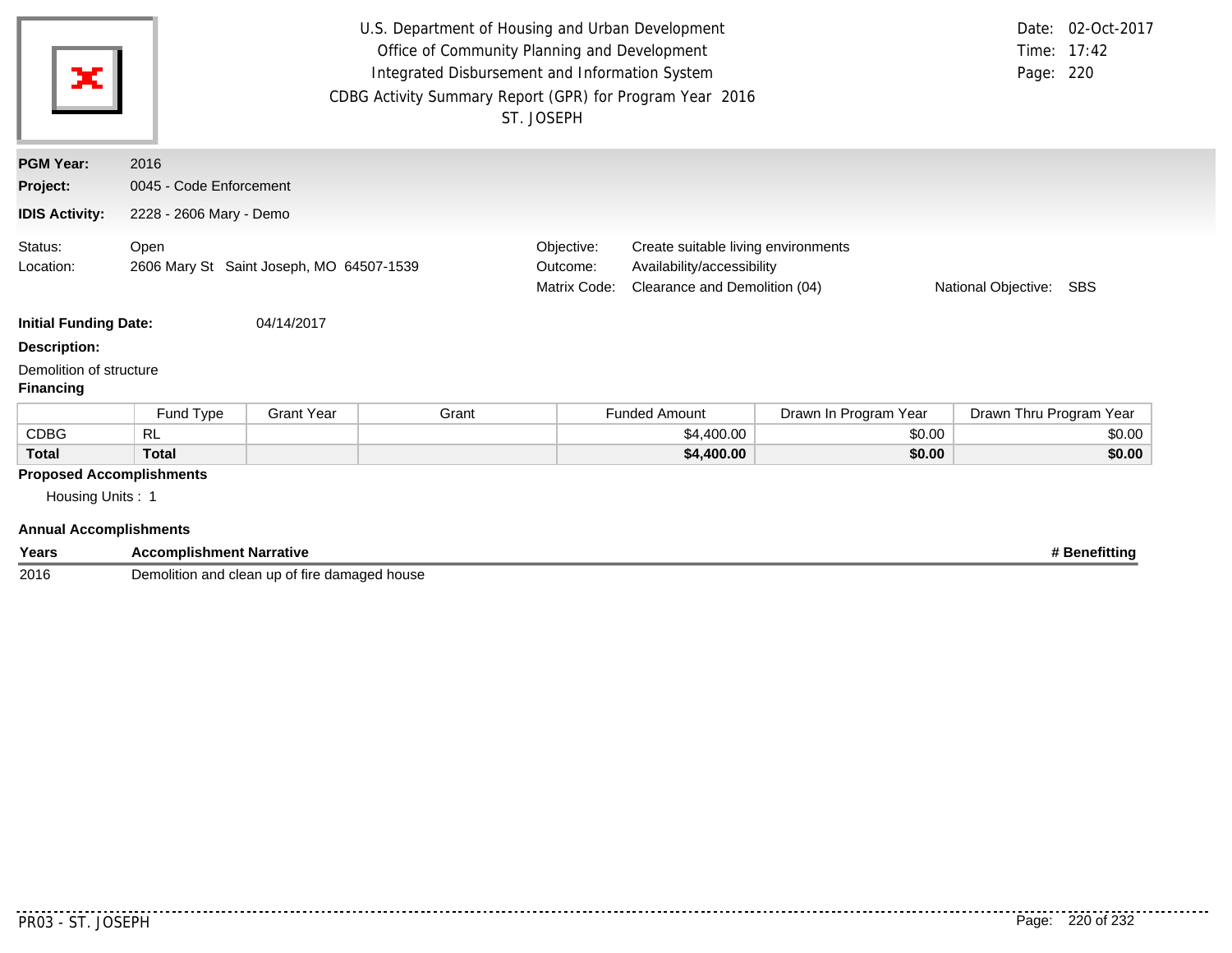|                                            |                                                  |                   | U.S. Department of Housing and Urban Development<br>Office of Community Planning and Development<br>Integrated Disbursement and Information System<br>CDBG Activity Summary Report (GPR) for Program Year 2016 | ST. JOSEPH |                                                                                                                                      |                      |             |          |                       |        | Page: 221               | Date: 02-Oct-2017<br>Time: 17:42 |
|--------------------------------------------|--------------------------------------------------|-------------------|----------------------------------------------------------------------------------------------------------------------------------------------------------------------------------------------------------------|------------|--------------------------------------------------------------------------------------------------------------------------------------|----------------------|-------------|----------|-----------------------|--------|-------------------------|----------------------------------|
| <b>PGM Year:</b>                           | 2016                                             |                   |                                                                                                                                                                                                                |            |                                                                                                                                      |                      |             |          |                       |        |                         |                                  |
| Project:                                   | 0042 - Emergency Assistance                      |                   |                                                                                                                                                                                                                |            |                                                                                                                                      |                      |             |          |                       |        |                         |                                  |
| <b>IDIS Activity:</b>                      | 2231 - 909 Corby                                 |                   |                                                                                                                                                                                                                |            |                                                                                                                                      |                      |             |          |                       |        |                         |                                  |
| Status:<br>Location:                       | Open<br>909 Corby St Saint Joseph, MO 64501-1437 |                   |                                                                                                                                                                                                                |            | Objective:<br>Provide decent affordable housing<br>Affordability<br>Outcome:<br>Matrix Code:<br>Rehab; Single-Unit Residential (14A) |                      |             |          |                       |        | National Objective:     | LMH                              |
| <b>Initial Funding Date:</b>               |                                                  | 05/24/2017        |                                                                                                                                                                                                                |            |                                                                                                                                      |                      |             |          |                       |        |                         |                                  |
| <b>Description:</b>                        |                                                  |                   |                                                                                                                                                                                                                |            |                                                                                                                                      |                      |             |          |                       |        |                         |                                  |
| replace retaining wall<br><b>Financing</b> |                                                  |                   |                                                                                                                                                                                                                |            |                                                                                                                                      |                      |             |          |                       |        |                         |                                  |
|                                            | Fund Type                                        | <b>Grant Year</b> | Grant                                                                                                                                                                                                          |            |                                                                                                                                      | <b>Funded Amount</b> |             |          | Drawn In Program Year |        | Drawn Thru Program Year |                                  |
| <b>CDBG</b>                                | RL                                               |                   |                                                                                                                                                                                                                |            |                                                                                                                                      |                      | \$5,900.00  |          |                       | \$0.00 |                         | \$0.00                           |
| <b>Total</b>                               | <b>Total</b>                                     |                   |                                                                                                                                                                                                                |            |                                                                                                                                      |                      | \$5,900.00  |          |                       | \$0.00 |                         | \$0.00                           |
| <b>Proposed Accomplishments</b>            |                                                  |                   |                                                                                                                                                                                                                |            |                                                                                                                                      |                      |             |          |                       |        |                         |                                  |
| Housing Units: 1                           |                                                  |                   |                                                                                                                                                                                                                |            |                                                                                                                                      |                      |             |          |                       |        |                         |                                  |
| <b>Actual Accomplishments</b>              |                                                  |                   |                                                                                                                                                                                                                |            |                                                                                                                                      |                      |             |          |                       |        |                         |                                  |
| Number assisted:                           |                                                  |                   |                                                                                                                                                                                                                | Owner      |                                                                                                                                      | Renter               |             |          | <b>Total</b>          |        | Person                  |                                  |
|                                            |                                                  |                   | Total                                                                                                                                                                                                          | Hispanic   |                                                                                                                                      | Total                | Hispanic    | Total    | Hispanic              | Total  | Hispanic                |                                  |
| White:                                     |                                                  |                   | 1                                                                                                                                                                                                              | 1          |                                                                                                                                      | 0                    | 0           | 1        | -1                    |        | 0<br>0                  |                                  |
| Black/African American:                    |                                                  |                   | $\mathbf 0$                                                                                                                                                                                                    | 0          |                                                                                                                                      | 0                    | $\mathbf 0$ | 0        | $\mathbf 0$           |        | 0<br>0                  |                                  |
| Asian:<br>0                                |                                                  | 0                 |                                                                                                                                                                                                                | 0          | 0                                                                                                                                    | 0                    | $\mathbf 0$ |          | 0<br>0                |        |                         |                                  |
| American Indian/Alaskan Native:<br>0       |                                                  | 0                 |                                                                                                                                                                                                                | 0          | $\mathbf 0$                                                                                                                          | $\mathbf 0$          | $\mathbf 0$ |          | 0<br>0                |        |                         |                                  |
|                                            | Native Hawaiian/Other Pacific Islander:          |                   | $\Omega$                                                                                                                                                                                                       | 0          |                                                                                                                                      | 0                    | 0           | 0        | 0                     |        | $\mathbf 0$<br>0        |                                  |
|                                            | American Indian/Alaskan Native & White:          |                   | $\mathbf 0$                                                                                                                                                                                                    | 0          |                                                                                                                                      | 0                    | 0           | 0        | 0                     |        | $\mathbf 0$<br>0        |                                  |
| Asian White:                               |                                                  |                   | 0                                                                                                                                                                                                              | $\Omega$   |                                                                                                                                      | 0                    | 0           | 0        | 0                     |        | 0<br>0                  |                                  |
|                                            | Black/African American & White:                  |                   | $\Omega$                                                                                                                                                                                                       | $\Omega$   |                                                                                                                                      | $\Omega$             | $\Omega$    | $\Omega$ | $\Omega$              |        | $\Omega$<br>$\Omega$    |                                  |

| Black/African American & White:                          | 0 | 0 | 0 | 0 |
|----------------------------------------------------------|---|---|---|---|
| American Indian/Alaskan Native & Black/African American: | 0 | 0 | 0 | 0 |
| Other multi-racial:                                      | 0 | 0 | 0 | 0 |
| Asian/Pacific Islander:                                  | 0 | 0 | 0 | 0 |
| Hispanic:                                                | 0 |   |   | 0 |
| Total:                                                   |   | 0 | 0 |   |
| Female-headed Households:                                |   |   |   | 0 |

. . . . . . . . . . .

0

0

0

0

**0**

0

<u>. . . . . . . . . .</u>

0 0 0

0 0 0 0 **1 1 0**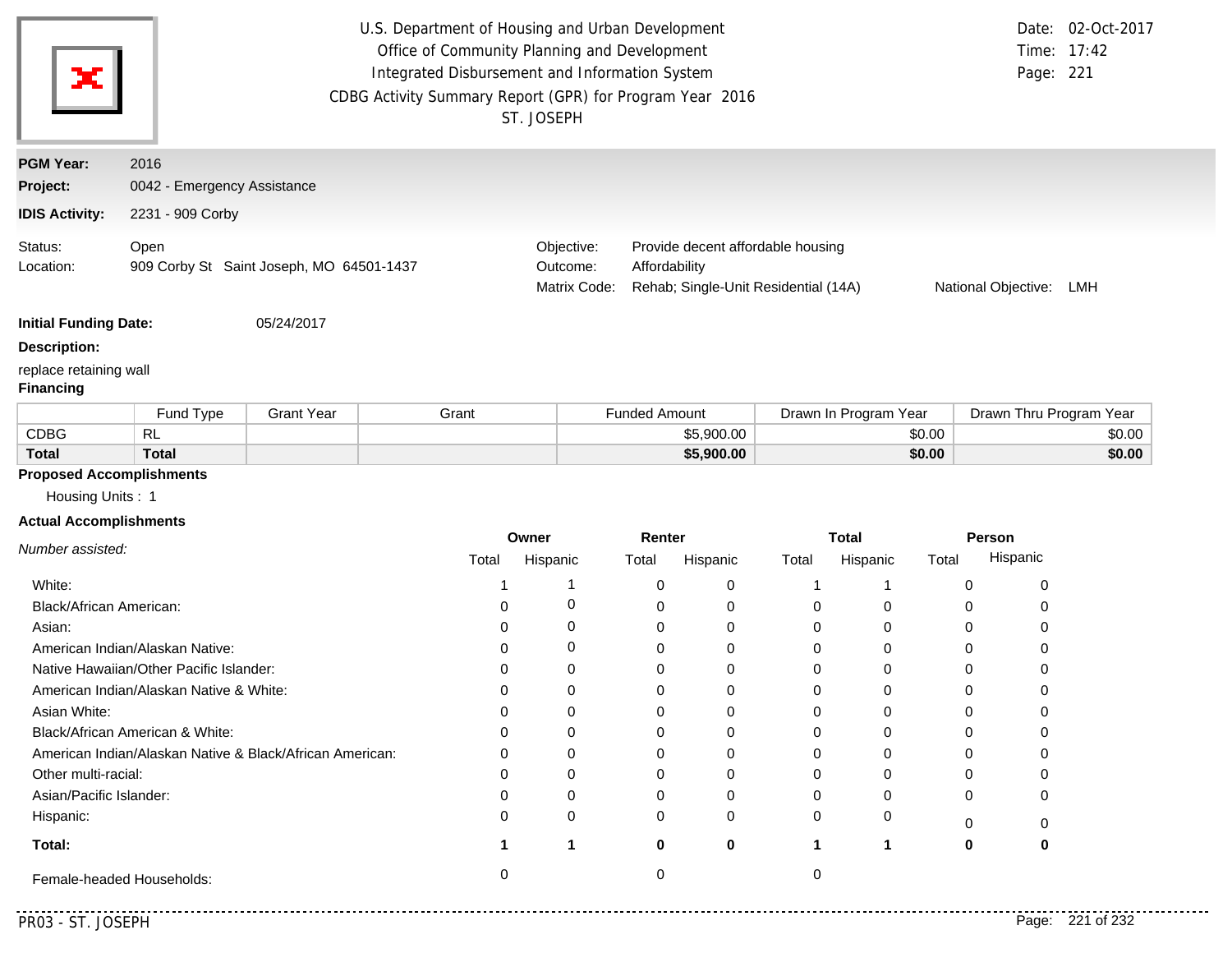

| U.S. Department of Housing and Urban Development         |           | Date: 02-Oct-2017 |
|----------------------------------------------------------|-----------|-------------------|
| Office of Community Planning and Development             |           | Time: 17:42       |
| Integrated Disbursement and Information System           | Page: 222 |                   |
| CDBG Activity Summary Report (GPR) for Program Year 2016 |           |                   |
| ST. JOSEPH                                               |           |                   |

|           | Date: 02-Oct-2017 |
|-----------|-------------------|
|           | Time: $17:42$     |
| Page: 222 |                   |

# *Income Category:*

|                      | Owner  | Renter | Total  | <b>Person</b> |
|----------------------|--------|--------|--------|---------------|
| <b>Extremely Low</b> | O      |        | 0      | 0             |
| Low Mod              |        |        |        | 0             |
| Moderate             | O      |        | 0      | 0             |
| Non Low Moderate     | 0      |        | O      | 0             |
| Total                |        |        |        | 0             |
| Percent Low/Mod      | 100.0% |        | 100.0% |               |

### **Annual Accomplishments**

| Years | ' Narrative<br>omplishment                                                                                                         | efittino |
|-------|------------------------------------------------------------------------------------------------------------------------------------|----------|
| 2016  | <br>tallen retaining<br>Replace<br>qualified<br>' owned pro<br>wall<br>nased bv<br>ا ات<br>∍oertv∴<br>.on<br>to be<br><b>DUILI</b> |          |

--------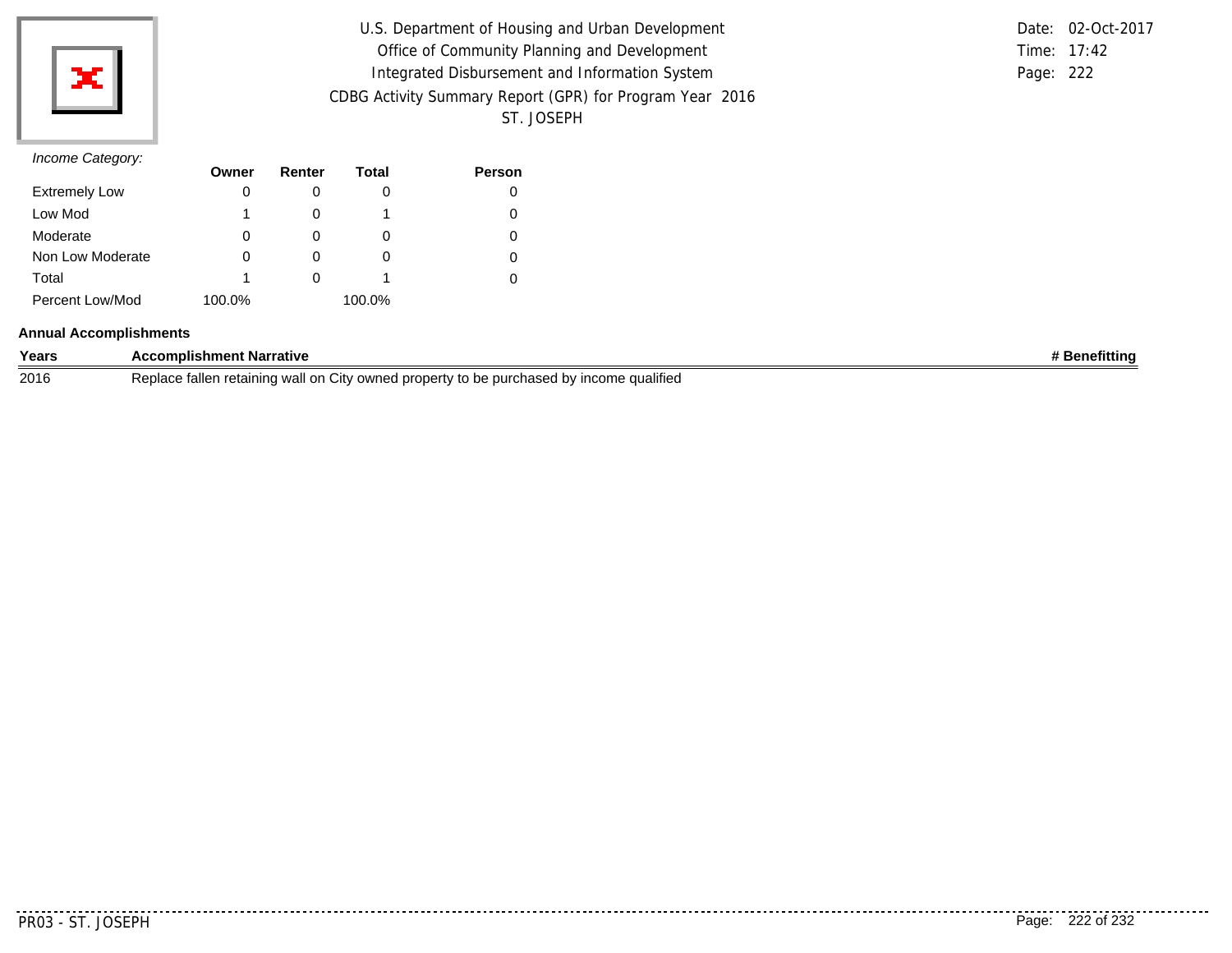|                                       |                                                          |                                              | U.S. Department of Housing and Urban Development<br>Office of Community Planning and Development<br>Integrated Disbursement and Information System<br>CDBG Activity Summary Report (GPR) for Program Year 2016 | ST. JOSEPH                             |                      |                                                                                                           |          |                       |        |                     | Date: 02-Oct-2017<br>Time: 17:42<br>Page: 223 |
|---------------------------------------|----------------------------------------------------------|----------------------------------------------|----------------------------------------------------------------------------------------------------------------------------------------------------------------------------------------------------------------|----------------------------------------|----------------------|-----------------------------------------------------------------------------------------------------------|----------|-----------------------|--------|---------------------|-----------------------------------------------|
| <b>PGM Year:</b>                      | 2016                                                     |                                              |                                                                                                                                                                                                                |                                        |                      |                                                                                                           |          |                       |        |                     |                                               |
| Project:                              | 0042 - Emergency Assistance                              |                                              |                                                                                                                                                                                                                |                                        |                      |                                                                                                           |          |                       |        |                     |                                               |
| <b>IDIS Activity:</b>                 | 2232 - 713 Albermarle - McCan                            |                                              |                                                                                                                                                                                                                |                                        |                      |                                                                                                           |          |                       |        |                     |                                               |
| Status:<br>Location:                  | Open                                                     | 713 Albemarle St Saint Joseph, MO 64501-1243 |                                                                                                                                                                                                                | Objective:<br>Outcome:<br>Matrix Code: |                      | Create suitable living environments<br>Availability/accessibility<br>Rehab; Single-Unit Residential (14A) |          |                       |        | National Objective: | LMH                                           |
| <b>Initial Funding Date:</b>          |                                                          | 05/24/2017                                   |                                                                                                                                                                                                                |                                        |                      |                                                                                                           |          |                       |        |                     |                                               |
| <b>Description:</b>                   |                                                          |                                              |                                                                                                                                                                                                                |                                        |                      |                                                                                                           |          |                       |        |                     |                                               |
| sewer line repair<br><b>Financing</b> |                                                          |                                              |                                                                                                                                                                                                                |                                        |                      |                                                                                                           |          |                       |        |                     |                                               |
|                                       | Fund Type                                                | <b>Grant Year</b>                            | Grant                                                                                                                                                                                                          |                                        | <b>Funded Amount</b> |                                                                                                           |          | Drawn In Program Year |        |                     | Drawn Thru Program Year                       |
| <b>CDBG</b>                           | RL                                                       |                                              |                                                                                                                                                                                                                |                                        |                      | \$4,866.00                                                                                                |          |                       | \$0.00 |                     | \$0.00                                        |
| <b>Total</b>                          | <b>Total</b>                                             |                                              |                                                                                                                                                                                                                |                                        |                      | \$4,866.00                                                                                                |          |                       | \$0.00 |                     | \$0.00                                        |
| <b>Proposed Accomplishments</b>       |                                                          |                                              |                                                                                                                                                                                                                |                                        |                      |                                                                                                           |          |                       |        |                     |                                               |
| Housing Units: 1                      |                                                          |                                              |                                                                                                                                                                                                                |                                        |                      |                                                                                                           |          |                       |        |                     |                                               |
| <b>Actual Accomplishments</b>         |                                                          |                                              |                                                                                                                                                                                                                |                                        |                      |                                                                                                           |          |                       |        |                     |                                               |
|                                       |                                                          |                                              |                                                                                                                                                                                                                | Owner                                  | Renter               |                                                                                                           |          | <b>Total</b>          |        | Person<br>Hispanic  |                                               |
| Number assisted:                      |                                                          |                                              |                                                                                                                                                                                                                |                                        |                      |                                                                                                           | Total    | Hispanic              | Total  |                     |                                               |
|                                       |                                                          |                                              | Total                                                                                                                                                                                                          | Hispanic                               | Total                | Hispanic                                                                                                  |          |                       |        |                     |                                               |
| White:                                |                                                          |                                              |                                                                                                                                                                                                                | 0                                      | 0                    | 0                                                                                                         | 1        | 0                     |        | 0                   | 0                                             |
| Black/African American:               |                                                          |                                              | 0                                                                                                                                                                                                              | 0                                      | 0                    | 0                                                                                                         | 0        | 0                     |        | 0                   | 0                                             |
| Asian:                                |                                                          |                                              | 0                                                                                                                                                                                                              | 0                                      | 0                    | 0                                                                                                         | 0        | 0                     |        | 0                   | 0                                             |
|                                       | American Indian/Alaskan Native:                          |                                              | 0                                                                                                                                                                                                              | 0                                      | 0                    | 0                                                                                                         | 0        | 0                     |        | 0                   | 0                                             |
|                                       | Native Hawaiian/Other Pacific Islander:                  |                                              | 0                                                                                                                                                                                                              | 0                                      | 0                    | 0                                                                                                         | 0        | 0                     |        | 0                   | 0                                             |
|                                       | American Indian/Alaskan Native & White:                  |                                              | 0                                                                                                                                                                                                              | 0                                      | 0                    | 0                                                                                                         | 0        | 0                     |        | 0                   | 0                                             |
| Asian White:                          |                                                          |                                              | $\Omega$                                                                                                                                                                                                       | $\Omega$                               | $\Omega$             | 0                                                                                                         | $\Omega$ | 0                     |        | $\Omega$            | $\Omega$                                      |
|                                       | Black/African American & White:                          |                                              | O                                                                                                                                                                                                              | 0                                      | 0                    | 0                                                                                                         | 0        | 0                     |        | 0                   | 0                                             |
|                                       | American Indian/Alaskan Native & Black/African American: |                                              |                                                                                                                                                                                                                | 0                                      | 0                    | 0                                                                                                         | 0        | 0                     |        | 0                   | 0                                             |
| Other multi-racial:                   |                                                          |                                              | 0                                                                                                                                                                                                              | 0                                      | 0                    | 0                                                                                                         | 0        | 0                     |        | 0                   | 0                                             |
| Asian/Pacific Islander:               |                                                          |                                              | 0                                                                                                                                                                                                              | 0                                      | 0                    | 0                                                                                                         | 0        | 0                     |        | 0                   | 0                                             |
| Hispanic:                             |                                                          |                                              | 0                                                                                                                                                                                                              | $\Omega$                               | 0                    | 0                                                                                                         | 0        | 0                     |        | 0                   | 0                                             |
| Total:                                |                                                          |                                              | 1                                                                                                                                                                                                              | $\mathbf 0$                            | $\mathbf 0$          | 0                                                                                                         | 1        | 0                     |        | 0                   | 0                                             |

. . . . . .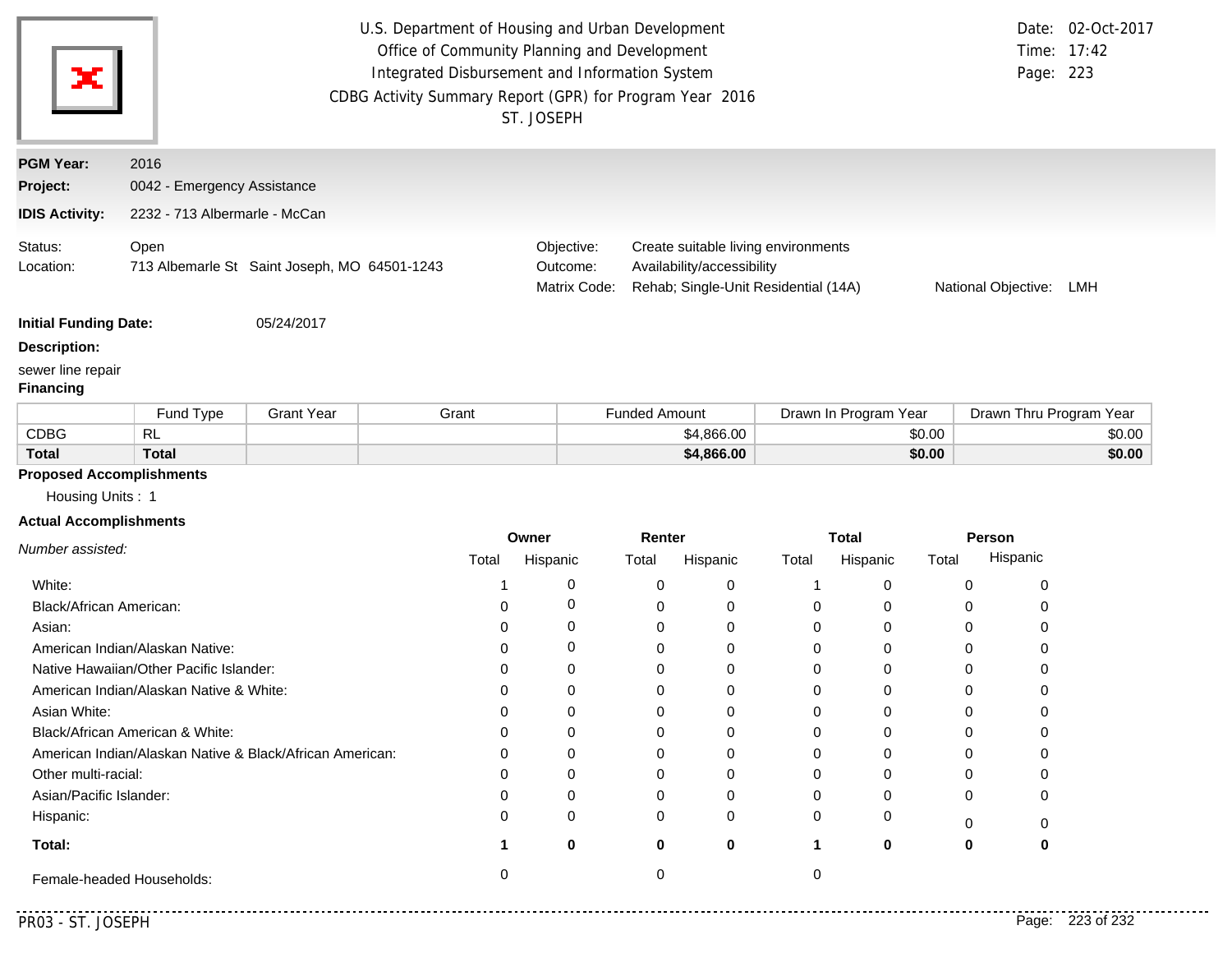

| U.S. Department of Housing and Urban Development         |           | Date: 02-Oct-2017 |
|----------------------------------------------------------|-----------|-------------------|
| Office of Community Planning and Development             |           | Time: 17:42       |
| Integrated Disbursement and Information System           | Page: 224 |                   |
| CDBG Activity Summary Report (GPR) for Program Year 2016 |           |                   |
| ST. JOSEPH                                               |           |                   |

# *Income Category:*

| <i><b>INTO DUCTION</b></i> | Owner  | Renter   | Total  | <b>Person</b> |
|----------------------------|--------|----------|--------|---------------|
| <b>Extremely Low</b>       | 0      |          |        |               |
| Low Mod                    | 0      |          | O      |               |
| Moderate                   |        | $\Omega$ |        |               |
| Non Low Moderate           | 0      | $\Omega$ | O      |               |
| Total                      |        |          |        |               |
| Percent Low/Mod            | 100.0% |          | 100.0% |               |

## **Annual Accomplishments**

| Years | - - --- -<br>rativr:<br>mpiisnmeni | .<br>fittinc |
|-------|------------------------------------|--------------|
| 2016  | renia<br>າ sewer line<br>broken    |              |

. . . . . . . . .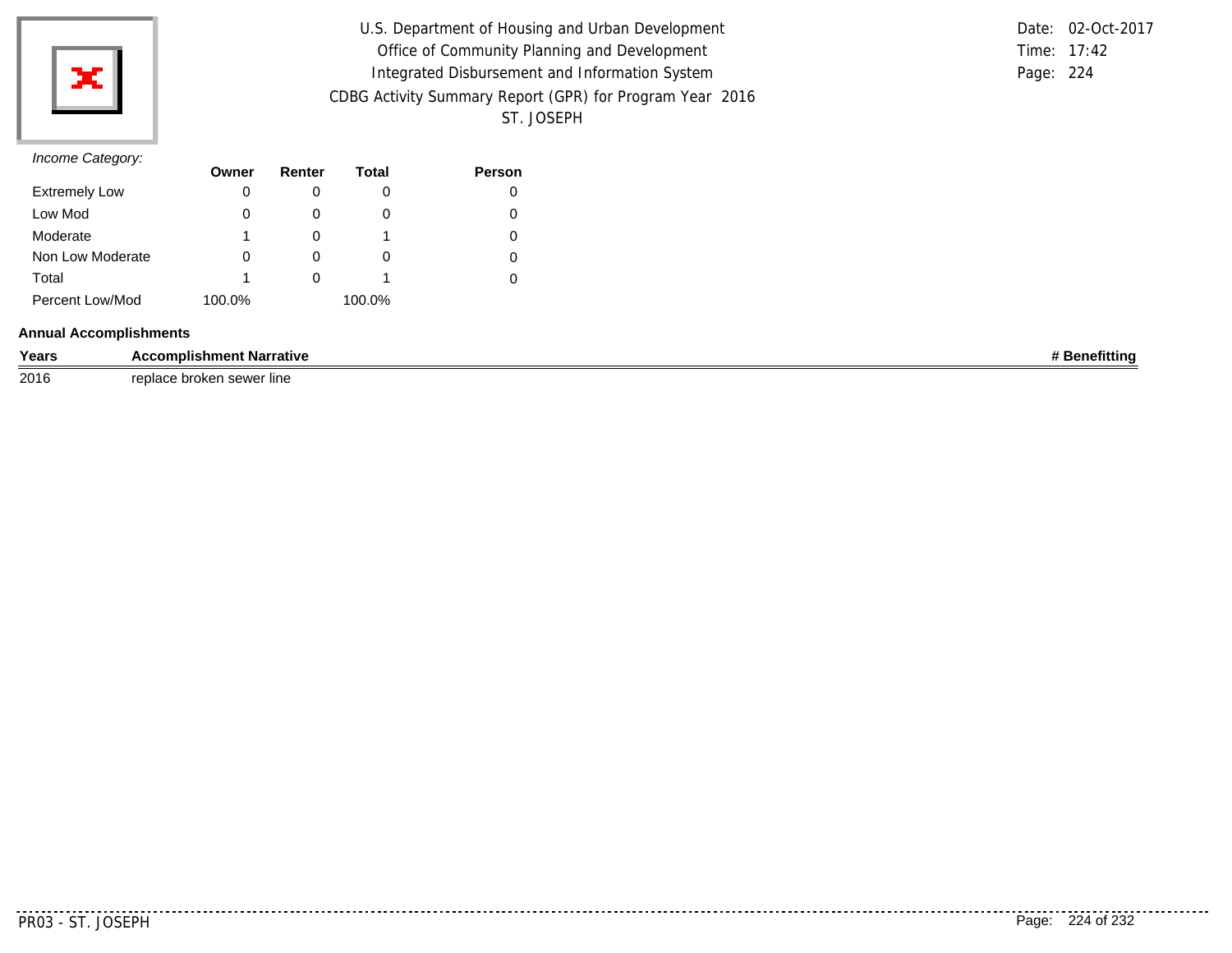|                                                     |                                                          |                                           | U.S. Department of Housing and Urban Development<br>Office of Community Planning and Development<br>Integrated Disbursement and Information System<br>CDBG Activity Summary Report (GPR) for Program Year 2016 | ST. JOSEPH                             |                      |                            |                                                                             |                       |                     | Page: 225 | Date: 02-Oct-2017<br>Time: 17:42 |
|-----------------------------------------------------|----------------------------------------------------------|-------------------------------------------|----------------------------------------------------------------------------------------------------------------------------------------------------------------------------------------------------------------|----------------------------------------|----------------------|----------------------------|-----------------------------------------------------------------------------|-----------------------|---------------------|-----------|----------------------------------|
| <b>PGM Year:</b>                                    | 2016                                                     |                                           |                                                                                                                                                                                                                |                                        |                      |                            |                                                                             |                       |                     |           |                                  |
| Project:                                            | 0042 - Emergency Assistance                              |                                           |                                                                                                                                                                                                                |                                        |                      |                            |                                                                             |                       |                     |           |                                  |
| <b>IDIS Activity:</b>                               | 2233 - 1018 N 5th - Chadwick                             |                                           |                                                                                                                                                                                                                |                                        |                      |                            |                                                                             |                       |                     |           |                                  |
| Status:<br>Location:                                | Open                                                     | 1018 N 5th St Saint Joseph, MO 64501-1156 |                                                                                                                                                                                                                | Objective:<br>Outcome:<br>Matrix Code: |                      | Availability/accessibility | Create suitable living environments<br>Rehab; Single-Unit Residential (14A) |                       | National Objective: |           | LMH                              |
| <b>Initial Funding Date:</b>                        |                                                          | 06/06/2017                                |                                                                                                                                                                                                                |                                        |                      |                            |                                                                             |                       |                     |           |                                  |
| <b>Description:</b><br>roof<br><b>Financing</b>     |                                                          |                                           |                                                                                                                                                                                                                |                                        |                      |                            |                                                                             |                       |                     |           |                                  |
|                                                     | Fund Type                                                | <b>Grant Year</b>                         | Grant                                                                                                                                                                                                          |                                        | <b>Funded Amount</b> |                            |                                                                             | Drawn In Program Year |                     |           | Drawn Thru Program Year          |
| <b>CDBG</b>                                         | P <sub>1</sub>                                           |                                           |                                                                                                                                                                                                                |                                        |                      | \$7,900.00                 |                                                                             | \$0.00                |                     |           | \$0.00                           |
| <b>Total</b>                                        | <b>Total</b>                                             |                                           |                                                                                                                                                                                                                |                                        |                      | \$7,900.00                 |                                                                             | \$0.00                |                     |           | \$0.00                           |
| <b>Proposed Accomplishments</b><br>Housing Units: 1 |                                                          |                                           |                                                                                                                                                                                                                |                                        |                      |                            |                                                                             |                       |                     |           |                                  |
| <b>Actual Accomplishments</b>                       |                                                          |                                           |                                                                                                                                                                                                                |                                        |                      |                            |                                                                             |                       |                     |           |                                  |
| Number assisted:                                    |                                                          |                                           | Total                                                                                                                                                                                                          | Owner<br>Hispanic                      | Renter<br>Total      | Hispanic                   | <b>Total</b><br>Total                                                       | Hispanic              | Person<br>Total     | Hispanic  |                                  |
| White:                                              |                                                          |                                           | -1                                                                                                                                                                                                             | 0                                      | 0                    | 0                          | 1                                                                           | 0                     | 0                   | 0         |                                  |
| Black/African American:                             |                                                          |                                           | 0                                                                                                                                                                                                              | 0                                      | 0                    | 0                          | 0                                                                           | 0                     | 0                   | 0         |                                  |
| Asian:                                              |                                                          |                                           | 0                                                                                                                                                                                                              | 0                                      | 0                    | 0                          | 0                                                                           | 0                     | 0                   | 0         |                                  |
|                                                     | American Indian/Alaskan Native:                          |                                           | 0                                                                                                                                                                                                              | 0                                      | 0                    | 0                          | 0                                                                           | 0                     | 0                   | 0         |                                  |
|                                                     | Native Hawaiian/Other Pacific Islander:                  |                                           | 0                                                                                                                                                                                                              | 0                                      | 0                    | 0                          | 0                                                                           | 0                     | 0                   | 0         |                                  |
|                                                     | American Indian/Alaskan Native & White:                  |                                           | 0                                                                                                                                                                                                              | 0                                      | 0                    | 0                          | 0                                                                           | 0                     | 0                   | 0         |                                  |
| Asian White:                                        |                                                          |                                           | $\Omega$                                                                                                                                                                                                       | 0                                      | $\Omega$             | $\Omega$                   | 0                                                                           | 0                     | $\mathbf 0$         | 0         |                                  |
|                                                     | Black/African American & White:                          |                                           | 0                                                                                                                                                                                                              | 0                                      | 0                    | 0                          | 0                                                                           | 0                     | 0                   | 0         |                                  |
|                                                     | American Indian/Alaskan Native & Black/African American: |                                           | 0                                                                                                                                                                                                              | 0                                      | 0                    | 0                          | 0                                                                           | 0                     | 0                   | 0         |                                  |
| Other multi-racial:                                 |                                                          |                                           | 0                                                                                                                                                                                                              | 0                                      | 0                    | 0                          | 0                                                                           | 0                     | 0                   | 0         |                                  |
| Asian/Pacific Islander:                             |                                                          |                                           | 0                                                                                                                                                                                                              | 0                                      | 0                    | 0                          | 0                                                                           | 0                     | 0                   | 0         |                                  |
| Hispanic:                                           |                                                          |                                           | 0                                                                                                                                                                                                              | 0                                      | 0                    | 0                          | 0                                                                           | 0                     | 0                   | 0         |                                  |
| Total:                                              |                                                          |                                           | 1                                                                                                                                                                                                              | 0                                      | 0                    | 0                          | 1                                                                           | 0                     | 0                   | 0         |                                  |
|                                                     | Female-headed Households:                                |                                           | 0                                                                                                                                                                                                              |                                        | 0                    |                            | 0                                                                           |                       |                     |           |                                  |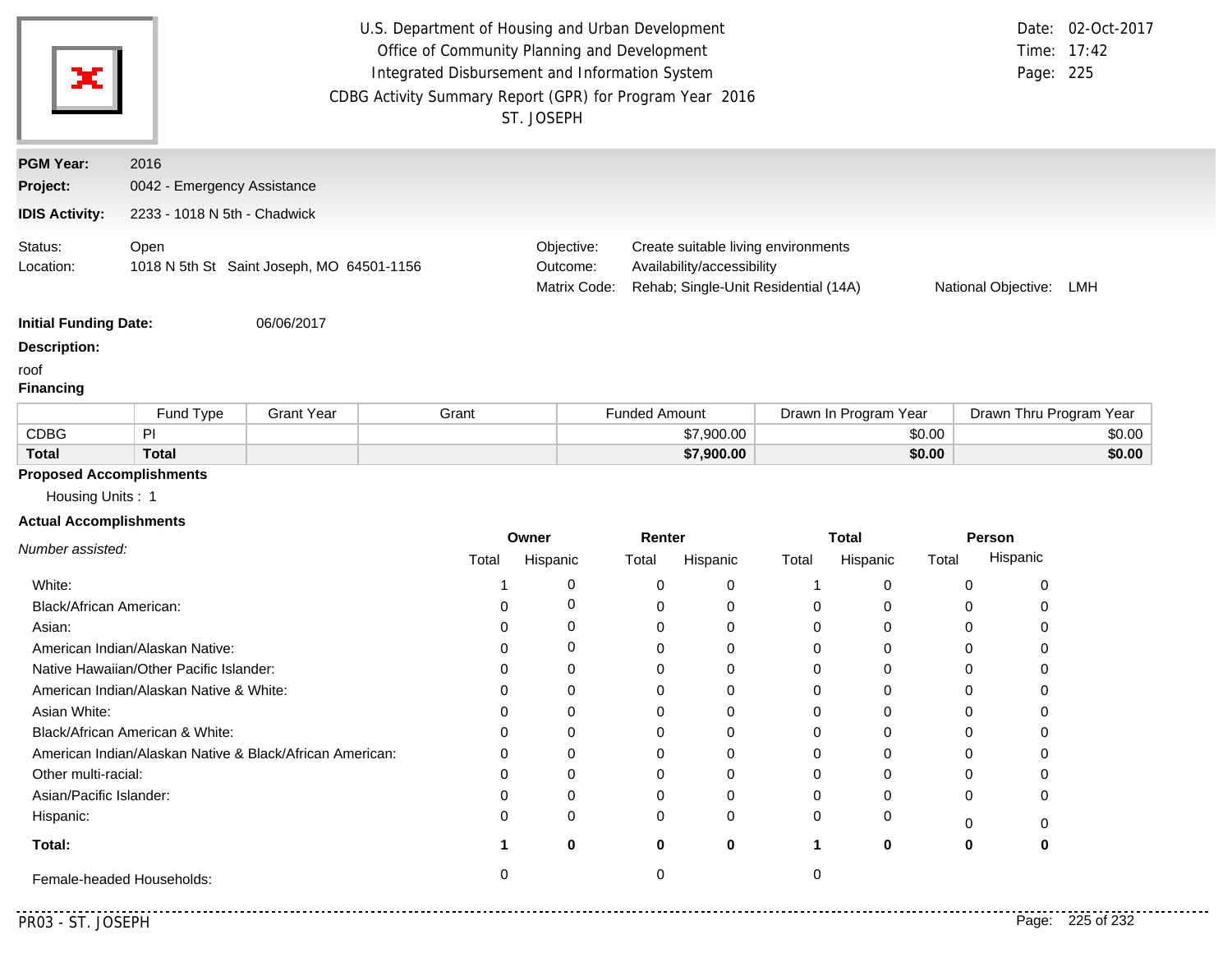

| U.S. Department of Housing and Urban Development         |           | Date: 02-Oct-2017 |
|----------------------------------------------------------|-----------|-------------------|
|                                                          |           |                   |
| Office of Community Planning and Development             |           | Time: 17:42       |
| Integrated Disbursement and Information System           | Page: 226 |                   |
| CDBG Activity Summary Report (GPR) for Program Year 2016 |           |                   |
| ST. JOSEPH                                               |           |                   |

|           | Date: 02-Oct-2017 |
|-----------|-------------------|
|           | Time: $17:42$     |
| Page: 226 |                   |

# *Income Category:*

|                      | Owner  | Renter | Total  | <b>Person</b> |
|----------------------|--------|--------|--------|---------------|
| <b>Extremely Low</b> |        |        | O      |               |
| Low Mod              |        |        |        |               |
| Moderate             | 0      |        | O      |               |
| Non Low Moderate     |        |        | O      |               |
| Total                |        |        |        |               |
| Percent Low/Mod      | 100.0% |        | 100.0% |               |

## **Annual Accomplishments**

| Years | t Narrative<br><b>≅∩mplishment</b><br>$\cdots$                         | tittinc |
|-------|------------------------------------------------------------------------|---------|
| 2016  | emergency grant<br>replacement done<br>ROO<br>. in the form or<br>. ar |         |

 $- - - - - - - -$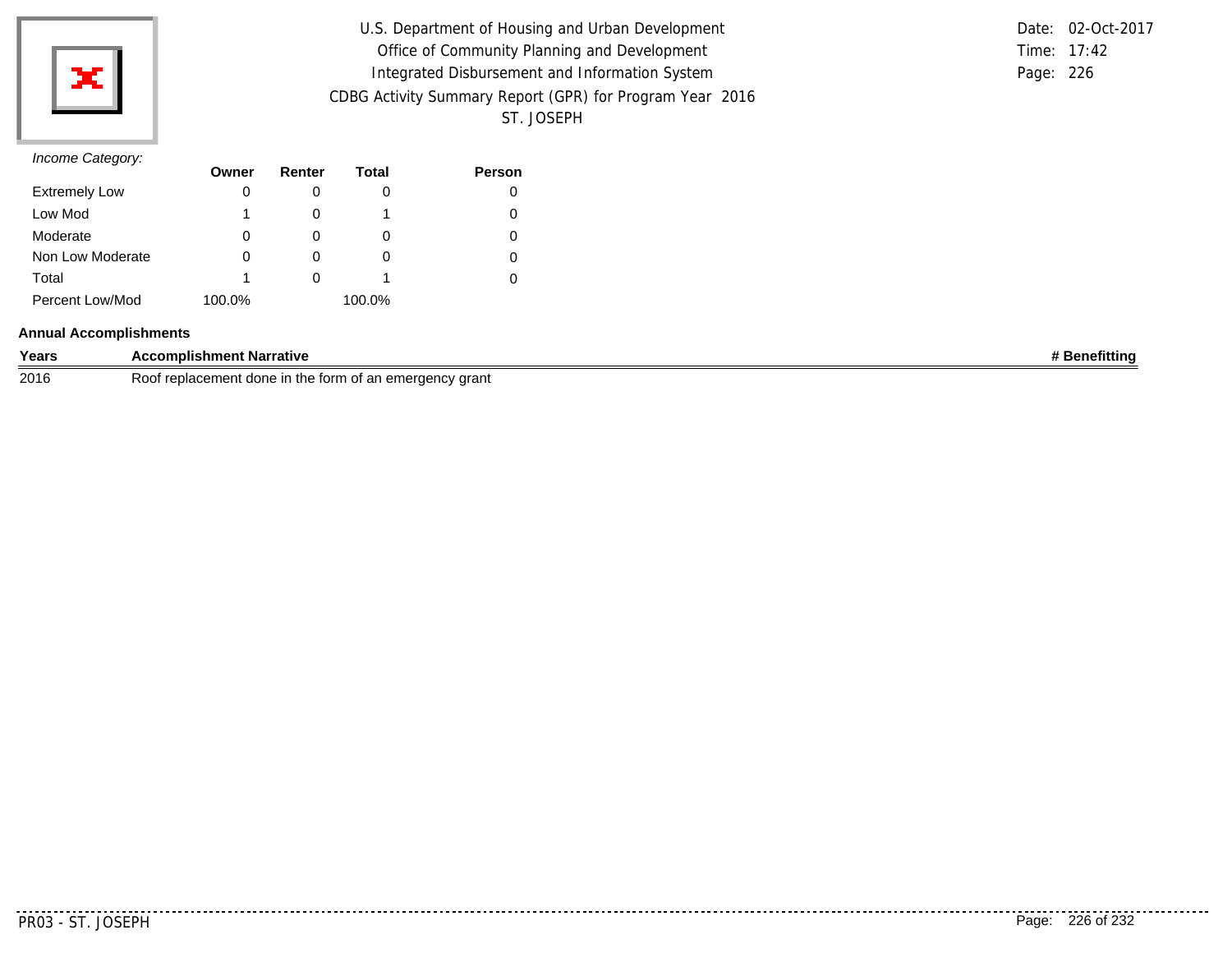| ×                                                                                    |                                                    |                   | U.S. Department of Housing and Urban Development<br>Office of Community Planning and Development<br>Integrated Disbursement and Information System<br>CDBG Activity Summary Report (GPR) for Program Year 2016 | ST. JOSEPH                             |                                                                                                                   |                       | Page: 227               | Date: 02-Oct-2017<br>Time: 17:42 |
|--------------------------------------------------------------------------------------|----------------------------------------------------|-------------------|----------------------------------------------------------------------------------------------------------------------------------------------------------------------------------------------------------------|----------------------------------------|-------------------------------------------------------------------------------------------------------------------|-----------------------|-------------------------|----------------------------------|
| <b>PGM Year:</b>                                                                     | 2016                                               |                   |                                                                                                                                                                                                                |                                        |                                                                                                                   |                       |                         |                                  |
| Project:                                                                             | 0045 - Code Enforcement                            |                   |                                                                                                                                                                                                                |                                        |                                                                                                                   |                       |                         |                                  |
| <b>IDIS Activity:</b>                                                                | 2237 - 819 Warsaw - Demo                           |                   |                                                                                                                                                                                                                |                                        |                                                                                                                   |                       |                         |                                  |
| Status:<br>Location:                                                                 | Open<br>819 Warsaw Ave Saint Joseph, MO 64507-1157 |                   |                                                                                                                                                                                                                | Objective:<br>Outcome:<br>Matrix Code: | Provide decent affordable housing<br>Affordability<br>Clearance and Demolition (04)<br>National Objective:<br>SBS |                       |                         |                                  |
| <b>Initial Funding Date:</b>                                                         |                                                    | 06/13/2017        |                                                                                                                                                                                                                |                                        |                                                                                                                   |                       |                         |                                  |
| <b>Description:</b>                                                                  |                                                    |                   |                                                                                                                                                                                                                |                                        |                                                                                                                   |                       |                         |                                  |
| Demolition of structure<br><b>Financing</b>                                          |                                                    |                   |                                                                                                                                                                                                                |                                        |                                                                                                                   |                       |                         |                                  |
|                                                                                      | Fund Type                                          | <b>Grant Year</b> | Grant                                                                                                                                                                                                          |                                        | <b>Funded Amount</b>                                                                                              | Drawn In Program Year | Drawn Thru Program Year |                                  |
| <b>CDBG</b>                                                                          | <b>RL</b>                                          |                   |                                                                                                                                                                                                                |                                        | \$3,900.00                                                                                                        | \$0.00                |                         | \$0.00                           |
| <b>Total</b>                                                                         | <b>Total</b>                                       |                   |                                                                                                                                                                                                                |                                        | \$3,900.00                                                                                                        | \$0.00                |                         | \$0.00                           |
| <b>Proposed Accomplishments</b><br>Housing Units: 1<br><b>Annual Accomplishments</b> |                                                    |                   |                                                                                                                                                                                                                |                                        |                                                                                                                   |                       |                         |                                  |

| Years | <b>Accomplishment Narrative</b>             | enefittina |
|-------|---------------------------------------------|------------|
| 2016  | Demolition of house and accessory structure |            |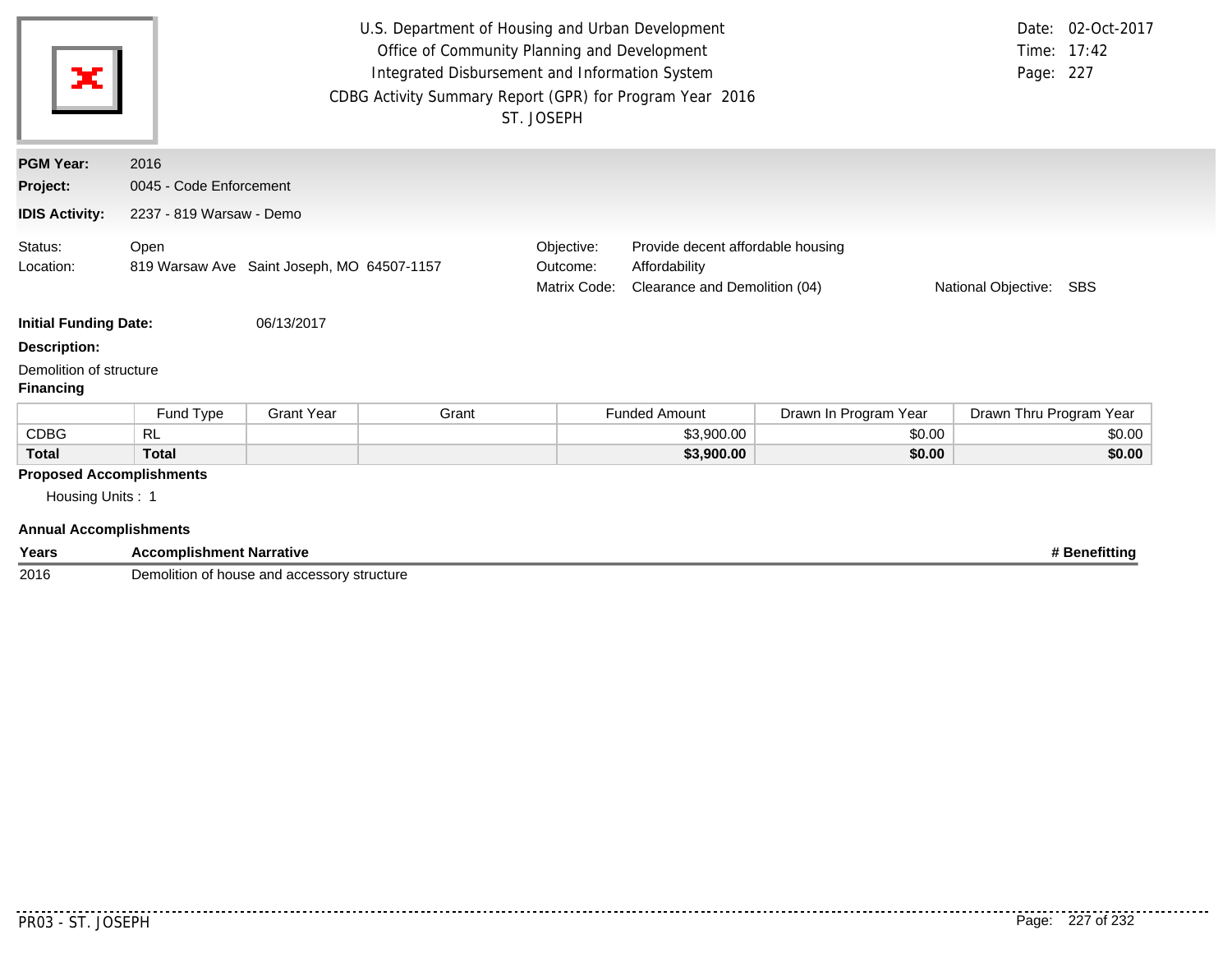| ×                                           | U.S. Department of Housing and Urban Development<br>Office of Community Planning and Development<br>Integrated Disbursement and Information System<br>Page: 228<br>CDBG Activity Summary Report (GPR) for Program Year 2016<br>ST. JOSEPH |                         |       |                                        |                                                                                                    |                       | Date: 02-Oct-2017<br>Time: 17:42 |        |
|---------------------------------------------|-------------------------------------------------------------------------------------------------------------------------------------------------------------------------------------------------------------------------------------------|-------------------------|-------|----------------------------------------|----------------------------------------------------------------------------------------------------|-----------------------|----------------------------------|--------|
| <b>PGM Year:</b>                            | 2016                                                                                                                                                                                                                                      |                         |       |                                        |                                                                                                    |                       |                                  |        |
| Project:                                    |                                                                                                                                                                                                                                           | 0045 - Code Enforcement |       |                                        |                                                                                                    |                       |                                  |        |
| <b>IDIS Activity:</b>                       | 2238 - 1907 Mitchell - Demo                                                                                                                                                                                                               |                         |       |                                        |                                                                                                    |                       |                                  |        |
| Status:<br>Location:                        | Open<br>1907 Mitchell Ave Saint Joseph, MO 64507-1256                                                                                                                                                                                     |                         |       | Objective:<br>Outcome:<br>Matrix Code: | Create suitable living environments<br>Availability/accessibility<br>Clearance and Demolition (04) |                       | National Objective:              | SBS    |
| <b>Initial Funding Date:</b>                |                                                                                                                                                                                                                                           | 06/13/2017              |       |                                        |                                                                                                    |                       |                                  |        |
| <b>Description:</b>                         |                                                                                                                                                                                                                                           |                         |       |                                        |                                                                                                    |                       |                                  |        |
| Demolition of structure<br><b>Financing</b> |                                                                                                                                                                                                                                           |                         |       |                                        |                                                                                                    |                       |                                  |        |
|                                             | Fund Type                                                                                                                                                                                                                                 | <b>Grant Year</b>       | Grant |                                        | <b>Funded Amount</b>                                                                               | Drawn In Program Year | Drawn Thru Program Year          |        |
| <b>CDBG</b>                                 | <b>RL</b>                                                                                                                                                                                                                                 |                         |       |                                        | \$5,250.00                                                                                         | \$0.00                |                                  | \$0.00 |
| <b>Total</b>                                | <b>Total</b>                                                                                                                                                                                                                              |                         |       |                                        | \$5,250.00                                                                                         | \$0.00                |                                  | \$0.00 |

# **Proposed Accomplishments**

Housing Units : 1

## **Annual Accomplishments**

No data returned for this view. This might be because the applied filter excludes all data.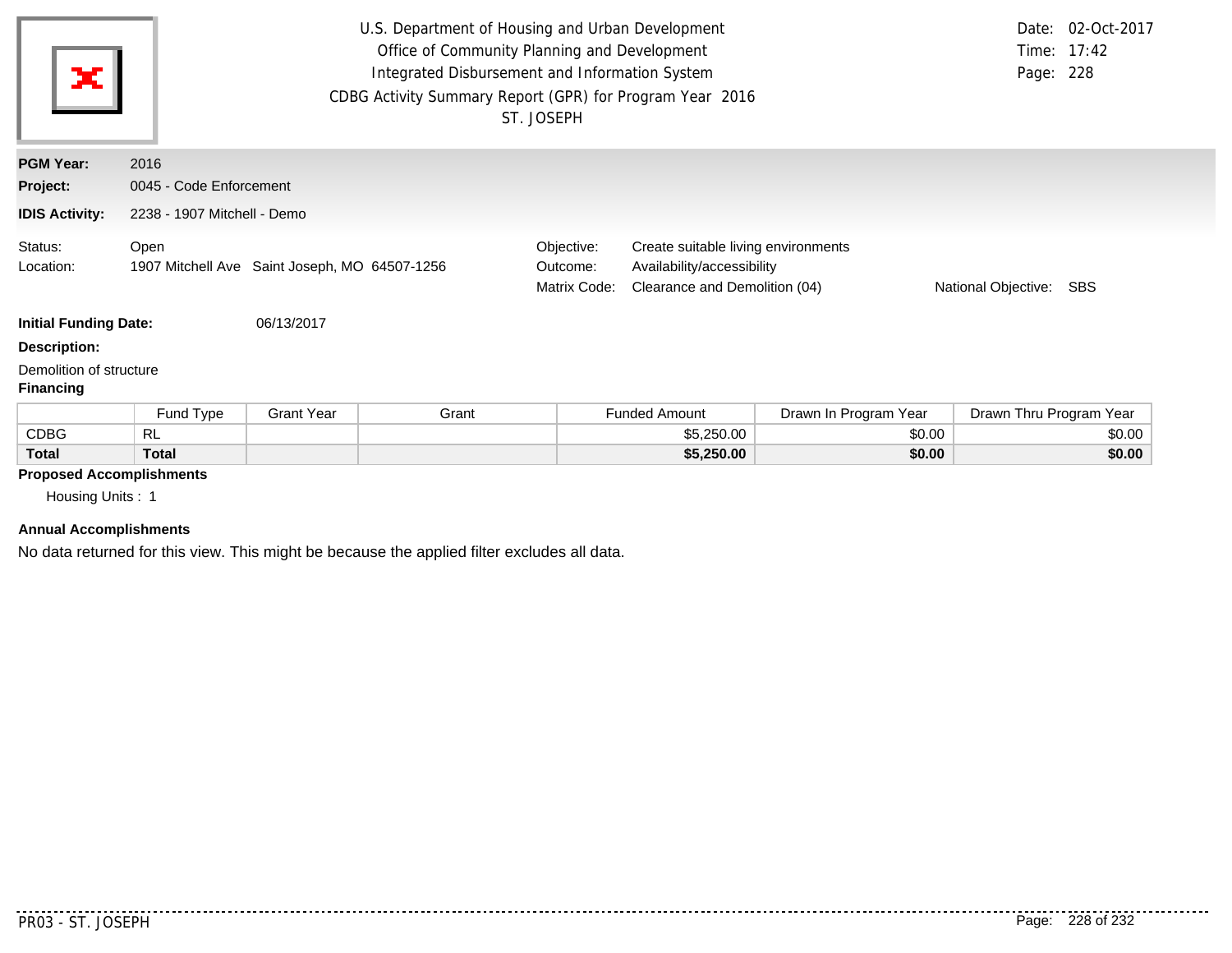|                                                        | U.S. Department of Housing and Urban Development<br>Date: 02-Oct-2017<br>Office of Community Planning and Development<br>Time: 17:42<br>Integrated Disbursement and Information System<br>Page: 229<br>CDBG Activity Summary Report (GPR) for Program Year 2016<br>ST. JOSEPH |                                            |               |               |                      |                            |                                                                             |                       |        |                         |        |
|--------------------------------------------------------|-------------------------------------------------------------------------------------------------------------------------------------------------------------------------------------------------------------------------------------------------------------------------------|--------------------------------------------|---------------|---------------|----------------------|----------------------------|-----------------------------------------------------------------------------|-----------------------|--------|-------------------------|--------|
| <b>PGM Year:</b>                                       | 2016                                                                                                                                                                                                                                                                          |                                            |               |               |                      |                            |                                                                             |                       |        |                         |        |
| Project:                                               | 0042 - Emergency Assistance                                                                                                                                                                                                                                                   |                                            |               |               |                      |                            |                                                                             |                       |        |                         |        |
| <b>IDIS Activity:</b>                                  | 2239 - 3313 Locust - Phillips                                                                                                                                                                                                                                                 |                                            |               |               |                      |                            |                                                                             |                       |        |                         |        |
| Status:<br>Location:                                   | Open                                                                                                                                                                                                                                                                          | 3313 Locust St Saint Joseph, MO 64501-3423 |               |               |                      | Availability/accessibility | Create suitable living environments<br>Rehab; Single-Unit Residential (14A) |                       |        | National Objective:     | LMH    |
| <b>Initial Funding Date:</b>                           |                                                                                                                                                                                                                                                                               | 06/13/2017                                 |               |               |                      |                            |                                                                             |                       |        |                         |        |
| <b>Description:</b><br>Central Air<br><b>Financing</b> |                                                                                                                                                                                                                                                                               |                                            |               |               |                      |                            |                                                                             |                       |        |                         |        |
|                                                        | Fund Type                                                                                                                                                                                                                                                                     | <b>Grant Year</b>                          | Grant         |               | <b>Funded Amount</b> |                            |                                                                             | Drawn In Program Year |        | Drawn Thru Program Year |        |
| <b>CDBG</b>                                            | PI                                                                                                                                                                                                                                                                            |                                            |               |               |                      | \$3,288.00                 |                                                                             |                       | \$0.00 |                         | \$0.00 |
| <b>Total</b>                                           | <b>Total</b>                                                                                                                                                                                                                                                                  |                                            |               |               |                      | \$3,288.00                 |                                                                             |                       | \$0.00 |                         | \$0.00 |
| <b>Proposed Accomplishments</b>                        |                                                                                                                                                                                                                                                                               |                                            |               |               |                      |                            |                                                                             |                       |        |                         |        |
| Housing Units: 1                                       |                                                                                                                                                                                                                                                                               |                                            |               |               |                      |                            |                                                                             |                       |        |                         |        |
| <b>Actual Accomplishments</b>                          |                                                                                                                                                                                                                                                                               |                                            |               |               |                      |                            |                                                                             |                       |        |                         |        |
| Number assisted:                                       |                                                                                                                                                                                                                                                                               |                                            |               | Owner         | Renter               |                            |                                                                             | <b>Total</b>          |        | Person                  |        |
|                                                        |                                                                                                                                                                                                                                                                               |                                            | Total         | Hispanic      | Total                | Hispanic                   | Total                                                                       | Hispanic              | Total  | Hispanic                |        |
| White:                                                 |                                                                                                                                                                                                                                                                               |                                            | 1             | 0             | 0                    | 0                          | 1                                                                           | 0                     |        | 0<br>0                  |        |
| Black/African American:                                |                                                                                                                                                                                                                                                                               |                                            | 0             | 0             | 0                    | 0                          | 0                                                                           | 0                     |        | 0<br>0                  |        |
| Asian:                                                 |                                                                                                                                                                                                                                                                               |                                            | 0             | 0             | 0                    | 0                          | 0                                                                           | 0                     |        | 0<br>0                  |        |
|                                                        | American Indian/Alaskan Native:                                                                                                                                                                                                                                               |                                            | 0             | 0             | 0                    | 0                          | 0                                                                           | 0                     |        | 0<br>0                  |        |
|                                                        | Native Hawaiian/Other Pacific Islander:                                                                                                                                                                                                                                       |                                            | 0             | 0             | 0                    | 0                          | 0                                                                           | 0                     |        | 0<br>0                  |        |
| Asian White:                                           | American Indian/Alaskan Native & White:                                                                                                                                                                                                                                       |                                            | 0<br>$\Omega$ | 0<br>$\Omega$ | 0<br>0               | 0<br>$\Omega$              | 0<br>0                                                                      | 0<br>0                |        | 0<br>0<br>0<br>$\Omega$ |        |
|                                                        | Black/African American & White:                                                                                                                                                                                                                                               |                                            | 0             | 0             | 0                    | 0                          | 0                                                                           | 0                     |        | 0<br>0                  |        |
|                                                        |                                                                                                                                                                                                                                                                               |                                            | 0             | 0             | 0                    | 0                          | 0                                                                           | 0                     |        | 0<br>0                  |        |
|                                                        | American Indian/Alaskan Native & Black/African American:                                                                                                                                                                                                                      |                                            |               |               |                      |                            |                                                                             |                       |        |                         |        |
| Other multi-racial:                                    |                                                                                                                                                                                                                                                                               |                                            |               |               |                      |                            |                                                                             |                       |        |                         |        |
|                                                        |                                                                                                                                                                                                                                                                               |                                            | 0<br>0        | 0<br>0        | 0                    | 0<br>0                     | 0                                                                           | 0<br>0                |        | 0<br>0<br>0             |        |
| Asian/Pacific Islander:                                |                                                                                                                                                                                                                                                                               |                                            | 0             | 0             | 0<br>0               | 0                          | 0<br>0                                                                      | 0                     |        | 0                       |        |
| Hispanic:<br>Total:                                    |                                                                                                                                                                                                                                                                               |                                            | 1             | 0             | $\bf{0}$             | 0                          | 1                                                                           | 0                     |        | 0<br>0<br>0<br>0        |        |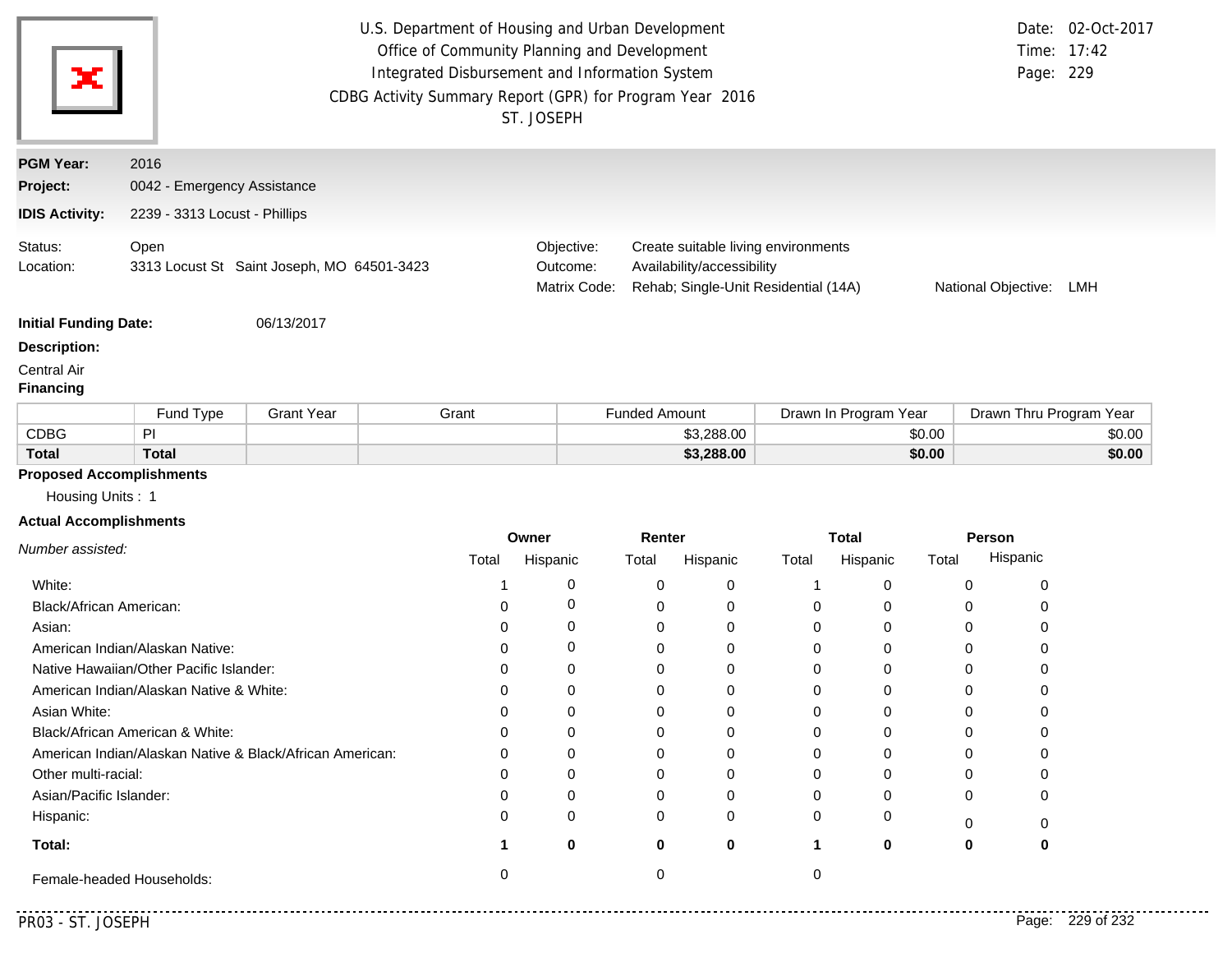

| U.S. Department of Housing and Urban Development         |           | Date: 02-Oct-2017 |
|----------------------------------------------------------|-----------|-------------------|
|                                                          |           |                   |
| Office of Community Planning and Development             |           | Time: 17:42       |
| Integrated Disbursement and Information System           | Page: 230 |                   |
| CDBG Activity Summary Report (GPR) for Program Year 2016 |           |                   |
| ST. JOSEPH                                               |           |                   |

## *Income Category:*

| $11001110$ catogory. | Owner  | Renter   | Total  | <b>Person</b> |
|----------------------|--------|----------|--------|---------------|
| <b>Extremely Low</b> | 0      |          |        |               |
| Low Mod              | 0      | $\Omega$ | O      |               |
| Moderate             |        |          |        |               |
| Non Low Moderate     | 0      | O        | O      |               |
| Total                |        |          |        |               |
| Percent Low/Mod      | 100.0% |          | 100.0% |               |

## **Annual Accomplishments**

| Years | <b>Accomplishment Narrative</b>                      | : Benefittino |
|-------|------------------------------------------------------|---------------|
| 2016  | Replace<br>' entral ت<br>∵ for<br>disabled homeowner |               |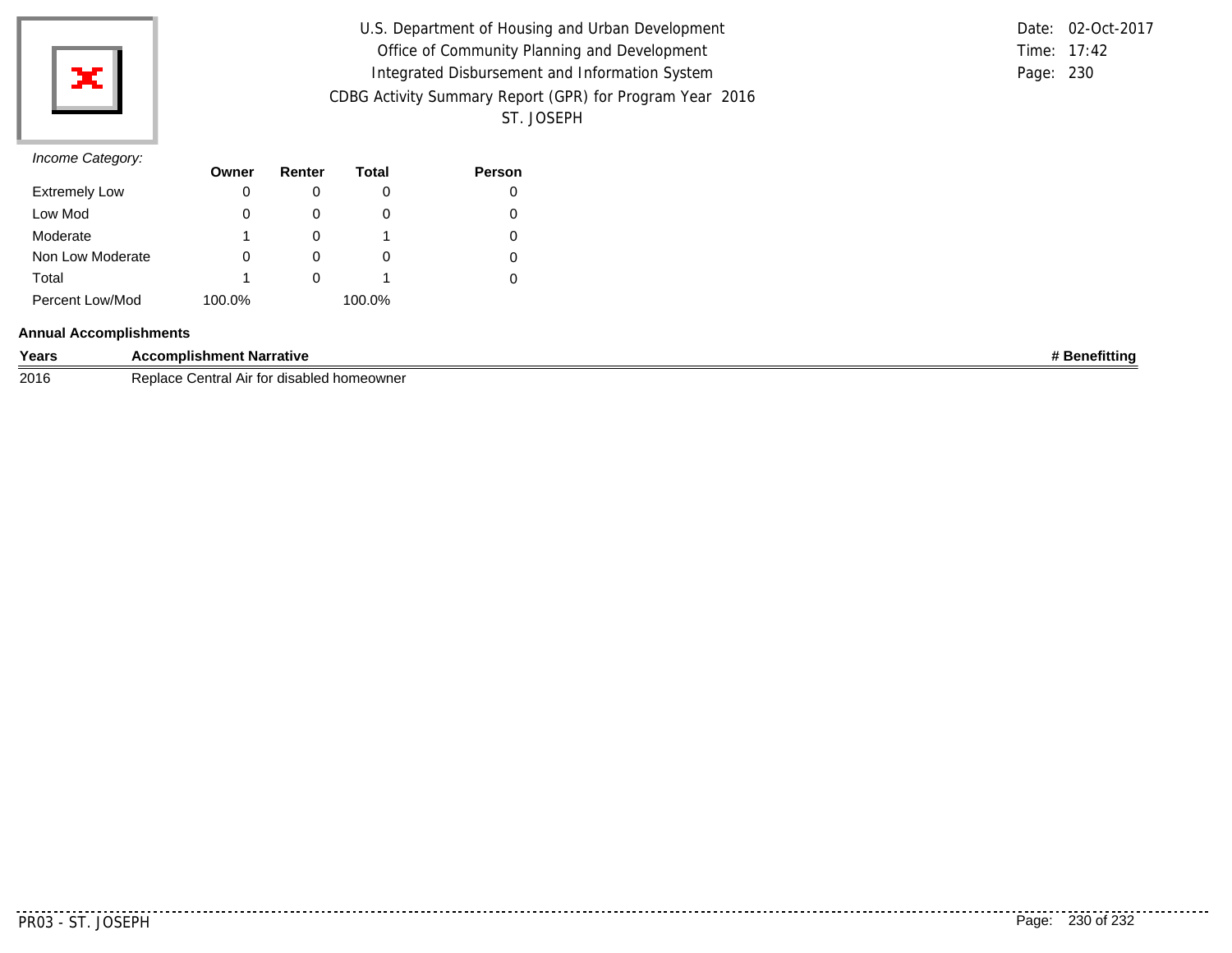| ×                                                                                    | U.S. Department of Housing and Urban Development<br>Office of Community Planning and Development<br>Integrated Disbursement and Information System<br>CDBG Activity Summary Report (GPR) for Program Year 2016<br>ST. JOSEPH |                   |       |                                        |                                                                                                                               | Page: 231             | Date: 02-Oct-2017<br>Time: 17:42 |        |
|--------------------------------------------------------------------------------------|------------------------------------------------------------------------------------------------------------------------------------------------------------------------------------------------------------------------------|-------------------|-------|----------------------------------------|-------------------------------------------------------------------------------------------------------------------------------|-----------------------|----------------------------------|--------|
| <b>PGM Year:</b>                                                                     | 2016                                                                                                                                                                                                                         |                   |       |                                        |                                                                                                                               |                       |                                  |        |
| Project:                                                                             | 0045 - Code Enforcement                                                                                                                                                                                                      |                   |       |                                        |                                                                                                                               |                       |                                  |        |
| <b>IDIS Activity:</b>                                                                | 2240 - 308 S 18th - Demo                                                                                                                                                                                                     |                   |       |                                        |                                                                                                                               |                       |                                  |        |
| Status:<br>Location:                                                                 | Open<br>308 S 18th St Saint Joseph, MO 64501-3029                                                                                                                                                                            |                   |       | Objective:<br>Outcome:<br>Matrix Code: | Create suitable living environments<br>Availability/accessibility<br>Clearance and Demolition (04)<br>National Objective: SBS |                       |                                  |        |
| <b>Initial Funding Date:</b>                                                         |                                                                                                                                                                                                                              | 06/26/2017        |       |                                        |                                                                                                                               |                       |                                  |        |
| <b>Description:</b>                                                                  |                                                                                                                                                                                                                              |                   |       |                                        |                                                                                                                               |                       |                                  |        |
| Demolition of building<br><b>Financing</b>                                           |                                                                                                                                                                                                                              |                   |       |                                        |                                                                                                                               |                       |                                  |        |
|                                                                                      | Fund Type                                                                                                                                                                                                                    | <b>Grant Year</b> | Grant |                                        | <b>Funded Amount</b>                                                                                                          | Drawn In Program Year | Drawn Thru Program Year          |        |
| <b>CDBG</b>                                                                          | PI                                                                                                                                                                                                                           |                   |       |                                        | \$4,450.00                                                                                                                    | \$0.00                |                                  | \$0.00 |
| <b>Total</b>                                                                         | <b>Total</b>                                                                                                                                                                                                                 |                   |       |                                        | \$4,450.00                                                                                                                    | \$0.00                |                                  | \$0.00 |
| <b>Proposed Accomplishments</b><br>Housing Units: 1<br><b>Annual Accomplishments</b> |                                                                                                                                                                                                                              |                   |       |                                        |                                                                                                                               |                       |                                  |        |

| Years | <b>Accomplishment Narrative</b>                                     | <b>\enefittinc</b> |
|-------|---------------------------------------------------------------------|--------------------|
| 2016  | Demolition<br>e damaged building and clean up of debris<br>∩ tire i |                    |

 $\frac{1}{2}$